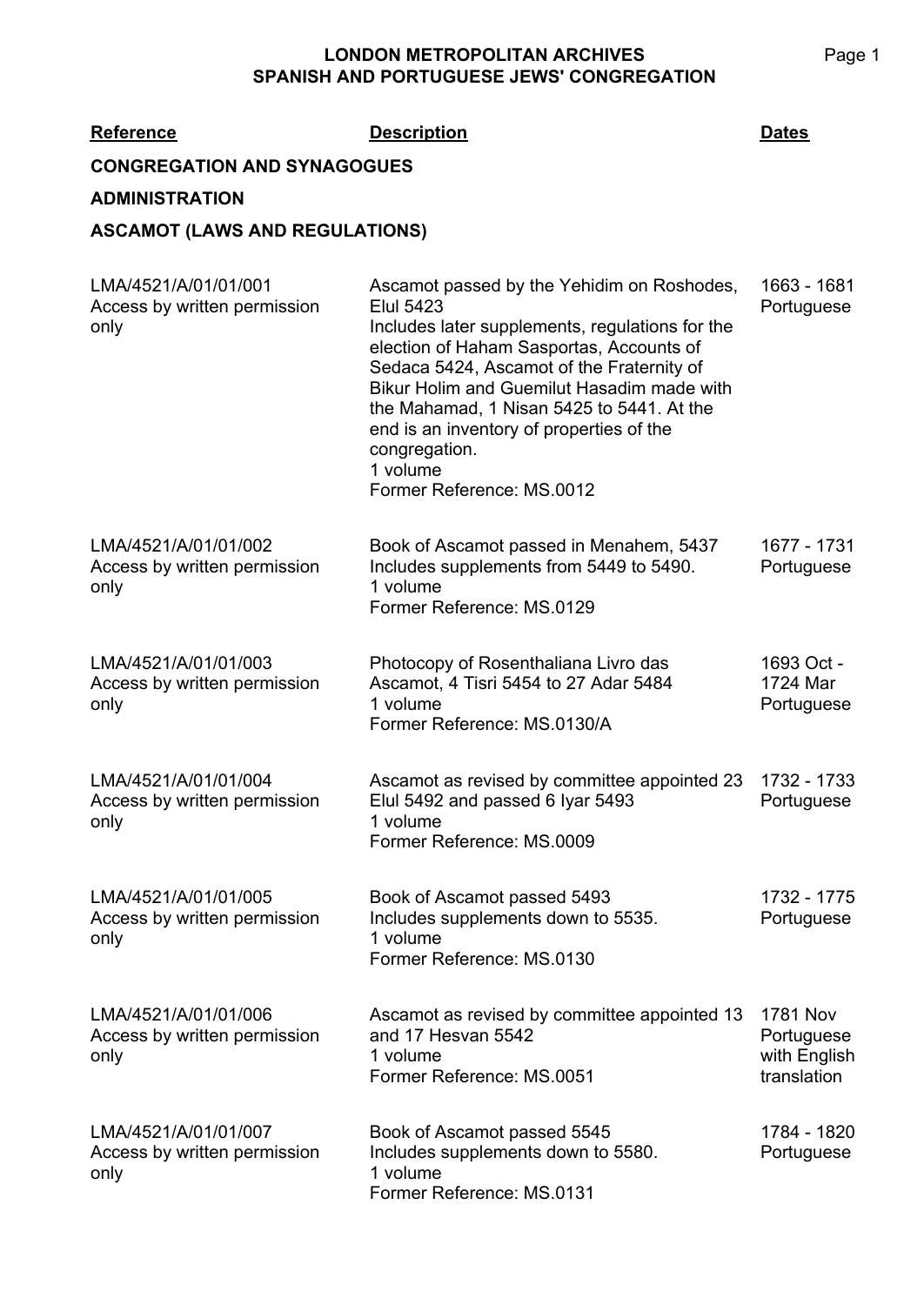| <b>Reference</b>                                             | <b>Description</b>                                                                                                                                                                 | <b>Dates</b>                               |
|--------------------------------------------------------------|------------------------------------------------------------------------------------------------------------------------------------------------------------------------------------|--------------------------------------------|
| LMA/4521/A/01/01/008<br>Access by written permission<br>only | Book of Ascamot passed 5610<br>1 volume<br>Former Reference: MS.0132                                                                                                               | 1850<br>Portuguese                         |
| LMA/4521/A/01/01/009<br>Access by written permission<br>only | Copy of Ascama 28 about size of tombstones<br>1 mounted document<br>Former Reference: MS.0796                                                                                      | $17--18--$<br>Portuguese                   |
| <b>ORDERS AND RESOLUTIONS</b>                                |                                                                                                                                                                                    |                                            |
| LMA/4521/A/01/02/001<br>Access by written permission<br>only | Orders and Resolutions of Mahamad, Nisan<br>5438 to 28 Elul 5484<br>Letters from 5451 to 5484. Haham Ayllon's<br>signature 10 Nisan 5456.<br>1 volume<br>Former Reference: MS.0103 | 1678 Mar -<br>1724 Sep<br>Portuguese       |
| LMA/4521/A/01/02/002<br>Access by written permission<br>only | Livro de Ordems and rezolucoems dos<br>S[enho]res do Mahamad 26 Kislev 5537 to 27<br><b>Adar 5548</b><br>1 volume<br>Former Reference: MS.0106                                     | 1776 - 1788<br>Portuguese                  |
| LMA/4521/A/01/02/003<br>Access by written permission<br>only | Livro das Ordems dos Senhores Velhos da<br>Nacam, Veadar 5543 to 27 Elul 5544<br>1 volume<br>Former Reference: MS.0088                                                             | 1783 Mar -<br>1784 Sep<br>Portuguese       |
| LMA/4521/A/01/02/004<br>Access by written permission<br>only | Livro das Ordems des Senhores Velhos da<br>Nacam, Hesvan 5545 to 28 Tamuz 5555<br>1 volume<br>Former Reference: MS.0089                                                            | 1784 Oct 20 -<br>1795 Jul 15<br>Portuguese |
| LMA/4521/A/01/02/005<br>Access by written permission<br>only | Index to old orders and regulations of the<br>Mahamad and the Elders<br>1 volume<br>Former Reference: MS.0026                                                                      | $17-- 18--$<br>Portuguese                  |
| <b>MINUTES: THE MAHAMAD</b>                                  |                                                                                                                                                                                    |                                            |
| LMA/4521/A/01/03/001<br>Access by written permission<br>only | Minute book: the Mahamad, 1 Tisry 5484 to 27<br><b>Adar 5551</b><br>1 volume<br>Former Reference: MS.0104                                                                          | 1724 - 1750<br>Portuguese                  |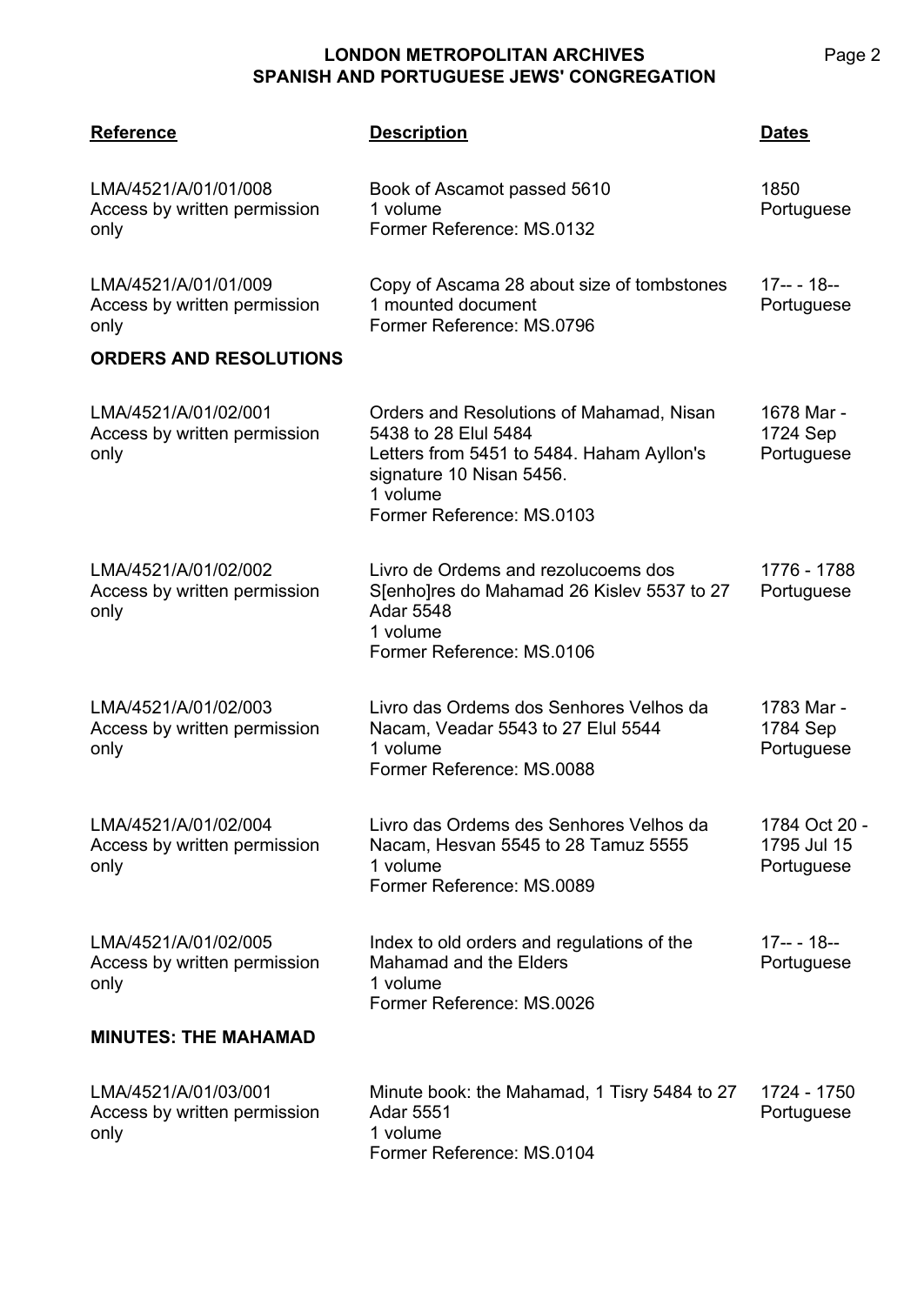| <b>Reference</b>                                             | <b>Description</b>                                                                                                                               | <b>Dates</b>              |
|--------------------------------------------------------------|--------------------------------------------------------------------------------------------------------------------------------------------------|---------------------------|
| LMA/4521/A/01/03/002<br>Access by written permission<br>only | Minute book: the Mahamad, 6 Nisan 5511 to 7<br>Kislev 5536<br>1 volume<br>Former Reference: MS.0105                                              | 1750 - 1775<br>Portuguese |
| LMA/4521/A/01/03/003<br>Access by written permission<br>only | 'Livro de Minutas dos Sres do Mahamad em<br>Mahamad completo' (Mahamad minute book)<br>5515 to 5588<br>1 volume<br>Former Reference: MS.0016     | 1754 - 1828<br>Portuguese |
| LMA/4521/A/01/03/004<br>Access by written permission<br>only | Minute book: the Mahamad, 11 Veadar 5548 to<br>12 Elul 5554<br>1 volume<br>Former Reference: MS.0107                                             | 1788 - 1794<br>Portuguese |
| LMA/4521/A/01/03/005<br>Access by written permission<br>only | Minute book: the Mahamad, 13 Elul 5554 to 12<br>Hesvan 5563<br>1 volume<br>Former Reference: MS.0108                                             | 1794 - 1802<br>Portuguese |
| LMA/4521/A/01/03/006<br>Item no longer in collection         | Minute book: the Mahamad, 19 Hesvan 5563 to<br>20 Nisan 5571<br>1 volume<br>Former Reference: MS.0109                                            | 1802 - 1811<br>Portuguese |
| LMA/4521/A/01/03/007<br>Access by written permission<br>only | 'Minutes das Juntas dos Senhores do<br>Mahamad' (Mahamad minute book) 29 Nissan<br>5571 to 28 Elul 5578<br>1 volume<br>Former Reference: MS.0110 | 1811 - 1818<br>Portuguese |
| LMA/4521/A/01/03/008<br>Access by written permission<br>only | Minute book: the Mahamad, 9 Tisry 5579 to 28<br><b>Elul 5584</b><br>1 volume<br>Former Reference: MS.0111                                        | 1818 - 1824               |
| LMA/4521/A/01/03/009<br>Access by written permission<br>only | Minute book: the Mahamad, 9 Tisry 5585 to 28<br><b>Elul 5593</b><br>1 volume<br>Former Reference: MS.0112                                        | 1824 - 1833               |
| LMA/4521/A/01/03/010<br>Access by written permission<br>only | Minute book: the Mahamad, 9 Tisry 5594 to 28<br><b>Sebat 5604</b><br>1 volume<br>Former Reference: MS.0113                                       | 1833 - 1844               |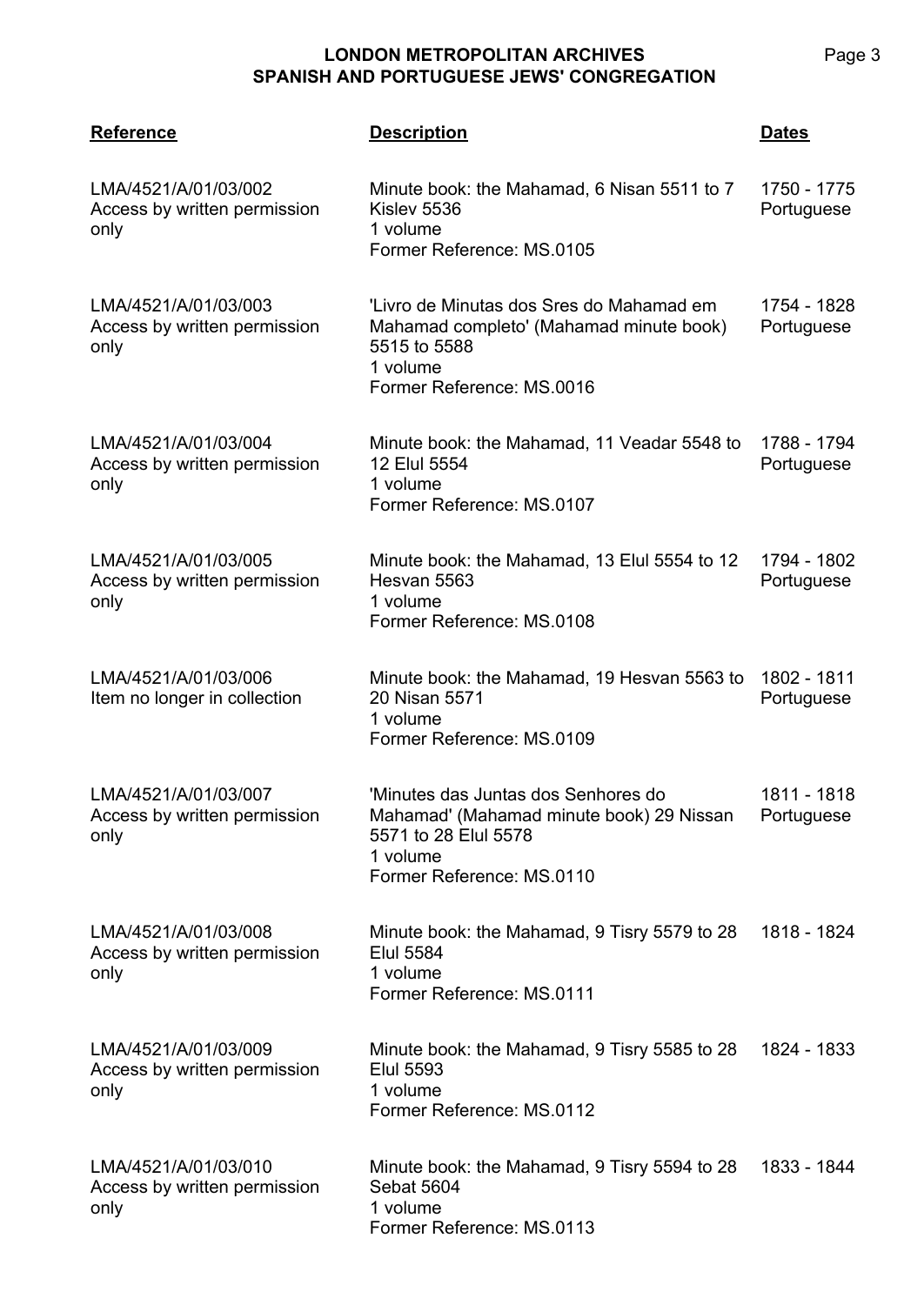| <b>Reference</b>                                             | <b>Description</b>                                                                                        | <b>Dates</b>              |
|--------------------------------------------------------------|-----------------------------------------------------------------------------------------------------------|---------------------------|
| LMA/4521/A/01/03/011<br>Access by written permission<br>only | Minute book: the Mahamad, 29 Adar 5604 to<br><b>Adar 5617</b><br>1 volume<br>Former Reference: MS.0114    | 1844 - 1857               |
| LMA/4521/A/01/03/012<br>Access by written permission<br>only | Minute book: the Mahamad, 1/2 Nisan 5617 to<br>12 Elul 5634<br>1 volume<br>Former Reference: MS.0115      | 1857 - 1874               |
| LMA/4521/A/01/03/013<br>Access by written permission<br>only | Minute book: the Mahamad, 26 Elul 5634 to 11<br><b>Adar 5650</b><br>1 volume<br>Former Reference: MS.0116 | 1874 - 1890               |
| LMA/4521/A/01/03/014<br>Access by written permission<br>only | Minute book: the Mahamad, 11 Nisan 5650 to<br>13 Shebat 5668<br>1 volume<br>Former Reference: MS.0117     | 1890 - 1908               |
| LMA/4521/A/01/03/015<br>Access by written permission<br>only | Minute book: the Mahamad, 8 Adar 5668 to 3<br><b>Nisan 5679</b><br>1 volume<br>Former Reference: MS.0118  | 1908 - 1919               |
| LMA/4521/A/01/03/016<br>Access by written permission<br>only | Minute book: the Mahamad<br>1 volume<br>Former Reference: MS.1595                                         | 1919 - 1934               |
| LMA/4521/A/01/03/017<br>Access by written permission<br>only | Minute book: the Mahamad<br>1 volume<br>Former Reference: MS.1596                                         | 1934 - 1947               |
| <b>MINUTES: THE ELDERS</b>                                   |                                                                                                           |                           |
| LMA/4521/A/01/04/001<br>Access by written permission<br>only | Minute book: the Elders, 25 Tamuz 5493 to 3<br>Kisleu 5524<br>1 volume<br>Former Reference: MS.0086       | 1763<br>Portuguese        |
| LMA/4521/A/01/04/002<br>Access by written permission<br>only | Minute book: the Elders, 5 Hesvan 5526 to 20<br>Veadar 5543<br>1 volume<br>Former Reference: MS.0087      | 1765 - 1783<br>Portuguese |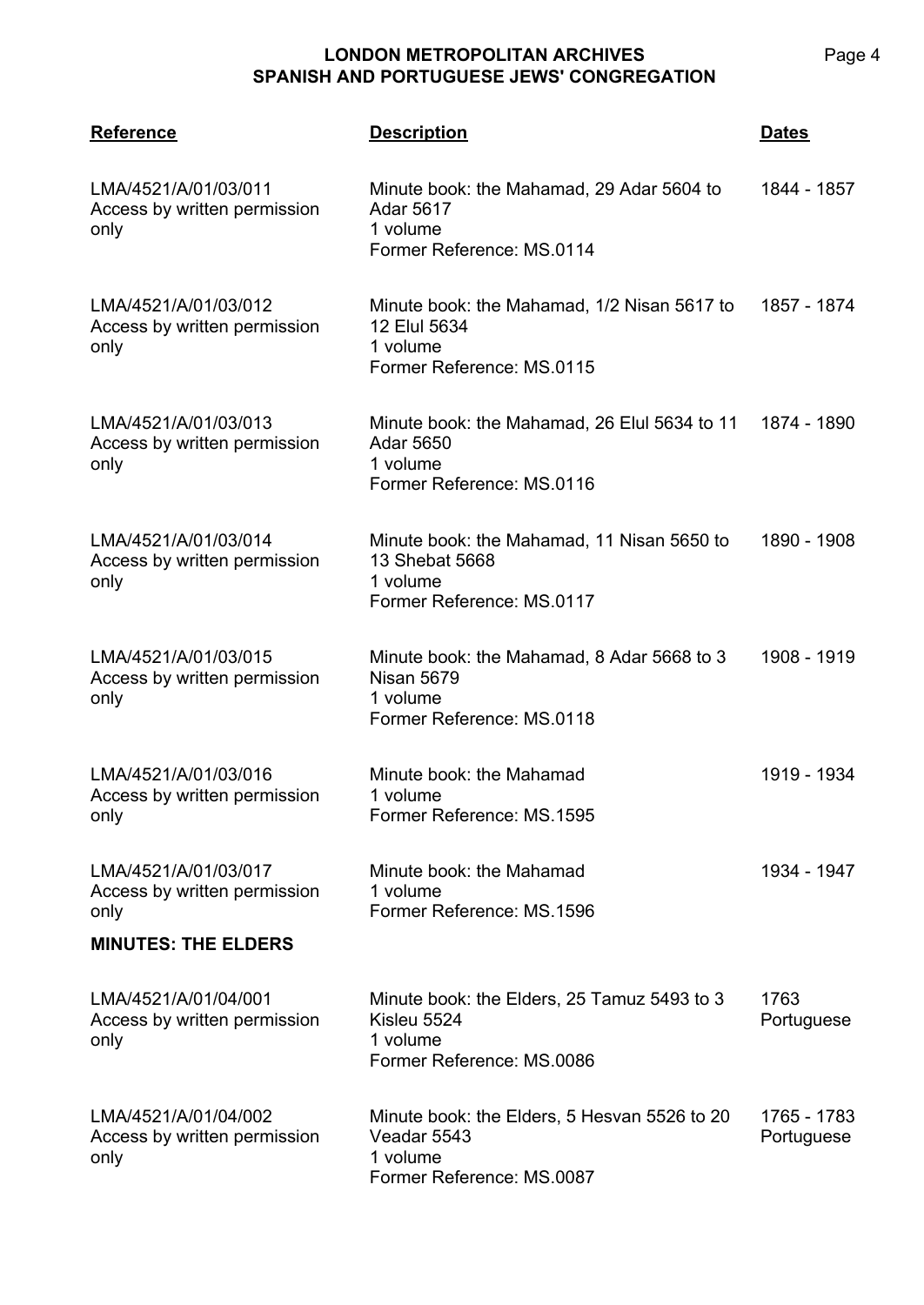| <b>Reference</b>                                             | <b>Description</b>                                                                                                                                                           | <b>Dates</b>              |
|--------------------------------------------------------------|------------------------------------------------------------------------------------------------------------------------------------------------------------------------------|---------------------------|
| LMA/4521/A/01/04/003<br>Access by written permission<br>only | Minute book: the Elders, Hesvan 5556 to 14<br><b>Tebet 5569</b><br>Labelled A.<br>1 volume<br>Former Reference: MS.0089/A MS.0001                                            | 1795 - 1809<br>Portuguese |
| LMA/4521/A/01/04/004<br>Access by written permission<br>only | 'Livro das Minutes das Juntas dos Senhores<br>Velhos da Nacao' (Elders minute book) 10 Adar<br>5569 to 12 Sebat 5579<br>Labelled B.<br>1 volume<br>Former Reference: MS.0090 | 1809 - 1819<br>Portuguese |
| LMA/4521/A/01/04/005<br>Access by written permission<br>only | Minute book: the Elders, 23 Nisan 5579 to 20<br><b>Sivan 5586</b><br>Labelled C.<br>1 volume<br>Former Reference: MS.0091                                                    | 1819 - 1826               |
| LMA/4521/A/01/04/006<br>Access by written permission<br>only | Minute book: the Elders, 5 Hesvan 5587 to 15<br><b>Sivan 5597</b><br>1 volume<br>Former Reference: MS.0092                                                                   | 1826 - 1837               |
| LMA/4521/A/01/04/007<br>Access by written permission<br>only | Minute book: the Elders, Hesvan 5598 to 11<br>Iyar 5608<br>1 volume<br>Former Reference: MS.0093                                                                             | 1837 - 1848               |
| LMA/4521/A/01/04/008<br>Access by written permission<br>only | Minute book: the Elders, 9 Hesvan 5609 to 20<br>Iyar 5621<br>1 volume<br>Former Reference: MS.0094                                                                           | 1848 - 1861               |
| LMA/4521/A/01/04/009<br>Access by written permission<br>only | Minute book: the Elders, 28 Kislev to 24 Adar<br>5636<br>1 volume<br>Former Reference: MS.0095                                                                               | 1861 - 1876               |
| LMA/4521/A/01/04/010<br>Access by written permission<br>only | Minute book: the Elders, 10 Kislev 5637 to 17<br><b>Sivan 5650</b><br>1 volume<br>Former Reference: MS.0096                                                                  | 1876 - 1890               |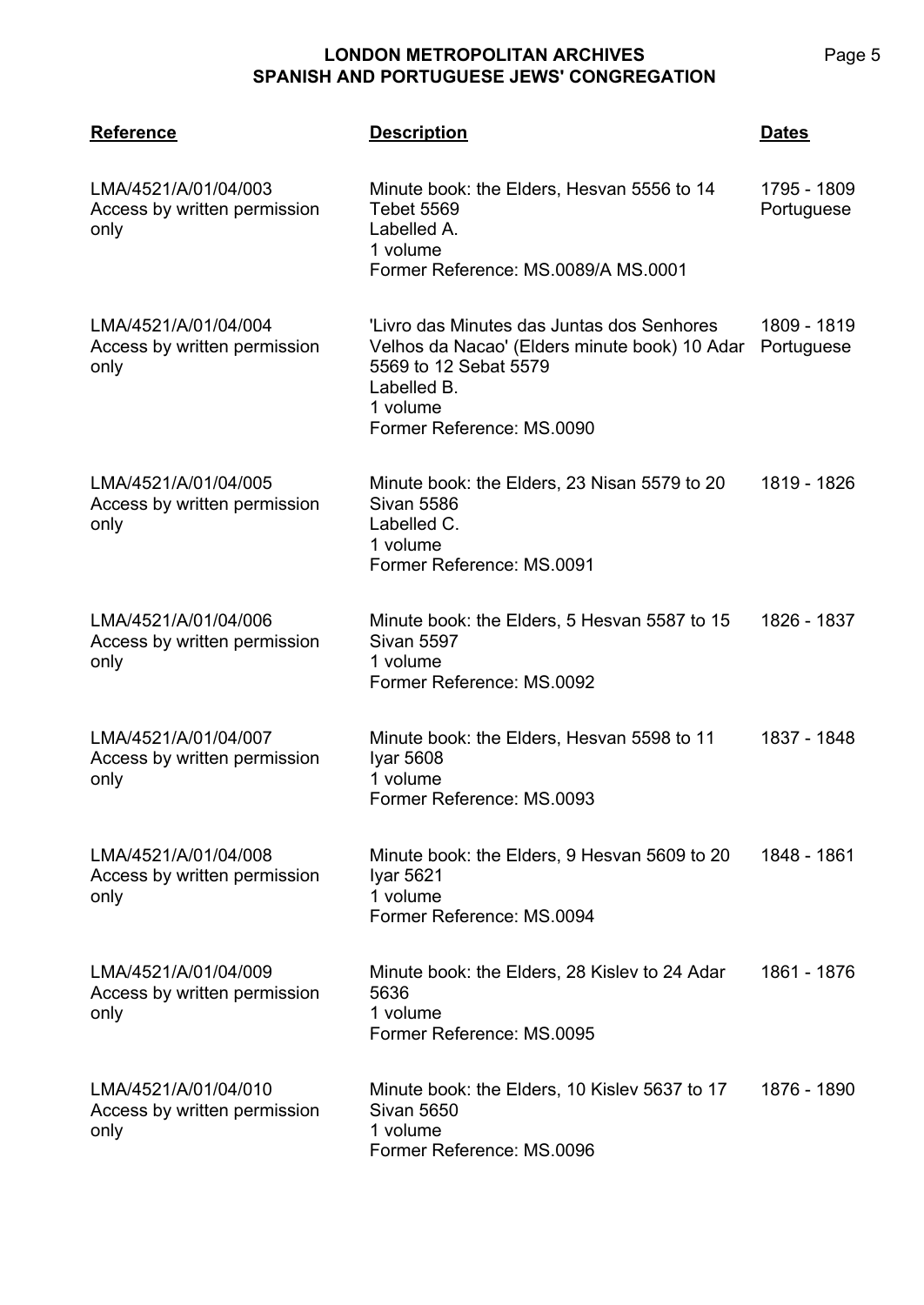| <b>Reference</b>                                                 | <b>Description</b>                                                                                                                                     | <b>Dates</b>                                                     |
|------------------------------------------------------------------|--------------------------------------------------------------------------------------------------------------------------------------------------------|------------------------------------------------------------------|
| LMA/4521/A/01/04/011<br>Access by written permission<br>only     | Minute book: the Elders, 9 Shebat 5651 to 2<br><b>Adar 5679</b><br>1 volume<br>Former Reference: MS.0097                                               | 1891 - 1919                                                      |
| LMA/4521/A/01/04/012<br>Access by written permission<br>only     | Minute book: the Elders' annual and special<br>meetings<br>1 volume<br>Former Reference: MS.0036                                                       | 1879 - 1884                                                      |
| LMA/4521/A/01/04/013<br>Access by written permission<br>only     | Minute book: the Elders' annual and special<br>meetings<br>1 volume<br>Former Reference: MS.0037                                                       | 1884 - 1886                                                      |
| LMA/4521/A/01/04/014<br>Access by written permission<br>only     | Minute book: the Elders' annual and special<br>meetings<br>1 volume<br>Former Reference: MS.0038                                                       | 1886 - 1892                                                      |
| <b>MINUTES: THE YEHIDIM</b>                                      |                                                                                                                                                        |                                                                  |
| LMA/4521/A/01/05/001<br>Access by written permission<br>only     | Minute book: the Yehidim, 1 Sebat 5569, 16<br>Hesvan 5599 and 1 Kisley 5599<br>1 volume<br>Former Reference: MS.0013                                   | 1809 - 1838<br>Portuguese for<br>1809 and<br>English for<br>1838 |
| LMA/4521/A/01/05/002/001<br>Access by written permission<br>only | Minute book: the Yehidim, 16 Hesvan 5599 to<br>23 Elul 5638<br>1 volume<br>Former Reference: MS.0002                                                   | 1838 - 1878                                                      |
| LMA/4521/A/01/05/002/002<br>Access by written permission<br>only | Minute book: the Yehidim, 16 Hesvan 5599 to<br>23 Elul 5638<br>Typescript copy of LMA/4521/A/01/05/002/001.<br>1 volume<br>Former Reference: MS.0002/A | 1838 - 1878                                                      |
| LMA/4521/A/01/05/003<br>Access by written permission<br>only     | Minute book: the Yehidim<br>1 volume<br>Former Reference: MS.0585                                                                                      | 1879 - 1927                                                      |

#### **MINUTES: COMMITTEES**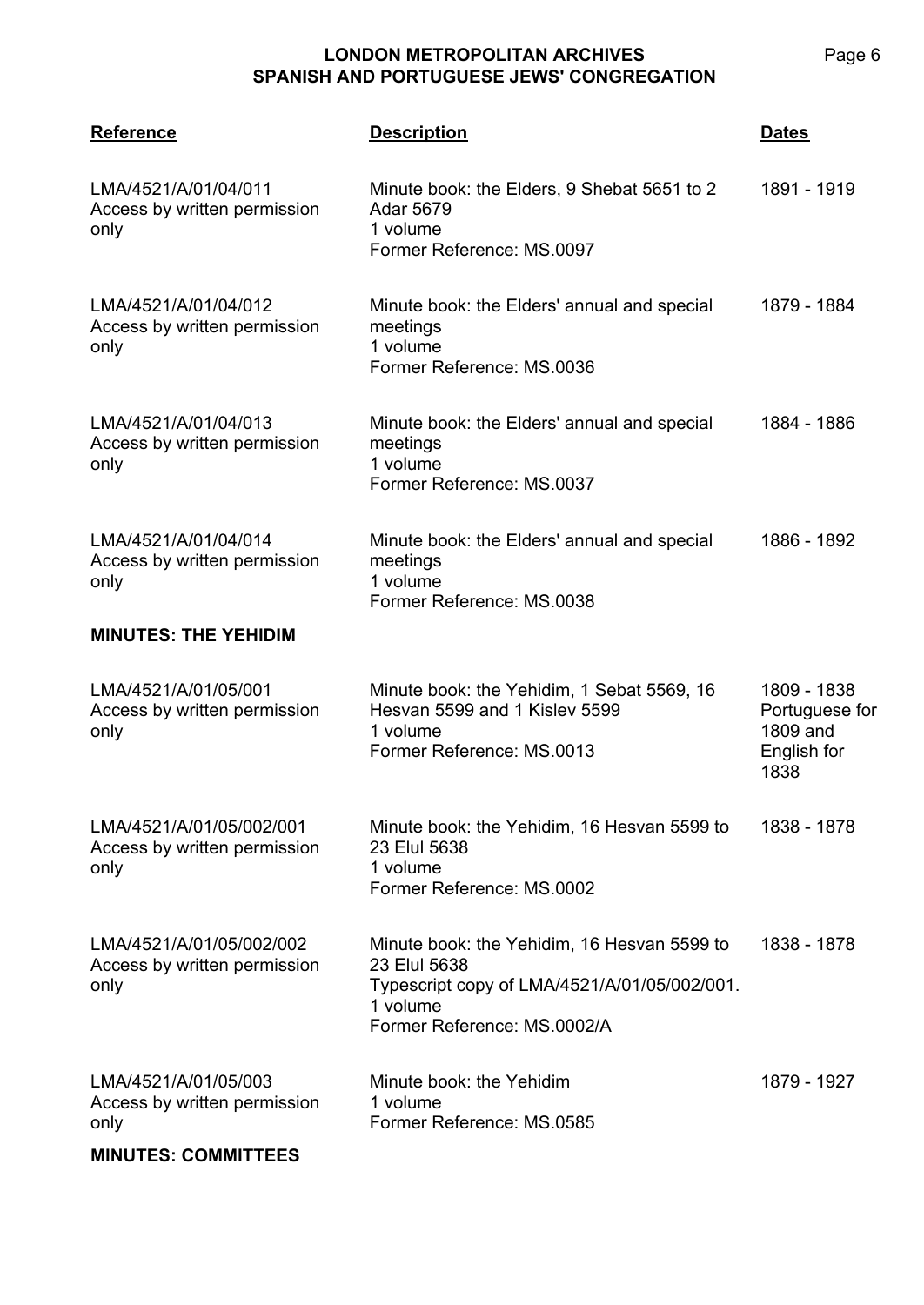| <b>Reference</b>                                             | <b>Description</b>                                                                                                                                                                                                                                                                                                                    | <b>Dates</b>                                                |
|--------------------------------------------------------------|---------------------------------------------------------------------------------------------------------------------------------------------------------------------------------------------------------------------------------------------------------------------------------------------------------------------------------------|-------------------------------------------------------------|
| LMA/4521/A/01/06/001<br>Access by written permission<br>only | Photostat copy of first minute book of the<br>Deputies of Congregation<br>1 volume<br>Former Reference: MS.0639                                                                                                                                                                                                                       | 1760 - 1761                                                 |
| LMA/4521/A/01/06/002<br>Access by written permission<br>only | Minute book: Committees<br>Committee of five Elders appointed to consider<br>the ecclesiastical state of the Kaal with<br>Mahamad and devise a remedy; Committee on<br>Accounts, Finance, Sedaca and on Barrow's<br>Houses and Mr Lara's proposals, from 22<br>Hesvan 5563 to 28 Tisry 5588.<br>1 volume<br>Former Reference: MS.0099 | 1802 - 1827<br>Portuguese<br>until 1819 and<br>then English |
| LMA/4521/A/01/06/003<br>Access by written permission<br>only | Minute book: Committee for directing repairs<br>1 volume<br>Former Reference: MS.0052                                                                                                                                                                                                                                                 | 1807 - 1864                                                 |
| LMA/4521/A/01/06/004<br>Access by written permission<br>only | Minute book and report: Committee of Finance<br>appointed by the Elders, 13th Kislev 5588<br>1 volume<br>Former Reference: MS.0060                                                                                                                                                                                                    | 1828                                                        |
| LMA/4521/A/01/06/005<br>Access by written permission<br>only | Minute book: Committees<br>1 volume<br>Former Reference: MS.0031                                                                                                                                                                                                                                                                      | 1829 - 1845                                                 |
| LMA/4521/A/01/06/006<br>Access by written permission<br>only | Minute book: Committee of Finance<br>1 volume<br>Former Reference: MS.0056                                                                                                                                                                                                                                                            | 1832 - 1846                                                 |
| LMA/4521/A/01/06/007<br>Access by written permission<br>only | Minute book: Committee appointed by the<br>Elders, Adar 5593 to 15 Hesvan 5594<br>To arrange and adjust accounts due to Sedaca.<br>1 volume<br>Former Reference: MS.0059                                                                                                                                                              | 1833 - 1833                                                 |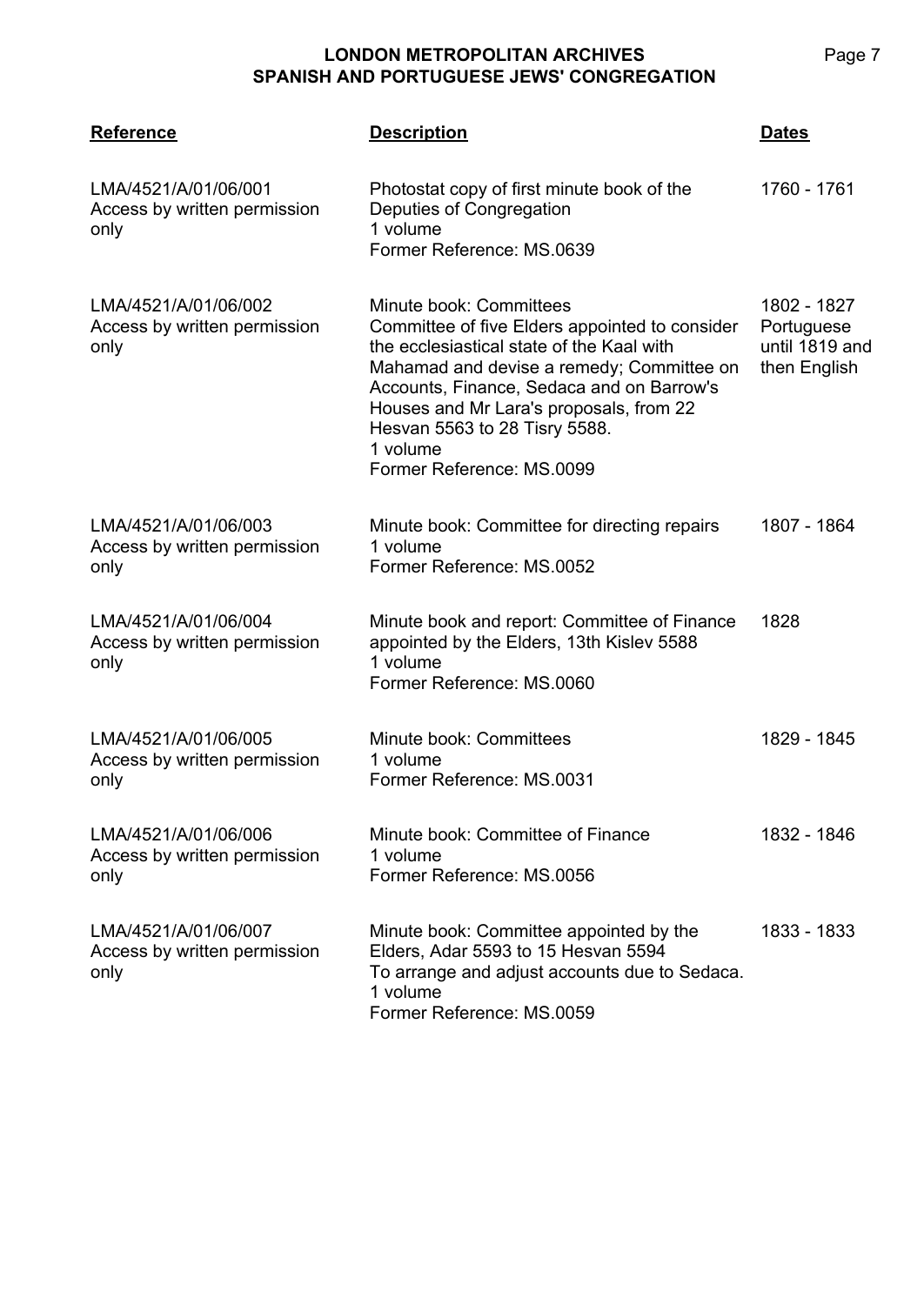| <b>Reference</b>                                             | <b>Description</b>                                                                                                                                                                                                                                                                                                                                                                                                                                                                          | <b>Dates</b> |
|--------------------------------------------------------------|---------------------------------------------------------------------------------------------------------------------------------------------------------------------------------------------------------------------------------------------------------------------------------------------------------------------------------------------------------------------------------------------------------------------------------------------------------------------------------------------|--------------|
| LMA/4521/A/01/06/008<br>Access by written permission<br>only | Minute book: Choir Committee and R. Moses<br>Sussi Committee<br>Minutes of Choir Committee, appointed to<br>confer 'on subjects calculated to promote order<br>and devotion at Synagogue', from 10 May 1837<br>to 20 March 1844 and minutes of committee<br>appointed by the Elders to inquire into<br>differences existing between the gentlemen of<br>Bet Din regarding the credentials of R. Moses<br>Sussi, from 6 July 1835 to 5 August 1835.<br>1 volume<br>Former Reference: MS.0058 | 1835 - 1844  |
| LMA/4521/A/01/06/009<br>Access by written permission<br>only | Minute book: Trustees of Synagogue and<br><b>Buildings</b><br>In connection with the scheme for building the<br>London and Blackwall Railway.<br>1 volume<br>Former Reference: MS.0057                                                                                                                                                                                                                                                                                                      | 1836 - 1836  |
| LMA/4521/A/01/06/010<br>Access by written permission<br>only | Draft minute book: 'Committee for relief of<br>Sufferers by Earthquake at Saphet and Tebaris'<br>Includes drafts of some minutes of Board of<br>Shehhita (5597) and of Committee of Finance<br>(5593-5597), including draft report and letters.<br>1 volume<br>Former Reference: MS.0239                                                                                                                                                                                                    | 1837         |
| LMA/4521/A/01/06/011<br>Access by written permission<br>only | Minute book: Committees and conferences<br>Branch Synagogues and Haham, Accounts.<br>1 volume<br>Former Reference: MS.0032                                                                                                                                                                                                                                                                                                                                                                  | 1841 - 1865  |
| LMA/4521/A/01/06/012<br>Access by written permission<br>only | Minute book: Branch Synagogue, Wigmore<br><b>Street and General and Building Committee</b><br>1 volume<br>Former Reference: MS.0062                                                                                                                                                                                                                                                                                                                                                         | 1858 - 1862  |
| LMA/4521/A/01/06/013<br>Access by written permission<br>only | Minute book: Committees<br>Branch Synagogues, candidature of Reverend<br>da Fano for Haham, revision of Ascamot,<br>finances, new system of offerings and<br>Ramsgate College.<br>1 volume<br>Former Reference: MS.0033                                                                                                                                                                                                                                                                     | 1865 - 1895  |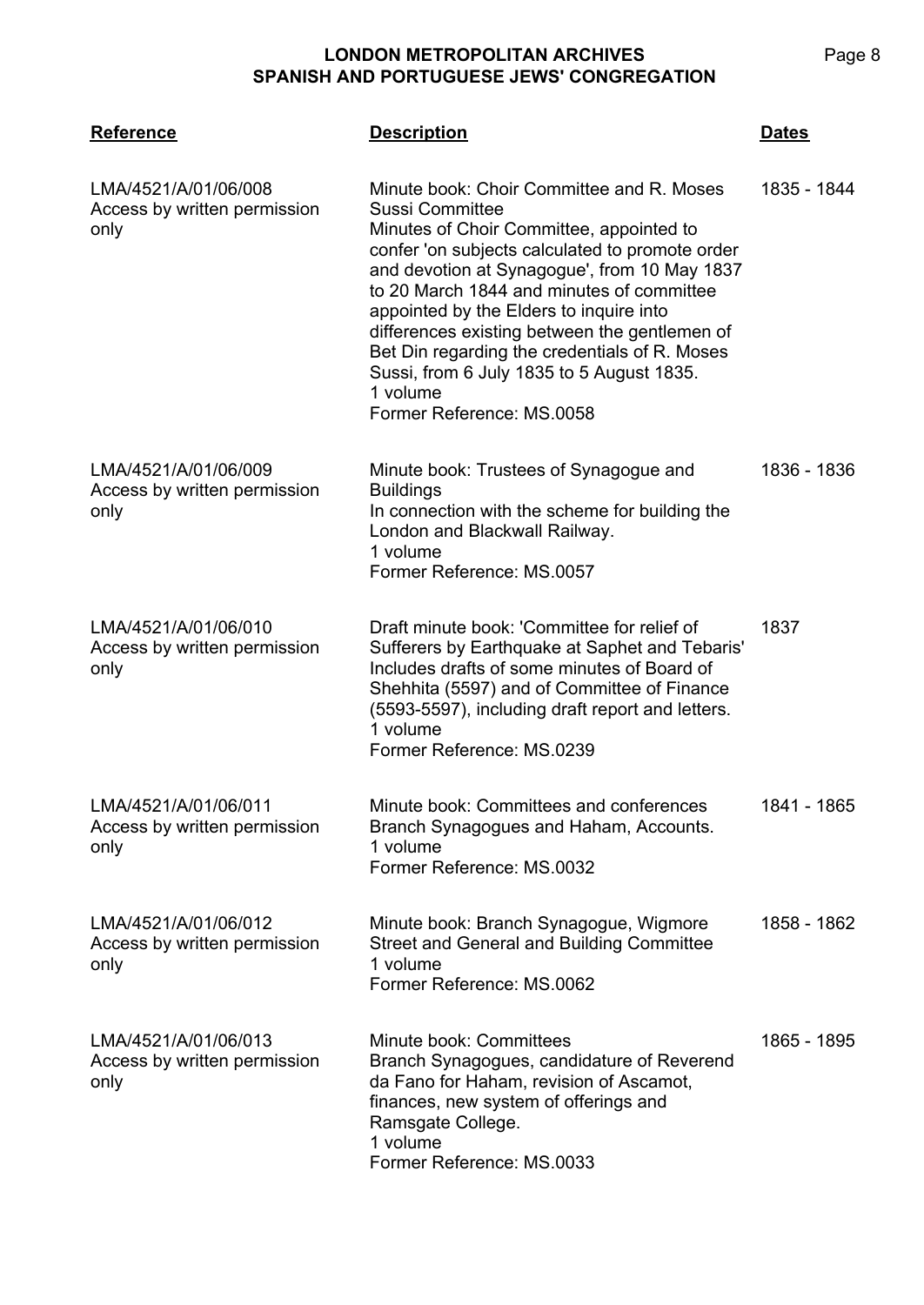| <b>Reference</b>                                             | <b>Description</b>                                                                                                                                                                                                                                                                                                                                                                                                                                              | <u>Dates</u> |
|--------------------------------------------------------------|-----------------------------------------------------------------------------------------------------------------------------------------------------------------------------------------------------------------------------------------------------------------------------------------------------------------------------------------------------------------------------------------------------------------------------------------------------------------|--------------|
| LMA/4521/A/01/06/014<br>Access by written permission<br>only | Minute book: Holy Land Relief Fund<br>Presided over by Reverend Dr. Alder to collect<br>funds to be sent to the Holy Land through Sir<br>Moses Montefiore. Includes loose letters from<br>Dr. Alder and Miss N. Alder and others.<br>1 volume<br>Former Reference: MS.0619                                                                                                                                                                                      | 1868 - 1914  |
| LMA/4521/A/01/06/015<br>Access by written permission<br>only | Minute book: various sub-committees<br>Includes minutes of following sub-committees:<br>Ascamot revision; poor relief system in<br>Congregation; to remodel the duties of officers<br>of the Synagogue; public worship; funded<br>investments in the Synagogue; proposed laws<br>and regulations for the National Infants and<br>Villareal schools. Also minutes of the Finance<br>and Building and Repairs Committee.<br>1 volume<br>Former Reference: MS.0035 | 1871 - 1886  |
| LMA/4521/A/01/06/016<br>Access by written permission<br>only | Minute book: Loans Committee<br>1 volume<br>Former Reference: MS.1537                                                                                                                                                                                                                                                                                                                                                                                           | 1878 - 1888  |
| LMA/4521/A/01/06/017<br>Access by written permission<br>only | Minute book: Special committee<br>Appointed to consider details of scheme for<br>dealing with City freeholds.<br>1 volume<br>Former Reference: MS.0034                                                                                                                                                                                                                                                                                                          | 1883 - 1886  |
| LMA/4521/A/01/06/018<br>Access by written permission<br>only | Minute book: Committees of the Elders<br>1 volume<br>Former Reference: MS.0024                                                                                                                                                                                                                                                                                                                                                                                  | 1891 - 1896  |
| LMA/4521/A/01/06/019<br>Access by written permission<br>only | Minute book: New West End Synagogue,<br>Lauderdale Road<br><b>Foundation Stone Ceremony sub-committee</b><br>(pages 1-12) and Building sub-committee<br>(pages 13).<br>1 volume<br>Former Reference: MS.0548                                                                                                                                                                                                                                                    | 1895 - 1896  |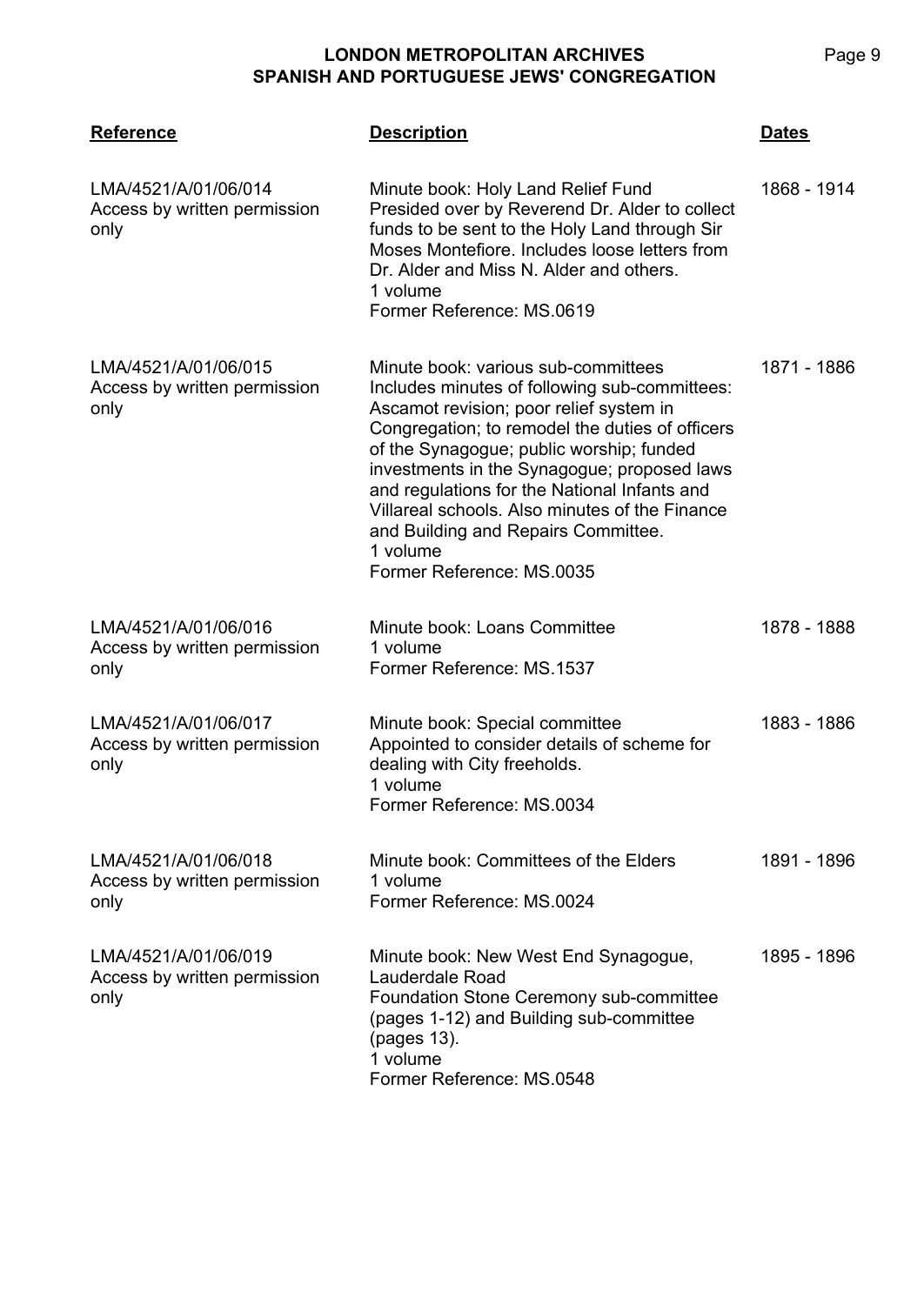| <b>Reference</b>                                             | <b>Description</b>                                                                                                                                                                                                                                                                                                                                                                                                                                                                                                                                                                                                          | <b>Dates</b> |
|--------------------------------------------------------------|-----------------------------------------------------------------------------------------------------------------------------------------------------------------------------------------------------------------------------------------------------------------------------------------------------------------------------------------------------------------------------------------------------------------------------------------------------------------------------------------------------------------------------------------------------------------------------------------------------------------------------|--------------|
| LMA/4521/A/01/06/020<br>Access by written permission<br>only | Minute book: 'Ad hoc' Committees<br>Indexed and contents page. Include minutes of<br>the following committees: Elders Finance<br>(1900); Yehidim Finance (1900, 1909);<br>Ascamot Revision (1902); Shepherd's Bush<br>Synagogue, Holland Park (1914); closer union<br>with Manchester Community (1915, 1924 -<br>1925); Ascamot (1919); Beth Holim Appeal<br>(1920); War Memorial Appeal (1919); Religious<br>Education (1922); Synagogues Repairs (1923);<br>Erection of Religious Classes and Communal<br>Centre (1934); Ascamot Revision (1936); and<br>Manchester Loan (1938).<br>1 volume<br>Former Reference: MS.0579 | 1900 - 1938  |
| LMA/4521/A/01/06/021<br>Access by written permission<br>only | Minute book: Synagogue Bicentenary Festival<br>Special Committee and Sub- Committees<br>1 volume<br>Former Reference: MS.0025                                                                                                                                                                                                                                                                                                                                                                                                                                                                                               | 1901         |
| LMA/4521/A/01/06/022<br>Access by written permission<br>only | Minute book: Reverend Joseph Piperno<br><b>Testimonial Committee</b><br>1 volume<br>Former Reference: MS.0063                                                                                                                                                                                                                                                                                                                                                                                                                                                                                                               | 1903         |
| LMA/4521/A/01/06/023<br>Access by written permission<br>only | Minute book: Committee for raising testimonial<br>to Mr. Paul Goodman<br>1 volume<br>Former Reference: MS.0128                                                                                                                                                                                                                                                                                                                                                                                                                                                                                                              | 1920         |
| LMA/4521/A/01/06/024<br>Access by written permission<br>only | Minute book: Religious Education Committee<br>1 volume<br>Former Reference: MS.0475                                                                                                                                                                                                                                                                                                                                                                                                                                                                                                                                         | 1923 - 1937  |
| LMA/4521/A/01/06/025<br>Access by written permission<br>only | Minute book: Committees<br>Minutes of committee for centralisation of<br>charities (8 Apr 1943 - 9 Feb 1944) and Choir<br>Advisory Committee (28 Sep 1943 - 16 Jun<br>1953).<br>1 volume<br>Former Reference: MS.1561                                                                                                                                                                                                                                                                                                                                                                                                       | 1943 - 1953  |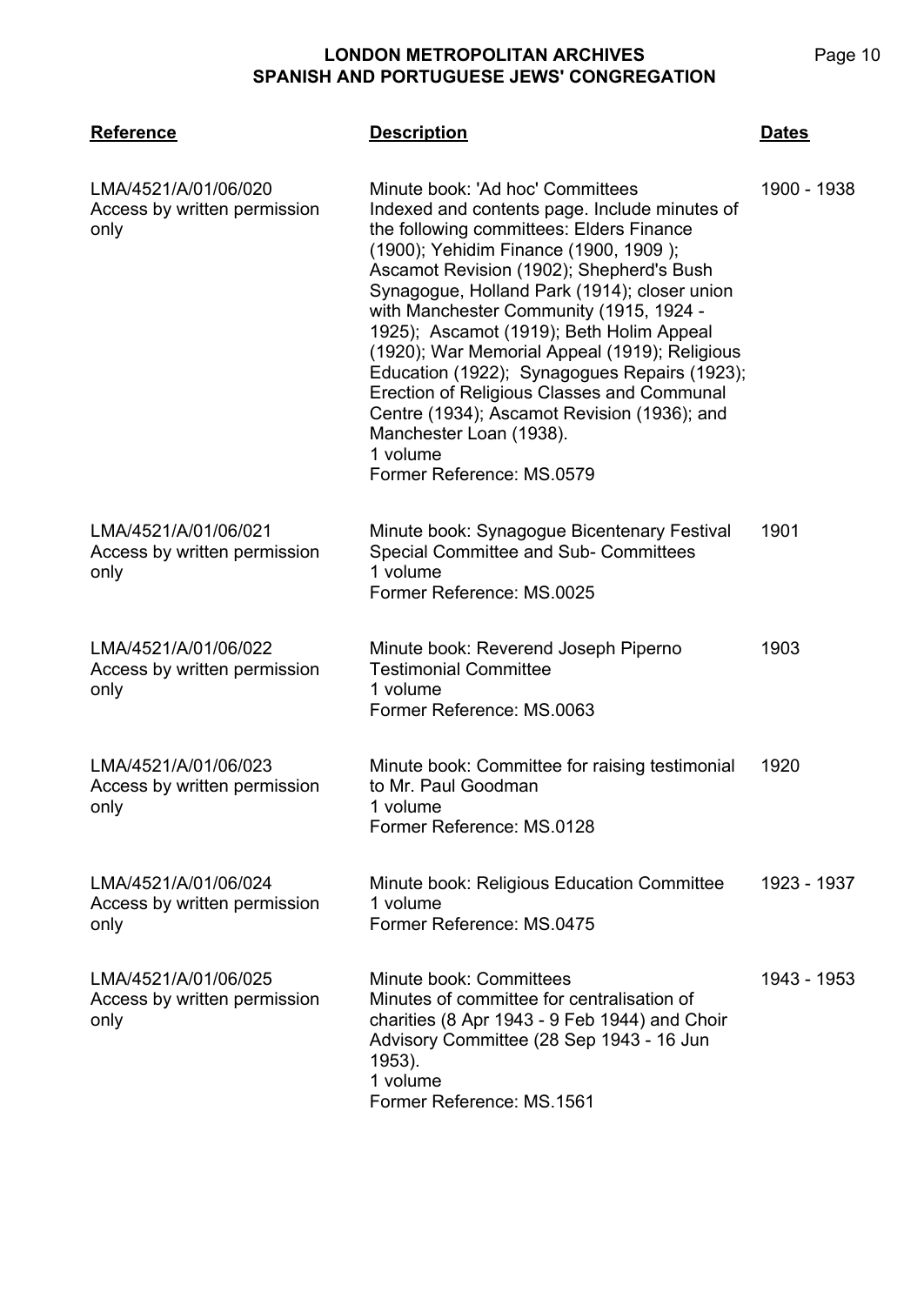| <b>Reference</b>                                                                                        | <b>Description</b>                                                                                                                                                                                                                                                                                                                                                                                                                                                                                                                                                                  | <u>Dates</u>              |
|---------------------------------------------------------------------------------------------------------|-------------------------------------------------------------------------------------------------------------------------------------------------------------------------------------------------------------------------------------------------------------------------------------------------------------------------------------------------------------------------------------------------------------------------------------------------------------------------------------------------------------------------------------------------------------------------------------|---------------------------|
| LMA/4521/A/01/06/026<br>Access by written permission<br>only                                            | Minute book: Temporary special Committees<br>Indexed. Contains minutes of: Ascamot<br>Revision Committee (1946 - 1950); Bevis<br>Marks anniversary Committee (1950 - 1951);<br>Mile End Burial Ground Committee (1951 -<br>1954); Communal Hall Appeal Fund<br><b>Committee/Communal Centre and Hall</b><br>Committee (1950 - 1954); European Sephardi<br>Jewry Appeal Committee (1946); Bevis Marks<br>Sub-Committee (1952 - 1954); and<br><b>Commission on Methods of Finta Assessment</b><br>(1955 - 1956). Includes some loose papers.<br>1 volume<br>Former Reference: MS.1556 | 1946 - 1956               |
| LMA/4521/A/01/06/027<br>Access by written permission<br>only                                            | Minute book: Religious Education Executive<br>Committee<br>Includes some loose papers.<br>1 volume<br>Former Reference: MS.1475                                                                                                                                                                                                                                                                                                                                                                                                                                                     | 1950 - 1958               |
| LMA/4521/A/01/06/028<br>Access by written permission<br>only                                            | Minute book: Library Committee, Lauderdale<br>Road<br>1 volume<br>Former Reference: MS.0746                                                                                                                                                                                                                                                                                                                                                                                                                                                                                         | 1962 - 1962               |
| LMA/4521/A/01/06/029<br>Access by written permission<br>only                                            | Minute book: Welfare Board quarterly meeting<br>Includes chairman's notes.<br>1 volume<br>Former Reference: MS.1859                                                                                                                                                                                                                                                                                                                                                                                                                                                                 | 1968 - 1986               |
| LMA/4521/A/01/06/030<br>Access by written permission<br>only<br>DRAFT MINUTES AND RELATED DOCUMENTATION | Memorandum Book: Committee of Repairs<br>1 volume<br>Former Reference: MS.0010                                                                                                                                                                                                                                                                                                                                                                                                                                                                                                      | 1840 - 1849               |
| LMA/4521/A/01/07/001                                                                                    | Extracts from minute books and treasurer's                                                                                                                                                                                                                                                                                                                                                                                                                                                                                                                                          | 1978                      |
| Access by written permission<br>only                                                                    | accounts, 1680 to 1793<br>In hand of L. D. Barnett. Notebooks bound<br>together.<br>1 volume<br>Former Reference: MS.0658                                                                                                                                                                                                                                                                                                                                                                                                                                                           | Portuguese<br>and English |
| LMA/4521/A/01/07/002<br>Access by written permission<br>only                                            | Draft minute book: the Mahamad, 17 Sebat<br>5568 to 28 Kislev 5570<br>1 volume<br>Former Reference: MS.0216                                                                                                                                                                                                                                                                                                                                                                                                                                                                         | 1808 - 1809               |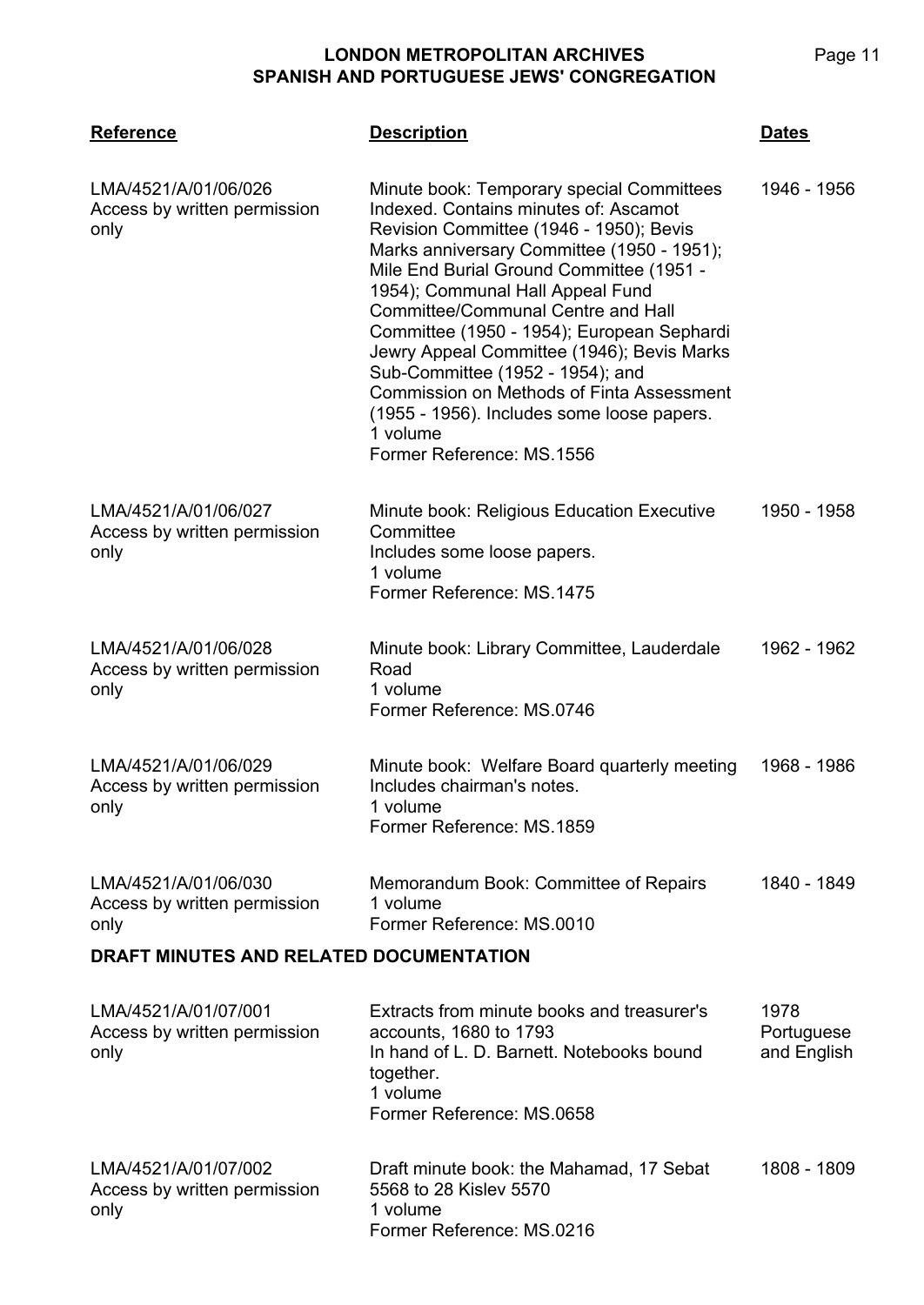| <b>Reference</b>                                             | <b>Description</b>                                                                                                                                                                                                                                                                                                                                                                                                                                                                        | <b>Dates</b>                             |
|--------------------------------------------------------------|-------------------------------------------------------------------------------------------------------------------------------------------------------------------------------------------------------------------------------------------------------------------------------------------------------------------------------------------------------------------------------------------------------------------------------------------------------------------------------------------|------------------------------------------|
| LMA/4521/A/01/07/003<br>Access by written permission<br>only | Draft minute book: the Mahamad, 23 Hesvan<br>5575 to 7 Sebat 5579<br>1 volume<br>Former Reference: MS.0019                                                                                                                                                                                                                                                                                                                                                                                | 1814 - 1819                              |
| LMA/4521/A/01/07/004<br>Access by written permission<br>only | Draft minute book: the Mahamad<br>1 volume<br>Former Reference: MS.0020                                                                                                                                                                                                                                                                                                                                                                                                                   | 1819 - 1822                              |
| LMA/4521/A/01/07/005<br>Access by written permission<br>only | Elders' papers<br>Drafts of summons and resolutions at the<br>Elders' meeting (16 Hesvan 5565 and 5576).<br>Report of Committee appointed by the Elders<br>on 15 Tebet 5589 to consider means with a<br>view of preserving a proper degree of devotion<br>and attention during the time of prayer at<br>Synagogue. Includes English translation of the<br>Tekanot (Ordinances relative to the<br>Synagogue).<br>1 volume<br>Former Reference: MS.0299/01 MS.0299/02<br>MS.0434            | 1804 - 1815<br>Portuguese                |
| LMA/4521/A/01/07/006<br>Access by written permission<br>only | Elders' papers<br>Includes letters and drafts of minutes.<br>1 volume<br>Former Reference: MS.0300                                                                                                                                                                                                                                                                                                                                                                                        | 1804 - 1831<br>Portuguese<br>and English |
| LMA/4521/A/01/07/007<br>Access by written permission<br>only | Elders' papers<br>Drafts of reports of meetings of Elders in 5568<br>with relevant documents.<br>1 volume<br>Former Reference: MS.0291                                                                                                                                                                                                                                                                                                                                                    | 1807 - 1808<br>Portuguese<br>and English |
| LMA/4521/A/01/07/008<br>Access by written permission<br>only | Elders' papers<br>Drafts of proceedings and minutes of meetings<br>of Elders; letters and papers relating to<br>reception into Judaism of Giyoret Sarah Inness<br>(to marry Joseph Jona) by Elimelech Mudahi<br>and R. Luria; petitions of David Garcia and<br>Elias Silva Solis (relating to his marriage) with<br>relevant documents; and letters and papers<br>from Moses Lara and David and Abraham<br>Meldola with regard to their dispute.<br>1 volume<br>Former Reference: MS.0290 | 1817 - 1819<br>Portuguese<br>and English |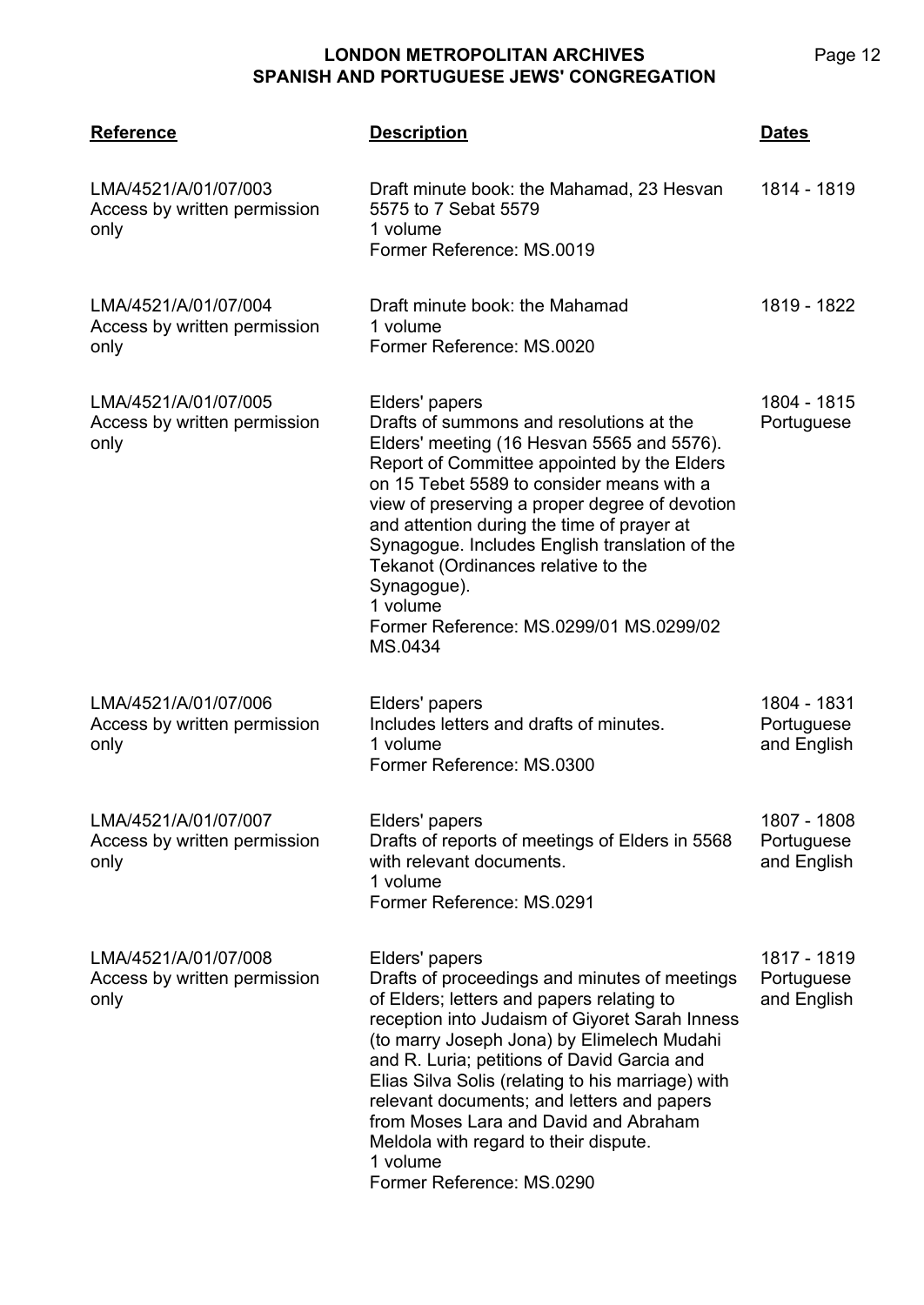| <b>Reference</b>                                             | <b>Description</b>                                                                                                                                                                                                                                                                                                                                                                                     | <b>Dates</b> |
|--------------------------------------------------------------|--------------------------------------------------------------------------------------------------------------------------------------------------------------------------------------------------------------------------------------------------------------------------------------------------------------------------------------------------------------------------------------------------------|--------------|
| LMA/4521/A/01/07/009<br>Access by written permission<br>only | Elders' papers<br>Draft minutes of meetings of Elders with<br>annexed letters, documents and President's<br>speeches.<br>1 volume<br>Former Reference: MS.0285                                                                                                                                                                                                                                         | 1818 - 1821  |
| LMA/4521/A/01/07/010<br>Access by written permission<br>only | Elders' papers<br>Draft resolutions, letters and other documents<br>for the agenda of meetings of the Mahamad<br>and Elders.<br>1 volume<br>Former Reference: MS.0297                                                                                                                                                                                                                                  | 1830         |
| LMA/4521/A/01/07/011<br>Access by written permission<br>only | Elders' papers<br>Letters and petitions to the Mahamad and<br>Elders on various matters and speeches of<br>President at meetings.<br>1 volume<br>Former Reference: MS.0286                                                                                                                                                                                                                             | 1831 - 1832  |
| LMA/4521/A/01/07/012<br>Access by written permission<br>only | Elders' papers<br>Letters and other documents for the agenda of<br>meetings of the Elders.<br>1 file of 18 items<br>Former Reference: MS.0298                                                                                                                                                                                                                                                          | 1833         |
| LMA/4521/A/01/07/013<br>Access by written permission<br>only | Elders' papers<br>Letters to be laid before meetings of the<br>Mahamad and Elders, including petitions and<br>excuses for absence; drafts of proceedings of<br>meetings; records of Elders' attendances;<br>reports of congregational institutions;<br>presidents' speeches at meetings of Elders and<br>Yehidim; and resolutions and proceedings<br>thereof.<br>1 volume<br>Former Reference: MS.0289 | 1837 - 1838  |
| LMA/4521/A/01/07/014<br>Access by written permission<br>only | Elders' papers<br>Draft minutes, letters and reports.<br>1 volume<br>Former Reference: MS.0301                                                                                                                                                                                                                                                                                                         | 1837 - 1839  |
| LMA/4521/A/01/07/015<br>Access by written permission<br>only | Draft minute book: the Mahamad, Elders and<br>Yehidim<br>1 volume<br>Former Reference: MS.0044                                                                                                                                                                                                                                                                                                         | 1872 - 1880  |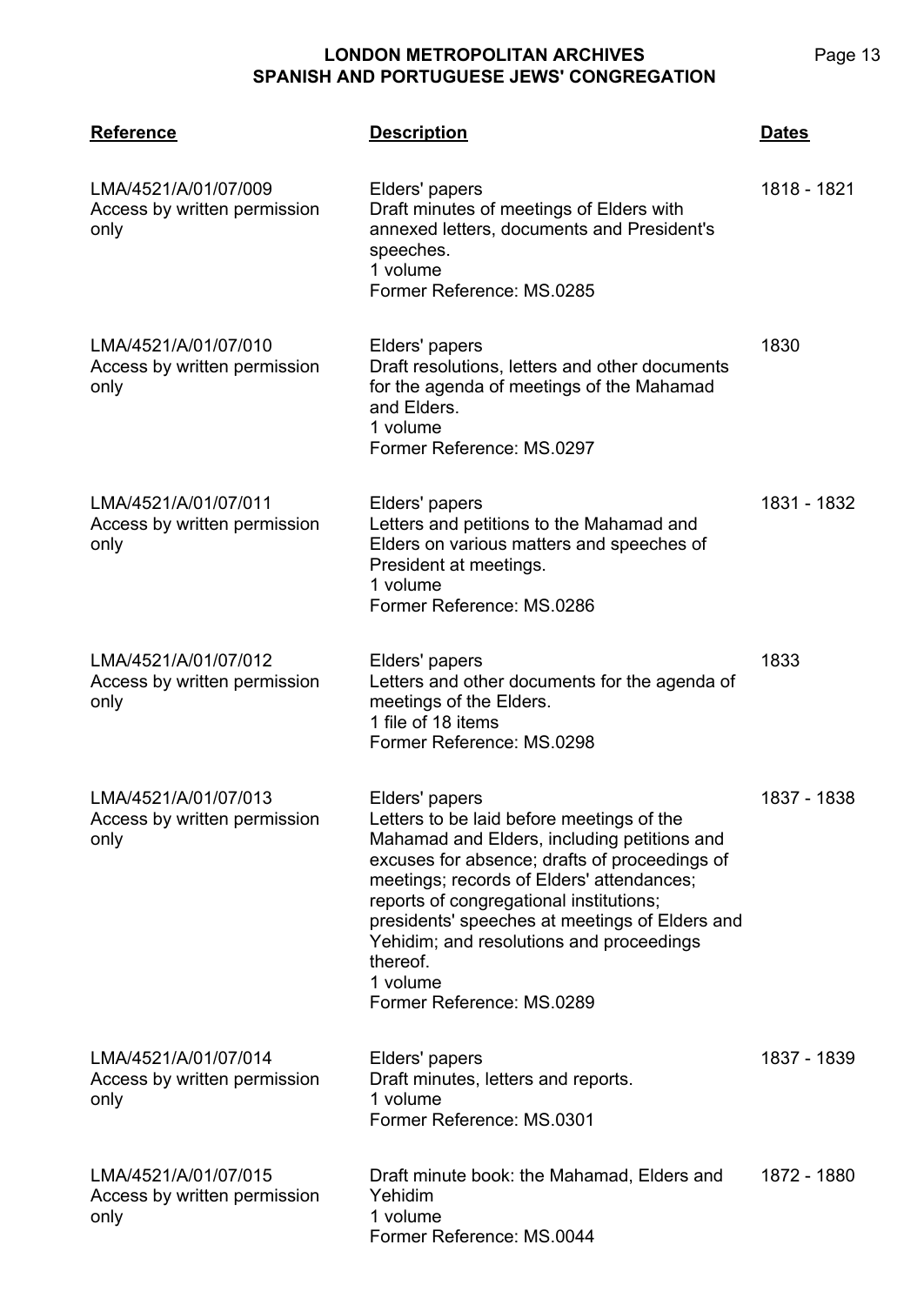**LMA/4521 Reference Description Dates** LMA/4521/A/01/07/016 Access by written permission only Draft minute book: the Mahamad, Elders, Yehidim and committees 1 volume Former Reference: MS.0022 1884 - 1888 LMA/4521/A/01/07/017 Access by written permission only Draft minute book: the Mahamad, Elders, Yehidim and committees 1 volume Former Reference: MS.0023 1888 - 1896 LMA/4521/A/01/07/018 Access by written permission only Draft minute book and notes: the Elders and Yehidim 1 volume Former Reference: MS.1592 1915 - 1948 LMA/4521/A/01/07/019 Access by written permission only Elder's papers 1 file 1885 - 1888 LMA/4521/A/01/07/020 Access by written permission only Elder's meeting financial statements 1 file 1841 - 1859 LMA/4521/A/01/07/021 Access by written permission only Loan documentation 1 file 1904, 1909 **AGENDAS AND RELATED DOCUMENTATION**

| LMA/4521/A/01/08/001<br>Access by written permission<br>only | Agenda book: the Mahamad meetings<br>1 volume<br>Former Reference: MS.0119 | 1867 - 1873 |
|--------------------------------------------------------------|----------------------------------------------------------------------------|-------------|
| LMA/4521/A/01/08/002<br>Access by written permission<br>only | Agenda book: the Mahamad meetings<br>1 volume<br>Former Reference: MS.0120 | 1873 - 1878 |
| LMA/4521/A/01/08/003<br>Access by written permission<br>only | Agenda book: the Mahamad meetings<br>1 volume<br>Former Reference: MS.0121 | 1882 - 1886 |
| LMA/4521/A/01/08/004<br>Access by written permission<br>only | Agenda book: the Mahamad meetings<br>1 volume<br>Former Reference: MS.0122 | 1886 - 1892 |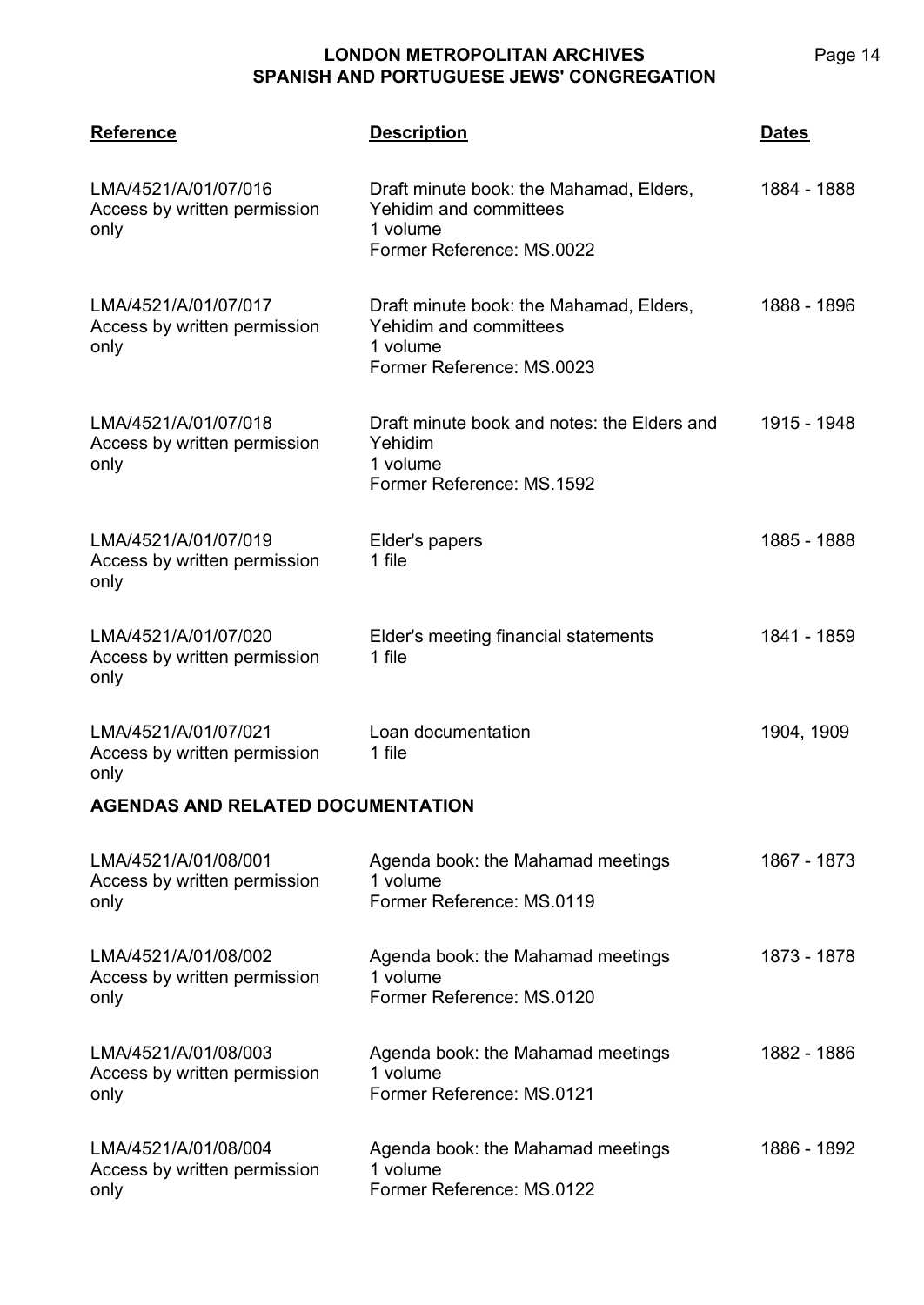**LMA/4521 Reference Description Dates** LMA/4521/A/01/08/005 Access by written permission only Agenda book: the Mahamad meetings 1 volume Former Reference: MS.0123 1892 - 1897 LMA/4521/A/01/08/006 Access by written permission only Agenda book: the Mahamad meetings 1 volume Former Reference: MS.0124 1897 - 1902 LMA/4521/A/01/08/007 Access by written permission only Agenda book: the Mahamad meetings 1 volume Former Reference: MS.0125 1902 - 1907 LMA/4521/A/01/08/008 Access by written permission only Agenda book: the Mahamad meetings 1 volume Former Reference: MS.0126 1907 - 1912 LMA/4521/A/01/08/009 Access by written permission only Agenda book: the Mahamad meetings 1 volume Former Reference: MS.0127 1912 - 1915 LMA/4521/A/01/08/010 Access by written permission only Agenda book: the Mahamad meetings 1 volume Former Reference: MS.0169 1915 - 1920 LMA/4521/A/01/08/011 Access by written permission only Agenda book: the Mahamad meetings 1 volume Former Reference: MS.1604 1926 - 1931 LMA/4521/A/01/08/012 Access by written permission only Agenda book: the Mahamad meetings Includes items annotated by Parnas Presidents. 1 volume Former Reference: MS.0575 1931 - 1936 LMA/4521/A/01/08/013 Access by written permission only Agenda book: the Mahamad meetings 1 volume Former Reference: MS.1605 1936 - 1941 LMA/4521/A/01/08/014 Access by written permission only Agenda book: the Mahamad meetings 1 volume Former Reference: MS.1606 1942 - 1945 LMA/4521/A/01/08/015 Access by written permission only Agenda book: the Mahamad meetings 1 volume Former Reference: MS.1607 1945 - 1949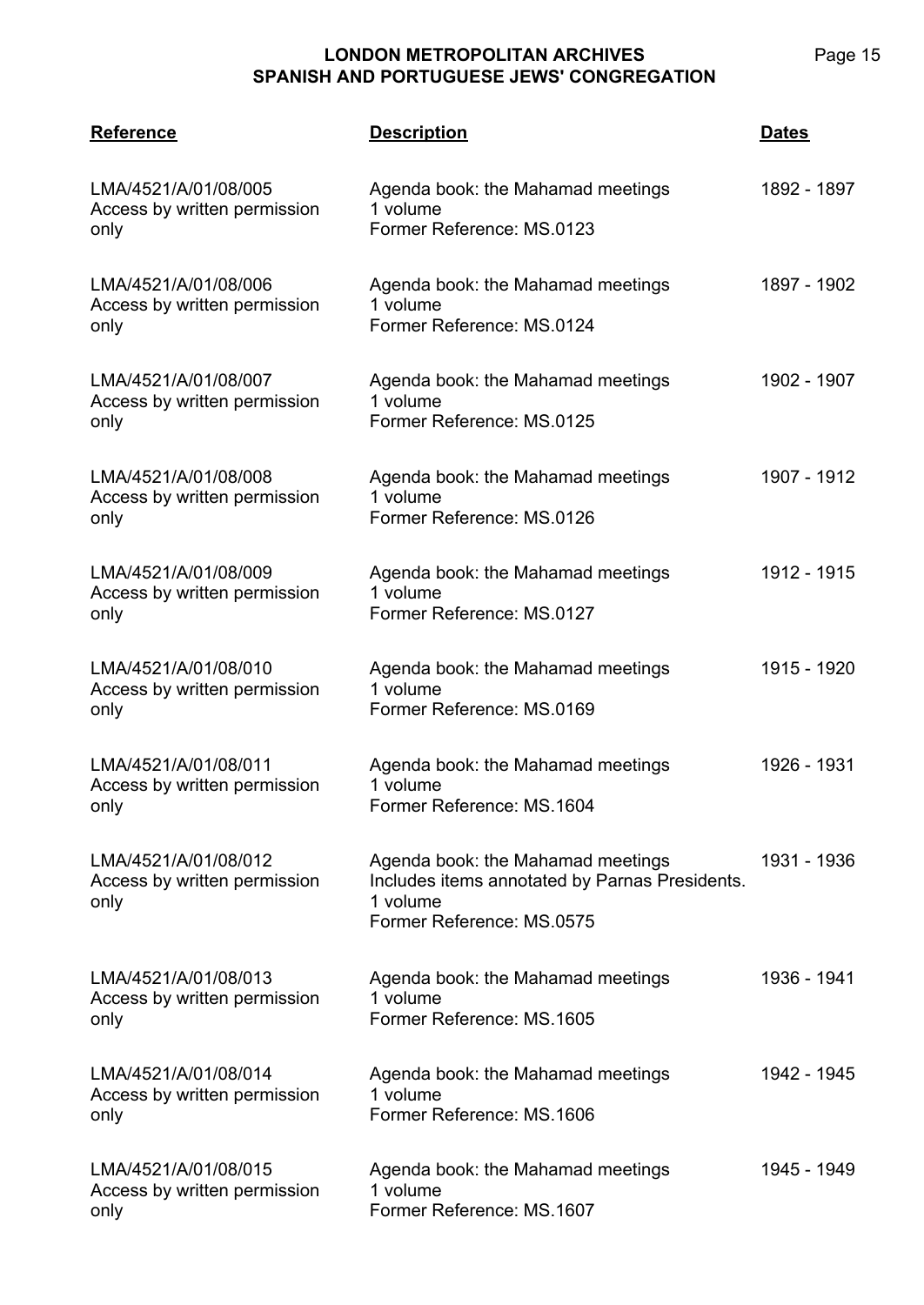**LMA/4521 Reference Description Dates** LMA/4521/A/01/08/016 Access by written permission only Agenda book: the Elders' meetings 1 volume Former Reference: MS.0101 1884 - 1888 LMA/4521/A/01/08/017 Access by written permission only Agenda book: the Elders' meetings 1 volume Former Reference: MS.0102 1889 - 1903 LMA/4521/A/01/08/018 Access by written permission only Agenda book: the Elders' meetings 1 volume Former Reference: MS.0170 1903 - 1919 LMA/4521/A/01/08/019 Access by written permission only Agenda book: the Elders' meetings 1 volume Former Reference: MS.1602 1919 - 1942 LMA/4521/A/01/08/020 Access by written permission only Agenda book: the Elders' meetings 1 volume Former Reference: MS.1603 1943 - 1950 **INDEXES TO MINUTES** LMA/4521/A/01/09/001 Access by written permission only Index to minutes of meetings of the Mahamad 1 volume Former Reference: MS.0027 18-- - 19-- LMA/4521/A/01/09/002 Access by written permission only 'Index dos Livros das Minutas dos Snres. Velhos da Nacao' (Index to minutes of meetings Portuguese of the Elders) 1 volume Former Reference: MS.0049 1820 - 1824 LMA/4521/A/01/09/003 Access by written permission only Index to minutes of meetings of the Elders 1 volume Former Reference: MS.0098 18-- - 19-- LMA/4521/A/01/09/004 Access by written permission only 'Livro da Favrica' 5558 - 5567 and 'Nota da des destribuicao dos Apozentos na Fabrica' 5558 - 5570 Appear to relate to allocation of 24 rooms. Interleaves with a list 'Persons residing in the buildings 1829'. 1 volume Former Reference: MS.0211 1797 - 1810, 1829 Portuguese, interleaved list in English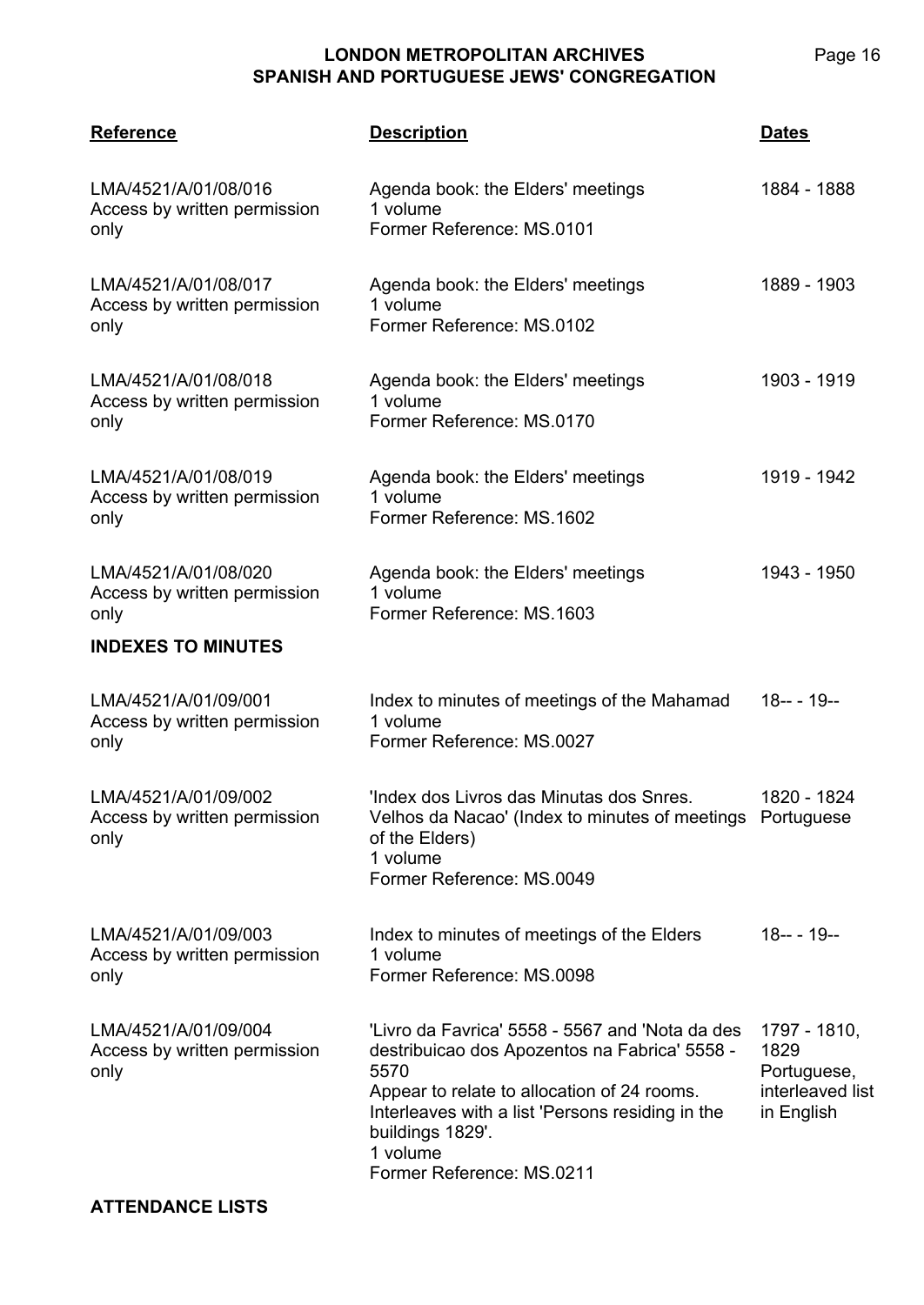| <b>Reference</b>                                                                                                              | <b>Description</b>                                                                                                                 | <b>Dates</b>                                              |
|-------------------------------------------------------------------------------------------------------------------------------|------------------------------------------------------------------------------------------------------------------------------------|-----------------------------------------------------------|
| LMA/4521/A/01/10/001<br>Access by written permission<br>only                                                                  | Lists of attendances at meetings of the Elders,<br>Hesvan 5545 to 29 Hesvan 5562<br>1 volume<br>Former Reference: MS.0047          | 1784 Oct -<br><b>1801 Nov</b><br>Portuguese               |
| LMA/4521/A/01/10/002<br>Access by written permission<br>only                                                                  | Lists of attendances at meetings of the Elders,<br>17 Kislev 5562 to 17 Tebet 5574<br>1 volume<br>Former Reference: MS.0039        | 1801 Nov 02 -<br>1814 Jan 09<br>Portuguese                |
| LMA/4521/A/01/10/003<br>Access by written permission<br>only                                                                  | Lists of attendances at meetings of the Elders<br>1 volume<br>Former Reference: MS.0048                                            | 1814 Jan 16 -<br>1823 Apr 06<br>Portuguese<br>and English |
| LMA/4521/A/01/10/004<br>Access by written permission<br>only                                                                  | Lists of attendances at meetings of the Elders<br>1 volume<br>Former Reference: MS.0021                                            | 1823 Oct 19 -<br>1838 Mar 25                              |
| LMA/4521/A/01/10/005<br>Access by written permission<br>only                                                                  | Lists of attendances at meetings of the Elders<br>and Yehidim, 9 Hesvan 5599 to Adar 5609<br>1 volume<br>Former Reference: MS.0014 | 1838 Oct -<br>1849 Mar                                    |
| LMA/4521/A/01/10/006<br>Access by written permission<br>only                                                                  | 'Names of persons attending meetings 5609'<br>1 volume<br>Former Reference: MS.0065                                                | 1849 Mar 12 -<br>1860 Dec 09                              |
| LMA/4521/A/01/10/007<br>Access by written permission<br>only                                                                  | List of Elder's<br>Includes election dates.<br>1 file                                                                              | 1859, 1886,<br>1894                                       |
| LMA/4521/A/01/10/008<br>Unfit<br>Access by written permission<br>only<br>Not available for general access.<br>mumbar not used | Lists of Yehidim and Hebra<br>1 file                                                                                               | 1837, 1841,<br>1848, 1870                                 |

#### **number not used**

**MEMBERSHIP**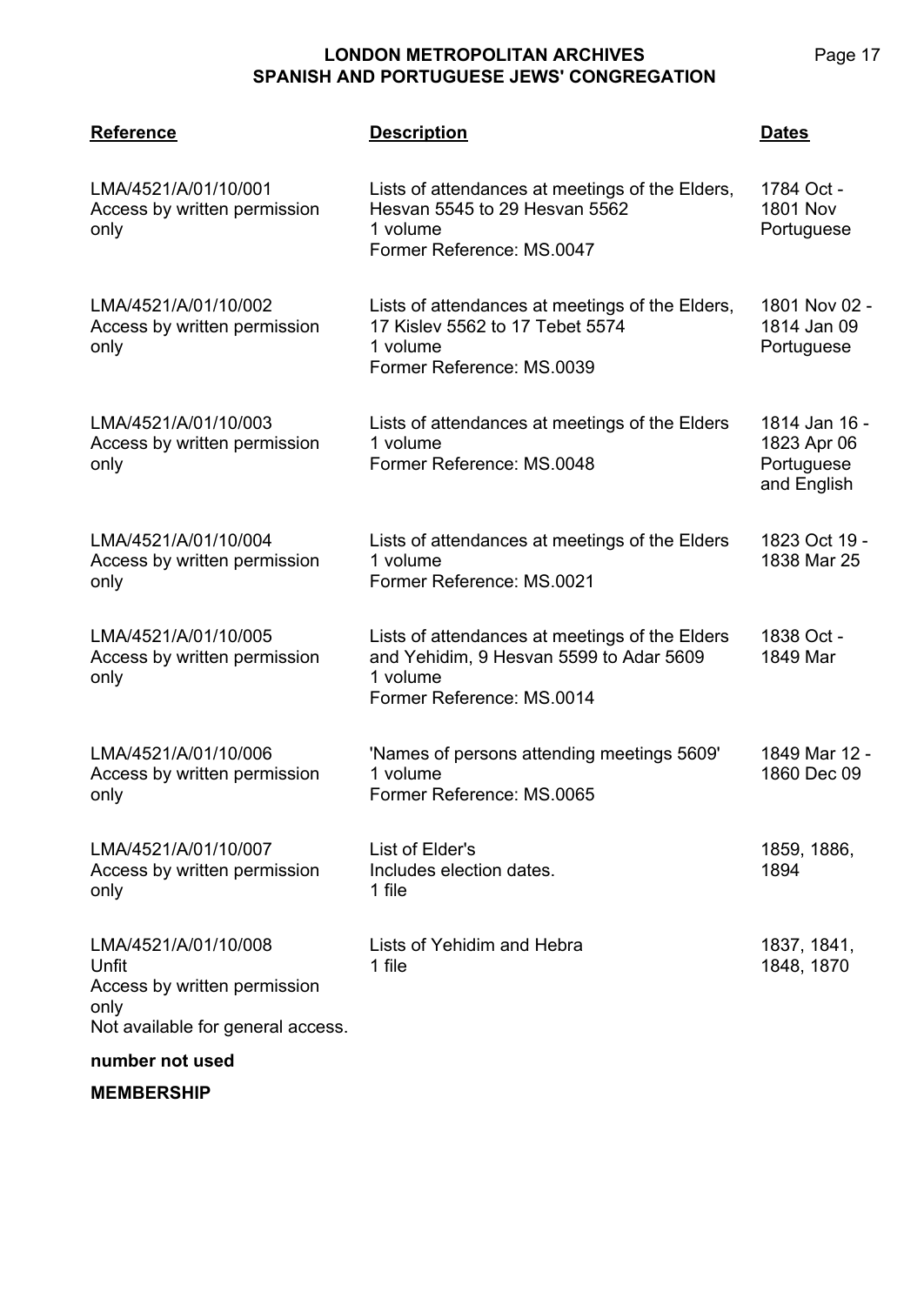| <b>Reference</b>                                                                                                                     | <b>Description</b>                                                                                                                                                                                                                | <b>Dates</b>              |
|--------------------------------------------------------------------------------------------------------------------------------------|-----------------------------------------------------------------------------------------------------------------------------------------------------------------------------------------------------------------------------------|---------------------------|
| LMA/4521/A/01/12/001<br>Access by written permission<br>only                                                                         | List of Hhatane Tora and Hhatane Bereshit,<br>5481 to 5637<br>Includes list of the Elders, 5547; list of<br>Parnasim Elect 5590 - 5646; and loose lists of<br>the Elders.<br>1 volume<br>Former Reference: MS.0029                | 1720 - 1886               |
| LMA/4521/A/01/12/002<br>Access by written permission<br>only                                                                         | 'Lista dos S[enho]res Parnassim que podem<br>ser electos', Elul 5529 to Tisri 5579<br>Includes lists of Parnasim of Heshaim, Hebra,<br>Terra Santa, Cautivos and Beth Holim.<br>1 volume<br>Former Reference: MS.0050             | 1769 Sep -<br>1818 Oct    |
| LMA/4521/A/01/12/003<br>Unfit<br>Access by written permission<br>only<br>Not available for general access.<br>Unfit for consultation | List of members of unidentified organisation<br>Includes ages, marital status, occupations and<br>addresses.<br>1 volume<br>Former Reference: MS.1733                                                                             | 1923 - 1927               |
| LMA/4521/A/01/12/004<br>Access by written permission<br>only                                                                         | Alphabetical index of members<br>Includes some addresses.<br>1 volume<br>Former Reference: MS.1457                                                                                                                                | $18 -$                    |
| <b>REPORTS</b>                                                                                                                       |                                                                                                                                                                                                                                   |                           |
| LMA/4521/A/01/13/001<br>Access by written permission<br>only                                                                         | Record of 'Os S[enho]res do Mahamad e<br>Diputados p. conferenciar com o Snr. Haham'<br>5574 to 5575<br>1 volume<br>Former Reference: MS.0017                                                                                     | 1813 - 1815<br>Portuguese |
| LMA/4521/A/01/13/002<br>Access by written permission<br>only                                                                         | 'Record of particular proceedings in the<br>Congregation, since Rosh Ashana 5587'<br>Includes Teshuba about Belasco family and<br>presentation of Almosnino silver brocade<br>vestments.<br>1 volume<br>Former Reference: MS.0028 | 1826                      |
| LMA/4521/A/01/13/003<br>Access by written permission<br>only                                                                         | Report of Committee to consider mode of<br>conducting services<br>1 volume<br>Former Reference: MS.0535                                                                                                                           | 1881 Jan 11               |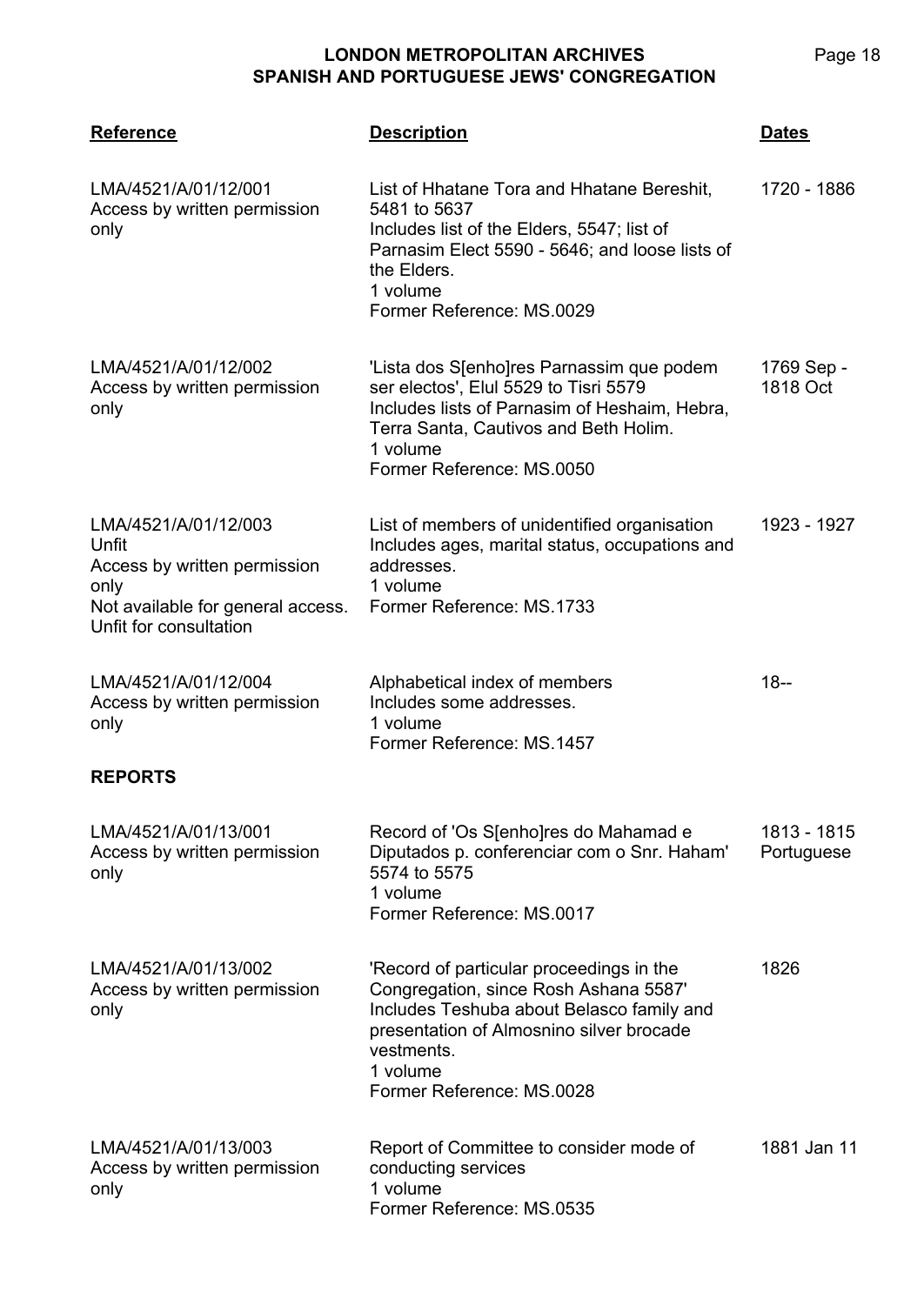**LMA/4521 Reference Description Dates** 'Speeches': annual reports of the Mahamad to the Elders, 5640 to 5690 1 volume Former Reference: MS.0567 1879 - 1930 'Speeches': printed annual reports of the Mahamad to the Elders, 5693 to 5714 1 volume Former Reference: MS.0568 1932 - 1954

| LMA/4521/A/01/13/006<br>Access by written permission<br>only | Printed annual reports of the Mahamad to the<br>Yehidim, 5652 to 5717<br>1 volume<br>Former Reference: MS.0570 | 1892 - 1957 |
|--------------------------------------------------------------|----------------------------------------------------------------------------------------------------------------|-------------|
| LMA/4521/A/01/13/007                                         | Paners and notes on congregational revenue                                                                     | 1825 - 1828 |

| LMA/4521/A/01/13/007         | Papers and notes on congregational revenue   | 1825 - 1828 |
|------------------------------|----------------------------------------------|-------------|
| Access by written permission | Includes report of the Committee of Finance. |             |
| only                         | 1 volume                                     |             |
|                              | Former Reference: MS.0292                    |             |

#### **RESPONSES**

LMA/4521/A/01/13/004

LMA/4521/A/01/13/005

only

only

Access by written permission

Access by written permission

| LMA/4521/A/01/14/001<br>Access by written permission<br>only | David Mordecai ben Nisan Ha-karai responses<br>to questions about Karaites<br>Questions posed by R. Jahacob Trigland,<br>University of Leyden.<br>1 volume<br>Former Reference: MS.0476 | 1698 - 1699<br><b>Hebrew</b> |
|--------------------------------------------------------------|-----------------------------------------------------------------------------------------------------------------------------------------------------------------------------------------|------------------------------|
|--------------------------------------------------------------|-----------------------------------------------------------------------------------------------------------------------------------------------------------------------------------------|------------------------------|

LMA/4521/A/01/14/002 Access by written permission only Responses from various Rabbis about the Buzaglo request Administered by Congregation and partly by Chancery. Includes letter from H. Loewe to P. Goodman. 1 volume Former Reference: MS.0595 175- - 180- **Hebrew** 

| LMA/4521/A/01/14/003<br>Access by written permission<br>only | Responses of Counsel to questions as to the<br>legality of excommunication and refusal of<br>burial<br>Submitted by the Elder. Responses by<br>Edw[ard?] Herthy, first negatively and second<br>affirmitively. | 1708 Jun 12 |
|--------------------------------------------------------------|----------------------------------------------------------------------------------------------------------------------------------------------------------------------------------------------------------------|-------------|
|                                                              | 1 document                                                                                                                                                                                                     |             |
|                                                              | Former Reference: MS.0163                                                                                                                                                                                      |             |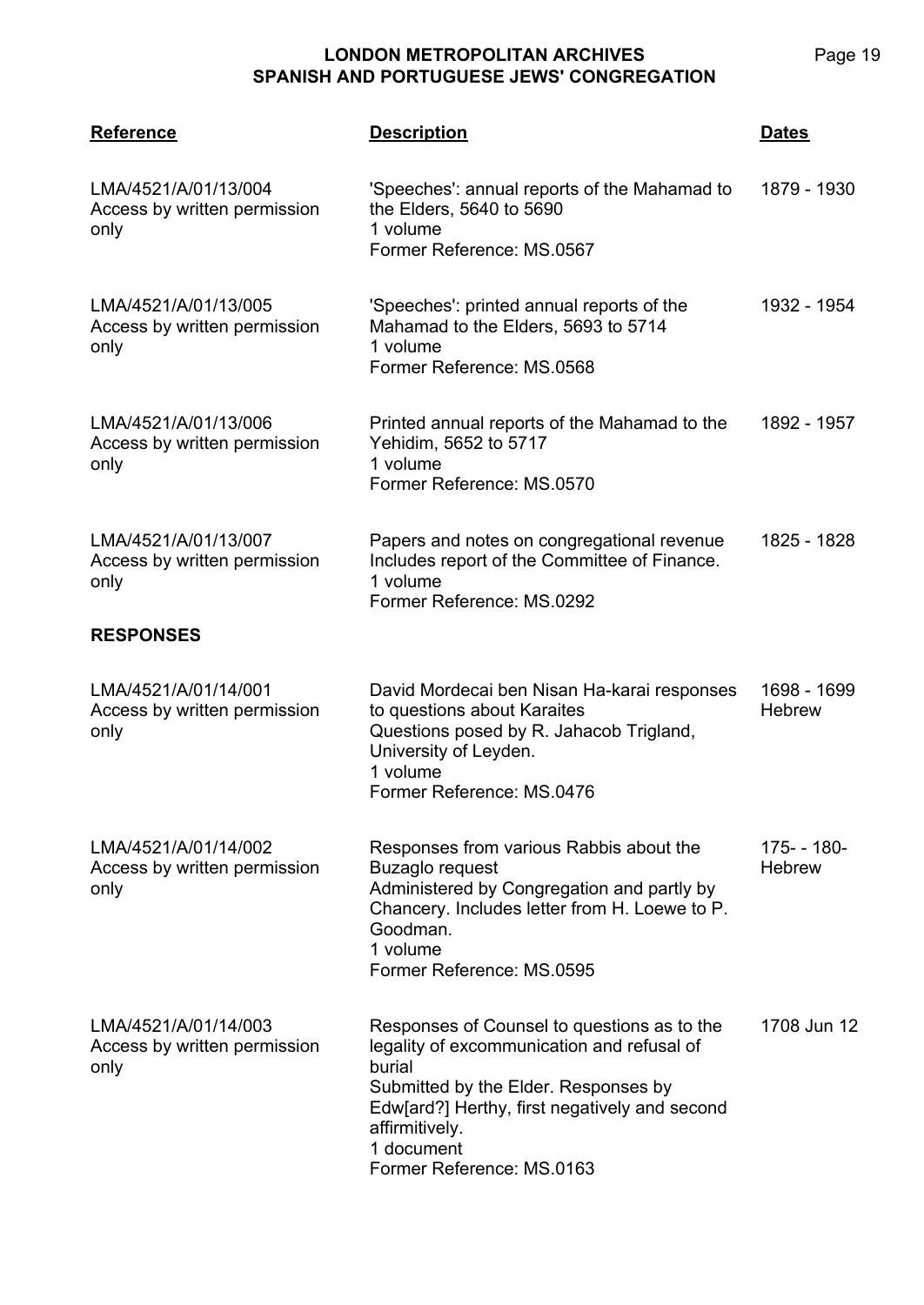| <b>Reference</b>                                             | <b>Description</b>                                                                                                                                                                                                                                                                                                                                                                                            | <b>Dates</b>                             |
|--------------------------------------------------------------|---------------------------------------------------------------------------------------------------------------------------------------------------------------------------------------------------------------------------------------------------------------------------------------------------------------------------------------------------------------------------------------------------------------|------------------------------------------|
| LMA/4521/A/01/14/004<br>Access by written permission<br>only | 'Notice of Ban imposed by Rabbis on Reform<br>Book of Prayer' 9 Hesvan 5602<br>Manuscript notice titled 'Declaration of the<br>Ecclesiastical Authorities of the Jewish Nation<br>in this City', prohibiting the use of a Seder<br>Tefilla published by D.W Marks. Signed by<br>Rabbi S. Hirschel, Dayan D Meldola, A Haliva,<br>J. Levy, A. Levy and A.L Barnett.<br>1 volume<br>Former Reference: MS.0258/1 | 1841 Oct<br>English and<br><b>Hebrew</b> |
| <b>CORRESPONDENCE: COPY LETTER BOOKS</b>                     |                                                                                                                                                                                                                                                                                                                                                                                                               |                                          |
| LMA/4521/A/01/15/001<br>Access by written permission<br>only | Copy letter book: letters from Mr Daniel I. de<br>Casro, secretary<br>1 volume<br>Former Reference: MS.0066                                                                                                                                                                                                                                                                                                   | 1808 Jun 20 -<br>1817 Apr 15<br>English  |
| LMA/4521/A/01/15/002<br>Access by written permission<br>only | Copy letter book: the Mahamad<br>1 volume<br>Former Reference: MS.0030                                                                                                                                                                                                                                                                                                                                        | 1794 - 1819<br>English and<br>Portuguese |
| LMA/4521/A/01/15/003<br>Access by written permission<br>only | Copy letter book: the Mahamad<br>Includes reports upon Petitions to the<br>Mahamad.<br>1 volume<br>Former Reference: MS.0068                                                                                                                                                                                                                                                                                  | 1820 - 1831<br>English and<br>Portuguese |
| LMA/4521/A/01/15/004<br>Access by written permission<br>only | Copy letter book: the Mahamad<br>1 volume<br>Former Reference: MS.0069                                                                                                                                                                                                                                                                                                                                        | 1831 - 1848                              |
| LMA/4521/A/01/15/005<br>Access by written permission<br>only | Copy letter book: the Mahamad<br>1 volume<br>Former Reference: MS.0067                                                                                                                                                                                                                                                                                                                                        | 1848 - 1853                              |
| LMA/4521/A/01/15/006<br>Access by written permission<br>only | Copy letter book: the Mahamad<br>1 volume<br>Former Reference: MS.0070                                                                                                                                                                                                                                                                                                                                        | 1864 - 1874                              |
| LMA/4521/A/01/15/007<br>Access by written permission<br>only | Copy letter book: the Mahamad<br>Includes returns of births and marriages to the<br>Jewish Board of Deputies.<br>1 volume<br>Former Reference: MS.0071                                                                                                                                                                                                                                                        | 1874 - 1878                              |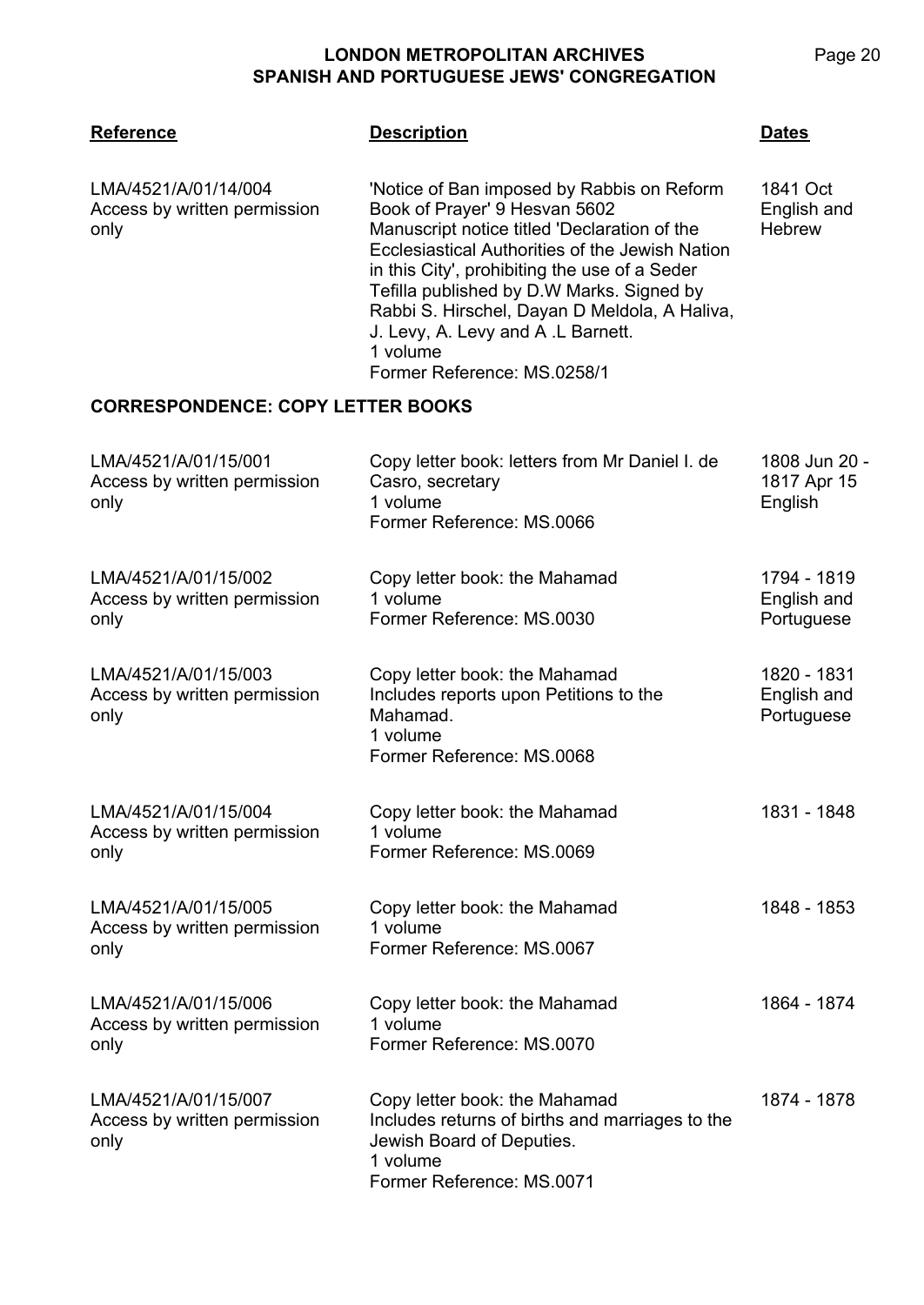**LMA/4521 Reference Description Dates** LMA/4521/A/01/15/008 Access by written permission only Copy letter book: Synagogue correspondence Indexed. 1 volume Former Reference: MS.1697 1878 - 1882 LMA/4521/A/01/15/009 Access by written permission only Copy letter book: Synagogue correspondence Indexed. 1 volume Former Reference: MS.1703 1883 - 1886 LMA/4521/A/01/15/010 Access by written permission only Copy letter book: Synagogue correspondence Indexed. 1 volume Former Reference: MS.1704 1886 - 1890 LMA/4521/A/01/15/011 Access by written permission only Copy letter book: Synagogue correspondence Indexed. 1 volume Former Reference: MS.1705 1892 - 1894 LMA/4521/A/01/15/012 Access by written permission only Copy letter book: Synagogue correspondence Indexed. 1 volume Former Reference: MS.1698 (formerly MS.0558) 1895 - 1896 LMA/4521/A/01/15/013 Access by written permission only Copy letter book: Synagogue correspondence Indexed. 1 volume Former Reference: MS.1706 1896 - 1896 LMA/4521/A/01/15/014 Access by written permission only Copy letter book: Synagogue correspondence Indexed. 1 volume Former Reference: MS.1699 1896 - 1897 LMA/4521/A/01/15/015 Access by written permission only Copy letter book: Synagogue correspondence 1 volume Former Reference: MS.1707 1898 - 1898

LMA/4521/A/01/15/016 Access by written permission only Copy letter book: Synagogue correspondence Indexed. 1 volume Former Reference: MS.1708 1899 - 1900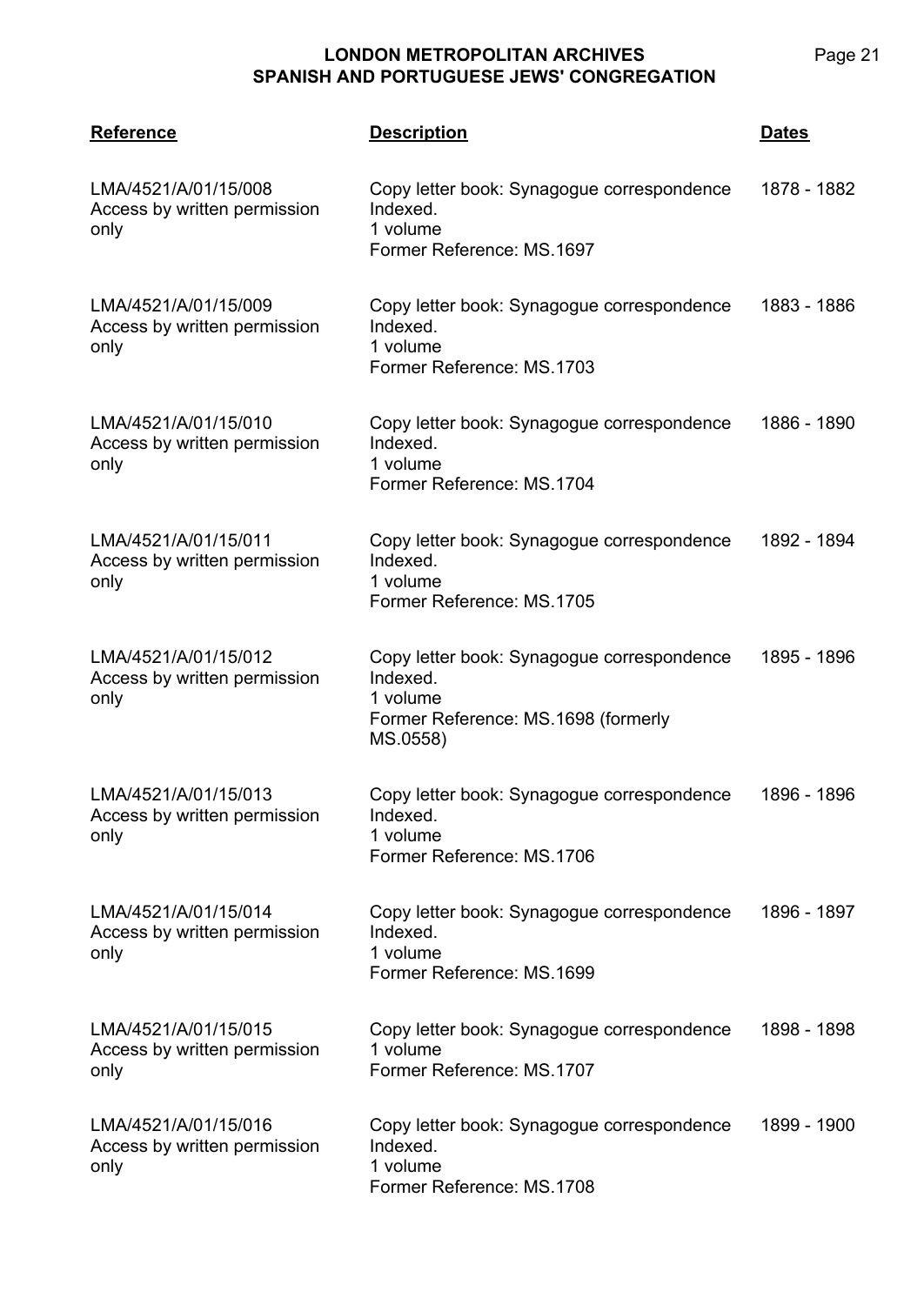| <b>Reference</b>                                             | <b>Description</b>                                                                                                    | <b>Dates</b> |
|--------------------------------------------------------------|-----------------------------------------------------------------------------------------------------------------------|--------------|
| LMA/4521/A/01/15/017<br>Access by written permission<br>only | Copy letter book: Synagogue correspondence<br>Indexed.<br>1 volume<br>Former Reference: MS.1702 (formerly<br>MS.0557) | 1900 - 1901  |
| LMA/4521/A/01/15/018<br>Access by written permission<br>only | Copy letter book: Synagogue correspondence<br>Indexed.<br>1 volume<br>Former Reference: MS.1700                       | 1901 - 1901  |
| LMA/4521/A/01/15/019<br>Access by written permission<br>only | Copy letter book: Synagogue correspondence<br>Indexed.<br>1 volume<br>Former Reference: MS.1709                       | 1901 - 1901  |
| LMA/4521/A/01/15/020<br>Access by written permission<br>only | Copy letter book: Synagogue correspondence<br>Indexed.<br>1 volume<br>Former Reference: MS.1701 (formerly<br>MS.0559) | 1902 - 1902  |
| LMA/4521/A/01/15/021<br>Access by written permission<br>only | Copy letter book: Synagogue correspondence<br>Indexed.<br>1 volume<br>Former Reference: MS.1710                       | 1903 - 1904  |
| LMA/4521/A/01/15/022<br>Access by written permission<br>only | Copy letter book: Synagogue correspondence<br>Indexed.<br>1 volume<br>Former Reference: MS.1711                       | 1905 - 1906  |
| LMA/4521/A/01/15/023<br>Access by written permission<br>only | Copy letter book: Synagogue correspondence<br>Indexed.<br>1 volume<br>Former Reference: MS.1717                       | 1906 - 1907  |
| LMA/4521/A/01/15/024<br>Access by written permission<br>only | Copy letter book: Synagogue correspondence<br>1 volume<br>Former Reference: MS.1718                                   | 1907 - 1908  |
| LMA/4521/A/01/15/025<br>Access by written permission<br>only | Copy letter book: Synagogue correspondence<br>Indexed.<br>1 volume<br>Former Reference: MS.1712                       | 1909 - 1910  |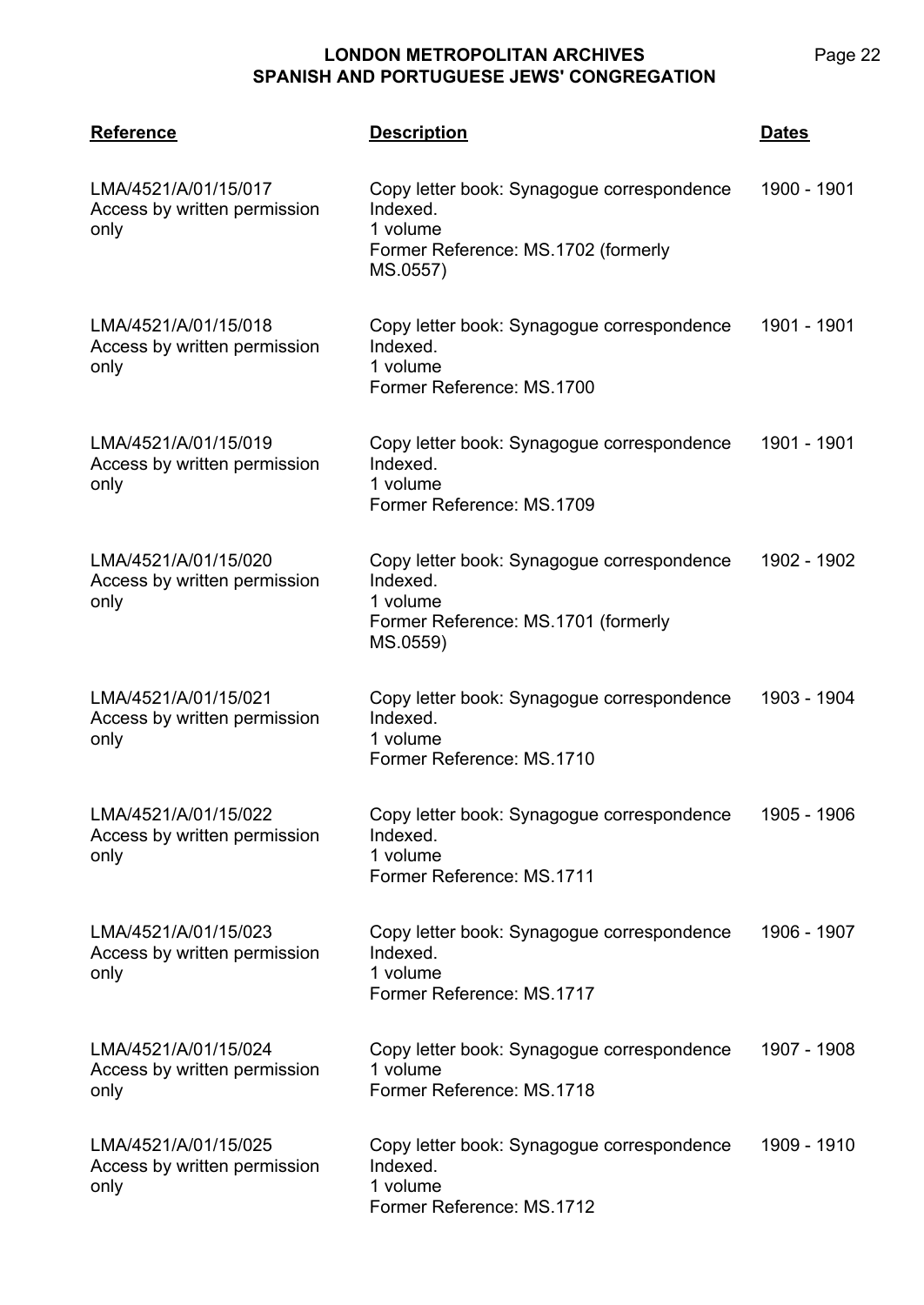| <b>Reference</b>                                             | <b>Description</b>                                                                                                    | <b>Dates</b> |
|--------------------------------------------------------------|-----------------------------------------------------------------------------------------------------------------------|--------------|
| LMA/4521/A/01/15/026<br>Access by written permission<br>only | Copy letter book: Synagogue correspondence<br>Indexed.<br>1 volume<br>Former Reference: MS.1715                       | 1910 - 1910  |
| LMA/4521/A/01/15/027<br>Access by written permission<br>only | Copy letter book: Synagogue correspondence<br>Indexed.<br>1 volume<br>Former Reference: MS.1713                       | 1910 - 1911  |
| LMA/4521/A/01/15/028<br>Access by written permission<br>only | Copy letter book: Synagogue correspondence<br>Indexed.<br>1 volume<br>Former Reference: MS.1714                       | 1911 - 1911  |
| LMA/4521/A/01/15/029<br>Access by written permission<br>only | Copy letter book: Synagogue correspondence<br>Indexed.<br>1 volume<br>Former Reference: MS.1719                       | 1911 - 1911  |
| LMA/4521/A/01/15/030<br>Access by written permission<br>only | Copy letter book: Synagogue correspondence<br>Indexed.<br>1 volume<br>Former Reference: MS.1716                       | 1911 - 1912  |
| LMA/4521/A/01/15/031<br>Access by written permission<br>only | Copy letter book: Synagogue correspondence<br>Indexed.<br>1 volume<br>Former Reference: MS.1720                       | 1912 - 1912  |
| LMA/4521/A/01/15/032<br>Access by written permission<br>only | Copy letter book: Synagogue correspondence<br>Indexed.<br>1 volume<br>Former Reference: MS.1721 MS.0560               | 1913 - 1913  |
| LMA/4521/A/01/15/033<br>Access by written permission<br>only | Copy letter book: Synagogue correspondence<br>Indexed.<br>1 volume<br>Former Reference: MS.1722                       | 1913 - 1913  |
| LMA/4521/A/01/15/034<br>Access by written permission<br>only | Copy letter book: Synagogue correspondence<br>Indexed.<br>1 volume<br>Former Reference: MS.1723 (formerly<br>MS.0562) | 1915 - 1916  |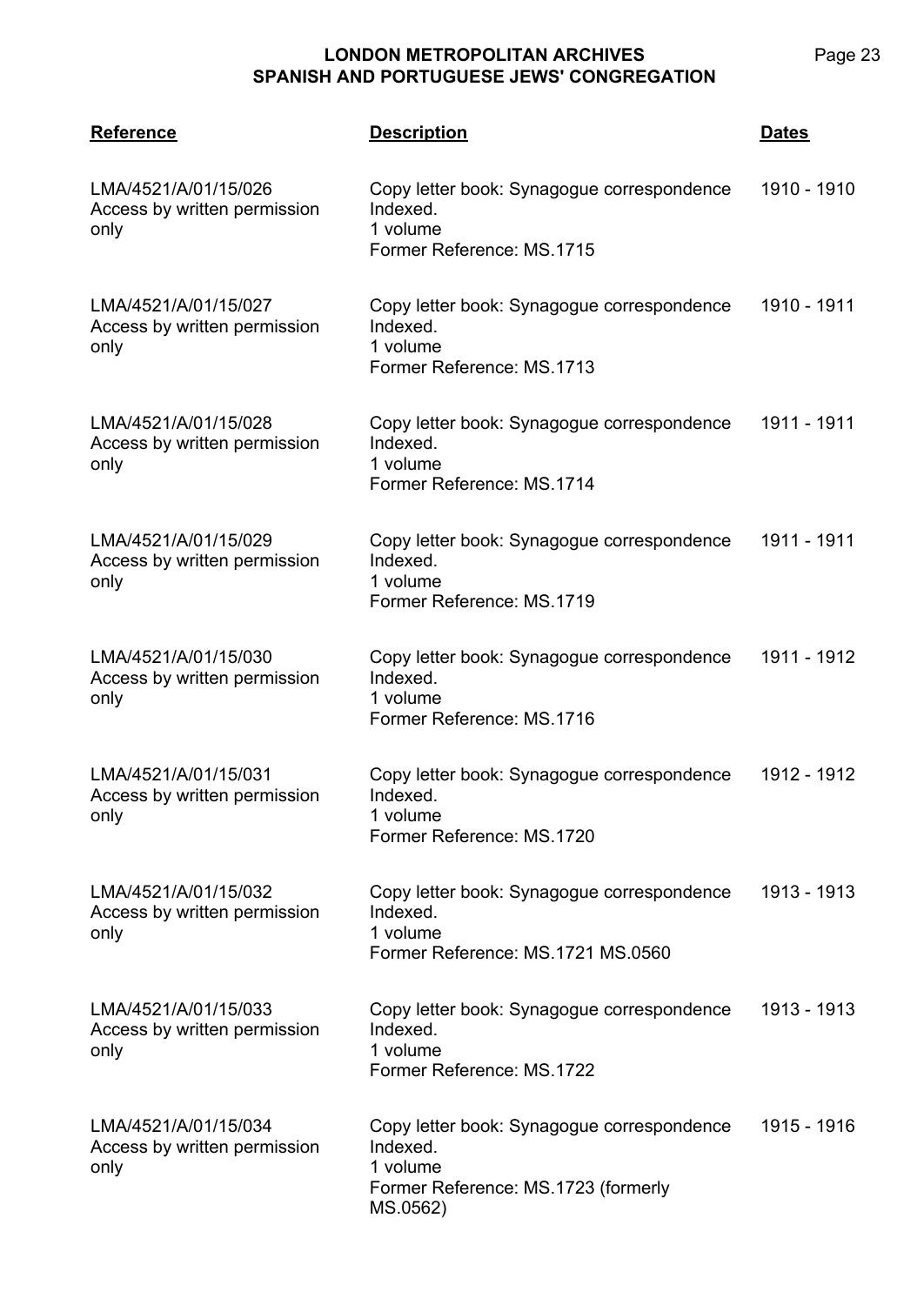**LMA/4521 Reference Description Dates** LMA/4521/A/01/15/035 Access by written permission only Copy letter book: Synagogue correspondence Indexed. 1 volume Former Reference: MS.1724 1916 - 1916 LMA/4521/A/01/15/036 Access by written permission only Copy letter book: Synagogue correspondence Indexed. 1 volume Former Reference: MS.1725 1916 - 1916 LMA/4521/A/01/15/037 Access by written permission only Copy letter book: Synagogue correspondence Indexed. 1 volume Former Reference: MS.1726 (formerly MS.0563) 1916 - 1917 LMA/4521/A/01/15/038 Access by written permission only Copy letter book: New Synagogue, Lauderdale Road correspondence Indexed. 1 volume Former Reference: MS.1691 1895 - 1896 LMA/4521/A/01/15/039 Access by written permission only Copy letter book: New Synagogue, Lauderdale Road correspondence Indexed. 1 volume Former Reference: MS.1692 1896 - 1897 LMA/4521/A/01/15/040 Access by written permission only Copy letter book: Gates of Hope School correspondence Indexed. 1 volume Former Reference: MS.1696 1897 - 1903 LMA/4521/A/01/15/041 Access by written permission only Copy letter book: Congregational Schools correspondence Indexed. 1 volume Former Reference: MS.1693 1899 - 1900 LMA/4521/A/01/15/042 Access by written permission only Copy letter book: general correspondence Indexed. 1 volume 1897 - 1899

Page 24

Former Reference: MS.1689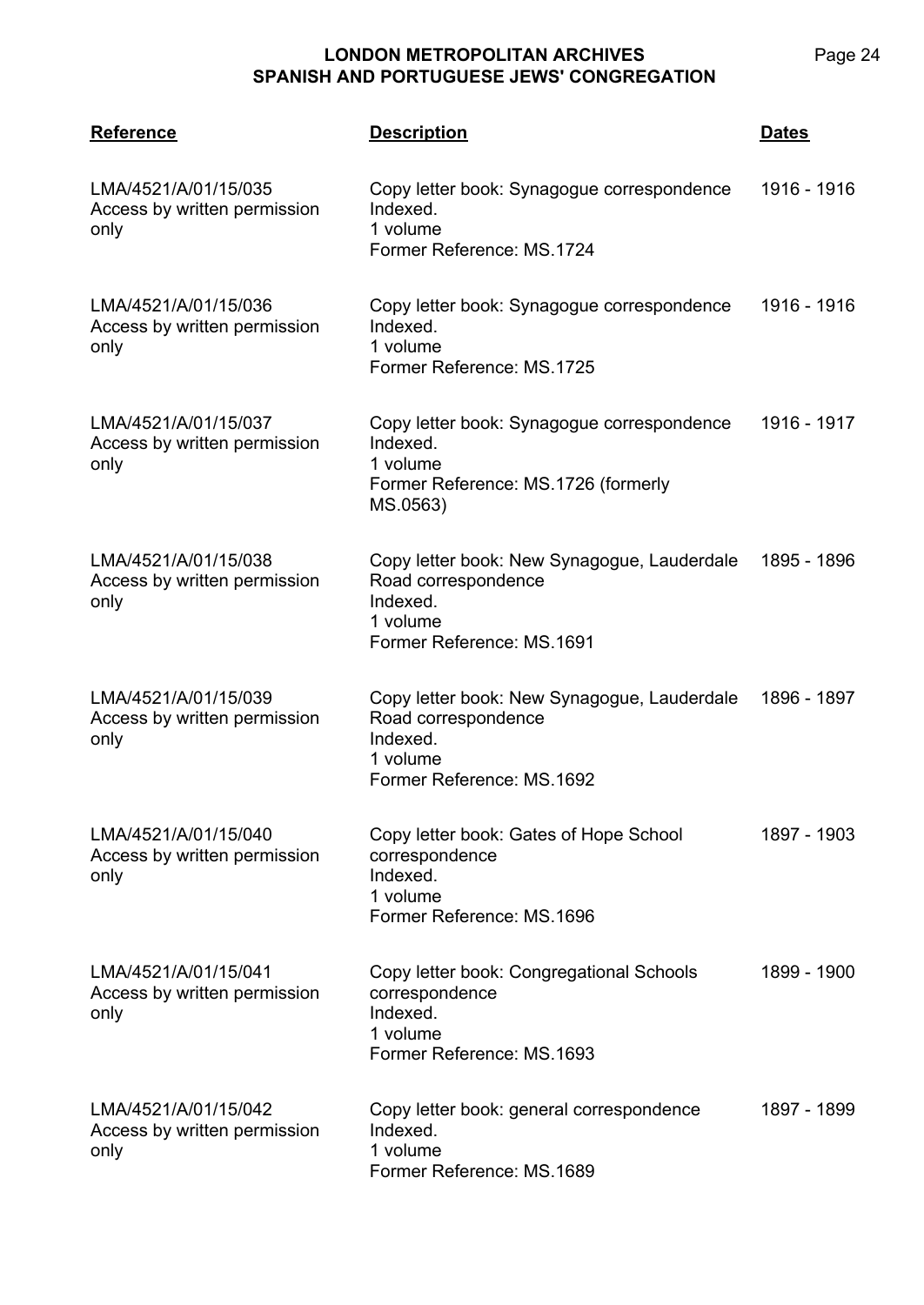| <b>Reference</b>                                             | <b>Description</b>                                                                                                                                                                                                                                                                   | <b>Dates</b>                             |
|--------------------------------------------------------------|--------------------------------------------------------------------------------------------------------------------------------------------------------------------------------------------------------------------------------------------------------------------------------------|------------------------------------------|
| LMA/4521/A/01/15/043<br>Access by written permission<br>only | Copy letter book: general correspondence<br>Indexed.<br>1 volume<br>Former Reference: MS.1690                                                                                                                                                                                        | 1900 - 1902                              |
| LMA/4521/A/01/15/044<br>Access by written permission<br>only | Copy letter book: general correspondence<br>Indexed.<br>1 volume<br>Former Reference: MS.1694                                                                                                                                                                                        | 1902 - 1906                              |
| LMA/4521/A/01/15/045<br>Access by written permission<br>only | Copy letter book: general correspondence<br>Indexed.<br>1 volume<br>Former Reference: MS.1695                                                                                                                                                                                        | 1911 - 1913                              |
| LMA/4521/A/01/15/046<br>Access by written permission<br>only | Copy letter book: private correspondence<br>Indexed.<br>1 volume<br>Former Reference: MS.1727                                                                                                                                                                                        | 1913 - 1917                              |
| LMA/4521/A/01/15/047<br>Access by written permission<br>only | Copy letter book: correspondence relating to<br>miscellaneous matters<br>Includes income, expenditure and tax matters<br>concerning synagogue members, staff and<br>properties.<br>1 volume<br>Former Reference: MS.0566                                                             | 1916 - 1949                              |
| <b>CORRESPONDENCE</b>                                        |                                                                                                                                                                                                                                                                                      |                                          |
| LMA/4521/A/01/16/001<br>Access by written permission<br>only | Translations and summaries of Mahamad<br>correspondence, 1691 to 1792<br>Translations and summaries made by Barnett.<br>1 volume<br>Former Reference: MS.0103/A                                                                                                                      | 1984 Oct 26                              |
| LMA/4521/A/01/16/002<br>Access by written permission<br>only | Mahamad and Treasurer's correspondence<br>Correspondence of the Mahamad or Gabay<br>about captives, Terra Santa Fund and Hebra<br>Doctors. Found loose in treasurers' account<br>books. Includes typed list of the more important<br>items.<br>1 volume<br>Former Reference: MS.0752 | 1701 - 1792<br>Portuguese<br>and English |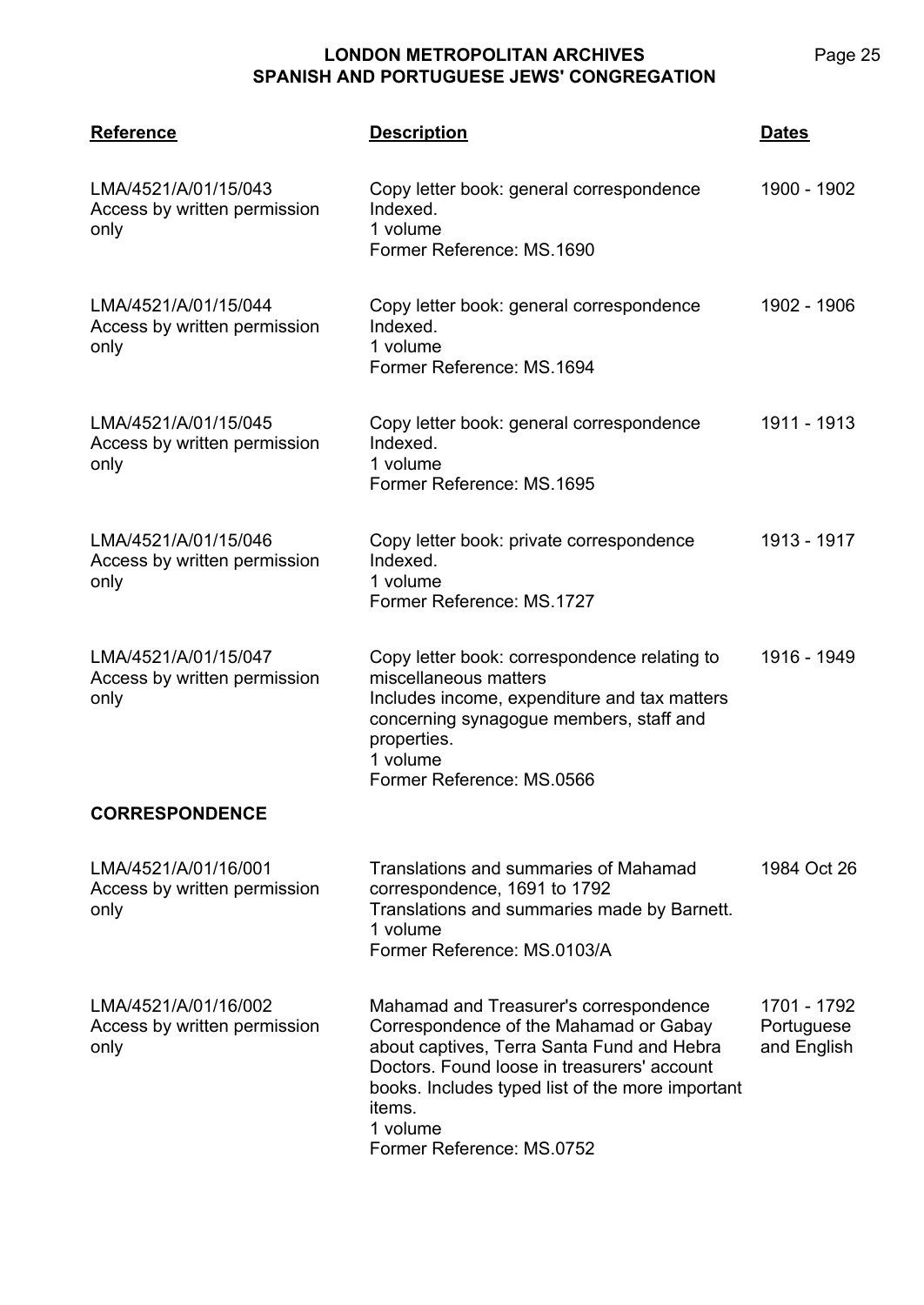**LMA/4521 Reference Description Dates** LMA/4521/A/01/16/003 Access by written permission only The Mahamad papers Letters on congregational business laid before the Mahamad. 1 volume Former Reference: MS.0295 1806 - 1829 LMA/4521/A/01/16/004 Access by written permission only The Mahamad papers 5568 - 5581 Letters from Haham R. Meldola to the Mahamad on matters of Din and religious administration. 1 volume Former Reference: MS.0283 1808 - 1821 **Portuguese** and English LMA/4521/A/01/16/005 Access by written permission only The Mahamad papers Letters on congregational business to the Mahamad, including several from H.R. Meldola. 1 volume Former Reference: MS.0296 1827 - 1828 English, **Portuguese** and Hebrew LMA/4521/A/01/16/006 Access by written permission only Letters to the Mahamad and the Elders from **Rahhis** Applicants for marriage and admission to charities. 1 volume Former Reference: MS.0284 1829 - 1830 English and Portuguese LMA/4521/A/01/16/007 Access by written permission only The Mahamad papers Letters, petitions, complaints, excuses, refusals to hold office, correspondence and reports concerning congregational institutions (Villareal, Medras, Deputies, Shaare Tikva, Burial Ground and Bet Din). Includes letters from Moses Lara and his widow, from Amsterdam. 1 volume Former Reference: MS.0293 1830 - 1831 LMA/4521/A/01/16/008 Access by written permission only The Mahamad papers Letters and other documents to be laid before meetings of the Mahamad and the Elders, 1831 - 1832

including applications for accounts, petitions

and appeals (one from the Sephardi Congregation of Hamburg), estimates and

Former Reference: MS.0288

receipts. 1 volume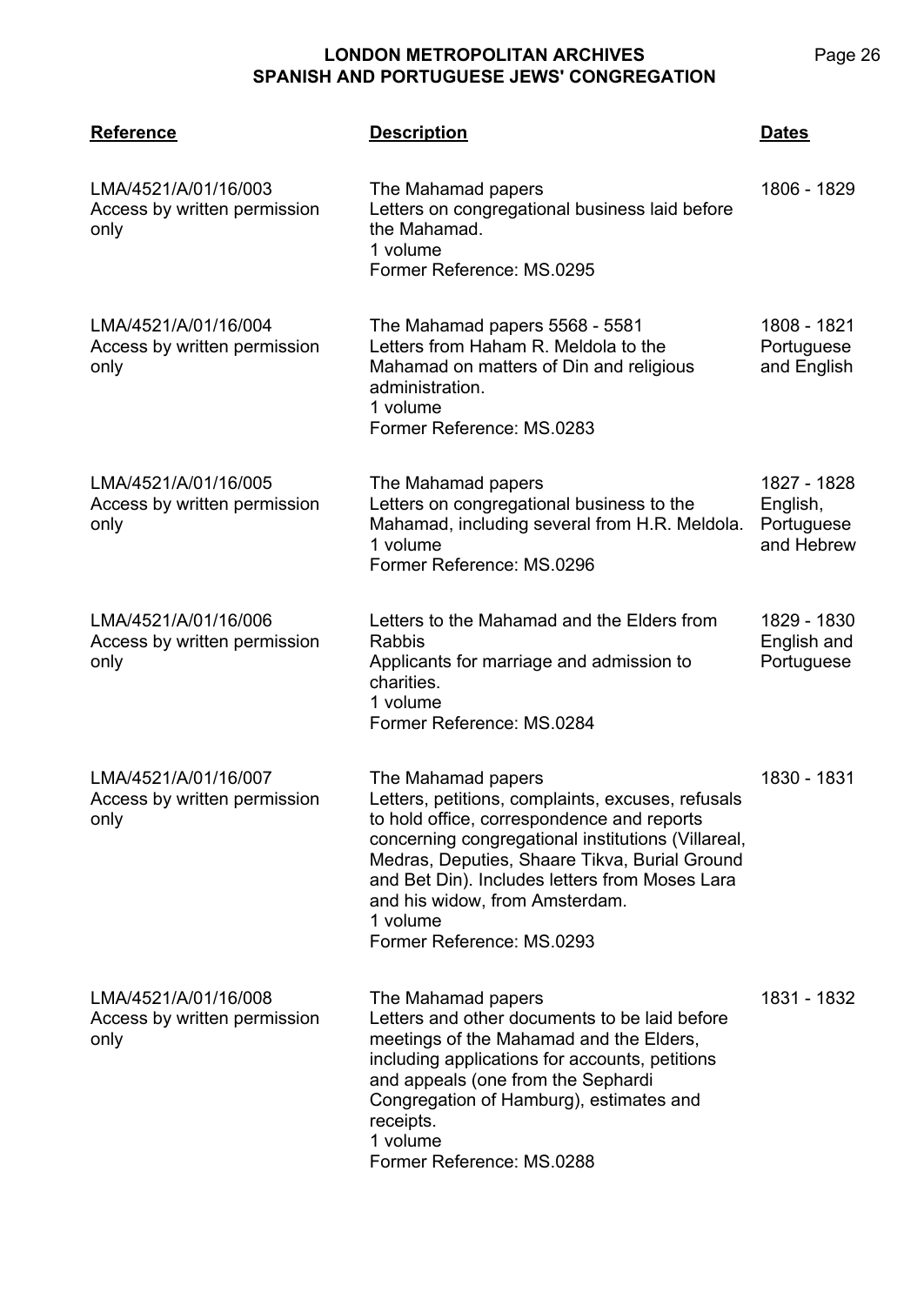| <b>Reference</b>                                             | <b>Description</b>                                                                                                                                                                                                                                                                                                                                                      | <b>Dates</b>                           |
|--------------------------------------------------------------|-------------------------------------------------------------------------------------------------------------------------------------------------------------------------------------------------------------------------------------------------------------------------------------------------------------------------------------------------------------------------|----------------------------------------|
| LMA/4521/A/01/16/009<br>Access by written permission<br>only | The Mahamad papers<br>Miscellaneous business, correspondence with<br>Amsterdam and Alexandria, reports on a<br>proselyte, petitions, excuses and refusals of<br>office, correspondence of Chief Rabbi S.<br>Hirschel and R.D Meldola, correspondence on<br>Villareal and other institutions, letters from<br>Moses Montefiore.<br>1 volume<br>Former Reference: MS.0294 | 1835<br>English and<br>Portuguese      |
| LMA/4521/A/01/16/010<br>Access by written permission<br>only | Letters to S. Almosnino from M. Almosnino and<br>E.M. Pereira<br>Includes letter to S. Almosnino from J. and H.<br>Brandon.<br>1 volume<br>Former Reference: MS.0304                                                                                                                                                                                                    | 1844 - 1846                            |
| LMA/4521/A/01/16/011<br>Access by written permission<br>only | Letter to the Mahamad from Isaac Morais<br>Pereira<br>Requesting permission for his 'turbulent and<br>mad sister' (Vilareal) to be buried at the foot of<br>her parents and husband.<br>1 file<br>Former Reference: MS.0602                                                                                                                                             | 1756 Dec 02<br>Portuguese              |
| LMA/4521/A/01/16/012<br>Access by written permission<br>only | Correspondence of Benjamin da Costa relating<br>to the burial of Mrs Villa Real<br>Letter to Mahamad relating to signing order for<br>burial (2 Dec 1756) and letter from William<br>Mellish (6 Dec 1756).<br>1 file<br>Former Reference: MS.0445                                                                                                                       | 1756 Dec 02 -<br>1756 Dec 06           |
| LMA/4521/A/01/16/013<br>Access by written permission<br>only | Copies of commercial correspondence between<br>A. Mocatta, J. Rodwell and J. and W.<br>Anderson, of Anderson and Company, Gibraltar<br>Includes transcriptions and translations of some<br>Berachot.<br>1 file<br>Former Reference: MS.0433                                                                                                                             | 1806 Feb 23 -<br>1806 Jul 10<br>French |
| LMA/4521/A/01/16/014<br>Access by written permission<br>only | Letters relating to Dr. Meldola's Funeral<br>Sermon on the death of Princess Charlotte.<br>2 documents                                                                                                                                                                                                                                                                  | 1818                                   |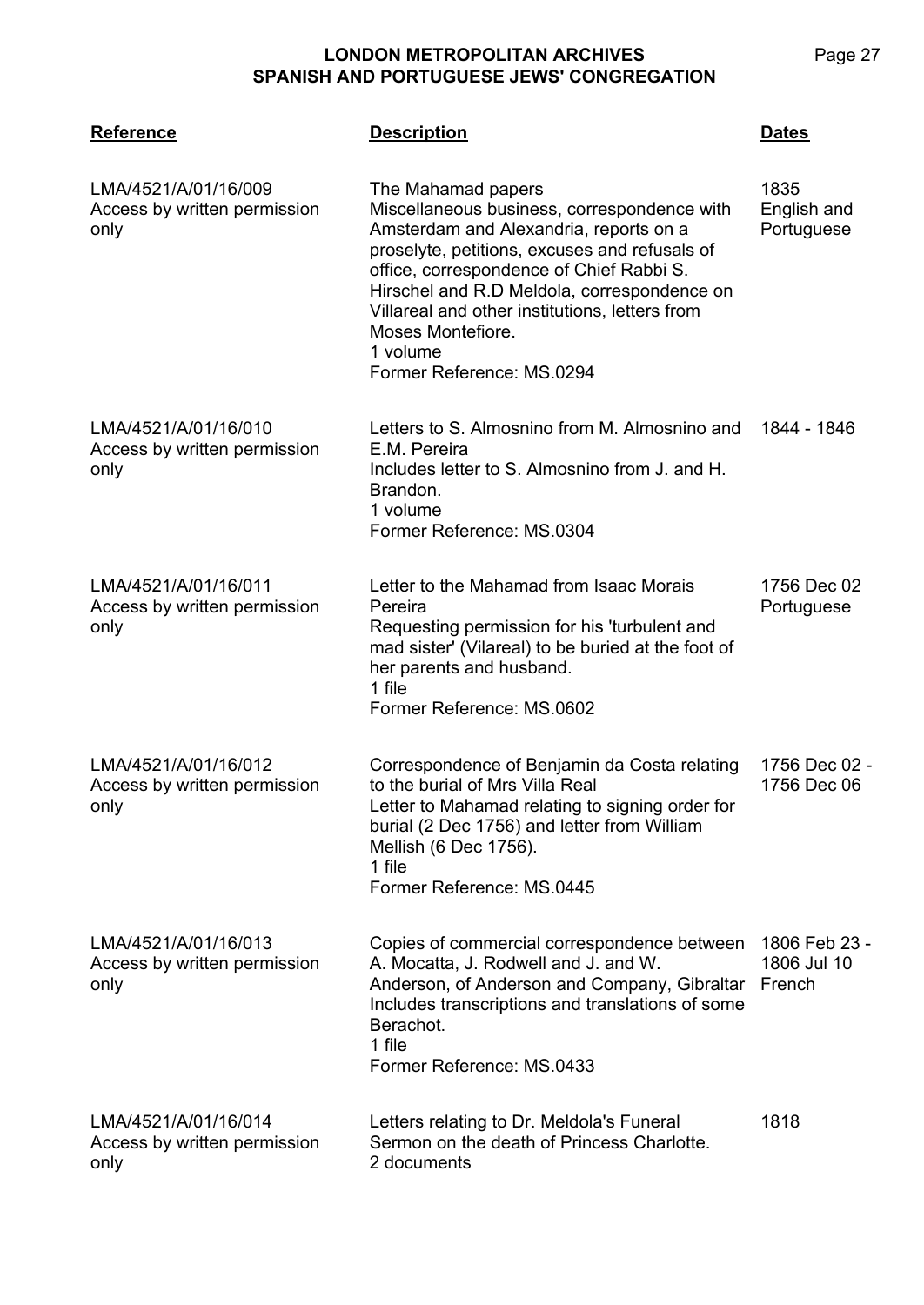**LMA/4521 Reference Description Dates** LMA/4521/A/01/16/014/001 Access by written permission only Letter of thanks to Mr. Da Costa For presenting to Duke of Sussex Dr. Meldola's Funeral Sermon on the death of Princess Charlotte. 1 document Former Reference: MS.0441/A 1818 Mar 13 LMA/4521/A/01/16/014/002 Access by written permission only Letter of thanks from Librarian at Carlton House 1818 Apr Acknowledging receipt by the Prince Regent and Prince Leopold of Dr. Meldola's Funeral Sermon on the death of Princess Charlotte. 1 document Former Reference: MS.0441/B LMA/4521/A/01/16/015 Access by written permission only Letters from Sarah Nunez, A. Vanano, E. Hoskins, and James Huskinson Relating to a complaint made by watchmen of the burial-ground. 1 file Former Reference: MS.0311 1830 LMA/4521/A/01/16/016 Access by written permission only Letter to S. Almosnino from A.A. Lindo submitting an appeal for religious activity Includes a printed appeal by A.A. Lindo for common action to counteract intolerance (May 1840). 1 file Former Reference: MS.0302/B 1835 - 1840 LMA/4521/A/01/16/017 Access by written permission only Letters of condolence on death of Haham Artom 1 file Former Reference: MS.0355 1879? LMA/4521/A/01/16/018 Access by written permission only Correspondence with the Reverend Dr. Moses **Gaster** Relating to termination of Reverend Dr. Moses Gaster's appointment, including use of title, death and funeral. 2 files Former Reference: MS.0647 1916 - 1939 LMA/4521/A/01/16/019 Access by written permission only Correspondence relating to J. Hadida, as Choirmaster, and Mr. A. Levande 1 volume Former Reference: MS.0536 1933 - 1945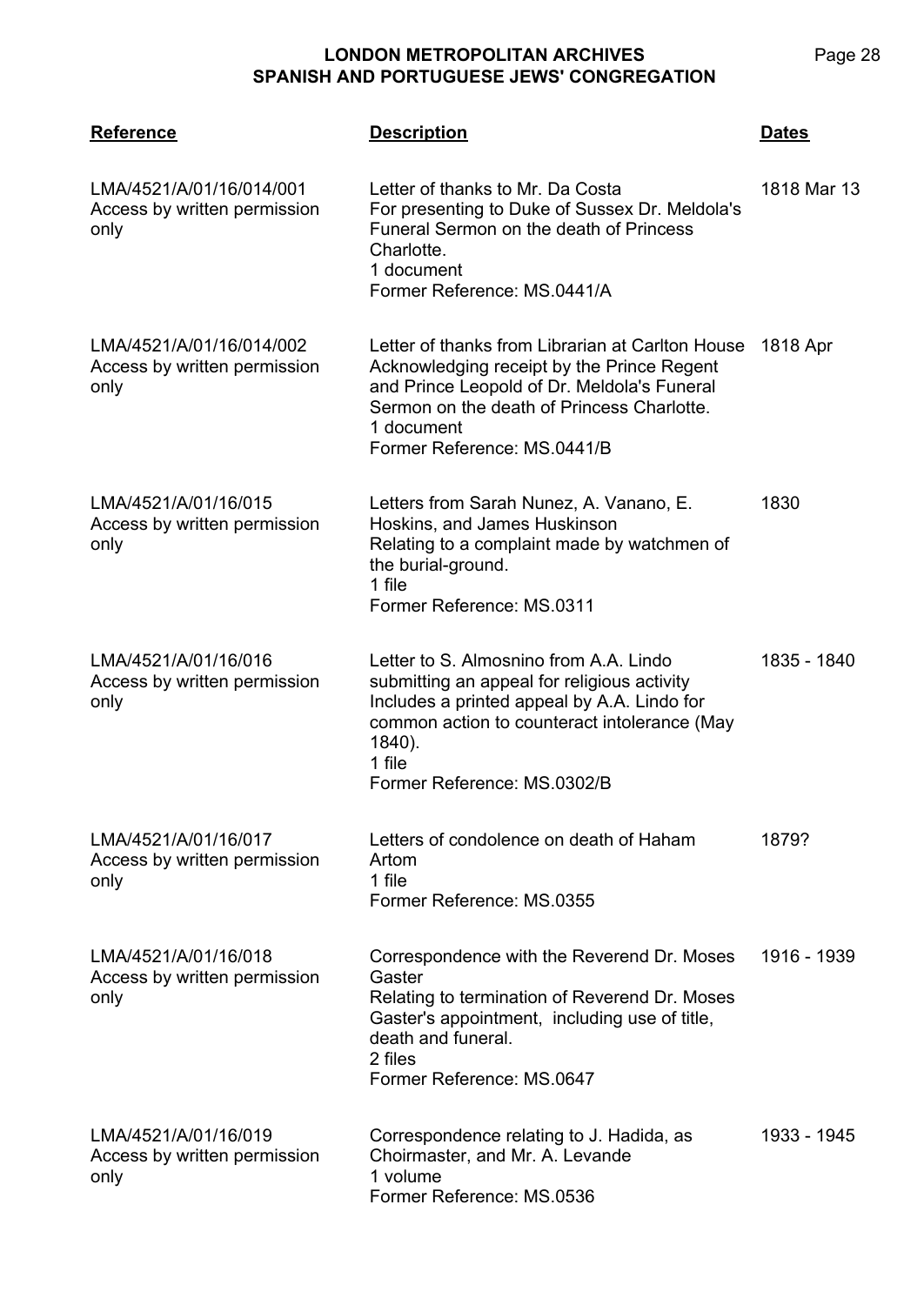| <b>Reference</b>                                             | <b>Description</b>                                                                                                                             | <b>Dates</b> |
|--------------------------------------------------------------|------------------------------------------------------------------------------------------------------------------------------------------------|--------------|
| LMA/4521/A/01/16/020<br>Access by written permission<br>only | Correspondence relating to Jubilee<br>celebrations, Lauderdale Road<br>1 volume<br>Former Reference: MS.0534                                   | 1946         |
| LMA/4521/A/01/16/021<br>Access by written permission<br>only | Correspondence relating to 1948 Exhibition<br>Includes letters from various distinguished<br>persons.<br>1 volume<br>Former Reference: MS.0533 | 1948         |
| LMA/4521/A/01/16/022<br>Access by written permission<br>only | Correspondence with Mr. Edward Kandel about 1956 - 1966<br>a Haham's coat-of-arms<br>1 volume<br>Former Reference: MS.0537                     |              |
| LMA/4521/A/01/16/023<br>Access by written permission<br>only | Bevis Marks Synagogue correspondence<br>1 file                                                                                                 | 1852 - 1859  |
| LMA/4521/A/01/16/024<br>Access by written permission<br>only | Congregation correspondence<br>1 bundle                                                                                                        | 1857         |
| LMA/4521/A/01/16/025<br>Access by written permission<br>only | Congregation correspondence<br>1 bundle                                                                                                        | 1860         |
| LMA/4521/A/01/16/026<br>Access by written permission<br>only | Congregation correspondence<br>2 bundles                                                                                                       | 1860 - 1861  |
| LMA/4521/A/01/16/027<br>Access by written permission<br>only | Congregation correspondence<br>1 bundle                                                                                                        | 1862         |
| LMA/4521/A/01/16/028<br>Access by written permission<br>only | Congregation correspondence<br>1 bundle                                                                                                        | 1862         |
| LMA/4521/A/01/16/029<br>Access by written permission<br>only | The Elders correspondence<br>1 bundle                                                                                                          | 1865         |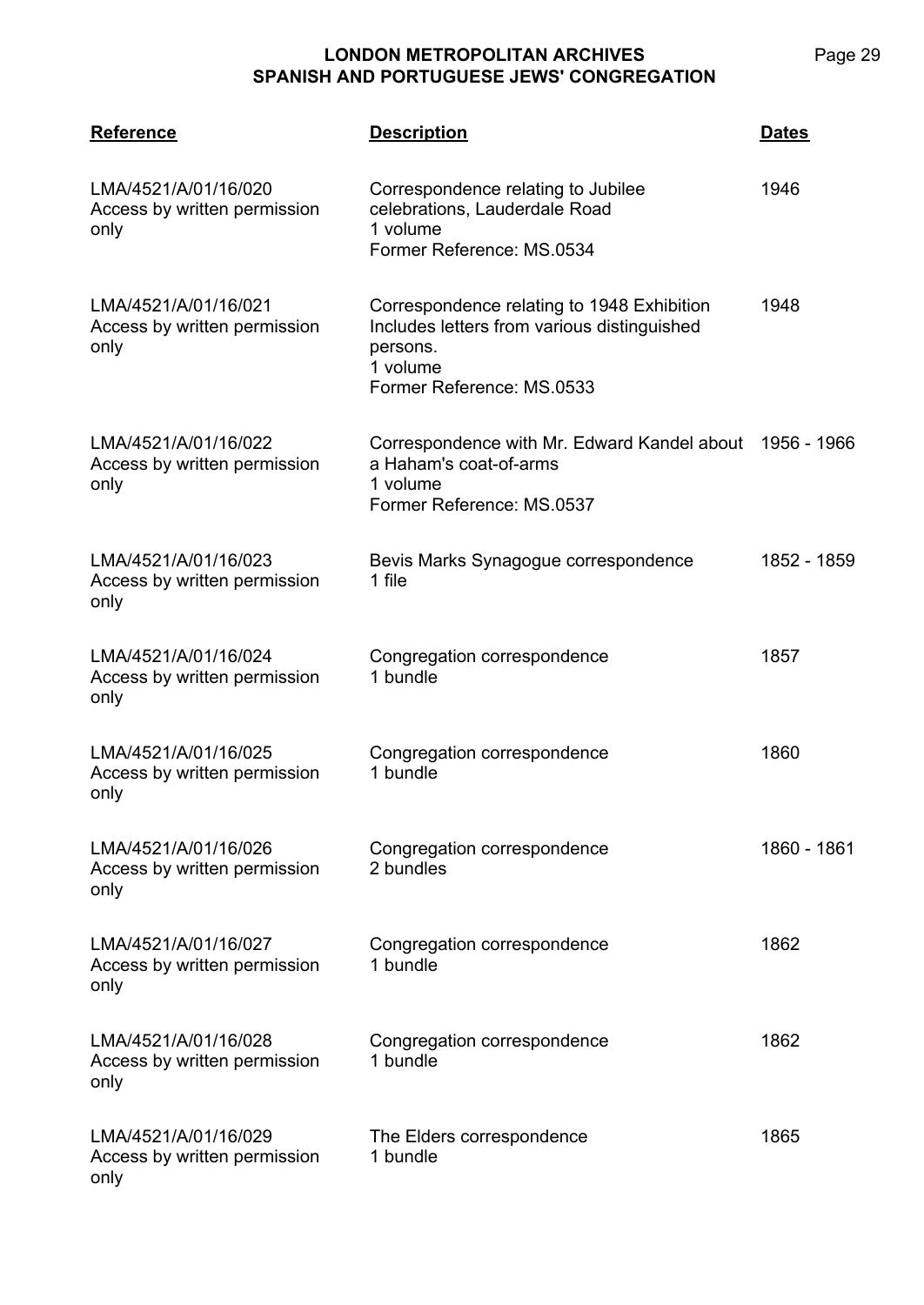| <b>Reference</b>                                             | <b>Description</b>                       | <b>Dates</b> |
|--------------------------------------------------------------|------------------------------------------|--------------|
| LMA/4521/A/01/16/030<br>Access by written permission<br>only | Congregation correspondence<br>1 bundle  | 1865 - 1867  |
| LMA/4521/A/01/16/031<br>Access by written permission<br>only | Congregation correspondence<br>1 bundle  | 1868 - 1870  |
| LMA/4521/A/01/16/032<br>Access by written permission<br>only | Congregation correspondence<br>2 bundles | 1868 - 1871  |
| LMA/4521/A/01/16/033<br>Access by written permission<br>only | Congregation correspondence<br>1 bundle  | 1868 - 1877  |
| LMA/4521/A/01/16/034<br>Access by written permission<br>only | Congregation correspondence<br>1 bundle  | 1870 - 1874  |
| LMA/4521/A/01/16/035<br>Access by written permission<br>only | Congregation correspondence<br>1 bundle  | 1871 - 1876  |
| LMA/4521/A/01/16/036<br>Access by written permission<br>only | Congregation correspondence<br>1 bundle  | 1874         |
| LMA/4521/A/01/16/037<br>Access by written permission<br>only | Congregation correspondence<br>1 bundle  | 1875         |
| LMA/4521/A/01/16/038<br>Access by written permission<br>only | Congregation correspondence<br>1 bundle  | 1876 - 1877  |
| LMA/4521/A/01/16/039<br>Access by written permission<br>only | Congregation correspondence<br>1 bundle  | 1876 - 1877  |
| LMA/4521/A/01/16/040<br>Access by written permission<br>only | Congregation correspondence<br>1 bundle  | 1878 - 1879  |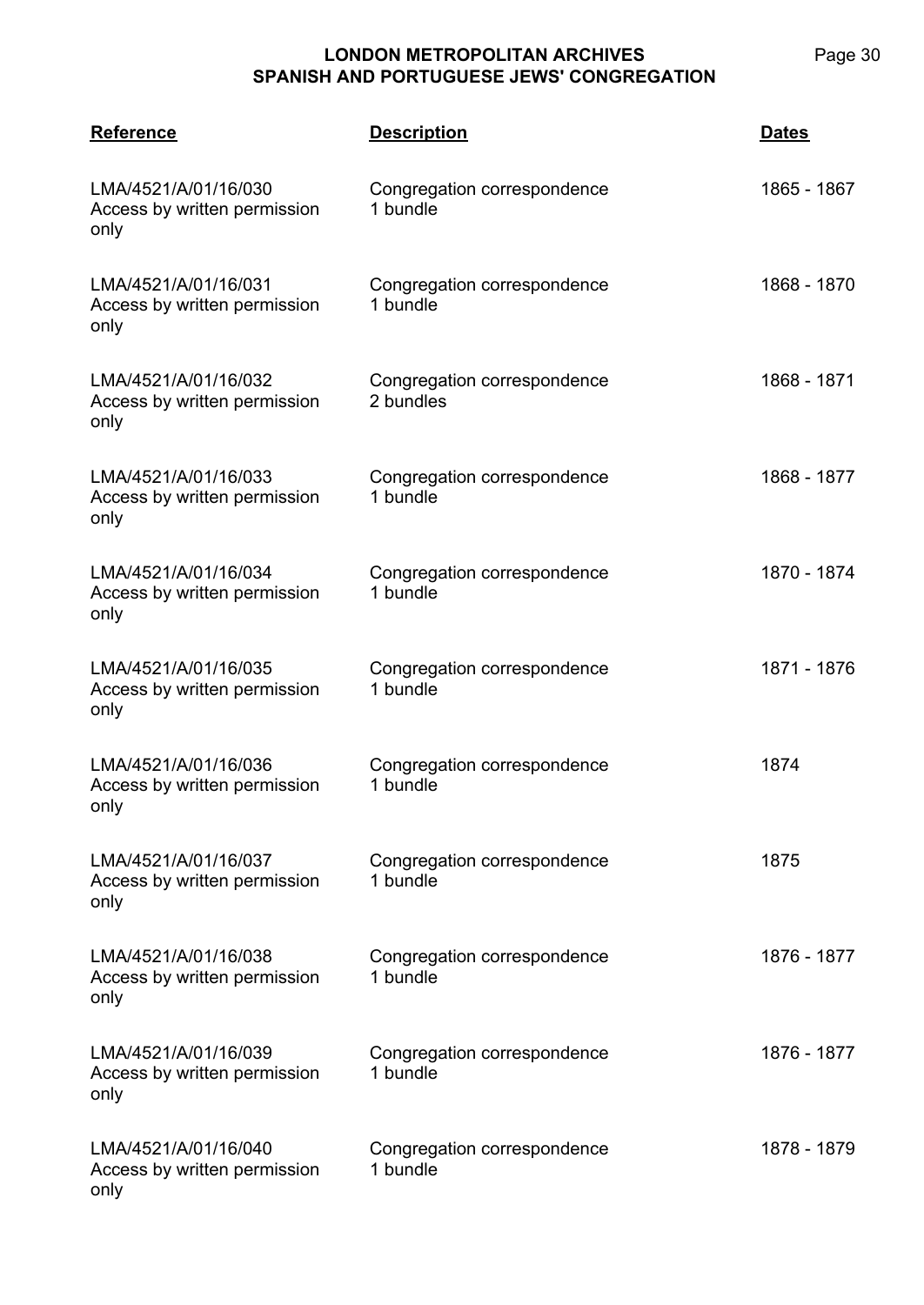| <b>Reference</b>                                              | <b>Description</b>                                                                                                            | <b>Dates</b> |
|---------------------------------------------------------------|-------------------------------------------------------------------------------------------------------------------------------|--------------|
| LMA/4521/A/01/16/041<br>Access by written permission<br>only  | Congregation correspondence<br>1 bundle                                                                                       | 1880         |
| LMA/4521/A/01/16/042<br>Access by written permission<br>only  | Elder's papers<br>1 bundle                                                                                                    | 1842 - 1874  |
| LMA/4521/A/01/16/043<br>Access by written permission<br>only  | Elder's papers<br>Includes letter to Pope Puis IX<br>1 bundle                                                                 | 1859 - 1860  |
| LMA/4521/A/01/16/044<br>Access by written permission<br>only  | Congregation correspondence<br>Includes Tikira School report<br>1 bundle                                                      | 1866 - 1871  |
| LMA/4521/A/01/16/045<br>Access by written permission<br>only  | Congregation correspondence<br>Includes a report of investigation to help the<br>poor.<br>1 bundle                            | 1808 - 1877  |
| LMA/4521/A/01/16/046<br>Access by written permission<br>only  | Congregation correspondence<br>Includes repairs.<br>1 bundle                                                                  | 1874 - 1875  |
| LMA/4521/A/01/16/047<br>Access by written permission<br>only  | Congregation correspondence<br>1 bundle                                                                                       | 1872 - 1875  |
| LMA/4521/A/01/16/047A<br>Access by written permission<br>only | Congregation correspondence<br>1 bundle                                                                                       | 1873 - 1875  |
| LMA/4521/A/01/16/048<br>Access by written permission<br>only  | Congregation correspondence<br>Includes correspondence relating to Heshaim<br>Orphanage.<br>1 bundle                          | 1854, 1860   |
| LMA/4521/A/01/16/049<br>Access by written permission<br>only  | Congregation correspondence<br>Includes documentation relating to a list of<br>Yehidim and new Ascamot of Elders.<br>1 bundle | 1880 - 1856  |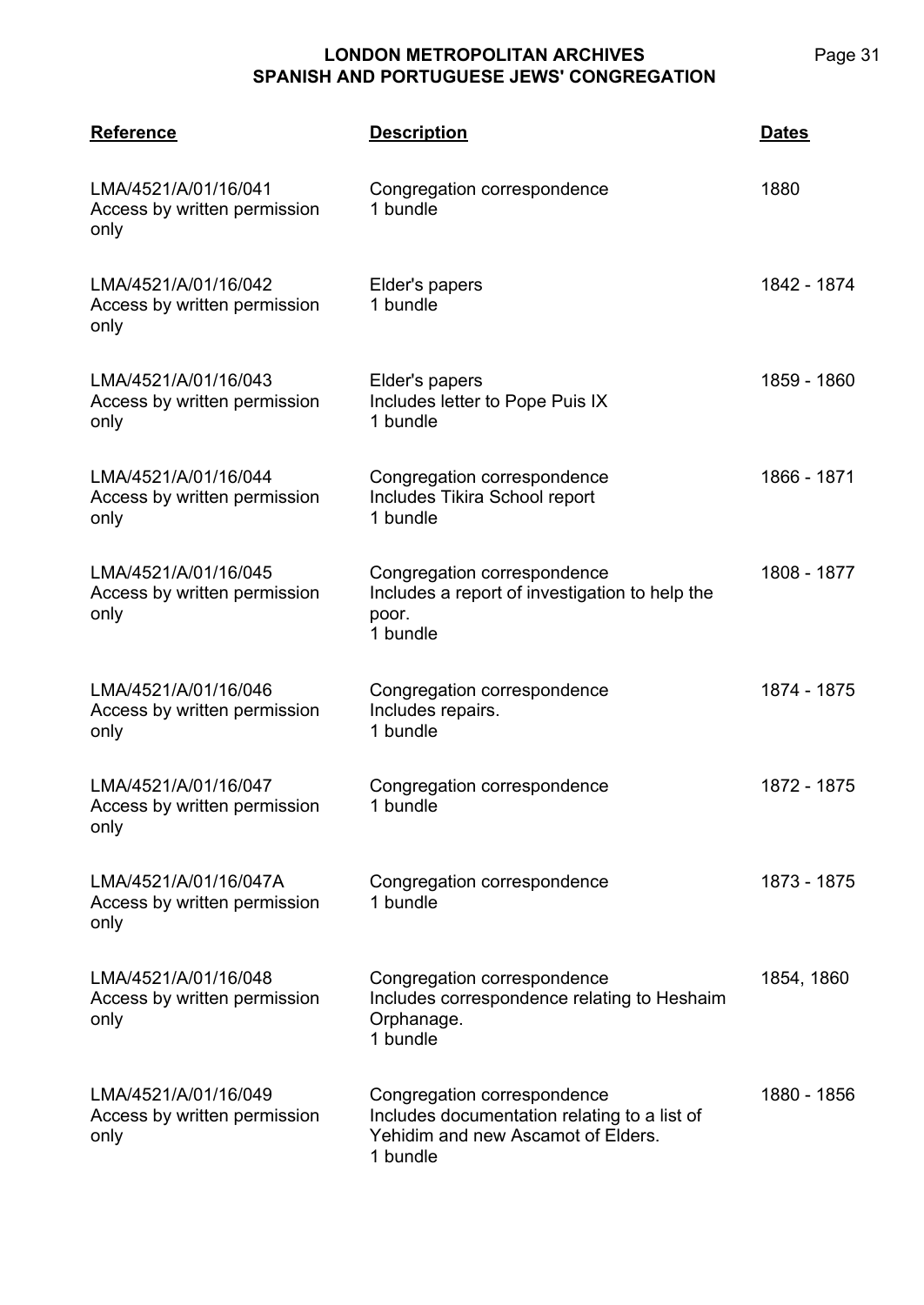**LMA/4521 Reference Description Dates** LMA/4521/A/01/16/050 Access by written permission only Congregation correspondence Includes documentation relating to the financial position of the synagogue. 1 bundle 1856 - 1858 LMA/4521/A/01/16/051 Access by written permission only Congregation correspondence 1 bundle 1868 - 1871 LMA/4521/A/01/16/052 Access by written permission only Congregation correspondence 1 bundle 1868 - 1877 LMA/4521/A/01/16/053 Access by written permission only Congregation correspondence 1 bundle 1871 - 1876 LMA/4521/A/01/16/054 Access by written permission only Congregation correspondence 1 bundle 1871 - 1872 LMA/4521/A/01/16/055 Access by written permission only Congregation correspondence 1 bundle 1872 LMA/4521/A/01/16/056 Access by written permission only Congregation correspondence 1 bundle 1878

# **PORTUGUESE MARRANOS COMMITTEE**

| LMA/4521/A/01/17/001<br>Access by written permission<br>only | Minute book<br>Interleaved with loose correspondence and<br>papers, including copies of Lucien Wolf's<br>'Report on the "Marranos" or Crypto-Jews of<br>Portugal' (1926) and 'Marranos in Portugal:<br>Survey by the Portuguese Marranos Commitee<br>London, 1926 - 1938' (1938).<br>1 volume<br>Former Reference: MS.1789 | 1926 - 1958 |
|--------------------------------------------------------------|----------------------------------------------------------------------------------------------------------------------------------------------------------------------------------------------------------------------------------------------------------------------------------------------------------------------------|-------------|
| LMA/4521/A/01/17/002<br>Access by written permission<br>only | Account book<br>Includes Kadoorie Synagogue, Oporto,<br>Accounts 1933 - 1941.<br>1 volume<br>Former Reference: MS.1790                                                                                                                                                                                                     | 1926 - 1952 |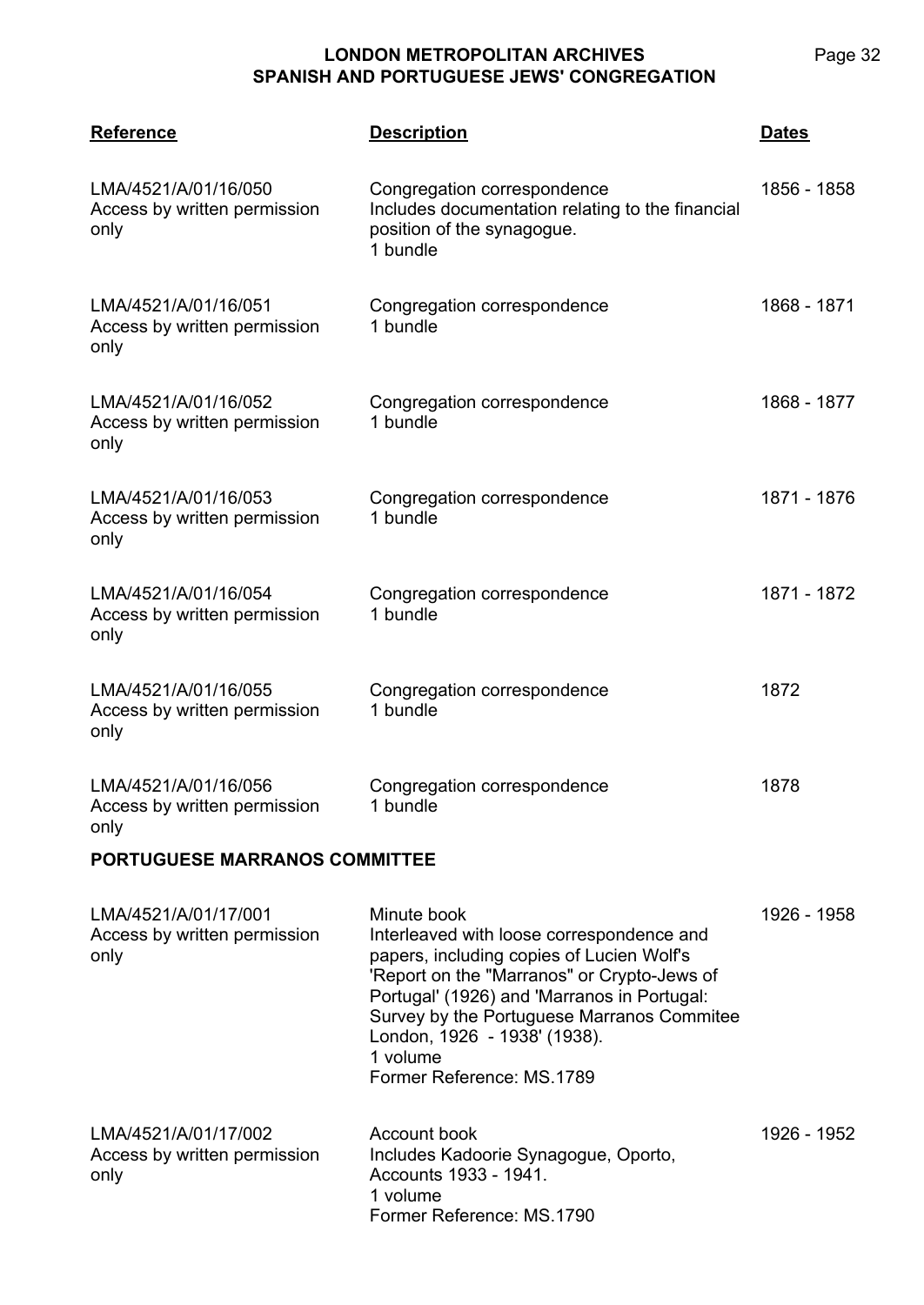| <b>Reference</b>                                                                                                                     | <b>Description</b>                                                                                                 | <b>Dates</b> |
|--------------------------------------------------------------------------------------------------------------------------------------|--------------------------------------------------------------------------------------------------------------------|--------------|
| LMA/4521/A/01/17/003<br>Access by written permission<br>only                                                                         | Correspondence: A-D<br>Arranged alphabetically by name of<br>correspondent.<br>1 file<br>Former Reference: MS.1791 | 1925 - 1928  |
| LMA/4521/A/01/17/004<br>Access by written permission<br>only                                                                         | Correspondence: E-L<br>Arranged alphabetically by name of<br>correspondent.<br>1 file<br>Former Reference: MS.1791 | 1925 - 1928  |
| LMA/4521/A/01/17/005<br>Access by written permission<br>only                                                                         | Correspondence: M-R<br>Arranged alphabetically by name of<br>correspondent.<br>1 file<br>Former Reference: MS.1791 | 1925 - 1928  |
| LMA/4521/A/01/17/006<br>Access by written permission<br>only                                                                         | Correspondence: S-Z<br>Arranged alphabetically by name of<br>correspondent.<br>1 file<br>Former Reference: MS.1791 | 1925 - 1928  |
| LMA/4521/A/01/17/007<br>Unfit<br>Access by written permission<br>only<br>Not available for general access.<br>Unfit for consultation | Correspondence connected with Marranos<br>1 volume<br>Former Reference: MS.1792                                    | 1949 - 1961  |
| LMA/4521/A/01/17/008<br>Unfit<br>Access by written permission<br>only<br>Not available for general access.<br>Unfit for consultation | Miscellaneous papers<br>Includes reports, letters and photographs.<br>1 volume<br>Former Reference: MS.0530        | 1938 - 1940  |
| LMA/4521/A/01/17/009<br>Access by written permission<br>only                                                                         | Sundry correspondence<br>1 file                                                                                    | 1926 - 1940  |
| LMA/4521/A/01/17/010<br>Access by written permission<br>only                                                                         | Captain Barros Basto correspondence<br>1 file                                                                      | 1926 - 1940  |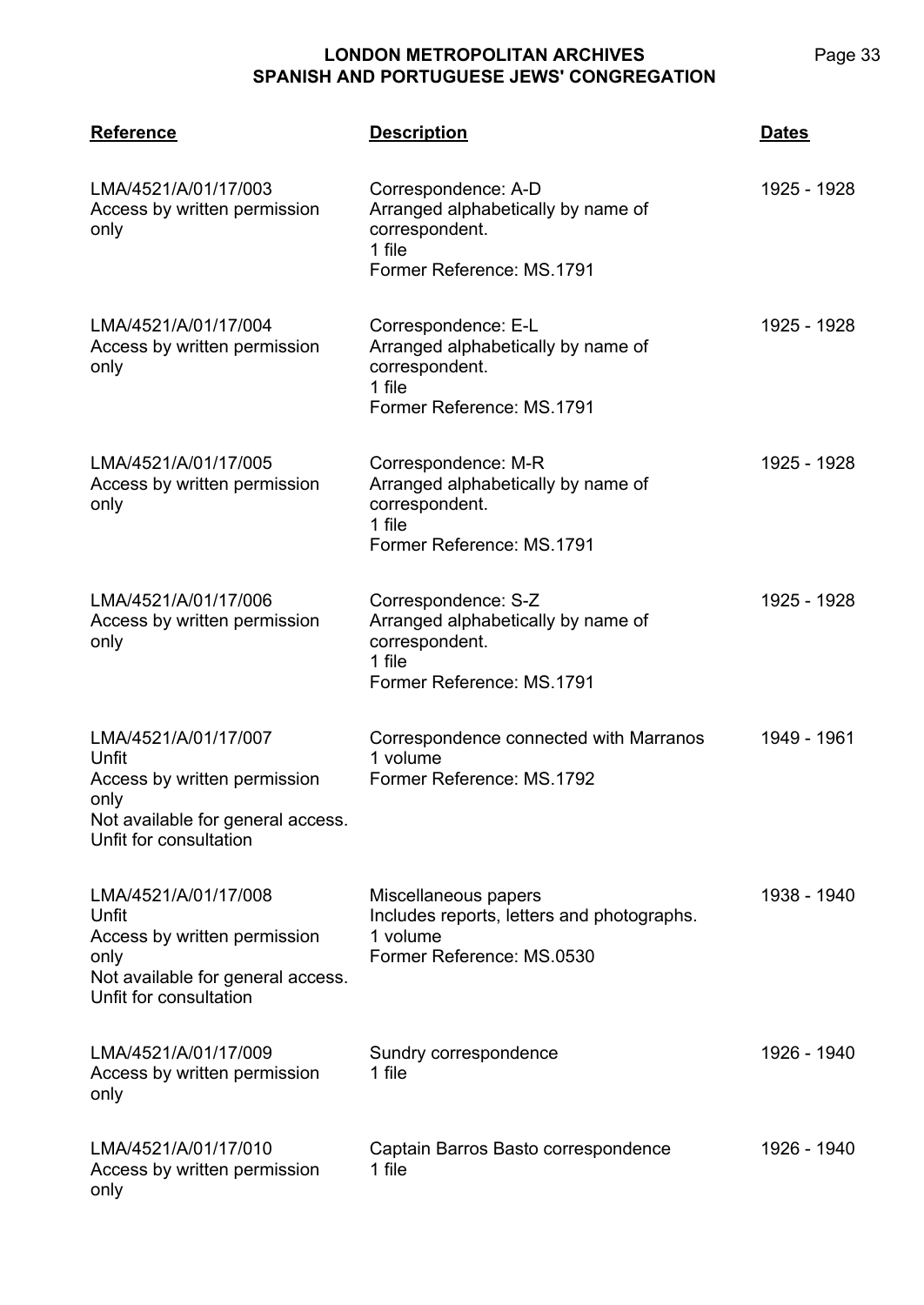**LMA/4521 Reference Description Dates** LMA/4521/A/01/17/011 Access by written permission only Captain Barros Basto correspondence 1 file 1929 - 1938 German LMA/4521/A/01/17/012 Access by written permission only **Correspondence** Includes a bank book. 1 file 1926 - 1949 French **DENIZATION** LMA/4521/A/01/18/001 Access by written permission only Copy of denization document For Rebecca de Campos, Moses Lopes, Jacob Frois, David Lindo, David Lopes Mreno, Isaac de Campos Pereira and Aaron de Mattos Gutteres of Barbados but not born abroad. 1 file Former Reference: MS.0624/3 1732 Feb 28 Latin LMA/4521/A/01/18/002 Access by written permission only Denization document 1 volume Former Reference: MS.0793 1744 Apr 18 LMA/4521/A/01/18/003 Access by written permission only Denization document 1 volume Former Reference: MS.0792 1774 May 14 LMA/4521/A/01/18/004 Access by written permission only Attested copy of grant of endenization To David Alves Rebello, Abram Haim Franco of America Square, Isaac Nasso of Friday Street, Emanuel Fernandes of Devonshire Square, Elias Levy de Lima of Gould Square, Isaac Moron of Bury Street, Abraham de David Texeira of Winchester Street. 1 file Former Reference: MS.0624/5 1776 Apr 22 LMA/4521/A/01/18/005 Access by written permission only Denization document 1 volume Former Reference: MS.0794 1795 Apr 06 LMA/4521/A/01/18/006 Access by written permission only Declaration of Aliens forms 1 volume Former Reference: MS.0280 1803 Dec 19 - 1813 Sep 15 English and French

#### **CONTRACT BOOKS**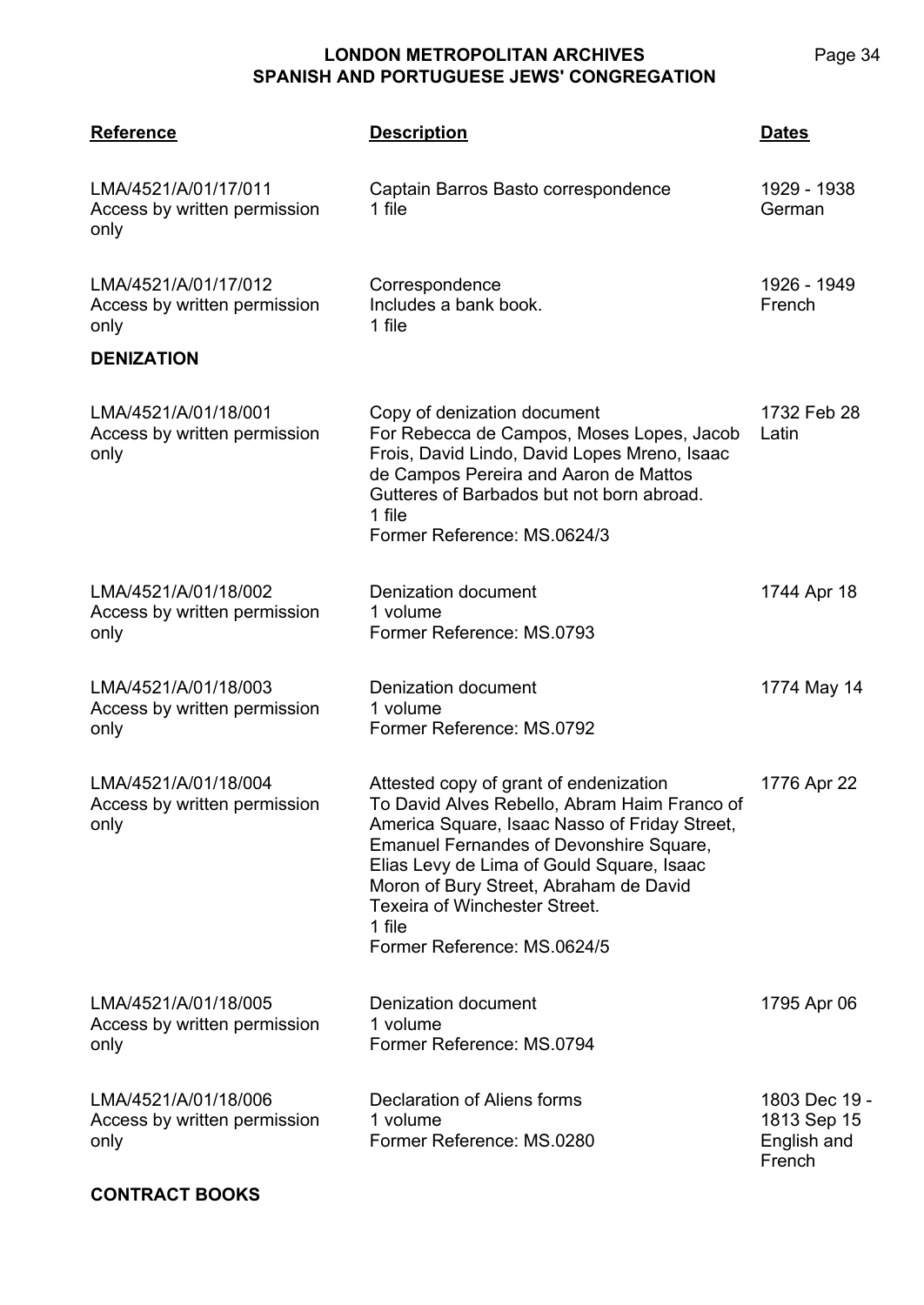| <b>Reference</b>                                             | <b>Description</b>                                                                                                                                                                                       | <b>Dates</b>                             |
|--------------------------------------------------------------|----------------------------------------------------------------------------------------------------------------------------------------------------------------------------------------------------------|------------------------------------------|
| LMA/4521/A/01/19/001<br>Access by written permission<br>only | Contract book<br>1 volume<br>Former Reference: MS.0003                                                                                                                                                   | 1732 - 1762<br>Portuguese<br>and English |
| LMA/4521/A/01/19/002<br>Access by written permission<br>only | Contract book<br>1 volume<br>Former Reference: MS.0004                                                                                                                                                   | 1762 - 1790<br>Portuguese<br>and English |
| LMA/4521/A/01/19/003<br>Access by written permission<br>only | Contract book<br>1 volume<br>Former Reference: MS.0005                                                                                                                                                   | 1790 - 1807<br>Portuguese<br>and English |
| LMA/4521/A/01/19/004<br>Access by written permission<br>only | Contract book<br>1 volume<br>Former Reference: MS.0006                                                                                                                                                   | 1807 - 1822<br>Portuguese<br>and English |
| LMA/4521/A/01/19/005<br>Access by written permission<br>only | Contract book<br>1 volume<br>Former Reference: MS.0007                                                                                                                                                   | 1823 - 1890                              |
| <b>SHEHITA</b>                                               |                                                                                                                                                                                                          |                                          |
| LMA/4521/A/01/20/001<br>Access by written permission<br>only | 'The Rules of Slaying being a short account of<br>all the Rules which are practically necessary'<br>Summary of the rules of Shechita. In hand of<br>David Meldola<br>1 file<br>Former Reference: MS.0623 | 1820?                                    |
| LMA/4521/A/01/20/002<br>Access by written permission<br>only | Carne and Bethahaim (Shehita), 5519 - 5549:<br>Finta<br>1 volume<br>Former Reference: MS.0549                                                                                                            | 1758 - 1789                              |
| LMA/4521/A/01/20/003<br>Access by written permission<br>only | Carne and Bethahaim, 5550 to 5636: Finta<br>1 volume<br>Former Reference: MS.0550                                                                                                                        | 1789 - 1876                              |
| LMA/4521/A/01/20/004<br>Access by written permission<br>only | 'Carne': cash account book for meat supplied<br>by I. J. Byng to D. I. de Castro<br>1 volume<br>Former Reference: MS.0479                                                                                | 1804 - 1826                              |
| LMA/4521/A/01/20/005<br>Access by written permission<br>only | Shohetim: weekly record book<br>1 volume<br>Former Reference: MS.0542                                                                                                                                    | 1847 - 1850                              |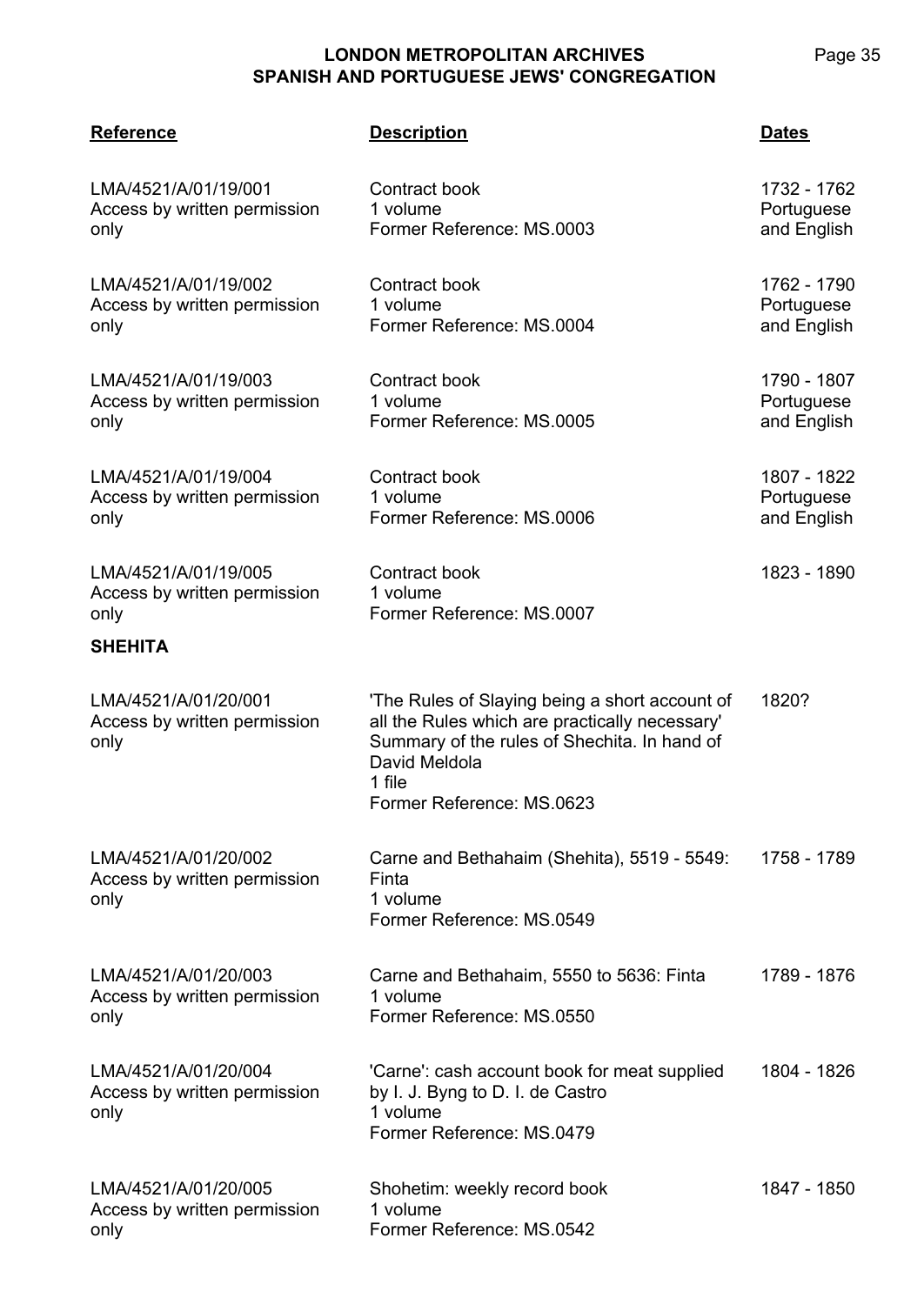| <b>Reference</b>                                                                                 | <b>Description</b>                                                                                                                                          | <b>Dates</b>                             |
|--------------------------------------------------------------------------------------------------|-------------------------------------------------------------------------------------------------------------------------------------------------------------|------------------------------------------|
| LIVROS DOS PLEITOS (DISPUTE CASE BOOKS)                                                          |                                                                                                                                                             |                                          |
| LMA/4521/A/01/21/001<br>Access by written permission<br>only                                     | 'Livro dos Pleitos' laid before the Mahamad, 23<br>Sivan 5481 to Tamuz 5531<br>1 volume<br>Former Reference: MS.0040                                        | 1721 - 1771<br>Portuguese                |
| LMA/4521/A/01/21/002<br>Access by written permission<br>only                                     | 'Livro dos Pleitos', 20 Hesvan 5533 to 27 Tebet<br>5544<br>1 volume<br>Former Reference: MS.0045                                                            | 1772 - 1784<br>Portuguese<br>and English |
| LMA/4521/A/01/21/003<br>Access by written permission<br>only                                     | 'Livro dos Pleitos' laid before the Mahamad, 27<br>Sebat 5544 to 26 Ab 5553<br>1 volume<br>Former Reference: MS.0041                                        | 1784 - 1793<br>Portuguese                |
| LMA/4521/A/01/21/004<br>Access by written permission<br>only                                     | 'Livro dos Pleitos' laid before the Mahamad, 26<br>Hesvan 5554 to 27 Elul 5564<br>1 volume<br>Former Reference: MS.0042                                     | 1793 - 1804<br>Portuguese<br>and English |
| LMA/4521/A/01/21/005<br>Access by written permission<br>only                                     | 'Livro dos Pleitos' laid before the Mahamad, 27<br>Hesvan 5565 to Tamuz 5589<br>1 volume<br>Former Reference: MS.0043                                       | 1804 - 1829<br>Portuguese<br>and English |
| LMA/4521/A/01/21/006<br>Access by written permission<br>only<br><b>SERVICES</b><br><b>BIRTHS</b> | 'Livro dos Pleitos'<br>1 volume<br>Former Reference: MS.0046                                                                                                | 1837 - 1868                              |
| LMA/4521/A/02/01/001<br>Access by written permission<br>only                                     | Register of births in Congregation<br>1 volume<br>Former Reference: MS.0162                                                                                 | 1767 - 1848                              |
| LMA/4521/A/02/01/002<br>Access by written permission<br>only                                     | Register of births in Congregation<br>1 volume<br>Former Reference: MS.0162/A                                                                               | 1849 - 1882                              |
| LMA/4521/A/02/01/003<br>Access by written permission<br>only                                     | Index to Register of births<br>Arranged alphabetically by child's first name,<br>gives parent's names and surname.<br>1 volume<br>Former Reference: MS.0164 | $17-- 18--$                              |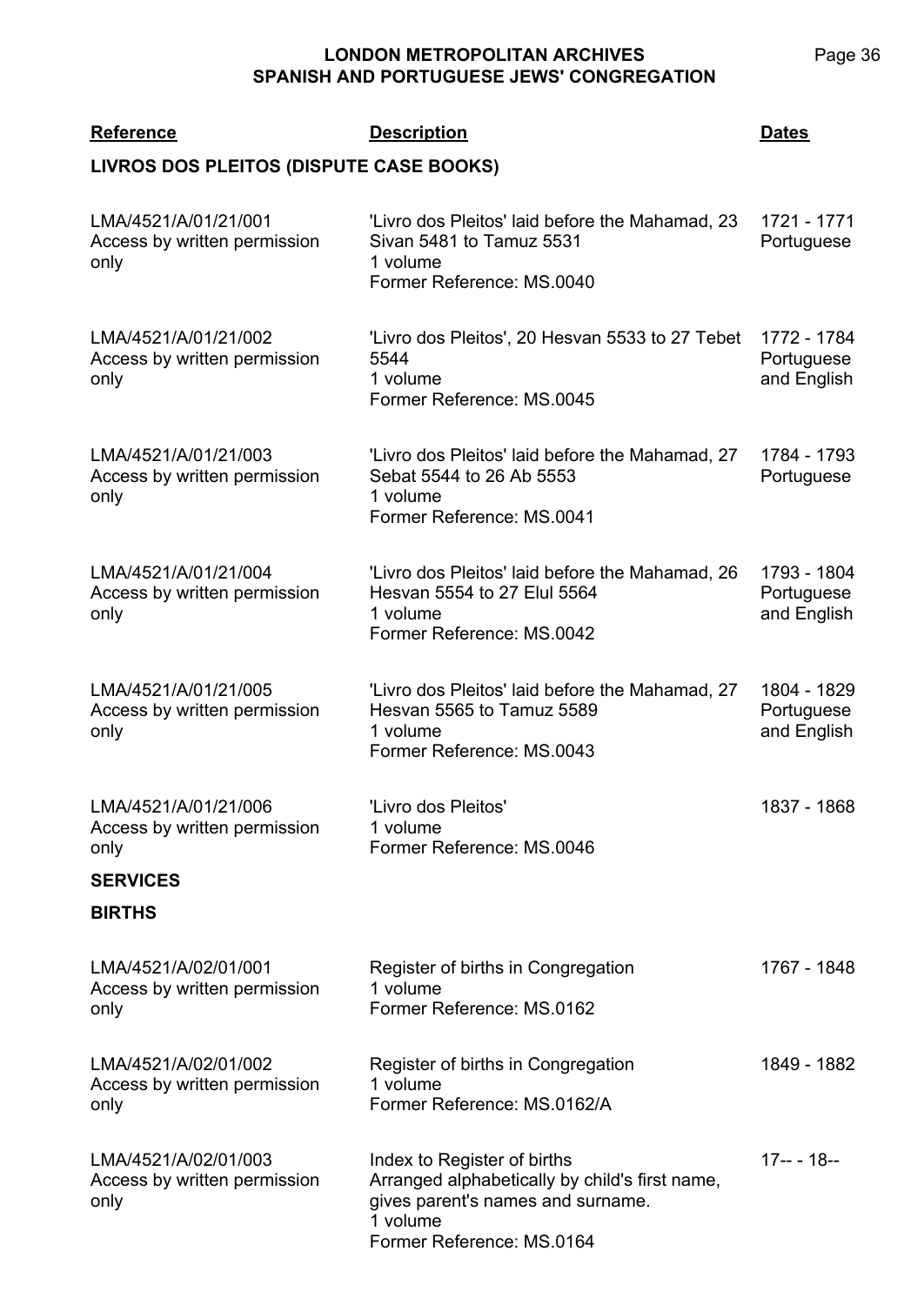| <b>Reference</b>                                             | <b>Description</b>                                                                                                                                                                                           | <u>Dates</u> |
|--------------------------------------------------------------|--------------------------------------------------------------------------------------------------------------------------------------------------------------------------------------------------------------|--------------|
| LMA/4521/A/02/01/004<br>Access by written permission<br>only | Index to Register of births<br>Arranged alphabetically by child's first name,<br>gives parent's names and surname.<br>1 volume<br>Former Reference: MS.0165                                                  | 180- - 183-  |
| LMA/4521/A/02/01/005<br>Access by written permission<br>only | Index to Register of births<br>Arranged alphabetically by surname, gives<br>child's and parents' names.<br>1 volume<br>Former Reference: MS.0166                                                             | 1849 - 1882  |
| LMA/4521/A/02/01/006<br>Access by written permission<br>only | Index to Register of births: 'A' surnames<br>Arranged alphabetically by surname, gives<br>child's and parents' names.<br>1 volume<br>Former Reference: MS.0166/A                                             | 1891         |
| <b>CIRCUMCISIONS</b>                                         |                                                                                                                                                                                                              |              |
| LMA/4521/A/02/02/001<br>Access by written permission<br>only | 'Circuncicoems feitas por o Sr Is Carriao De<br>Paiba' (Register of Circumcisions)<br>By Isaac Carriao de Paiba. Includes additions<br>by Abraham Carriad de Paiba.<br>1 volume<br>Former Reference: MS.0171 | 1715 - 1775  |
| LMA/4521/A/02/02/002<br>Access by written permission<br>only | Register of circumcisions 5527 to 5544<br>By Elias Lindo.<br>1 volume<br>Former Reference: MS.0172                                                                                                           | 1766 - 1783  |
| LMA/4521/A/02/02/003<br>Access by written permission<br>only | Register of circumcisions 5544 to 5545<br>By Elias Lindo.<br>1 volume<br>Former Reference: MS.0173                                                                                                           | 1784 - 1785  |
| LMA/4521/A/02/02/004<br>Access by written permission<br>only | Register of circumcisions 5564 to 5580<br>By David A. Lindo. Includes English and<br>Hebrew date, child's name, names of parents<br>and godparents.<br>1 volume<br>Former Reference: MS.0174                 | 1803 - 1819  |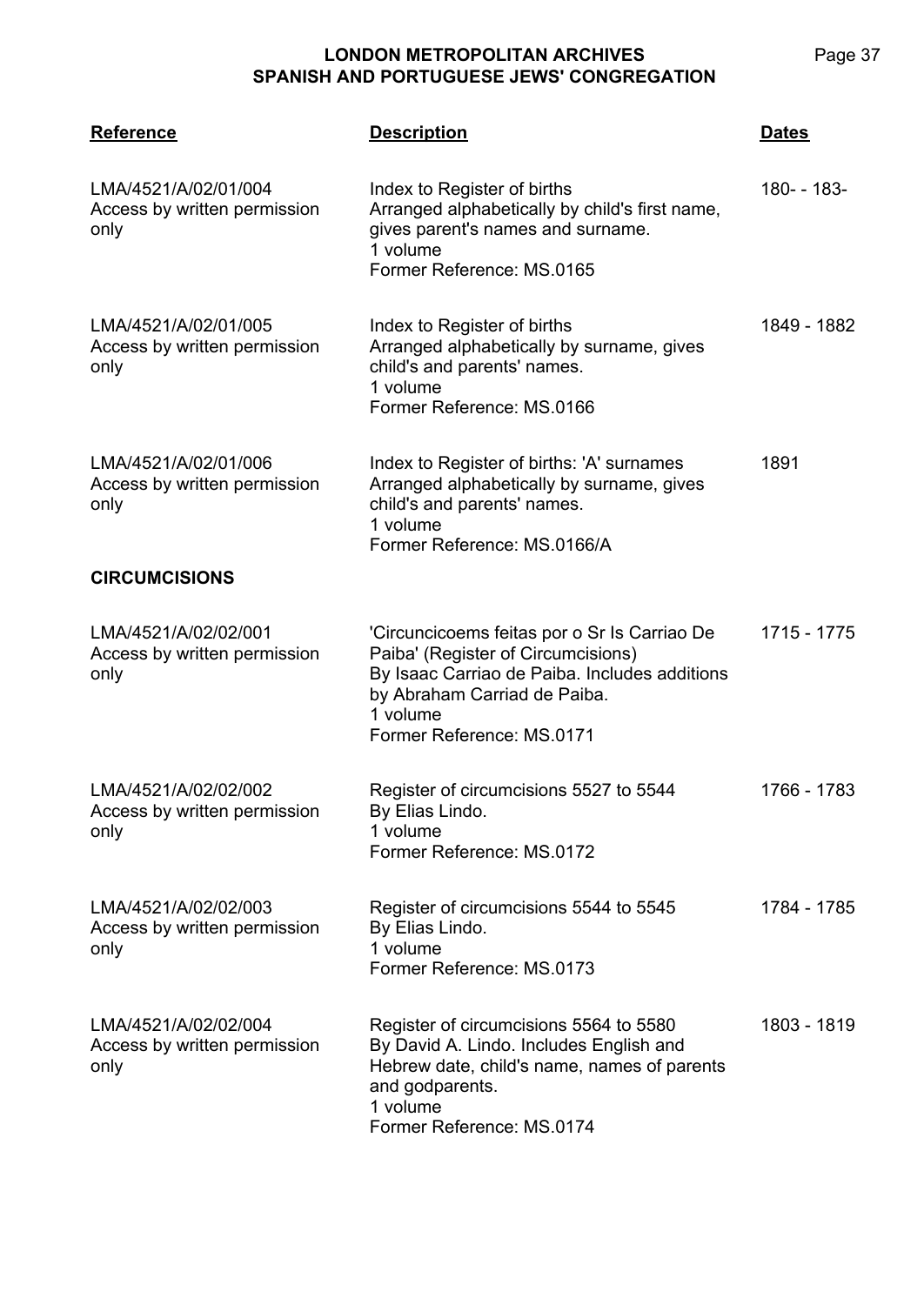**LMA/4521 Reference Description Dates** LMA/4521/A/02/02/005 Access by written permission only Register of circumcisions 5575 to 5585 By S. Almosnino. Includes English and Hebrew date, child's name, names of parents and godparents. 1 volume Former Reference: MS.0175 1815 - 1825 LMA/4521/A/02/02/006 Access by written permission only Register of circumcisions 5616 to 5630 By Mr. David Bueno de Mesquita. Includes child's and parent's name, English and Hebrew date. 1 volume Former Reference: MS.0176 1855 - 1869 English and **Hebrew MARRIAGES (KETUBOT)** LMA/4521/A/02/03/001 Access by written permission only Book of ketubot, 5450 to 5461 1 volume Former Reference: MS.0133 1690 - 1700 Aramaic LMA/4521/A/02/03/002 Access by written permission only Book of ketubot, 5462 to 5470 1 volume Former Reference: MS.0134 1701 - 1710 Aramaic, with index in **Portuguese** LMA/4521/A/02/03/003 Access by written permission only Book of ketubot, 5471 to 5482 1 volume Former Reference: MS.0135 1710 - 1721 Aramaic, with index in **Portuguese** LMA/4521/A/02/03/004 Access by written permission only Book of ketubot, 5482 to 5488 1 volume Former Reference: MS.0136 1721 - 1728 Aramaic, with index in Portuguese LMA/4521/A/02/03/005 Access by written permission only Book of ketubot, 5488 to 5504 1 volume Former Reference: MS.0137 1728 - 1744 Aramaic, with index in Portuguese LMA/4521/A/02/03/006 Access by written permission only Book of ketubot, 5504 to 5529 1 volume Former Reference: MS.0138 1744 - 1769 Aramaic, with index in Portuguese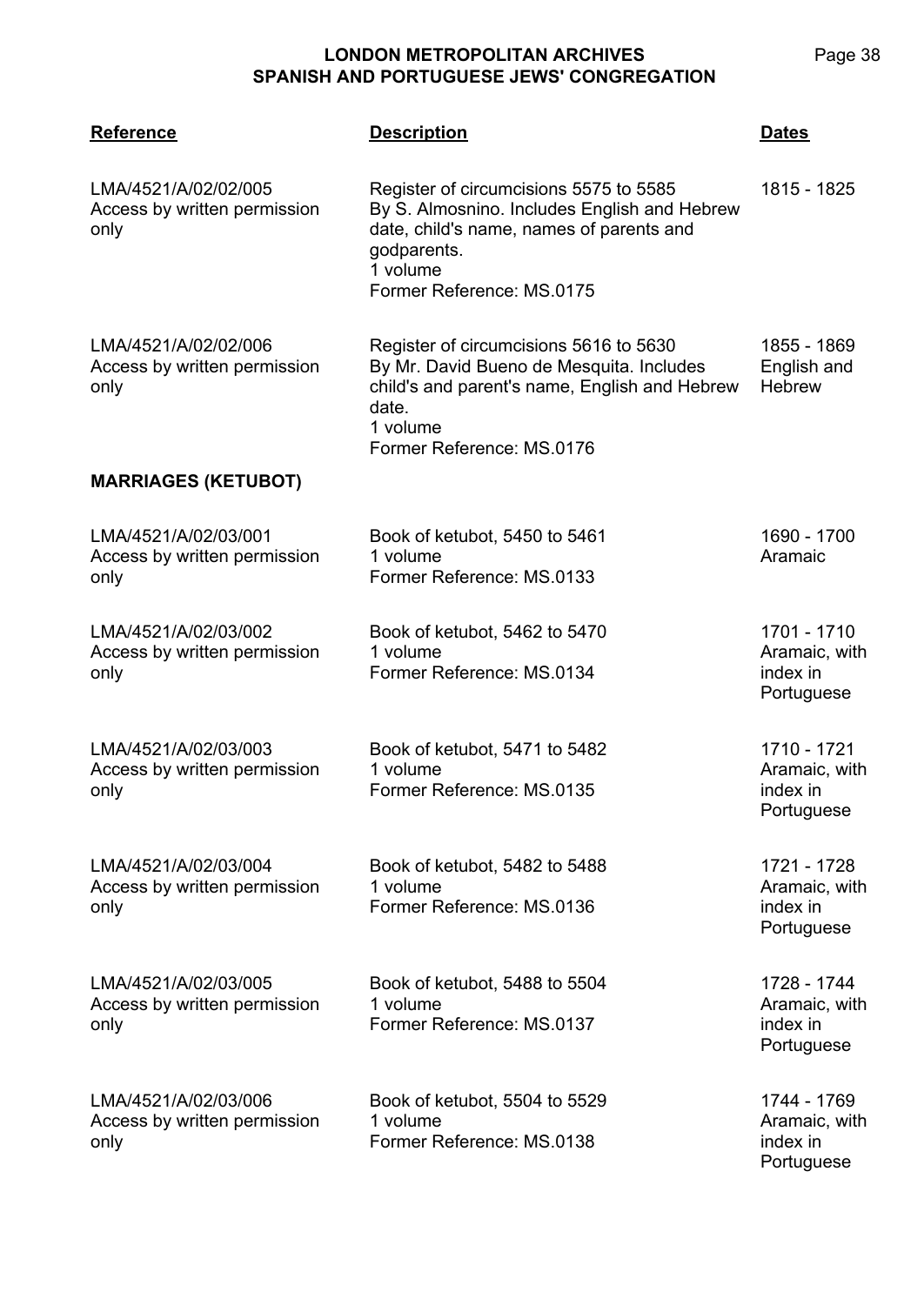**LMA/4521 Reference Description Dates** LMA/4521/A/02/03/007 Access by written permission only Book of ketubot, 5529 to 5555 1 volume Former Reference: MS.0139 1769 - 1795 Aramaic, with index in **Portuguese** LMA/4521/A/02/03/008 Access by written permission only Licences issued by the Haham and Parnasim to Hazanim to perform marriages, 19 Ab 5559 to 1 Kislev 5575 1 volume Former Reference: MS.0053 1799 Aug - 1814 Nov **Portuguese** LMA/4521/A/02/03/009 Unfit Access by written permission only Not available for general access. Unfit for consultation Licences issued by the Mahamad to the Hazanim to perform marriages 1 volume Former Reference: MS.0072 1815 Jul 12 - 1837 Aug 30 **Portuguese** until 1819, English afterwards LMA/4521/A/02/03/010 Unfit Access by written permission only Not available for general access. Unfit for consultation Ketubot of Abraham Romanel and Hava bath Abraham, 22 Sivan 5575; Ketubot of Abraham Romanel and Brena bath Abraham, 24 Adar II 5589 1 file of 2 documents Former Reference: MS.0343/22 and MS.0343/23 1815 Jun - 1829 Mar **Hebrew** LMA/4521/A/02/03/011 Access by written permission only Record of Committee appointed to inquire into marriage of Elias Da Solis, 5577 1 volume Former Reference: MS.0018 1817 LMA/4521/A/02/03/012 Access by written permission only Register of Ketubot or Marriages 1 volume Former Reference: MS 142 1835 - 1851 **Hebrew** LMA/4521/A/02/03/013 Access by written permission only Register of Ketubot or Marriages 1 volume Former Reference: MS 143 1854 - 1877 **Hebrew** LMA/4521/A/02/03/014 Access by written permission only Ketubot of A. Tolano 1 file 1843 **Hebrew** LMA/4521/A/02/03/015 Access by written permission only Ketubot of Philip Corre and Gold 1 file 18-- - 19-- **Hebrew**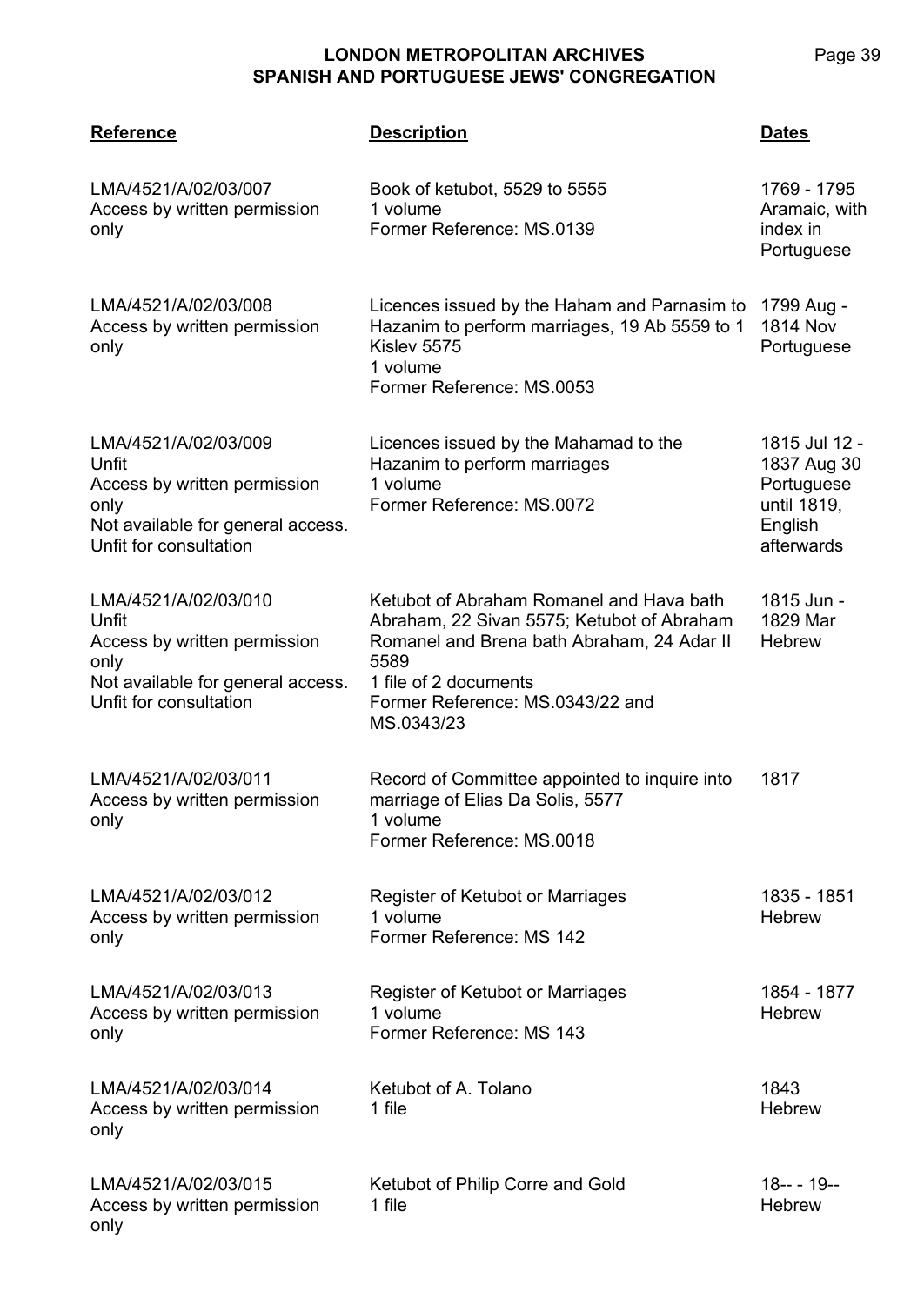| <b>Reference</b>                                             | <b>Description</b>                                                                               | <b>Dates</b>                        |
|--------------------------------------------------------------|--------------------------------------------------------------------------------------------------|-------------------------------------|
| LMA/4521/A/02/03/016<br>Access by written permission<br>only | Photostat copy of Dr Lowe Ketubot<br>Includes letter.<br>1 file                                  | 1952<br><b>Hebrew</b>               |
| LMA/4521/A/02/03/017<br>Access by written permission<br>only | Ketubot of S O Brandon and Presser<br>1 file                                                     | 1869<br><b>Hebrew</b>               |
| LMA/4521/A/02/03/018<br>Access by written permission<br>only | Ketubot of R. Schlesinger and R Wolff<br>1 file                                                  | 1911<br><b>Hebrew</b>               |
| LMA/4521/A/02/03/019<br>Access by written permission<br>only | Ketubot of Abraham Aloof and Charlotte Sayle<br>1 file                                           | 1921<br><b>Hebrew</b>               |
| LMA/4521/A/02/03/020<br>Access by written permission<br>only | <b>Ketubot of Alfred Abecasis</b><br>1 file                                                      | 1905, 1927<br><b>Hebrew</b>         |
| LMA/4521/A/02/03/021<br>Access by written permission<br>only | Marriage poem of Finzi Florence<br>1 file                                                        | $18--19--$<br>Hebrew                |
| LMA/4521/A/02/03/022<br>Access by written permission<br>only | Marriage poem for Abinun from R. Loewe<br>1 file                                                 | $18--19--$<br>Hebrew                |
| LMA/4521/A/02/03/023<br>Access by written permission<br>only | Marriage invitations<br>1 file                                                                   | 1859, 1918,<br>1982, 1956,<br>1994, |
| LMA/4521/A/02/03/024<br>Access by written permission<br>only | Marriage invitations<br>1 file                                                                   | 1974, 1981                          |
| LMA/4521/A/02/03/025<br>Access by written permission<br>only | Marriage invitations<br>1 file                                                                   | 1988 - 2000                         |
| LMA/4521/A/02/03/026<br>Access by written permission<br>only | Register of Ketubot or Marriages<br>1 volume<br>Former Reference: MS 140<br>LMA/4521/A/02/03/035 | 1811 - 1836                         |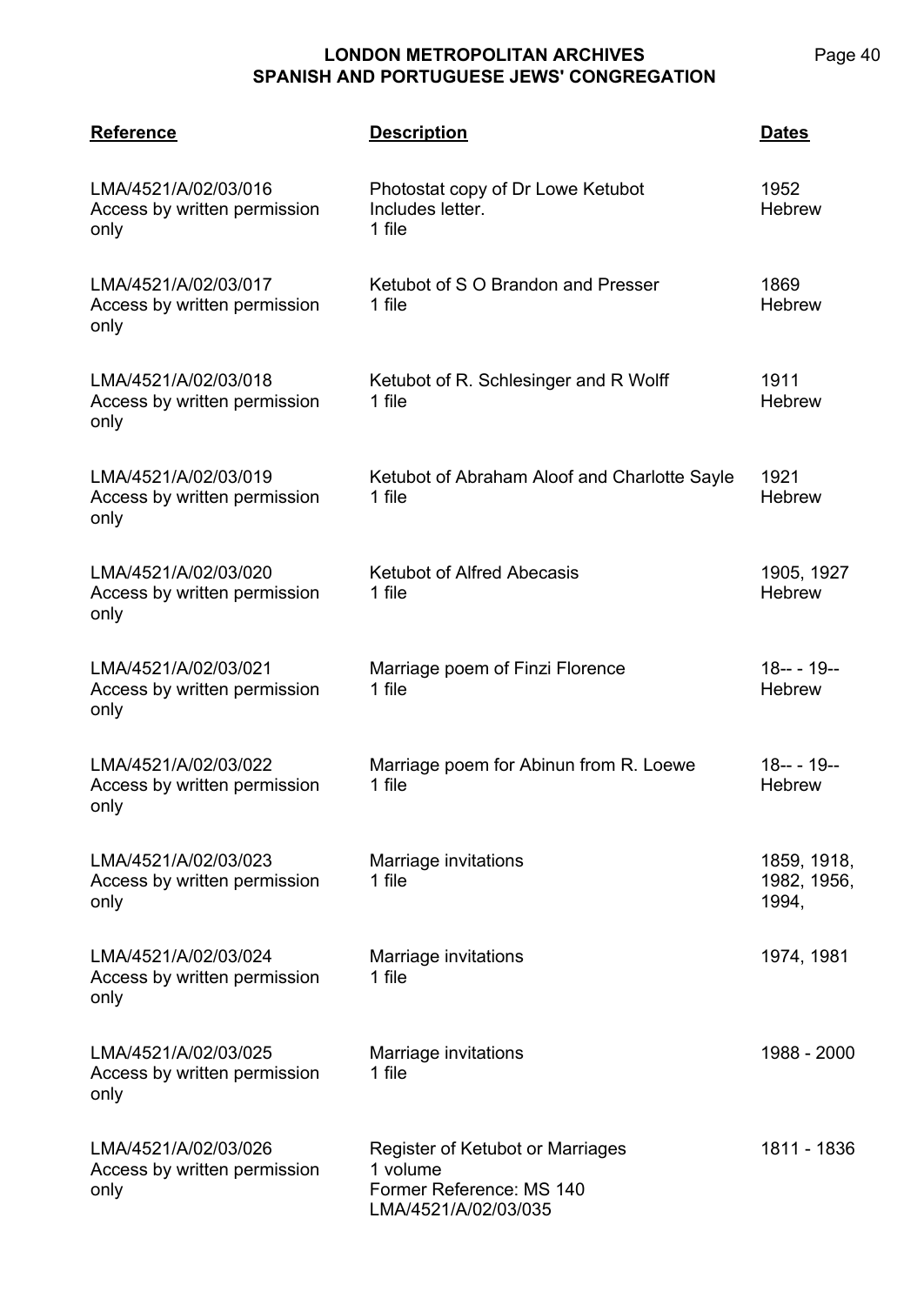| <b>Reference</b>                                             | <b>Description</b>                                                                                                                                                                        | <b>Dates</b> |
|--------------------------------------------------------------|-------------------------------------------------------------------------------------------------------------------------------------------------------------------------------------------|--------------|
| LMA/4521/A/02/03/027<br>Access by written permission<br>only | Register of Ketubot or Marriages<br>1 volume<br>Former Reference: MS 141<br>LMA/4521/A/02/03/036                                                                                          | 1851-1864    |
| LMA/4521/A/02/03/028<br>Access by written permission<br>only | Register of Ketubot or Marriages<br>1 volume<br>Former Reference: MS 144<br>LMA/4521/A/02/03/037                                                                                          | 1877-1890    |
| <b>BURIALS</b>                                               |                                                                                                                                                                                           |              |
| LMA/4521/A/02/04/001<br>Access by written permission<br>only | First register of burials in Old Beth Ahaim (Beth<br>Ahaim Velho), 4 Elul 5417 to 8 Tishrei 5494<br>1 volume<br>Former Reference: MS.0176/A                                               | 1657 - 1733  |
| LMA/4521/A/02/04/002<br>Access by written permission<br>only | Register of burials in New Beth Ahaim (Beth<br>Ahaim Novo), 18 Tish 5494 to 14 Iyar 5534<br>1 volume<br>Former Reference: MS.0177                                                         | 1733 - 1774  |
| LMA/4521/A/02/04/003<br>Access by written permission<br>only | Register of burials in New Beth Ahaim,<br>Menahem 5534 to 5614<br>Include one burial in 5638.<br>1 volume<br>Former Reference: MS.0179                                                    | 1774 - 1878  |
| LMA/4521/A/02/04/004<br>Access by written permission<br>only | Record of burials in Old and New Beth Ahaim,<br>25 Tebet 5574 to 15 Tebet 5594<br>This volume is partly a draft copy of<br>LMA/4521/A/02/04/003.<br>1 volume<br>Former Reference: MS.0178 | 1814 - 1834  |
| LMA/4521/A/02/04/005<br>Access by written permission<br>only | Register of burials in New Beth Ahaim<br>1 volume<br>Former Reference: MS.0180                                                                                                            | 1853 - 1918  |
| LMA/4521/A/02/04/006<br>Access by written permission<br>only | Register of burials in New Beth Ahaim<br>Includes rows, numbers in rows, names, and<br>dates of each.<br>1 volume<br>Former Reference: MS.0399                                            | 1863 - 1935  |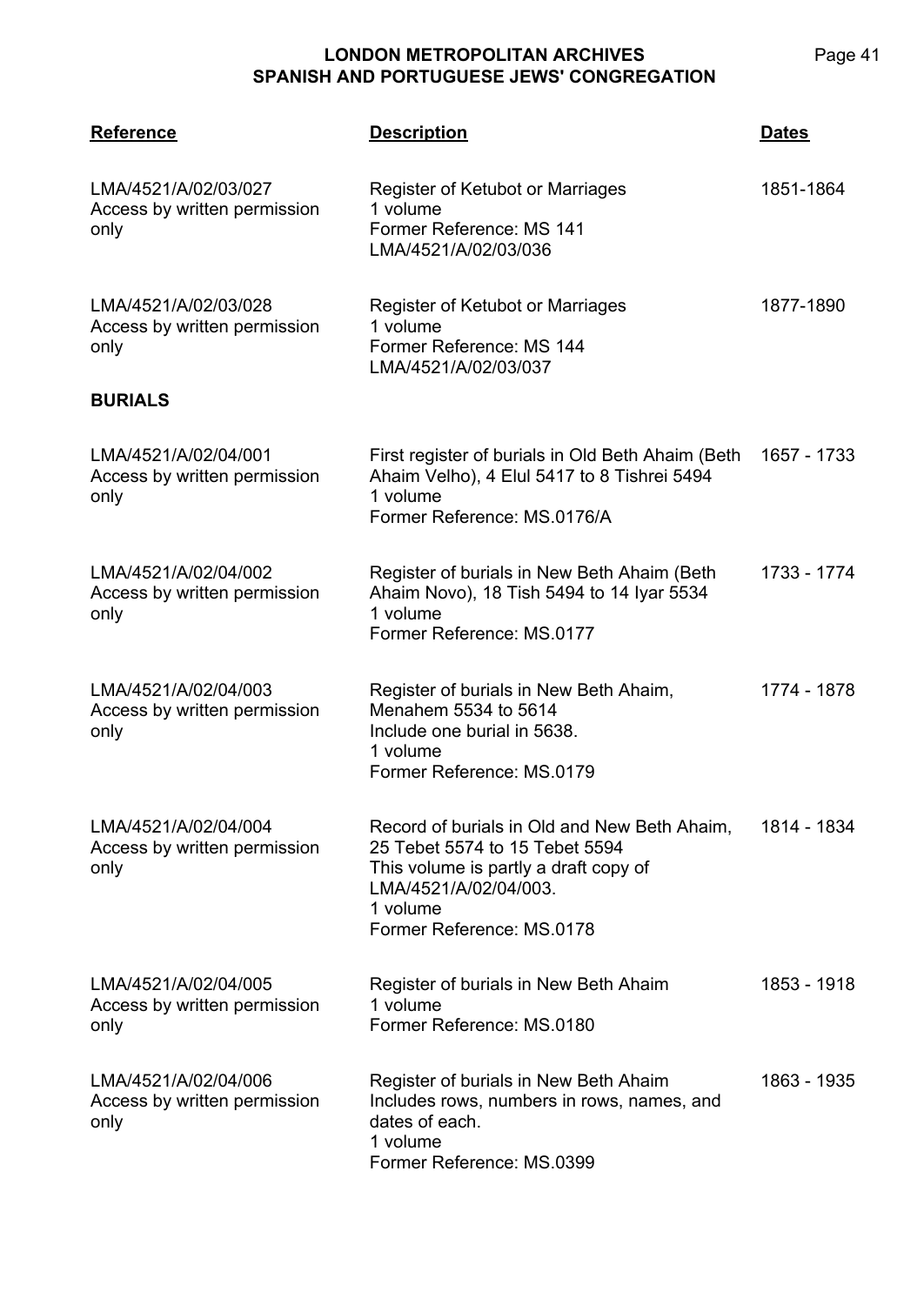| <b>Reference</b>                                             | <b>Description</b>                                                                                                                               | <b>Dates</b>           |
|--------------------------------------------------------------|--------------------------------------------------------------------------------------------------------------------------------------------------|------------------------|
| LMA/4521/A/02/04/007<br>Access by written permission<br>only | Index to burials in Old Beth Ahaim<br>Includes typescript sheets tagged into<br>cardboard covers.<br>1 volume<br>Former Reference: MS.0184/A     | 1985 Mar 25            |
| LMA/4521/A/02/04/008<br>Access by written permission<br>only | Index to first register of burials in Old Beth<br>Ahaim<br>Index to LMA/4521/A/02/04/001.<br>1 volume<br>Former Reference: MS.0176/B             | 1657 - 1733            |
| LMA/4521/A/02/04/009<br>Access by written permission<br>only | Index to register of burials in New Beth Ahaim,<br>5494<br>Index to LMA/4521/A/02/04/002.<br>1 volume<br>Former Reference: MS.0182               | 1733 - 1774            |
| LMA/4521/A/02/04/010<br>Access by written permission<br>only | Index to register of burials in New Beth Ahaim<br>Index to LMA/4521/A/02/04/003.<br>1 volume<br>Former Reference: MS.0184                        | 1774 - 1878            |
| LMA/4521/A/02/04/011<br>Access by written permission<br>only | Index to register of burials in Old and New Beth 1814 - 1834<br>Ahaim<br>Index to LMA/4521/A/02/04/004.<br>1 volume<br>Former Reference: MS.0183 |                        |
| LMA/4521/A/02/04/012<br>Access by written permission<br>only | Index to the register of burials in the New Beth<br>Ahaim<br>Index to LMA/4521/A/02/04/005.<br>1 volume<br>Former Reference: MS.0185             | 1853 - 1918<br>English |
| LMA/4521/A/02/04/013<br>Access by written permission<br>only | Alphabetical list of reserved graves (Mr.<br>Samuel Cohen)<br>1 volume<br>Former Reference: MS.0186                                              | $18--19--$             |
| LMA/4521/A/02/04/014<br>Access by written permission<br>only | Certificates of registry of death and coroners'<br>orders for burial<br>1 volume<br>Former Reference: MS.0301/A                                  | 1840 - 1845            |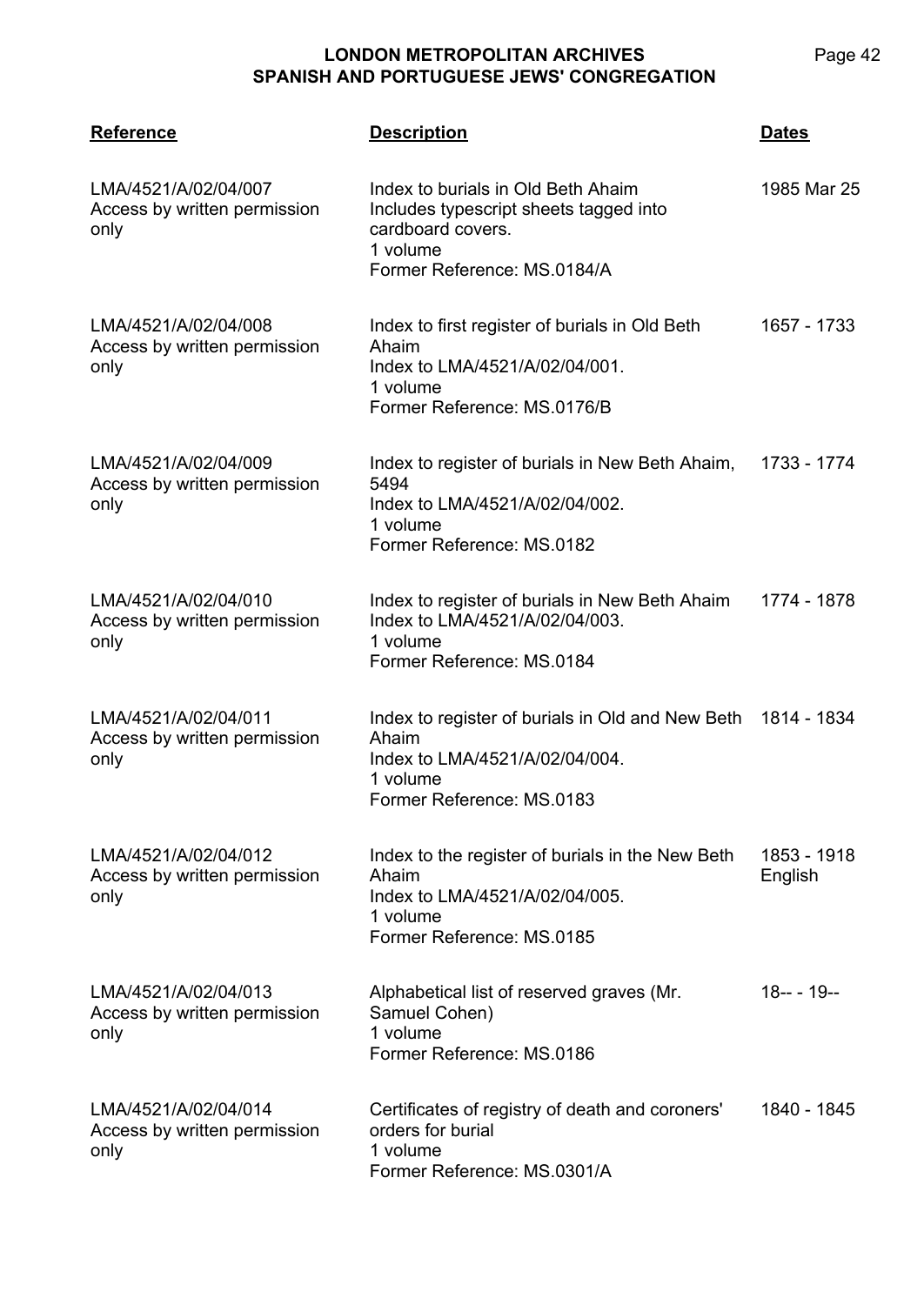| <b>Reference</b>                                             | <b>Description</b>                                                                                                                                                                                                                                                                                                                 | <b>Dates</b>                            |
|--------------------------------------------------------------|------------------------------------------------------------------------------------------------------------------------------------------------------------------------------------------------------------------------------------------------------------------------------------------------------------------------------------|-----------------------------------------|
| LMA/4521/A/02/04/015<br>Access by written permission<br>only | Book of forms, notifying ministers of dates of<br>tombstone consecrations<br>Includes alphabetical index of surnames.<br>1 volume<br>Former Reference: MS.1520                                                                                                                                                                     | 1948 - 1956                             |
| LMA/4521/A/02/04/016<br>Access by written permission<br>only | <b>Memorial book</b><br>Title page includes a sketch of Jerusalem with<br>inscriptions. Includes memorial prayers for<br>Judah b. Menachem (died 19 Heshvan 1830),<br>Simhan b. Meir (16 Elul 1852), Freila d. of<br>Abraham (died 11 Iyar 1857) and Elah bat<br>Abraham (6 Shebat 1872).<br>1 volume<br>Former Reference: MS.0642 | 1830 - 1872                             |
| LMA/4521/A/02/04/017<br>Access by written permission<br>only | Notice of duties of Guardian of Beth a-Haim<br>Novo to defeat body-snatching<br>Includes list of duties to protect newly buried<br>bodies at the cemetery, enforced after a spate<br>of body-snatching occured in April 1786.<br>1 document<br>Former Reference: MS.0797                                                           | 178- - 180-<br>Spanish or<br>Portuguese |
| LMA/4521/A/02/04/018<br>Access by written permission<br>only | <b>Register of Tombstone Trusts</b><br>Indexed. Locations of tombstones arranged by<br>the trust that had sponsored the tombstone.<br>1 volume<br>Former Reference: MS.1521                                                                                                                                                        | 1884 - 1932                             |
| LMA/4521/A/02/04/019<br>Access by written permission<br>only | <b>Hebra Funeral Book</b><br>1 volume<br>Former Reference: MS 1784                                                                                                                                                                                                                                                                 | 1855 - 1858                             |
| LMA/4521/A/02/04/020<br>Access by written permission<br>only | <b>Hebra Funeral Book</b><br>1 volume                                                                                                                                                                                                                                                                                              | 1895 - 1902                             |
| LMA/4521/A/02/04/021<br>Access by written permission<br>only | <b>Hebra Funeral Book</b><br>1 volume<br>Former Reference: MS 1481                                                                                                                                                                                                                                                                 | 1891 - 1895                             |
| LMA/4521/A/02/04/022<br>Access by written permission<br>only | <b>Hebra Funeral Book</b><br>1 volume<br>Former Reference: MS 1483                                                                                                                                                                                                                                                                 | 1902 - 1910                             |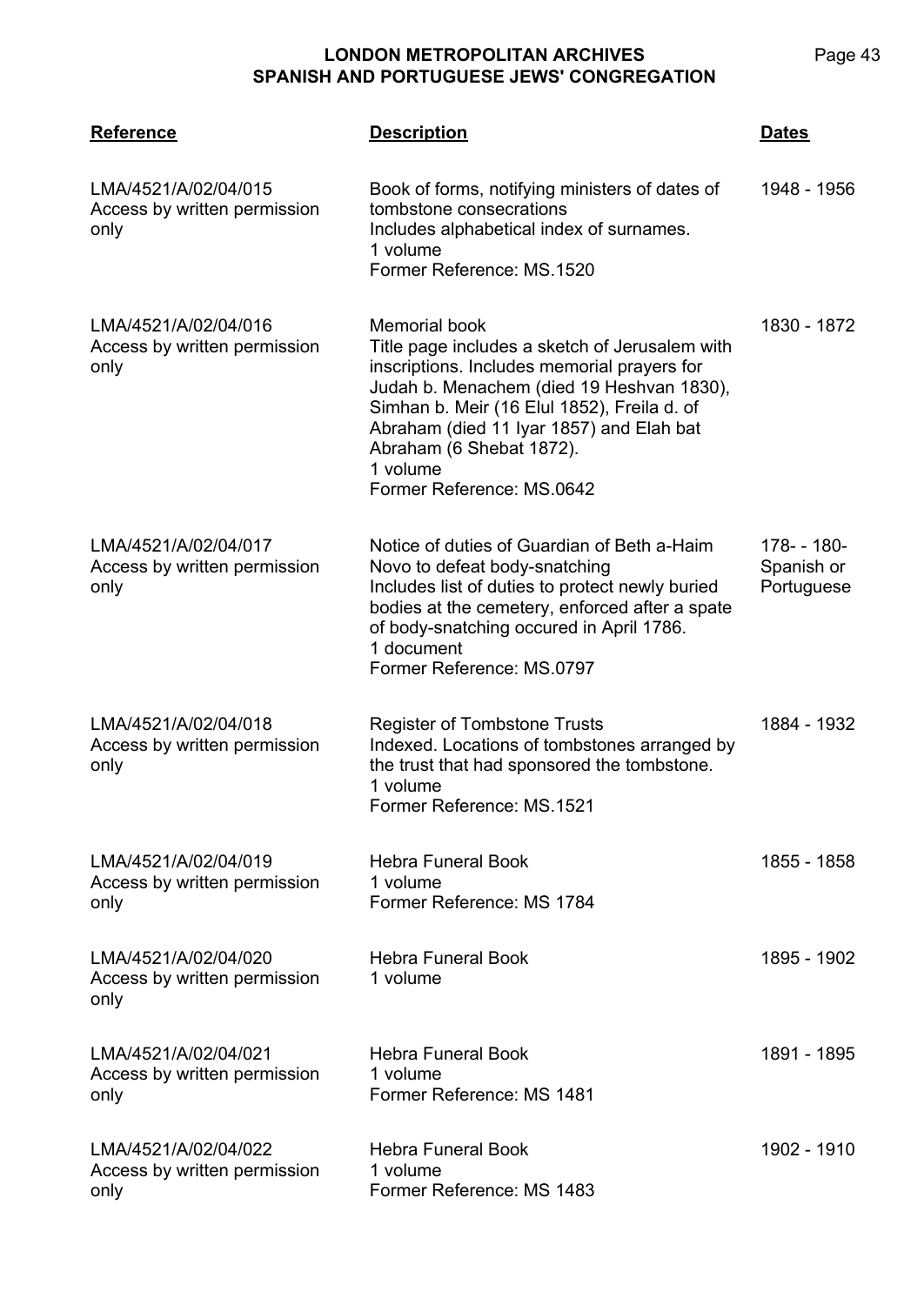**LMA/4521 Reference Description Dates** 1910 - 1913

| LMA/4521/A/02/04/023<br>Access by written permission<br>only                   | <b>Hebra Funeral Book</b><br>1 volume<br>Former Reference: MS 1489                                                                                                                                                           | 1910 - 1913                              |
|--------------------------------------------------------------------------------|------------------------------------------------------------------------------------------------------------------------------------------------------------------------------------------------------------------------------|------------------------------------------|
| LMA/4521/A/02/04/024<br>Access by written permission<br>only                   | <b>Hebra Funeral Book</b><br>1 volume<br>Former Reference: MS 1490                                                                                                                                                           | 1913 - 1917                              |
| LMA/4521/A/02/04/025<br>Access by written permission<br>only                   | <b>Hebra Funeral Book</b><br>1 volume                                                                                                                                                                                        | 1917 - 1920                              |
| LMA/4521/A/02/04/026<br>Access by written permission<br>only                   | <b>Hebra Funeral Book</b><br>1 volume<br>Former Reference: MS 1492                                                                                                                                                           | 1920 - 1924                              |
| LMA/4521/A/02/04/027<br>Access by written permission<br>only                   | <b>Hebra Funeral Book</b><br>1 volume<br>Former Reference: MS 1493                                                                                                                                                           | 1924 - 1928                              |
| LMA/4521/A/02/04/028<br>Access by written permission<br>only                   | <b>Hebra Funeral Book</b><br>1 volume<br>Former Reference: MS 1492                                                                                                                                                           | 1928 - 1932                              |
| LMA/4521/A/02/04/029<br>Access by written permission<br>only<br><b>SEATING</b> | <b>Hebra Funeral Book</b><br>1 volume<br>Former Reference: MS 1495                                                                                                                                                           | 1932 - 1936                              |
| LMA/4521/A/02/05/001<br>Access by written permission<br>only                   | Seat lists 5579 - 5617<br>Includes names of men to whom each seat was<br>allotted, beginning with those on right side of<br>the Echal.<br>1 volume<br>Former Reference: MS.0396                                              | 1819 - 1857<br>Portuguese<br>and English |
| LMA/4521/A/02/05/002<br>Access by written permission<br>only                   | 'Esnoga e Escavot' (Seating)<br>Also includes 'Refistro das Pessoas and<br>Pagarao a Finta de Bethm desde o Anno 5445'<br>and accounts of Sepharim in the Synagogue<br>5582 (1822).<br>1 volume<br>Former Reference: MS.0055 | 1735 - 1736<br>Portuguese<br>and English |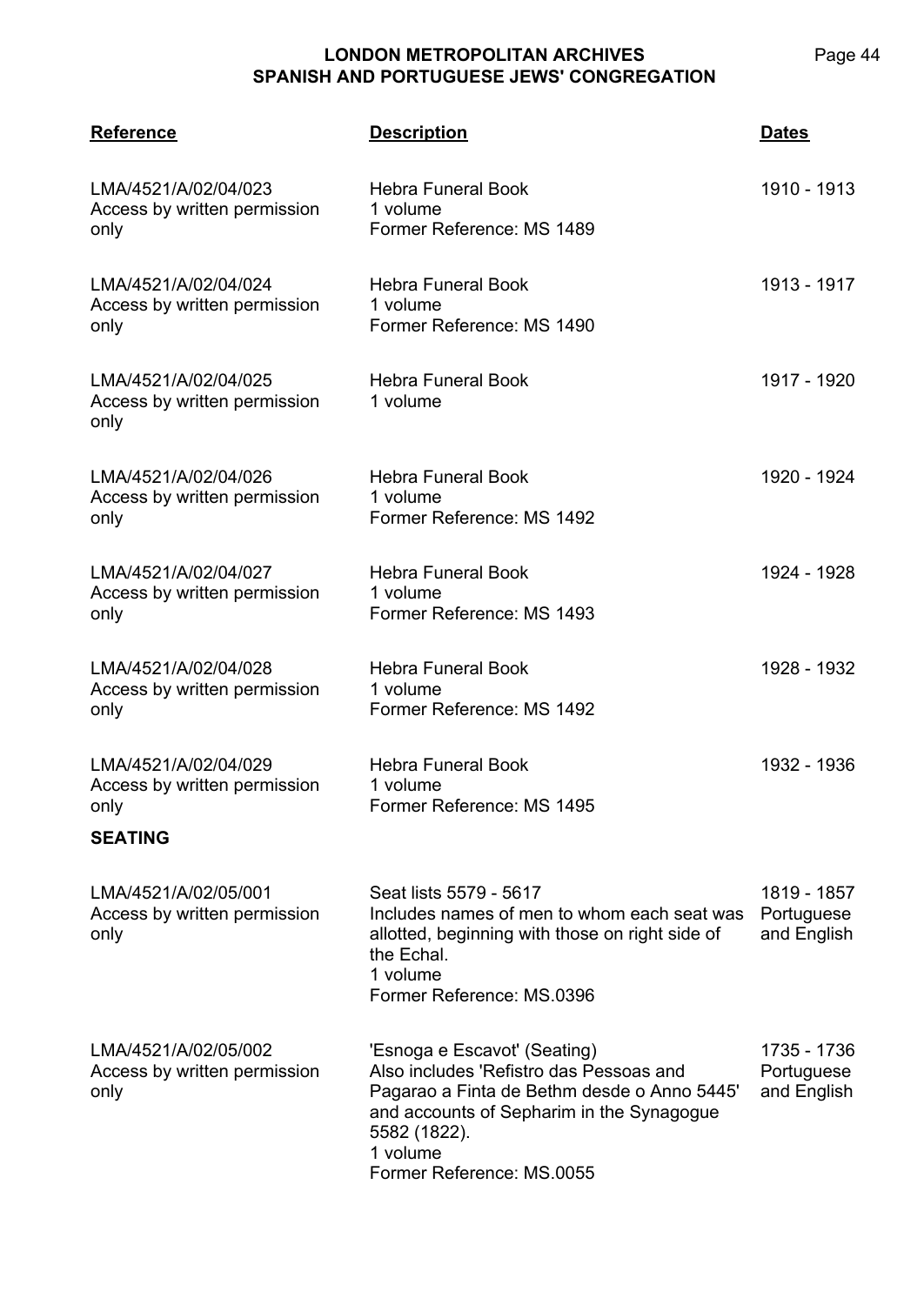| <b>Reference</b>                                             | <b>Description</b>                                                                                                                                                                                                                                                                                                                                      | <b>Dates</b>              |
|--------------------------------------------------------------|---------------------------------------------------------------------------------------------------------------------------------------------------------------------------------------------------------------------------------------------------------------------------------------------------------------------------------------------------------|---------------------------|
| LMA/4521/A/02/05/003<br>Access by written permission<br>only | Seat list<br>1 volume<br>Former Reference: MS.0008                                                                                                                                                                                                                                                                                                      | 1781 - 1782<br>Portuguese |
| LMA/4521/A/02/05/004<br>Access by written permission<br>only | Seat lists for special service for centenary of Sir 1884 Oct 26<br><b>Moses Montefiore</b><br>2 files<br>Former Reference: MS.0653                                                                                                                                                                                                                      |                           |
| LMA/4521/A/02/05/005<br>Access by written permission<br>only | Seat register<br>Indexed. Alphabetical list of names. Includes a<br>loose seating plans of synagogue and gallery.<br>1 volume<br>Former Reference: MS.1552                                                                                                                                                                                              | 1901 Sep 18               |
| LMA/4521/A/02/05/006<br>Access by written permission<br>only | Seat Rentals Book, Elul 5669 - 5712<br>Indexed. Includes loose typed alphabetical list<br>of names, with addresses.<br>1 volume<br>Former Reference: MS.1559                                                                                                                                                                                            | 1909 - 1952               |
| LMA/4521/A/02/05/007<br>Access by written permission<br>only | <b>Seat Rentals Book</b><br>Records payment of dues by individuals,<br>arranged by individuals with name, address,<br>date of birth, occupation and date of election,<br>dues of congregantes (seat holders). Some<br>accounts are accompained with letters<br>regarding difficulties paying dues or arranging<br>to be readmitted to seat.<br>1 volume | 1958 - 1971               |
| LMA/4521/A/02/05/008<br>Access by written permission<br>only | Notebook recording seating arrangement for<br>ladies at the Synagogue<br>On a particular occasion, attended by<br>representatives of Deputies, Great Synagogue,<br>Hambro, New and Western Synagogues and<br>Christians.<br>1 file<br>Former Reference: MS.0606                                                                                         | 17-- - 18--               |
| <b>SERVICES AND PRAYERS</b>                                  |                                                                                                                                                                                                                                                                                                                                                         |                           |
| LMA/4521/A/02/06/001<br>Access by written permission<br>only | Hebrew Prayer Book according to Spanish and<br>Portuguese Rite (English translation)<br>1 volume<br>Former Reference: MS.0590                                                                                                                                                                                                                           | 17-- - 18--               |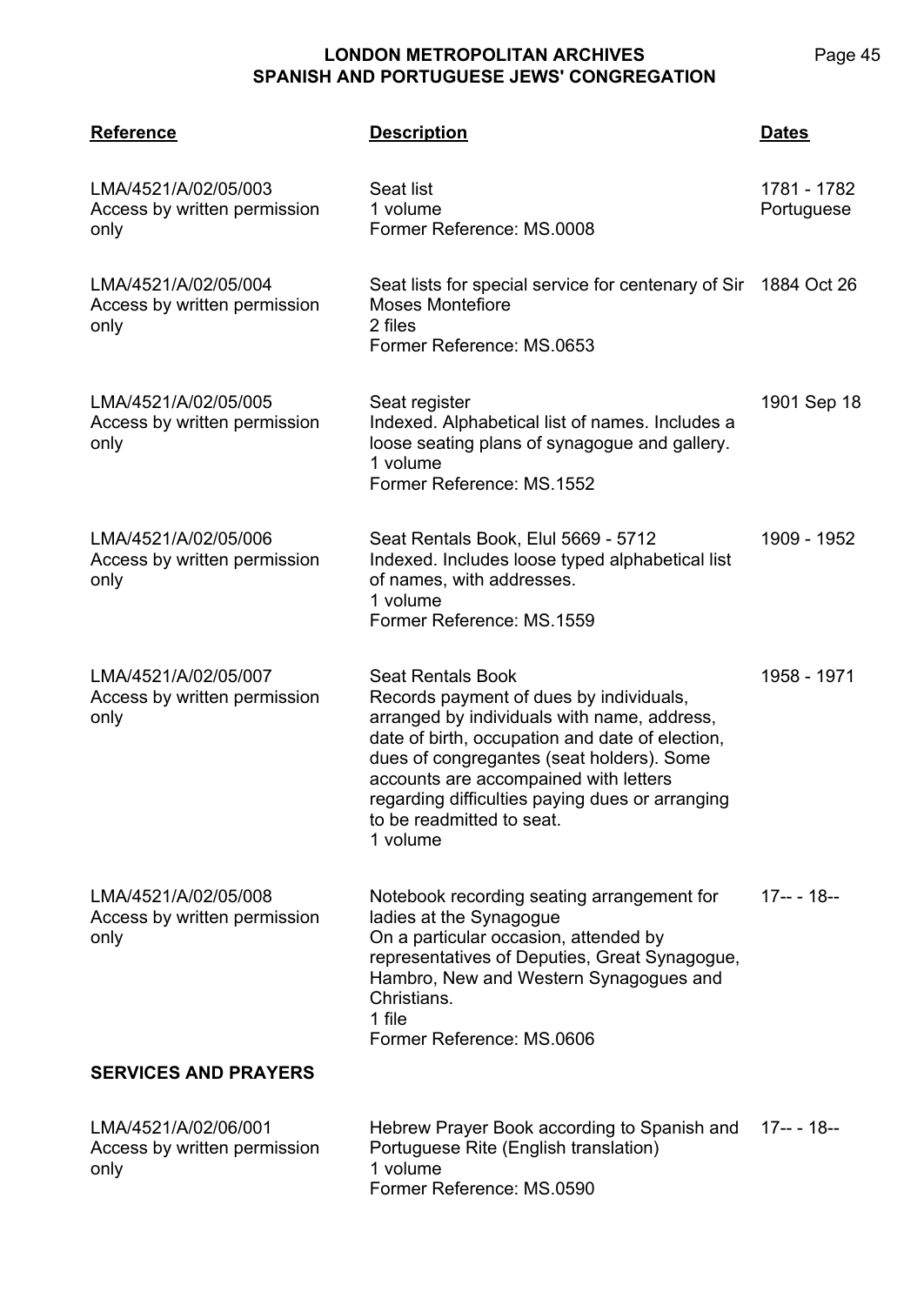| <b>Reference</b>                                             | <b>Description</b>                                                                                                                                                                                                                                           | <u>Dates</u> |  |
|--------------------------------------------------------------|--------------------------------------------------------------------------------------------------------------------------------------------------------------------------------------------------------------------------------------------------------------|--------------|--|
| LMA/4521/A/02/06/002<br>Access by written permission<br>only | Order of Service of High Priest on Day of<br>Atonement recited by the Hazanim<br>Includes loose insert 'Arbit and Habdalan' at<br>conclusion of Service. Written by Isaac<br>Almosnino, copied by Nahum Sofer 5678.<br>1 volume<br>Former Reference: MS.0669 | 1818         |  |
| LMA/4521/A/02/06/003<br>Access by written permission<br>only | Hazan's guide to Portuguese and Spanish<br>insertions in Service<br>London. Mentions H[ebrew] N[ational] School.<br>Possibly compiled by Gabriel Joshua Haim de<br>Cordova.<br>1 volume<br>Former Reference: MS.0673                                         | 1873?        |  |
| LMA/4521/A/02/06/004<br>Access by written permission<br>only | Interlinear Hebrew and Spanish copies of first<br>verse of parashiot and corresponding haftarot<br>1 volume<br>Former Reference: MS.0695                                                                                                                     | $19 -$       |  |
| LMA/4521/A/02/06/005<br>Access by written permission<br>only | 'Ha-rophe lisbure leb': prayers for members of<br>Dutch resistance<br>By I. Duque.<br>1 volume<br>Former Reference: MS.0663                                                                                                                                  | 1939 - 1945? |  |
| <b>ASCABOT (MEMORIAL PRAYERS)</b>                            |                                                                                                                                                                                                                                                              |              |  |
| LMA/4521/A/02/07/001<br>Access by written permission<br>only | 'Acabot de Legados', 5436 to 5647<br>1 volume<br>Former Reference: MS.0054                                                                                                                                                                                   | 1675 - 1887  |  |
| LMA/4521/A/02/07/002<br>Access by written permission<br>only | Ascabot Book, Elul 5570 to Iyar 5621<br>Includes anniversaries of individuals' deaths.<br>1 volume<br>Former Reference: MS.0601                                                                                                                              | 1811 - 1841  |  |
| LMA/4521/A/02/07/003<br>Access by written permission<br>only | List of names of persons for whom Ascabot are<br>to be said, 24 Hesvan 5605 to 13 Hesvan 5648<br>1 volume<br>Former Reference: MS.0188                                                                                                                       | 1844 - 1887  |  |
| LMA/4521/A/02/07/004<br>Access by written permission<br>only | Calendar of Ascabot for use of a Hazan, 5629<br>to 5682<br>1 volume<br>Former Reference: MS.0681                                                                                                                                                             | 1868 - 1922  |  |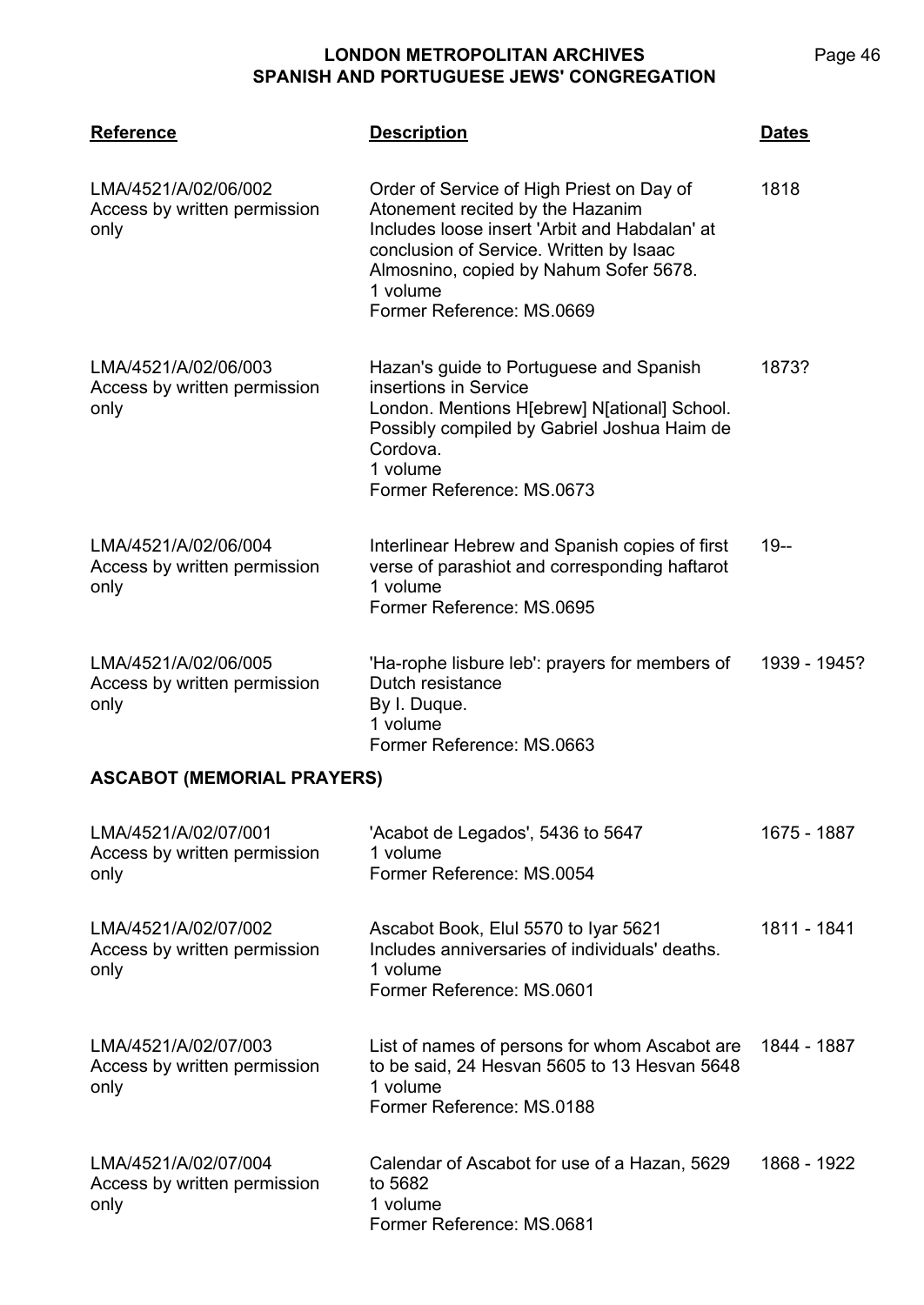| <b>Reference</b>                                             | <b>Description</b>                                                                                                                                                                                                                                                                                                                                                                                  | <b>Dates</b>                |
|--------------------------------------------------------------|-----------------------------------------------------------------------------------------------------------------------------------------------------------------------------------------------------------------------------------------------------------------------------------------------------------------------------------------------------------------------------------------------------|-----------------------------|
| LMA/4521/A/02/07/005<br>Access by written permission<br>only | List for Ascabot of ladies, 5681 to 5707 and<br>men, 5681 to 5703<br>Handwriting of P. Reverend Nunes.<br>1 volume<br>Former Reference: MS.0589                                                                                                                                                                                                                                                     | 1921 - 1947                 |
| LMA/4521/A/02/07/006<br>Access by written permission<br>only | Ascabot Book, 22 Adar 5710 to 7 Sebat 5716<br>Typed pages in ring-book, compiled by D.<br>Duque.<br>1 volume<br>Former Reference: MS.0688                                                                                                                                                                                                                                                           | 1950 - 1956                 |
| LMA/4521/A/02/07/007<br>Access by written permission<br>only | Lists of persons who have left legacies with<br>directions for Ascabot to be said for them<br>Also lists reserved graves 5471-5493,<br>attendances at meetings of the Elders 5493,<br>despachos 5490-5493, graves reserved in new<br>Beth Haim 5494-95, a copy of the will of Joseph<br>Henriques, copies of financial documents and<br>lists of adjuntos.<br>1 volume<br>Former Reference: MS.0015 | 1731                        |
| <b>SERMONS</b>                                               |                                                                                                                                                                                                                                                                                                                                                                                                     |                             |
| LMA/4521/A/02/08/001<br>Access by written permission<br>only | Catalogue of printed sermons, addresses and<br>discourses, 1728 to 1962<br>Begun by G. H. Whitehill.<br>1 volume<br>Former Reference: MS.0662                                                                                                                                                                                                                                                       | 1964 Sep                    |
| LMA/4521/A/02/08/002<br>Access by written permission<br>only | Sermons of Haham M. Cohen de Azevedo<br>Delivered on Shabbat Nahamu 5517, Shabbat<br>5518 and date in 5521.<br>1 volume<br>Former Reference: MS.0593                                                                                                                                                                                                                                                | 1756 - 1761<br>Spanish      |
| LMA/4521/A/02/08/003<br>Access by written permission<br>only | Sermons of Reverend D. A. de Sola<br>'On the Character of Balaam', 'On the<br>Sabboath', 'On A Kingdom of Priests', on 'The<br>Force of Example', on Shabbat Zachor 5596<br>and on Shabbat Pinehas 5596. Also notes or<br>rough draft for a sermon and notes on 'the plan<br>I would propse with the Church warden'.<br>1 volume<br>Former Reference: MS.0613                                       | 1833 Apr 27 -<br>1836 Jul 9 |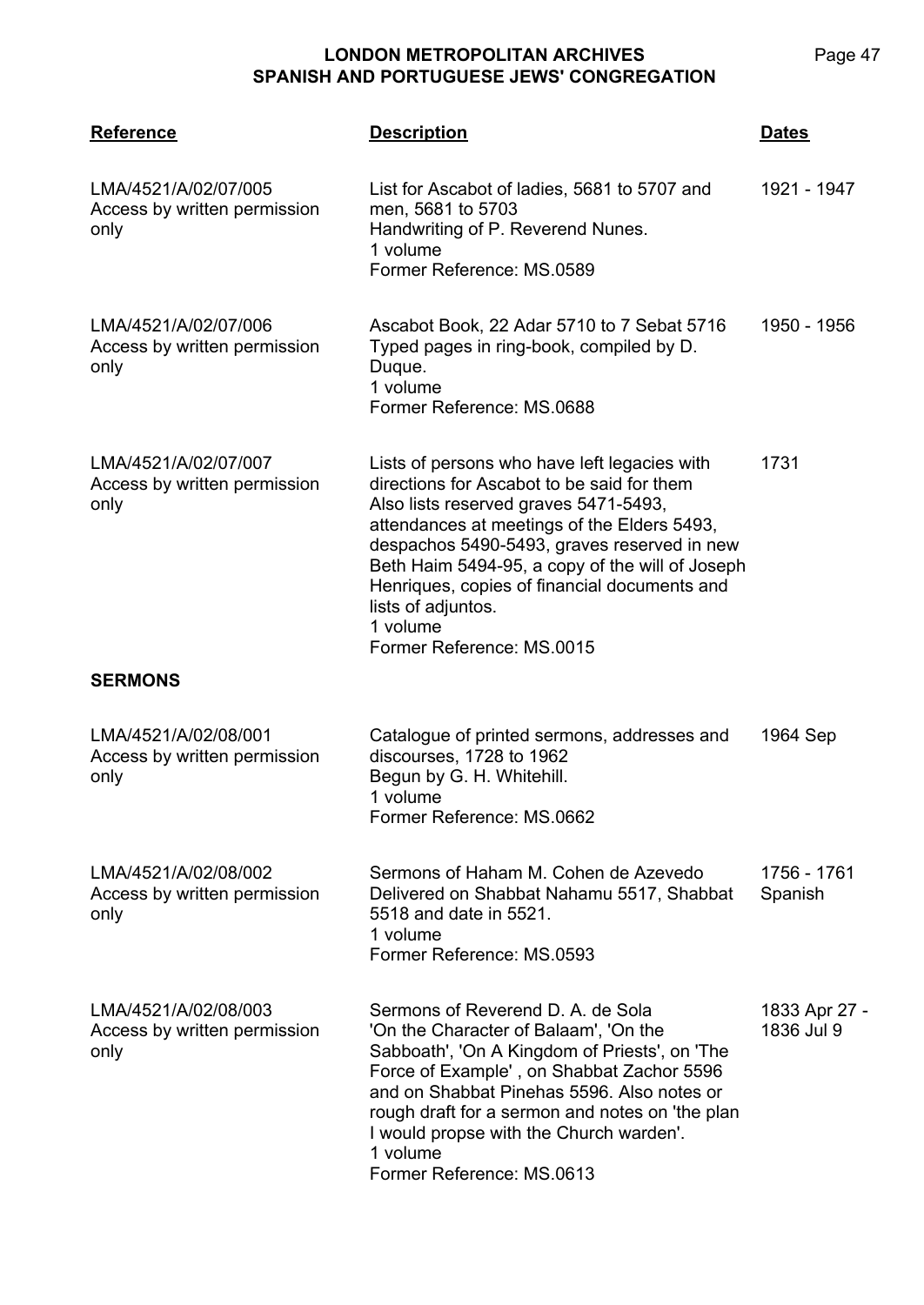| <b>Reference</b>                                             | <b>Description</b>                                                                                                                                 | <b>Dates</b>                                               |
|--------------------------------------------------------------|----------------------------------------------------------------------------------------------------------------------------------------------------|------------------------------------------------------------|
| LMA/4521/A/02/08/004<br>Access by written permission<br>only | Sermon of D.A. de Sola<br>Including a sermon on moderation.<br>1 volume<br>Former Reference: MS.0769                                               | 1835                                                       |
| LMA/4521/A/02/08/005<br>Access by written permission<br>only | Drafts of sermons of D.A. de Sola<br>Includes letters to Solomon Almosnino and<br>Mahamad N. Lindo, 5616.<br>1 volume<br>Former Reference: MS.0524 | 1856                                                       |
| LMA/4521/A/02/08/006<br>Access by written permission<br>only | Drafts of sermons in hand of Abraham Pereira<br>Mendes<br>First page is missing.<br>1 volume<br>Former Reference: MS.0659                          | 184--189-<br><b>Hebrew</b><br>inscription on<br>back cover |
| LMA/4521/A/02/08/007<br>Access by written permission<br>only | Sermons of Haham Moses Gaster: Volume I (1)<br>$-13)$<br>1 volume<br>Former Reference: MS.0526 vol. I                                              | 1887                                                       |
| LMA/4521/A/02/08/008<br>Access by written permission<br>only | Sermons of Haham Moses Gaster: Volume II<br>$(14 - 29)$<br>1 volume<br>Former Reference: MS.0526 vol. II                                           | 1888                                                       |
| LMA/4521/A/02/08/009<br>Access by written permission<br>only | Sermons of Haham Moses Gaster: Volume III<br>(30 - 45)<br>1 volume<br>Former Reference: MS.0526 vol. III                                           | 1889                                                       |
| LMA/4521/A/02/08/010<br>Access by written permission<br>only | Sermons of Haham Moses Gaster: Volume IV<br>$(46 - 56)$<br>1 volume<br>Former Reference: MS.0526 vol. IV                                           | 1890                                                       |
| LMA/4521/A/02/08/011<br>Access by written permission<br>only | Sermons of Haham Moses Gaster: Volume V<br>$(57 - 69)$<br>1 volume<br>Former Reference: MS.0526 vol. V                                             | 1891                                                       |
| LMA/4521/A/02/08/012<br>Access by written permission<br>only | Sermons of Haham Moses Gaster: Volume VI<br>$(70 - 86)$<br>1 volume<br>Former Reference: MS.0526 vol. VI                                           | 1892                                                       |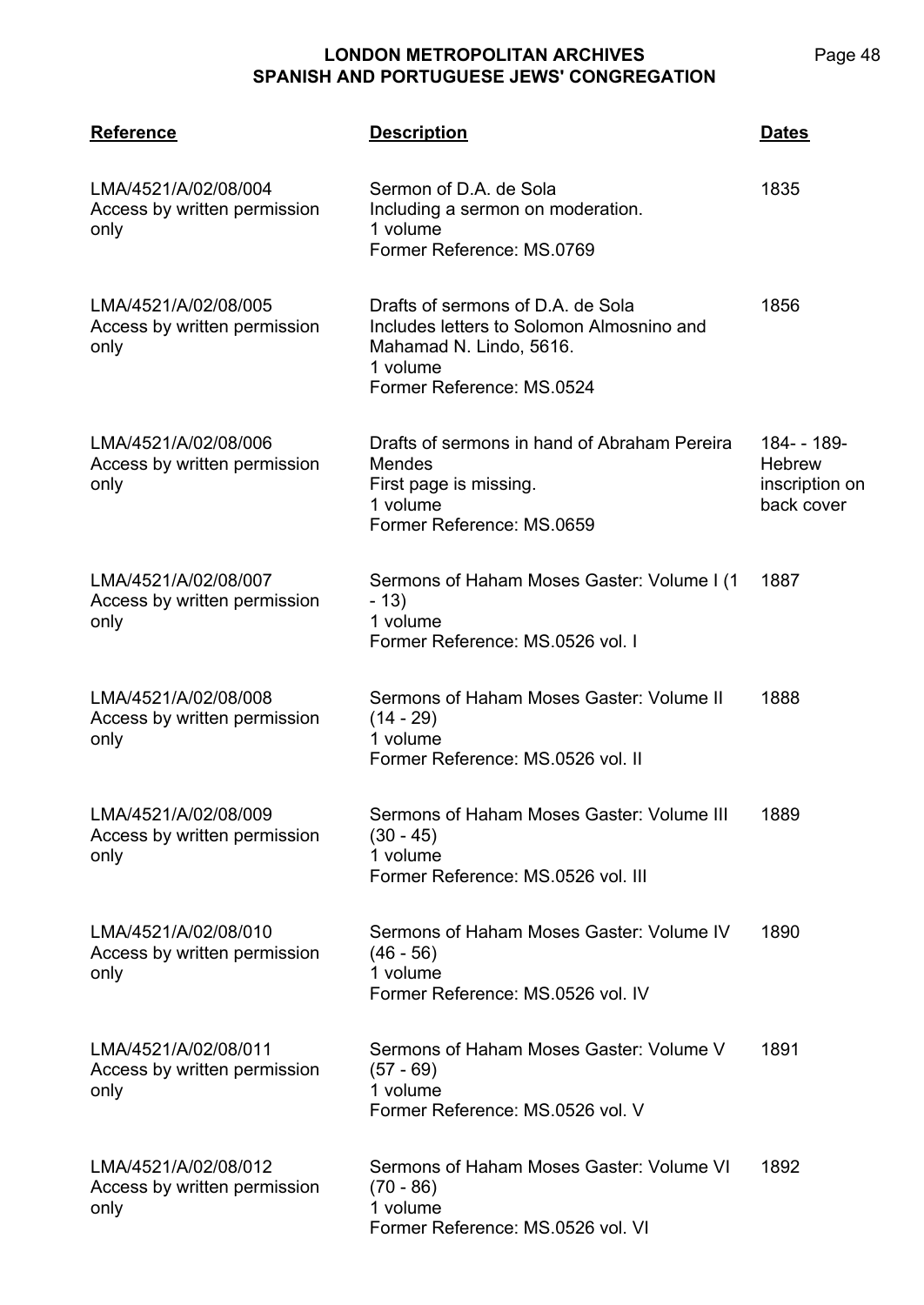| <b>Reference</b>                                             | <b>Description</b>                                                                                                                                              | <b>Dates</b>                      |
|--------------------------------------------------------------|-----------------------------------------------------------------------------------------------------------------------------------------------------------------|-----------------------------------|
| LMA/4521/A/02/08/013<br>Access by written permission<br>only | Sermons of Haham Moses Gaster: Volume VII<br>$(87 - 103)$<br>1 volume<br>Former Reference: MS.0526 vol. VII                                                     | 1893                              |
| LMA/4521/A/02/08/014<br>Access by written permission<br>only | Sermons of Haham Moses Gaster: Volume VIII<br>$(104 - 116)$<br>1 volume<br>Former Reference: MS.0526 vol. VIII                                                  | 1894                              |
| LMA/4521/A/02/08/015<br>Access by written permission<br>only | Sermons of Haham Moses Gaster: Volume IX<br>$(117 - 130)$<br>1 volume<br>Former Reference: MS.0526 vol. IX                                                      | 1895                              |
| LMA/4521/A/02/08/016<br>Access by written permission<br>only | Sermons of Haham Moses Gaster: Volume X<br>$(131 - 162)$<br>1 volume<br>Former Reference: MS.0526 vol. X                                                        | 1896 - 1897                       |
| DICTIONARIES, TRANSLATIONS, CALENDARS                        |                                                                                                                                                                 |                                   |
| LMA/4521/A/02/09/001<br>Access by written permission<br>only | <b>Hebrew-English Dictionary</b><br>1 volume<br>Former Reference: MS.0698                                                                                       | $17-- 18--$<br>Hebrew,<br>English |
| LMA/4521/A/02/09/002<br>Access by written permission<br>only | Hebrew-English Dictionary with the roots by<br>Abigail Lindo (Volume I)<br>Third edition.<br>1 volume<br>Former Reference: MS.0696                              | 184- - 190-                       |
| LMA/4521/A/02/09/003<br>Access by written permission<br>only | English-Hebrew Dictionary with Bible<br>references and abbreviations by Abigail Lindo<br>(Volume II)<br>Third edition.<br>1 volume<br>Former Reference: MS.0697 | 184--190-                         |
| LMA/4521/A/02/09/004<br>Access by written permission<br>only | Hebrew Calendar for 81 Years (5600 to 5681)<br>by E.H. Lindo<br>Covers 1840 - 1920.<br>1 volume<br>Former Reference: MS.0481                                    | 1836                              |
| <b>APPRENTICESHIP</b>                                        |                                                                                                                                                                 |                                   |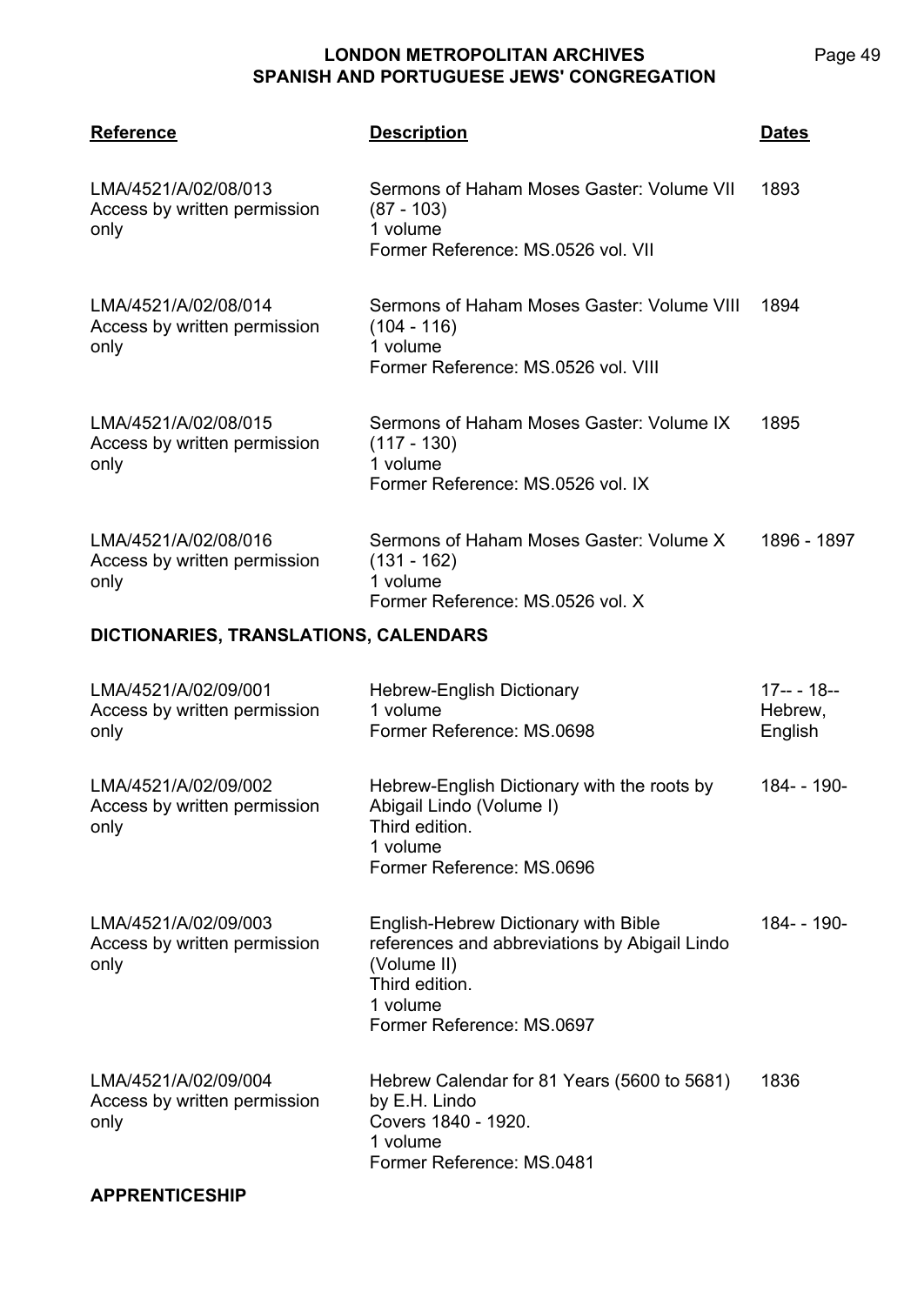**LMA/4521 Reference Description Dates** LMA/4521/A/02/10/001 Access by written permission only Book of repayments by apprentices Includes loose papers. 1 volume Former Reference: MS.1473 1888 - 1893 LMA/4521/A/02/10/002 Access by written permission only Apprentice book Indexed. Includes loose papers. 1 volume Former Reference: MS.1467 1898 - 1923 **RELIGION CLASSES** LMA/4521/A/02/11/001 Access by written permission only Minute book: West End religion classes Includes loose papers. 1 volume Former Reference: MS.1474 1908 - 1909 LMA/4521/A/02/11/002 Access by written permission only Register books of Three Class Religion classes: class 1, division 1a and division 2. Includes loose papers. 1 volume Former Reference: MS.1480 1936 - 1943 **DIVORCE (GET)** LMA/4521/A/02/12/001 Access by written permission only Get documentation 1 file 1754 - 1824 **PROPERTY AND LEGAL PETITIONS** LMA/4521/A/03/01/001 Access by written permission only Book of petitions, acts and cases The petition of Em. Martinez Dormido, Elias de Lima, and Moses Baruch, with answer 22 August 1664; that of Abraham Oliveira, Jacob Franco Mendes, Abraham Do Porto, and Domingo Francia, with answer 1673 - 1674; that of Joseph Henriques, Abraham De Oliveira and Aron Pacheco, with answers 13 November 1685; letter of William Argile, 8 January 1788; report of case of Lindo versus Unworth and statute I Anne cal.xxx, and other acts and cases. 1 volume Former Reference: MS.0011 1664 - 1788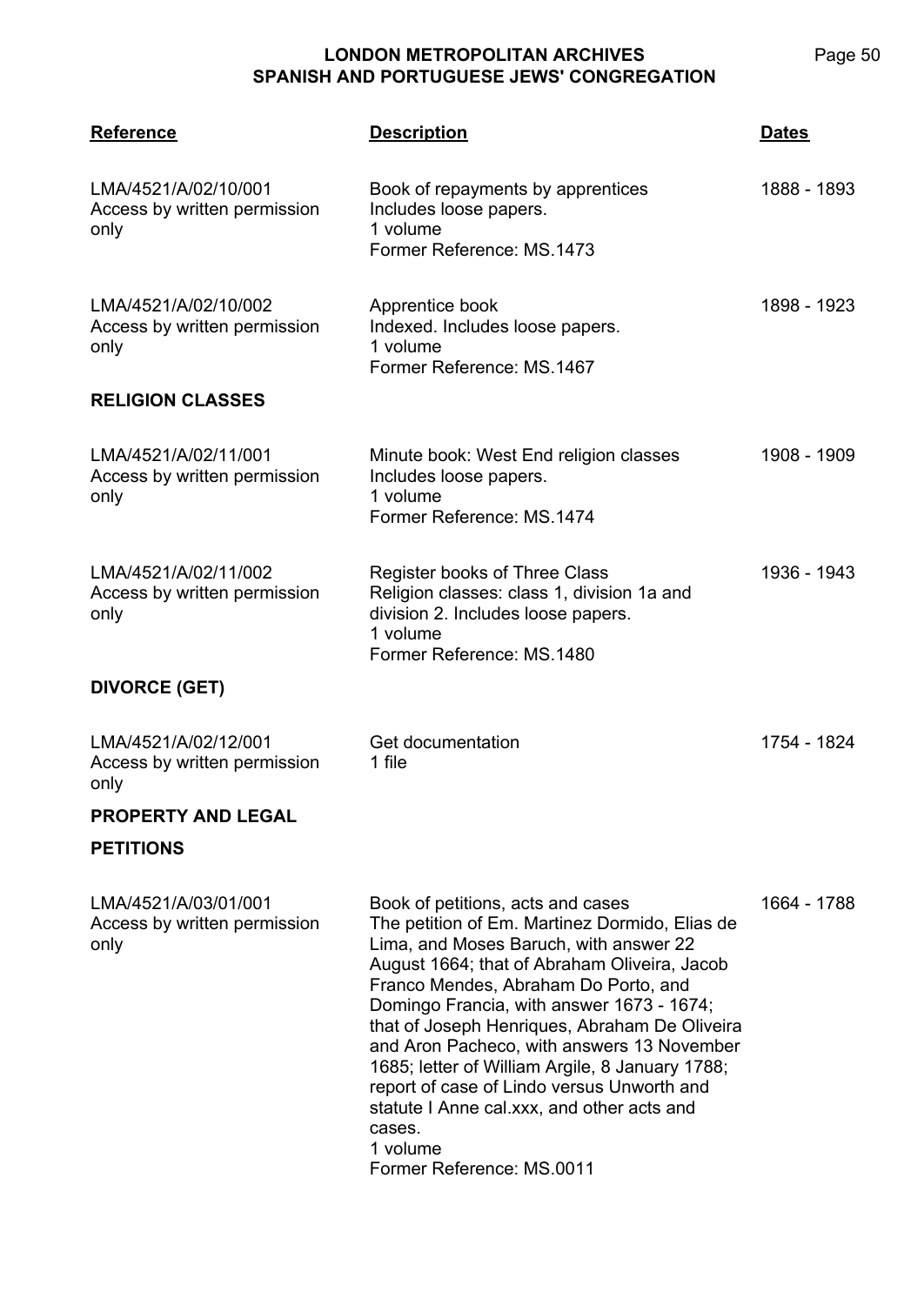| <b>Reference</b>                                             | <b>Description</b>                                                                                                                                                                                                                                                                                                                                                                                                                                                                                                                                                                                                                                                                                                                                                                                                                                                                                                                                                                    | <b>Dates</b> |
|--------------------------------------------------------------|---------------------------------------------------------------------------------------------------------------------------------------------------------------------------------------------------------------------------------------------------------------------------------------------------------------------------------------------------------------------------------------------------------------------------------------------------------------------------------------------------------------------------------------------------------------------------------------------------------------------------------------------------------------------------------------------------------------------------------------------------------------------------------------------------------------------------------------------------------------------------------------------------------------------------------------------------------------------------------------|--------------|
| LMA/4521/A/03/01/002<br>Access by written permission<br>only | Petition of Emanuel Martines Dormido, Elias de<br>Lima and Moses Baruh to Charles II<br>On behalf of themselves and other Jewish<br>merchants. They complain they are threatened<br>by some with seizure of their estates and have<br>been told by the Earl of Berkshire that he has<br>received the King's verbal order to protect them<br>and will seize their goods if they do not speedily<br>come to agreement with him. They pray that<br>they may receive express authorisation to<br>remain under the King's protection. Includes<br>favourable reply by the King.<br>1 document<br>Former Reference: MS.0795 formerly<br>MS.0344/01a                                                                                                                                                                                                                                                                                                                                         | 1664         |
| LMA/4521/A/03/01/003<br>Access by written permission<br>only | Petition of Abraham D'Oliveira, Jacob Franco<br>Mendis, Abraham Do Porto, and Domingo<br>Franco<br>On behalf of themselves and other Jews. In<br>spite of King's reply in 1664, they have been<br>indicted at Guildhall on 7 April for riot for<br>meeting to exercise their religion in Duke's<br>Place and Grand Jury found a bill against them.<br>They pray that the King 'permitt yr. piers. During<br>their stay here to reap ye. Fruits of yr. Mats.<br>Accustomed clemency or to give them a<br>convenient time to withdraw their persons and<br>estates into such parts beyond the seas where<br>they may live without offence to yr. Mats. Laws'.<br>Includes order from King's Council, 11 February<br>1673 - 1674, in reply to same, commanding<br>Attorney General to stop proceedings and<br>provide that they suffer no further molestation<br>on this behalf. Also includes copy of same<br>order.<br>1 document<br>Former Reference: MS.0795 formerly<br>MS.0344/01b | 1673 - 1674  |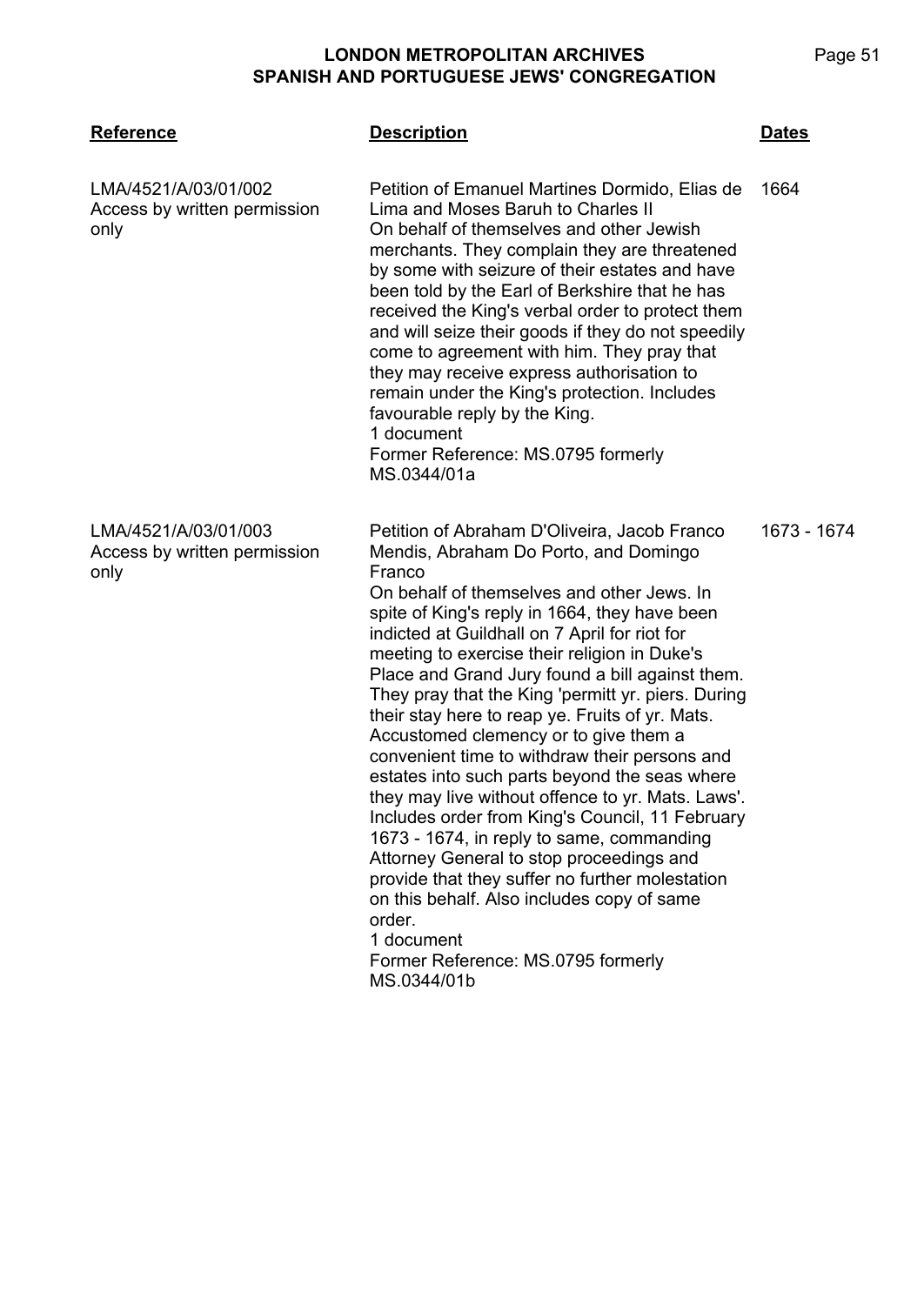| <b>Reference</b>                                             | <b>Description</b>                                                                                                                                                                                                                                                                                                                                                                                                                                                                                                                                                                                                                                                                                                                                                                                         | <b>Dates</b> |
|--------------------------------------------------------------|------------------------------------------------------------------------------------------------------------------------------------------------------------------------------------------------------------------------------------------------------------------------------------------------------------------------------------------------------------------------------------------------------------------------------------------------------------------------------------------------------------------------------------------------------------------------------------------------------------------------------------------------------------------------------------------------------------------------------------------------------------------------------------------------------------|--------------|
| LMA/4521/A/03/01/004<br>Access by written permission<br>only | Petition of Joseph Henrriques, Abraham De<br>Oliveira, and Aron Pacheco<br>On behalf of themselves and other Jews. In<br>present Michaelmas writs have been issued<br>against 48 of nation, and 37 arrested in King's<br>Bench at suit of Thomas Beaumont on<br>Exchange; the latter is instigated for purpose of<br>blackmail by his brother Carleton Beaumont,<br>acting on statute 23 Eliz. They pray that the<br>Beaumonts be convened before the King and<br>their proceedings stopped and petitions allowed<br>to remain here in freedom in the exercise of<br>their religion. Includes copy of same; also with<br>order of King in Council, 13 November 1685,<br>instructing Attorney General to stop all<br>proceedings.<br>1 document<br>Former Reference: MS.0795 formerly<br>MS.0344/01c (part) | 1685 Nov 13  |
| LMA/4521/A/03/01/005<br>Access by written permission<br>only | Minute of James II in Council on releasing<br>arrested Jews<br>1 volume<br>Former Reference: MS.0795 formerly<br>MS.0344/01c (part)                                                                                                                                                                                                                                                                                                                                                                                                                                                                                                                                                                                                                                                                        | 1685 Nov 13  |
| LMA/4521/A/03/01/006<br>Access by written permission<br>only | Order of King in Council to stop proceedings at<br>law<br>Against Joseph Henrriques and others, since<br>Beaumonts have refused to stop proceedings,<br>Lord Chief Justice Herbert shall send for<br>Carleton Beaumont and examine him with order<br>to that effect by Herbert. Includes copy of<br>same.<br>1 document<br>Former Reference: MS.0795 formerly<br>MS.0344/01d                                                                                                                                                                                                                                                                                                                                                                                                                               | 1685 Dec 04  |
| LMA/4521/A/03/01/007<br>Access by written permission<br>only | Contemporary copies of petitions<br>LMA/4521/A/03/01/002 - 006<br>1 volume<br>Former Reference: MS.0795 MS.0344/1a<br>MS.0344/1b MS.0344/1c MS.0344/1d                                                                                                                                                                                                                                                                                                                                                                                                                                                                                                                                                                                                                                                     | 1664 - 1685  |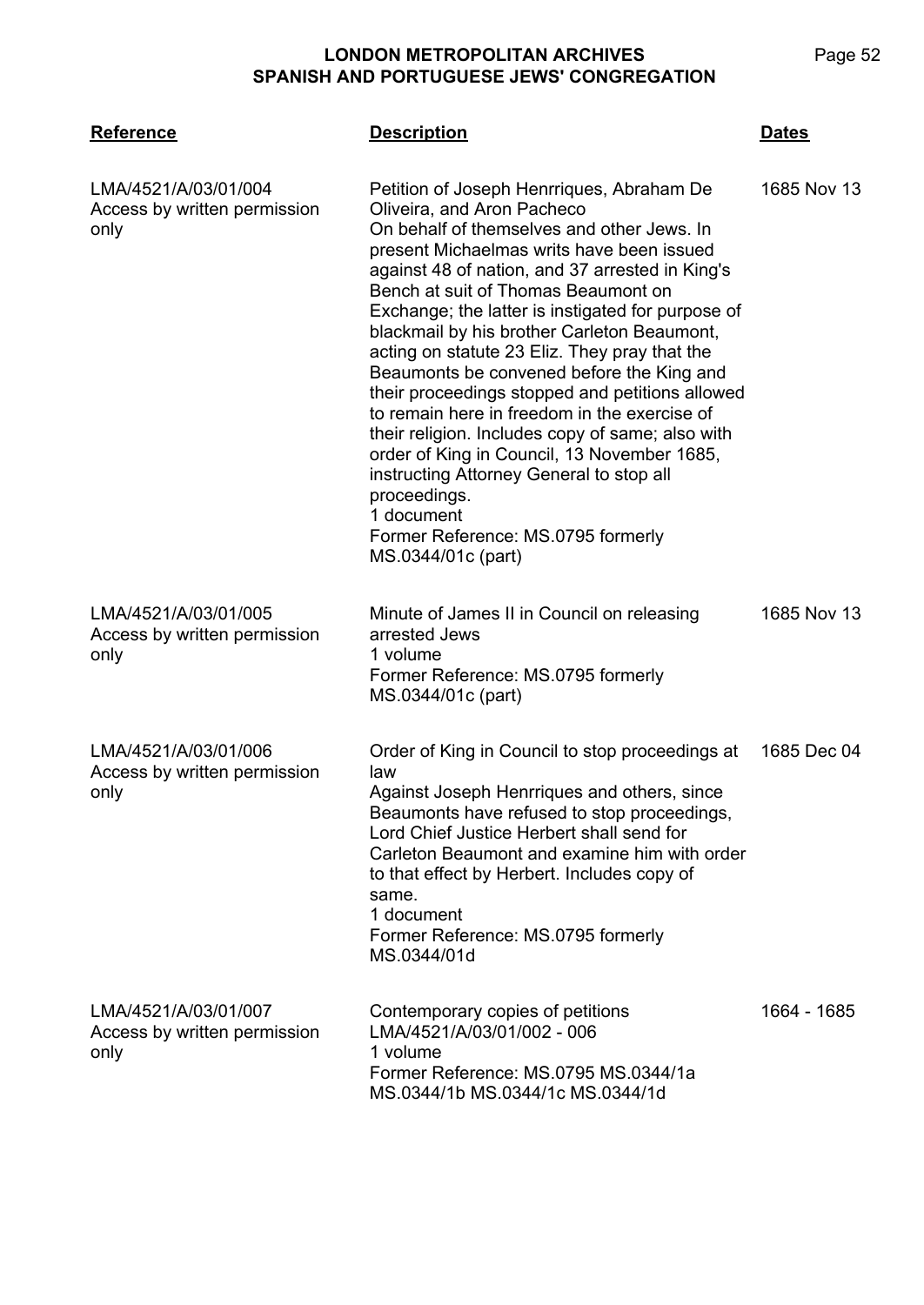| <b>Reference</b>                                                 | <b>Description</b>                                                                                                                                                                                                                                                                                                                                                                                                                                                                                                                                                                                                                                                                                                                                   | <u>Dates</u>                            |
|------------------------------------------------------------------|------------------------------------------------------------------------------------------------------------------------------------------------------------------------------------------------------------------------------------------------------------------------------------------------------------------------------------------------------------------------------------------------------------------------------------------------------------------------------------------------------------------------------------------------------------------------------------------------------------------------------------------------------------------------------------------------------------------------------------------------------|-----------------------------------------|
| LMA/4521/A/03/01/008<br>Access by written permission<br>only     | Draft petition of Abraham D'Oliveyra, Jacob<br>Franco Mendes, Abraham do Porto and<br>Domingo Francia<br>To Charles II. On behalf of themselves and<br>Jewish merchants of London, indicted for<br>riotous assembly for meeting for worship in<br>their Synagogue. Includes revisions. See L. D.<br>Barnett, Bevis Marks Records I, pages 13 - 14<br>in English. Used as wrapping for other<br>documents, described as two petitions<br>presented to His Majesty and Council in which<br>he conceded his protection, and refers to a<br>dismissal by Sir Robert Viner (Lord Mayor 1674<br>- 1675) of a case obliging the Congregation to<br>support the child of an Ashkenazi (Tudesca)<br>woman.<br>1 file<br>Former Reference: MS.0641/A MS.0641/B | 1674 Feb<br>Spanish or<br>Portuguese    |
| LMA/4521/A/03/01/009<br>Access by written permission<br>only     | Copy petition of sundry persons under<br>prosecution<br>In name of Chamberlain of City of London to<br>Court of Alderman. For acting as brokers<br>without licence. Vz. Solomon da Costa, Daniel<br>de Mattos, Mordojay Nogueira in 1721; in<br>Easter Term 1722 Jacob Lopes, Jacob de<br>Robles, Jacob de Fonseca and Is. Rodrigues;<br>in Hilary Term 1722 Is. Rodrigues, David de<br>Paiba, Jacob Martins, Jacob Lopes, Abraham<br>Braco, Daniel de Mattos, Mordojay Nogueira<br>and 10 others, desiring to become sworn<br>brothers.<br>1 document<br>Former Reference: MS.0624/7                                                                                                                                                                | 1721 - 1722                             |
| <b>ASSORTED LEGAL RECORDS</b>                                    |                                                                                                                                                                                                                                                                                                                                                                                                                                                                                                                                                                                                                                                                                                                                                      |                                         |
| LMA/4521/A/03/02/001<br>Access by written permission<br>only     | Legal and administrative papers<br>Individual documents bound together in a guard<br>book prior to their deposit at London<br>Metropolitan Archives.<br>1 volume                                                                                                                                                                                                                                                                                                                                                                                                                                                                                                                                                                                     | 1670 - 1769                             |
| LMA/4521/A/03/02/001/001<br>Access by written permission<br>only | Deed title from Baronial Court of Lord<br>Wentworth, Stepney<br>Signed by William Northey. Transferring 11/2<br>acres of land with a cottage and orchard to the<br>tenancy of Edward Williams, vintner, of London,<br>for £212.<br>1 document<br>Former Reference: MS.0344/02                                                                                                                                                                                                                                                                                                                                                                                                                                                                        | 1670 Dec 12<br>Spanish or<br>Portuguese |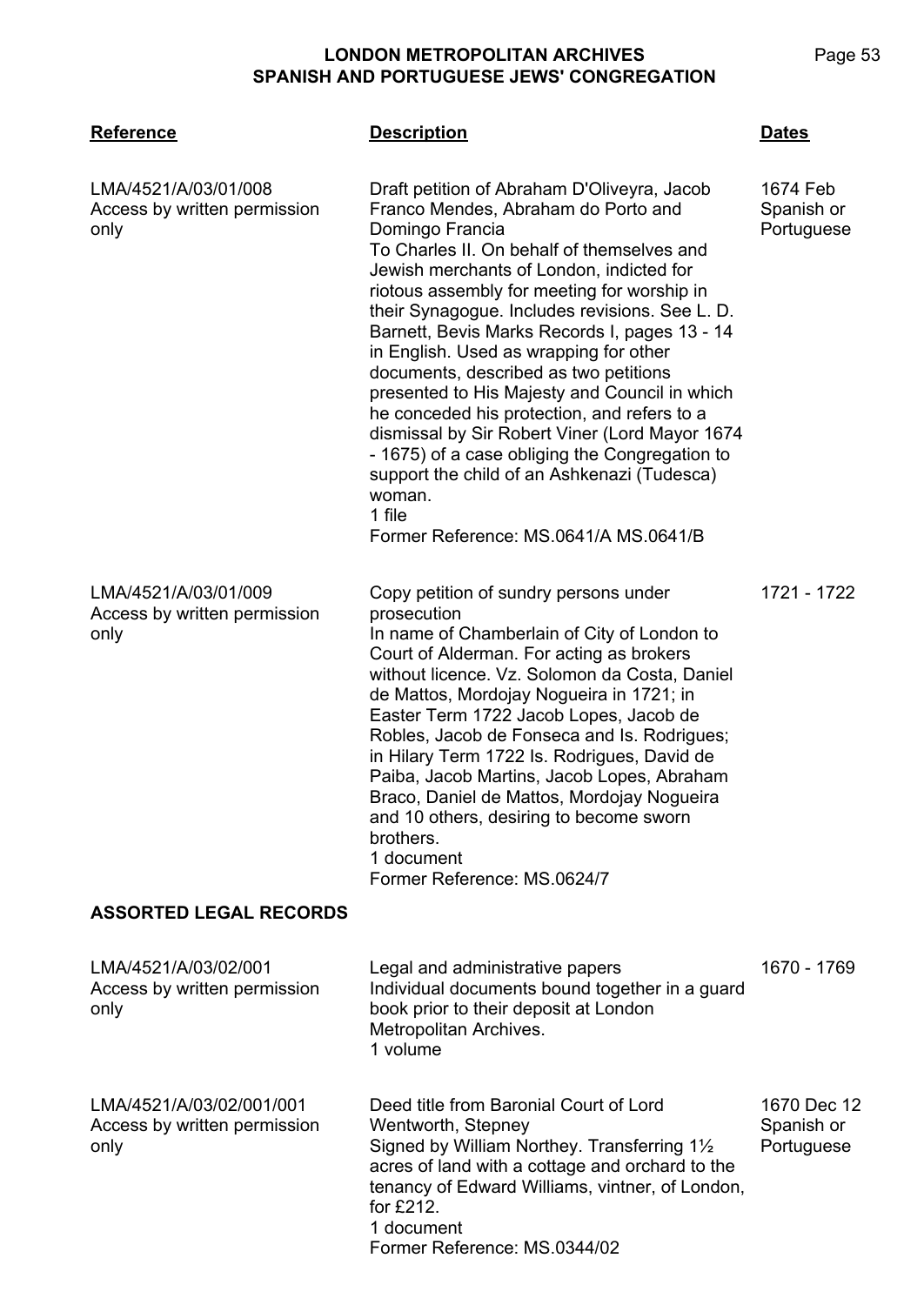| <b>Reference</b>                                                 | <b>Description</b>                                                                                                                                                                                                                                                                                                                                                                                    | Dates                                                    |
|------------------------------------------------------------------|-------------------------------------------------------------------------------------------------------------------------------------------------------------------------------------------------------------------------------------------------------------------------------------------------------------------------------------------------------------------------------------------------------|----------------------------------------------------------|
| LMA/4521/A/03/02/001/002<br>Access by written permission<br>only | Agreement by Joseph Studley<br>To enfranchise copyhold burying ground in Mile<br>End for £200 2s 6d for annual quit-rent, on<br>behalf of John Wickher, lord of manor of<br>Stepney.<br>1 document<br>Former Reference: MS.0344/03                                                                                                                                                                    | 1736 Aug 24<br>Spanish or<br>Portuguese                  |
| LMA/4521/A/03/02/001/003<br>Access by written permission<br>only | Will extract of Diego Rodrigues Marques<br>From registry of Prerogative Court of<br>Canterbury, giving item of bequest of £1000<br>from residuary estate, of which £50 is to be<br>given annually to an orphan of our Nation; with<br>an article relating to administration by Sara<br>Henriques Marques.<br>1 document<br>Former Reference: MS.0344/04                                               | 1675 Nov 10 -<br>1678 Oct 17<br>Spanish or<br>Portuguese |
| LMA/4521/A/03/02/001/004<br>Access by written permission<br>only | Printed contracts made by Governor and<br>Company of New River<br>Jacob Arias for supplying Synagogue with a<br>watercourse, 30 December 1686; Abraham<br>Lopez in Bevis Marks Synagogue, 30 June<br>1688; Joseph De Castro, 30 June 1694 and<br>Phineas Gomes Serra, 30 March 1698 and for<br>house of the widow Abigail de Chavez who<br>keeps bath.<br>5 documents<br>Former Reference: MS.0344/05 | 1686 Dec 30 -<br>1698 Mar 30                             |
| LMA/4521/A/03/02/001/005<br>Access by written permission<br>only | Declaration by Benjamin Whiteing, Chancery<br>Lane<br>Acknowledging receipt of £250 from Charles<br>Hardy and making over to him an annuity of<br>£10 per annum from Exchequer.<br>1 document<br>Former Reference: MS.0344/06                                                                                                                                                                         | 1704                                                     |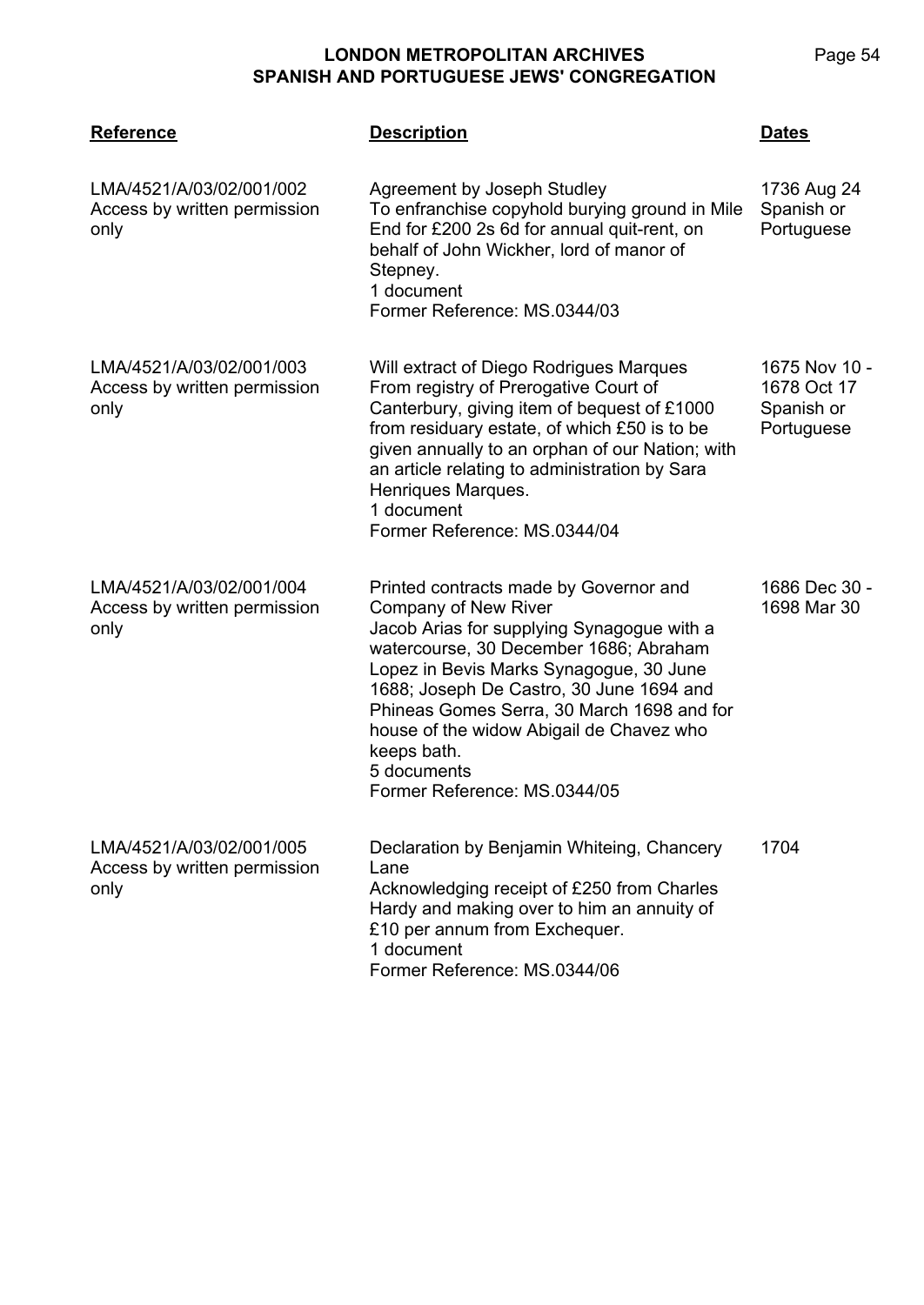**LMA/4521 Reference Description Dates** LMA/4521/A/03/02/001/006 Access by written permission only Copy will extract of Joseph Henrriques de **Sequeira** Made in Amsterdam relating to annuity of £60 in England (papers whereof are in keeping of his brother Alfonso Rodrigues), which he bequeathed to Saar Asamaim, from which the Mahamad, with his said brother or his son Joseph Rodrigues or another person to be appointed, shall every Roshodes pay £5 to the poor of our Nation in London. He also bequeaths £50 to the Synagogue, desiring that prayer (Ashcaba) be said for him on Kipur. 1 document Former Reference: MS.0344/07 1715 Aug 19 LMA/4521/A/03/02/001/007 Access by written permission only Will of Jacob Mazahod Making Parnasim of Portuguese Congregation in Amsterdam residuary legatees for charitable purposes in Amsterdam. Includes statement of case submitted by London Mahamad inquiring opinion of Thomas Lutwyche on certain points under which it is suggested that they might claim part of said legacy for charitable purposes in London: with negative answers in Lutwyche's handwriting, 31 May 1718. English translation. Includes Spanish or Portuguese copy of will. 2 documents Former Reference: MS.0344/08 1718 Apr 8 - 1718 May 31 LMA/4521/A/03/02/001/008 Access by written permission only Copy of petition by Gentiles to Lord Mayor and Aldermen More Jews be admitted as brokers and of petition of Jacob Fonseca, Issac Rodrigues, David De Paiba, Jacob Lopes, Jacob De Robles, and Issac De Lyon to same in view of the suit opened against them in August 1722 by Sir George Ludlam, Chamberlain of the City, for acting as brokers without being admitted, and they therefore plead for admission.The suit of 1722 followed a previous suit against Daniel de Mattos, Mordecai Nogueira, and Sol. Da Costa Athias in June 1721. Includes similar petition from Elders, counsels' opinions on case as drawn up by Phillip Carteret Webb, attourney for Mahamad, account paid to Webb and others, and other relevant papers. 22 documents Former Reference: MS.0344/09 1721 Jun - 1722 Aug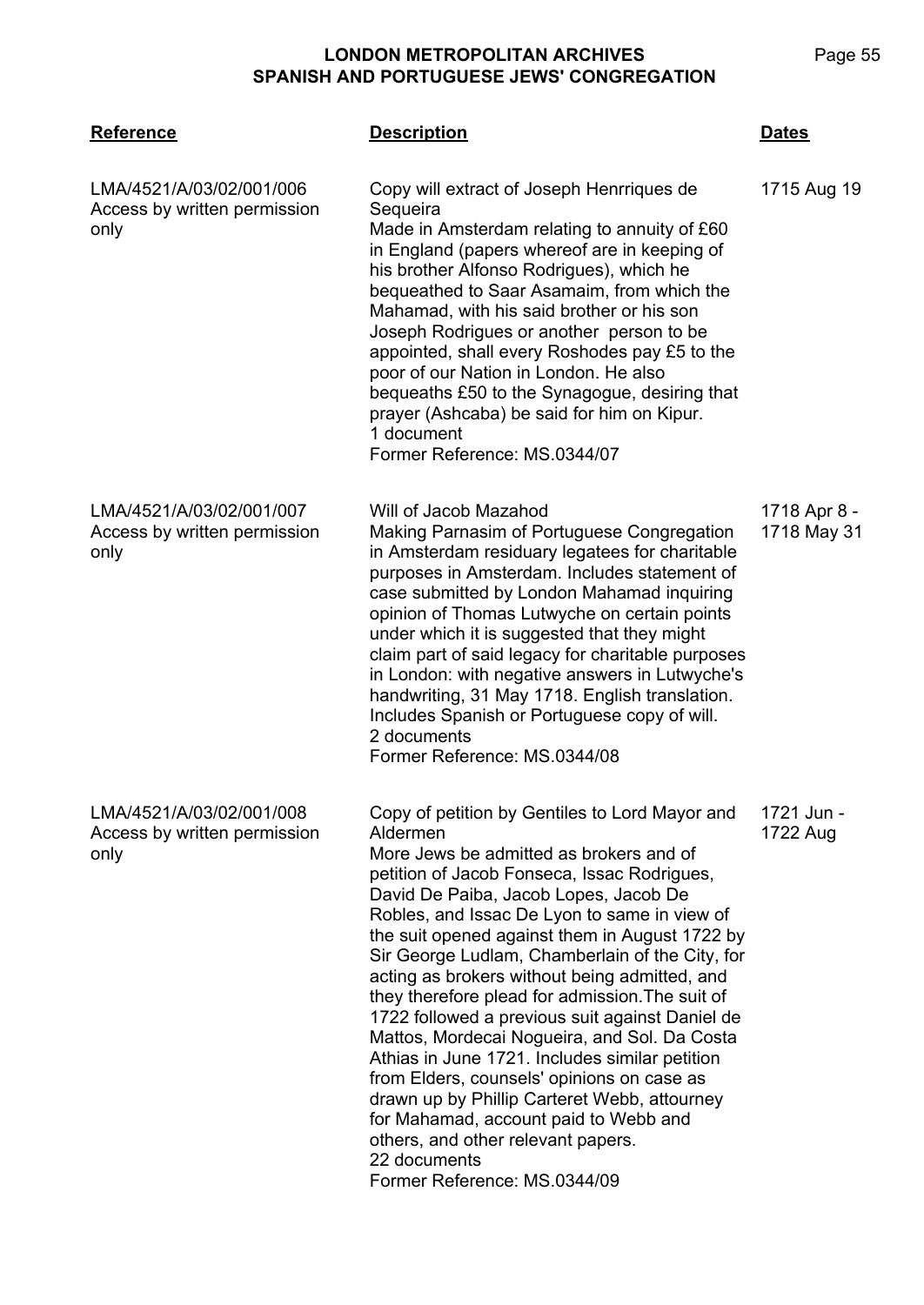| <b>Reference</b>                                                   | <b>Description</b>                                                                                                                                                                                                                                                                                                                                                                                                                                                                                                                                                                                                                                                                                                                                                                | <u>Dates</u>                                             |
|--------------------------------------------------------------------|-----------------------------------------------------------------------------------------------------------------------------------------------------------------------------------------------------------------------------------------------------------------------------------------------------------------------------------------------------------------------------------------------------------------------------------------------------------------------------------------------------------------------------------------------------------------------------------------------------------------------------------------------------------------------------------------------------------------------------------------------------------------------------------|----------------------------------------------------------|
| LMA/4521/A/03/02/001/009/A<br>Access by written permission<br>only | Statement accusing Issac Barrientos of uttering<br>unorthodox opinions in the Medras, 6 Elul 5485<br>Signed by Joseph Messias, Issac Del Valle,<br>Jacob Coronel, Abraham. Alberga, Daniel de<br>Mattos, Abraham Mendez Chumazero, David<br>Acohen Del Monte, Samuel Acochen, Issac<br>Mendes, Issac Arias, Selomoh Bendelak, and<br>Benjamin Dias Lorrenco.<br>1 document<br>Former Reference: MS.0344/10a                                                                                                                                                                                                                                                                                                                                                                       | 1725 Aug<br>Spanish or<br>Portuguese                     |
| LMA/4521/A/03/02/001/009/B<br>Access by written permission<br>only | 'Respuesta hecha a los Senores Juezes de la<br>Naciones Espanola, y Portugueza': Petition by<br><b>Issac Barrientos</b><br>Following on a previous letter from him: he<br>defends himself on specific points by quotations<br>from the Cuzar and Maimonides, protests<br>against false charges and persecution, and<br>appeals for protection.<br>1 document<br>Former Reference: MS.0344/10b                                                                                                                                                                                                                                                                                                                                                                                     | $17-- - 18--$<br>Spanish or<br>Portuguese                |
| LMA/4521/A/03/02/001/010<br>Access by written permission<br>only   | Order of Lord Chancellor<br>Parties: Daniel Da Costa Alvarenga and his<br>wife Judith, Issac Da Costa Alvarenga,<br>Abraham Israel Franco, and Abigail Abarvanell<br>versus Samuel Da Costa Alvarenga and his<br>wife Rebecca, Moses de Paiba, Aaron<br>Rasnogo, Issac Fernandes Nunes, Alvaro de<br>Fonseca, Abraham Levy Ximenes, Jacob<br>Fernandes Nunes, Abraham Haim Mendes and<br>Jacob Mendes Da Costa relating to will of<br>Rebecca Franco de Paiba executed 17 Nov.<br>1714. Includes letter of advice from Phillip<br>Carteret Webb to Ximenes, Nunes, Mendes<br>and M. Da Costa, and quittance given to last<br>four by Samuel Alvarenga on receipt of £760<br>16s 11d in cash and South Sea Bonds, 2<br>January 1727.<br>1 document<br>Former Reference: MS.0344/11 | 1714 Nov 17 -<br>1727 Jan 02<br>Spanish or<br>Portuguese |
| LMA/4521/A/03/02/001/011<br>Access by written permission<br>only   | Abstract of deeds<br>Relating to messuages, tenements and land<br>belonging to the Synagogue in Creechurch<br>Lane, Bevis Marks and Bury Street.<br>1 document<br>Former Reference: MS.0344/12                                                                                                                                                                                                                                                                                                                                                                                                                                                                                                                                                                                    | 1674 May 10 -<br>1727 Sep 01                             |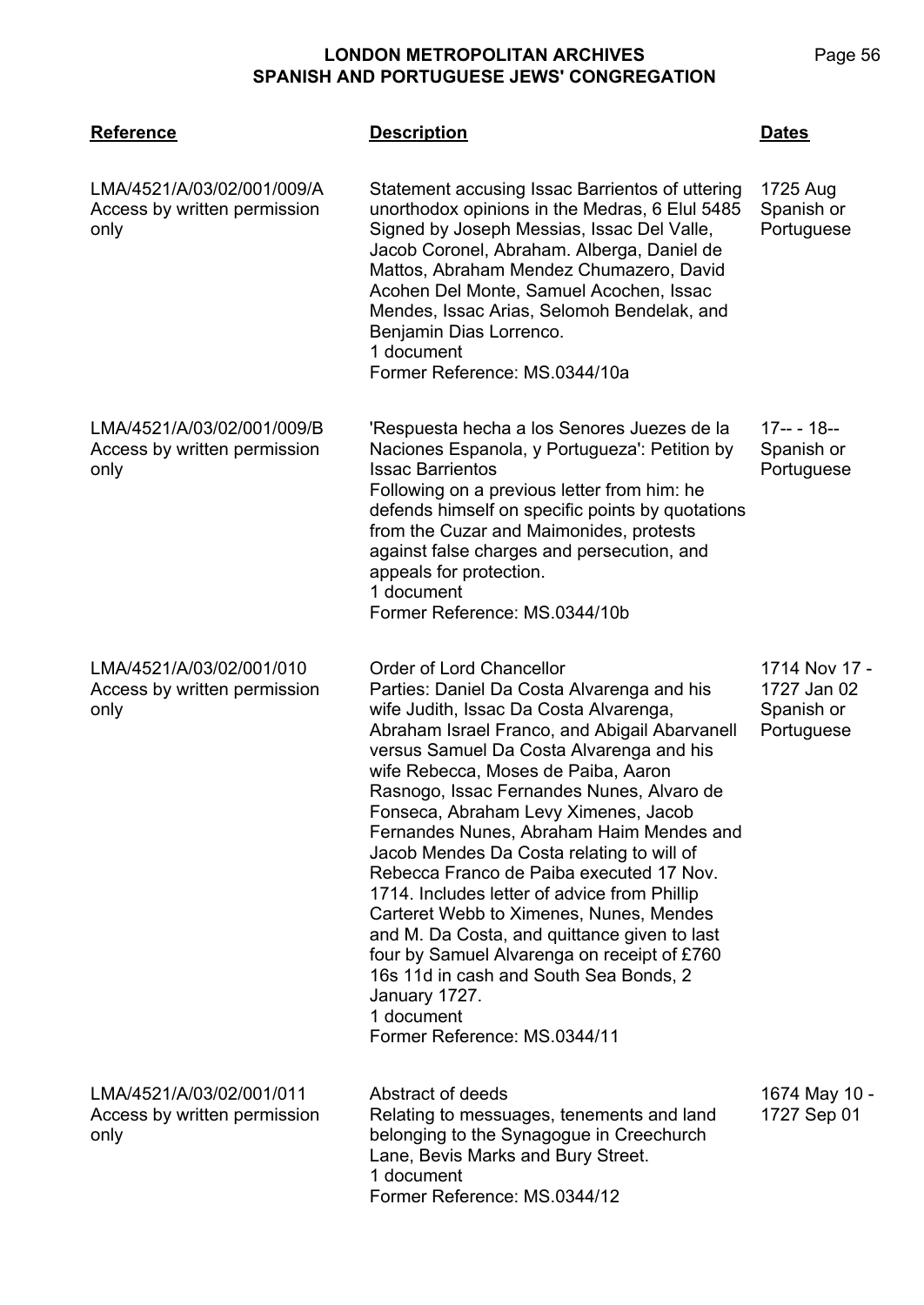| <b>Reference</b>                                                 | <b>Description</b>                                                                                                                                                                                                                                                                                                                                                                                                                                                                                                                                                                                                                                                                                                                                                                   | <b>Dates</b>                                   |
|------------------------------------------------------------------|--------------------------------------------------------------------------------------------------------------------------------------------------------------------------------------------------------------------------------------------------------------------------------------------------------------------------------------------------------------------------------------------------------------------------------------------------------------------------------------------------------------------------------------------------------------------------------------------------------------------------------------------------------------------------------------------------------------------------------------------------------------------------------------|------------------------------------------------|
| LMA/4521/A/03/02/001/012<br>Access by written permission<br>only | Rough draft of LMA/4521/A/03/02/001/011<br>1 document<br>Former Reference: MS.0344/13                                                                                                                                                                                                                                                                                                                                                                                                                                                                                                                                                                                                                                                                                                | 1727?                                          |
| LMA/4521/A/03/02/001/013<br>Access by written permission<br>only | <b>Order of Master of Rolls</b><br>Parties: J. Gonsales and Sara Henriques,<br>relating to fund (Marques Trust) of £1000 for<br>advancement of a Jewish female orphan in<br>London. Orders that £50 each be paid to<br>Yeheved Nunis and Sarah Lopes.<br>1 document<br>Former Reference: MS.0344/14                                                                                                                                                                                                                                                                                                                                                                                                                                                                                  | 1732 Feb 12                                    |
| LMA/4521/A/03/02/001/014<br>Access by written permission<br>only | Will of Abraham Gonsales<br>Bequething residue of his estate to poor of this<br>Congregation.<br>1 document<br>Former Reference: MS.0344/15                                                                                                                                                                                                                                                                                                                                                                                                                                                                                                                                                                                                                                          | 1739 Dec 28                                    |
| LMA/4521/A/03/02/001/015<br>Access by written permission<br>only | Three responses from Rabbis of Italy declaring<br>turbot to be clean fish eaten in their<br>commmunities<br>1 document<br>Former Reference: MS.0344/16                                                                                                                                                                                                                                                                                                                                                                                                                                                                                                                                                                                                                               | 1740<br>Spanish or<br>Portuguese<br>and Hebrew |
| LMA/4521/A/03/02/001/016<br>Access by written permission<br>only | Will of Hannah de Avila<br>Includes inventory of her goods; letter to<br>Mahamad from Issac Hamis Vaz and Sarah<br>Hamis Vas, 9 June 1743; document, 16 June<br>1743, signed by Richard Partridge and George<br>Caswell (assignees of the estate of Sol. De Paz<br>bankrupt), Aaron de Paz, Jacob Buzaglo, his<br>wife Elizabeth, Issac Hamis and his wife Sarah,<br>Samuel De Saa, Jacob Cardozo, and Issac De<br>Saa, giving quittance to Abraham Mendes<br>Campos and Moses Gomes Serra, Parnasim<br>and executors of H. de Avila, for payment of<br>legacies under her will; and bill of Phillip C.<br>Webb to A.M. Campos and M.G. Serra for<br>professional services in the case, from 1741 to<br>1743, receipted 21 June 1743.<br>3 documents<br>Former Reference: MS.0344/17 | 1741 Dec 14 -<br>1743 Jun 21                   |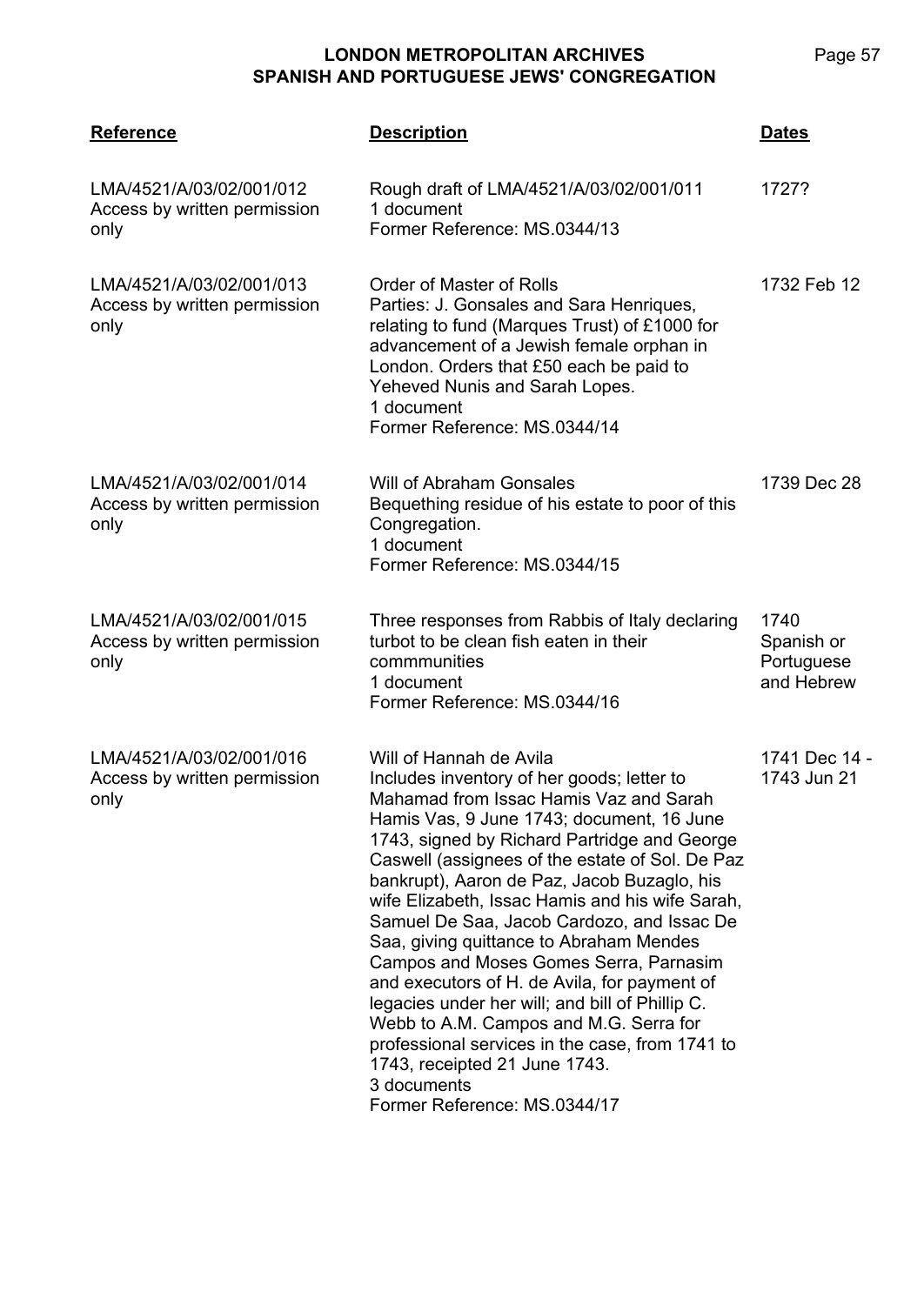| <b>Reference</b>                                                 | <b>Description</b>                                                                                                                                                                                                                                                                                                                                                                                                                                                                                                        | <b>Dates</b>                                            |
|------------------------------------------------------------------|---------------------------------------------------------------------------------------------------------------------------------------------------------------------------------------------------------------------------------------------------------------------------------------------------------------------------------------------------------------------------------------------------------------------------------------------------------------------------------------------------------------------------|---------------------------------------------------------|
| LMA/4521/A/03/02/001/017<br>Access by written permission<br>only | Letter of administration granted to Abraham De<br>Joseph Capadoce<br>Attorney of Moses Rodrigues Carrion, for<br>administration of estate Esther Rodrigues de<br>los Reyes (Rodrigues Carrion's sister).<br>2 documents<br>Former Reference: MS.0344/18                                                                                                                                                                                                                                                                   | 1742 Jul 15                                             |
| LMA/4521/A/03/02/001/018<br>Access by written permission<br>only | Letter of administration granted to Abraham De<br>Joseph Capadoce<br>Attorney of Moses Rodrigues Carrion, for<br>administration of estate Esther Rodrigues de<br>los Reyes (Rodrigues Carrion's sister).<br>1 document<br>Former Reference: MS.0344/19                                                                                                                                                                                                                                                                    | 1742 Jul 15                                             |
| LMA/4521/A/03/02/001/019<br>Access by written permission<br>only | Letter to the Mahmad from Jacob Cardosso<br>Behalf of Moseh Lopez Salzedo of Bordeaux,<br>heir of Rachel de Silveira. Asks that a grave<br>formerly purchased by her in Old Betahaim to<br>be transferred to Jacob Mendes Da Costa for<br>burial of his sister Sarah de Prado Mendes,<br>Includes docket of agreement by Jacob M. Da<br>Costa; receipt for £5 5s paid by Jacob M. Da<br>Costa to J. Cardosso for same grave and letter<br>from M.L Salzedo to J. Cardosso.<br>2 documents<br>Former Reference: MS.0344/20 | 1743 May 4 -<br>1743 May 26<br>Spanish or<br>Portuguese |
| LMA/4521/A/03/02/001/020<br>Access by written permission<br>only | Assignment of New South Sea annuity stock by<br>Manuel Rodrigues Carrion to Benjamin Mendes<br>Da Costa<br>Addressed to the Mahamad.<br>1 document<br>Former Reference: MS.0344/21                                                                                                                                                                                                                                                                                                                                        | 1744 Jan 17                                             |
| LMA/4521/A/03/02/001/021<br>Access by written permission<br>only | Printed official notification by King of Sweden<br>To Abraham and Jacob Arfwedson and<br>Company relating to commercial priviledges<br>and patent to rich Portuguese Jews (no names)<br>all the civil and commercial rights of his own<br>subjects, while excluding Jewish peddars and<br>poor people from entering and settling in his<br>kingdom.<br>1 document<br>Former Reference: MS.0344/22                                                                                                                         | 1745 Aug 12 -<br>1746 Jan 03<br>French?                 |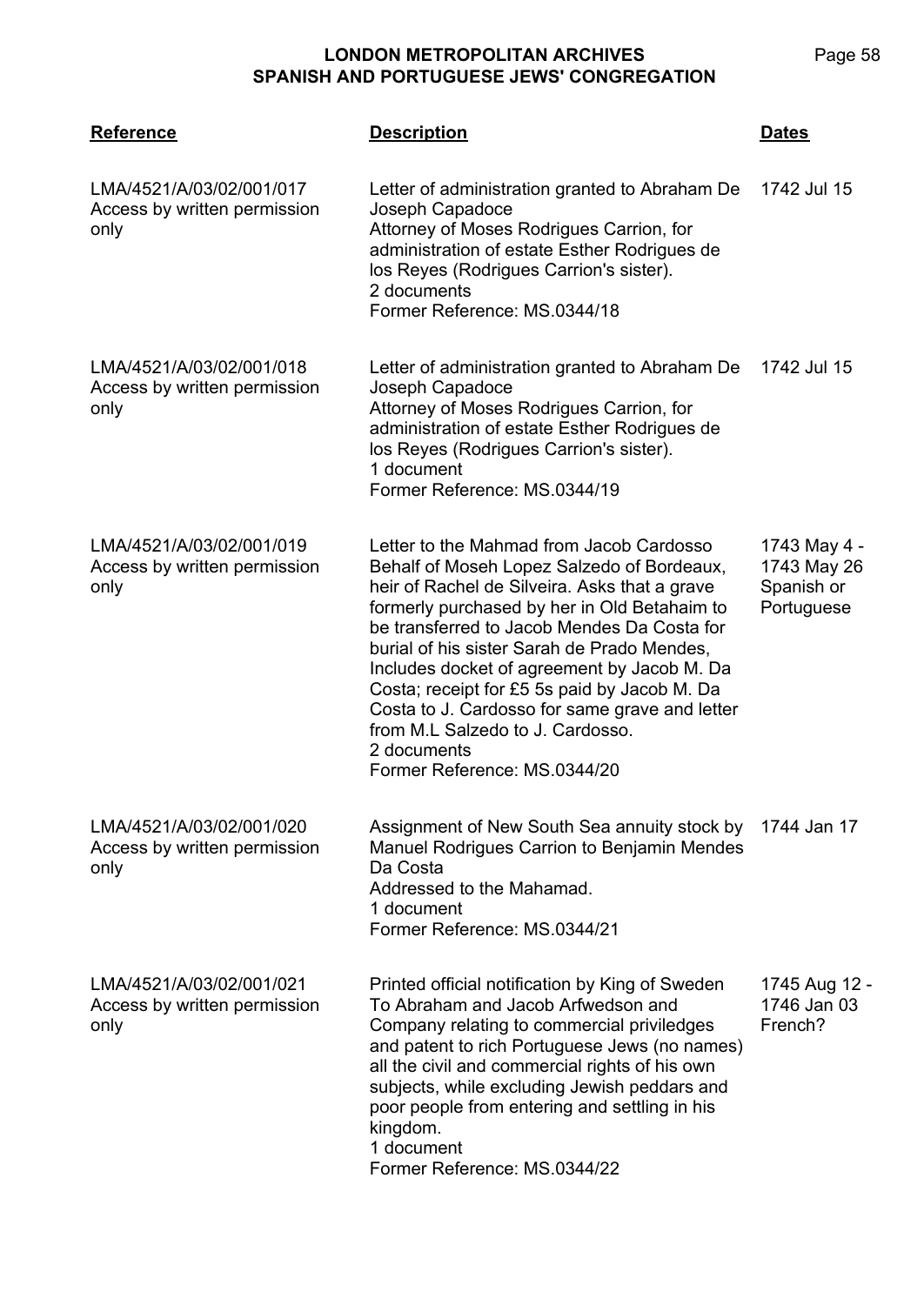#### **LMA/4521 Reference Description Dates** LMA/4521/A/03/02/001/022 Access by written permission only Affidavit by David Cardozo senior and David Franco Declaring that Rachael Costa Mesquita is eligible for a certain benefaction [Marques Trust ?], being a Jewish orphan born in London. 1 document Former Reference: MS.0344/23 1753 Mar 17 LMA/4521/A/03/02/001/023 Access by written permission only Letter of Samson Gideon to the Mahamad Protesting against their unauthorised action on his behalf, refusing to admit their right to represent Jews in general in civil and secular affairs, and withdrawing himself from Congregation. 1 document Former Reference: MS.0344/24 1753 Sep 05 LMA/4521/A/03/02/001/024 Access by written permission only Statement of charges due from the Mahamad to Phillip Carteret Webb For services relating to application to parliament concerning naturalisation, settled 25 Feb 1754; two orders to Mahamad for payment, issued by the deputies appointed by the Elders in same business (Jac Fernandes Nunes, Jac Franco, and Benjamin Mendes Da Costa and statement of case for counsel asking for opinion on points connected with prosecution of several poor Jews in London for acting as brokers without a license. Some documents in Spanish or Portuguese. 1 document Former Reference: MS.0344/25 1742 - 1754 Feb 25 LMA/4521/A/03/02/001/025 Access by written permission only Account for glazier's work done by J. Baker In hall and dwelling house in Mile End. 1 document Former Reference: MS.0344/26 1754 Aug 20

LMA/4521/A/03/02/001/026 Access by written permission only 1 document

Estimate for structural repairs and alterations in 1754 May 21house at Mile End by E.J. Eyre Former Reference: MS.0344/27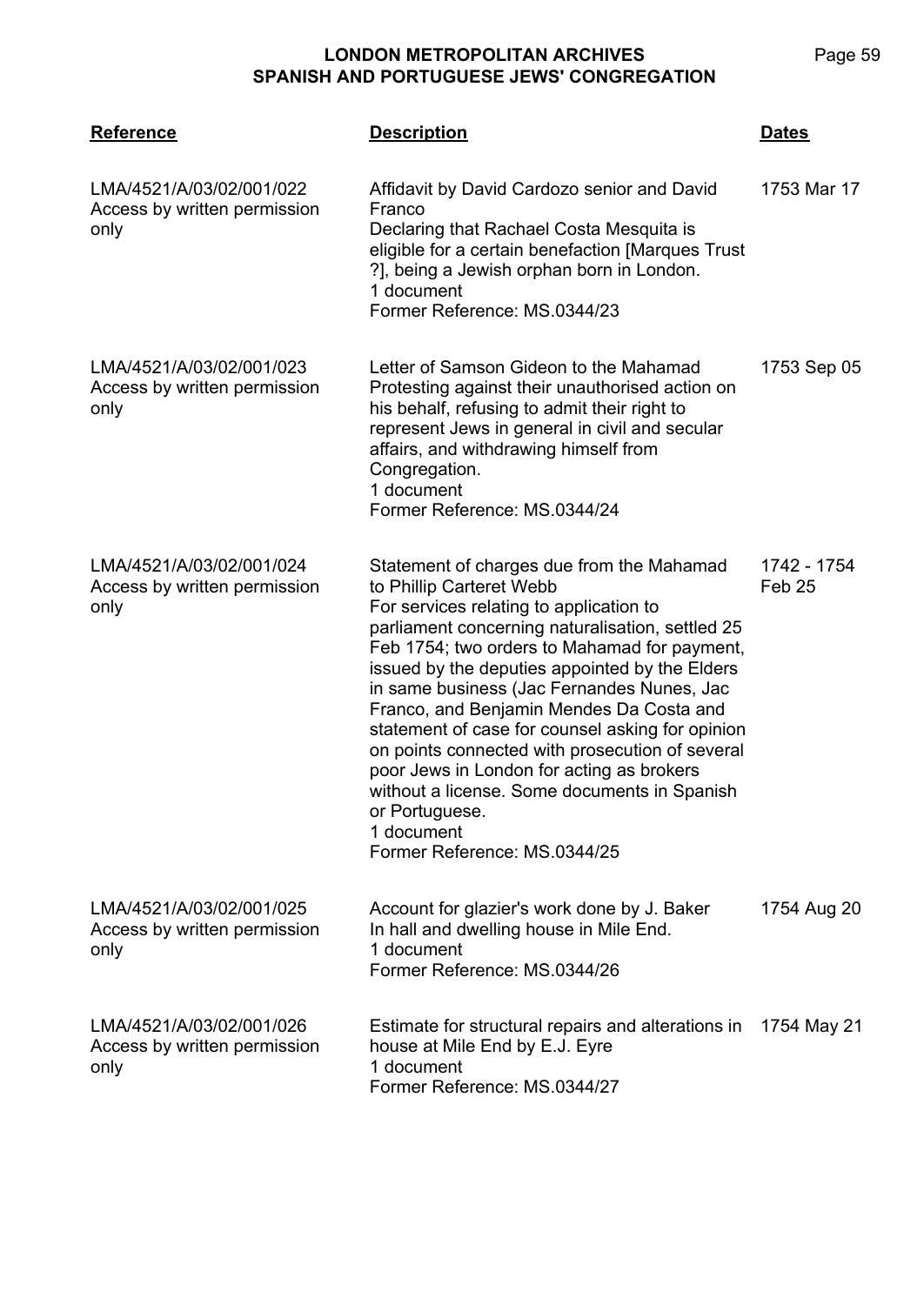| <b>Reference</b>                                                   | <b>Description</b>                                                                                                                                                                                                                                                                                                                                                                                                                          | Dates                                   |
|--------------------------------------------------------------------|---------------------------------------------------------------------------------------------------------------------------------------------------------------------------------------------------------------------------------------------------------------------------------------------------------------------------------------------------------------------------------------------------------------------------------------------|-----------------------------------------|
| LMA/4521/A/03/02/001/027/A<br>Access by written permission<br>only | Letter from Benjamin Mendes Da Costa, 30<br><b>Tizry 5515</b><br>To the Mahamad. Offering to transfer £1900<br>South Sea Stock to 4 trustees to be appointed<br>by the Elders, whereof dividends during his life<br>should be paid to him for distribution in<br>bursaries (Aspacoth) amoung students of<br>Jesiba de Mahane Raphael. Includes<br>arrangements for future disposal of fund.<br>3 documents<br>Former Reference: MS.0344/28a | 1754 Oct<br>Spanish or<br>Portuguese    |
| LMA/4521/A/03/02/001/027/B<br>Access by written permission<br>only | Rules of Jesiba Mahane Raphael<br>Established on Roshodes Tamuz 5494, framed<br>on Roshodes Tamuz 5505.<br>1 document<br>Former Reference: MS.0344/28c                                                                                                                                                                                                                                                                                      | 1734 - 1745<br>Spanish or<br>Portuguese |
| LMA/4521/A/03/02/001/028<br>Access by written permission<br>only   | Deed of gift<br>Moses Lamego transfers to Abraham Da<br>Fonseca, David Abaranel, Benjamin Mendes<br>Da Costa, Moses Da Costa, and Judah Supino<br>£5000 in consolidated bank annuities in trust for<br>the poor of the Congregation. Witnessed by<br>Moses Schomberg and Sol. Da Costa.<br>1 document<br>Former Reference: MS.0344/29                                                                                                       | 1756 Nov 12                             |
| LMA/4521/A/03/02/001/029<br>Access by written permission<br>only   | Letter from Moses Lamego, 30 Tisry 5517<br>To the Mahamad. Offering to transfer £5000 in<br>principle annuities to names of persons to be<br>nominated by the Mahamad as a charitable<br>trust, and recommending that income of £4000<br>thereof be paid to Governors of Sahare Ora<br>Weaby Yetomim for education of boys.<br>1 document<br>Former Reference: MS.0344/30                                                                   | 1756 Oct<br>Spanish or<br>Portuguese    |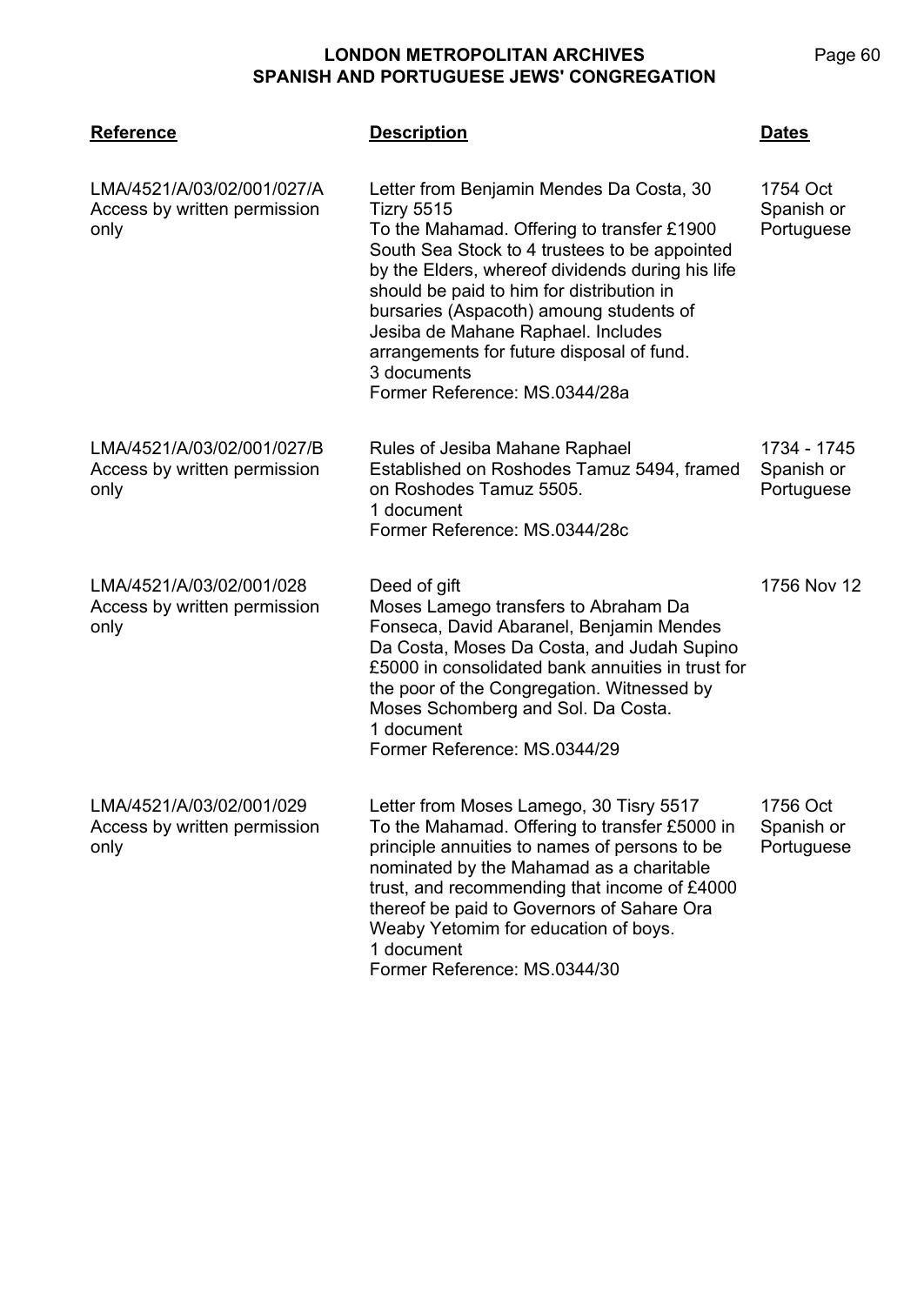| <b>Reference</b>                                                 | <b>Description</b>                                                                                                                                                                                                                                                                                                                                                                                                                                                                                                                                                                                                                                                                                     | <b>Dates</b>                            |
|------------------------------------------------------------------|--------------------------------------------------------------------------------------------------------------------------------------------------------------------------------------------------------------------------------------------------------------------------------------------------------------------------------------------------------------------------------------------------------------------------------------------------------------------------------------------------------------------------------------------------------------------------------------------------------------------------------------------------------------------------------------------------------|-----------------------------------------|
| LMA/4521/A/03/02/001/030<br>Access by written permission<br>only | Deputies' report on visit of congratulations to<br>George III<br>Letter to the Duke of Devonshire, Lord<br>Chamberlain, from Portuguese and German<br>Jews requesting to be presented to the newly<br>crowned George III to offer their congratulations<br>and fealty. Includes a letter to the Duke of<br>Manchester requesting to be presented to her<br>Majesty the Queen in order to offer<br>congratulations and a letter to the Right<br>Honourable Lord Boston requesting to be<br>presented to her Royal Highness the Princess<br>Dowager of Wales to offer their congratulations.<br>1 document<br>Former Reference: MS.0344/31                                                               | 1761 Nov 20<br>Spanish or<br>Portuguese |
| LMA/4521/A/03/02/001/031<br>Access by written permission<br>only | Report<br>By Benjamin Mendes Da Costa, Joseph<br>Salvador, Jacob Gonsales, Moses Da Costa,<br><b>Issac Jessurun Alvares and Issac Fernandes</b><br>Nunes. On mission undertaken jointly with<br>Aaron Franks and Henry Issacs, representing<br>the German Jews, to congratulate King George<br>III, Queen Charlotte, and the Princess Dowager<br>of Wales on King and Queen's marriage,<br>through their Chamberlains. Includes letter from<br>Duke of Manchester to J. Salvador conveying<br>Queen's thanks and letter from Lord Boston<br>conveying the Dowager Princess's thanks. [The<br>origin of the Joint Board of Departes of British<br>Jews].<br>2 documents<br>Former Reference: MS.0344/32 | 1761 Nov 20 -<br>1761 Nov 23            |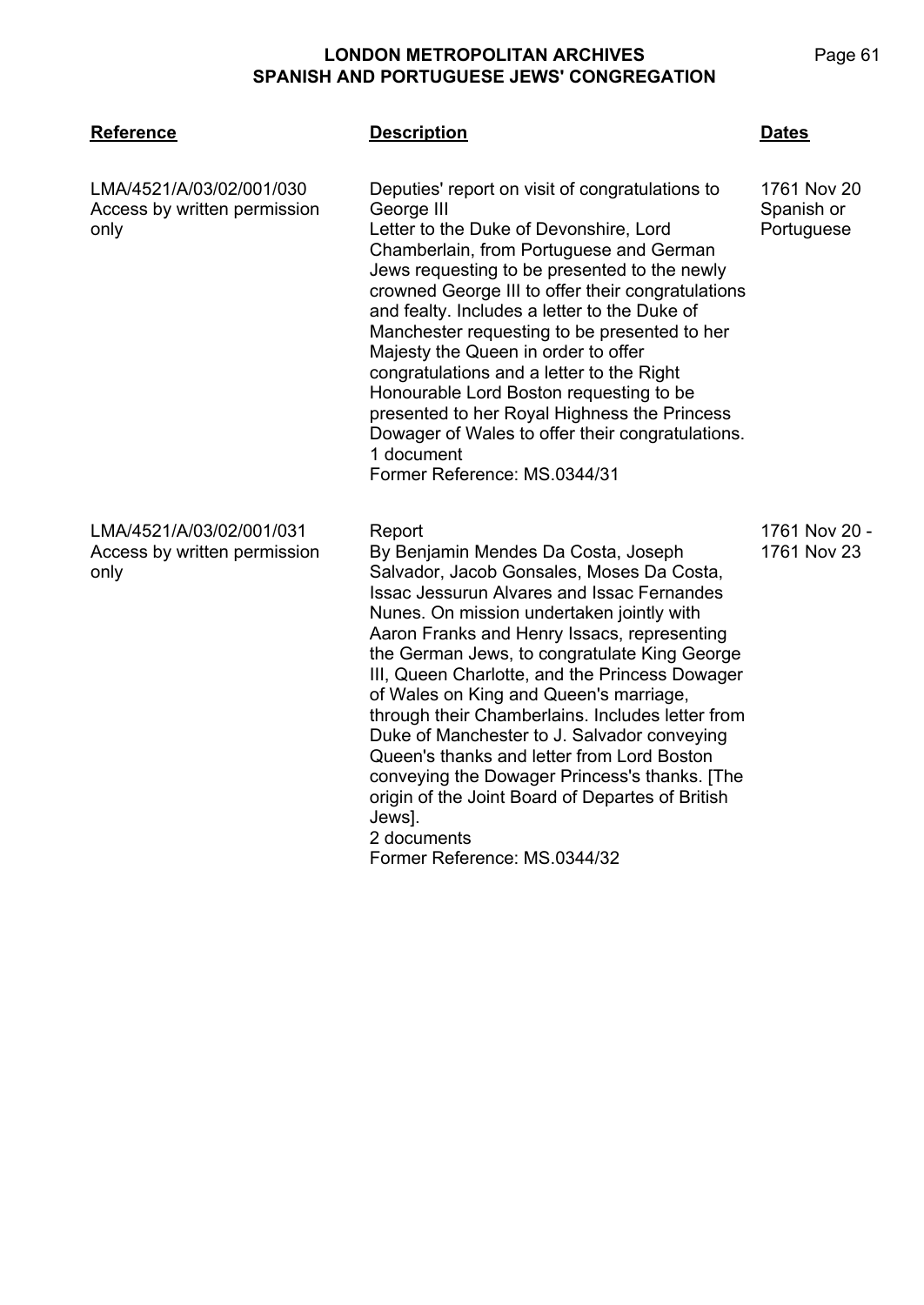| <b>SPANISH AND PORTUGUESE JEWS' CONGREGATION</b>                 |                                                                                                                                                                                                                                                                                                                                                                                                                                                                                                                                                                                                     |                                      |
|------------------------------------------------------------------|-----------------------------------------------------------------------------------------------------------------------------------------------------------------------------------------------------------------------------------------------------------------------------------------------------------------------------------------------------------------------------------------------------------------------------------------------------------------------------------------------------------------------------------------------------------------------------------------------------|--------------------------------------|
| <b>Reference</b>                                                 | <b>Description</b>                                                                                                                                                                                                                                                                                                                                                                                                                                                                                                                                                                                  | <b>Dates</b>                         |
| LMA/4521/A/03/02/001/032<br>Access by written permission<br>only | Minute of Mahamad, 4 Kisleu 5530<br>Relating to plaint of Jacob Jesurun Barzilay,<br>who complained that David Rodrigues Brandao<br>had given Kidusim to his daughter Hana<br>Barzilay without knowledge of her parents.<br>Brandao admits giving Kidusim, says he has<br>witnesses, but offers to give Get on payment of<br>£160-170, which he has spent in connection.<br>The matter has been reported to H.H d'<br>Azevedo and Bet Din; H.H in his report<br>(enclosed) declares that Hana Barzilay cannot<br>marry again without Get from Brandao.<br>Mahamad there-on declare Brandao and Hana | 1769 Dec<br>Spanish or<br>Portuguese |

LMA/4521/A/03/02/001/033 Access by written permission only

Petition of Esther Mendes, daughter of Abraham Mendes To the Mahamad and the Elders. Praying for pecuniary assistance, as she is aged and has very scanty means. 1 document Former Reference: MS.0344/34

Barzilay and their witnesses (David Hart and Moses Abrahams) to have fallen under

penalties of Ascama 66: they are incapable of

being Yehidim, their offerings will not be accepted , and after death they will not be

Former Reference: MS.0344/33

buried in the Careira.

4 documents

LMA/4521/A/03/02/001/034 Access by written permission only

Letter from Joseph Jesurum Rodrigues To one of the Mahamad. Protesting against resolution of Committee of the Elders, excluding from their minutes, his reflections on charge that most of the oxen killed are terefa (based on the evidence of Senior Kimhi), and praying that his views be laid before the Elders. 1 document Former Reference: MS.0344/35 1761 Apr 24 Spanish or Portuguese

| LMA/4521/A/03/02/001/035<br>Access by written permission<br>only | Declaration of Rachel Lamego and Aaron<br>Lamego<br>As heirs of Abraham Lamego, who owned two<br>graves in Old Bethaim. They beg the Mahamad | 1762 Feb 11<br>Spanish or<br>Portuguese |
|------------------------------------------------------------------|----------------------------------------------------------------------------------------------------------------------------------------------|-----------------------------------------|
|                                                                  | to transfer same to name of David Aboab<br>Cardozo, to whom they have sold them.                                                             |                                         |
|                                                                  | 1 document                                                                                                                                   |                                         |
|                                                                  | Former Reference: MS.0344/36                                                                                                                 |                                         |

17-- - 18--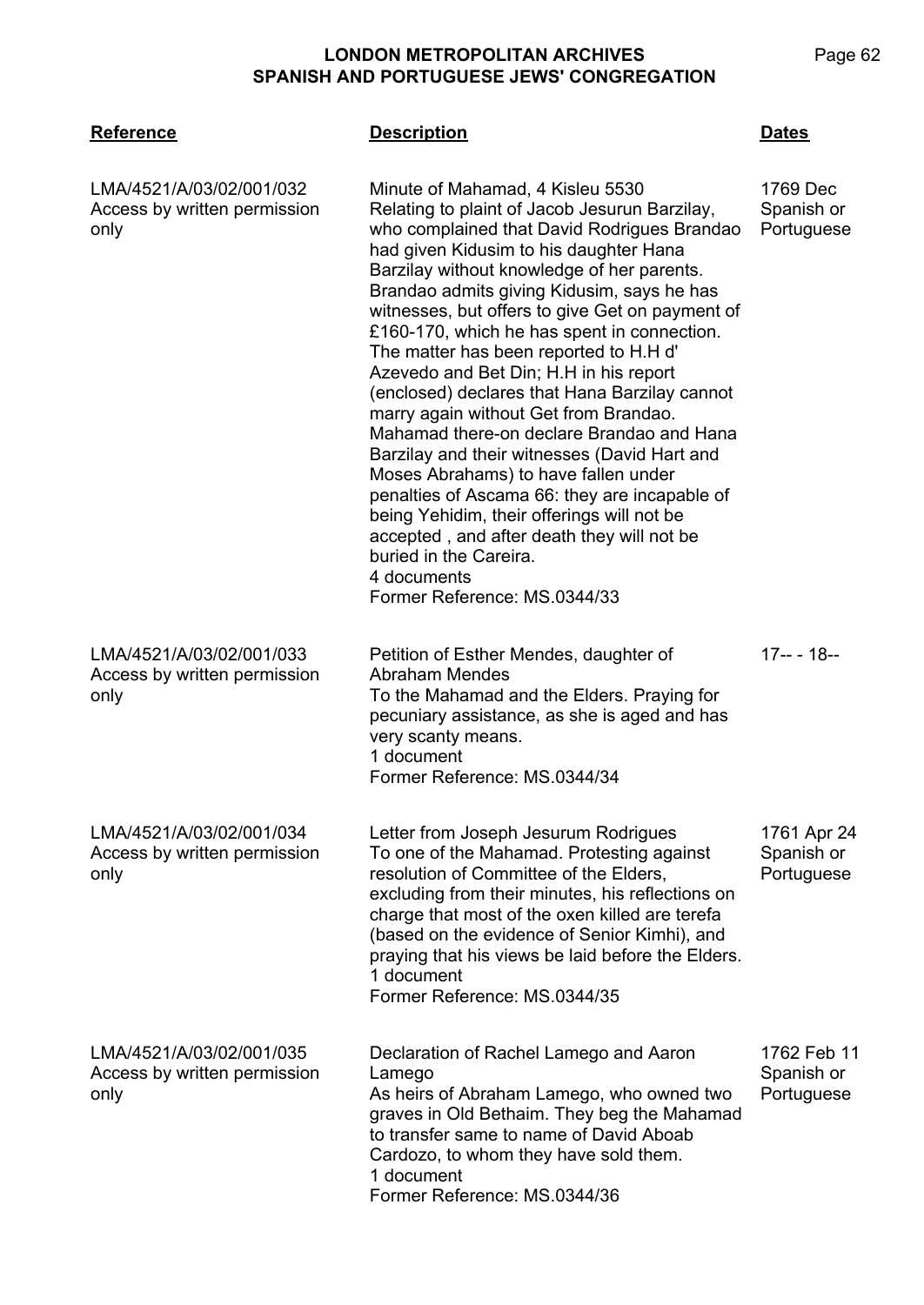| <b>Reference</b>                                                 | <b>Description</b>                                                                                                                                                                                                                                                                                                                                                                                                                                                                                                                                                                                                                                                    | <b>Dates</b>                             |
|------------------------------------------------------------------|-----------------------------------------------------------------------------------------------------------------------------------------------------------------------------------------------------------------------------------------------------------------------------------------------------------------------------------------------------------------------------------------------------------------------------------------------------------------------------------------------------------------------------------------------------------------------------------------------------------------------------------------------------------------------|------------------------------------------|
| LMA/4521/A/03/02/001/036<br>Access by written permission<br>only | Declaration of Mendes Da Costa family<br>Signed by various members of Mendes Da<br>Costa family on allotment of 19 graves reserved<br>by their father Jacob de Abm. Mendes Da<br>Costa.<br>1 document<br>Former Reference: MS.0344/37                                                                                                                                                                                                                                                                                                                                                                                                                                 | 1762 Aug 18<br>Spanish or<br>Portuguese  |
| LMA/4521/A/03/02/001/037<br>Access by written permission<br>only | Letter from Ribbi Selomo Salem,<br>Constantinople<br>To the Mahamad. Relating to death of R. Jacob<br>Kimhi, whose widow and children are in<br>Constantinople and in great distress. The writes<br>has legal authority to administer deceased's<br>property and collect all goods belonging to him<br>for the benefit of his family.<br>1 document<br>Former Reference: MS.0344/38                                                                                                                                                                                                                                                                                   | 1764 Oct 11<br>Spanish and<br>Portuguese |
| LMA/4521/A/03/02/002<br>Access by written permission<br>only     | Legal and administrative papers<br>Individual documents bound together in a guard<br>book prior to their deposit at London<br>Metropolitan Archives.<br>1 volume                                                                                                                                                                                                                                                                                                                                                                                                                                                                                                      | 1723 - 1794                              |
| LMA/4521/A/03/02/002/001<br>Access by written permission<br>only | Letters from H.H. Moses Cohen de Azevedo,<br><b>27 Quislev 5535</b><br>To the Mahamad. Hana wife of Aron Rodrigues<br>Da Costa, divorced by him on 28 Elul 5534, has<br>subsequently given birth to a daughter, Miryam<br>or Maria, who must be regarded as Mamzeret.<br>Includes letter of 27 Menahem 5538, whereas<br>Jacob Gonsales has accused Eliau de Is Lindo<br>of being unworthy to hold office in Kaal for<br>certain hasty language used by him, Lindo has<br>repented and satisfied H.H of the sincerity of<br>his repentance, and being a devout Jew, should<br>not be subjected to any further reproach.<br>2 documents<br>Former Reference: MS.0344/39 | 1774 - 1777<br>Spanish or<br>Portuguese  |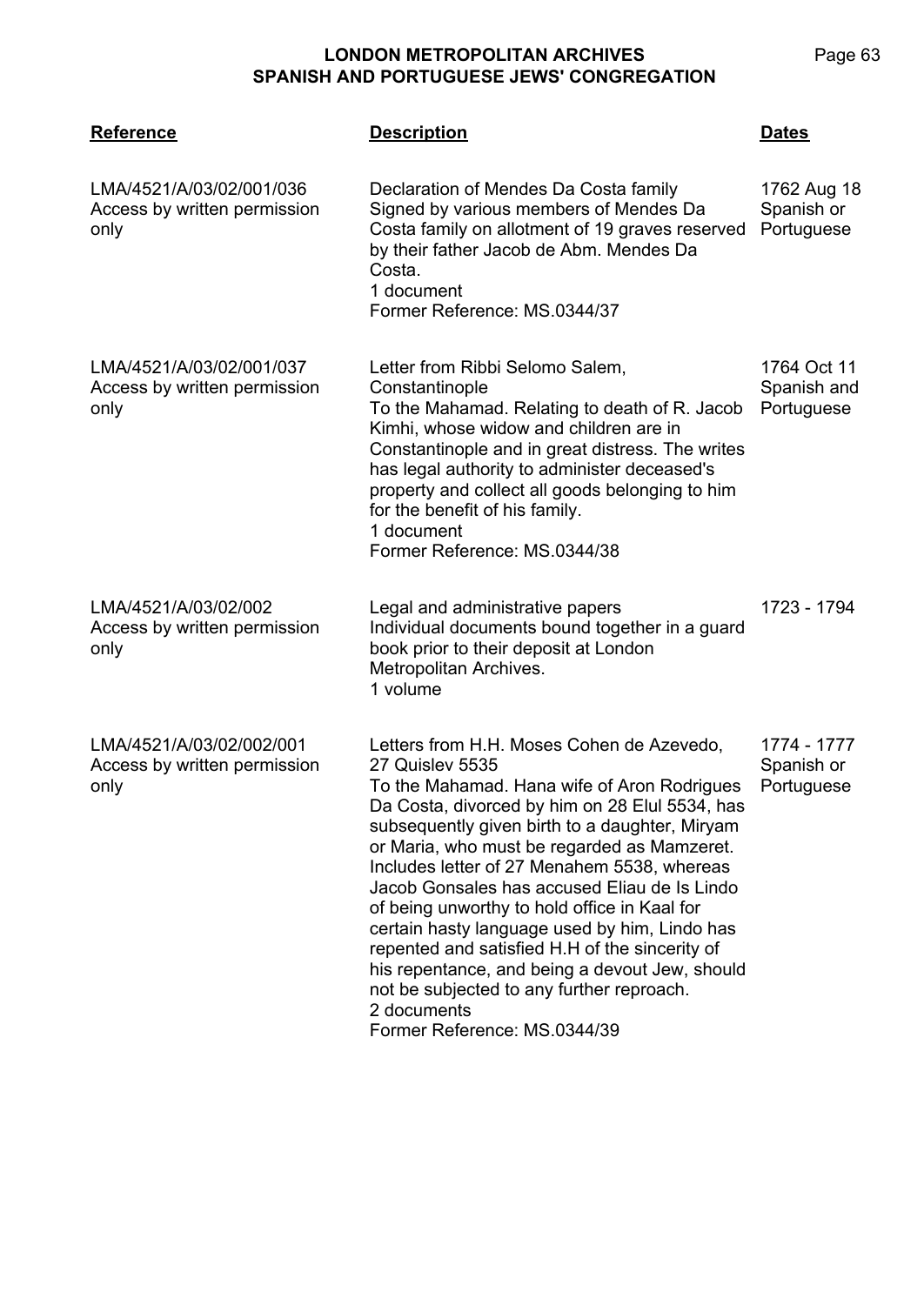| <b>Reference</b>                                                   | <b>Description</b>                                                                                                                                                                                                                                                                                                                                                                                                                                           | <b>Dates</b>                            |
|--------------------------------------------------------------------|--------------------------------------------------------------------------------------------------------------------------------------------------------------------------------------------------------------------------------------------------------------------------------------------------------------------------------------------------------------------------------------------------------------------------------------------------------------|-----------------------------------------|
| LMA/4521/A/03/02/002/002<br>Access by written permission<br>only   | Letter to the Mahamad from Phineas Serra<br>Announcing legacy of £20 bequeathed by his<br>late sister Mrs. Rebecca Penha for poor of<br>Congrgation and also establishment of a trust<br>by her of £2000, from which, in default of issue<br>of Esther Serra, £1000 shall revert to<br>Congregation for the benefit of poor.<br>1 document<br>Former Reference: MS.0344/40                                                                                   | 1767 Aug 12                             |
| LMA/4521/A/03/02/002/003<br>Access by written permission<br>only   | Letters of administration from Prerogative Court 1769 Jan 20<br>of Archbishop of Canterbury<br>Appointing Rachael de Leon administratrix of<br>estate of her daughter Sarah de Leon. Includes<br>receipt signed by R. de Leon (by mark) for<br>£52.12.6 in consolidated annuities paid to her<br>by David Abaranel and Jacob Aboab Ozorio,<br>who apparently were administrating the estate<br>on her behalf.<br>2 documents<br>Former Reference: MS.0344/41 |                                         |
| LMA/4521/A/03/02/002/004<br>Access by written permission<br>only   | Open letter from Moses Da Costa, Parnas, 8<br><b>Tamuz 5529</b><br>To 'Gentlemen Brethren and Elders'. Protesting<br>against decision that he must pay within a<br>month to Gabay, £100 usually lent for the<br>service of Seaca, or else vacate his office.<br>1 document<br>Former Reference: MS.0344/42                                                                                                                                                   | 1769 Jul                                |
| LMA/4521/A/03/02/002/005/A<br>Access by written permission<br>only | Petition of Raphael Vaz da Silva to the<br>Mahamad, 27 Menahem 5531<br>Stating that his cousin Antonio Soares de<br>Mendonca Brandao in Lisbon has been<br>defrauded by his correspondent Isaac (James)<br>de Lemos, who threatens to betray Brandao to<br>Inquisition; petitioner begs the Mahamad to<br>take action to punish Lemos.<br>1 document<br>Former Reference: MS.0344/43a                                                                        | 1771 Aug<br>Spanish or<br>Portuguese    |
| LMA/4521/A/03/02/002/005/B<br>Access by written permission<br>only | Copy of threatening letter from Isaac James de<br>Lemos<br>To Antonio Soares de Mendonca Brandao.<br>1 document<br>Former Reference: MS.0344/43b                                                                                                                                                                                                                                                                                                             | 1771 Jun 11<br>Spanish or<br>Portuguese |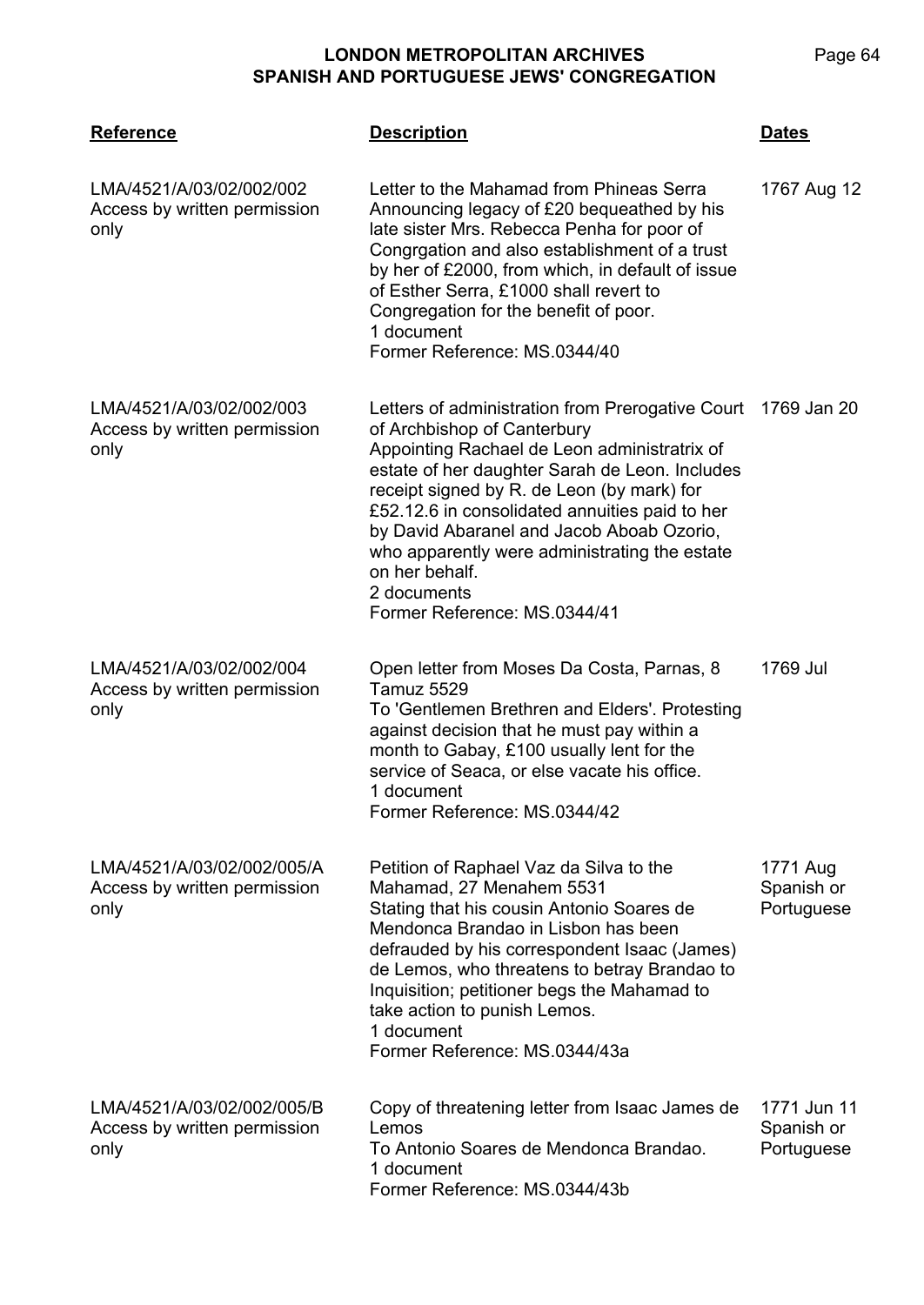| <b>Reference</b>                                                   | <b>Description</b>                                                                                                                                                                                                                                                                                                                                                                                                                                              | <b>Dates</b>                                                        |
|--------------------------------------------------------------------|-----------------------------------------------------------------------------------------------------------------------------------------------------------------------------------------------------------------------------------------------------------------------------------------------------------------------------------------------------------------------------------------------------------------------------------------------------------------|---------------------------------------------------------------------|
| LMA/4521/A/03/02/002/005/C<br>Access by written permission<br>only | Order of the Mahamad to de Lemos<br>To surrender under oath, all Antonio Soares de<br>Mendonca Brandao's letters in his possession<br>to the Hahem. On reverse, minute of H.H.<br>Moseh Cohen D'Azevedo, stating Issac James<br>de Lemos had come to him and refused to<br>surrender the letters, but has expressed a wish<br>for an amicable settlement, promising to deliver<br>them up if that could be made.<br>1 document<br>Former Reference: MS.0344/43c | 1771 Aug 19<br>Spanish or<br>Portuguese                             |
| LMA/4521/A/03/02/002/005/D<br>Access by written permission<br>only | Letter from Isaac James de Lemos<br>To the Mahamad stating he has surrendered<br>letters to the Haham under oath. Denying any<br>intention of betraying Antonio Soares de<br>Mendonca Brandao to Inquisition, and asking<br>for return of letters in the Mahamad cannot<br>settle his claims against Brandao.<br>1 document<br>Former Reference: MS.0344/43d                                                                                                    | 1771 Sep 4<br>Spanish or<br>Portuguese                              |
| LMA/4521/A/03/02/002/005/E<br>Access by written permission<br>only | Petition of R.V. da Silva<br>To the Mahamad. Praying that letters of<br>Antonio Soares de Mendonca Brandao to Issac<br>James de Lemos be read in his presence and<br>that if there be nothing prejudicial to him therein<br>he should keep them, but if not, they should be<br>handed over.<br>1 document<br>Former Reference: MS.0344/43e                                                                                                                      | 1771 Oct 31<br>Spanish or<br>Portuguese                             |
| LMA/4521/A/03/02/002/005/F<br>Access by written permission<br>only | Report on case of Isaac James de Lemos<br>Signed by R.M. Includes memorandum by J.R.<br>de Valle.<br>1 document<br>Former Reference: MS.0344/43f                                                                                                                                                                                                                                                                                                                | n.d. [17--]<br>Spanish or<br>Portuguese<br>Spanish or<br>Portuguese |
| LMA/4521/A/03/02/002/006<br>Access by written permission<br>only   | Opinion of Lord Thurlow<br>'Poor, of whatever nation or religion, must be<br>maintained by Officers of Parish, where they<br>are found'. Includes similar opinions in detail by<br>J. Dunning.<br>2 documents<br>Former Reference: MS.0344/44                                                                                                                                                                                                                   | 1771 Nov 05 -<br>1771 Nov 06                                        |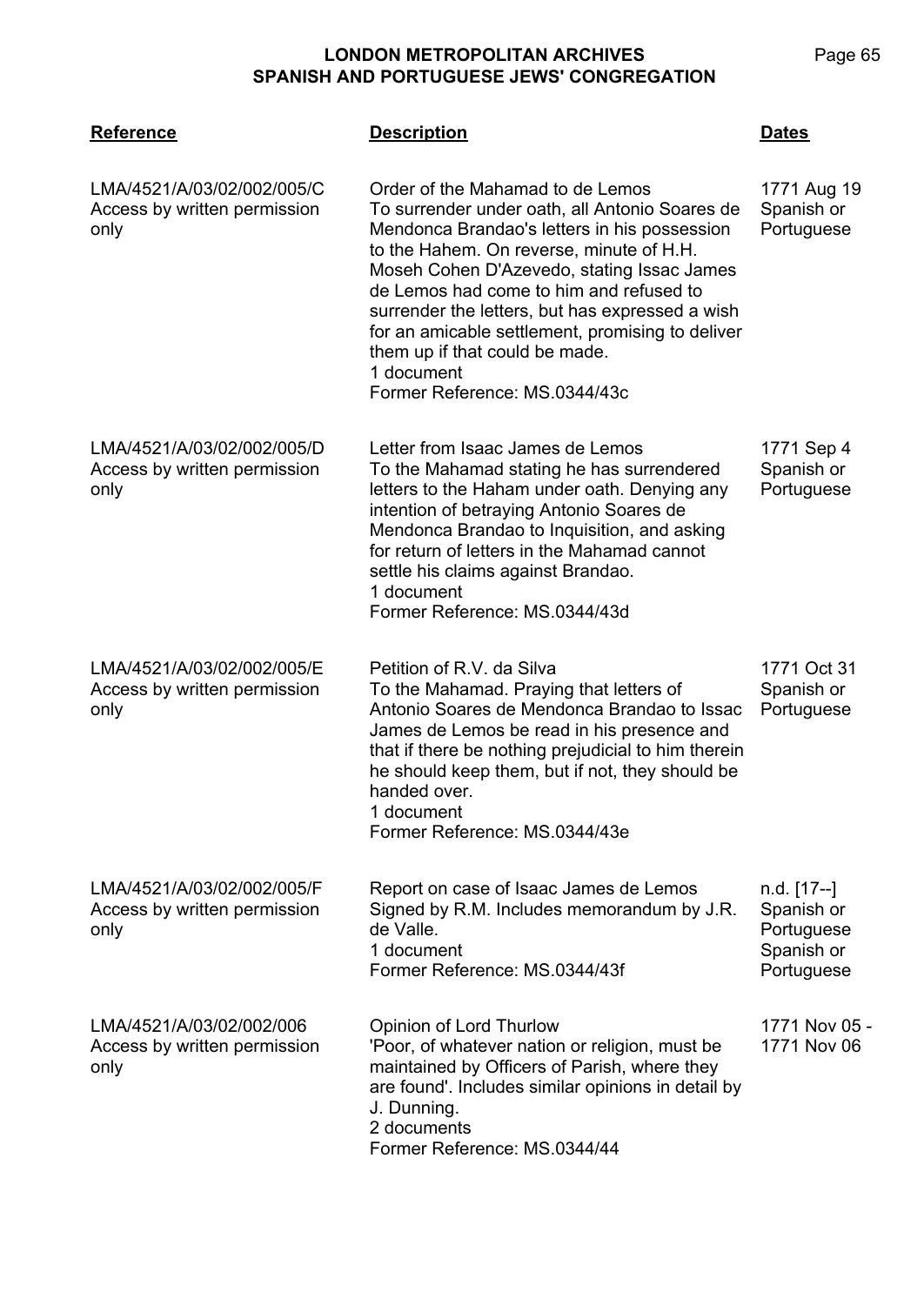| <b>Reference</b>                                                 | <b>Description</b>                                                                                                                                                                                                                                                                                                                                                                                                                                                                                                                                                  | <b>Dates</b>                            |
|------------------------------------------------------------------|---------------------------------------------------------------------------------------------------------------------------------------------------------------------------------------------------------------------------------------------------------------------------------------------------------------------------------------------------------------------------------------------------------------------------------------------------------------------------------------------------------------------------------------------------------------------|-----------------------------------------|
| LMA/4521/A/03/02/002/007<br>Access by written permission<br>only | Indenture of sale of grave in Old Burial Ground<br>Parties: Isaac Alvares to Benjamin Lara.<br>1 document<br>Former Reference: MS.0344/45                                                                                                                                                                                                                                                                                                                                                                                                                           | 1783 Apr 3                              |
| LMA/4521/A/03/02/002/008<br>Access by written permission<br>only | Copy of resolutions of Deputados' meetings<br>Relating to a congratulory address to King<br>George III on his recovery from ill-health.<br>Envelope in Portuguese. Includes text of<br>address.<br>1 document<br>Former Reference: MS.0344/46                                                                                                                                                                                                                                                                                                                       | 1789 Mar 27                             |
| LMA/4521/A/03/02/002/009<br>Access by written permission<br>only | The London Gazette, 13081<br>Containing addresses from various bodies<br>congratulating George III on his recovery from<br>illness. Includes on page 178, address<br>presented by representatives of Jewish<br>community.<br>8 documents<br>Former Reference: MS.0344/47                                                                                                                                                                                                                                                                                            | 1789 Mar 28 -<br>1789 Mar 31            |
| LMA/4521/A/03/02/002/010<br>Access by written permission<br>only | Document signed by 13 Yehidim<br>In view of difficulty that may occasionaly arise<br>when no Yahid is available for election as<br>Parnas, undersigned promise in such an event<br>to offer themselves for post in their turn,<br>beginning from one who shall have served in<br>that office earliest or paid penalty for not<br>accepting it and if one to whom the turn shall<br>come be prevented from accepting owing to<br>illness or other impediment, the Mahamad shall<br>excuse him and choose next on rota.<br>1 document<br>Former Reference: MS.0344/48 | 1791 Apr 14<br>Spanish or<br>Portuguese |
| LMA/4521/A/03/02/002/011<br>Access by written permission<br>only | Commissioners certificates for redemption of<br>land tax<br>Agreeing with trustees of Congregation for<br>redemption of £52.10.0 annual land tax on city<br>properties by payment of £1928.13.4 in<br>Consols and for rededemption of £3.7.2. annual<br>land tax on Mile End estate by payment of<br>£123.2.91/2 Consols.<br>3 documents<br>Former Reference: MS.0344/49                                                                                                                                                                                            | 1799 May 17 -<br>1799 May 18            |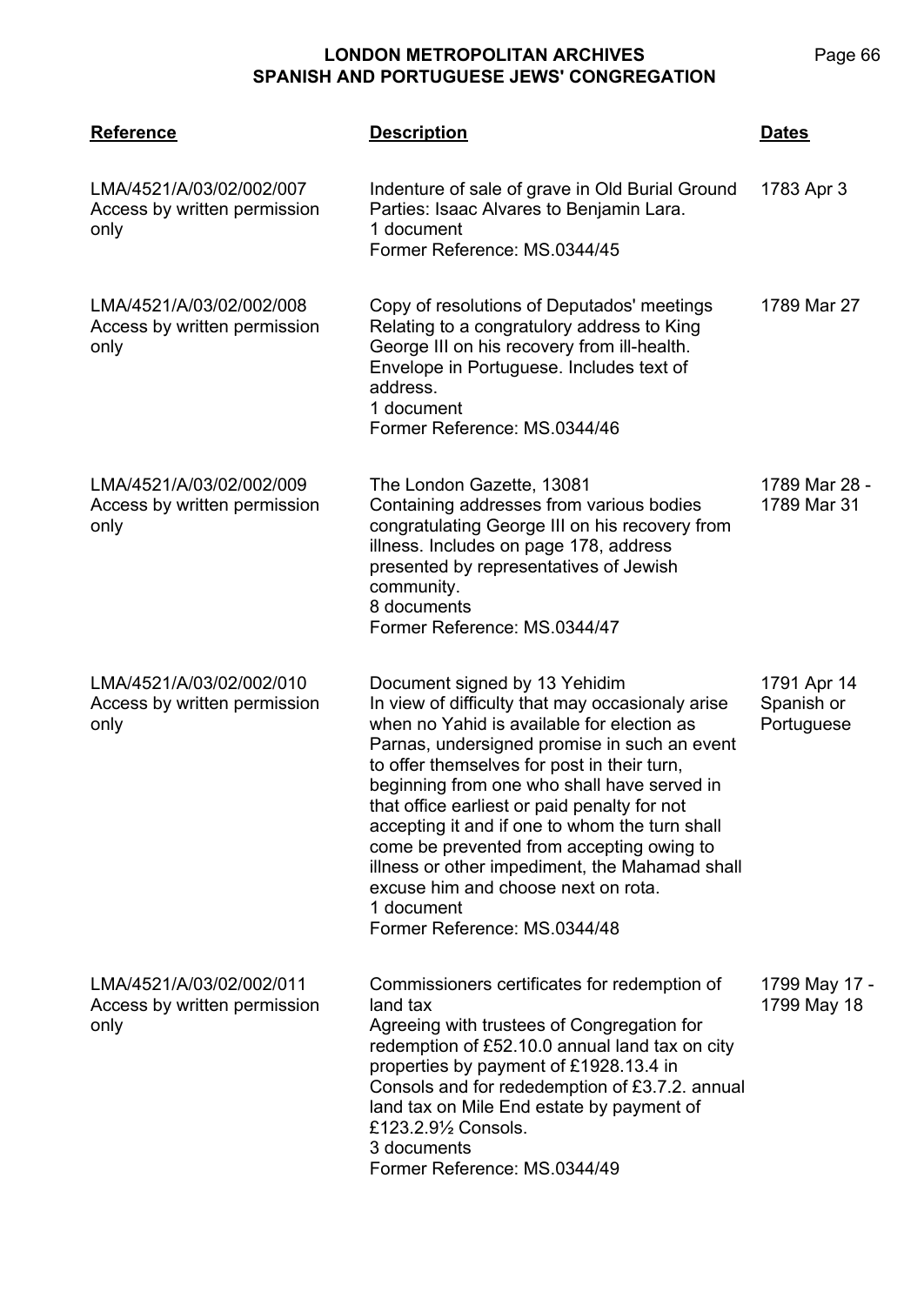| <b>Reference</b>                                                   | <b>Description</b>                                                                                                                                                                                                                                                                                                                                                                                                                                                                                                                                                                                                                                                                                                                                                                                                                                                                                                               | <b>Dates</b>                                |
|--------------------------------------------------------------------|----------------------------------------------------------------------------------------------------------------------------------------------------------------------------------------------------------------------------------------------------------------------------------------------------------------------------------------------------------------------------------------------------------------------------------------------------------------------------------------------------------------------------------------------------------------------------------------------------------------------------------------------------------------------------------------------------------------------------------------------------------------------------------------------------------------------------------------------------------------------------------------------------------------------------------|---------------------------------------------|
| LMA/4521/A/03/02/002/012<br>Access by written permission<br>only   | Certificates by Haham Raphael de M. Meldola,<br>26 Hesvan 5569<br>Abraham Zacharia Jalfon's children, Isaac,<br>Zacharia, and Samuel have been lawfully<br>circumcised and admitted into Judaism, though<br>born of a Gentile mother.<br>3 documents<br>Former Reference: MS.0344/50                                                                                                                                                                                                                                                                                                                                                                                                                                                                                                                                                                                                                                             | <b>1808 Nov</b><br>Spanish or<br>Portuguese |
| LMA/4521/A/03/02/002/013<br>Access by written permission<br>only   | Letter from M. Lindo, junior, J. Ozorio, I.M. Da<br>Costa, and Jacob Mocatta<br>To the Elders. Reporting that Deputies had<br>agreed to present an address to George IV,<br>which was done on 23 March. Includes letter<br>acknowledging said address from Lord<br>Sidmouth.<br>2 documents<br>Former Reference: MS.0344/51                                                                                                                                                                                                                                                                                                                                                                                                                                                                                                                                                                                                      | 1820 Mar 23 -<br>1820 Mar 27                |
| LMA/4521/A/03/02/002/014<br>Access by written permission<br>only   | Probate will of Jexiel Tedesque<br>Extracted by E.C. Brickwood, Doctors'<br>Commons. Includes account of his estate and<br>other relevant papers.<br>3 documents<br>Former Reference: MS.0344/52                                                                                                                                                                                                                                                                                                                                                                                                                                                                                                                                                                                                                                                                                                                                 | 1824 May 26                                 |
| LMA/4521/A/03/02/002/015/A<br>Access by written permission<br>only | Summons to meeting of Yehidim<br>Signed by Ishac Nieto, Jacob Alzarez Pereyra<br>(president) Jacob Mendes Da Costa, Benjamin<br>Mendes Pacheco, Alvaro Lopes Suasso (alias<br>Jahacob Israel Suasso), and Abraham Da<br>Fonseca, Gabay. The Mahamad having learned<br>that one of our Nation attends the Tudescos'<br>Synagogue, have reported it to the Elders, who<br>have summoned Yehidim to this meeting to<br>ratify Ascama I and authorise the Mahamad in<br>general meeting of the Elders to add pecuniary<br>and other penalties upon delinquents, but to<br>remit them in case of poor persons; also it is<br>desired to report to Yehidim that needs of the<br>poor are increasing, that in 5467 Finta was<br>£600, and now permission is asked to raise if to<br>a sum not to exceed £900, andc. Includes note<br>of agreement of Yehidim to proposals. Not<br>dated.<br>1 document<br>Former Reference: MS.0344/53a | $17-- 18--$<br>Spanish or<br>Portuguese     |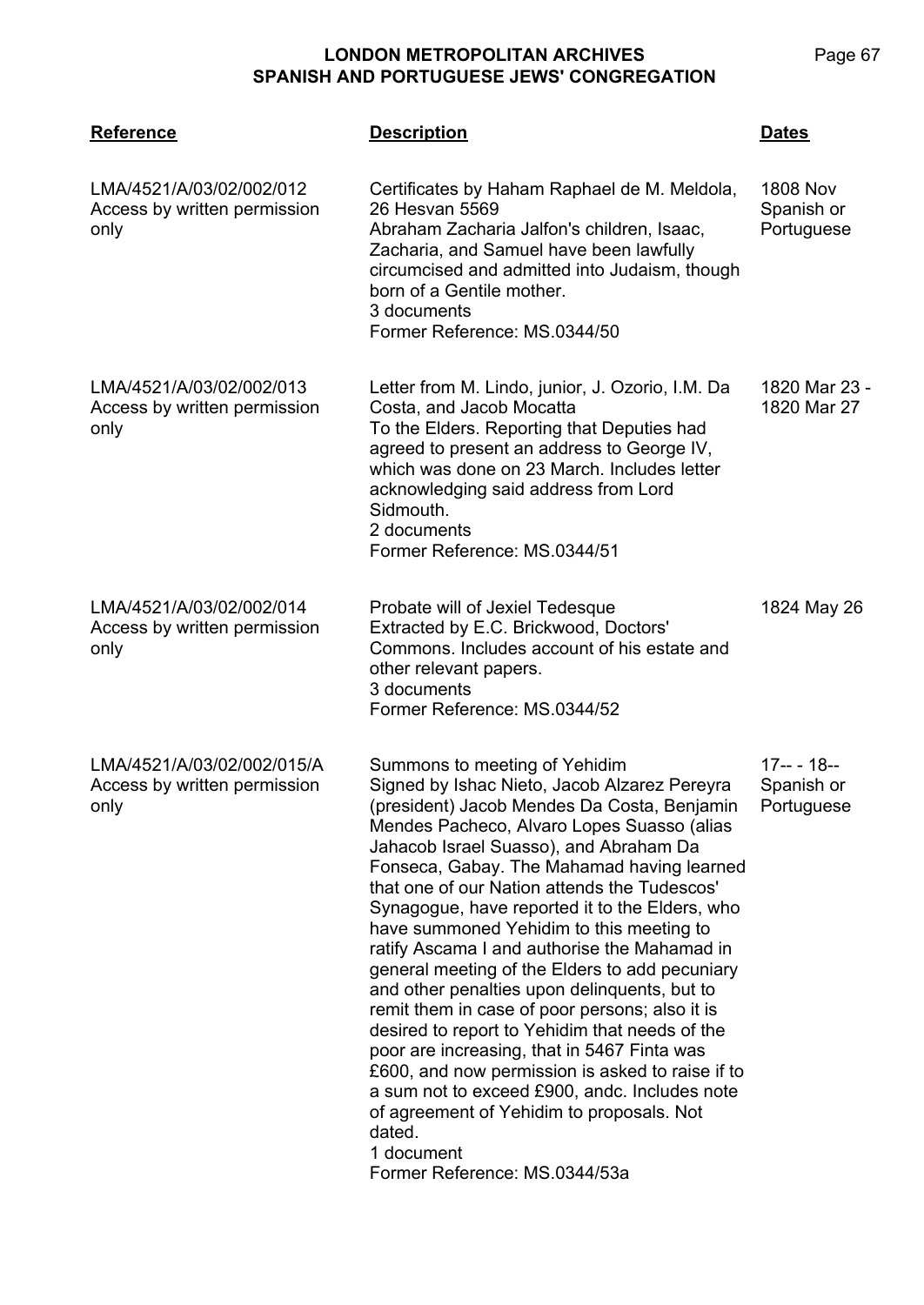| <b>Reference</b>                                                   | <b>Description</b>                                                                                                                                                                                                                                                                                                                                                                                                                       | <b>Dates</b>                                                     |
|--------------------------------------------------------------------|------------------------------------------------------------------------------------------------------------------------------------------------------------------------------------------------------------------------------------------------------------------------------------------------------------------------------------------------------------------------------------------------------------------------------------------|------------------------------------------------------------------|
| LMA/4521/A/03/02/002/015/B<br>Access by written permission<br>only | Letter to the Mahamad, 11 Iyar 5517<br>From Isaac Netto. States that he does not<br>approve of action of Beth Din, through whose<br>negligence many of Kahal are eating treffo;<br>method of Bediqa practised by Tudescos is<br>utterly inadequate and he calls for action to<br>stop abuse.<br>1 document<br>Former Reference: MS.0344/53b                                                                                              | 1757 Apr<br>Spanish or<br>Portuguese                             |
| LMA/4521/A/03/02/002/015/C<br>Access by written permission<br>only | Letter to the Mahamad, 15 Tamuz 5517<br>Signed by Isaac Netto, Abraham Da Fonesca,<br>Joseph Camo, Abraham Del Valle, David<br>Abenatar Pimental, Judah Supino, Jacob De<br>Joseph Machorro, and Jacob Israel Bernal,<br>announcing that they have taken premises in<br>Heneage Lane for retailing meat killed by R.<br>Haim Albahaly.<br>1 document<br>Former Reference: MS.0344/53c                                                    | 1757 Jul<br>Spanish or<br>Portuguese<br>Spanish or<br>Portuguese |
| LMA/4521/A/03/02/002/015/D<br>Access by written permission<br>only | Letter to the Mahamad, 23 Tamuz 5517<br>Signed by Isaac Netto, Abraham Da Fonesca,<br>Joseph Camo, Abraham Del Valle, David<br>Abenatar Pimental, Judah Supino, Jacob De<br>Joseph Machorro, and Jacob Israel Berna,<br>explaining that their letter of 15 Tamuz was not<br>intended to cause offence, but only to request<br>the Mahamad's permission to submit to their<br>regulations.<br>1 document<br>Former Reference: MS.0344/53d | 1757 Jul<br>Spanish or<br>Portuguese                             |
| LMA/4521/A/03/02/002/015/E<br>Access by written permission<br>only | Letter to the Mahamad, 24 Adar 5517<br>From Isaac Netto. Resigning as member of<br>Beth Din because of troublesome attacks of<br>illness and daily occupations.<br>1 document<br>Former Reference: MS.0344/53e                                                                                                                                                                                                                           | 1757 Mar<br>Spanish or<br>Portuguese                             |
| LMA/4521/A/03/02/002/015/F<br>Access by written permission<br>only | Copy of letter to Joseph Salvador<br>From Isaac Netto. Thanking him for sympathy<br>on death of his daughter Ester Netto and<br>criticising competence and conduct of person<br>put in his place as Ab Bet Din by the Mahamad,<br>particularly in matters of Shehhita.<br>2 documents<br>Former Reference: MS.0344/53f                                                                                                                   | 1760 Oct 28<br>Spanish or<br>Portuguese                          |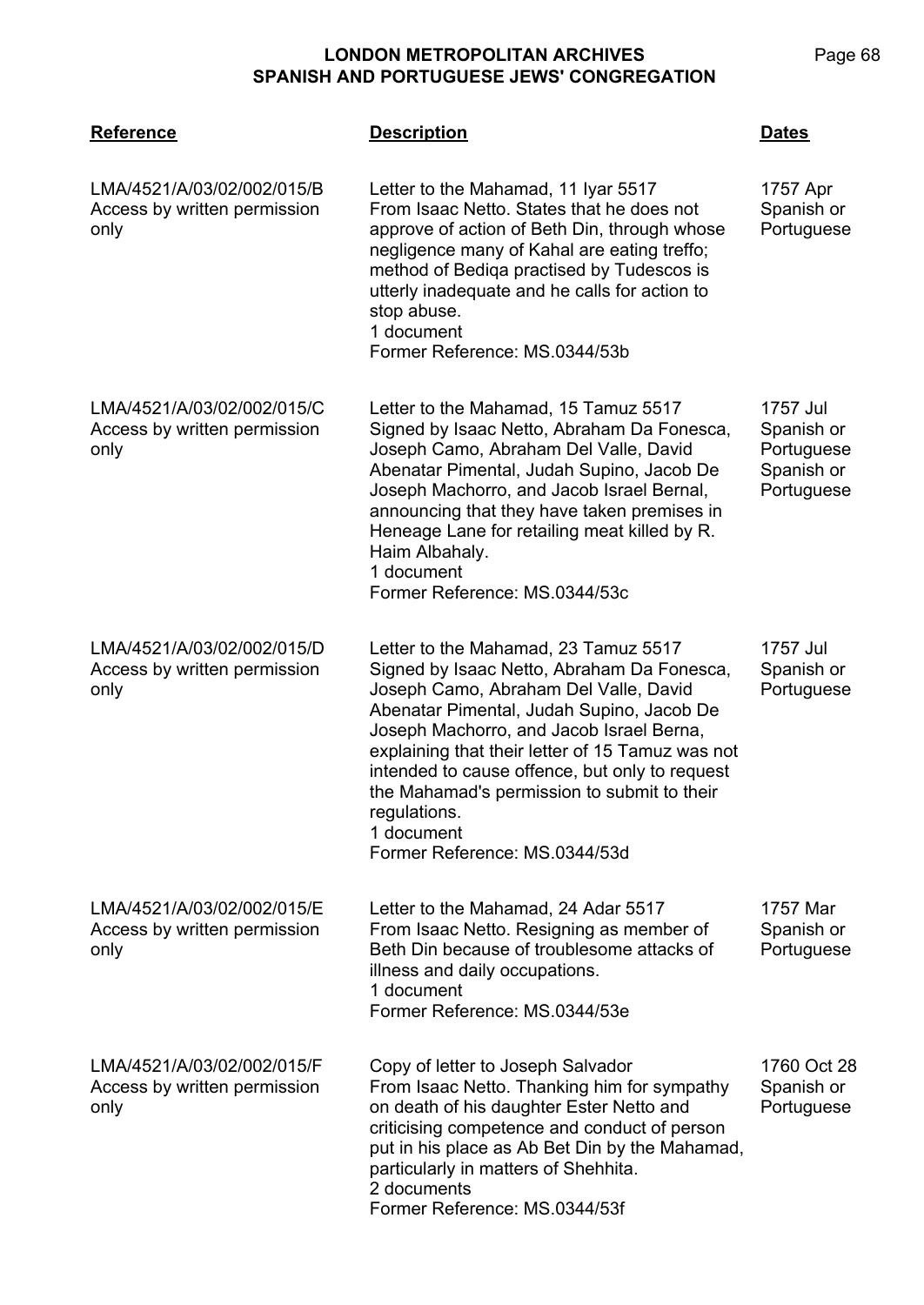| <b>Reference</b>                                                   | <b>Description</b>                                                                                                                                                                                                                                                                                                                                                                                                                                                                                                                                                                                                                                                                             | Dates                                       |
|--------------------------------------------------------------------|------------------------------------------------------------------------------------------------------------------------------------------------------------------------------------------------------------------------------------------------------------------------------------------------------------------------------------------------------------------------------------------------------------------------------------------------------------------------------------------------------------------------------------------------------------------------------------------------------------------------------------------------------------------------------------------------|---------------------------------------------|
| LMA/4521/A/03/02/002/015/G<br>Access by written permission<br>only | Letter to the Mahamad<br>From Isaac Netto. After recalling the length of<br>his services, he declares that many of Nation<br>are eating treffo, and demands inquiry and<br>remedy of this scandal: he reviews the dispute<br>that began with a protest of Hazen David de<br>Castro and Moseh Cohen de Azevedo against<br>his sanction of Nephiha; criticises Shehhita as<br>at present practised, pointing out that on 13<br>May 1757 the Beth Din declared that of 3000<br>oxen killed in the preceding 12 months by R.<br>Haim (Albahaly) only 100 were kasher; and<br>asserts that all cattle killed by Miranda and<br>Tudescos are treffo.<br>2 documents<br>Former Reference: MS.0344/53g | 1757 May 13<br>Spanish or<br>Portuguese     |
| LMA/4521/A/03/02/002/015/H<br>Access by written permission<br>only | Memorandum on objections, 28 Hesvan 5521<br>Raised by Isaac Netto. Against a disciple being<br>preferred when his master is in town. Includes<br>copy of letter from Benjamin Mendes Da Costa<br>to Bet Din of Amsterdam, stating that he<br>intends to nominate R. Moseh Cohen de<br>Azevedo as Haham.<br>1 document<br>Former Reference: MS.0344/53h                                                                                                                                                                                                                                                                                                                                         | <b>1760 Nov</b><br>Spanish or<br>Portuguese |
| LMA/4521/A/03/02/002/015/I<br>Access by written permission<br>only | Seela<br>Questionnaire submitted by London Mahamad<br>to Bet Din of Amsterdam on the 8 points<br>concerning the authority of H.H. Issac Netto.<br>Not dated.<br>3 documents<br>Former Reference: MS.0344/53i                                                                                                                                                                                                                                                                                                                                                                                                                                                                                   | $17-- 18--$<br><b>Hebrew</b>                |
| LMA/4521/A/03/02/002/015/J<br>Access by written permission<br>only | Resume of seela<br>Submitted by London Mahamad to Bet Din of<br>Amsterdam on the 8 points concerning the<br>authority of H.H. Isaac Netto.<br>2 documents<br>Former Reference: MS.0344/53j                                                                                                                                                                                                                                                                                                                                                                                                                                                                                                     | <u> 17-- - 18--</u><br>Portuguese           |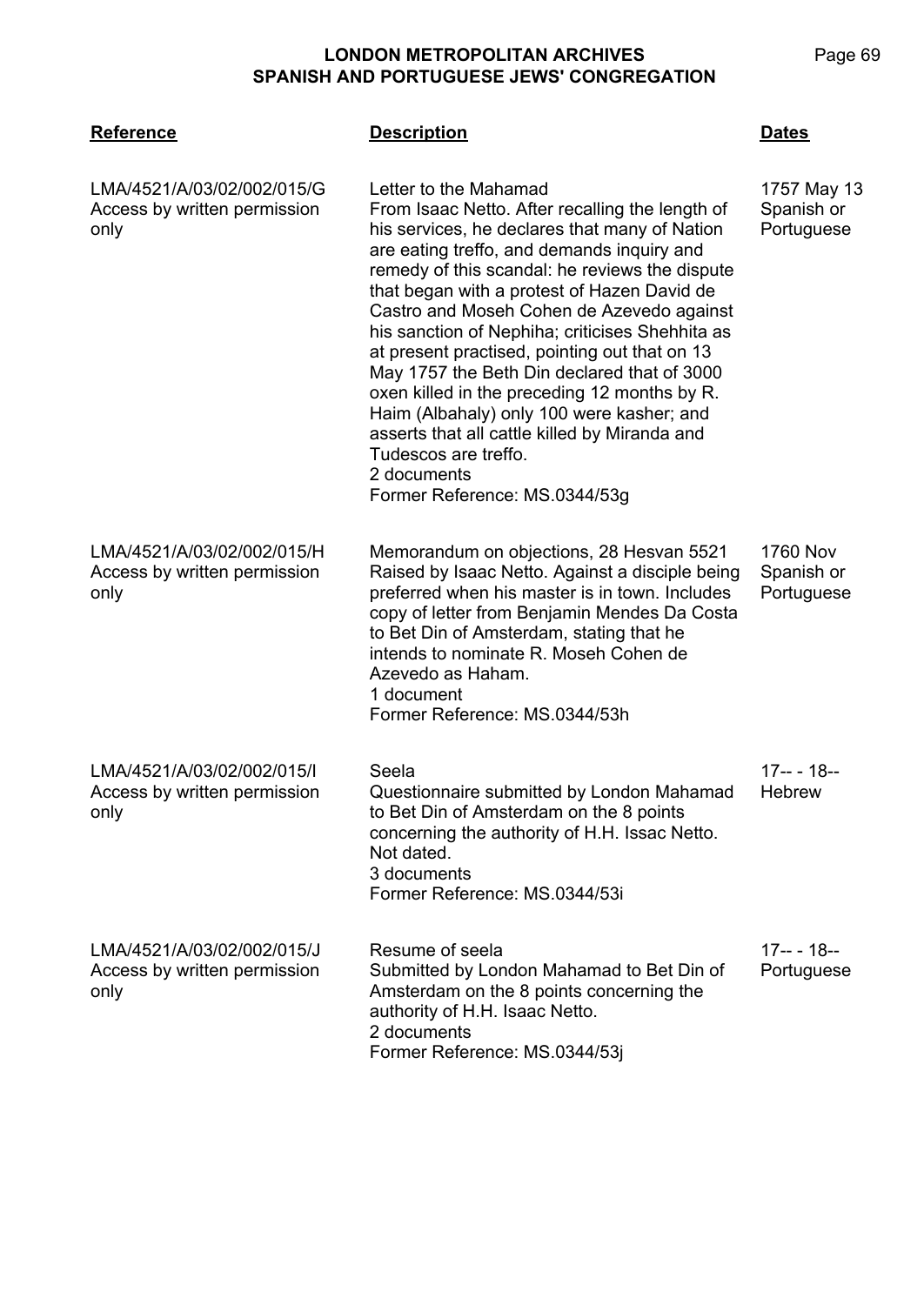| <b>Reference</b>                                                   | <b>Description</b>                                                                                                                                                                                                                                                                                                                                                                                                                               | <b>Dates</b>                                |
|--------------------------------------------------------------------|--------------------------------------------------------------------------------------------------------------------------------------------------------------------------------------------------------------------------------------------------------------------------------------------------------------------------------------------------------------------------------------------------------------------------------------------------|---------------------------------------------|
| LMA/4521/A/03/02/002/015/K<br>Access by written permission<br>only | Letter to the Mahamad, 10 Kisleu 5521<br>From Isaac De Moseh de Crasto and Jacob De<br>Aron Israel Suasso, Parnasim of KK.T.T.,<br>Amsterdam. Acknowledging letter of the<br>Mahamad, and announcing that they are<br>referring questions to their Bet Din (the office of<br>Haham being vacant) and promise prompt<br>compiance.<br>1 document<br>Former Reference: MS.0344/53k                                                                 | <b>1760 Nov</b><br>Spanish or<br>Portuguese |
| LMA/4521/A/03/02/002/015/L<br>Access by written permission<br>only | Letter to the Mahamad of London, 20 Kisleu<br>5521<br>From Isaac De Crasto and Jacob Israel<br>Suasso, Amsterdam. Advising despatch of<br>decision of Amsterdam Bet Din.<br>1 document<br>Former Reference: MS.0344/53I                                                                                                                                                                                                                          | <b>1760 Nov</b><br>Portuguese               |
| LMA/4521/A/03/02/002/015/M<br>Access by written permission<br>only | Letter to London Mahamad, 20 Kisleu 5521<br>From Abraham De Meza, Semuel de Selomo<br>Acatan and Ishac Saruco, of Bet Din,<br>Amsterdam. Announcing that they enclose their<br>unanimous decision on the questions regarding<br>H.H. Netto.<br>1 document<br>Former Reference: MS.0344/53m                                                                                                                                                       | <b>1760 Nov</b><br>Spanish or<br>Portuguese |
| LMA/4521/A/03/02/002/015/N<br>Access by written permission<br>only | Decision of Abraham De Meza, Semuel de<br>Selomo Acatan and Ishac Saruco<br>In favour of the authority of Binj. Dias Lorenco,<br>Dav. De Issac De Crasto, and Moseh Cohen de<br>Azevendo, who, having been appointed by the<br>Mahamad on 24 Adar 5517 when H.H. Netto<br>declined responsibility for Bet Din, had on<br>Tamuz 5517 declared that Netto could not<br>interfere and declare Dinim.<br>1 document<br>Former Reference: MS.0344/53n | 1756<br>Spanish or<br>Portuguese            |
| LMA/4521/A/03/02/002/015/O<br>Access by written permission<br>only | Decision of Abraham De Meza, Semuel de<br>Selomo Acatan and Ishac Saruco<br>Includes with signatures.<br>1 document<br>Former Reference: MS.0344/53o                                                                                                                                                                                                                                                                                             | 1756<br><b>Hebrew</b>                       |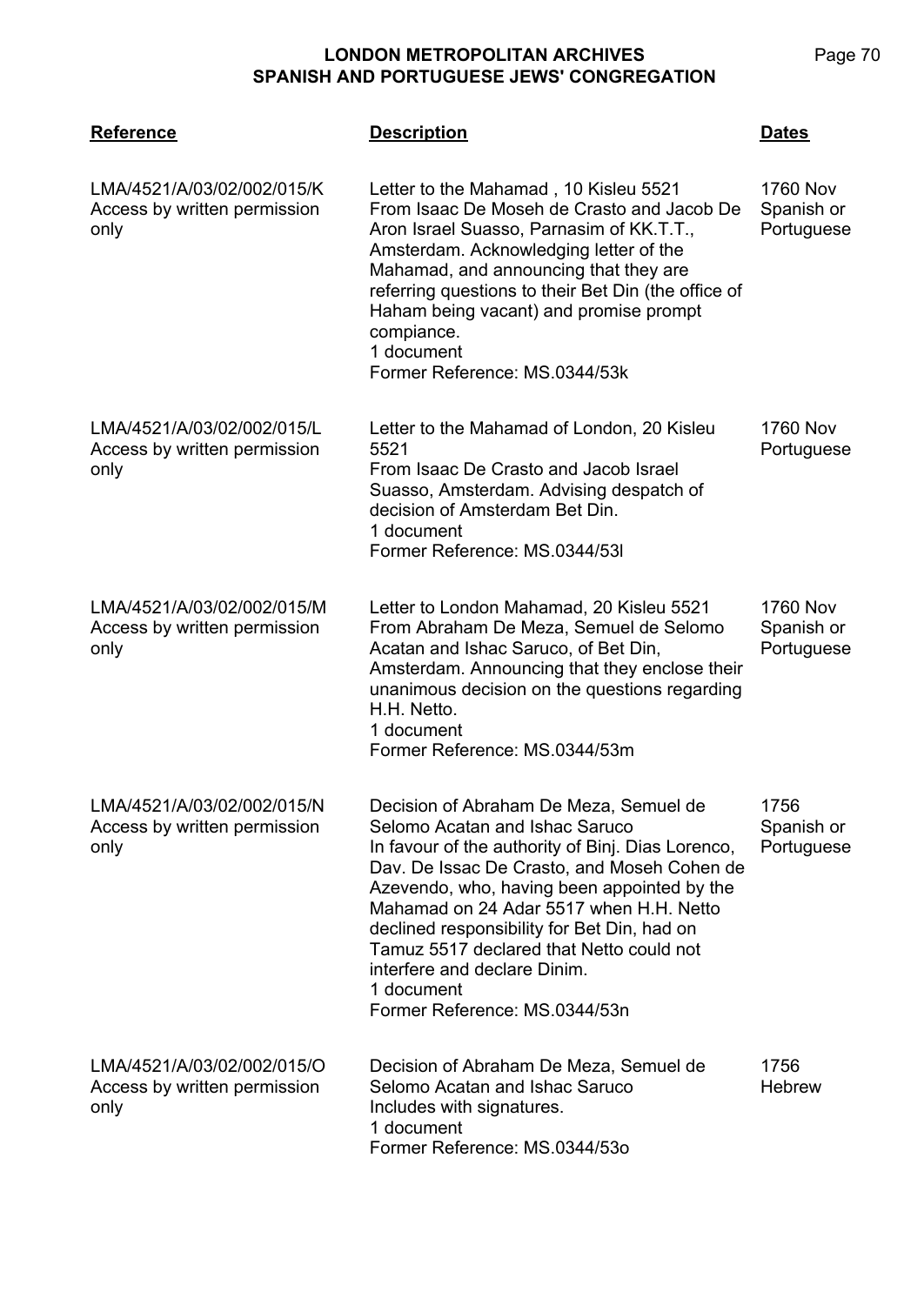| <b>Reference</b>                                                 | <b>Description</b>                                                                                                                                                                                                                                                                                                                                                                                                                                                                                                                                                                                                                                                                                                                                                                                                              | <b>Dates</b>                            |
|------------------------------------------------------------------|---------------------------------------------------------------------------------------------------------------------------------------------------------------------------------------------------------------------------------------------------------------------------------------------------------------------------------------------------------------------------------------------------------------------------------------------------------------------------------------------------------------------------------------------------------------------------------------------------------------------------------------------------------------------------------------------------------------------------------------------------------------------------------------------------------------------------------|-----------------------------------------|
| LMA/4521/A/03/02/002/016<br>Access by written permission<br>only | Speech of the Mahamad at meeting of Yehidim<br>5506<br>Signed by Mosseh Gomez de Mesquitta,<br>Joseph Jessurun Rodrigues (president),<br>Abraham Aboab Osorio and Daniel Mendes<br>Seixa, submitting propsals for new rules on<br>raising Imposta and for alteration of names of<br>trustees of Synagogue and Bethahaim in new<br>lease.<br>2 documents<br>Former Reference: MS.0344/54                                                                                                                                                                                                                                                                                                                                                                                                                                         | 1745 - 1746<br>Spanish or<br>Portuguese |
| LMA/4521/A/03/02/002/017<br>Access by written permission<br>only | Plan of Mile End Bethahaim Novo by Davis and<br>Emanuel<br>2 documents<br>Former Reference: MS.0344/55                                                                                                                                                                                                                                                                                                                                                                                                                                                                                                                                                                                                                                                                                                                          | 1889 Feb 22                             |
| LMA/4521/A/03/02/002/018<br>Access by written permission<br>only | Counsels' opinions regarding assessment of<br>Synagogue for rates<br>Includes opnions of Lord Kenyon that<br>Synagogue should not be assessed for raising<br>monies against inhabitants of City on account<br>of the Riots of June 1780, or to be distrained<br>upon in case of non-payment; of J. Glyn<br>relating to Synagogue of "Dutch Jews", which<br>appealed against assessment for Church and<br>Poor Rates; of A. Wedderburn supporting<br>appeal of Bevis Marks Synagogue against<br>same assessment; of John Maddocks and of J.<br>Dunning, both to same effect; demand from<br>Vestry Clerk to wardens of Bevin Marks for their<br>attendance at meeting of Vestry of St.<br>Catherine Cree to show cause for non-payment<br>of Church Rates and 3 relevant papers.<br>10 documentS<br>Former Reference: MS.0344/56 | 1774 Jan 20 -<br>1782 Jan 24            |
| LMA/4521/A/03/02/002/019<br>Access by written permission<br>only | Opinions of twelve Counsel regarding Jewish<br>land holding<br>Includes opinions of J. Cheshire, H. Pigot and<br>S. Mead on same; note on suggested<br>amendment to oath of abjuration, with printed<br>copy of oath extracted from Londontte, list of<br>names; opinions of Counsel: Thomas Reeve, T.<br>Bootle, J. Willes, Richard Ffazakerley and<br>Edward Whitaker on whether Jews can<br>purchase land.<br>13 documents<br>Former Reference: MS.0344/57                                                                                                                                                                                                                                                                                                                                                                   | 1723 Feb 25 -<br>1723 Sep 28            |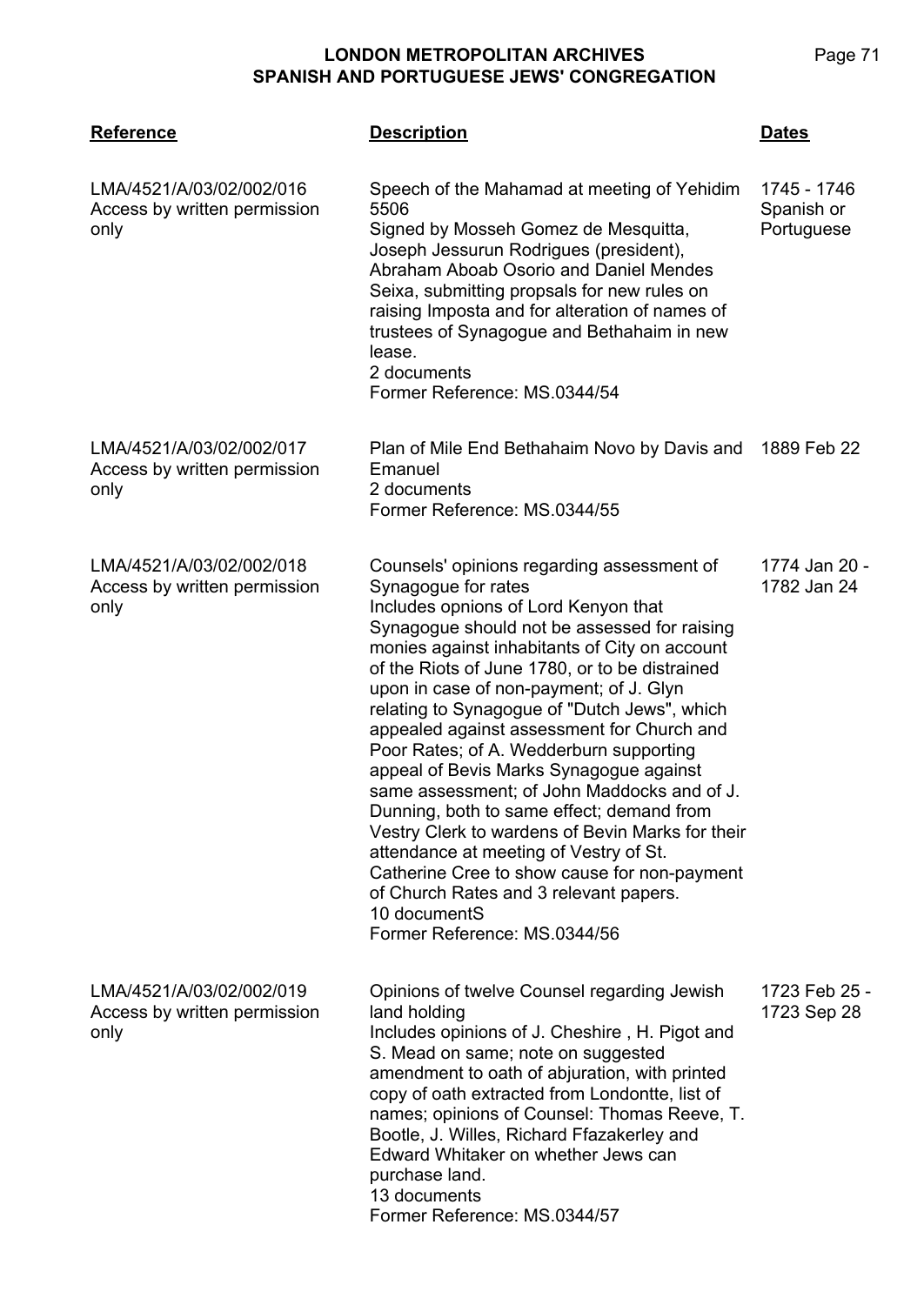| <b>Reference</b>                                                 | <b>Description</b>                                                                                                                                                                                                                                                                                                                                                                                                      | <b>Dates</b>                            |
|------------------------------------------------------------------|-------------------------------------------------------------------------------------------------------------------------------------------------------------------------------------------------------------------------------------------------------------------------------------------------------------------------------------------------------------------------------------------------------------------------|-----------------------------------------|
| LMA/4521/A/03/02/002/020<br>Access by written permission<br>only | Release given by executors of John Burchell<br>To Joseph Da Costa and Gabriel Lopez. For all<br>claims: tenement of 3 cottages with 21/2 acres of<br>garden ground signed by Mr. Wicker, Lord of<br>Stepney Manor; (New Betahaim); with docket;<br>Councel's opinion and report by A. Wynne on<br>nature and conditions of same estate and<br>opinion of Francis Capper.<br>5 documents<br>Former Reference: MS.0344/58 | 1724 Dec 08 -<br>1753 Apr 05            |
| LMA/4521/A/03/02/002/021<br>Access by written permission<br>only | 18 accounts paid for work done on the<br>Synagogue<br>18 documents<br>Former Reference: MS.0344/59                                                                                                                                                                                                                                                                                                                      | 1753 - 1754                             |
| LMA/4521/A/03/02/002/022<br>Access by written permission<br>only | Letter to the Mahamad<br>From Phineas Serra. In conformity with will of<br>Mrs. Ester de Castro Ergas; he encloses a<br>memorandum of her estate (not here) and an<br>assignation of £45.7.10 on bankers as balance<br>thereof, being residue of estate due under her<br>will to be paid to Synagogue (not here).<br>1 document<br>Former Reference: MS.0344/60                                                         | 1759 Jan 15<br>Spanish or<br>Portuguese |
| LMA/4521/A/03/02/002/023<br>Access by written permission<br>only | Printed receipt for £123 16s 6d<br>Consideration for £130 stock in $3\frac{1}{2}$ per cent<br>annuities to Joseph Marques, junior, Issac<br>Rebello de Mendoza, Joseph Franco and Issac<br>Fernandes Nunes.<br>1 document<br>Former Reference: MS.0344/61                                                                                                                                                               | 1759 Feb 13                             |
| LMA/4521/A/03/02/002/024<br>Access by written permission<br>only | Articles of agreement<br>Parties: Jacob Da Costa and Benjamin Mendez<br>Pacheco and Richard Hudson, bricklayer and<br>Thomas Shepherd, Carpenter to carry out work<br>according to annexed plan.<br>3 documents<br>Former Reference: MS.0344/62                                                                                                                                                                         | 1733 Mar 08                             |
| LMA/4521/A/03/02/002/025<br>Access by written permission<br>only | Printed policy of fire assurance<br>Issued by Corporation of London Assurance of<br>Houses and Goods from Fire, on house and<br>hall in Burial Ground, for £500.<br>1 document<br>Former Reference: MS.0344/63                                                                                                                                                                                                          | 1794 Jan 02                             |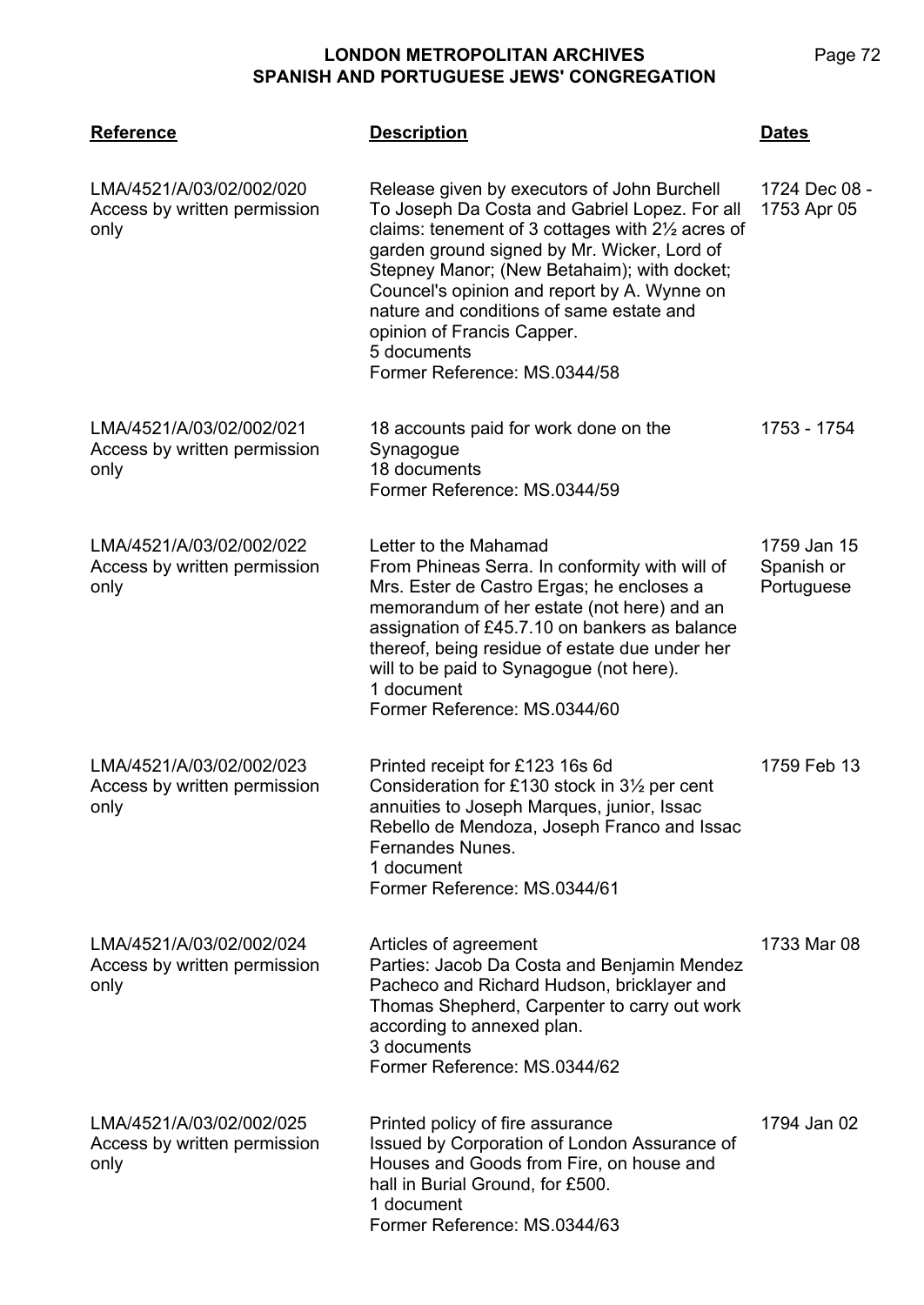**LMA/4521 Reference Description Dates** LMA/4521/A/03/02/003 Access by written permission only Royal licence to Hannah Mendes Quiros Issued by the Alien Office, Westminster, giving permission to reside in 'London and its neighbourhood'. 1 document Former Reference: MS.0258 (2) 1798 Aug 19 LMA/4521/A/03/02/004 Access by written permission only Provisional licence for Moses Israel Brandon Permission to reside in Dog Row, Bethnal Green, Middlesex for one month. 1 document Former Reference: MS.0258 (3) 1803 Dec 03 **PROPERTY DEEDS** LMA/4521/A/03/03/001 Access by written permission only Indenture of release for Bevis Marks and associated property Parties: Thomas Littleton alias Poyntz of London and Dame Anne his wife, daughter of Edward Lord Littleton, Keeper of the Great Seal; William Littleton and Thomas Powys of Lincoln's Inn; and John Holland of Sutton, Shropshire, gentleman. 1 file Former Reference: MS.0489 1650 Jan 21 LMA/4521/A/03/03/002 Access by written permission only Indenture of mortgage of Bevis Marks and associated property Parties: Sir Thomas Littleton of London and Dame Anne his wife; and Robert Abdy of Albyn, Essex. 1 file Former Reference: MS.0490 1658 Mar 24 LMA/4521/A/03/03/003 Access by written permission only Indenture of marriage settlement, concerning property in the Manor of Ockendon and in Bury Street and Bevis Marks in the parish of Saint Katherine Creechurch Parties: Sir Thomas Littleton of North Ockendon, Essex; Benjamin Baron and Anne Baron his daughter of Westcott, Gloucestershire; and Sir Thomas Walcott of Bitterley, Shropshire, Reginald Bray of Great Barrington, Gloucestershire, Littleton Powis of Henly, Shropshire, and Samuel Barton of Hillingley, Sussex. 1 file Former Reference: MS.0494 1682 Aug 31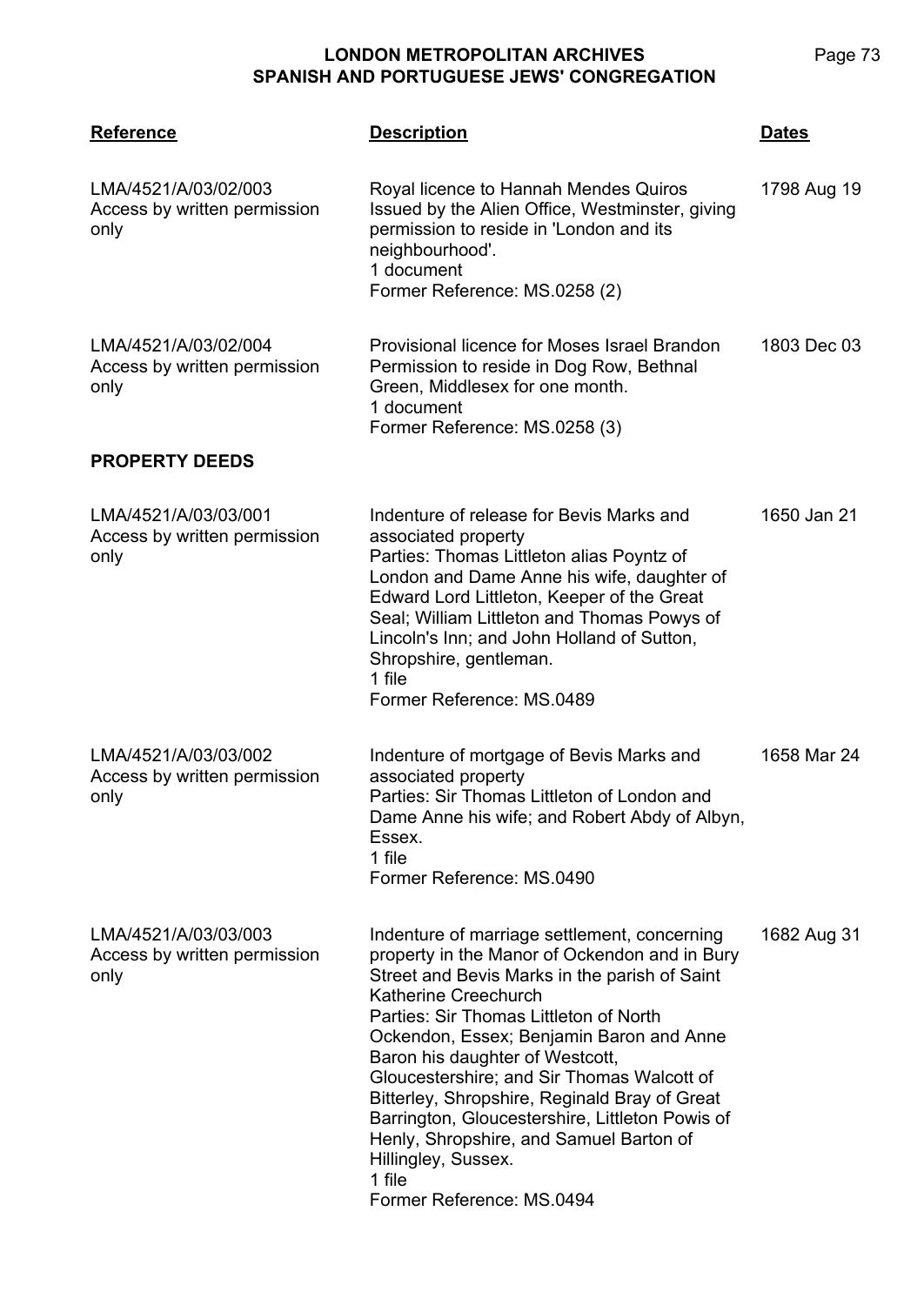| <b>Reference</b>                                                 | <b>Description</b>                                                                                                                                                                                                                                                                                                                                | Dates                       |
|------------------------------------------------------------------|---------------------------------------------------------------------------------------------------------------------------------------------------------------------------------------------------------------------------------------------------------------------------------------------------------------------------------------------------|-----------------------------|
| LMA/4521/A/03/03/004<br>Access by written permission<br>only     | Indenture of assignment of mortgage for Bevis<br>Marks and associated property<br>Parties: Sir Thomas Littleton alias Pointz of<br>London and Dame Anne his wife, Sir Robert<br>Abdy of Albyn, Essex and Sir Robert Gayer;<br>and John Bennet of Abington, Cambridgeshire.<br>1 file<br>Former Reference: MS.0491                                 | 1662 Jun 20                 |
| LMA/4521/A/03/03/005<br>Access by written permission<br>only     | Indenture of mortgage for Bevis Marks and<br>associated property<br>Parties: Sir Thomas Littleton alias Pointz of<br>London; and John Bennett of Abington,<br>Cambridgeshire.<br>1 file<br>Former Reference: MS.0492                                                                                                                              | 1662 Dec 1                  |
| LMA/4521/A/03/03/006<br>Access by written permission<br>only     | Indenture of assignment of mortgage for Bevis<br>Marks and associated property<br>Parties: Elizabeth Bennet and John Bennet of<br>Abington, Cambridgeshire, widow and son of<br>Sir John Bennet; and Sir Elias Harvey of<br>Chigwell, Essex.<br>1 file<br>Former Reference: MS.0493                                                               | 1681 Dec 4                  |
| LMA/4521/A/03/03/007<br>Access by written permission<br>only     | Indenture of assignment of mortgage<br>Parties: Sir Elias Harvey of Chigwell, Essex;<br>Dame Ann Littleton alias Pointes and Sir<br>Thomas Littleton, widow and son of Sir Thomas<br>Littleton; and Sir William Russell of North<br>Ockendon, Essex.<br>Includes endorsement dated 1697.<br>1 file<br>Former Reference: MS.0461                   | 1693 Sep 29,<br>1697 May 20 |
| LMA/4521/A/03/03/008/001<br>Access by written permission<br>only | Indenture of mortgage of Chapman Rents,<br>Cock Yard, parish of Saint Katherine Coleman<br>Parties: Samuel Wickins citizen and<br>haberdasher of London, William Gasse of<br>Marston, Oxfordshire, and James Gasse of<br>London, glass seller; and James Harris of Saint<br>Katherine Coleman, yeoman.<br>1 document<br>Former Reference: MS.0446 | 1666 May 15 -<br>1669       |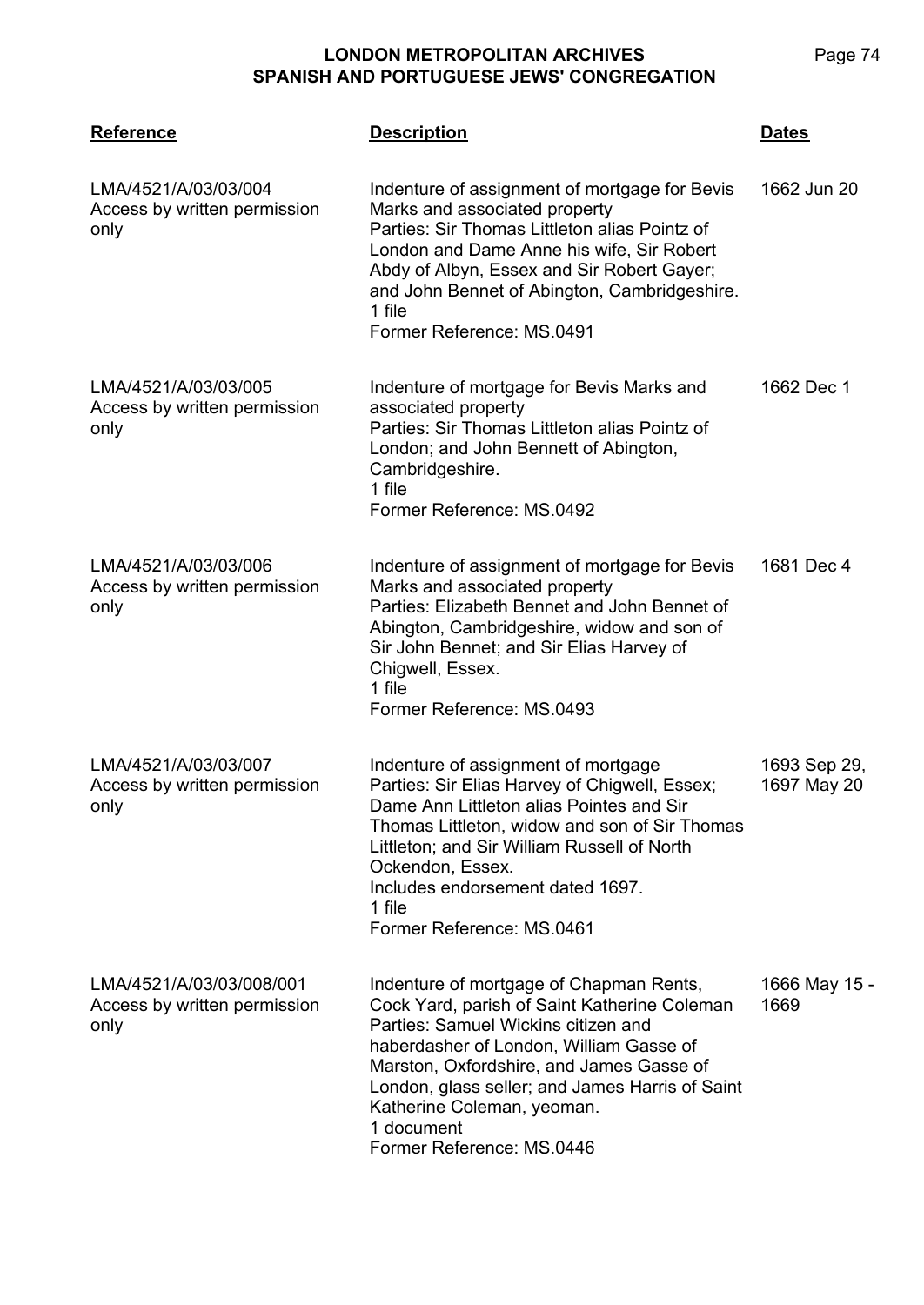| <b>Reference</b>                                                 | <b>Description</b>                                                                                                                                                                                                                                                                                                                                                                                                                                                                                     | <b>Dates</b>                 |
|------------------------------------------------------------------|--------------------------------------------------------------------------------------------------------------------------------------------------------------------------------------------------------------------------------------------------------------------------------------------------------------------------------------------------------------------------------------------------------------------------------------------------------------------------------------------------------|------------------------------|
| LMA/4521/A/03/03/008/002<br>Access by written permission<br>only | Oaths upon conveyence of property in Poor<br>Jury Land, Crutchard Fryers, parish of Saint<br>Katherine Coleman<br>Parties: Bridget Gass of Marson, Oxfordshire<br>and her son James Gass of Saint Martin in the<br>Fields, Middlesex, glass seller; and Clement<br>Halsey of Saint. Sepulchre, Middlesex, brewer.<br>1 document<br>Former Reference: MS.0446a                                                                                                                                          | 1683 Nov 29                  |
| LMA/4521/A/03/03/008<br>Access by written permission<br>only     | Gasse family property records<br>Indenture of mortgage as well as letter<br>containing oaths upon conveyance<br>1 file of 2 documents<br>Former Reference: MS.0446 and MS.0446/A                                                                                                                                                                                                                                                                                                                       | 1666 May 15 -<br>1683 Nov 29 |
| LMA/4521/A/03/03/009<br>Access by written permission<br>only     | Lease of Plough Yard, Bevis Marks and<br>Heneage Lane and associated property<br>Parties: Dame Ann Poyntz alias Littleton of<br>Saint Giles in the Field, Middlesex, widow and<br>Sir Thomas Poyntz alias Littleton, speaker of<br>the House of Commons; and Antonio Gomes<br>Serra, Menaseh Mendes, Alfonso Rodrigues,<br>Manuel Nunes Mirande, Andre Lopez and<br>Pantaleo Rodrigues Mogadoiro of London,<br>merchants.<br>Includes plan and list of tenants.<br>1 file<br>Former Reference: MS.0470 | 1699 Nov 13                  |
| LMA/4521/A/03/03/010<br>Access by written permission<br>only     | Lease of land in Creechurch Lane used by the<br>Jewish Congregation as a Synagogue and<br>adjacent property occupied by Joseph<br>Abendanon<br>Parties: churchwardens and trustees of Saint<br>Katharine Creechurch; and Sir Solomon de<br>Medina, Alvaro de Foneza, Isaac Telles de<br>Costa, David Penso and Rowland Gideon,<br>merchants of London.<br>1 file<br>Former Reference: MS.0496                                                                                                          | 1702 Jul 30                  |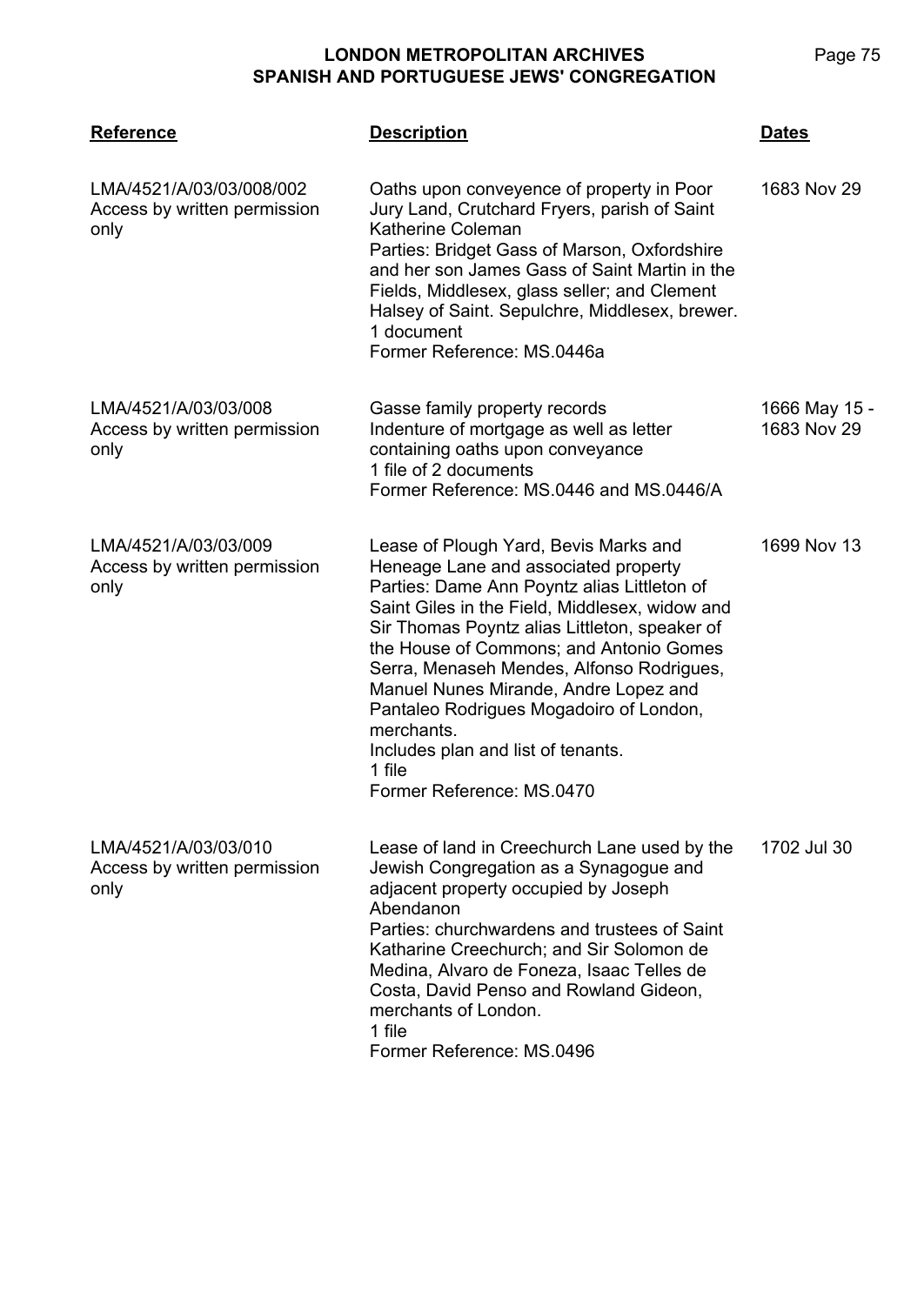| <b>Reference</b>                                                                                                                     | <b>Description</b>                                                                                                                                                                                                                                                                                                                                                     | <b>Dates</b> |
|--------------------------------------------------------------------------------------------------------------------------------------|------------------------------------------------------------------------------------------------------------------------------------------------------------------------------------------------------------------------------------------------------------------------------------------------------------------------------------------------------------------------|--------------|
| LMA/4521/A/03/03/011<br>Access by written permission<br>only                                                                         | Counterpart lease of property in Creechurch<br>Lane used by the Jewish Congregation as a<br>Synagogue<br>Parties: Joseph de Castro, Jacob Gonsales<br>Panteleon, Rodrigues Mogadoun, Phillip<br>Mendez da Costa and Jacob Gabay of London<br>Merchants Elders of the Jewish Synagogue;<br>and Jacob Mendez of London, merchant.<br>1 file<br>Former Reference: MS.0497 | 1703 Jul 20  |
| LMA/4521/A/03/03/012<br>Access by written permission<br>only                                                                         | Assignment of a mortgage of Bevis Marks and<br>associated property<br>Parties: William Russell of North Hendon,<br>Essex; Dame Anne Littleton alias Poyntz of<br>Saint Anne, Westminster, and Archibald<br>Hutcheson of Middle Temple, London; and<br>James Littleton of London, Captain of HMS<br>Royal Sovereign.<br>1 file<br>Former Reference: MS.0451             | 1710 Jun 29  |
| LMA/4521/A/03/03/013<br>Access by written permission<br>only                                                                         | Copy of lease and release of property in the<br>Manor of Ockendon, Essex, and Bevis Marks,<br>in settlement of Sir Thomas Littleton's estate<br>Parties: Dame Anne Littleton and others.<br>1 file<br>Former Reference: MS.0471                                                                                                                                        | 1713 Jul 30  |
| LMA/4521/A/03/03/014<br>Access by written permission<br>only                                                                         | Indenture of bargain and sale in fee of Jewish<br>Synagogue, Bevis Marks<br>Parties: Thomas Ayles of London; and James<br>Littleton of London.<br>1 file<br>Former Reference: MS.0488                                                                                                                                                                                  | 1713 Aug 14  |
| LMA/4521/A/03/03/015<br>Unfit<br>Access by written permission<br>only<br>Not available for general access.<br>Unfit for consultation | Indenture of lease of Bevis Marks and<br>associated property, with counterpart<br>Parties: James Poyntz alias Littleton of North<br>Ockendon, Essex; and John Mendes da Costa,<br>Isaac Portello, Jacob Rodriques Silva, Rodrigo<br>Ximenes and Joseph Telles da Costa.<br>1 file of 2 documents<br>Former Reference: MS.0465 MS.0486                                  | 1714 Nov 14  |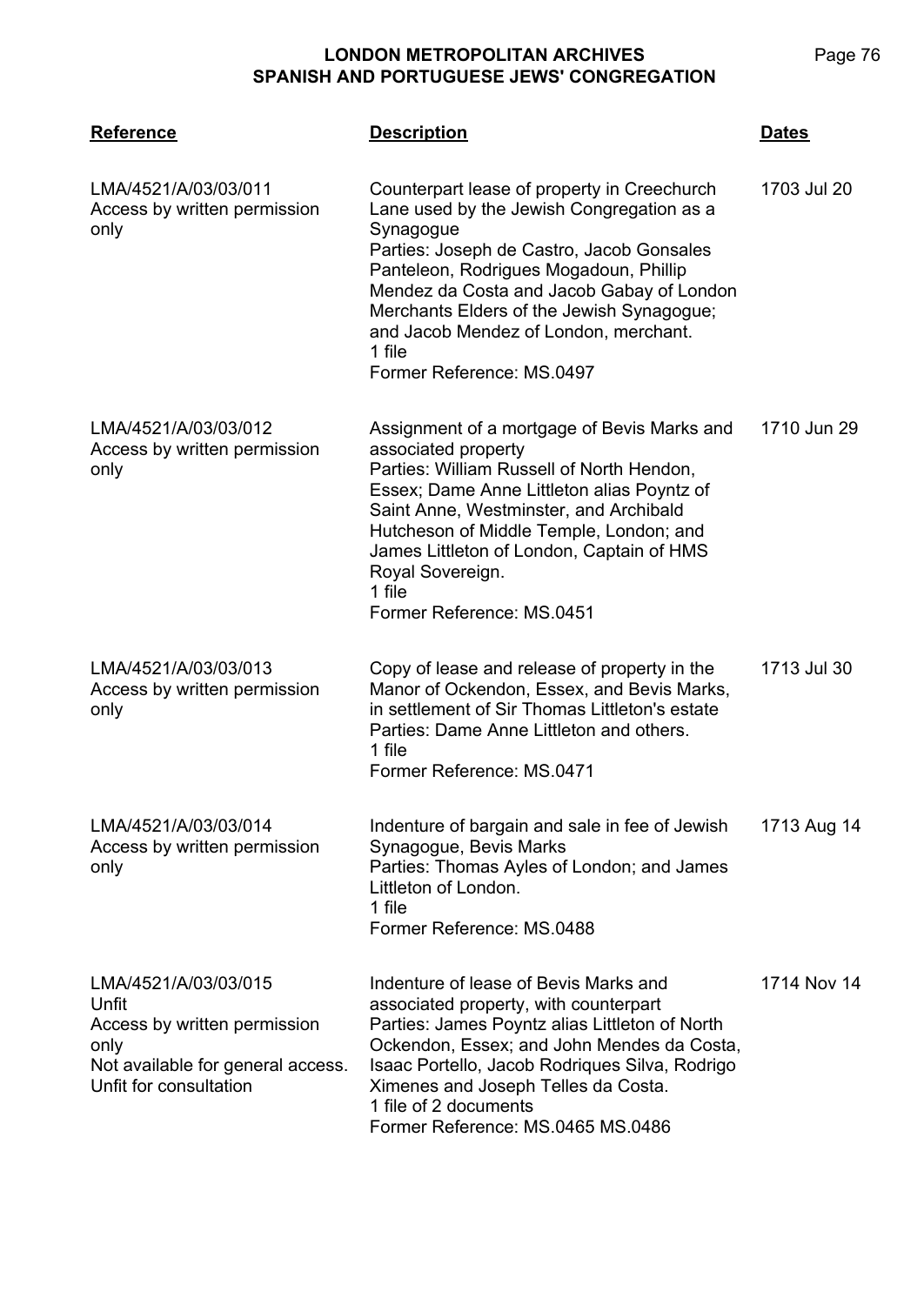**LMA/4521 Reference Description Dates** LMA/4521/A/03/03/016 Access by written permission only Indenture and articles of agreement of marriage, relating to Bevis Marks property Parties: James Littleton of North Ockendon, Essex, and Susan Littleton his eldest daughter; and Sir Barnham Rider of Boughton Monchelsea, Kent. Relating to lands conveyed to James Littleton in LMA/4521/A/03/03/014. 1 file Former Reference: MS.0504 1717 Oct 28 LMA/4521/A/03/03/017 Access by written permission only Indenture of release of the Jewish Synagogue and associated property in Bevis Marks and Heneage Lane Parties: James Littleton of North Ockendon, Essex, and Jane his wife; and William Clayton of Marden, Godstone, Surrey. 1 file Former Reference: MS.0505 1721 Oct 30 LMA/4521/A/03/03/018 Access by written permission only Sale of Halsey's rents, on the north side of Cock Court, Poor Jury Lane Parties: John Dickins, stationer, of London and Susanna his wife, granddaughter of Clement Halsey of Hackney, Middlesex; and Richard Farington, citizen and distiller of London. 1 file Former Reference: MS.0448 1726 Feb 6 LMA/4521/A/03/03/019 Access by written permission only Indenture of lease of a piece of land adjoining the Synagogue Parties: Richard James of London, carpenter; and Jacob Alvares Pereira, Moses Lopez Dias, Jacob Jessurun Rodrigues, Abraham de Moses Franco and Jacob Costa, the Parnassim, Gabay and Elders of the Synagogue of Portuguese Jews. Includes a plan of the land. 1 file Former Reference: MS.0447 1727 Sep 1 LMA/4521/A/03/03/020 Access by written permission only Indentures of lease, release and counterpart for the Jews' Synagogue Parties: Dame Susanna Rider of Boughton Monchelsea, Kent, widow; and Sir Charles Wager of Fulham [Knight Admiral]. 1 file of 3 documents Former Reference: MS.0508 MS.0460/A MS.0460/B 1732 Apr 13 - 1732 Apr 14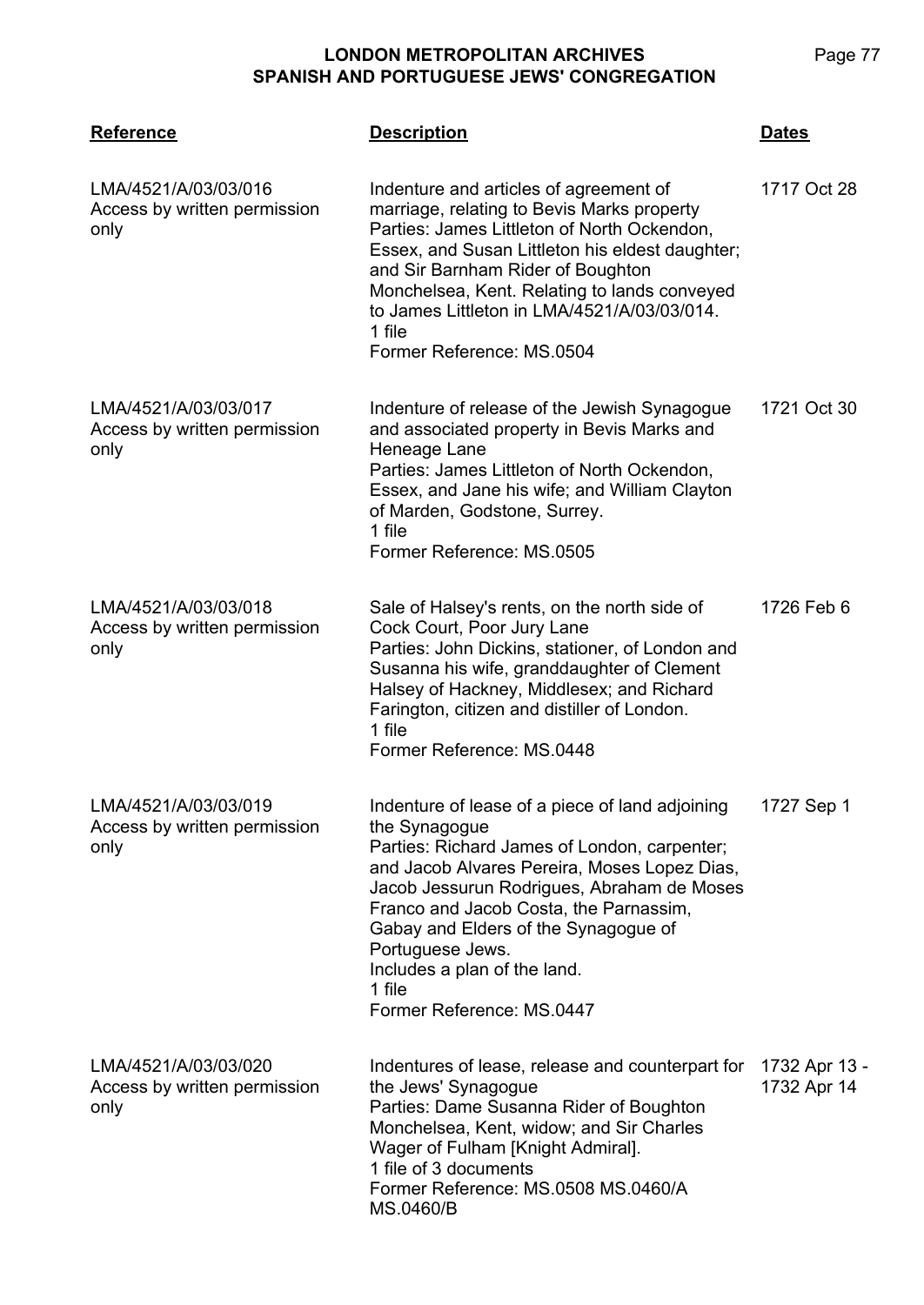| <b>Reference</b>                                             | <b>Description</b>                                                                                                                                                                                                                                                                                                                                                                                                                                                                                                                                                                                                                                                                                                                                                                                                                                                                                                                                                                           | <u>Dates</u> |
|--------------------------------------------------------------|----------------------------------------------------------------------------------------------------------------------------------------------------------------------------------------------------------------------------------------------------------------------------------------------------------------------------------------------------------------------------------------------------------------------------------------------------------------------------------------------------------------------------------------------------------------------------------------------------------------------------------------------------------------------------------------------------------------------------------------------------------------------------------------------------------------------------------------------------------------------------------------------------------------------------------------------------------------------------------------------|--------------|
| LMA/4521/A/03/03/021<br>Access by written permission<br>only | Lease and counterpart of lease of property in<br><b>Bevis Marks</b><br>Parties: Alvaro Da Fonseca, Isaac Martins,<br>Abraham da Costa, Francis Pereira of London,<br>merchants and wardens of the Synagogue; and<br>Moses de Medina of London, merchant.<br>With plans.<br>1 file of 2 documents<br>Former Reference: MS.0469 MS.0356                                                                                                                                                                                                                                                                                                                                                                                                                                                                                                                                                                                                                                                        | 1720 May 20  |
| LMA/4521/A/03/03/022<br>Access by written permission<br>only | Indenture of assignment of lease for property in<br><b>Bevis Marks</b><br>Parties: Deborah de Medina, widow of Moses<br>de Medina, and her son Abraham de Medina<br>(executors of Moses de Medina); and Alvaro<br>Lopez Suasso of Broad Street, London.<br>1 file<br>Former Reference: MS.0507                                                                                                                                                                                                                                                                                                                                                                                                                                                                                                                                                                                                                                                                                               | 1732 Jan 21  |
| LMA/4521/A/03/03/023<br>Access by written permission<br>only | Lease and release of the Jews' Synagogue and 1747 - 1748<br>other property, with associated fine and<br>recovery<br>Lease of Jews' Synagogue and associated<br>property in Bevis Marks and Heneage Lane.<br>Parties: Dame Susanna Rider of Boughton<br>Monchelsea, Kent, widow of Sir Barnham Rider<br>and heir to the late James Littleton; and Edward<br>Green of Middle Temple, London.<br>Release of Jews' Synagogue and associated<br>property in Bevis Marks and Heneage Lane.<br>Parties: Dame Susanna Rider of Boughton<br>Monchelsea, Kent, widow of Sir Barnham Rider<br>and heir to the late James Littleton; Sir Thomas<br>Rider of Boughton Monchelsea, Kent, son and<br>heir of Sir Barnham Rider, Philadelphia Rider<br>and Harriet Rider; and Edward Green of Middle<br>Temple, London.<br>Fine and recovery concerning 30 messuages in<br>Saint Katharine Cree and Saint Mary Axe.<br>1 file of 4 documents<br>Former Reference: MS.0466/A MS.0466/B<br>MS.0509/A MS.0509/B |              |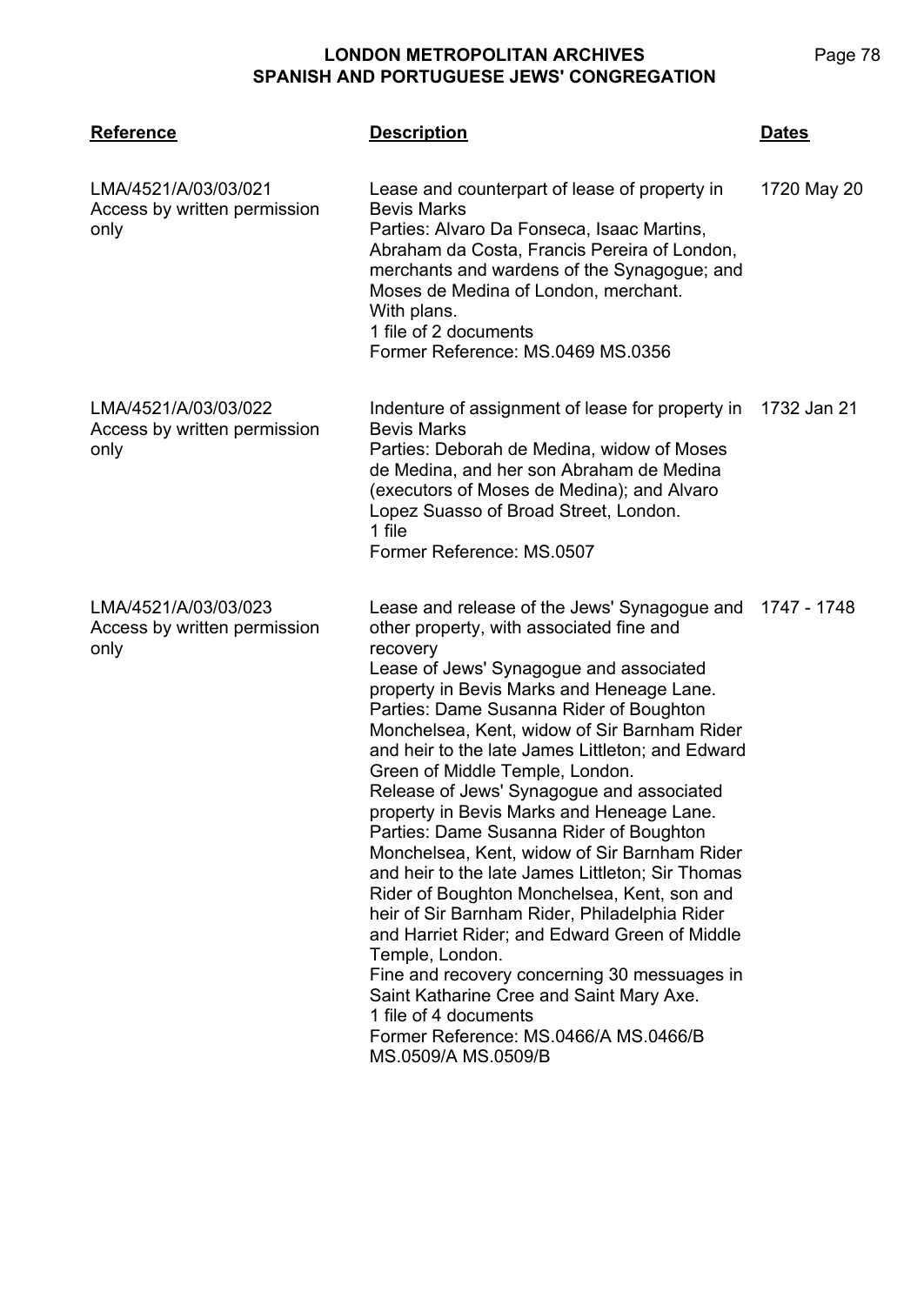| <b>Reference</b>                                                 | <b>Description</b>                                                                                                                                                                                                                                                                                                                                                                                                                                                                                                                                                                                                                                                                                                                                                                                                                                                                                                                                                                                                   | <b>Dates</b>               |
|------------------------------------------------------------------|----------------------------------------------------------------------------------------------------------------------------------------------------------------------------------------------------------------------------------------------------------------------------------------------------------------------------------------------------------------------------------------------------------------------------------------------------------------------------------------------------------------------------------------------------------------------------------------------------------------------------------------------------------------------------------------------------------------------------------------------------------------------------------------------------------------------------------------------------------------------------------------------------------------------------------------------------------------------------------------------------------------------|----------------------------|
| LMA/4521/A/03/03/024<br>Access by written permission<br>only     | Indentures of lease and release: sale of the<br>Jews' Synagogue and other tenements, and<br>annexed schedule of related documents<br>Lease between: Sir Kenrick Clayton of Mardon,<br>Godstone, Surrey (son, heir and an executor of<br>Sir William Clayton), Dame Martha Wager<br>(widow and executrix of Sir Charles Wager),<br>Dame Susanna Rider (widow of Sir Barnham<br>Rider), Sir Thomas Rider, Philadelphia Rider<br>and Harriott Rider; and Philip Carteret Webb of<br>Lincolns Inn, Middlesex.<br>Release between eight parties: Sir Kenrick<br>Clayton and William Clayton; Dame Martha<br>Wager; Dame Susanna Rider, Sir Thomas<br>Rider, Philadelphia Rider and Harriott Rider;<br>Gabriel Lopes, David Franco, David Aboab<br>Cardozo, Moses Mendez da Costa and Moses<br>Gomez Serra; Benjamin Mendez da Costa;<br>Moses de Parba; Natal Levi Sonsino; and Philip<br>Carteret Webb.<br>With detailed description the premises' layout.<br>1 file of 3 documents<br>Former Reference: MS.0510 MS.0511 | 1748 Apr 5 -<br>1748 Apr 6 |
| LMA/4521/A/03/03/025<br>Access by written permission<br>only     | Various legal documents connected to the<br>Littleton family's property in Bury Street and<br><b>Bevis Marks</b><br>Listed in schedule in LMA/4521/A/03/03/024.<br>1 file of 9 documents                                                                                                                                                                                                                                                                                                                                                                                                                                                                                                                                                                                                                                                                                                                                                                                                                             | 1709 - 1725                |
| LMA/4521/A/03/03/025/001<br>Access by written permission<br>only | Will, codicil and probate of Sir Thomas Poyntz<br>alias Littleton<br>1 document<br>Former Reference: MS.0498                                                                                                                                                                                                                                                                                                                                                                                                                                                                                                                                                                                                                                                                                                                                                                                                                                                                                                         | 1709 Sep 19                |
| LMA/4521/A/03/03/025/002<br>Access by written permission<br>only | Copy of an order of the Master of the Rolls in<br>the suit of James Littleton v. Dame Ann Littleton<br>(widow and executrix of Sir Thomas Littleton),<br>Archibald Hutcheson and Thomas Littleton<br>1 document<br>Former Reference: MS.0500                                                                                                                                                                                                                                                                                                                                                                                                                                                                                                                                                                                                                                                                                                                                                                         | 1713 Apr 21                |
| LMA/4521/A/03/03/025/003<br>Access by written permission<br>only | Copy of a report of Sir Thomas Gery, Master of<br>the Court of Rolls, relating to Sir Thomas<br>Littleton's accounts, ordered by the Master of<br>the Rolls<br>1 document<br>Former Reference: MS.0501                                                                                                                                                                                                                                                                                                                                                                                                                                                                                                                                                                                                                                                                                                                                                                                                               | 1713 Jul 20                |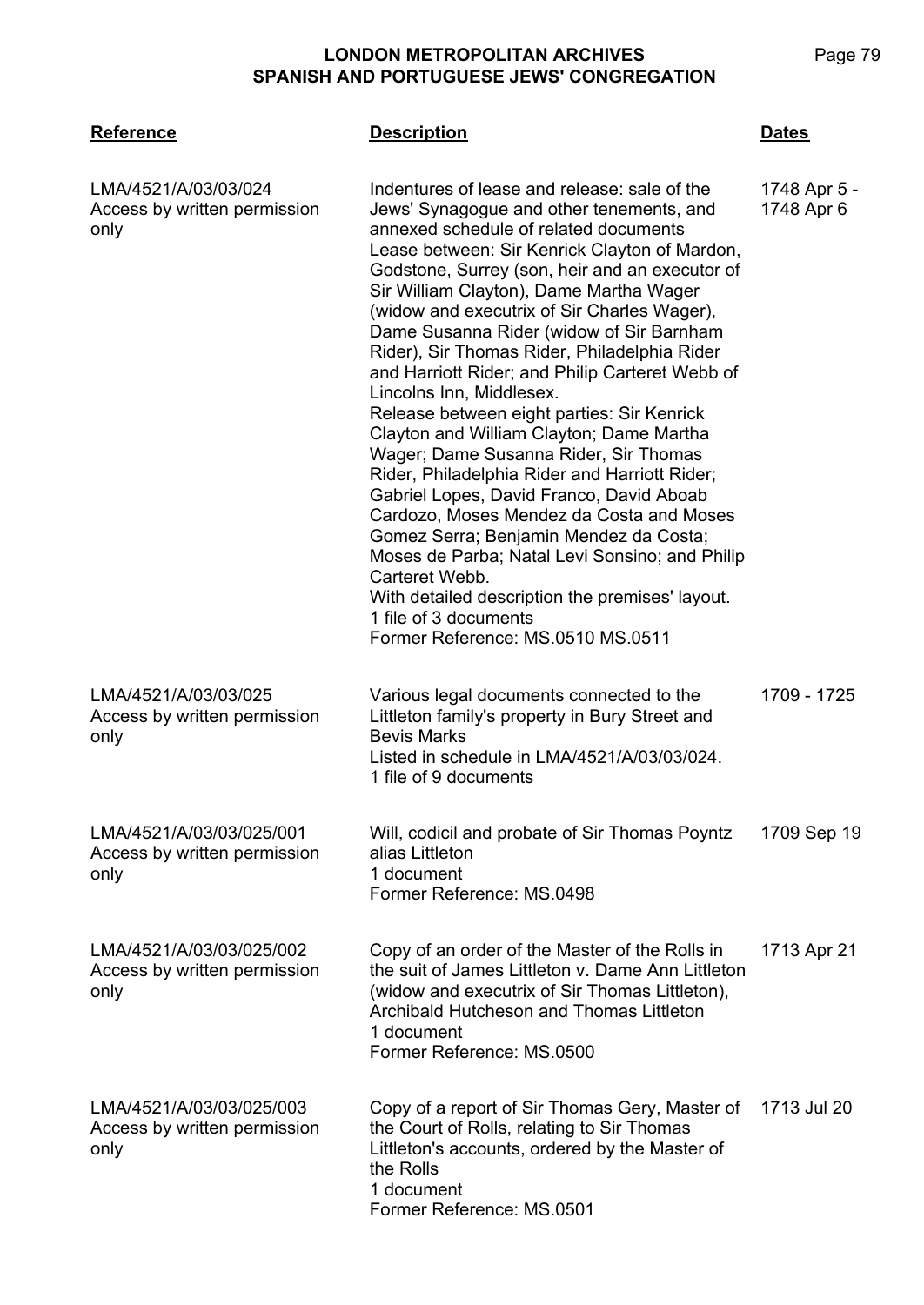| <b>Reference</b>                                                 | <b>Description</b>                                                                                                                                                                                                                                                               | <b>Dates</b> |
|------------------------------------------------------------------|----------------------------------------------------------------------------------------------------------------------------------------------------------------------------------------------------------------------------------------------------------------------------------|--------------|
| LMA/4521/A/03/03/025/004<br>Access by written permission<br>only | Copy of an order of the Lord Chancellor<br>confirming the report of Sir Thomas Gery,<br>Master of the Court of Rolls<br>1 document<br>Former Reference: MS.0502                                                                                                                  | 1713 Jul 21  |
| LMA/4521/A/03/03/025/005<br>Access by written permission<br>only | Copy of a report of Sir Thomas Gery, Master of 1713 Jul 21<br>the Court of Rolls, concerning proposed<br>purchase of grounds and tenements in Berry<br>Street and Bevis Marks, part of the estate of the<br>late Sir Thomas Littleton<br>1 document<br>Former Reference: MS.0503 |              |
| LMA/4521/A/03/03/025/006<br>Access by written permission<br>only | Letter of Attorney of Archibald Hutcheson to<br>execute conveyances of the estate of the late<br>Sir Thomas Poyntz alias Littleton<br>Appointing John Cotton of Cutler's Hall,<br>London.<br>1 document<br>Former Reference: MS.0464                                             | 1713 May 2   |
| LMA/4521/A/03/03/025/007<br>Access by written permission<br>only | Deed Poll of James Poyntz alias Littleton under<br>the will of Sir Thomas Littleton<br>Appointing various messuages on Bury Street<br>and Bevis Marks as a jointure for his wife Jane.<br>1 document<br>Former Reference: MS.0463                                                | 1722 Feb 5   |
| LMA/4521/A/03/03/025/008<br>Access by written permission<br>only | Copy of the will of James Littleton dated 20 Mar<br>1716 and its codicils<br>Proved 22 Feb 1722.<br>1 document<br>Former Reference: MS.0506                                                                                                                                      | 1722         |
| LMA/4521/A/03/03/025/009<br>Access by written permission<br>only | Certificate of dates of death of members of<br>Littleton family<br>1 docuemnt<br>Former Reference: MS.0499                                                                                                                                                                       | 1725         |
| LMA/4521/A/03/03/025/010<br>Access by written permission<br>only | Copy Order of Master of Rolls, by consent<br>confirming Report of Master Gery<br>Index to LMA/4521/A/03/03/025/005.<br>1 document<br>Former Reference: MS.0487                                                                                                                   | 1713 Jul 21  |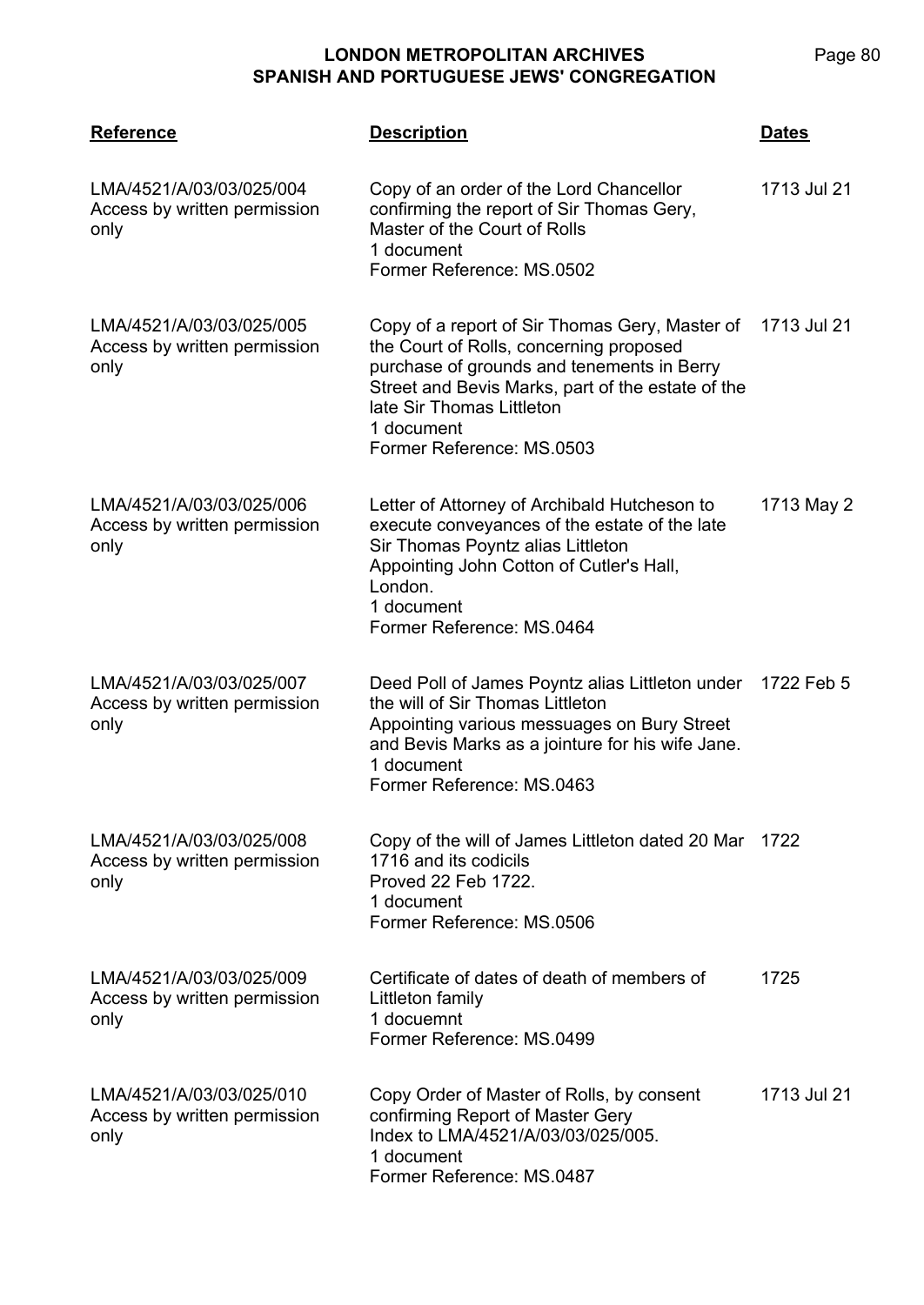| <b>Reference</b>                                             | <b>Description</b>                                                                                                                                                                                                                                                                                                                                                                                                                                                                                                                                                                                                                                                                               | Dates                       |
|--------------------------------------------------------------|--------------------------------------------------------------------------------------------------------------------------------------------------------------------------------------------------------------------------------------------------------------------------------------------------------------------------------------------------------------------------------------------------------------------------------------------------------------------------------------------------------------------------------------------------------------------------------------------------------------------------------------------------------------------------------------------------|-----------------------------|
| LMA/4521/A/03/03/026<br>Access by written permission<br>only | Indenture of release to Philip Carteret Webb in<br>trust for the elders of the Jews' Synagogue<br>Same parties as the release in<br>LMA/4521/A/03/03/024. The Synagogue now<br>aquired the fee simple in its buildings.<br>1 file<br>Former Reference: MS.0513                                                                                                                                                                                                                                                                                                                                                                                                                                   | 1748 Apr 6                  |
| LMA/4521/A/03/03/027<br>Access by written permission<br>only | Indenture of assignment in parts of Bevis Marks<br>and associated property<br>Parties: Dorcas Masters of the parish of Saint<br>Martin, London (executrix of Sir Harcourt<br>Masters); Dame Susannah Rider of Boughton<br>Monchelsea, Kent (widow of Sir Barnham Rider<br>and heir of James Littleton), Sir Thomas Rider,<br>Philadelphia Rider and Harriet Rider; Gabriel<br>Lopes, David Franco, David Aboub Cardozo,<br>Moses Mendes da Costa, Moses Gomes Serra,<br>Benjamin Mendes da Costa, Moses de Paiba<br>and Natal Levis Sousices of London,<br>merchants; and James Dagge of Budge Row,<br>London. For a term of 500 years.<br>1 file<br>Former Reference: MS.0468                   | 1748                        |
| LMA/4521/A/03/03/028<br>Access by written permission<br>only | Lease of the messuage of Bevis Marks<br>Synagogue and adjoining buildings; Indenture<br>of Assignment to New Trustees; Counterpart of<br>release<br>Lease between: David Franco and Moses<br>Gomes Serra; and Jacob Osorio, Isaac Israel<br>Nunes, Elias Lindo, Isaac Mendes da Costa,<br>Daniel de Castro, and Isaac Serra.<br>Indenture of assignment between: David<br>Franco and Moses Gomes Serra; and David<br>Franco, Jacob Osorio, Isaac Israel Nunes, Elias<br>Lindo, Isaac Mendes Da Costa, Daniel de<br>Castro and Isaac Serra.<br>Counterpart of release: David Franco and<br>others to Isaac Israel Nunes.<br>1 file of 3 documents<br>Former Reference: MS.0358 MS.0514<br>MS.0515 | 1776 May 6 -<br>1776 Sep 12 |
| LMA/4521/A/03/03/029<br>Access by written permission<br>only | Lease of the messuage of Bevis Marks<br>Synagogue and adjoining buildings<br>Parties: Isaac Israel Nunes, Daniel de Castro<br>and Isaac Serra; and William Pearce.<br>1 file<br>Former Reference: MS.0357                                                                                                                                                                                                                                                                                                                                                                                                                                                                                        | 1790 Jul 6                  |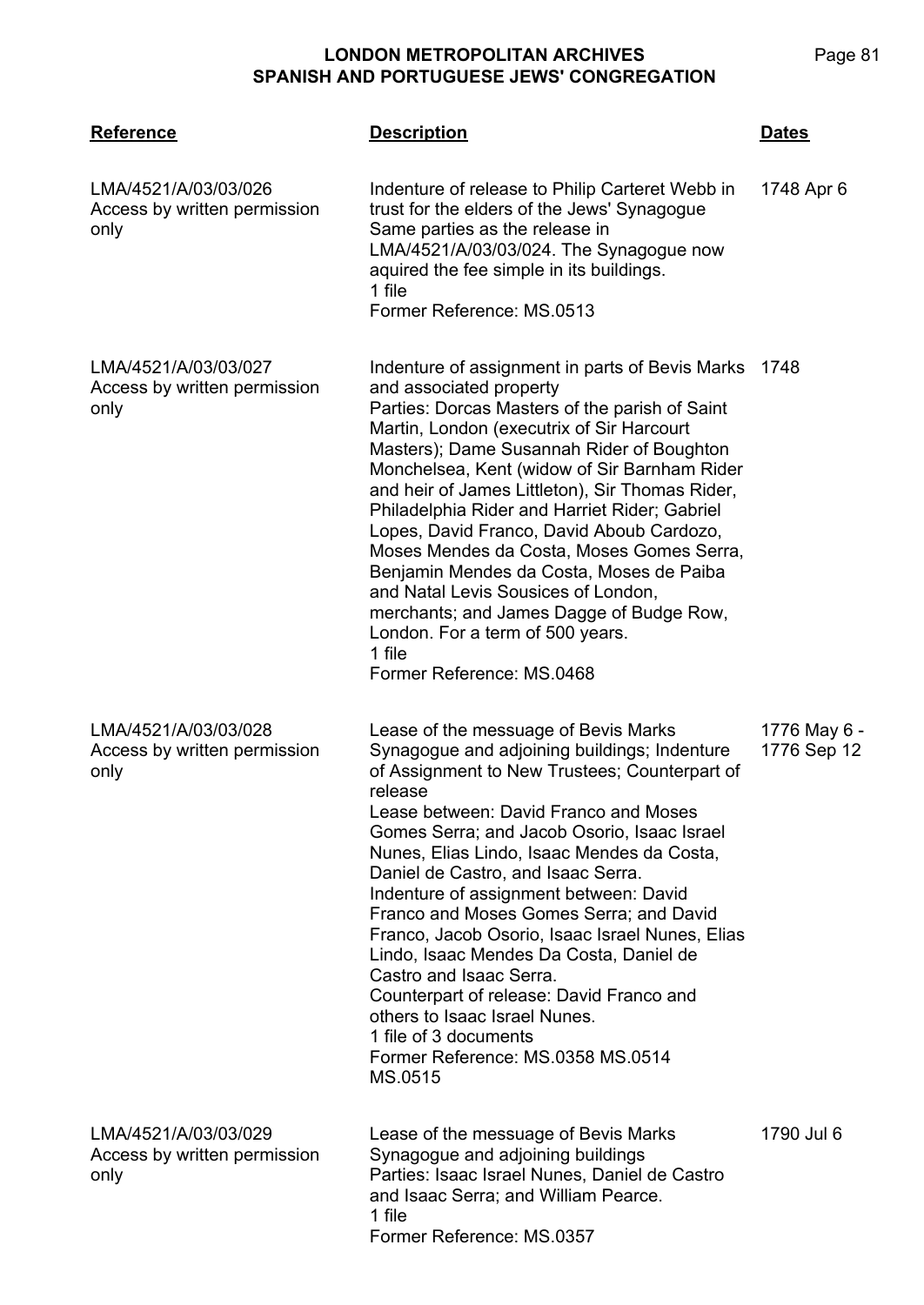| <b>Reference</b>                                             | <b>Description</b>                                                                                                                                                                                                                                                                                                                                                                                                                                                                                                                                                                                                                                     | <u>Dates</u>                 |
|--------------------------------------------------------------|--------------------------------------------------------------------------------------------------------------------------------------------------------------------------------------------------------------------------------------------------------------------------------------------------------------------------------------------------------------------------------------------------------------------------------------------------------------------------------------------------------------------------------------------------------------------------------------------------------------------------------------------------------|------------------------------|
| LMA/4521/A/03/03/030<br>Access by written permission<br>only | Indentures of lease and release: sale of the<br>Synagogue and its appurtenances, buildings<br>etc.<br>Parties: William Pearce; and Isaac Israel<br>Nunes, Daniel de Castro, Isaac de Abraham<br>Aguilar, Jacob Abentar Punentel, Isaac Mendez<br>Pereira and Moses Ximenes.<br>1 file of 2 documents<br>Former Reference: MS.0516 MS.0517                                                                                                                                                                                                                                                                                                              | 1790 Sep 13 -<br>1790 Sep 14 |
| LMA/4521/A/03/03/031<br>Access by written permission<br>only | Indentures of lease and release of Bevis Marks<br>properties<br>Parties: Isaac Israel Nunes and others; and<br>Jacob Mendez Da Costa and others.<br>1 file of 2 documents<br>Former Reference: MS.0518 MS.0519                                                                                                                                                                                                                                                                                                                                                                                                                                         | 1797 Mar 16 -<br>1797 Mar 17 |
| LMA/4521/A/03/03/032<br>Access by written permission<br>only | Counterpart indenture of lease of the corner<br>house of Heneage Lane and Bevis Marks<br>Parties: Isaac Serra and other surviving<br>trustees of the properties of the Synagogue;<br>and Joel Emanuel.<br>1 file<br>Former Reference: MS.0520                                                                                                                                                                                                                                                                                                                                                                                                          | 1802 Dec 30                  |
| LMA/4521/A/03/03/033<br>Access by written permission<br>only | Indentures of lease and release of Bevis Marks<br>properties<br>Parties: Isaac Sera and others; and Jacob de<br>Fonnece Brendon and others.<br>1 file of 2 documents<br>Former Reference: MS.0521 MS.0522                                                                                                                                                                                                                                                                                                                                                                                                                                              | 1804 Sep 13 -<br>1804 Sep 14 |
| LMA/4521/A/03/03/034<br>Access by written permission<br>only | Indenture of assignment of 13 messuages or<br>tenements in Cock Court, west side of Poor<br>Jury Lane, parish of Saint Katherine Coleman<br>Parties: Thomas Dawes of Angel Court,<br>Throgmorton Street; Moses Montefiore, New<br>Court, Saint Swithins Lane; Jacob Mendes da<br>Costa, Bury Street of Saint Mary Axe, Jacob<br>Abenatar Pimentel, Islington, Moses Lindo the<br>younger, Bury Court, Saint Mary Axe, Jacob<br>Osorio, City of London, Jacob Mocatta, Stoke<br>Newington, Jacob da Fonesca Brandon,<br>Hackney; and John Meriscoe Pearce, Saint<br>Swithins Lane.<br>For a term of 500 years.<br>1 file<br>Former Reference: MS.0448/A | 1823 Apr 4                   |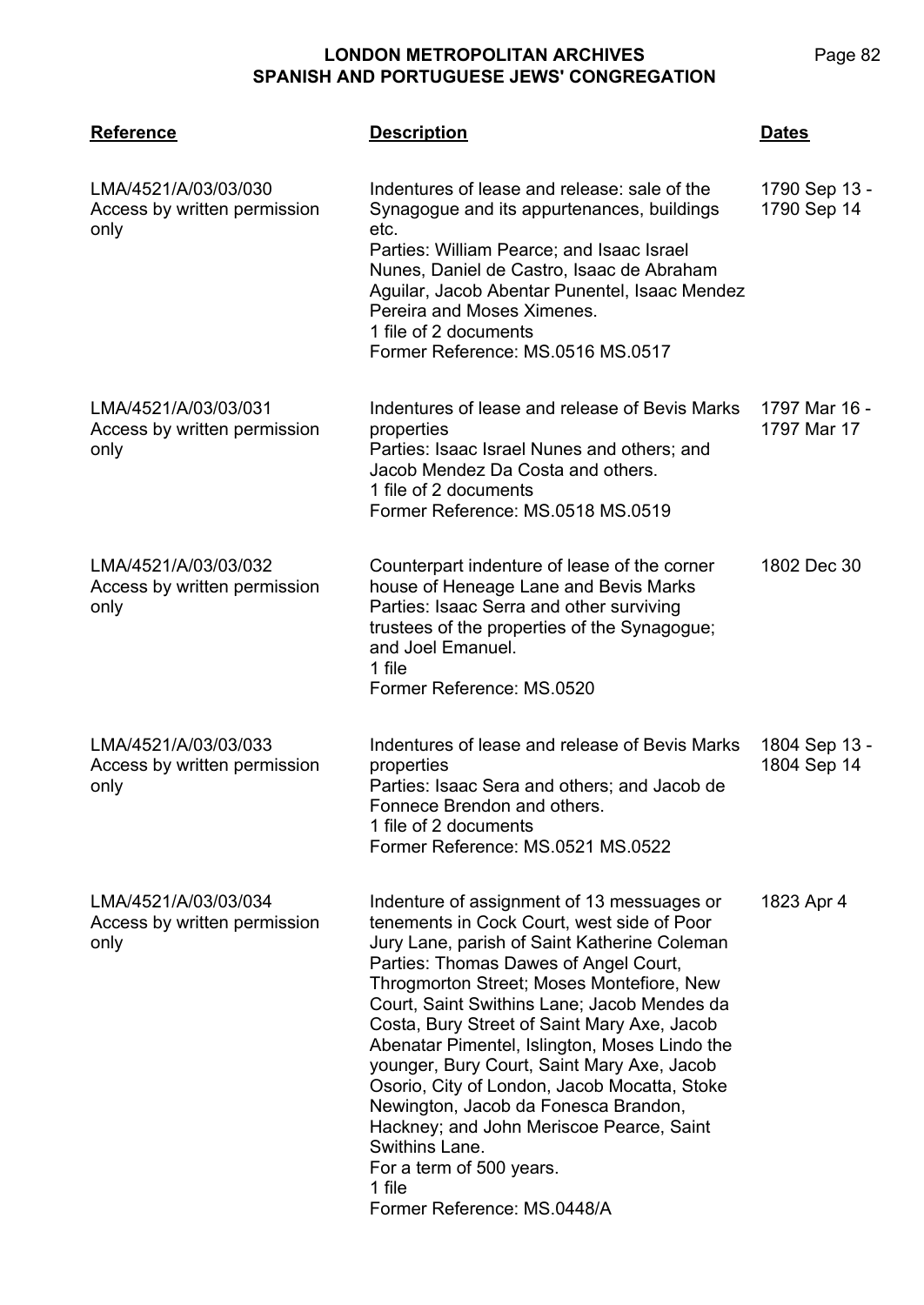| <b>Reference</b>                                                                                          | <b>Description</b>                                                                                                                                                                                                                                                                                                                                                                                                                                                                                                                                                           | <b>Dates</b>                 |
|-----------------------------------------------------------------------------------------------------------|------------------------------------------------------------------------------------------------------------------------------------------------------------------------------------------------------------------------------------------------------------------------------------------------------------------------------------------------------------------------------------------------------------------------------------------------------------------------------------------------------------------------------------------------------------------------------|------------------------------|
| LMA/4521/A/03/03/035<br>Access by written permission<br>only                                              | Leases of houses and premises in Edwards<br>Street, Oxford Street and Wigmore Street<br>Counterpart lease of 1 Edwards Street,<br>Portman Square, from John Lee Benham to<br>Abraham Romanel, 22 Oct 1834. Counterpart<br>lease of 250 Oxford Street, from Abraham<br>Romanel to Charles Hammond 22 Dec 1834.<br>Assignment of lease of land, messuage,<br>tenement and premises in Wigmore Street<br>between Abraham Romanel and Moses<br>Samuel, 14 July 1842.<br>1 file of 3 documents<br>Former Reference: MS.0343/24 MS.0343/26<br>MS.0343/25                           | 1834 - 1842                  |
| LMA/4521/A/03/03/036<br>Access by written permission<br>only                                              | Indenture of Release of Bevis Marks properties<br>Parties: Moses Lindo and others; and Jacob<br>Levy Bensusin and others.<br>1 file<br>Former Reference: MS.0523                                                                                                                                                                                                                                                                                                                                                                                                             | 1835 Mar 13                  |
| LMA/4521/A/03/03/037<br>Access by written permission<br>only                                              | Lease of 3 St James Court, Bury Street<br>Parties: Sara Lara of Canterbury, widow, and<br>David Brandon; John Jennings of Bury Street,<br>St. Mary Axe, bricklayer.<br>1 file<br>Former Reference: MS.0450                                                                                                                                                                                                                                                                                                                                                                   | 1853 Mar 21 -<br>1855 Oct 17 |
| LMA/4521/A/03/03/038<br>Unfit<br>Access by written permission<br>only<br>Not available for general access | Copies of lease and release of land in<br>Charlestown, South Carolina for use as a burial<br>ground<br>Parties: Isaac da Costa of Carlestown to Beith<br>Eloim congregation (Charlestown); Sahar<br>Ashamaim congregation (London); Sahar<br>Ashamaim (Kingston, Jamaica) congregation;<br>Nidhe Israel (Bridge Town, Barbados); Seherit<br>Israel (New York); Jeshual Israel (Newport,<br>Rhode Island); and Mikve Israel (Savannah,<br>Georgia). Release dated 13 Mar 1764,<br>registered 13 Sep 1764.<br>1 file of 2 documents<br>Former Reference: MS.0343/07 MS.0343/08 | 1764 Mar 12 -<br>1764 Sep 13 |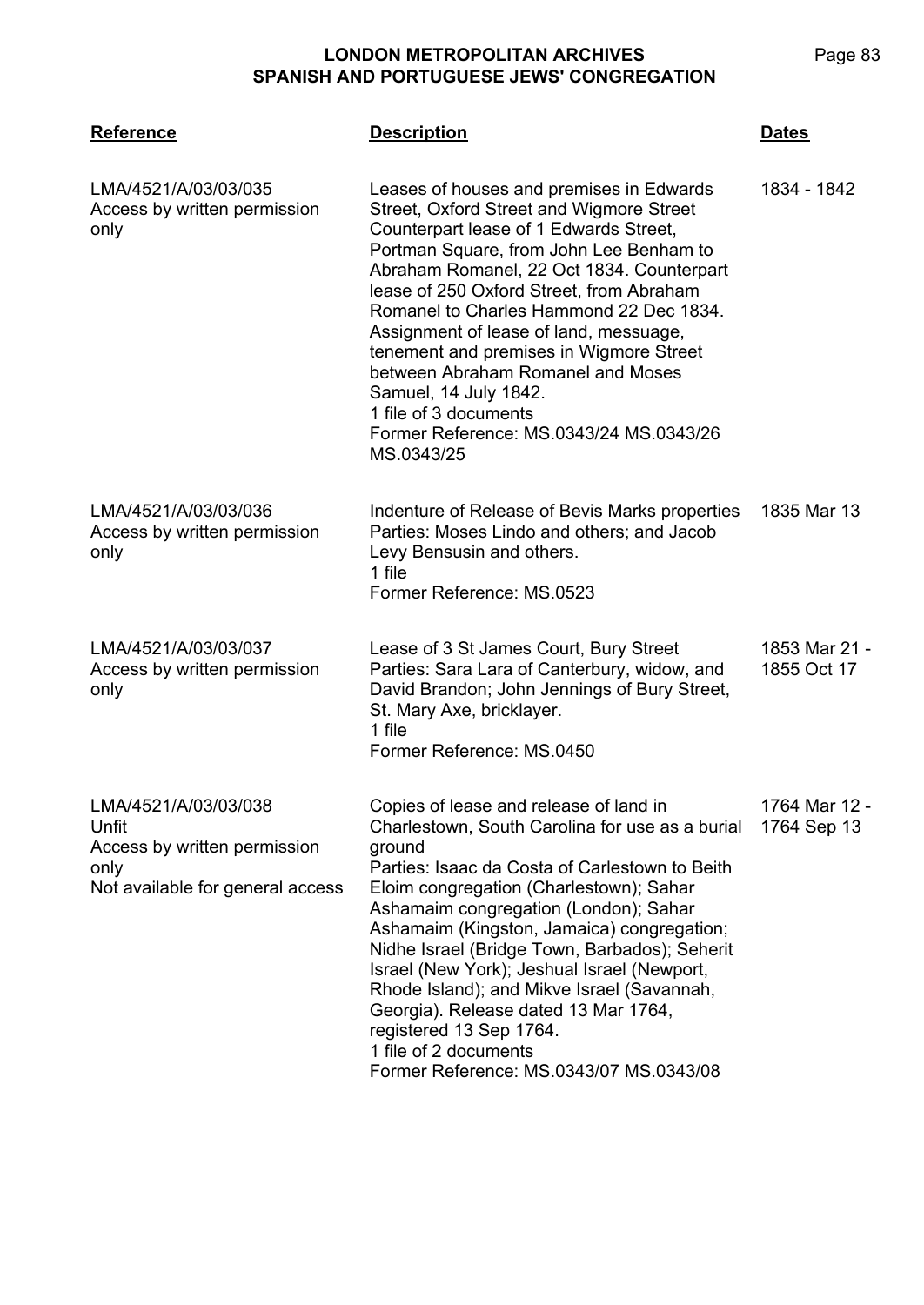| <b>Reference</b>                                             | <b>Description</b>                                                                                                                                                                                                                                                                                                                                                                                                                                                                                                                                                                                                                                                                                                                                                                           | <b>Dates</b>                |
|--------------------------------------------------------------|----------------------------------------------------------------------------------------------------------------------------------------------------------------------------------------------------------------------------------------------------------------------------------------------------------------------------------------------------------------------------------------------------------------------------------------------------------------------------------------------------------------------------------------------------------------------------------------------------------------------------------------------------------------------------------------------------------------------------------------------------------------------------------------------|-----------------------------|
| LMA/4521/A/03/03/039<br>Access by written permission<br>only | Counterpart assignment involving<br>consignments of pearls and coral from India<br>Joseph Salvador, in return for a loan of £4000,<br>conveys to Joseph Franco, David Franco, and<br>Moses Franco his interest in certain<br>consignments of pearls and coral from William<br>Brightwell of East India. With schedule of<br>conveyances.<br>1 file<br>Former Reference: MS.0343/09                                                                                                                                                                                                                                                                                                                                                                                                           | 1771 Jun 4                  |
| LMA/4521/A/03/03/040<br>Access by written permission<br>only | Schedule of conveyances, lease, assignment<br>and indenture of land in South Carolina<br>Includes: four-part conveyance of land in South<br>Carolina from Joseph Salvador to Phineas<br>Serra and Moses Isaac Levy; schedule of<br>conveyances from Joseph Salvador to<br>residents of the State of South Carolina<br>including Rebecca Mendes da Costa; indenture<br>(original and copy) from Joseph Salvador to<br>Phineas Serra and Moses Isaac Levy; lease of<br>land for one year from Joseph Salvador to<br>Phineas Serra and Moses Isaac Levy;<br>Assignment and counter-part from Salvador to<br>Serra and Levy, of monies owing to him by<br>Manuel Gomes Carvalho and Silva at Lisbon.<br>1 file of 7 documents<br>Former Reference: MS.0624/6 MS.0343/13<br>MS.0343/12 MS.0343/11 | 1774 May 13 -<br>1779 Nov 4 |
| LMA/4521/A/03/03/041<br>Access by written permission<br>only | Will of James Walgrave<br>1 document                                                                                                                                                                                                                                                                                                                                                                                                                                                                                                                                                                                                                                                                                                                                                         | 1644                        |
| LMA/4521/A/03/03/042<br>Access by written permission<br>only | Release and confirmation of Mr Sherbrook to<br>Mr Ball<br>2 documents                                                                                                                                                                                                                                                                                                                                                                                                                                                                                                                                                                                                                                                                                                                        | 1703                        |
| LMA/4521/A/03/03/043<br>Access by written permission<br>only | Lease from Mr William Gasso to Mr Richard<br><b>Hawkins</b><br>4 documents                                                                                                                                                                                                                                                                                                                                                                                                                                                                                                                                                                                                                                                                                                                   | 1666                        |
| LMA/4521/A/03/03/044<br>Access by written permission<br>only | Mr Richard Moseley and Mr Thomas Hawkes<br>1 document                                                                                                                                                                                                                                                                                                                                                                                                                                                                                                                                                                                                                                                                                                                                        | 1806                        |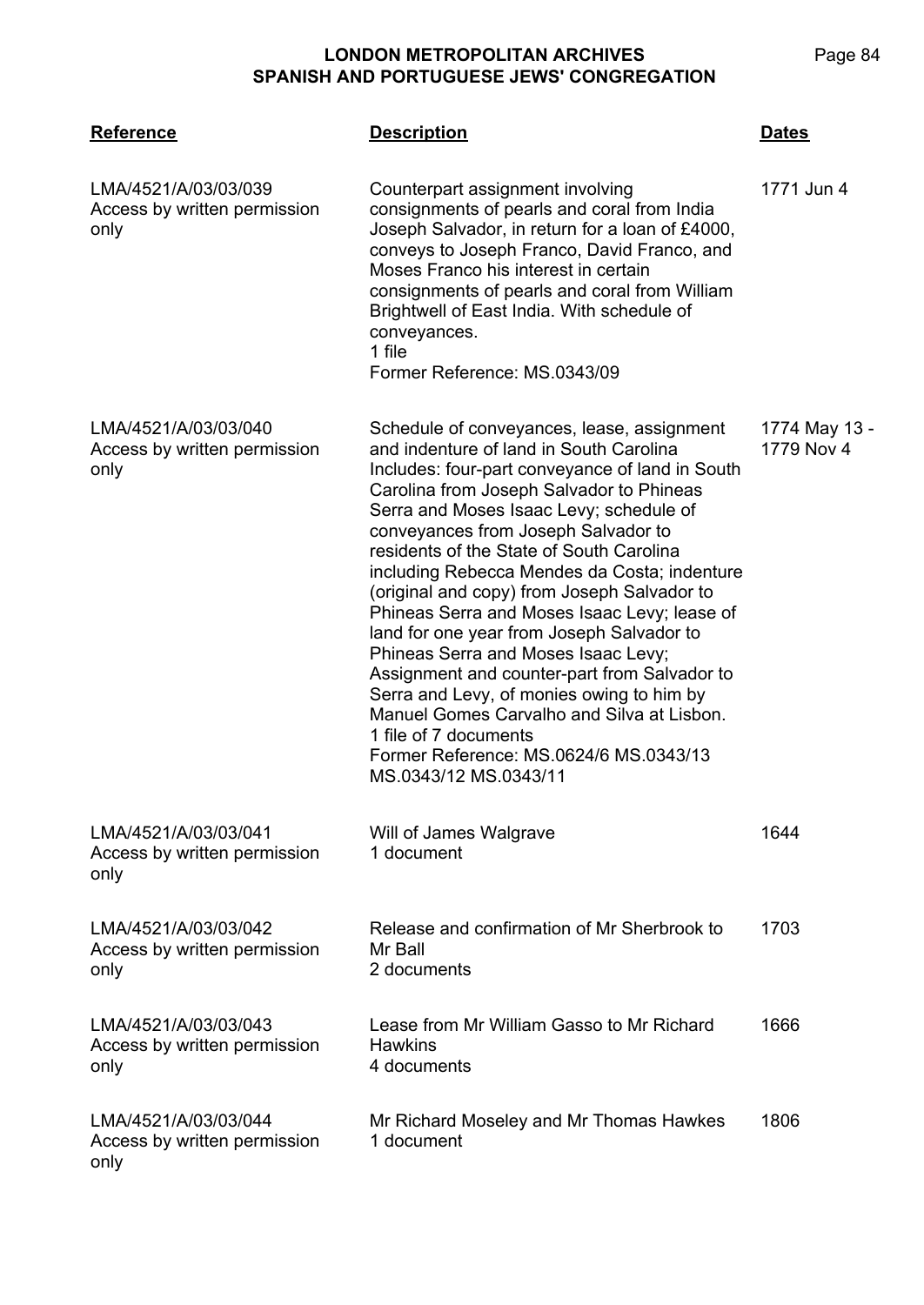| <b>Reference</b>                                             | <b>Description</b>                                                                | <u>Dates</u> |
|--------------------------------------------------------------|-----------------------------------------------------------------------------------|--------------|
| LMA/4521/A/03/03/045<br>Access by written permission<br>only | Bond of Dame Susanna Rider and Charles<br>Wager<br>1 document                     | 1732         |
| LMA/4521/A/03/03/046<br>Access by written permission<br>only | <b>Bond to Richard Harrington</b><br>1 document                                   | 1705         |
| LMA/4521/A/03/03/047<br>Access by written permission<br>only | Property transfer from Mr William Queensmith<br>to James Waldegrave<br>1 document | 1660         |
| LMA/4521/A/03/03/048<br>Access by written permission<br>only | Letter to the Lord Chancellor<br>1 document                                       | 1720         |
| LMA/4521/A/03/03/049<br>Access by written permission<br>only | Charles Brigstock to pay grants and expenses<br>1 document                        | 1682         |
| LMA/4521/A/03/03/050<br>Access by written permission<br>only | Agreement between Joseph Slow and John<br>Halroy<br>1 document                    | 1700         |
| LMA/4521/A/03/03/051<br>Access by written permission<br>only | James Waldegrave lease<br>1 document                                              | 1653         |
| LMA/4521/A/03/03/052<br>Access by written permission<br>only | Agreement between Anthony Ball and Charles<br>Townley<br>1 document               | 1728         |
| LMA/4521/A/03/03/053<br>Access by written permission<br>only | Will of Thomas Halsey<br>1 document                                               | 1714         |
| LMA/4521/A/03/03/054<br>Access by written permission<br>only | Schedule of parchment papers<br>1 document                                        | 1817         |
| LMA/4521/A/03/03/055<br>Access by written permission<br>only | Mildmay Park Synagogue<br>1 file                                                  | 1940         |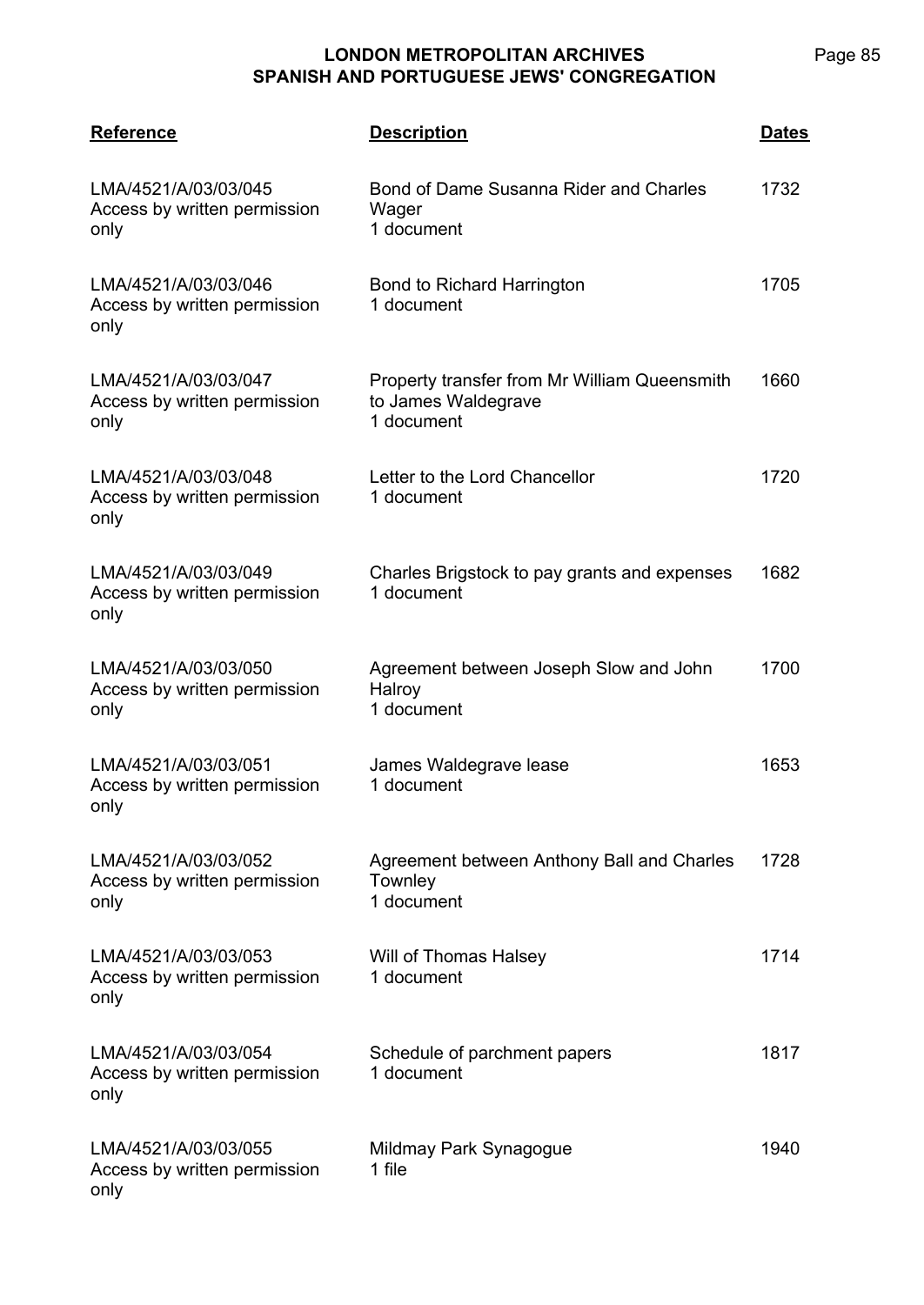| <b>Reference</b>                                                                                          | <b>Description</b>                                                                                                       | <b>Dates</b> |
|-----------------------------------------------------------------------------------------------------------|--------------------------------------------------------------------------------------------------------------------------|--------------|
| LMA/4521/A/03/03/056<br>Access by written permission<br>only                                              | Beth Holim evacuation to Hastings<br>1 file                                                                              | 1939 - 1940  |
| LMA/4521/A/03/03/057<br>Access by written permission<br>only                                              | 9 Hythe Street, Dartford<br>1 file                                                                                       | 1957 - 1973  |
| LMA/4521/A/03/03/058<br>Access by written permission<br>only                                              | Deed of Convenant from Lopes and others to<br>Lady Rider and others<br>1 document<br>Former Reference: BRA 2816          | 1747         |
| <b>FUNDED PROPERTY</b>                                                                                    |                                                                                                                          |              |
| LMA/4521/A/03/04/001<br>Access by written permission<br>only                                              | Funded property: Synagogue and other Trusts<br>Indexed alphabetically.<br>1 volume<br>Former Reference: MS.0616          | 1876 - 1884  |
| LMA/4521/A/03/04/002<br>Access by written permission<br>only                                              | Funded property: Synagogue and Trusts<br>1 volume<br>Former Reference: MS.1447                                           | 1903 - 1908  |
| LMA/4521/A/03/04/003<br>Access by written permission<br>only                                              | Funded property: Synagogue and Trusts<br>1 volume<br>Former Reference: MS.1448                                           | 1939 - 1952  |
| <b>RENTS</b>                                                                                              |                                                                                                                          |              |
| LMA/4521/A/03/05/001<br>Unfit<br>Access by written permission<br>only<br>Not available for general access | Cock Court estate: rent roll<br>1 volume<br>Former Reference: MS.0279                                                    | 1823 - 1861  |
| LMA/4521/A/03/05/002<br>Access by written permission<br>only                                              | Receipts for disbursements on Cock Court<br>Includes specifications of repairs.<br>1 volume<br>Former Reference: MS.0287 | 1824 - 1832  |
| LMA/4521/A/03/05/003<br>Access by written permission<br>only                                              | Record of rent payments on various properties<br>belonging to synagogue<br>1 volume<br>Former Reference: MS.0715         | 1875 - 1884  |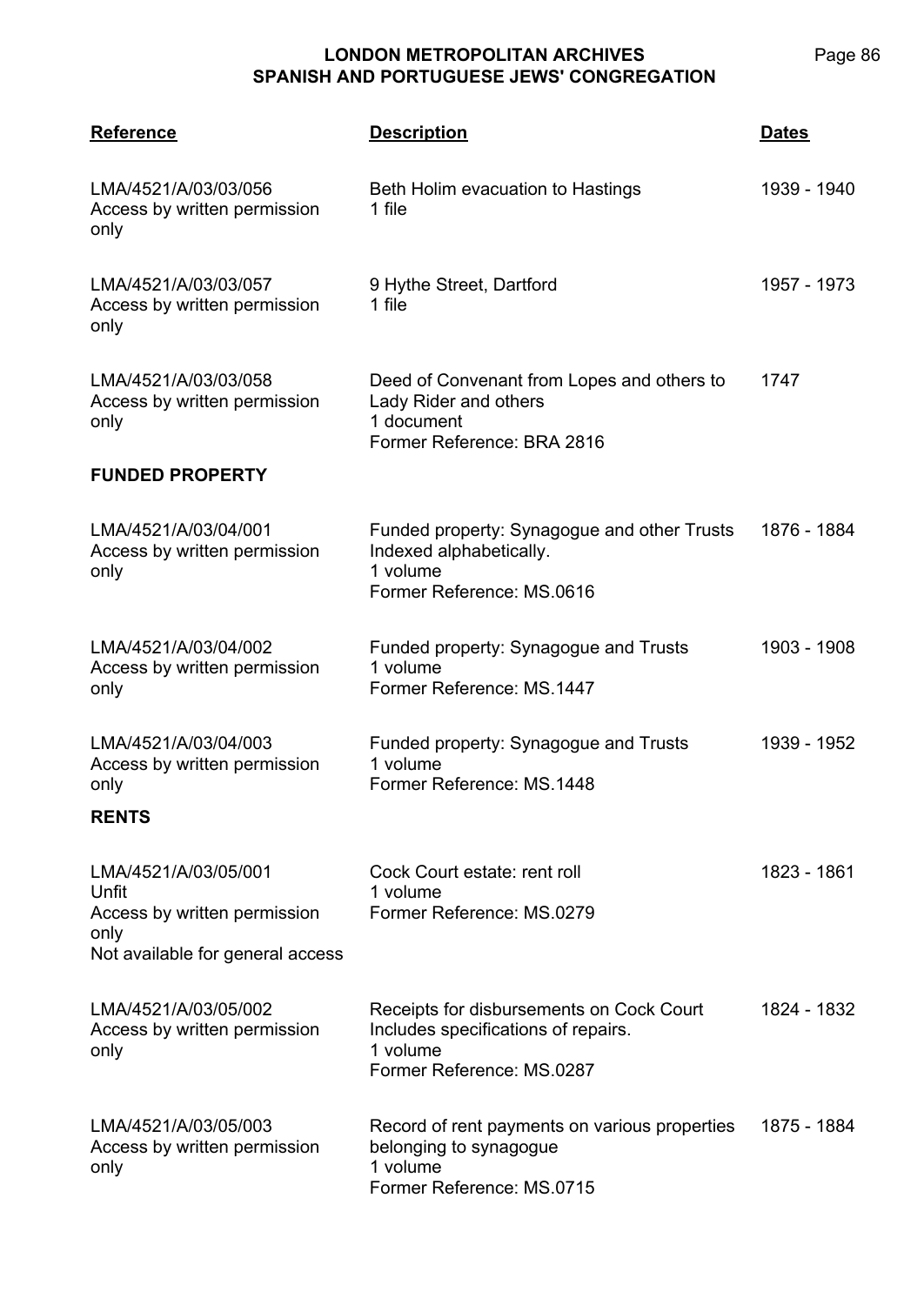Page 87

| <b>Reference</b>                                                                                                                     | <b>Description</b>                                                                                                                                                                                                                                                                                                                                                                                                                                                                                                                | <b>Dates</b>  |
|--------------------------------------------------------------------------------------------------------------------------------------|-----------------------------------------------------------------------------------------------------------------------------------------------------------------------------------------------------------------------------------------------------------------------------------------------------------------------------------------------------------------------------------------------------------------------------------------------------------------------------------------------------------------------------------|---------------|
| LMA/4521/A/03/05/004<br>Access by written permission<br>only                                                                         | 'Rent book: synagogue'<br>1 volume<br>Former Reference: MS.0719                                                                                                                                                                                                                                                                                                                                                                                                                                                                   | 1875 - 1892   |
| <b>PLANS</b>                                                                                                                         |                                                                                                                                                                                                                                                                                                                                                                                                                                                                                                                                   |               |
| LMA/4521/A/03/06/001<br>Access by written permission<br>only                                                                         | Articles of agreement for enlarging and altering<br>Cree Church Lane Synagogue<br>Parties: Abraham do Porto, Isaac Alvares and<br>Antonio Gomes Serra, on behalf of the Jewish<br>Synagogue and W. William Pope and Thomas<br>Harl.<br>1 file<br>Former Reference: MS.0624/1                                                                                                                                                                                                                                                      | 1674 May 18   |
| LMA/4521/A/03/06/002<br>Access by written permission<br>only                                                                         | Articles of agreement for building works in the<br>neighbourhood of the Synagogue<br>Parties: Thomas Nichols and Abraham<br>Mendes, Jacob Issurum Alvarez, Aaron<br>Lamego and Issac De Avilla. Includes 2 sketch<br>plans.<br>1 file                                                                                                                                                                                                                                                                                             | 1715 Mar 07   |
| LMA/4521/A/03/06/003<br>Access by written permission<br>only                                                                         | Indenture to make a burial ground in Mile End<br>Road (the 'Novo' burial ground)<br>Parties: Jacob Belmonte Ergas, Benjamin<br>Mendes, Moses Lopes Dias, Abraham Mendes<br>da Costa otherwise John Mendes da Costa the<br>younger, Abraham da Fonesca, the present<br>Parnassims and Gabay or Elders of Synagogue<br>and Jacob Mendes da Costa the Elder.<br>Includes around 150 signatures and seals for<br>payments made for graves within the burial<br>ground.<br>1 file<br>Former Reference: MS.0799<br>LMA/4521/A/03/02/001 | 1734 Feb 14   |
| LMA/4521/A/03/06/004<br>Unfit<br>Access by written permission<br>only<br>Not available for general access.<br>Unfit for consultation | A plan of synagogue by H.H. Collins<br>1 file<br>Former Reference: MS.0350                                                                                                                                                                                                                                                                                                                                                                                                                                                        | $17-- - 18--$ |

## **PROBATE**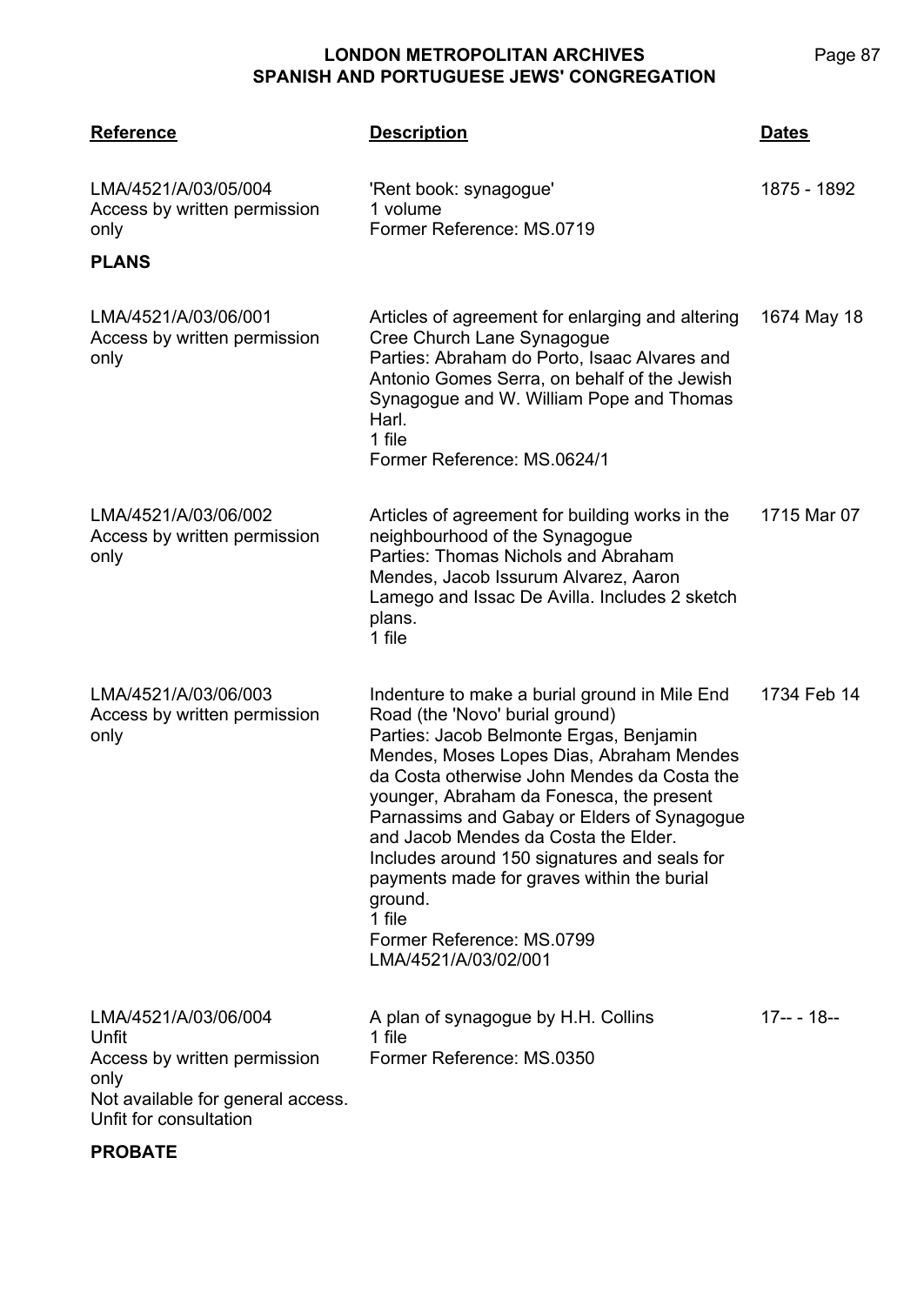| <b>Reference</b>                                                                                                                     | <b>Description</b>                                                                                                                                                                                                                                                                                                                                  | <b>Dates</b>                       |
|--------------------------------------------------------------------------------------------------------------------------------------|-----------------------------------------------------------------------------------------------------------------------------------------------------------------------------------------------------------------------------------------------------------------------------------------------------------------------------------------------------|------------------------------------|
| LMA/4521/A/03/07/001<br>Unfit<br>Access by written permission<br>only<br>Not available for general access.<br>Unfit for consultation | Copy of Decree of the Court of Chancery,<br>Attourney General v. Henriques regarding the<br>Marquez Dower Trust.<br>Includes photocopy of decree and<br>correspondence between Lindo and Company<br>(solicitors) and the secretary of the Spanish and<br>Portuguese Synagogue.<br>1 file<br>Former Reference: MS.0343/01                            | 1962                               |
| LMA/4521/A/03/07/002<br>Access by written permission<br>only                                                                         | Declaration by Hester Acton<br>Stating that her annuity of £50 from the<br>Exchequer (for which she paid £750 loan to<br>Government) has been sold by her for £800 to<br>Alphonso Rodrigues.<br>1 file<br>Former Reference: MS.0343/02                                                                                                              | 1714 Mar                           |
| LMA/4521/A/03/07/003<br>Access by written permission<br>only                                                                         | Indenture between Joseph Rodrigues and<br>Solomon Pereyra and others<br>Other parties include: Isaac Portello Moses de<br>Medina, Rodrigo Ximenes, and John Mendes<br>da Costa, Parnasim. Attesting that the said<br>Joseph Rodrigues has transferred to the other<br>parties documents of two annuities.<br>1 file<br>Former Reference: MS.0343/03 | 1718 Aug 20                        |
| LMA/4521/A/03/07/004<br>Access by written permission<br>only                                                                         | Copy of the will of Thomas Ridout<br>Died 26 Oct 1732.<br>1 file<br>Former Reference: MS.0444                                                                                                                                                                                                                                                       | 1734 Jun 8                         |
| LMA/4521/A/03/07/005<br>Access by written permission<br>only                                                                         | Papers concerning the estate of David de Meza 1722 - 1743<br>1 file<br>Former Reference: MS.0352                                                                                                                                                                                                                                                    |                                    |
| LMA/4521/A/03/07/005/A<br>Access by written permission<br>only                                                                       | Copy of the will of David de Meza<br>Executed 10 Dec 1722.<br>1 file<br>Former Reference: MS.0352a                                                                                                                                                                                                                                                  | 1723 May 20                        |
| LMA/4521/A/03/07/005/B<br>Access by written permission<br>only                                                                       | Letter from Esther widow of David de Meza<br>Requesting the Mahamad to receive 4 bonds of<br>£100 each in accordance with her husband's<br>will.<br>1 file<br>Former Reference: MS.0352b                                                                                                                                                            | $17 -$<br>Spanish or<br>Portuguese |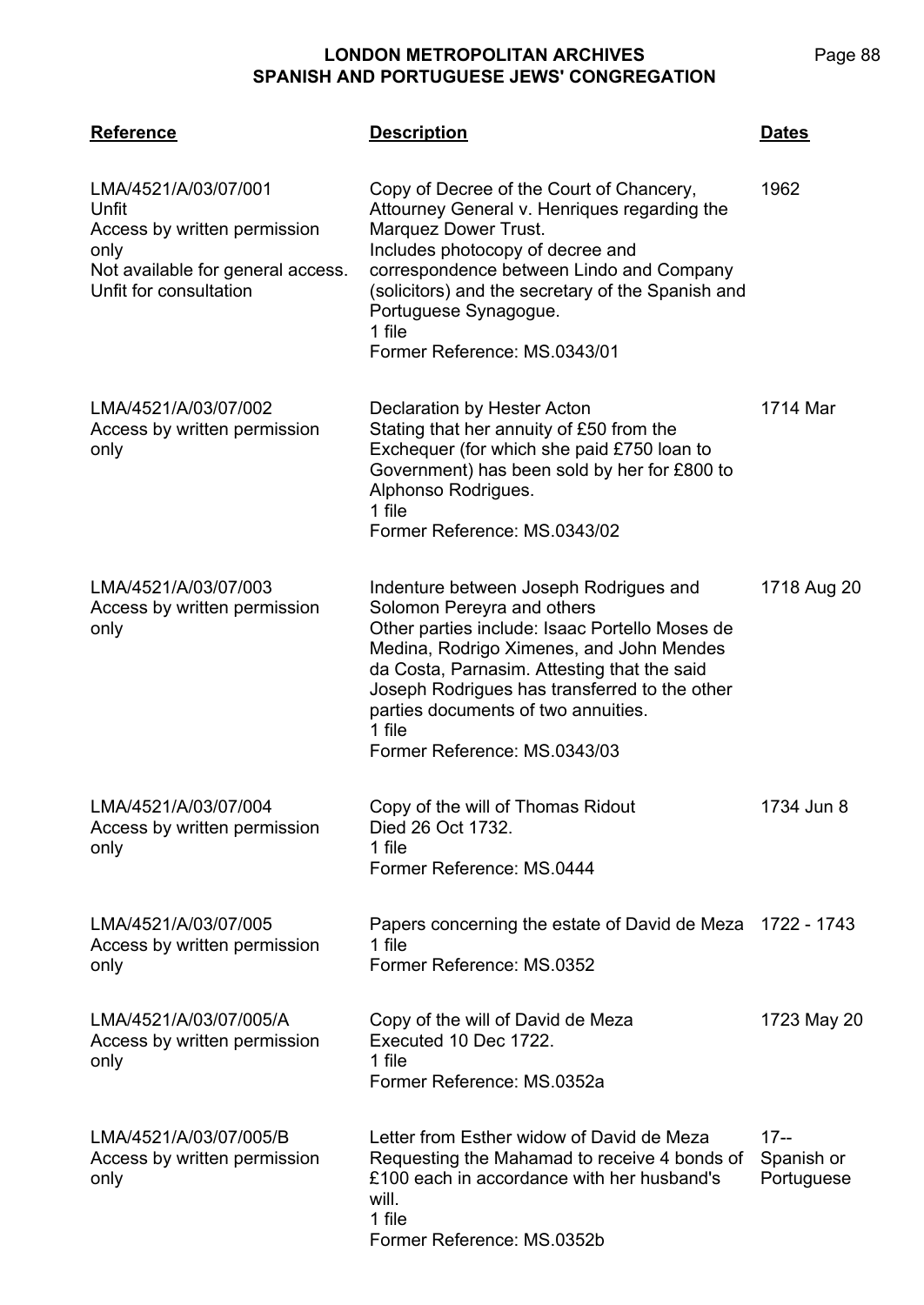| <b>Reference</b>                                               | <b>Description</b>                                                                                                                                                                                                                                                                                                                         | <b>Dates</b>     |
|----------------------------------------------------------------|--------------------------------------------------------------------------------------------------------------------------------------------------------------------------------------------------------------------------------------------------------------------------------------------------------------------------------------------|------------------|
| LMA/4521/A/03/07/005/C<br>Access by written permission<br>only | Assignment by Abraham (Lewis) Dias Lorenzo<br>Assigning to Issac de Meza £50 part of his<br>share in David de Meza's estate under the<br>latter's will, and constituting Isaac De Meza his<br>attorney for the same.<br>1 file<br>Former Reference: MS.0352c                                                                               | 1733 Dec 12      |
| LMA/4521/A/03/07/005/D<br>Access by written permission<br>only | Copy of LMA/4521/A/03/07/015/C<br>1 file<br>Former Reference: MS.0352d                                                                                                                                                                                                                                                                     | 1733 Dec 11      |
| LMA/4521/A/03/07/005/E<br>Access by written permission<br>only | Assignment of legacy by Abraham Dias<br>Lorenzo and his wife Sarah<br>Due under the Will of David de Meza; assigns<br>£200, the residue of reversionary share in<br>David de Meza's estate, to the Mahamad on<br>payment of £140 by Samson Gideon.<br>1 file<br>Former Reference: MS.0352e                                                 | 1734 Feb 5       |
| LMA/4521/A/03/07/005/F<br>Access by written permission<br>only | Letter from Samson Gideon and Abraham Dias<br>Lorenzo to Mahamad<br>Requesting them to preserve a copy of the<br>assignment of same date<br>(LMA/4521/A/03/07/015/E).<br>1 file<br>Former Reference: MS.0352f                                                                                                                              | $17 -$<br>French |
| LMA/4521/A/03/07/005/G<br>Access by written permission<br>only | Articles of Agreement<br>Between Jacon Nunes da Costa and Isaac de<br>Meza: the latter discharges the former from<br>moity of £200 due under the will of David de<br>Meza, and da Costa in consideration of<br>payment of £50 discharges de Meza from<br>payment of £50 and further moity of £200.<br>1 file<br>Former Reference: MS.0352g | 1737 Mar 25      |
| LMA/4521/A/03/07/005/H<br>Access by written permission<br>only | Bond given to James Myonet by Isaac de<br>Meza, Abraham Munoz, and Isaac Munoz<br>Bond given for £120.<br>1 file<br>Former Reference: MS.0352h                                                                                                                                                                                             | 1738 Jun 6       |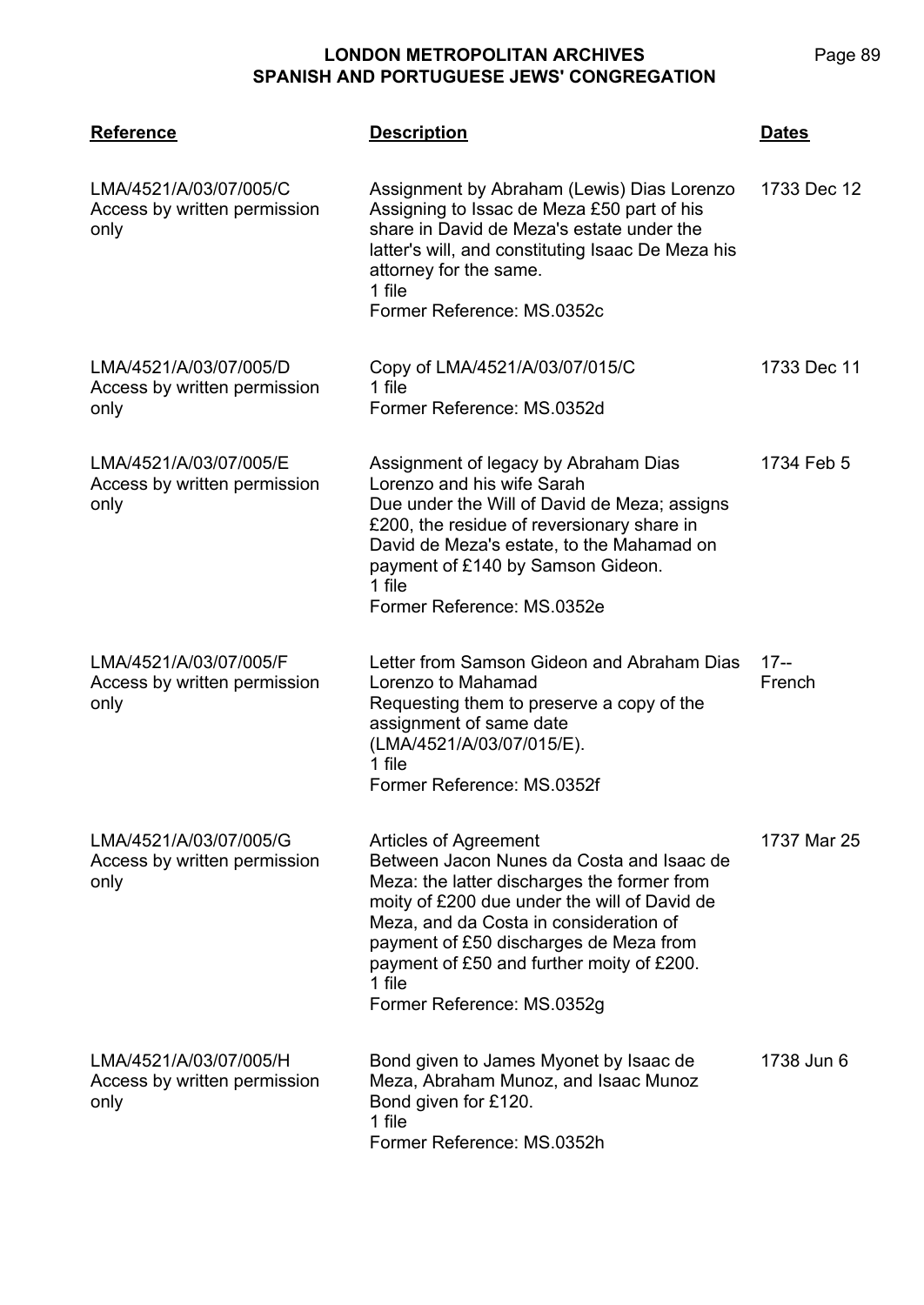| <b>Reference</b>                                               | <b>Description</b>                                                                                                                                                                                                                                                                              | <b>Dates</b>              |
|----------------------------------------------------------------|-------------------------------------------------------------------------------------------------------------------------------------------------------------------------------------------------------------------------------------------------------------------------------------------------|---------------------------|
| LMA/4521/A/03/07/005/I<br>Access by written permission<br>only | Assignment by Isaac de Meza of his legacy<br>under the will of David de Meza to James<br>Myonet<br>1 file<br>Former Reference: MS.0352i                                                                                                                                                         | 1740 Oct 1                |
| LMA/4521/A/03/07/005/J<br>Access by written permission<br>only | Copy of LMA/4521/A/03/07/015/I<br>1 file<br>Former Reference: MS.0352j                                                                                                                                                                                                                          | 1740 Oct 1                |
| LMA/4521/A/03/07/005/K<br>Access by written permission<br>only | Letter from Richard Amson<br>On behalf of John Myonet (Mionnet) to Mr.<br>Pereira notifying him of assignments made by<br>Isaac De Meza to Myonet amounting to £225.<br>1 file<br>Former Reference: MS.0352k                                                                                    | 1743 Apr 21               |
| LMA/4521/A/03/07/005/L<br>Access by written permission<br>only | Discharge given by John Myonett to Mahamad<br>Acknowledging payment of £131 10s by<br>Mahamad, and thereby releasing Mahamad<br>from all actions that might arise from<br>assignments made by the late Issac de Meza to<br>James Myonet on 1 Oct. 1740.<br>1 file<br>Former Reference: MS.0352I | 1743 Jun 21               |
| LMA/4521/A/03/07/005/M<br>Access by written permission<br>only | Discharge given by Abraham Dias Lorenzo to<br>Mahamad<br>For payment of legacies under the will of David<br>de Meza.<br>1 file<br>Former Reference: MS.0352m                                                                                                                                    | 1743 Jun 21               |
| LMA/4521/A/03/07/005/N<br>Access by written permission<br>only | Memorandum of stock of East India Company<br>£500 (with interest £525.6.0.) left by David de<br>Meza and payments made therefrom by<br>Mahamad.<br>1 file<br>Former Reference: MS.0352n                                                                                                         | 1743 Jun 21<br>Portuguese |
| LMA/4521/A/03/07/006<br>Access by written permission<br>only   | Papers concerning the estate of Moses Carrion<br>1 file<br>Former Reference: MS.0347                                                                                                                                                                                                            | 1737 - 1742               |
| LMA/4521/A/03/07/006/A<br>Access by written permission<br>only | <b>Will of Moses Carrion</b><br>1 file<br>Former Reference: MS.0347a                                                                                                                                                                                                                            | 1737 Jun 9                |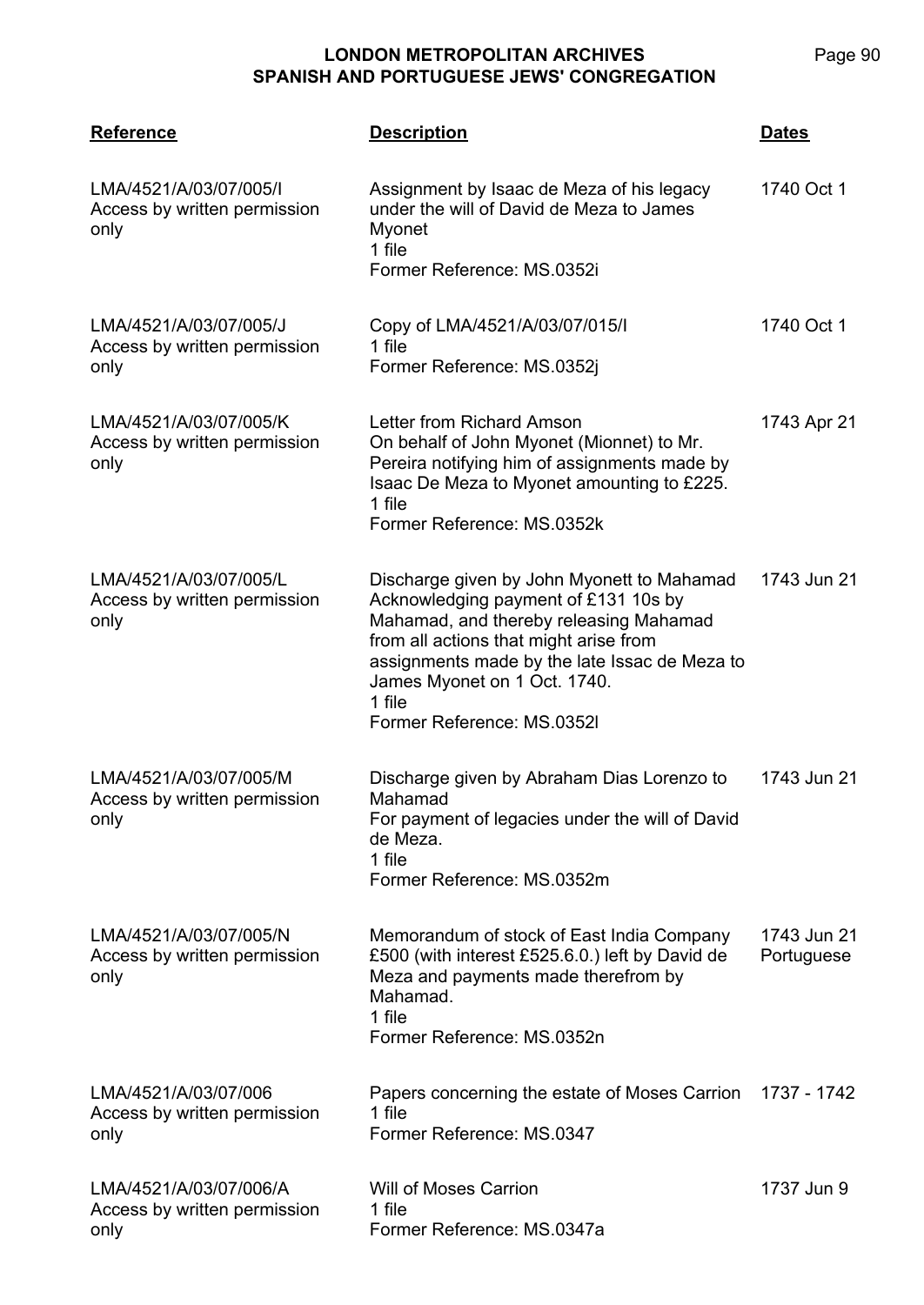| <b>Reference</b>                                                    | <b>Description</b>                                                                                                                                                                                                                                                                                                                                                                                                 | <b>Dates</b>                           |
|---------------------------------------------------------------------|--------------------------------------------------------------------------------------------------------------------------------------------------------------------------------------------------------------------------------------------------------------------------------------------------------------------------------------------------------------------------------------------------------------------|----------------------------------------|
| LMA/4521/A/03/07/006/B<br>Access by written permission<br>only      | Release given by Manuel Rodrigues Carrion for<br>payments made under the will of Moses Carrion<br>Other parties involved: Abigail Lopes de<br>Cordova, Sarah Rodrigues Nogueira, Abraham<br>Capadoce (as administrator for Nathan R.<br>Carrion and Esther Rodrigues de los Reyes)<br>and Jacob Jessurun Espinosa, Gabay, acting<br>executor of the will of Moses Carrion.<br>1 file<br>Former Reference: MS.0347b | 1742 Aug 27                            |
| LMA/4521/A/03/07/006/C<br>Access by written permission<br>only      | Proposal of certain terms of composition and<br>settlement to avoid further litigation over the will<br>of Moses Carrion<br><b>Signed by Manuel Carrion</b><br>1 file<br>Former Reference: MS.0347c                                                                                                                                                                                                                | 1742 Apr 22<br>Portuguese              |
| LMA/4521/A/03/07/006/D<br>Access by written permission<br>only      | Letters between Abraham Capadoce and David<br>de la Pena regarding the estate of Moses<br>Carrion<br>Includes four memoranda.<br>1 file of 14 documents<br>Former Reference: MS.0347d                                                                                                                                                                                                                              | 1741 Jul 21 -<br>1742 Sep 4<br>Spanish |
| LMA/4521/A/03/07/007<br>Access by written permission<br>only        | Papers concerning the estate of Moses Carrion<br>1 file<br>Former Reference: MS.0346                                                                                                                                                                                                                                                                                                                               | 1742 - 1744                            |
| LMA/4521/A/03/07/007/A<br>Access by written permission<br>only      | Assignment in consideration of a payment of<br>£140<br>Benjamin Mendes da Costahis shares two-<br>thirds in the stocks and security due to him on<br>the death of Esther Rodrigues Carrion, his<br>mother, under the will of Moses Carrion.<br>1 file<br>Former Reference: MS.0346a                                                                                                                                | 1744 Jan 17                            |
| LMA/4521/A/03/07/007/B<br>Unfit<br>Not available for general access | Letter of Attorney<br>In order to end the suit concerning the validity<br>of two wills of Moses Carrion and his sanity.<br>1 file<br>Former Reference: MS.0346b                                                                                                                                                                                                                                                    | 1742 Jun 26                            |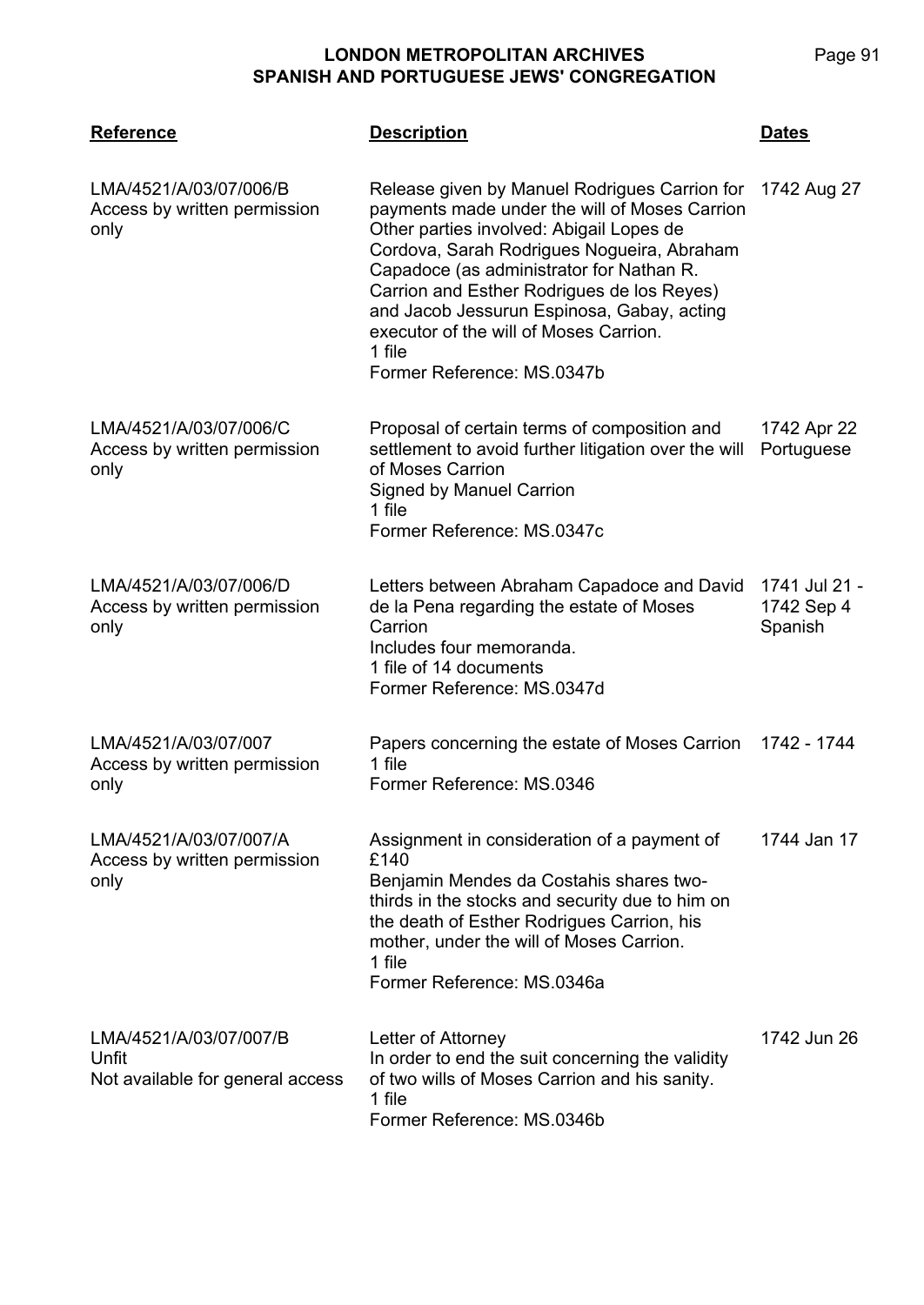| <b>Reference</b>                                                    | <b>Description</b>                                                                                                                                                                                                                                                                                                                                                                                                                                                                                                | <b>Dates</b>                 |
|---------------------------------------------------------------------|-------------------------------------------------------------------------------------------------------------------------------------------------------------------------------------------------------------------------------------------------------------------------------------------------------------------------------------------------------------------------------------------------------------------------------------------------------------------------------------------------------------------|------------------------------|
| LMA/4521/A/03/07/007/C<br>Unfit<br>Not available for general access | Letter of Attorney<br>Esther Rodrigues Carrion, widow of Nathan<br>Carrion, appoints her son Manuel as her<br>attorney to conclude an agreement on the suit<br>concerning the will of Moses Carrion, as in<br>LMA/4521/A/03/07/007/B.<br>1 file<br>Former Reference: MS.0346c                                                                                                                                                                                                                                     | 1742 Jul 5                   |
| LMA/4521/A/03/07/007/D<br>Access by written permission<br>only      | Release to Jacob Jessurun Espinosa for<br>payments under the will of Moses Carrion<br>Espinosa was the executor of the will.<br>1 file<br>Former Reference: MS.0346d                                                                                                                                                                                                                                                                                                                                              | 1742 Sep 4                   |
| LMA/4521/A/03/07/008<br>Access by written permission<br>only        | Agreement regarding probate of will of Moses<br>Carrion<br>Parties are: (1) Manuel Rodrigues Carrion, (2)<br>Abigail Lopes de Cordova, (3) Sarah Rodrigues<br>Nogueira, (4) Esther Rodrigues Carrion, (5)<br>Rebecca R. Carrion and Jacob Sobrinho, (6)<br>Rachel R. Carrion, (7) Moses R. Carrion,<br>Rachel R Carrion, Abraham De J. Cappadoce<br>and Esther Rodrigues de los Reyes, (8) Jacob<br>Jessurun Espinosa, (9) Alvaro Lopes Suasso<br>and (10) the Mahamad.<br>1 file<br>Former Reference: MS.0343/04 | 1742 Jul 22                  |
| LMA/4521/A/03/07/009<br>Access by written permission<br>only        | Marriage settlement<br>Between (a) Manuel Rodrigues Carrion, (b)<br>Sarah Rodrigues Nogueira daughter of Abigail<br>Lopes Cordova and (c) Benjamin Mendes Da<br>Costa, in view of the marriage of (a) and (b),<br>who acknowledge receipt of £441 19s 10d from<br>$(c)$ .<br>1 file<br>Former Reference: MS.0343/05                                                                                                                                                                                               | 1742 Mar 21                  |
| LMA/4521/A/03/07/010<br>Access by written permission<br>only        | Will of Ester De Castro Ergas<br>Executed 31 October 1754. With account of her<br>estate signed by Phineas Serra, 15 Jan 1759.<br>1 file of 2 documents<br>Former Reference: MS.0343/06                                                                                                                                                                                                                                                                                                                           | 1754 Oct 31 -<br>1759 Jan 15 |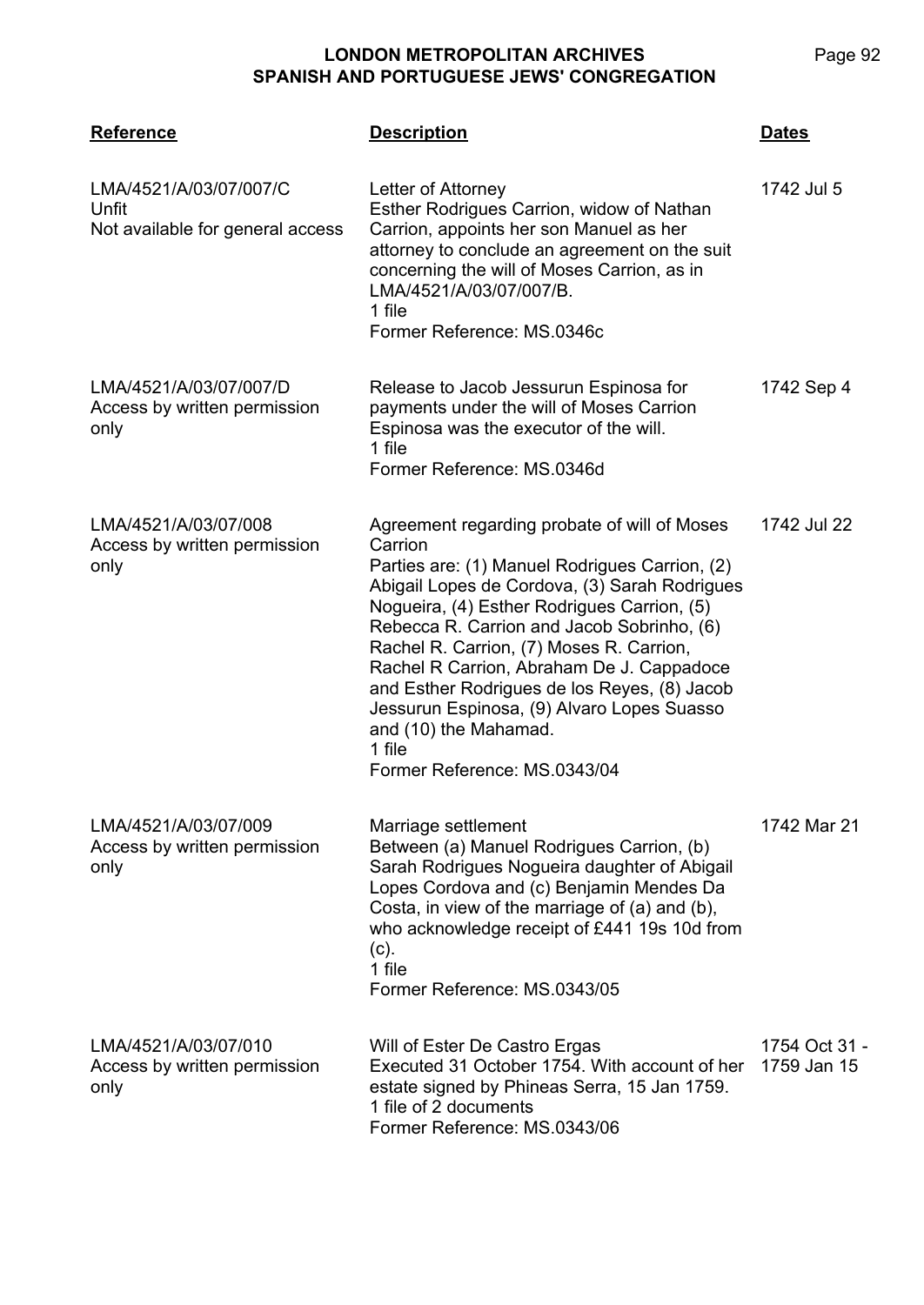| <b>Reference</b>                                                                                                                     | <b>Description</b>                                                                                                                                                                                                                                                                                                                                                                                                                       | <b>Dates</b>                 |
|--------------------------------------------------------------------------------------------------------------------------------------|------------------------------------------------------------------------------------------------------------------------------------------------------------------------------------------------------------------------------------------------------------------------------------------------------------------------------------------------------------------------------------------------------------------------------------------|------------------------------|
| LMA/4521/A/03/07/011<br>Unfit<br>Access by written permission<br>only<br>Not available for general access.<br>Unfit for consultation | Declaration of trust<br>29 March 1787, by (a) Rachel Nunes Carvalho,<br>(b) Rachel Nunes Carvalho and Isaac Serra, (c)<br>her brothers David and Moses Nunes Carvalho,<br>(d) Rachel Nunes Carvalho, Isaac Serra, Elias<br>Lopes Pereira, and Hananel Mendes Da Costa.<br>Includes copy of Cardosso's will, 2 Oct 1759.<br>1 file<br>Former Reference: MS.0343/15                                                                        | 1759 Mar 29 -<br>1787 Mar 29 |
| LMA/4521/A/03/07/012<br>Access by written permission<br>only                                                                         | Declaration of trust<br>By (a) Rachel Nunes Carvalho, (b) Rachel<br>Nunes Carvalho and Isaac Serra, (c) her<br>brothers David and Moses Nunes Carvalho, (d)<br>Rachel Nunes Carvalho, Isaac Serra, Elias<br>Lopes Pereira, and Hananel Mendes Da Costa.<br>1 file<br>Former Reference: MS.0343/16                                                                                                                                        | 1787 Mar 29                  |
| LMA/4521/A/03/07/013<br>Access by written permission<br>only                                                                         | Declaration of trust<br>Between (1) Rachel Nunes Carvalho, (2)<br>Rachel Nunes Carvalho and Isaac Serra, (3)<br>David Nunes Carvalho and Moses Nunes<br>Carvalho and (4) Rachel Nunes Carvalho,<br>Isaac Serra, Elias Lopes Pereira and Hananel<br>Mendes da Costa.<br>1 file<br>Former Reference: MS.0351                                                                                                                               | 1787 Mar 29                  |
| LMA/4521/A/03/07/014<br>Access by written permission<br>only                                                                         | Receipts of payment<br>(1) Receipt of Rachel da Costa Athias for<br>payment of £25 by the executors of the will of<br>Solomon da Costa Athias; (2) Receipt by<br>Rachel da Costa Athias and J. da Costa Athias<br>as heirs and administrators of the property of<br>David da Costa Athias for payment of £25 by<br>the executors of Solomon da Costa Athias.<br>Countersigned by Joseph de Pinto.<br>1 file<br>Former Reference: MS.0303 | 1786 Oct 31                  |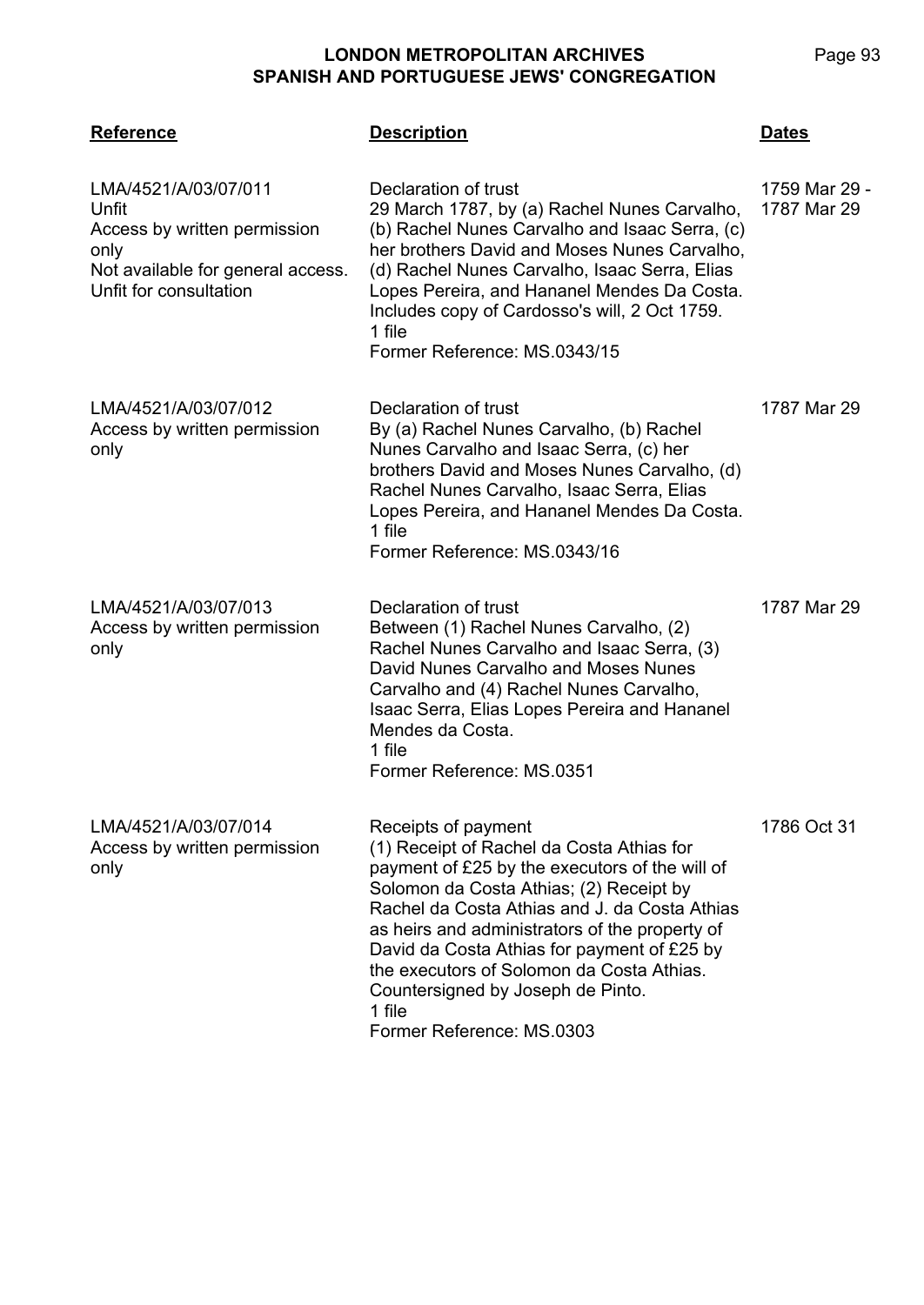**LMA/4521 Reference Description Dates** LMA/4521/A/03/07/015 Access by written permission only Declaration of trust Between Jacob Gonsales on one part and on the other part, Moses (Semaiha) Nunes, David Ximenes Cardozo, Samuel De Castro, and Hannanel Mendes Da Costa, Mahamad of Sahar Asamaim. Relating to the will of Luna Mendez whereby property in case of death of Menasseh Mendez should revert to Sahar Asamaim. 1 file of 2 documents Former Reference: MS.0343/10 MS.0343/10a 1771 Jun 13 LMA/4521/A/03/07/016 Access by written permission only Declaration of trust By Isaac Moron, Isaac Mendes Pereira, Jacob Abenater Pimental and Moses Lindo junior, executors of will of Jael Abarbanel, undertaking to carry out codicil (trust of £10 per annum to Lazarus Isaacs). 1 file Former Reference: MS.0343/17 1790 LMA/4521/A/03/07/017 Access by written permission only Declaration of trust By Moses Nunes senior, David Ximenes, Hannanel Mendes Da Costa, and Emanuel Baruh Lousada, Mahamad. Regarding indenture made on 1 March 1747 by Moses Mendes and Benjamin Mendes and his wife Luna disposing of £600 in New South Sea Annuities, of which on the death of Menasseh Mendes £200 has been transferred to Mahamad. 1 file Former Reference: MS.0343/14 1783 May 8 LMA/4521/A/03/07/018 Access by written permission only Declaration of trust For £200 in New South Annuities from Mendes Trust, whereby Moses Lindo attests that this sum stands in his name and in the names of his fellow-trustees Hananel Mendes Da Costa, Em Baruh Lousada, and Elias Lopes Pereira. 1 file Former Reference: MS.0343/18 1800 Feb 18 LMA/4521/A/03/07/019 Access by written permission only Copy of will of Rebecca d'Aguilar Wife of baron Ephraim d'Aguilar (separated from him), and formerly widow of Benjamin Mendes da Costa. 1 file Former Reference: MS.0349 1793 Oct 25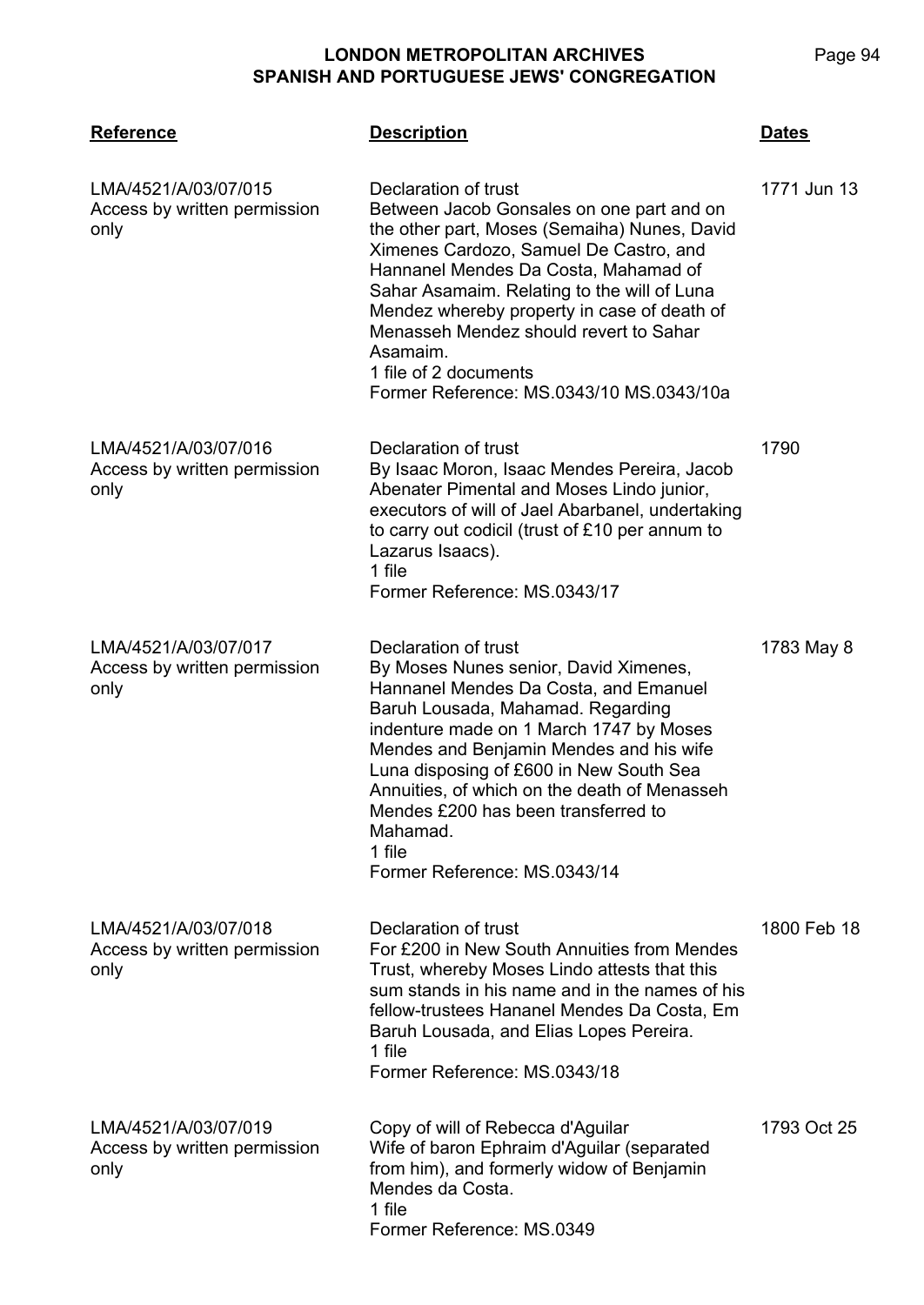| <b>Reference</b>                                             | <b>Description</b>                                                                                                                                                                                                                                                                                                                                                               | Dates                        |
|--------------------------------------------------------------|----------------------------------------------------------------------------------------------------------------------------------------------------------------------------------------------------------------------------------------------------------------------------------------------------------------------------------------------------------------------------------|------------------------------|
| LMA/4521/A/03/07/020<br>Access by written permission<br>only | Papers concerning the estate of Moses Isaac<br>Levy<br>Accounts of the estate of Levy as administered<br>by the executor Daniel I de Castro (1808-1817),<br>and a letter from Kingsbridge Bank to D. de<br>Castro regarding Miss Sarah Pleydell's<br>forwarding to him receipt and certificate for £50<br>(12 March 1817).<br>1 file of 2 documents<br>Former Reference: MS.0305 | 1795 May 4 -<br>1817 Mar 12  |
| LMA/4521/A/03/07/021<br>Access by written permission<br>only | Will of Isaac Penha<br>1 file<br>Former Reference: MS.0343/19                                                                                                                                                                                                                                                                                                                    | 1804 May 16 -<br>1804 Jun 25 |
| LMA/4521/A/03/07/022<br>Access by written permission<br>only | Cash Book: estate of Isaac Alvares<br>1 volume<br>Former Reference: MS.0432                                                                                                                                                                                                                                                                                                      | 1809                         |
| LMA/4521/A/03/07/023<br>Access by written permission<br>only | Estate of Isaac Alvarez: annual accounts<br>Loose papers and letters referring to annuities.<br>1 volume<br>Former Reference: MS.1747                                                                                                                                                                                                                                            | 1809 - 1823                  |
| LMA/4521/A/03/07/024<br>Access by written permission<br>only | Receipts of stamp office on account of the<br>estate of Isac Alvares<br>Between the executors, William Langmore,<br>Daniel de Castro, and George Jenkins, and<br>legatees, including the Parnasim of the<br>Congregation and the treasurer of Beth Holim.<br>1 file<br>Former Reference: MS.0354                                                                                 | 1809 May 8 -<br>1812 Mar 16  |
| LMA/4521/A/03/07/025<br>Access by written permission<br>only | Will of Abraham Lopes Pereira<br>Includes many charitable legacies, with residue<br>left to the Congregation.<br>1 file<br>Former Reference: MS.0343/20                                                                                                                                                                                                                          | 1813 Dec 6                   |
| LMA/4521/A/03/07/026<br>Access by written permission<br>only | Trust of J. Guedalla, 5616<br>Translation of agreement in respect to the<br>College at Jerusalem entitled Beth Guedalla.<br>Ascama No. 36 enacted by the Elders, 28<br>Tebet 5616 and confirmed 6 Shebat 5616, in<br>respect to this trust.<br>1 file<br>Former Reference: MS.1748                                                                                               | 1856                         |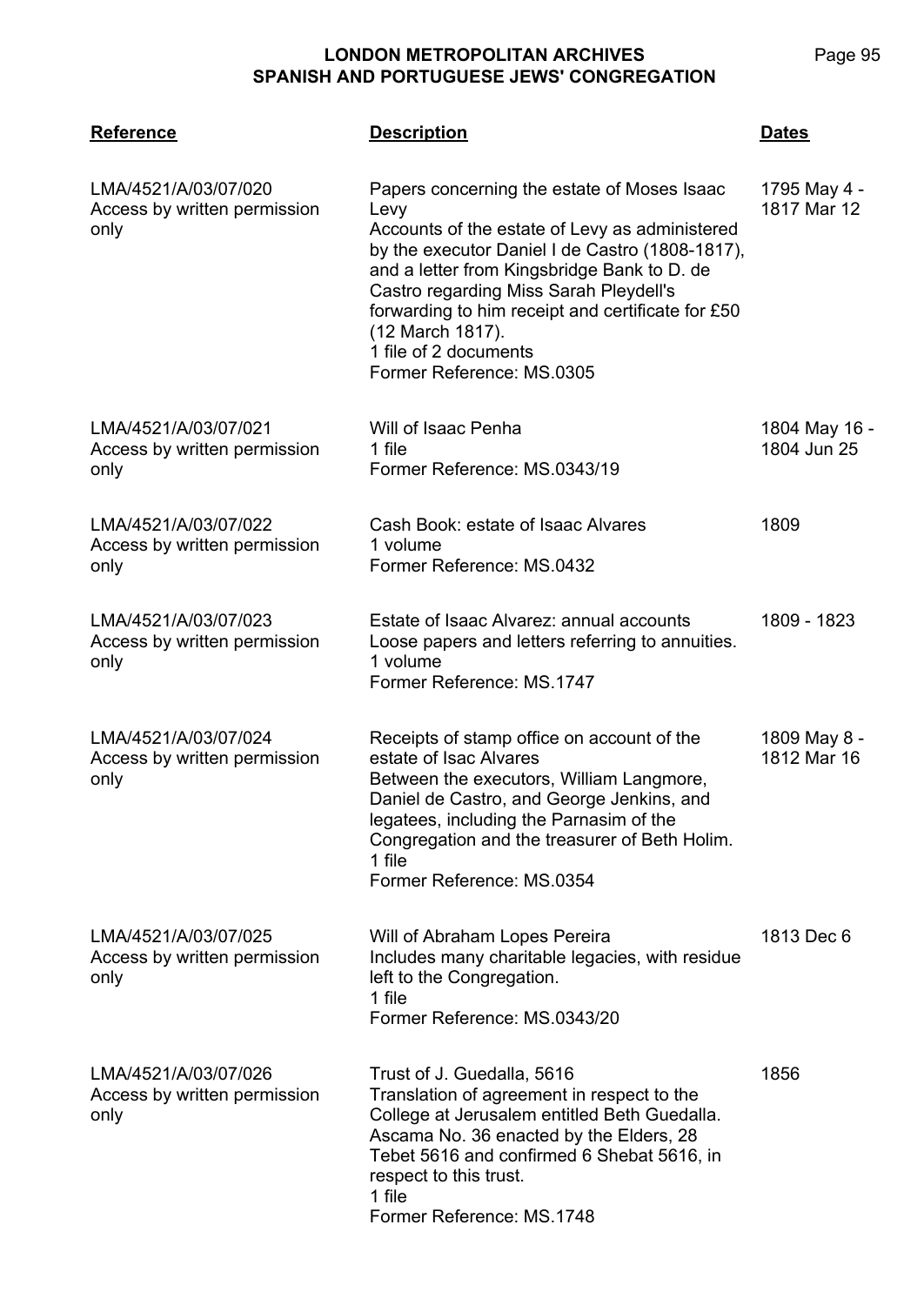| <b>Reference</b>                                               | <b>Description</b>                                                                                                                                                                                                                                                                                                                                                                      | <b>Dates</b> |
|----------------------------------------------------------------|-----------------------------------------------------------------------------------------------------------------------------------------------------------------------------------------------------------------------------------------------------------------------------------------------------------------------------------------------------------------------------------------|--------------|
| LMA/4521/A/03/07/027<br>Access by written permission<br>only   | Montefiore v. Guedalla: affidavits, declarations<br>and exhibits in lawsuit in Court of Appeal<br>With letter summarising case by Sir Alan<br>Mocatta. Loose documents in front of volume.<br>1 volume<br>Former Reference: MS.0660                                                                                                                                                     | 1903         |
| LMA/4521/A/03/07/028<br>Access by written permission<br>only   | Copy of the will of Mrs. Fanny Rophe<br>1 volume<br>Former Reference: MS.0406                                                                                                                                                                                                                                                                                                           | 1854-1877    |
| <b>MARRIAGES</b>                                               |                                                                                                                                                                                                                                                                                                                                                                                         |              |
| LMA/4521/A/03/08/001<br>Access by written permission<br>only   | Papers relating to marriage of Sarah de Isaac<br>Ximenes Cardozo and Joshua de Aaron Nunes<br>Lara<br>1 volume<br>Former Reference: MS.0353                                                                                                                                                                                                                                             | 1772         |
| LMA/4521/A/03/08/001/A<br>Access by written permission<br>only | Letter from Abraham Levy Ximenes, 17<br>Menaham 5532<br>Demanding punishment of Joshua de Aaron<br>Nunes Lara for giving Kidusim secretly to Sarah<br>de Isaac Ximenes Cardozo and afterwards<br>marrying her publicly in Paris without her<br>father's consent. Abraham Levy Ximenes also<br>charges Jacob Mendes Furtado with complicity.<br>1 document<br>Former Reference: MS.0353o | 1722 Aug 16  |
| LMA/4521/A/03/08/001/B<br>Access by written permission<br>only | Letter from Joshua Lara to Elias Lindo, Gabay<br>Excusing himself from attending the meeting of<br>the Mahamad.<br>1 document<br>Former Reference: MS.0353u                                                                                                                                                                                                                             | 1722?        |
| LMA/4521/A/03/08/001/C<br>Access by written permission<br>only | Memoranda of plaints of Isaac Ximenes and<br><b>Abraham Levy Ximenes</b><br>Includes statements of the Haham, Sarah de<br><b>Isaac Ximenes Cardozo and Jacob Mendes</b><br>Furtado relating to illegal marriage of Joshua de<br>Aaron Nunes Lara and Sarah de Isaac<br>Ximenes Cardozo.<br>1 document<br>Former Reference: MS.0353n                                                     | 1722?        |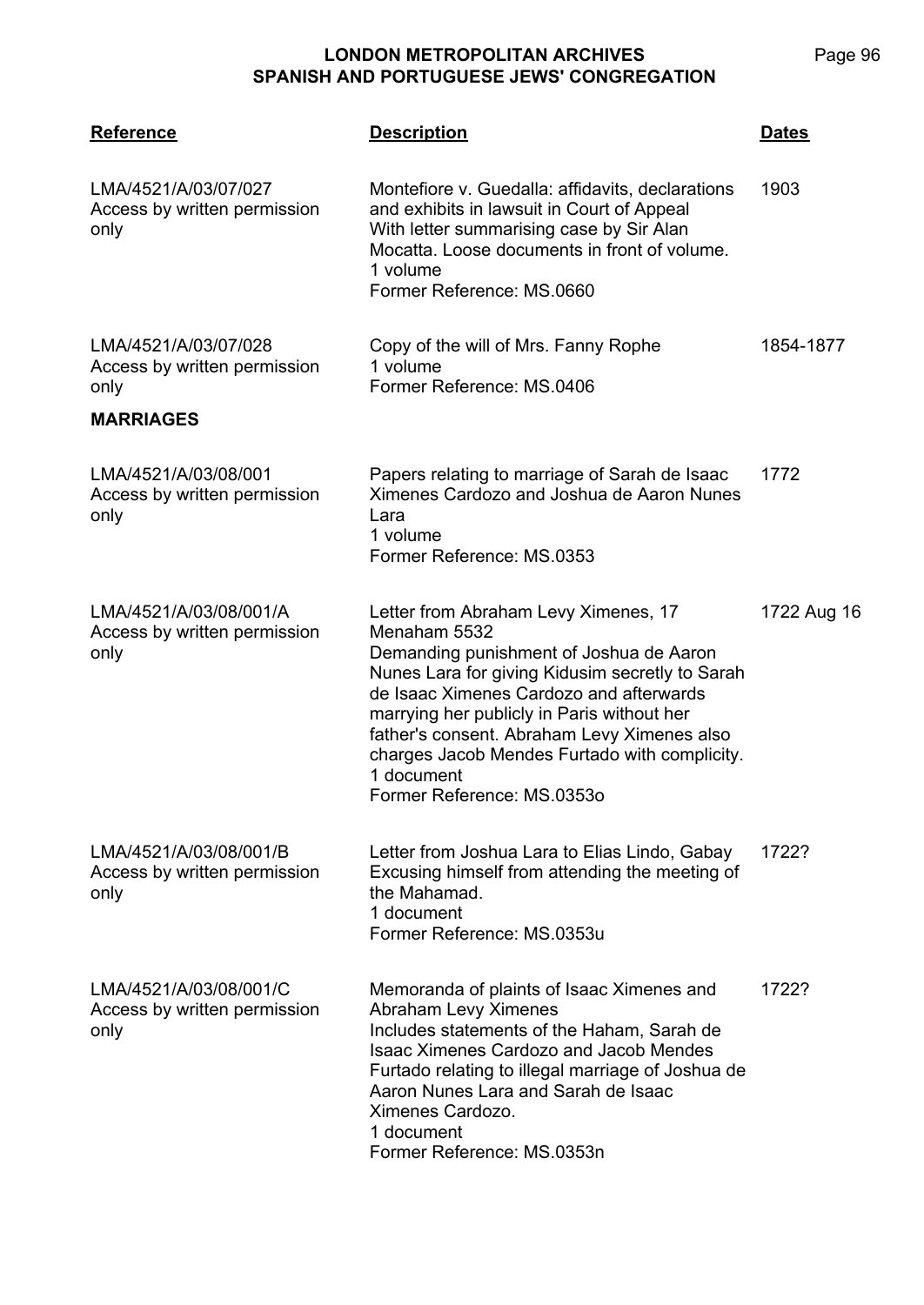| <b>Reference</b>                                               | <b>Description</b>                                                                                                                                                                                                                                                                                                                                                                                                                                                                                                                                                                                                                                                              | Dates                                   |
|----------------------------------------------------------------|---------------------------------------------------------------------------------------------------------------------------------------------------------------------------------------------------------------------------------------------------------------------------------------------------------------------------------------------------------------------------------------------------------------------------------------------------------------------------------------------------------------------------------------------------------------------------------------------------------------------------------------------------------------------------------|-----------------------------------------|
| LMA/4521/A/03/08/001/D<br>Access by written permission<br>only | Letter from David Ximenes to the Mahamad<br>Asking that the Haham may suspend giving his<br>approval to Ketuba of wedding of Joshua de<br>Aaron Nunes Lara and Sarah de Isaac<br>Ximenes Cardozo.<br>1 document<br>Former Reference: MS.0353f                                                                                                                                                                                                                                                                                                                                                                                                                                   | 1772 Jul<br>Spanish or<br>Portuguese    |
| LMA/4521/A/03/08/001/E<br>Access by written permission<br>only | Minutes of meeting of the Mahamad, 5 Tamuz<br>5532<br>On plaint of Isaac Ximenes Cardozo relating to<br>case of Joshua de Aaron Nunes Lara and<br>Sarah de Issac Ximenes Cardozo and refers to<br>the Haham to make inquiries. Includes<br>recordings of a despacho and minutes of the<br>Mahamad of 16 Tamuz on demand of Abraham<br>Nunes Lara, who declares that the Haham's<br>letter to Isaac Ximenes Cardozo was<br>understood in Paris as annulment of marriage<br>of Joshua de Aaron Nunes Lara, and he<br>demands that this be rectified: Mahamad<br>resolve that another letter from the Haham and<br>themselves be sent.<br>1 document<br>Former Reference: MS.0353c | 1772 Jul 06<br>Spanish or<br>Portuguese |
| LMA/4521/A/03/08/001/F<br>Access by written permission<br>only | Copy of original letter from the Haham Mose<br>Cohen d'Azevedo<br>Stating that abducation of Sarah de Isaac<br>Ximenes Cardozo by Joshua de Aaron Nunes<br>Lara, the latter and his accomplices have<br>broken the Ascamot and are liable to Herem<br>and the marriage cannot be recognized.<br>Certified by Mahamad. 5 Tamuz 5532.<br>1 document<br>Former Reference: MS.0353d                                                                                                                                                                                                                                                                                                 | 1772 Jul 6<br>Spanish or<br>Portuguese  |
| LMA/4521/A/03/08/001/G<br>Access by written permission<br>only | Copy of letter from Hama d'Azevedo, 16 Tamuz<br>5532<br>Stating that his letter of 5 Tamuz was not<br>intended as an annulment of Joshua de Aaron<br>Nunes Lara and Sarah de Isaac Ximenes<br>Cardozo's marriage. Certified by the Mahamad.<br>1 document<br>Former Reference: MS.0353e                                                                                                                                                                                                                                                                                                                                                                                         | 1772 Jul 17<br>Spanish or<br>Portuguese |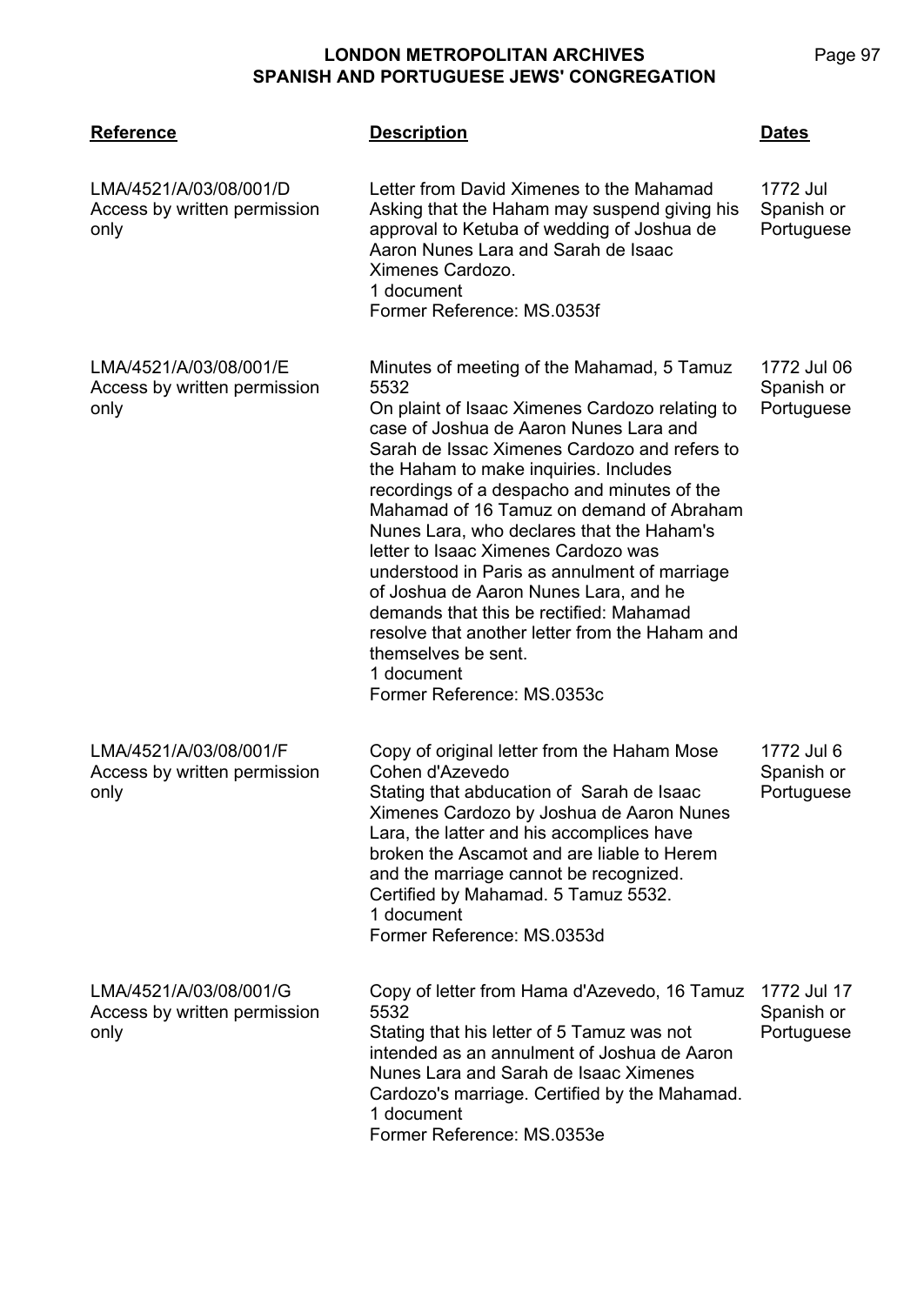| <b>Reference</b>                                               | <b>Description</b>                                                                                                                                                                                                                                                                                                                                                                                                                  | <b>Dates</b>                            |
|----------------------------------------------------------------|-------------------------------------------------------------------------------------------------------------------------------------------------------------------------------------------------------------------------------------------------------------------------------------------------------------------------------------------------------------------------------------------------------------------------------------|-----------------------------------------|
| LMA/4521/A/03/08/001/H<br>Access by written permission<br>only | Minutes of meeting of the Mahamad, 17<br>Menahem 5532<br>To consider plaint of Isaac Ximenes Cardozo<br>on the abducation of his daughter Sarah de<br>Isaac Ximenes Cardozo by Joshua de Aaron<br>Nunes Lara and their marriage. Referred to<br>Elders.<br>1 document                                                                                                                                                               | 1722 Aug 16<br>Spanish or<br>Portuguese |
| LMA/4521/A/03/08/001/I<br>Access by written permission<br>only | Copy of letter from the Haham, 1 Ab 5532<br>On Joshua de Aaron Nunes Lara and Sarah de<br>Isaac Ximenes Cardozo's marriage, in<br>accordance with decision made by the<br>Mahamad at their meeting of that date.<br>1 document<br>Former Reference: MS.0353j                                                                                                                                                                        | 1772 Jul 31<br>Spanish or<br>Portuguese |
| LMA/4521/A/03/08/001/J<br>Access by written permission<br>only | Minute of meeting of the Mahamad, 1 Ab 5532<br>At demand of Abraham de Aaron Nunes Lara<br>(brother of Joshua), who complains that the<br>Haham's letter of 5 Tamuz mentioning the<br>penalty of Herem was understood in Paris as<br>annulling marriage of Joshua de Aaron Nunes<br>Lara and Sarah de Isaac Ximenes Cardozo.<br>Resolved that the Haham should write another<br>letter.<br>1 document<br>Former Reference: MS.0353I | 1772 Jul 31<br>Spanish or<br>Portuguese |
| LMA/4521/A/03/08/001/K<br>Access by written permission<br>only | Minute of meeting of Mahamad, 12 Mehahem<br>5532<br>On plaint of Abraham Levy Ximenes and Isaac<br>Ximenes Cardozo against Joshua de Aaron<br>Nunes Lara and Jacob Mendes Furtado and<br>the latter's wife on account of the secret<br>marriage of Joshua de Aaron Nunes Lara and<br>Sarah de Isaac Ximenes Cardozo. Meeting<br>adjourned.<br>1 document<br>Former Reference: MS.0353k                                              | 1772 Aug 11<br>Spanish or<br>Portuguese |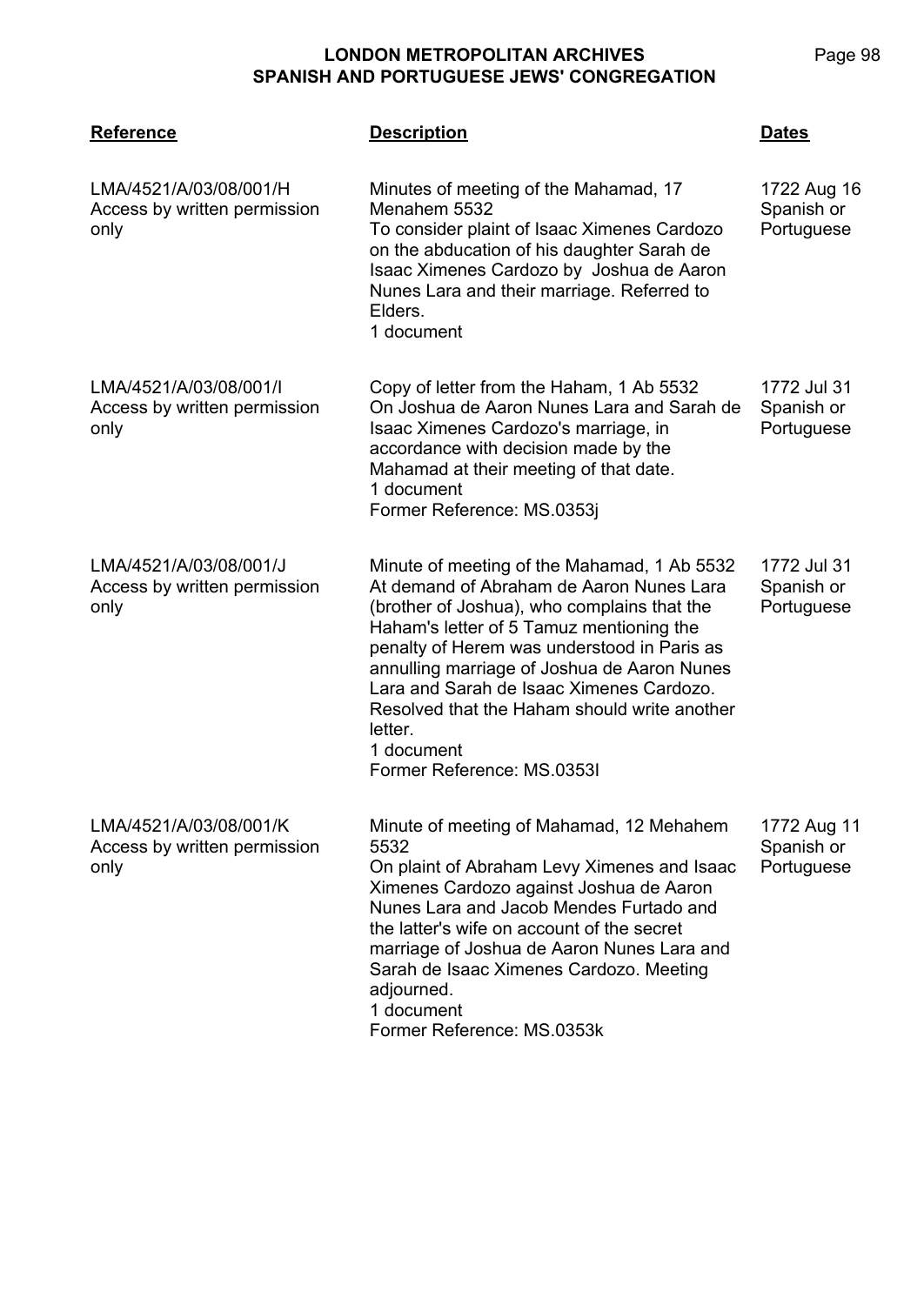| <b>Reference</b>                                               | <b>Description</b>                                                                                                                                                                                                                                                                                                                                                                                                                                                                                                                                                                                                                                                                                                                                                        | <b>Dates</b>                            |
|----------------------------------------------------------------|---------------------------------------------------------------------------------------------------------------------------------------------------------------------------------------------------------------------------------------------------------------------------------------------------------------------------------------------------------------------------------------------------------------------------------------------------------------------------------------------------------------------------------------------------------------------------------------------------------------------------------------------------------------------------------------------------------------------------------------------------------------------------|-----------------------------------------|
| LMA/4521/A/03/08/001/L<br>Access by written permission<br>only | Minute of meeting of Mahamad, 17 Mehahem<br>5532<br>To receive a plaint of Abraham Levy Ximenes<br>and Isaac Ximenes against Joshua de Aaron<br>Nunes Lara and Jacob Mendes Furtado and his<br>wife on account of illegal marriage of Joshua de<br>Aaron Nunes Lara and Sarah de Isaac<br>Ximenes Cardozo. Meeting adjourned.<br>1 document<br>Former Reference: MS.0353I                                                                                                                                                                                                                                                                                                                                                                                                 | 1772 Aug 11<br>Spanish or<br>Portuguese |
| LMA/4521/A/03/08/001/M<br>Access by written permission<br>only | Minute of meeting of Mahamad, 17 Mehaham<br>5532<br>On plaints concerning illegal marriage of<br>Joshua de Aaron Nunes Lara and Sarah de<br>Isaac Ximenes Cardozo. Referred to special<br>meeting of Elders.<br>1 document<br>Former Reference: MS.0353m                                                                                                                                                                                                                                                                                                                                                                                                                                                                                                                  | 1772 Aug 16<br>Spanish or<br>Portuguese |
| LMA/4521/A/03/08/001/N<br>Access by written permission<br>only | Minutes of meeting of Mahamad, 25 Menaham<br>5532<br>On Joshua de Aaron Nunes Lara and Sarah de<br>Isaac Ximenes Cardozo's marriage. Read letter<br>from Abraham Levy Ximenes of 17 Mehahem<br>charging Joshua de Aaron Nunes Lara and<br>Jacob Mendes Furtado and signed statement of<br>Sarah de Isaac Ximenes Cardozo exculpating<br>Jacob Mendes Furtado. Includes interrogatory<br>from Paris, affidavit of Joseph Capadoce and<br>his wife. Decided that parties charged were<br>subject to the penalties of Ascama 66, and<br>should be suspended from being Yehidim; they<br>should never have Misvot, and their offerings<br>should not be accepted, and on death they<br>should not be buried except behind boards.<br>1 document<br>Former Reference: MS.0353q | 1722 Aug 24                             |
| LMA/4521/A/03/08/001/O<br>Access by written permission<br>only | Rough draft of preceding minutes<br>(LMA/4521/A/03/08/001/N)<br>1 document<br>Former Reference: MS.0353r                                                                                                                                                                                                                                                                                                                                                                                                                                                                                                                                                                                                                                                                  | 1722 Aug 24                             |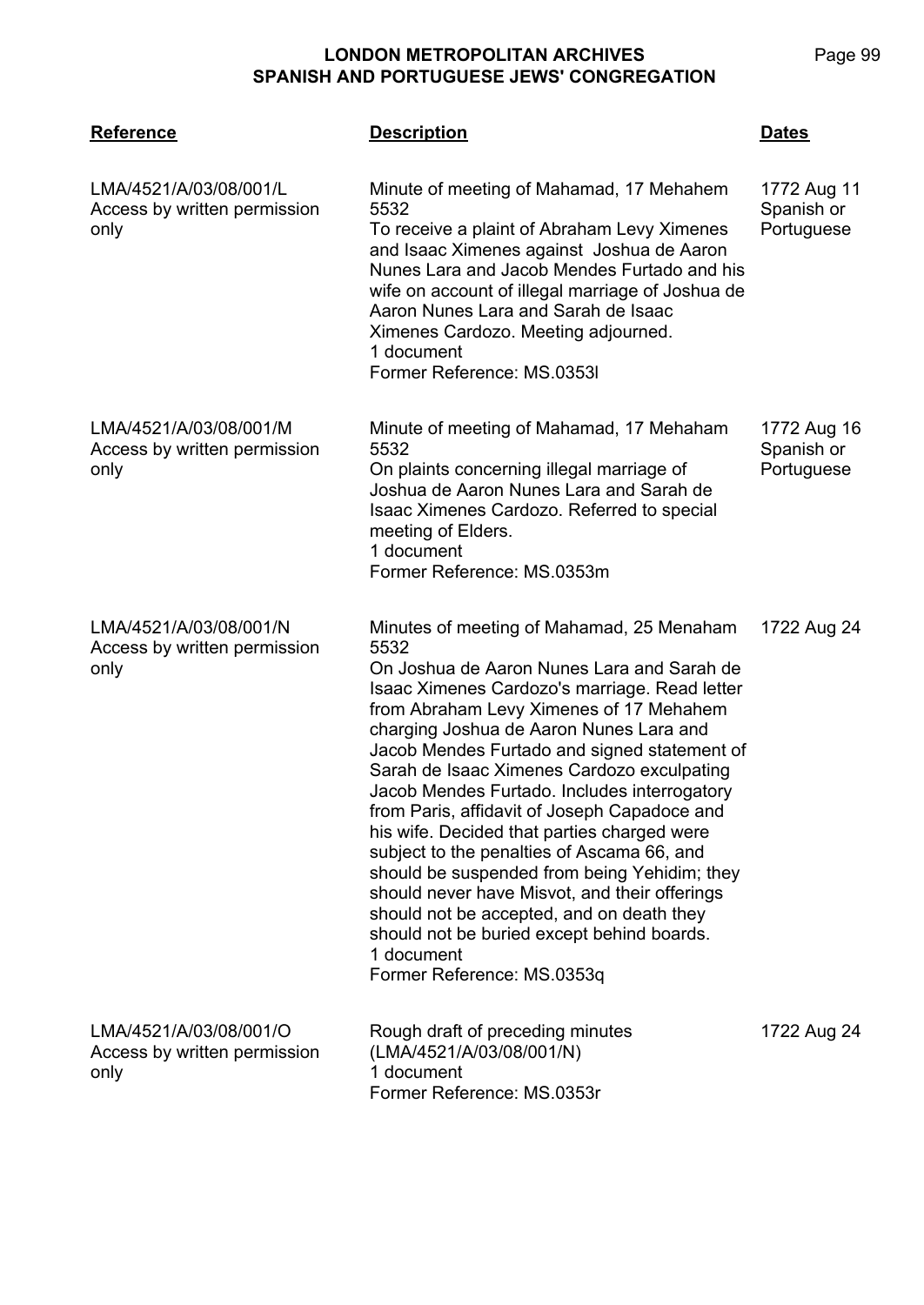Page 100

| <b>Reference</b>                                               | <b>Description</b>                                                                                                                                                                                                                                                                                                                                                                     | <b>Dates</b>                            |
|----------------------------------------------------------------|----------------------------------------------------------------------------------------------------------------------------------------------------------------------------------------------------------------------------------------------------------------------------------------------------------------------------------------------------------------------------------------|-----------------------------------------|
| LMA/4521/A/03/08/001/P<br>Access by written permission<br>only | Signed statement of Sarah de Isaac Ximenes<br>Cardozo<br>Jacob Mendes Furtado and his wife Clara did<br>not instigate her, or assist or accompany her, in<br>her elopement with Joshua de Aaron Nunes<br>Lara, and that her previous statement to the<br>contrary was extorted from her under duress.<br>Not dated.<br>1 document<br>Former Reference: MS.0353t                        | 1722?                                   |
| LMA/4521/A/03/08/001/Q<br>Access by written permission<br>only | Letter of Abraham Cohen d'Azevedo<br>To Mahamad, saying that he will be unable to<br>attend the meeting of Mahamad on 24 August.<br>1 document<br>Former Reference: MS.0353v                                                                                                                                                                                                           | 1722 Aug 23<br>Spanish or<br>Portuguese |
| LMA/4521/A/03/08/001/R<br>Access by written permission<br>only | Minutes of meeting of the Mahamad<br>Abraham Cohen d'Azevedo is charged by<br>Phineas Gomes Serra with having<br>accompanied Joshua de Aaron Nunes Lara<br>and Sarah de Isaac Ximenes Cardozo to Paris<br>as an accomplice and is condemned to same<br>penalties as other culprits.<br>1 document<br>Former Reference: MS.0353s                                                        | 1722 Aug 24<br>Spanish or<br>Portuguese |
| LMA/4521/A/03/08/001/S<br>Access by written permission<br>only | Sworn affidavit of Joseph Capadoce<br>Includes his wife, Abigail, sister of Sarah de<br>Isaac Ximenes Cardozo. Charging Joshua de<br>Aaron Nunes Lara and Jacob Mendes Furtado<br>with carrying off Sarah de Isaac Ximenes<br>Cardozo illegally and without knowledge of<br>deponents. Signed by William Nash, Mayor on<br>21 August 1772.<br>1 document<br>Former Reference: MS.0353x | 1722 Aug 21                             |
| LMA/4521/A/03/08/001/T<br>Access by written permission<br>only | Letter of Jacob Mendes Furtado<br>To Mahamad, excusing himself from attending<br>their meeting of that date.<br>1 document<br>Former Reference: MS.0353w                                                                                                                                                                                                                               | 1722 Aug 24                             |
| LMA/4521/A/03/08/001/U<br>Access by written permission<br>only | Translation of interrogatory<br>1 document<br>Former Reference: MS.0353h                                                                                                                                                                                                                                                                                                               | 1772 Jul 22                             |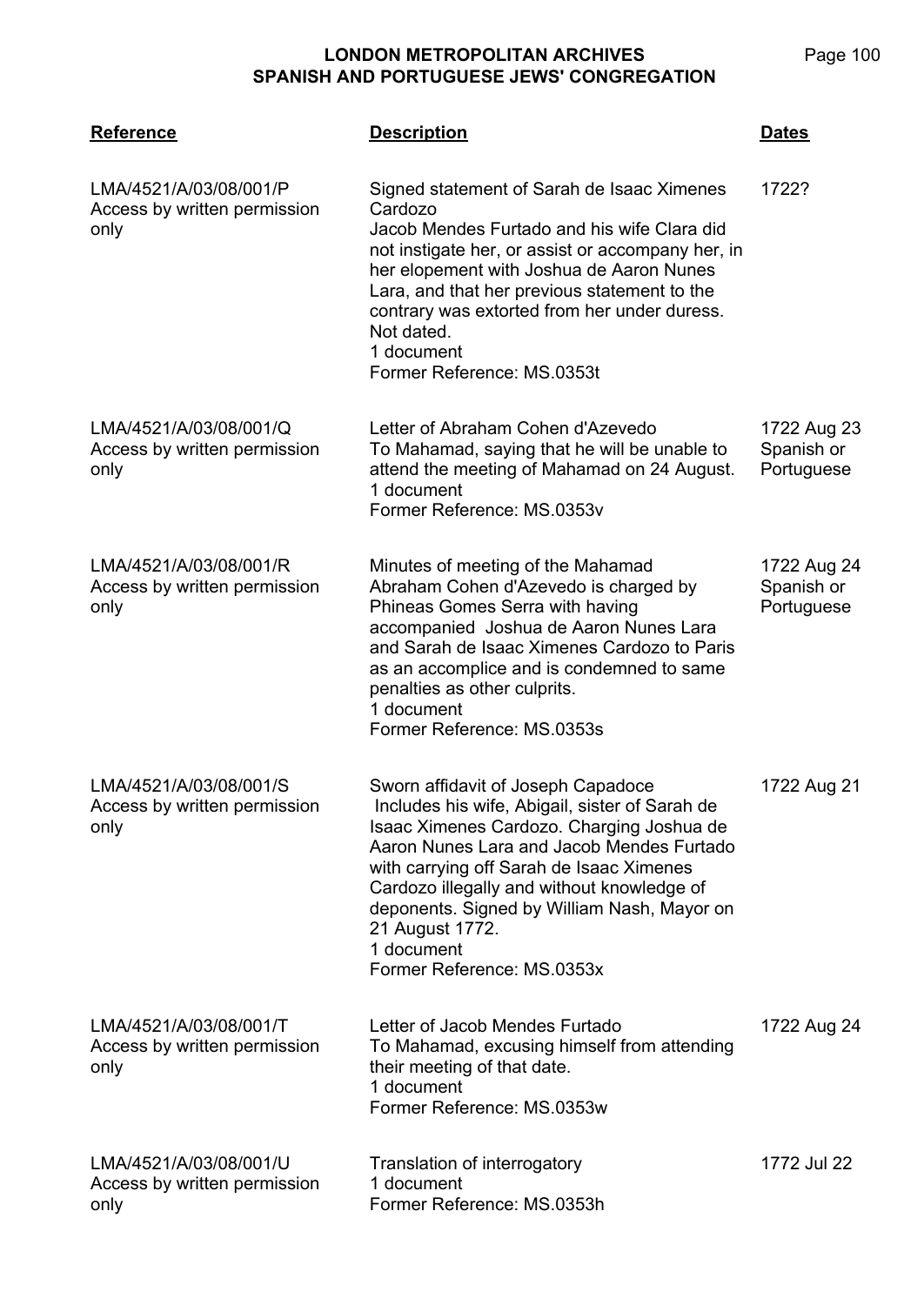**LMA/4521 Reference Description Dates** LMA/4521/A/03/08/001/V Access by written permission only Interrogatory by Gilles Pierre Chenu, Conseiller du Roy, of Paris Giving statements of Sarah de Isaac Ximenes relating to details of her elopement with Joshua de Aaron Nunes Lara. 1 document Former Reference: MS.0353g 1772 Jul 22 French LMA/4521/A/03/08/002 Access by written permission only Correspondence relating to proposed marriage of Reverend D. A. J. Cardozo and Mrs. Florence Meyers Includes opinion of King's Counsel, Sir James Melville. 1 file Former Reference: MS.0638 1930 - 1931 **GENERAL PROPERTY** LMA/4521/A/03/09/001 Access by written permission only The Old Three Mackerel Public House deeds and documents 1 large bundle 1771 - 1899 LMA/4521/A/03/09/002 Access by written permission only Schedule of deeds and documents handed over by Messrs Lindo & Co. 1 file 193- LMA/4521/A/03/09/003 Access by written permission only Pacifico Almshouses Includes rules and regulations. 1 file 17-- - 18-- LMA/4521/A/03/09/004 Access by written permission only Barrows' Almshouses 1 file 17-- - 18-- LMA/4521/A/03/09/005 Access by written permission only Schedule of Mile End Road Deeds 1 file 1840, 1929 LMA/4521/A/03/09/006 Access by written permission only Hebra and Guemilot Hasadim bond and list of duties 1 file 1880 LMA/4521/A/03/09/007 Access by written permission only Jewish Provident Burial Society 1 file 1909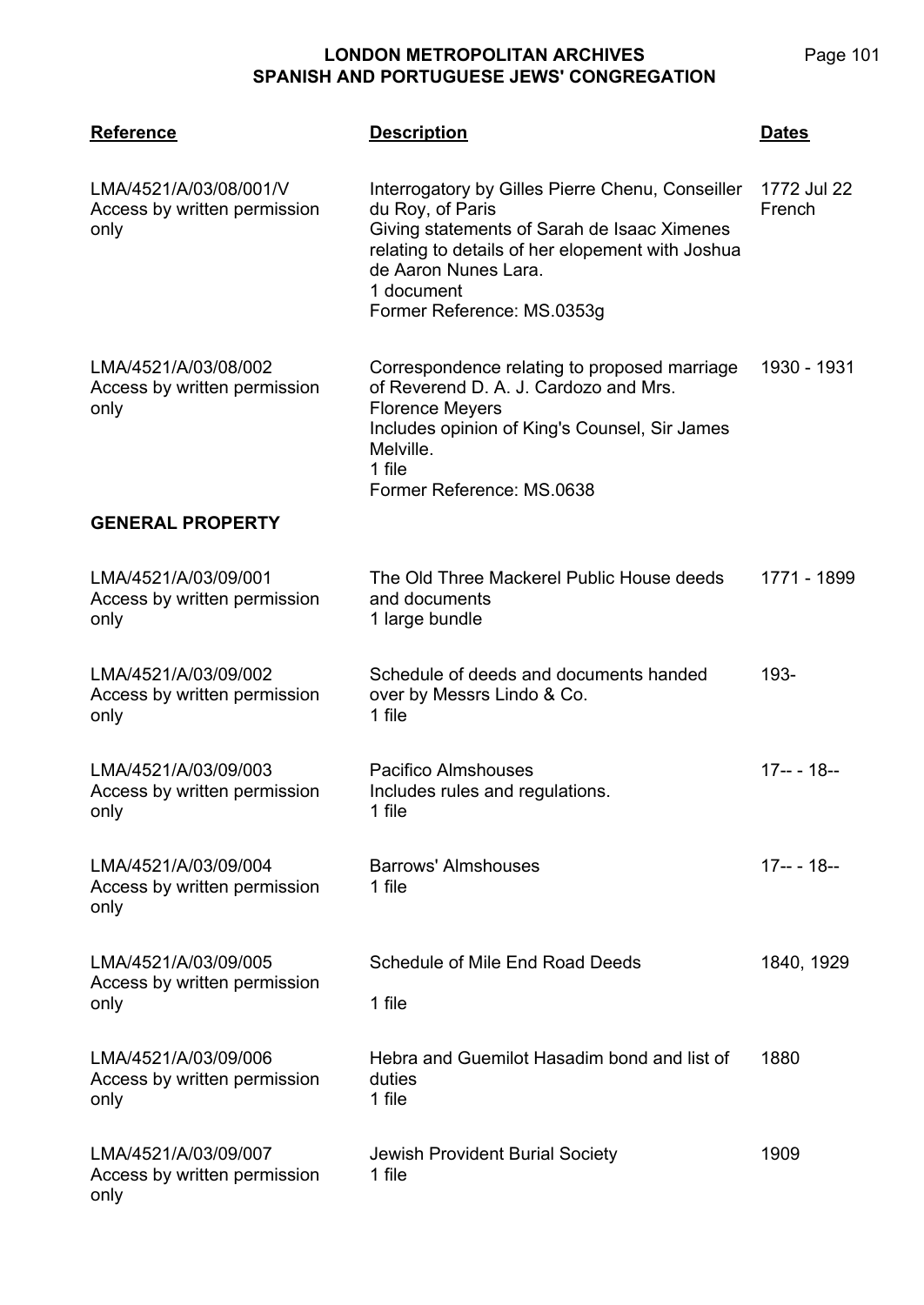Page 102

| <b>Reference</b>                                             | <b>Description</b>                                                                          | <b>Dates</b> |
|--------------------------------------------------------------|---------------------------------------------------------------------------------------------|--------------|
| LMA/4521/A/03/09/008<br>Access by written permission<br>only | Drum Condragh, Ireland, burial ground<br>1 file                                             | 1748         |
| LMA/4521/A/03/09/009<br>Access by written permission<br>only | Mile End legal documentation<br>1 bundle of 9 documents                                     | 1849 - 1906  |
| LMA/4521/A/03/09/010<br>Access by written permission<br>only | Miscellaneous properties<br>Includes conveyance, deed and trust<br>documentation.<br>1 file | 1840 - 1906  |
| LMA/4521/A/03/09/011<br>Access by written permission<br>only | <b>Property instructions</b><br>1 file                                                      | $18 -$       |
| LMA/4521/A/03/09/012<br>Access by written permission<br>only | 19 Palace Gate, Kensington conveyance<br>1 file                                             | 1883         |
| LMA/4521/A/03/09/013<br>Access by written permission<br>only | Agreement between Ashton and Green Iron<br>Company and Haim Guedalla<br>1 file              | 1894         |
| LMA/4521/A/03/09/014<br>Access by written permission<br>only | Haydon Square, Minories and Mansell Street<br>freehold property auction<br>1 file           | 1869         |
| LMA/4521/A/03/09/015<br>Access by written permission<br>only | Situation of property insured<br>1 file                                                     | 1919         |
| LMA/4521/A/03/09/016<br>Access by written permission<br>only | Alliance Assurance Company Limited Fire<br>Department<br>1 file                             | 1940 - 1941  |
| LMA/4521/A/03/09/017<br>Access by written permission<br>only | 96 Maida Vale<br>1 file                                                                     | 1956 - 1961  |
| LMA/4521/A/03/09/018<br>Access by written permission         | Agreement with the Reverend J Graziani<br>1 file                                            | 1961         |

only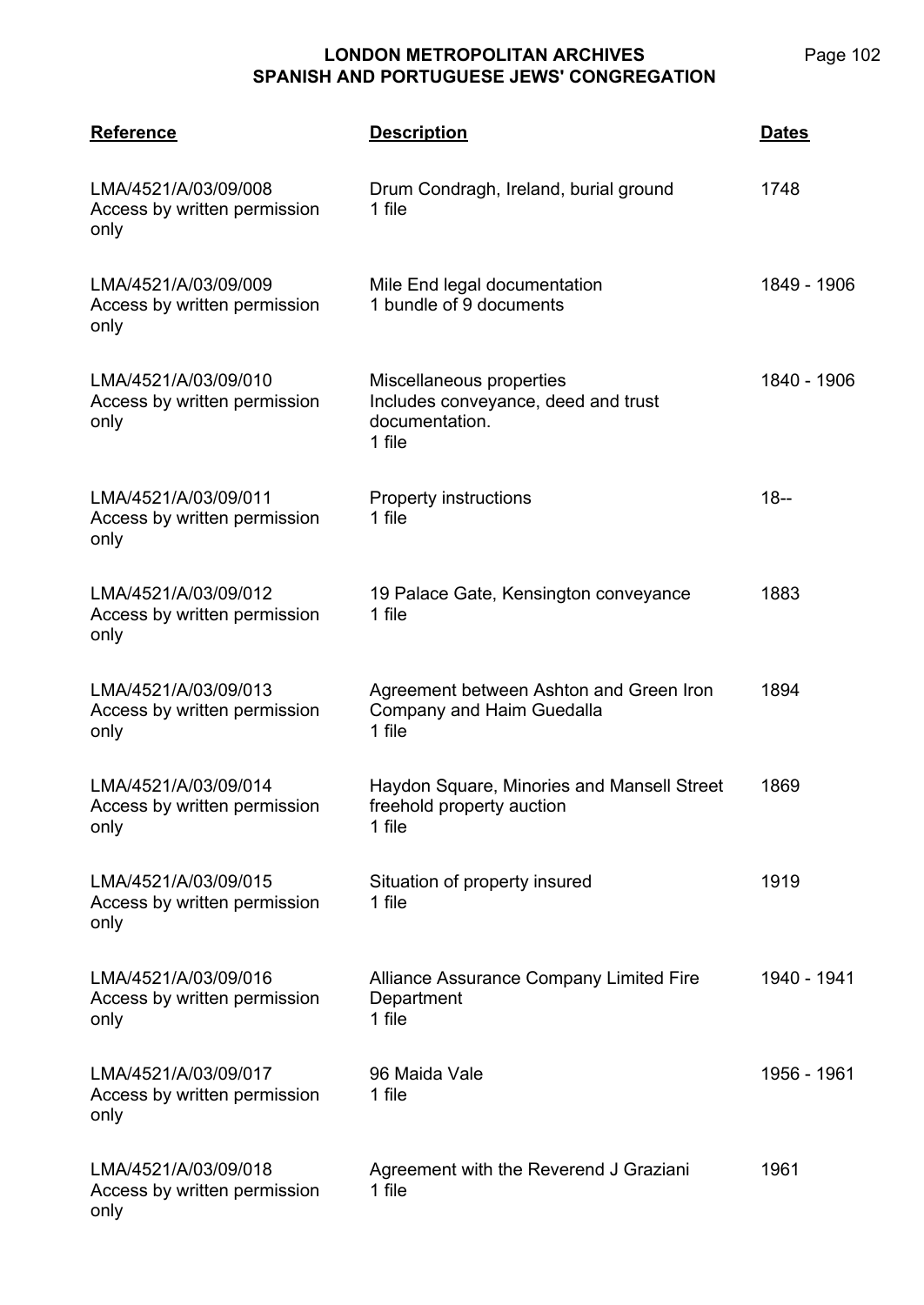| <b>Reference</b>                                             | <b>Description</b>                                                                                                                                                | <b>Dates</b> |
|--------------------------------------------------------------|-------------------------------------------------------------------------------------------------------------------------------------------------------------------|--------------|
| LMA/4521/A/03/09/019<br>Access by written permission<br>only | 62 Rodney Court, Maida Vale<br>1 file                                                                                                                             | 1963 - 1971  |
| LMA/4521/A/03/09/020<br>Access by written permission<br>only | Lease from Mr Barrett Walkwood to Mr Richard<br>James<br>1 file                                                                                                   | 1727         |
| LMA/4521/A/03/09/021<br>Access by written permission<br>only | E C Cohen list<br>1 file                                                                                                                                          | 1836         |
| LMA/4521/A/03/09/022<br>Access by written permission<br>only | Lease to David Sammuels from the Lord Mayor<br>of London<br>Concerns 10 Artillery Place on the West side of<br>City Road.<br>1 file                               | 1851         |
| LMA/4521/A/03/09/023<br>Access by written permission<br>only | Copy draft lease from Mr L Almomino to Mr<br>Henry King<br>1 file                                                                                                 | 1851         |
| LMA/4521/A/03/09/024<br>Access by written permission<br>only | Extract from copy draft mortgage of Mr H<br>Coyley<br>1 file                                                                                                      | 1885         |
| LMA/4521/A/03/09/025<br>Access by written permission<br>only | Contract of sale for Mr David de Pass, Mr<br>Joseph Sebag, Mr Nathaniel Montefioe and<br>Abraham Mocatta to Mr Joseph Pickard and Mr<br>Thomas Pickard.<br>1 file | 1860         |
| LMA/4521/A/03/09/026<br>Access by written permission<br>only | Agreement between Mr Thomas Sharpe and<br>Francis Jarret Hill.<br>1 file                                                                                          | 1863         |
| LMA/4521/A/03/09/027<br>Access by written permission<br>only | Settlement between Mr England and Miss<br>Reaches to Mr James Keily and Mr Robert<br>Scott.<br>1 file                                                             | 1874         |
| LMA/4521/A/03/09/028<br>Access by written permission<br>only | Agreement with R Merton to the Spanish and<br>Portuguese Jews Orphan Society for 9 Howley<br>Place Paddington.<br>1 file                                          | 1883         |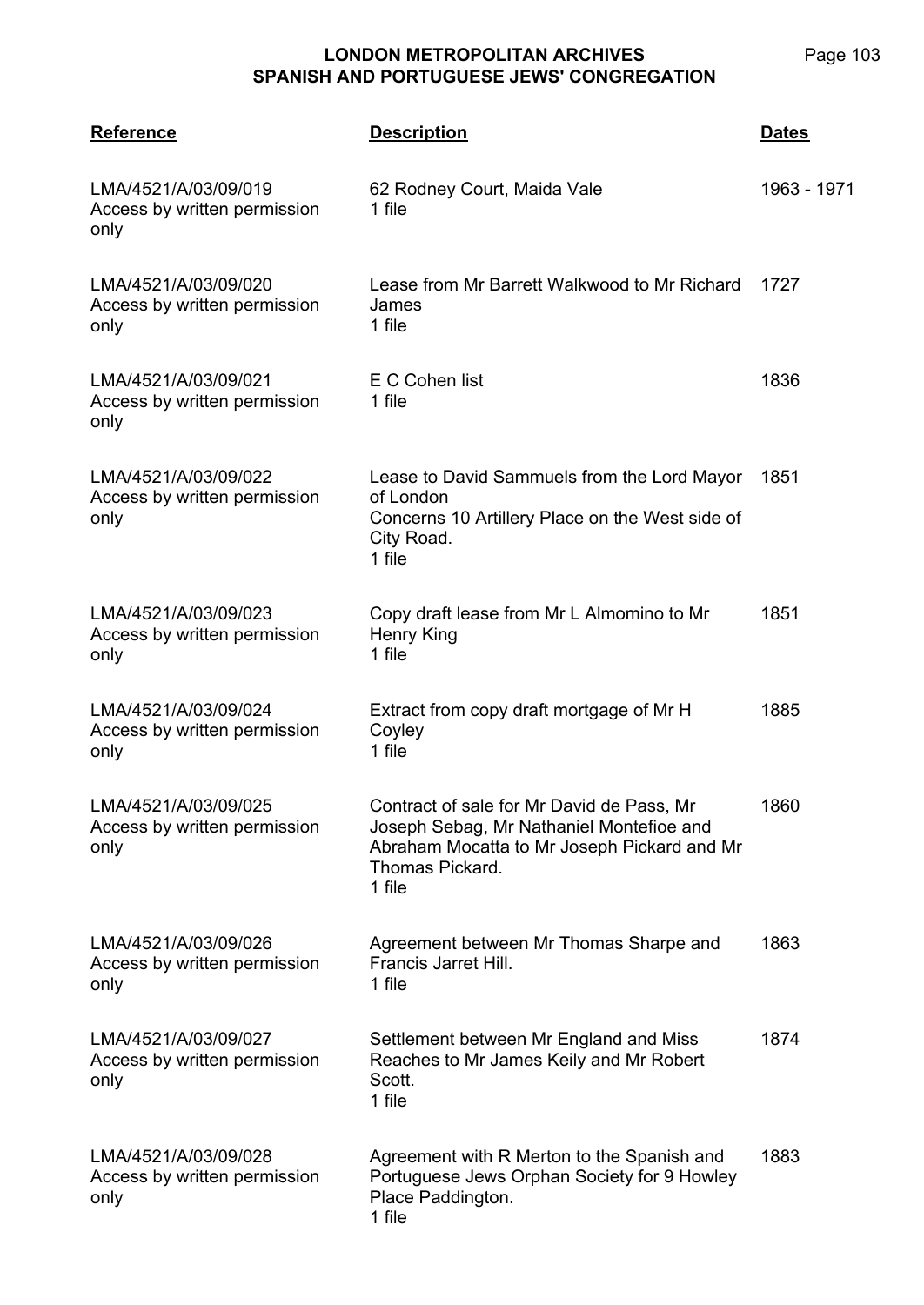| <b>Reference</b>                                             | <b>Description</b>                                                              | <u>Dates</u> |
|--------------------------------------------------------------|---------------------------------------------------------------------------------|--------------|
| LMA/4521/A/03/09/029<br>Access by written permission<br>only | Correspondence regarding a synagogue<br>property in Heneage Lane<br>1 file      | 1888         |
| LMA/4521/A/03/09/030<br>Access by written permission<br>only | No. 9 Jewry Street freehold sale<br>1 file                                      | 1890         |
| LMA/4521/A/03/09/031<br>Access by written permission<br>only | Freeholds and Finances of the Congregation<br>Second and Final report<br>1 file | 1893         |
| LMA/4521/A/03/09/032<br>Access by written permission<br>only | Deed of declaration of trust by Haim Guedalla<br>1 file                         | 1895         |
| LMA/4521/A/03/09/033<br>Access by written permission<br>only | <b>Alliance Assurance Company</b><br>1 file                                     | 1826         |
| LMA/4521/A/03/09/034<br>Access by written permission<br>only | Indenture for No. 51 Gracechurch Street in the<br>City of London<br>1 file      | 1906         |
| LMA/4521/A/03/09/035<br>Access by written permission<br>only | Agreement as to the new buildings adjoining<br>No. 24 Threawt Street<br>1 file  | 1910         |
| LMA/4521/A/03/09/036<br>Access by written permission<br>only | Certificate of title to Harold M Wiener in<br>Calgary, Alberta<br>1 file        | 1911         |
| LMA/4521/A/03/09/037<br>Access by written permission<br>only | Certificate of title to Harold M Wiener in<br>Calgary, Alberta<br>1 file        | 1912         |
| LMA/4521/A/03/09/038<br>Access by written permission<br>only | <b>Alliance Assurance Company Limited</b><br>1 file                             | 1916         |
| LMA/4521/A/03/09/039<br>Access by written permission<br>only | Estate Trustees of the Spanish and Portuguese<br>Jews Synagogue<br>1 file       | 1928         |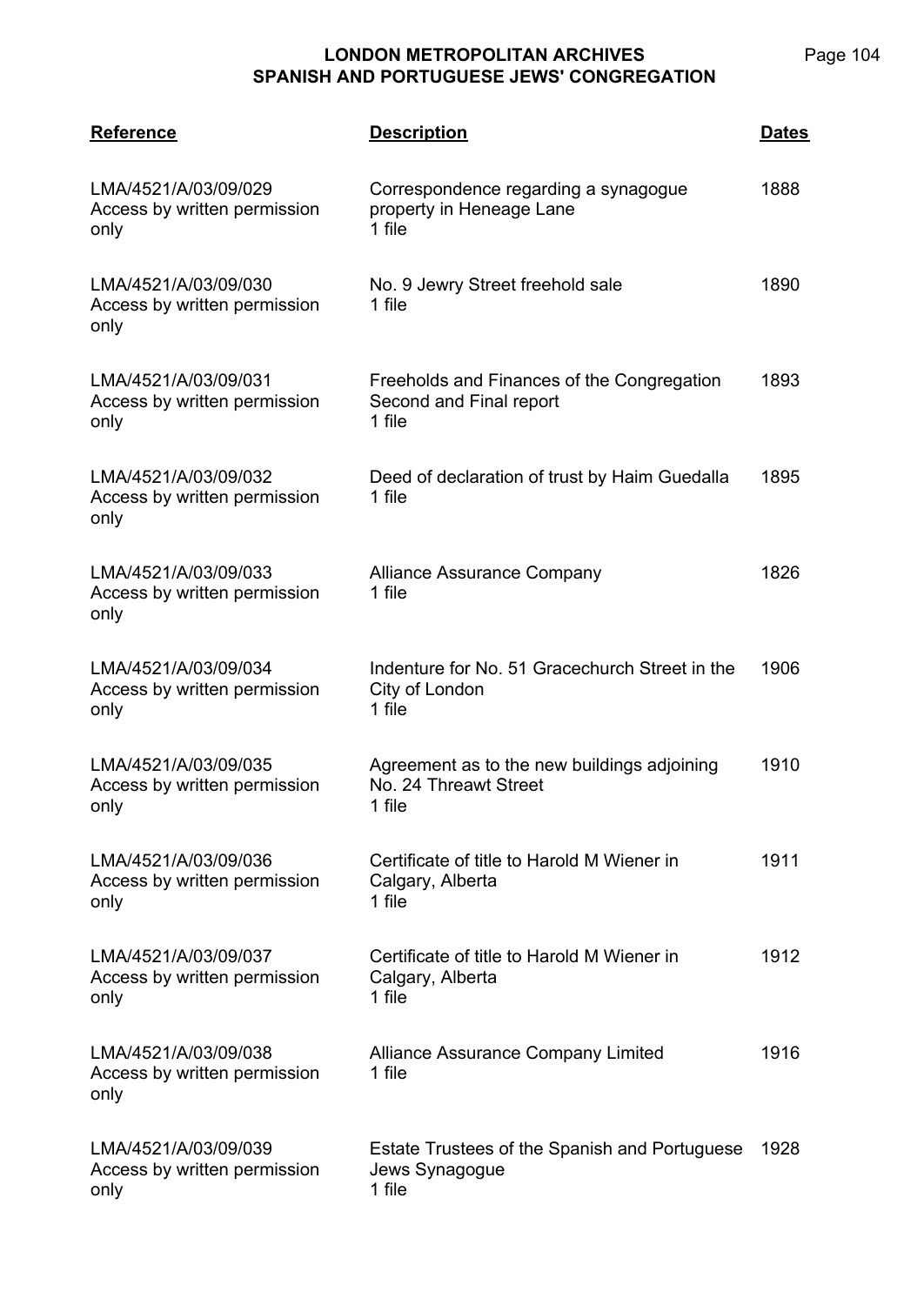| <b>Reference</b>                                             | <b>Description</b>                                                                                                                                                                        | Dates       |
|--------------------------------------------------------------|-------------------------------------------------------------------------------------------------------------------------------------------------------------------------------------------|-------------|
| LMA/4521/A/03/09/040<br>Access by written permission<br>only | Mildmay Park Synagogue<br>1 file                                                                                                                                                          | 1937        |
| <b>FINANCE</b><br><b>ACCOUNT BOOKS</b>                       |                                                                                                                                                                                           |             |
| LMA/4521/A/04/01/001<br>Access by written permission<br>only | Annual accounts: 5436 to 5438 (Selomoh de<br>Medina, Gabay)<br>Recording offerings by Yehidim and Forasteiros<br>(foreigners or strangers).<br>1 volume<br>Former Reference: MS.0359      | 1676 - 1678 |
| LMA/4521/A/04/01/002<br>Access by written permission<br>only | Annual accounts: 5439 to 5440 (Abraham de<br>Porto, Gabay)<br>Recording offerings by Yehidim & Forasteiros,<br>sundry outlays and distributions.<br>1 volume<br>Former Reference: MS.0360 | 1678 - 1680 |
| LMA/4521/A/04/01/003<br>Access by written permission<br>only | Annual accounts: 5440 to 5441 (Jacob<br>Gonzales, Gabay)<br>1 volume<br>Former Reference: MS.0361                                                                                         | 1680 - 1681 |
| LMA/4521/A/04/01/004<br>Access by written permission<br>only | Annual accounts: 5441to 5442 (Abraham De<br>Liz, Gabay)<br>1 volume<br>Former Reference: MS.0362                                                                                          | 1681 - 1682 |
| LMA/4521/A/04/01/005<br>Access by written permission<br>only | Annual accounts: 5445 (Benjamin Franco,<br>Gabay)<br>1 volume<br>Former Reference: MS.0363                                                                                                | 1684 - 1685 |
| LMA/4521/A/04/01/006<br>Access by written permission<br>only | Annual accounts: 5448 (Abraham Lopes de<br>Brito, Gabay)<br>1 volume<br>Former Reference: MS.0364                                                                                         | 1687 - 1688 |
| LMA/4521/A/04/01/007<br>Access by written permission<br>only | Annual accounts: 5449 (Moseh Henriquez de<br>Mesquita, Gabay)<br>1 volume<br>Former Reference: MS.0365                                                                                    | 1688 - 1689 |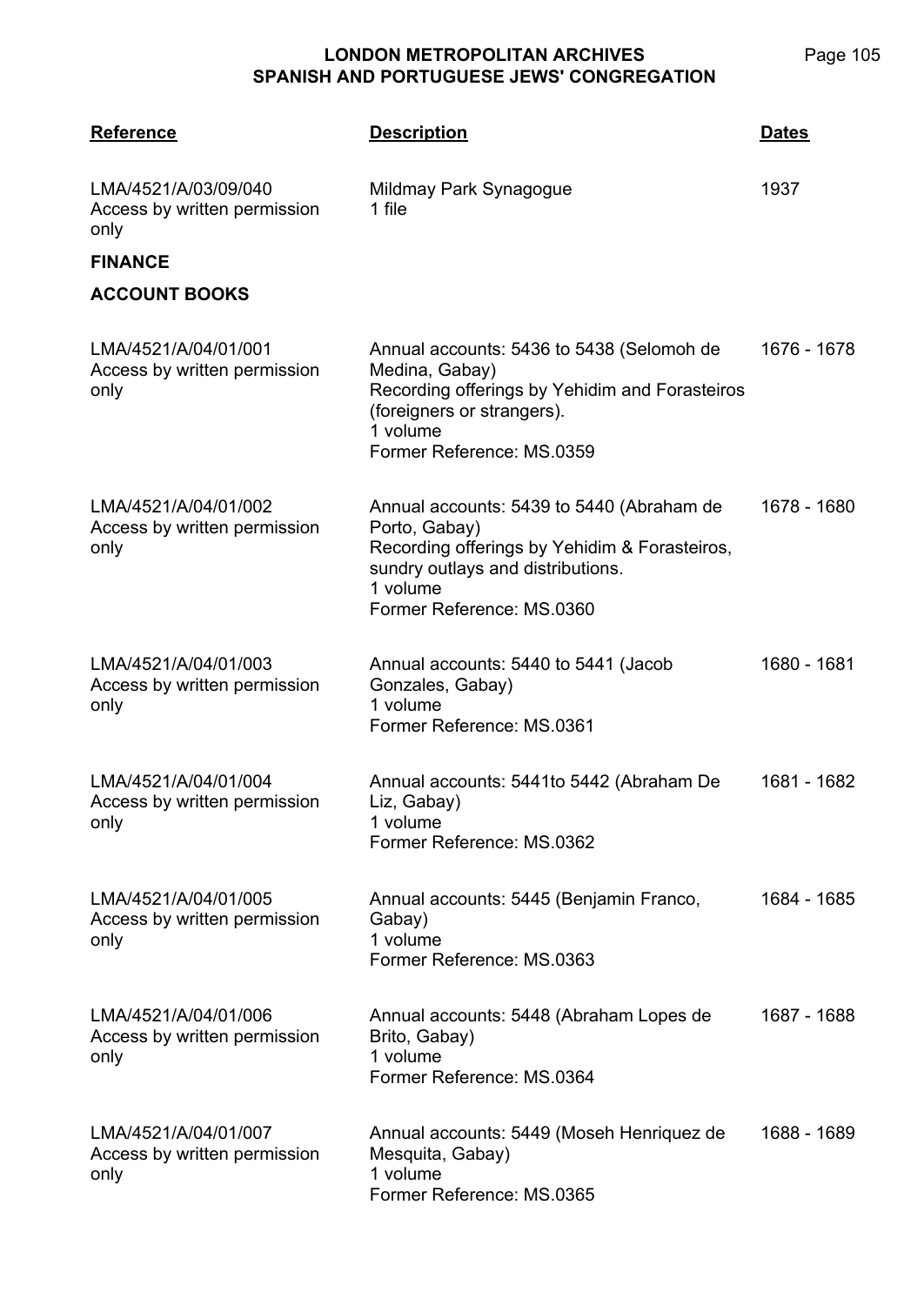| <b>Reference</b>                                             | <b>Description</b>                                                                                 | <b>Dates</b> |
|--------------------------------------------------------------|----------------------------------------------------------------------------------------------------|--------------|
| LMA/4521/A/04/01/008<br>Access by written permission<br>only | Annual accounts: 5450 (David Israel Penso,<br>Gabay)<br>1 volume<br>Former Reference: MS.0366      | 1689 - 1690  |
| LMA/4521/A/04/01/009<br>Access by written permission<br>only | Annual accounts: 5451 (Menaseh Mendes,<br>Gabay)<br>1 volume<br>Former Reference: MS.0367          | 1690 - 1691  |
| LMA/4521/A/04/01/010<br>Access by written permission<br>only | Annual accounts: 5452 (Abraham Vaz<br>Martines, Gabay)<br>1 volume<br>Former Reference: MS.0367/A  | 1691 - 1692  |
| LMA/4521/A/04/01/011<br>Access by written permission<br>only | Annual accounts: 5453 (Moseh Israel Nunes,<br>Gabay)<br>1 volume<br>Former Reference: MS.0368      | 1692 - 1693  |
| LMA/4521/A/04/01/012<br>Access by written permission<br>only | Annual accounts: 5454 (Joseph Mendes de<br>Castro, Gabay)<br>1 volume<br>Former Reference: MS.0369 | 1693 - 1694  |
| LMA/4521/A/04/01/013<br>Access by written permission<br>only | Annual accounts: 5455 (Abraham Mendes<br>Machado, Gabay)<br>1 volume<br>Former Reference: MS.0370  | 1694 - 1965  |
| LMA/4521/A/04/01/014<br>Access by written permission<br>only | Annual accounts: 5456 (Joseph Israel<br>Henriques, Gabay)<br>1 volume<br>Former Reference: MS.0371 | 1695 - 1696  |
| LMA/4521/A/04/01/015<br>Access by written permission<br>only | Annual accounts: 5457 (Isaac Roiz Mogarouro,<br>Gabay)<br>1 volume<br>Former Reference: MS.0371/A  | 1696 - 1697  |
| LMA/4521/A/04/01/016<br>Access by written permission<br>only | Annual accounts: 5458 (Phineas Gomes Serra,<br>Gabay)<br>1 volume<br>Former Reference: MS.0372     | 1697 - 1698  |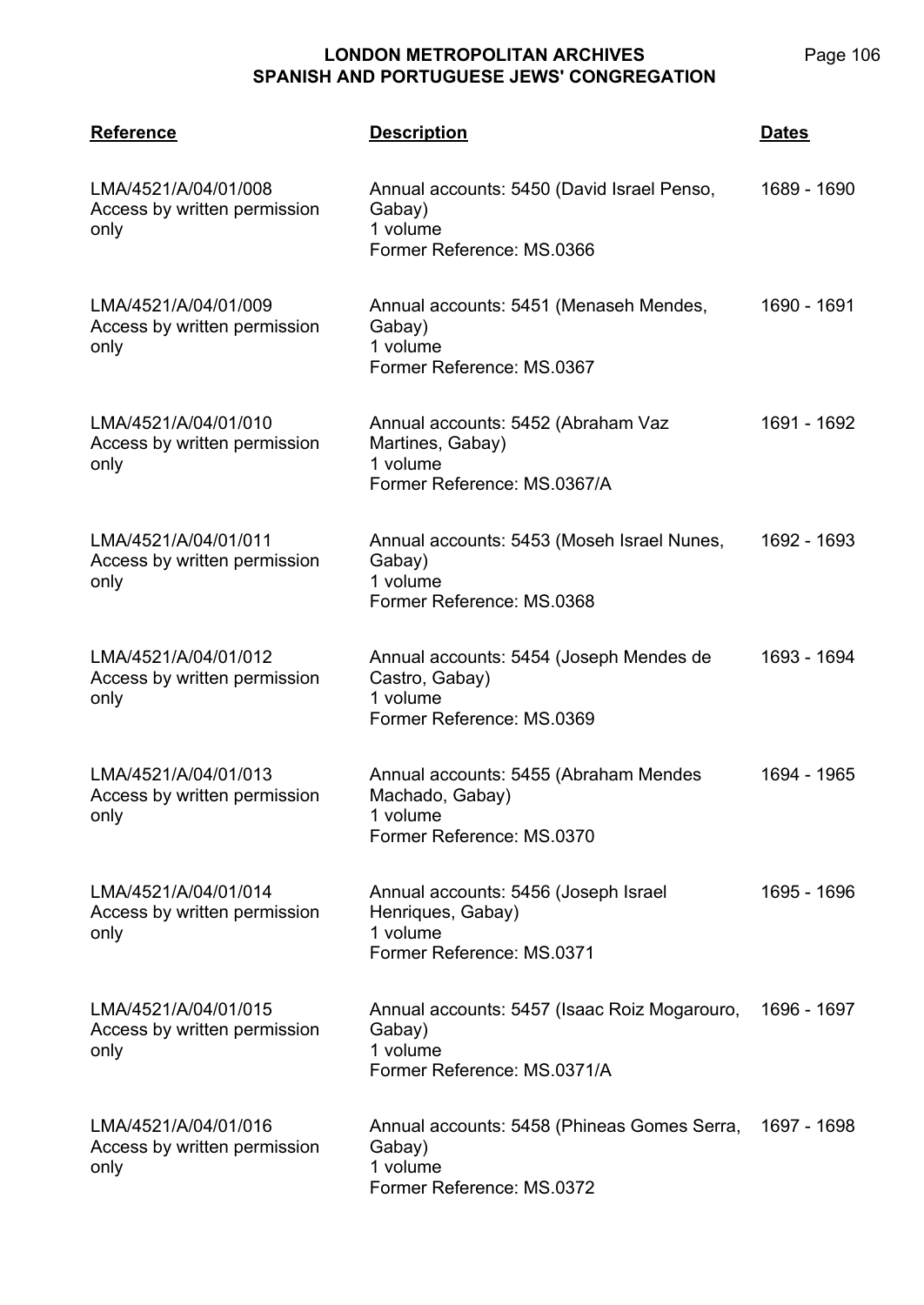| <b>Reference</b>                                             | <b>Description</b>                                                                                          | <u>Dates</u> |
|--------------------------------------------------------------|-------------------------------------------------------------------------------------------------------------|--------------|
| LMA/4521/A/04/01/017<br>Access by written permission<br>only | Annual accounts: 5459 (Moseh Mendes da<br>Costa, Gabay)<br>1 volume<br>Former Reference: MS.0373            | 1698 - 1699  |
| LMA/4521/A/04/01/018<br>Access by written permission<br>only | Annual accounts: 5460 (Abraham Mendes<br>Machado, Gabay)<br>1 volume<br>Former Reference: MS.0373/A         | 1699 - 1700  |
| LMA/4521/A/04/01/019<br>Access by written permission<br>only | Annual accounts: 5462 (Rohyel Abudiente,<br>Gabay)<br>1 volume<br>Former Reference: MS.0374                 | 1701 - 1702  |
| LMA/4521/A/04/01/020<br>Access by written permission<br>only | Annual accounts: 5464 (Isaac Rodrigues<br>Portello, Gabay)<br>1 volume<br>Former Reference: MS.0375         | 1703 - 1704  |
| LMA/4521/A/04/01/021<br>Access by written permission<br>only | Annual accounts: 5465 (Moseh de Medina,<br>Gabay)<br>1 volume<br>Former Reference: MS.0376                  | 1704 - 1705  |
| LMA/4521/A/04/01/022<br>Access by written permission<br>only | Annual accounts: 5466 (Isaac Jesurun Mendes, 1705 - 1706<br>Gabay)<br>1 volume<br>Former Reference: MS.0377 |              |
| LMA/4521/A/04/01/023<br>Access by written permission<br>only | Annual accounts: 5467 (Isaac Fernandex<br>Nunes, Gabay)<br>1 volume<br>Former Reference: MS.0377/A          | 1706 - 1707  |
| LMA/4521/A/04/01/024<br>Access by written permission<br>only | Annual accounts: 5468 (Moseh da Silva,<br>Gabay)<br>1 volume<br>Former Reference: MS.0377/B                 | 1707 - 1708  |
| LMA/4521/A/04/01/025<br>Access by written permission<br>only | Annual accounts: 5469 (Jahacob da Veiga,<br>Gabay)<br>1 volume<br>Former Reference: MS.0378                 | 1708 - 1709  |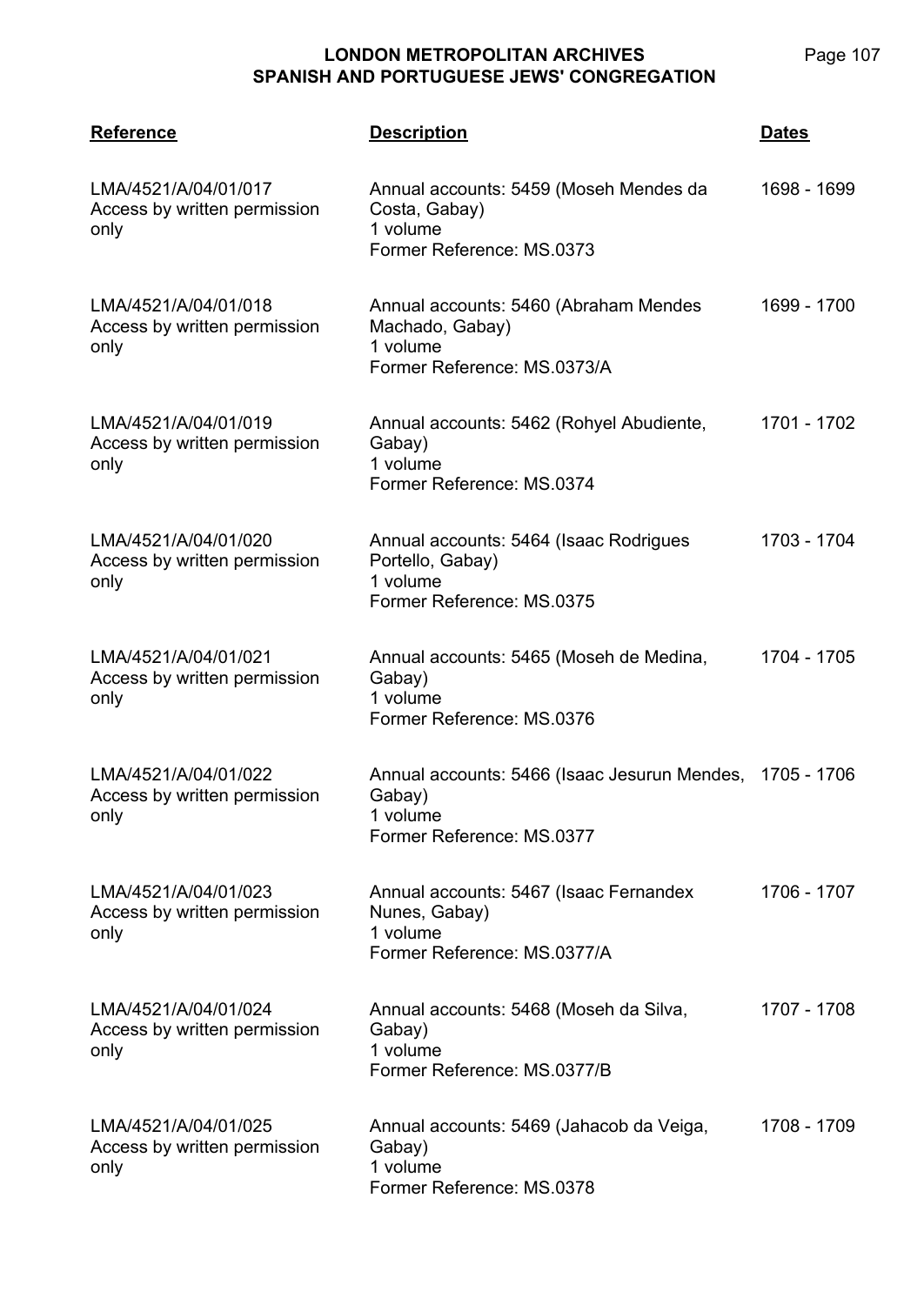| <b>Reference</b>                                             | <b>Description</b>                                                                                           | <b>Dates</b> |
|--------------------------------------------------------------|--------------------------------------------------------------------------------------------------------------|--------------|
| LMA/4521/A/04/01/026<br>Access by written permission<br>only | Annual accounts: 5470 (Ishac Da Costa<br>Alvarenga, Gabay)<br>1 volume<br>Former Reference: MS.0379          | 1709 - 1710  |
| LMA/4521/A/04/01/027<br>Access by written permission<br>only | Annual accounts: 5471 (Moseh Da Costa,<br>Gabay)<br>1 volume<br>Former Reference: MS.0380                    | 1710 - 1711  |
| LMA/4521/A/04/01/028<br>Access by written permission<br>only | Annual accounts: 5472 (Semuel Da Costa<br>Alvarenga, Gabay)<br>1 volume<br>Former Reference: MS.0381         | 1711 - 1712  |
| LMA/4521/A/04/01/029<br>Access by written permission<br>only | Annual accounts: 5473 (Abraham Moseh<br>Franco, Gabay)<br>1 volume<br>Former Reference: MS.0382              | 1712 - 1713  |
| LMA/4521/A/04/01/030<br>Access by written permission<br>only | Annual accounts: 5474 (Joseph Telles da<br>Costa, Gabay)<br>1 volume<br>Former Reference: MS.0383            | 1713 - 1714  |
| LMA/4521/A/04/01/031<br>Access by written permission<br>only | Annual accounts: 5475 (Abraham David<br>Mendes da Costa, Gabay)<br>1 volume<br>Former Reference: MS.0384     | 1714 - 1715  |
| LMA/4521/A/04/01/032<br>Access by written permission<br>only | Annual accounts: 5476<br>No Gabay served that year.<br>1 volume<br>Former Reference: MS.0385                 | 1715 - 1716  |
| LMA/4521/A/04/01/033<br>Access by written permission<br>only | Annual accounts: 5477 (Moseh Dias Arias,<br>Gabay)<br>1 volume<br>Former Reference: MS.0386                  | 1716 - 1717  |
| LMA/4521/A/04/01/034<br>Access by written permission<br>only | Annual accounts: 5478 (Abraham De Moseh)<br>Mendes da Costa, Gabay)<br>1 volume<br>Former Reference: MS.0387 | 1717 - 1718  |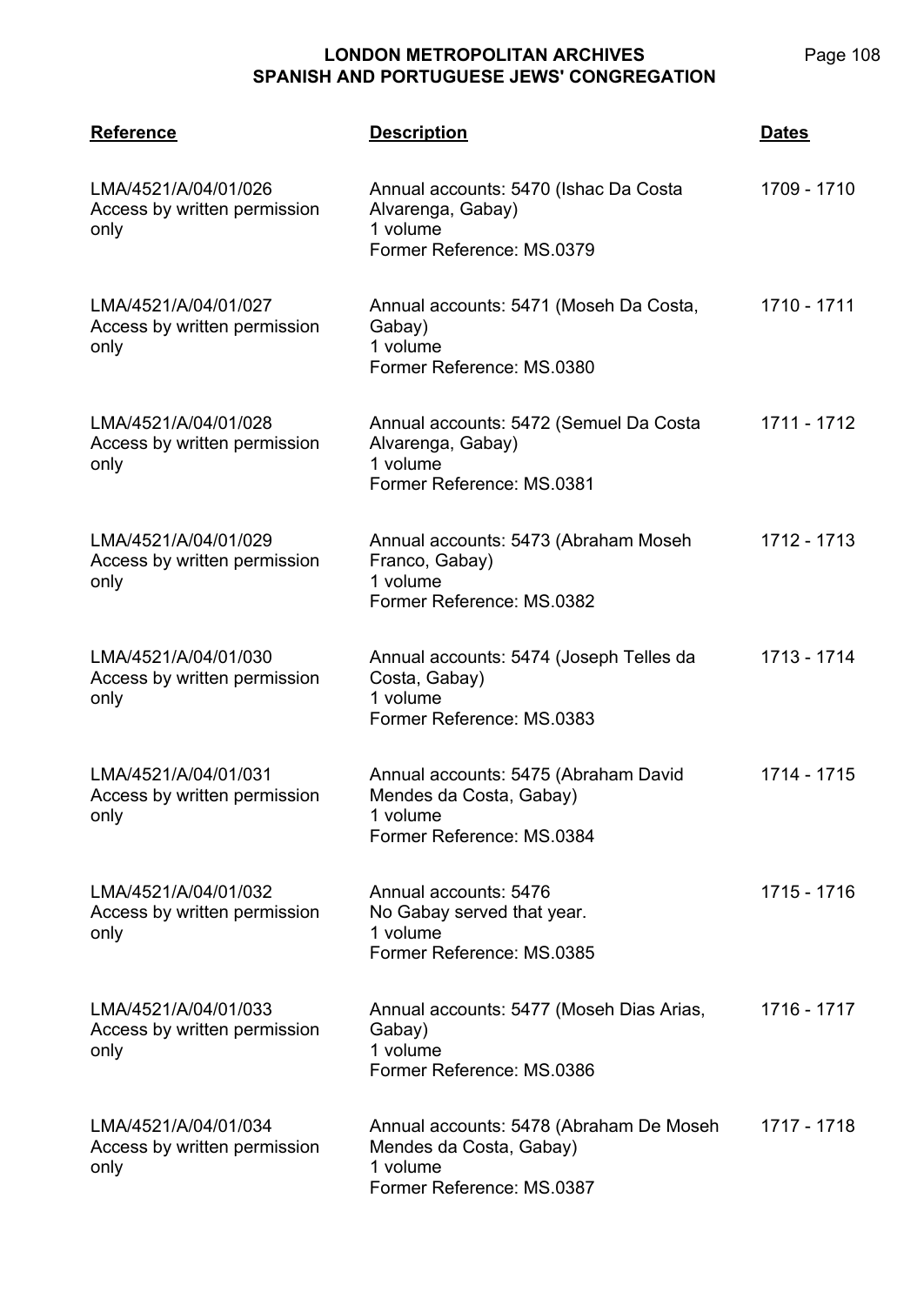| <b>Reference</b>                                             | <b>Description</b>                                                                                        | <b>Dates</b> |
|--------------------------------------------------------------|-----------------------------------------------------------------------------------------------------------|--------------|
| LMA/4521/A/04/01/035<br>Access by written permission<br>only | Annual accounts: 5479 (Joseph de Jacob da<br>Costa, Gabay)<br>1 volume<br>Former Reference: MS.0388       | 1718 - 1719  |
| LMA/4521/A/04/01/036<br>Access by written permission<br>only | Annual accounts: 5480 (Aharon Pereira,<br>Gabay)<br>1 volume<br>Former Reference: MS.0389                 | 1719 - 1720  |
| LMA/4521/A/04/01/037<br>Access by written permission<br>only | Annual accounts: 5481 (Jacob Fernandes<br>Nunes, Gabay)<br>1 volume<br>Former Reference: MS.0800          | 1720 - 1721  |
| LMA/4521/A/04/01/038<br>Access by written permission<br>only | Annual accounts: 5482 (Abraham Franco<br>Nunes, Gabay)<br>1 volume<br>Former Reference: MS.0801           | 1721 - 1722  |
| LMA/4521/A/04/01/039<br>Access by written permission<br>only | Annual accounts: 5483 (Jacob Alvaers Pereira,<br>Gabay)<br>1 volume<br>Former Reference: MS.0802          | 1722 - 1723  |
| LMA/4521/A/04/01/040<br>Access by written permission<br>only | Annual accounts: 5484 (David Lopes Pereyra,<br>Gabay)<br>1 volume<br>Former Reference: MS.0803            | 1723 - 1724  |
| LMA/4521/A/04/01/041<br>Access by written permission<br>only | Annual accounts: 5485 (Jacob de Moses<br>Mendes da Costa, Gabay)<br>1 volume<br>Former Reference: MS.0804 | 1724 - 1725  |
| LMA/4521/A/04/01/042<br>Access by written permission<br>only | Annual accounts: 5486 (Jacob Israel Suasso,<br>Gabay)<br>1 volume<br>Former Reference: MS.0805            | 1725 - 1726  |
| LMA/4521/A/04/01/043<br>Access by written permission<br>only | Annual accounts: 5487 (Jacob de David da<br>Costa, Gabay)<br>1 volume<br>Former Reference: MS.0806        | 1726 - 1727  |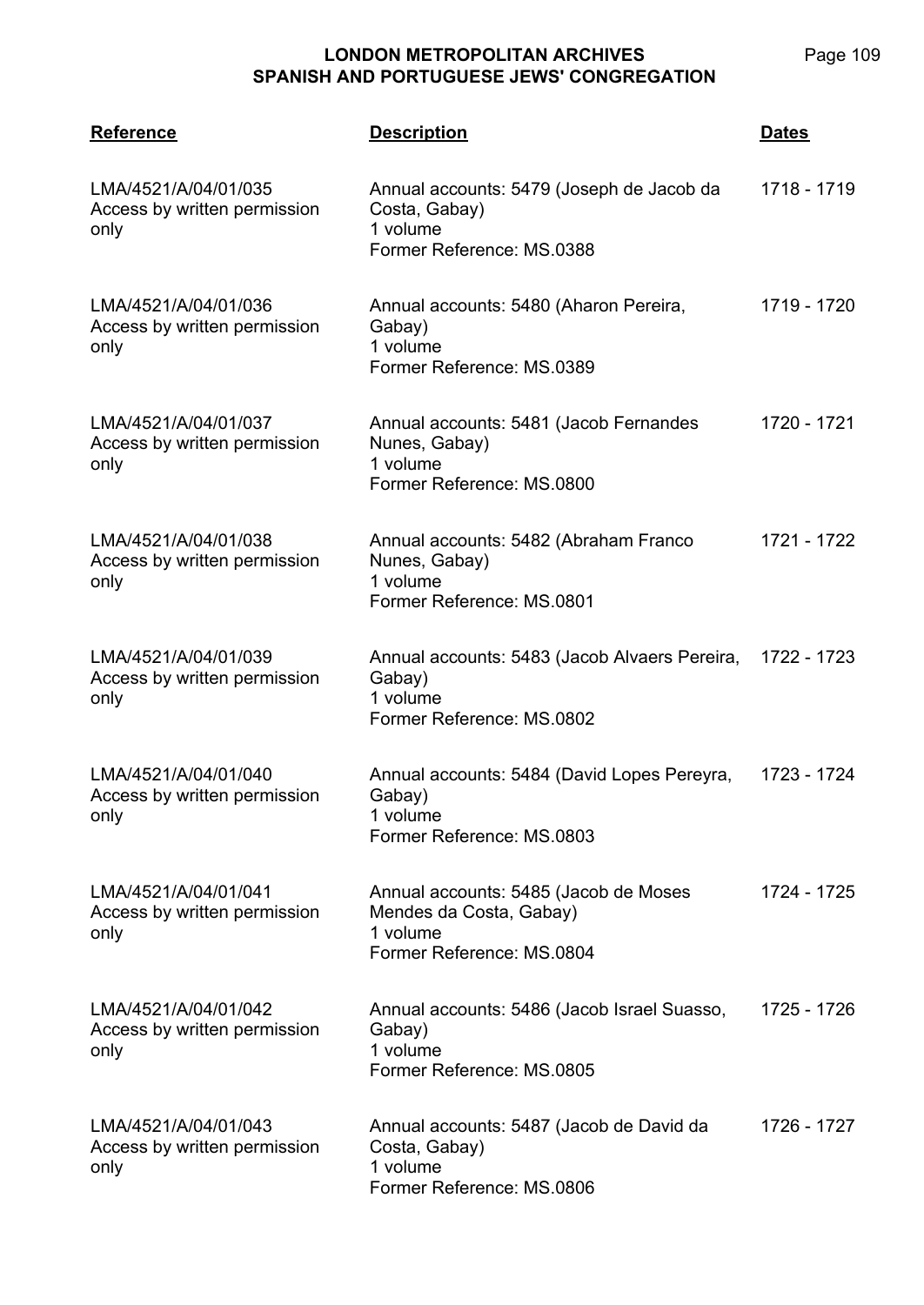| <b>Reference</b>                                             | <b>Description</b>                                                                                                                     | <b>Dates</b> |
|--------------------------------------------------------------|----------------------------------------------------------------------------------------------------------------------------------------|--------------|
| LMA/4521/A/04/01/044<br>Access by written permission<br>only | Annual accounts: 5488 (Jacob de Moses<br>Franco, Gabay)<br>1 volume<br>Former Reference: MS.0807                                       | 1727 - 1728  |
| LMA/4521/A/04/01/045<br>Access by written permission<br>only | Annual accounts: 5489 (Daniel Dias<br>Fernandes, Gabay)<br>1 volume<br>Former Reference: MS.0808                                       | 1728 - 1729  |
| LMA/4521/A/04/01/046<br>Access by written permission<br>only | Annual accounts: 5490 (Jacob Gomez Serra,<br>Gabay)<br>1 volume<br>Former Reference: MS.0809                                           | 1729 - 1730  |
| LMA/4521/A/04/01/047<br>Access by written permission<br>only | Annual accounts: 5491 (Selomo de Moseh<br>Hisq. Mendes, Gabay)<br>1 volume<br>Former Reference: MS.0810                                | 1730 - 1731  |
| LMA/4521/A/04/01/048<br>Access by written permission<br>only | Annual accounts: 5492 (Jacob Israel Bernal,<br>Gabay)<br>1 volume<br>Former Reference: MS.0811                                         | 1731 - 1732  |
| LMA/4521/A/04/01/049<br>Access by written permission<br>only | Annual accounts: 5493 (Benjamin Mendes<br>Pacheco, Gabay)<br>1 volume<br>Former Reference: MS.0812                                     | 1732 - 1733  |
| LMA/4521/A/04/01/050<br>Access by written permission<br>only | Annual accounts: 5494 (Jacob de Ishac<br>Jesurun Alvares, Gabay)<br>1 volume<br>Former Reference: MS.0813                              | 1733 - 1734  |
| LMA/4521/A/04/01/051<br>Access by written permission<br>only | Annual accounts: 5495 (Abraham da Fonseca,<br>Gabay)<br>Alphabetical index at end (not used).<br>1 volume<br>Former Reference: MS.0814 | 1734 - 1735  |
| LMA/4521/A/04/01/052<br>Access by written permission<br>only | Annual accounts: 5496 (Benjamin Mendes da<br>Costa, Gabay)<br>1 volume<br>Former Reference: MS.0815                                    | 1735 - 1736  |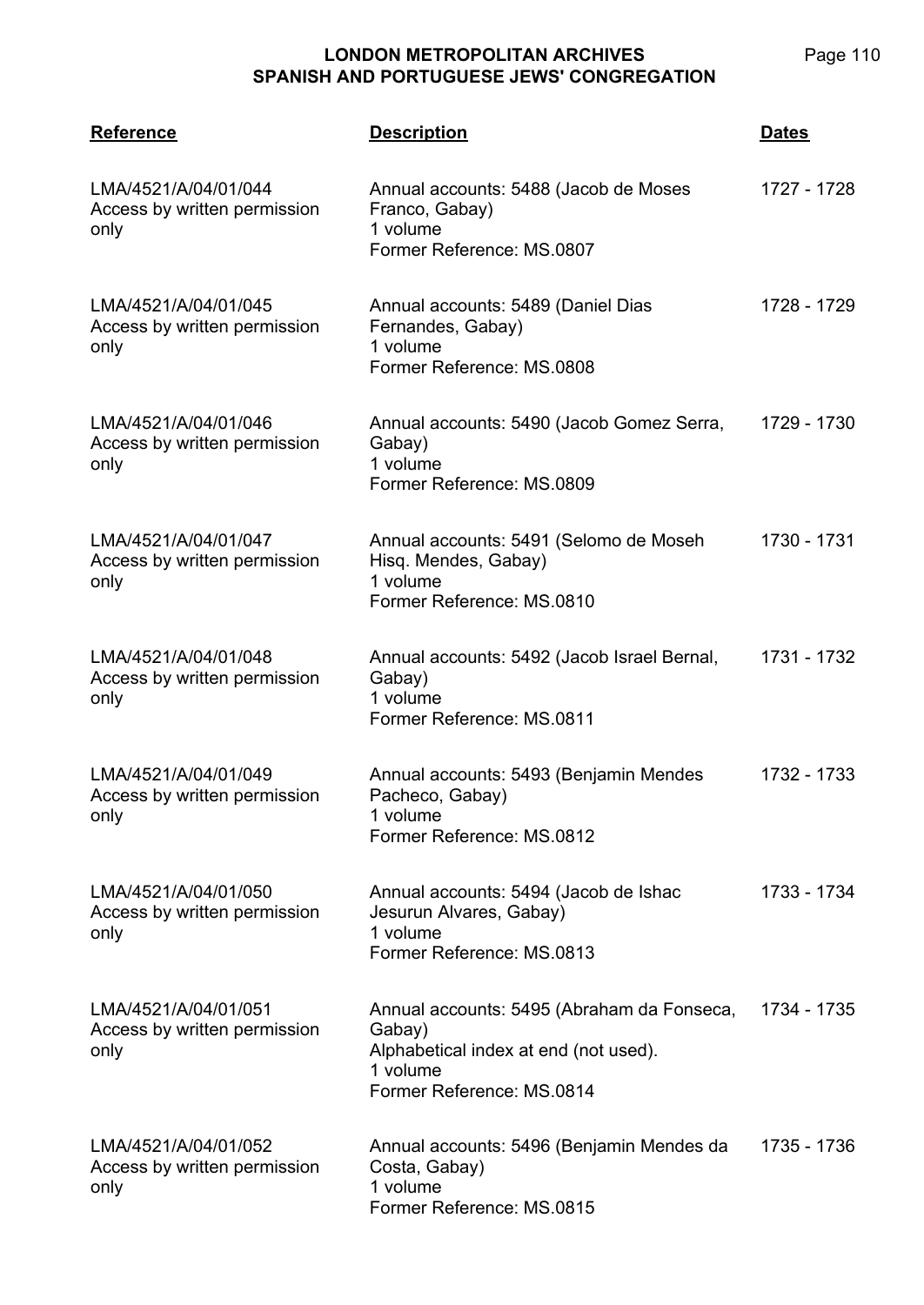| <b>Reference</b>                                             | <b>Description</b>                                                                                           | <b>Dates</b> |
|--------------------------------------------------------------|--------------------------------------------------------------------------------------------------------------|--------------|
| LMA/4521/A/04/01/053<br>Access by written permission<br>only | Annual accounts: 5497 (Daniel Mendes Seixas,<br>Gabay)<br>1 volume<br>Former Reference: MS.0816              | 1736 - 1737  |
| LMA/4521/A/04/01/054<br>Access by written permission<br>only | Annual accounts: 5498 (Abraham Dafonseca,<br>Gabay)<br>1 volume<br>Former Reference: MS.0817                 | 1737 - 1738  |
| LMA/4521/A/04/01/055<br>Access by written permission<br>only | Annual accounts: 5499 (Haim Supino, Gabay)<br>1 volume<br>Former Reference: MS.0818                          | 1738 - 1739  |
| LMA/4521/A/04/01/056<br>Access by written permission<br>only | Annual accounts: 5500 (Joseph Diaz<br>Fernandes, Gabay)<br>1 volume<br>Former Reference: MS.0819             | 1739 - 1740  |
| LMA/4521/A/04/01/057<br>Access by written permission<br>only | Annual accounts: 5501 (David Franco, Gabay)<br>1 volume<br>Former Reference: MS.0820                         | 1740 - 1741  |
| LMA/4521/A/04/01/058<br>Access by written permission<br>only | Annual accounts: 5502 (Moseh de Abraham<br>Pereyra, Gabay)<br>1 volume<br>Former Reference: MS.0821          | 1741 - 1742  |
| LMA/4521/A/04/01/059<br>Access by written permission<br>only | Annual accounts: 5503 (Jacob Alvarez Pereyra, 1742 - 1743<br>Gabay)<br>1 volume<br>Former Reference: MS.0822 |              |
| LMA/4521/A/04/01/060<br>Access by written permission<br>only | Annual accounts: 5504 (Jacob Israel Bernal,<br>Gabay)<br>1 volume<br>Former Reference: MS.0823               | 1743 - 1744  |
| LMA/4521/A/04/01/061<br>Access by written permission<br>only | Annual accounts: 5505 (Moses Mendes da<br>Costa, Gabay)<br>1 volume<br>Former Reference: MS.0824             | 1744 - 1745  |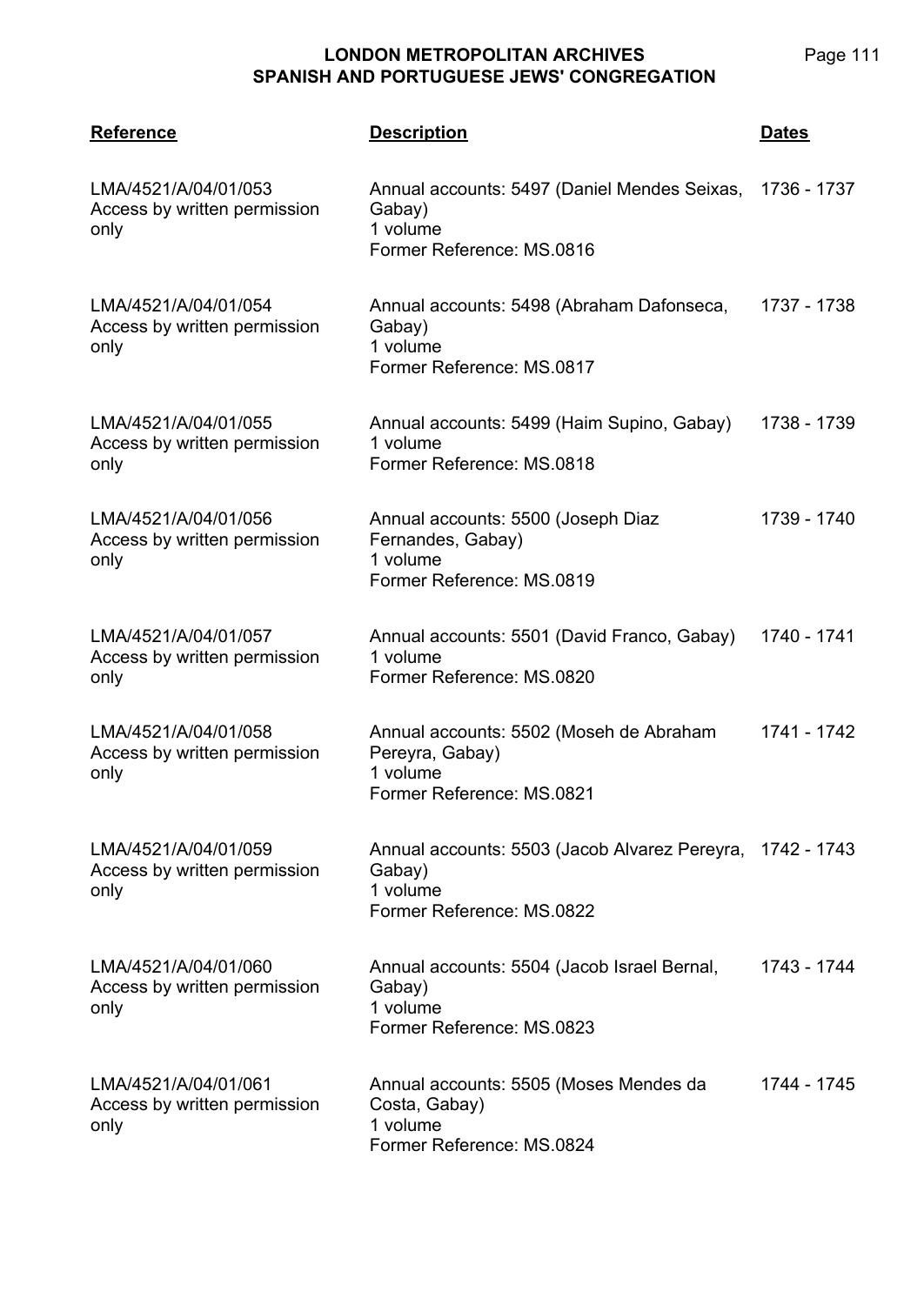| <b>Reference</b>                                             | <b>Description</b>                                                                                                    | <b>Dates</b> |
|--------------------------------------------------------------|-----------------------------------------------------------------------------------------------------------------------|--------------|
| LMA/4521/A/04/01/062<br>Access by written permission<br>only | Annual accounts: 5506<br>Signed by Joseph Yeshurun Rodrigues,<br>presidente.<br>1 volume<br>Former Reference: MS.0825 | 1745 - 1746  |
| LMA/4521/A/04/01/063<br>Access by written permission<br>only | Annual accounts: 5507 (Naftali Levi Sonsino,<br>Gabay)<br>1 volume<br>Former Reference: MS.0826                       | 1746 - 1747  |
| LMA/4521/A/04/01/064<br>Access by written permission<br>only | Annual accounts: 5508 (Jacob Baruh Lousada,<br>Gabay)<br>1 volume<br>Former Reference: MS.0827                        | 1747 - 1748  |
| LMA/4521/A/04/01/065<br>Access by written permission<br>only | Annual accounts: 5509 (Jacob Jessurun<br>Rodrigues, Gabay)<br>1 volume<br>Former Reference: MS.0828                   | 1748 - 1749  |
| LMA/4521/A/04/01/066<br>Access by written permission<br>only | Annual accounts: 5510 (Joseph Hisquiau de<br>Chaves, Gabay)<br>1 volume<br>Former Reference: MS.0829                  | 1749 - 1750  |
| LMA/4521/A/04/01/067<br>Access by written permission<br>only | Annual accounts: 5511 (Ishac Rebello de<br>Mendonca, Gabay)<br>1 volume<br>Former Reference: MS.0830                  | 1750 - 1751  |
| LMA/4521/A/04/01/068<br>Access by written permission<br>only | Annual accounts: 5512 (David Abentar<br>Pimentel, Gabay)<br>1 volume<br>Former Reference: MS.0831                     | 1751 - 1752  |
| LMA/4521/A/04/01/069<br>Access by written permission<br>only | Annual accounts: 5513 (Jacob Levi Sonsino,<br>Gabay)<br>1 volume<br>Former Reference: MS.0832                         | 1752 - 1753  |
| LMA/4521/A/04/01/070<br>Access by written permission<br>only | Annual accounts: 5514 (Moses de Jacob<br>Franco, Gabay)<br>1 volume<br>Former Reference: MS.0833                      | 1753 - 1754  |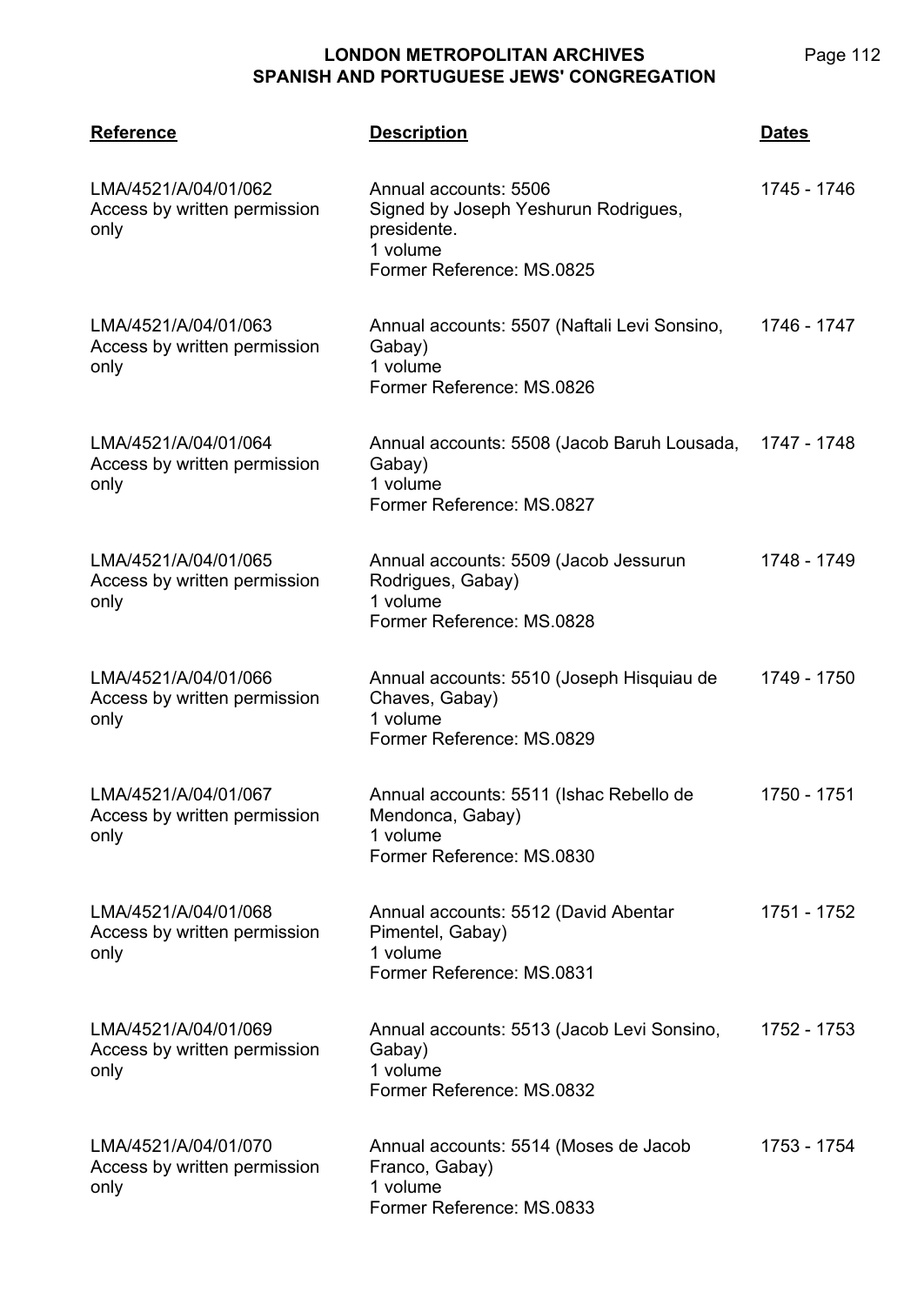| <b>Reference</b>                                             | <b>Description</b>                                                                                           | <b>Dates</b> |
|--------------------------------------------------------------|--------------------------------------------------------------------------------------------------------------|--------------|
| LMA/4521/A/04/01/071<br>Access by written permission<br>only | Annual accounts: 5515 (Isaac Jesurun Alvares, 1754 - 1755<br>Gabay)<br>1 volume<br>Former Reference: MS.0834 |              |
| LMA/4521/A/04/01/072<br>Access by written permission<br>only | Annual accounts: 5516 (Jeudah de Selomon<br>Supino, Gabay)<br>1 volume<br>Former Reference: MS.0835          | 1755 - 1756  |
| LMA/4521/A/04/01/073<br>Access by written permission<br>only | Annual accounts: 5517 (Isaac Mendes da<br>Costa, sen., Gabay)<br>1 volume<br>Former Reference: MS.0836       | 1756 - 1757  |
| LMA/4521/A/04/01/074<br>Access by written permission<br>only | Annual accounts: 5518 (Hananel Mendes da<br>Costa, Gabay)<br>1 volume<br>Former Reference: MS.0837           | 1757 - 1758  |
| LMA/4521/A/04/01/075<br>Access by written permission<br>only | Annual accounts: 5519 (Isaac Fernandes<br>Nunes, Gabay)<br>1 volume<br>Former Reference: MS.0838             | 1758 - 1759  |
| LMA/4521/A/04/01/076<br>Access by written permission<br>only | Annual accounts: 5520 (Ephraim de Aguilar,<br>Gabay)<br>1 volume<br>Former Reference: MS.0839                | 1759 - 1760  |
| LMA/4521/A/04/01/077<br>Access by written permission<br>only | Annual accounts: 5521 (Jacob Osorio, Gabay)<br>1 volume<br>Former Reference: MS.0840                         | 1760 - 1761  |
| LMA/4521/A/04/01/078<br>Access by written permission<br>only | Annual accounts: 5522 (Isaac Mendes da<br>Costa, Gabay)<br>1 volume<br>Former Reference: MS.0841             | 1761 - 1762  |
| LMA/4521/A/04/01/079<br>Access by written permission<br>only | Annual accounts: 5523 (Moses Isaac Levy,<br>Gabay)<br>1 volume<br>Former Reference: MS.0842                  | 1762 - 1763  |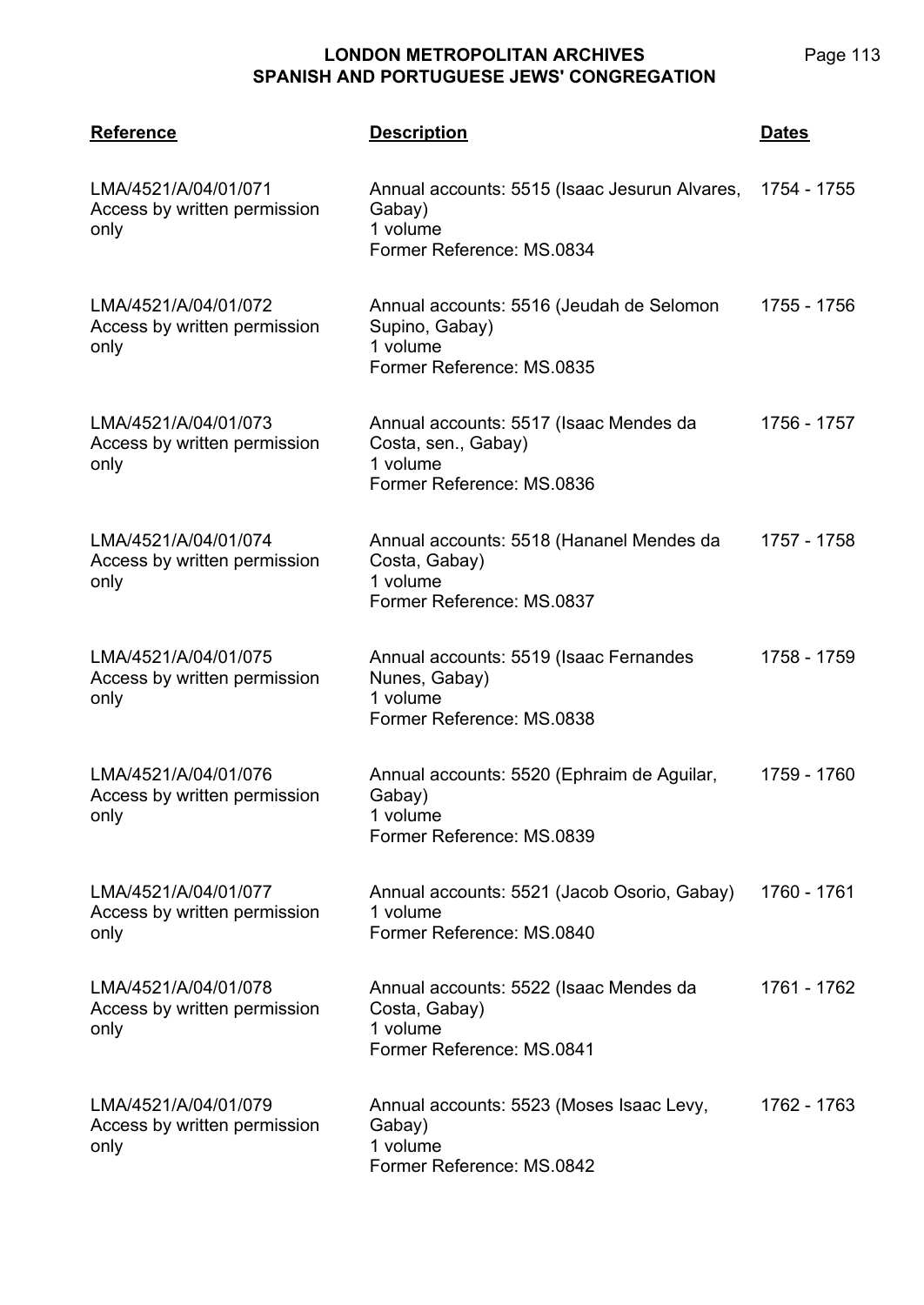| <b>Reference</b>                                             | <b>Description</b>                                                                                                                                                | <u>Dates</u> |
|--------------------------------------------------------------|-------------------------------------------------------------------------------------------------------------------------------------------------------------------|--------------|
| LMA/4521/A/04/01/080<br>Access by written permission<br>only | Annual accounts: 5524 (Joshua Mendes da<br>Costa, Gabay)<br>1 volume<br>Former Reference: MS.0843                                                                 | 1763 - 1764  |
| LMA/4521/A/04/01/081<br>Access by written permission<br>only | Annual accounts: 5525 (Raphael Franco,<br>Gabay)<br>1 volume<br>Former Reference: MS.0844                                                                         | 1764 - 1765  |
| LMA/4521/A/04/01/082<br>Access by written permission<br>only | Annual accounts: 5526 (David Zimenes<br>Cardozo, Gabay)<br>1 volume<br>Former Reference: MS.0845                                                                  | 1765 - 1766  |
| LMA/4521/A/04/01/083<br>Access by written permission<br>only | Annual accounts: 5527 (David Supino, Gabay)<br>1 volume<br>Former Reference: MS.0846                                                                              | 1766 - 1767  |
| LMA/4521/A/04/01/084<br>Access by written permission<br>only | Annual accounts: 5528 (S. de S. Castro,<br>Gabay)<br>1 volume<br>Former Reference: MS.0847                                                                        | 1767 - 1768  |
| LMA/4521/A/04/01/085<br>Access by written permission<br>only | Annual accounts: 5529 (Isaac Israel Nunes,<br>Gabay)<br>1 volume<br>Former Reference: MS.0848                                                                     | 1768 - 1769  |
| LMA/4521/A/04/01/086<br>Access by written permission<br>only | Annual accounts: 5530 (Ab. Levy Ximenes,<br>Gabay)<br>1 volume<br>Former Reference: MS.0849                                                                       | 1769 - 1770  |
| LMA/4521/A/04/01/087<br>Access by written permission<br>only | Annual accounts: 5531<br>Signed by presidente: Sem. Nunes, Davied<br>Ximenes, Jacob Osorio and Ephraim Lopes<br>Pereira.<br>1 volume<br>Former Reference: MS.0850 | 1770 - 1771  |
| LMA/4521/A/04/01/088<br>Access by written permission<br>only | Annual accounts: 5532 (Eliau Lindo, Gabay)<br>1 volume<br>Former Reference: MS.0851                                                                               | 1771 - 1772  |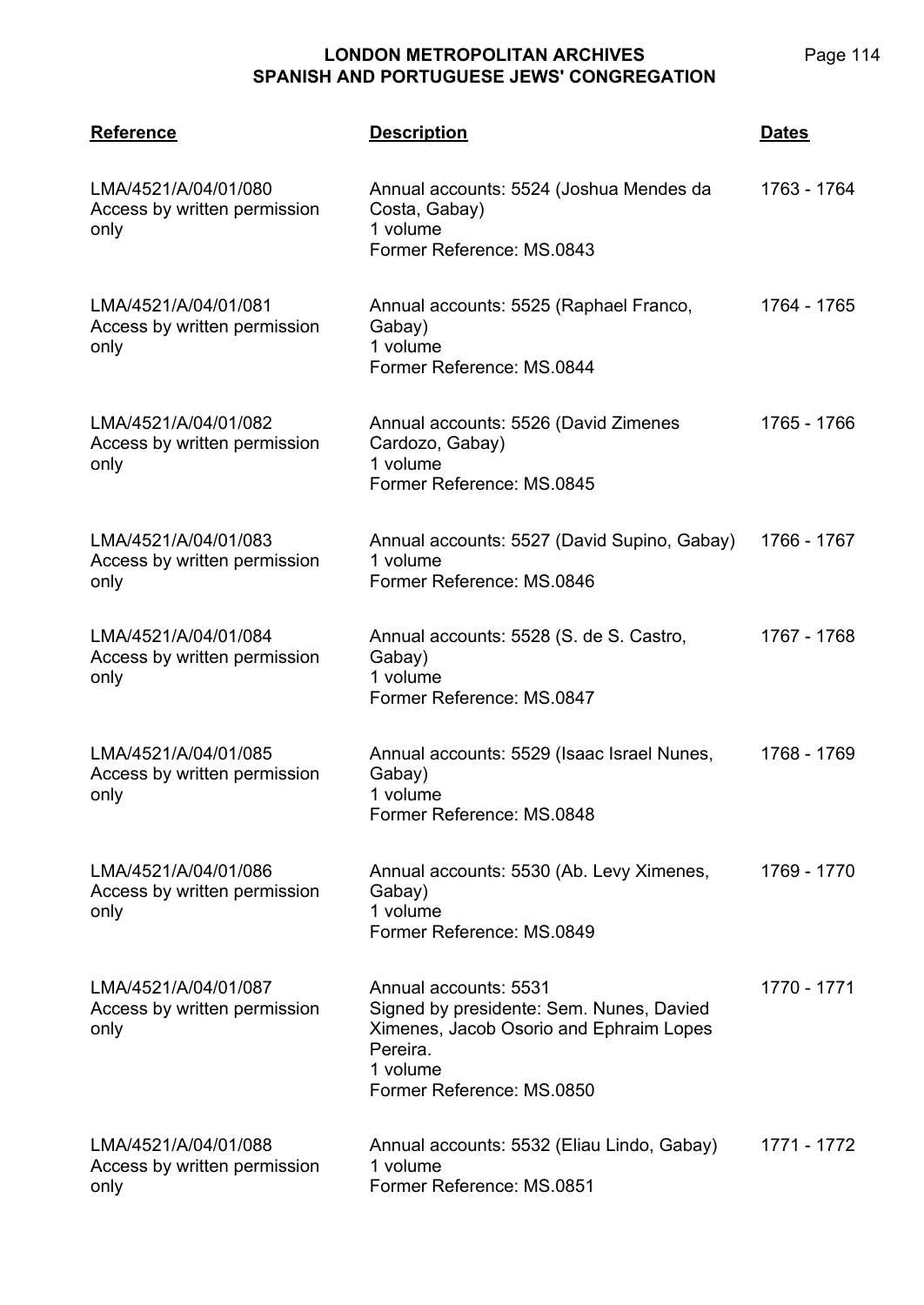| <b>Reference</b>                                             | <b>Description</b>                                                                                | <b>Dates</b> |
|--------------------------------------------------------------|---------------------------------------------------------------------------------------------------|--------------|
| LMA/4521/A/04/01/089<br>Access by written permission<br>only | Annual accounts: 5533 (I. Serra, Gabay)<br>1 volume<br>Former Reference: MS.0852                  | 1772 - 1773  |
| LMA/4521/A/04/01/090<br>Access by written permission<br>only | Annual accounts: 5534 (D. Alvers Rebello,<br>Gabay)<br>1 volume<br>Former Reference: MS.0853      | 1773 - 1774  |
| LMA/4521/A/04/01/091<br>Access by written permission<br>only | Annual accounts: 5535 (J. R. Peynado, Gabay) 1774 - 1775<br>1 volume<br>Former Reference: MS.0854 |              |
| LMA/4521/A/04/01/092<br>Access by written permission<br>only | Annual accounts: 5536 (David Lopes Pereira,<br>Gabay)<br>1 volume<br>Former Reference: MS.0855    | 1775 - 1776  |
| LMA/4521/A/04/01/093<br>Access by written permission<br>only | Annual accounts: 5537 (E. Bh. Lousada,<br>Gabay)<br>1 volume<br>Former Reference: MS.0856         | 1776 - 1777  |
| LMA/4521/A/04/01/094<br>Access by written permission<br>only | Annual accounts: 5538 (A. H. Franco, Gabay)<br>1 volume<br>Former Reference: MS.0857              | 1777 - 1778  |
| LMA/4521/A/04/01/095<br>Access by written permission<br>only | Annual accounts: 5539 (I. B. Lousada, Gabay)<br>1 volume<br>Former Reference: MS.0858             | 1778 - 1779  |
| LMA/4521/A/04/01/096<br>Access by written permission<br>only | Annual accounts: 5540 (RI. Rs. Brandon,<br>Gabay)<br>1 volume<br>Former Reference: MS.0859        | 1779 - 1780  |
| LMA/4521/A/04/01/097<br>Access by written permission<br>only | Annual accounts: 5541 (I. Moron, Gabay)<br>1 volume<br>Former Reference: MS.0860                  | 1780 - 1781  |
| LMA/4521/A/04/01/098<br>Access by written permission<br>only | Annual accounts: 5542 (J. B. Lousada, Gabay)<br>1 volume<br>Former Reference: MS.0861             | 1781 - 1782  |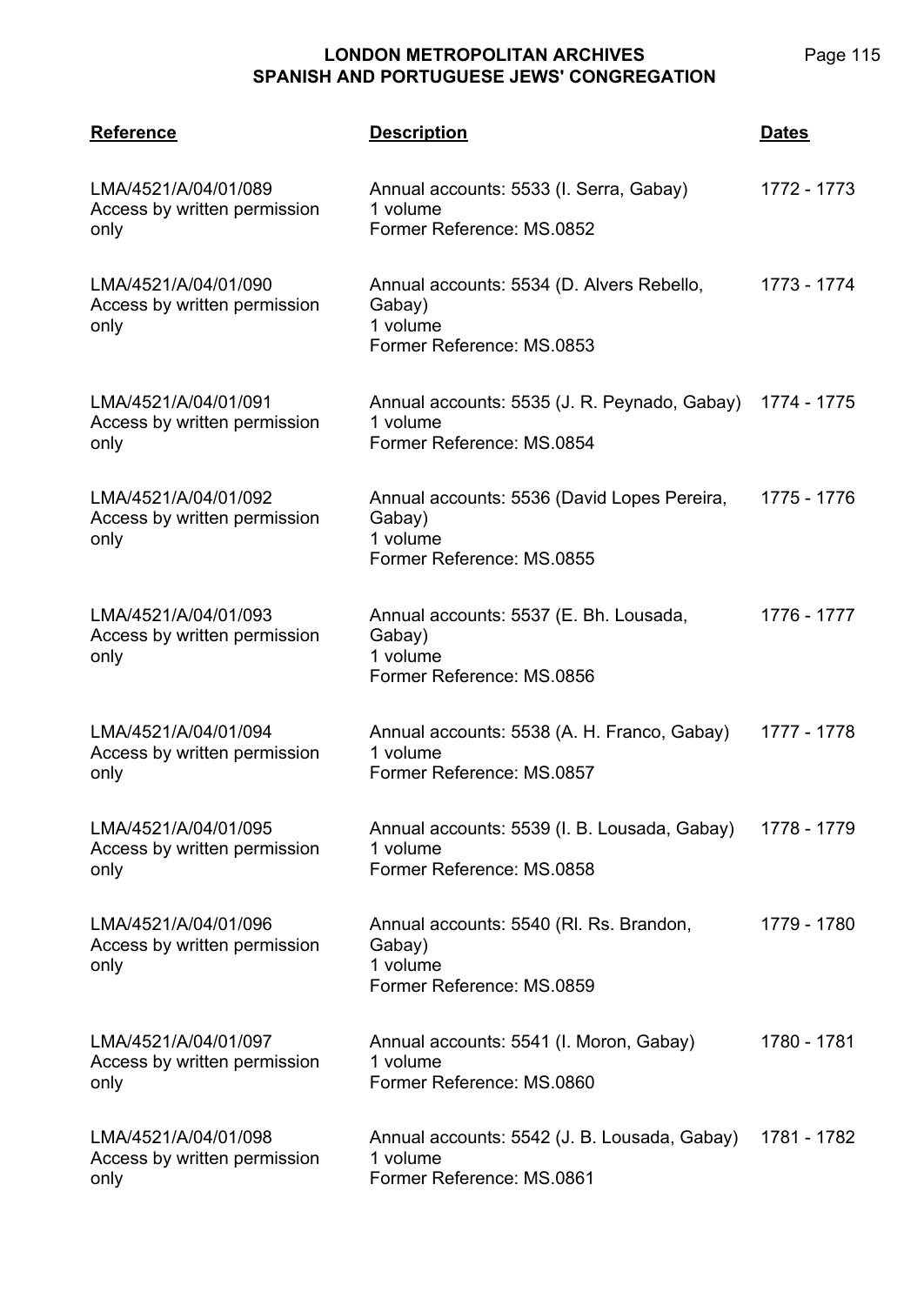| <b>Reference</b>                                             | <b>Description</b>                                                                                            | <b>Dates</b> |
|--------------------------------------------------------------|---------------------------------------------------------------------------------------------------------------|--------------|
| LMA/4521/A/04/01/099<br>Access by written permission<br>only | Annual accounts: 5543 (Benjamin Lara, Gabay) 1782 - 1783<br>1 volume<br>Former Reference: MS.0862             |              |
| LMA/4521/A/04/01/100<br>Access by written permission<br>only | Annual accounts: 5544 (I. Moron, Gabay)<br>1 volume<br>Former Reference: MS.0863                              | 1783 - 1784  |
| LMA/4521/A/04/01/101<br>Access by written permission<br>only | Annual accounts: 5545 (Jacob Samuda,<br>Gabay)<br>1 volume<br>Former Reference: MS.0864                       | 1784 - 1785  |
| LMA/4521/A/04/01/102<br>Access by written permission<br>only | Annual accounts: 5546 (Gabriel Israel Brandon, 1785 - 1786<br>Gabay)<br>1 volume<br>Former Reference: MS.0865 |              |
| LMA/4521/A/04/01/103<br>Access by written permission<br>only | Annual accounts: (Benjamin M. Pereira, Gabay) 1786 - 1787<br>1 volume<br>Former Reference: MS.0866            |              |
| LMA/4521/A/04/01/104<br>Access by written permission<br>only | Annual accounts: 5548 (M. Ximenes, Gabay)<br>1 volume<br>Former Reference: MS.0867                            | 1787 - 1788  |
| LMA/4521/A/04/01/105<br>Access by written permission<br>only | Annual accounts: 5549 (Isaac M. Pereira,<br>Gabay)<br>1 volume<br>Former Reference: MS.0868                   | 1788 - 1789  |
| LMA/4521/A/04/01/106<br>Access by written permission<br>only | Annual accounts: 5550 (Jacob Abenatar<br>Pimentel, Gabay, unsigned)<br>1 volume<br>Former Reference: MS.0869  | 1789 - 1790  |
| LMA/4521/A/04/01/107<br>Access by written permission<br>only | Annual accounts: 5551 (Isaac Aguilar, Gabay)<br>1 volume<br>Former Reference: MS.0870                         | 1790 - 1791  |
| LMA/4521/A/04/01/108<br>Access by written permission<br>only | Annual accounts: 5552 (Moseh de Eliau Lindo,<br>Gabay)<br>1 volume<br>Former Reference: MS.0871               | 1791 - 1792  |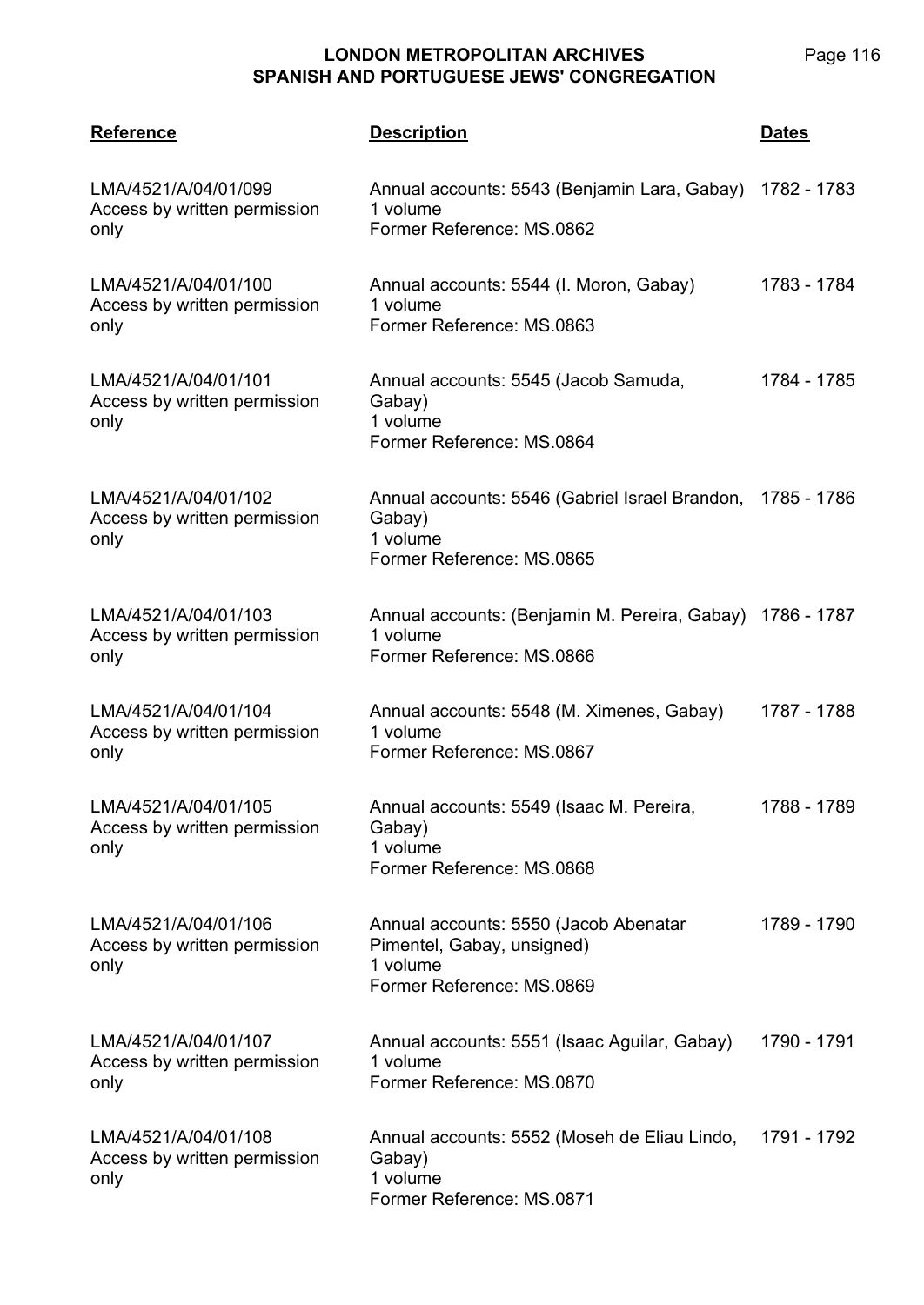| <b>Reference</b>                                             | <b>Description</b>                                                                                                        | <b>Dates</b> |
|--------------------------------------------------------------|---------------------------------------------------------------------------------------------------------------------------|--------------|
| LMA/4521/A/04/01/109<br>Access by written permission<br>only | Annual accounts: 5553 (S. Montefiore, Gabay)<br>1 volume<br>Former Reference: MS.0872                                     | 1792 - 1793  |
| LMA/4521/A/04/01/110<br>Access by written permission<br>only | Annual accounts: 5554<br>Signed by Gabriel Israel Brandon, Parnas<br>presidente.<br>1 volume<br>Former Reference: MS.0873 | 1793 - 1794  |
| LMA/4521/A/04/01/111<br>Access by written permission<br>only | Annual accounts: 5555 (Jacob Barrow, Gabay)<br>1 volume<br>Former Reference: MS.0874                                      | 1794 - 1795  |
| LMA/4521/A/04/01/112<br>Access by written permission<br>only | Annual accounts: 5556 (F. Lindo, Gabay)<br>1 volume<br>Former Reference: MS.0875                                          | 1795 - 1796  |
| LMA/4521/A/04/01/113<br>Access by written permission<br>only | Annual accounts: 5557 (I. Rebello de Mendoca, 1796 - 1797<br>Gabay)<br>1 volume<br>Former Reference: MS.0876              |              |
| LMA/4521/A/04/01/114<br>Access by written permission<br>only | Annual accounts: 5558 (Abraham Mendes<br>Pereira, Gabay)<br>1 volume<br>Former Reference: MS.0877                         | 1797 - 1798  |
| LMA/4521/A/04/01/115<br>Access by written permission<br>only | Annual accounts: 5559 (Isaac R. Furtado,<br>Gabay)<br>1 volume<br>Former Reference: MS.0878                               | 1798 - 1799  |
| LMA/4521/A/04/01/116<br>Access by written permission<br>only | Annual accounts: 5560 (Jacob Mocatta, Gabay)<br>1 volume<br>Former Reference: MS.0879                                     | 1799 - 1800  |
| LMA/4521/A/04/01/117<br>Access by written permission<br>only | Annual accounts: 5561 (signed by Gabriel<br>Israel Brandon)<br>1 volume<br>Former Reference: MS.0880                      | 1800 - 1801  |
| LMA/4521/A/04/01/118<br>Access by written permission<br>only | Annual accounts: 5562 (Jacob da F. Brandon,<br>Gabay)<br>1 volume<br>Former Reference: MS.0881                            | 1801 - 1802  |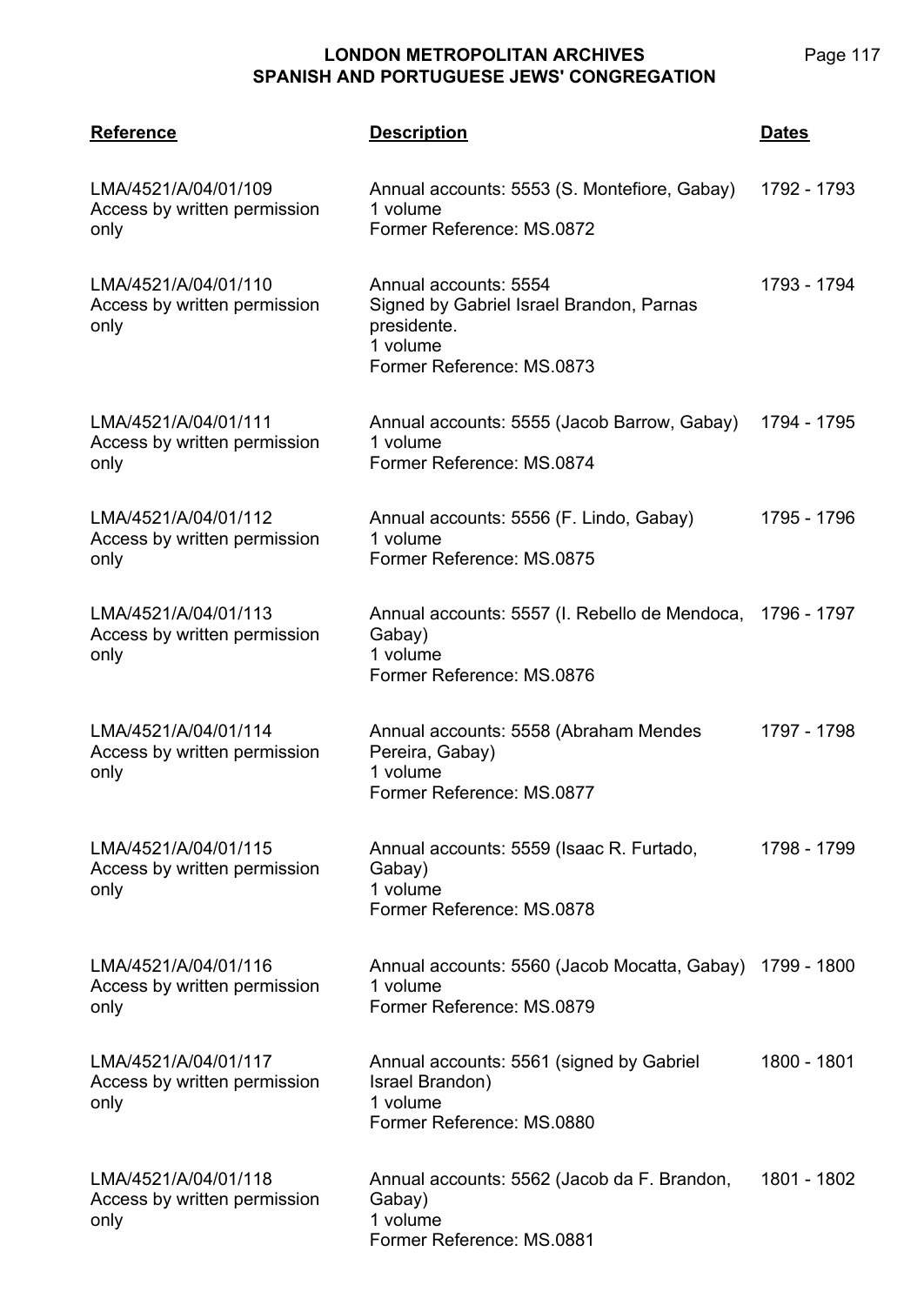| <b>Reference</b>                                             | <u>Description</u>                                                                                                   | <u>Dates</u> |
|--------------------------------------------------------------|----------------------------------------------------------------------------------------------------------------------|--------------|
| LMA/4521/A/04/01/119<br>Access by written permission<br>only | Annual accounts: 5563 (D. I. Brandon, Gabay)<br>1 volume<br>Former Reference: MS.0882                                | 1802 - 1803  |
| LMA/4521/A/04/01/120<br>Access by written permission<br>only | Annual accounts: 5564 (G. I. Brandon, Gabay)<br>1 volume<br>Former Reference: MS.0883                                | 1803 - 1804  |
| LMA/4521/A/04/01/121<br>Access by written permission<br>only | Annual accounts: 5565 (D. A. Lindo, Gabay)<br>1 volume<br>Former Reference: MS.0884                                  | 1804 - 1805  |
| LMA/4521/A/04/01/122<br>Access by written permission<br>only | Annual accounts: 5566 (M. de Levante, Gabay)<br>1 volume<br>Former Reference: MS.0885                                | 1805 - 1806  |
| LMA/4521/A/04/01/123<br>Access by written permission<br>only | Annual accounts: 5567 (D. Samuda, Gabay)<br>1 volume<br>Former Reference: MS.0886                                    | 1806 - 1807  |
| LMA/4521/A/04/01/124<br>Access by written permission<br>only | Annual accounts: 5568 (D. Mocatta, Gabay)<br>1 volume<br>Former Reference: MS.0887                                   | 1807 - 1808  |
| LMA/4521/A/04/01/125<br>Access by written permission<br>only | Annual accounts: 5569 (Jacob de Gabriel Israel<br>Brandon, Gabay, unsigned)<br>1 volume<br>Former Reference: MS.0888 | 1808 - 1809  |
| LMA/4521/A/04/01/126<br>Access by written permission<br>only | Annual accounts: 5570 (Jacob Guedalla,<br>Gabay, unsigned)<br>1 volume<br>Former Reference: MS.0889                  | 1809 - 1810  |
| LMA/4521/A/04/01/127<br>Access by written permission<br>only | Annual accounts: 5571 (M. B. Lousada, Gabay)<br>1 volume<br>Former Reference: MS.0890                                | 1810 - 1811  |
| LMA/4521/A/04/01/128<br>Access by written permission<br>only | Annual accounts: 5572 (D. Lindo, Gabay)<br>1 volume<br>Former Reference: MS.0891                                     | 1811 - 1812  |
| LMA/4521/A/04/01/129<br>Access by written permission<br>only | Annual accounts: 5573 (Simon Barrow, Gabay)<br>1 volume<br>Former Reference: MS.0892                                 | 1812 - 1813  |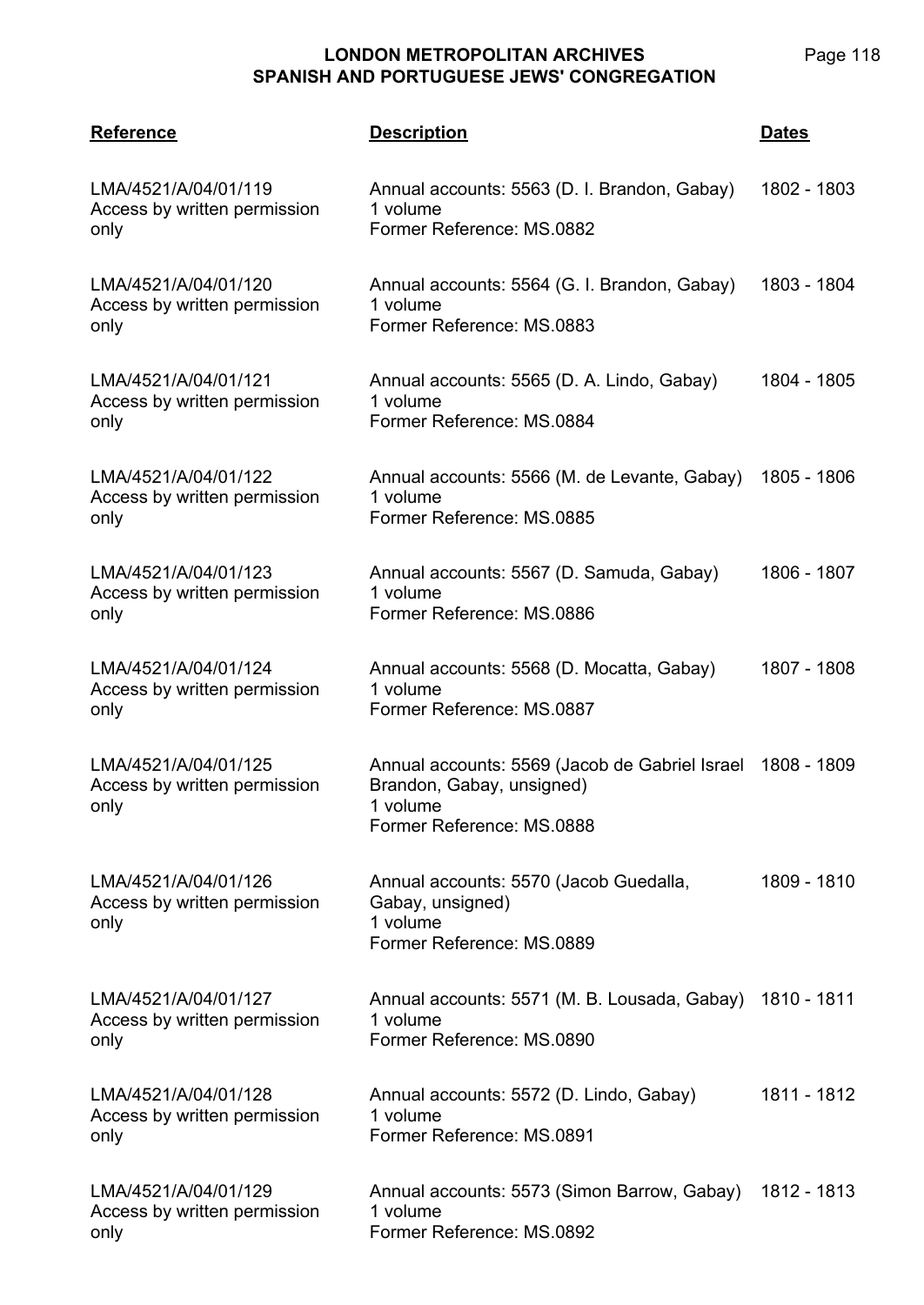| <b>Reference</b>                                             | <b>Description</b>                                                                        | <b>Dates</b> |
|--------------------------------------------------------------|-------------------------------------------------------------------------------------------|--------------|
| LMA/4521/A/04/01/130<br>Access by written permission<br>only | Annual accounts: 5574 (Joshua Brandon,<br>Gabay)<br>1 volume<br>Former Reference: MS.0893 | 1813 - 1814  |
| LMA/4521/A/04/01/131<br>Access by written permission<br>only | Annual accounts: 5575 (M. Montefiore, Gabay)<br>1 volume<br>Former Reference: MS.0894     | 1814 - 1815  |
| LMA/4521/A/04/01/132<br>Access by written permission<br>only | Annual accounts: 5576 (J. I. Brandon, Gabay)<br>1 volume<br>Former Reference: MS.0895     | 1815 - 1816  |
| LMA/4521/A/04/01/133<br>Access by written permission<br>only | Annual accounts: 5577<br>1 volume<br>Former Reference: MS.0896                            | 1816 - 1817  |
| LMA/4521/A/04/01/134<br>Access by written permission<br>only | Annual accounts: 5578<br>1 volume<br>Former Reference: MS.0897                            | 1817 - 1818  |
| LMA/4521/A/04/01/135<br>Access by written permission<br>only | Annual accounts: 5579<br>1 volume<br>Former Reference: MS.0898                            | 1818 - 1819  |
| LMA/4521/A/04/01/136<br>Access by written permission<br>only | Annual accounts: 5580<br>1 volume<br>Former Reference: MS.0899                            | 1819 - 1820  |
| LMA/4521/A/04/01/137<br>Access by written permission<br>only | Annual accounts: 5581<br>1 volume<br>Former Reference: MS.0900                            | 1820 - 1821  |
| LMA/4521/A/04/01/138<br>Access by written permission<br>only | Annual accounts: 5582<br>1 volume<br>Former Reference: MS.0901                            | 1821 - 1822  |
| LMA/4521/A/04/01/139<br>Access by written permission<br>only | Annual accounts: 5583<br>1 volume<br>Former Reference: MS.0902                            | 1822 - 1823  |
| LMA/4521/A/04/01/140<br>Access by written permission<br>only | Annual accounts: 5584<br>1 volume<br>Former Reference: MS.0903                            | 1823 - 1824  |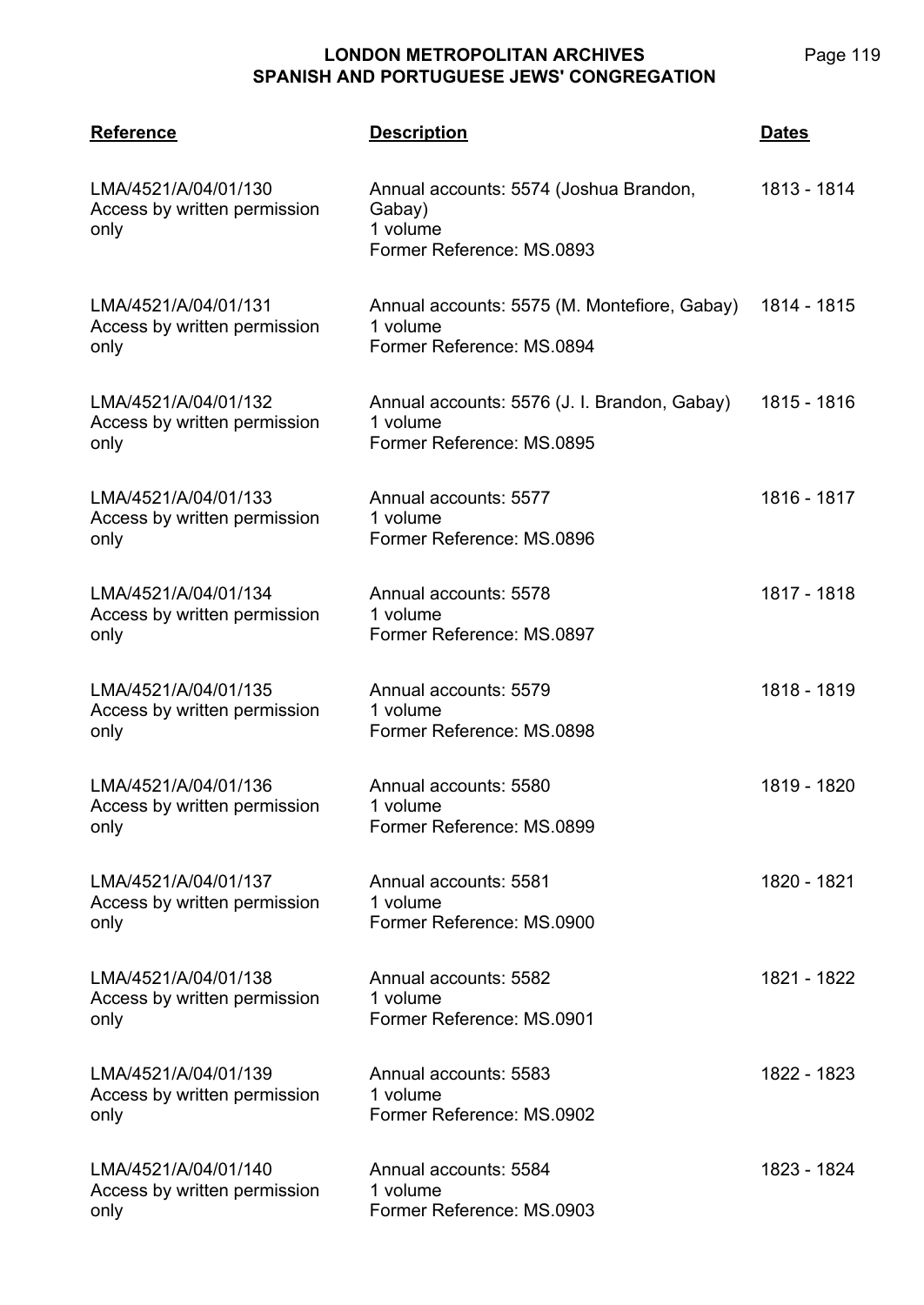| <b>Reference</b>                                             | <b>Description</b>                                             | <b>Dates</b> |
|--------------------------------------------------------------|----------------------------------------------------------------|--------------|
| LMA/4521/A/04/01/141<br>Access by written permission<br>only | Annual accounts: 5585<br>1 volume<br>Former Reference: MS.0904 | 1824 - 1825  |
| LMA/4521/A/04/01/142<br>Access by written permission<br>only | Annual accounts: 5586<br>1 volume<br>Former Reference: MS.0905 | 1825 - 1826  |
| LMA/4521/A/04/01/143<br>Access by written permission<br>only | Annual accounts: 5587<br>1 volume<br>Former Reference: MS.0906 | 1826 - 1827  |
| LMA/4521/A/04/01/144<br>Access by written permission<br>only | Annual accounts: 5588<br>1 volume<br>Former Reference: MS.0907 | 1827 - 1828  |
| LMA/4521/A/04/01/145<br>Access by written permission<br>only | Annual accounts: 5589<br>1 volume<br>Former Reference: MS.0908 | 1828 - 1829  |
| LMA/4521/A/04/01/146<br>Access by written permission<br>only | Annual accounts: 5590<br>1 volume<br>Former Reference: MS.0909 | 1829 - 1830  |
| LMA/4521/A/04/01/147<br>Access by written permission<br>only | Annual accounts: 5591<br>1 volume<br>Former Reference: MS.0910 | 1830 - 1831  |
| LMA/4521/A/04/01/148<br>Access by written permission<br>only | Annual accounts: 5592<br>1 volume<br>Former Reference: MS.0911 | 1831 - 1832  |
| LMA/4521/A/04/01/149<br>Access by written permission<br>only | Annual accounts: 5593<br>1 volume<br>Former Reference: MS.0912 | 1832 - 1833  |
| LMA/4521/A/04/01/150<br>Access by written permission<br>only | Annual accounts: 5594<br>1 volume<br>Former Reference: MS.0913 | 1833 - 1834  |
| LMA/4521/A/04/01/151<br>Access by written permission<br>only | Annual accounts: 5595<br>1 volume<br>Former Reference: MS.0914 | 1834 - 1835  |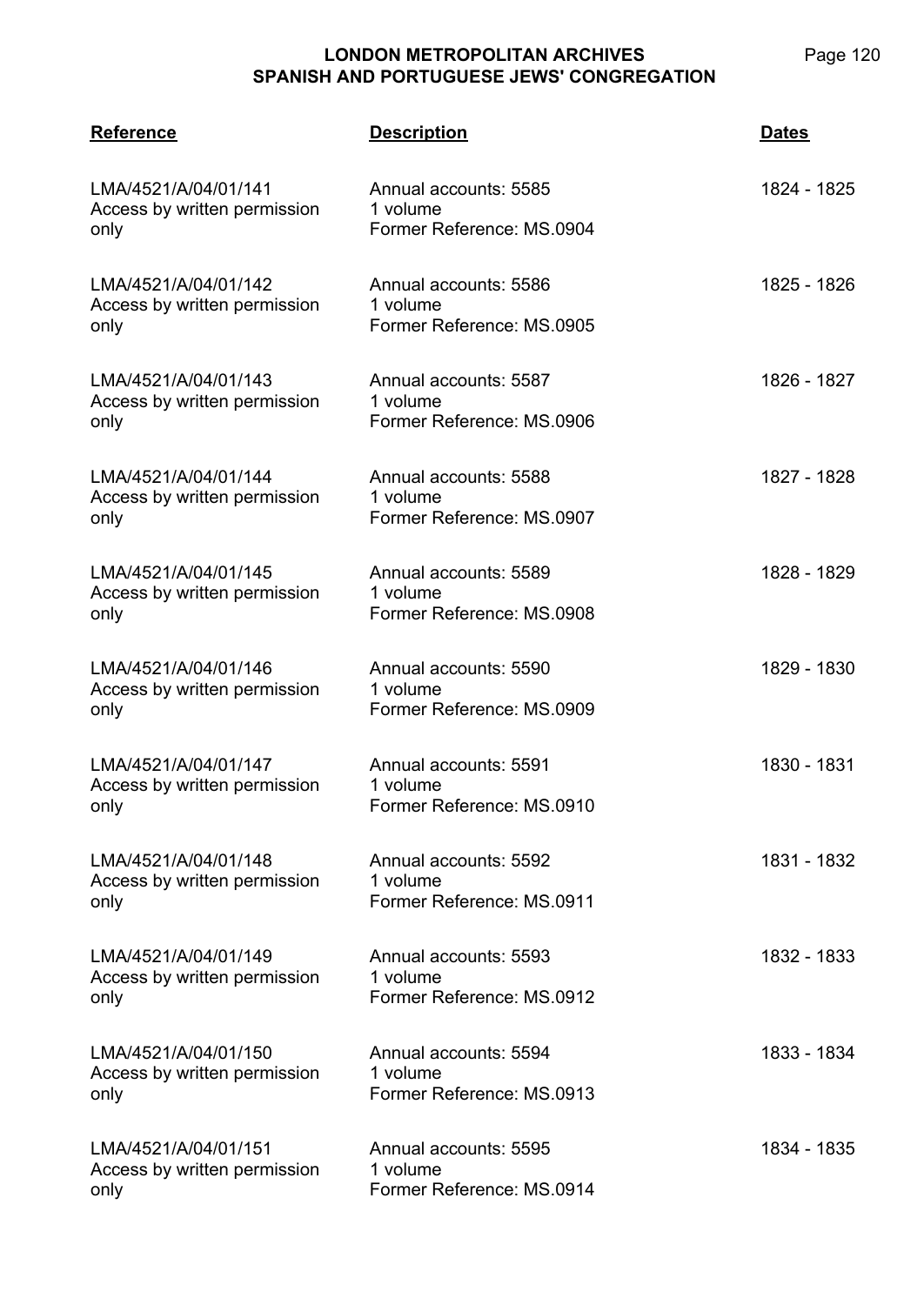| <b>Reference</b>                                             | <b>Description</b>                                             | Dates       |
|--------------------------------------------------------------|----------------------------------------------------------------|-------------|
| LMA/4521/A/04/01/152<br>Access by written permission<br>only | Annual accounts: 5596<br>1 volume<br>Former Reference: MS.0915 | 1835 - 1836 |
| LMA/4521/A/04/01/153<br>Access by written permission<br>only | Annual accounts: 5597<br>1 volume<br>Former Reference: MS.0916 | 1836 - 1837 |
| LMA/4521/A/04/01/154<br>Access by written permission<br>only | Annual accounts: 5598<br>1 volume<br>Former Reference: MS.0917 | 1837 - 1838 |
| LMA/4521/A/04/01/155<br>Access by written permission<br>only | Annual accounts: 5599<br>1 volume<br>Former Reference: MS.0918 | 1838 - 1839 |
| LMA/4521/A/04/01/156<br>Access by written permission<br>only | Annual accounts: 5600<br>1 volume<br>Former Reference: MS.0919 | 1839 - 1840 |
| LMA/4521/A/04/01/157<br>Access by written permission<br>only | Annual accounts: 5601<br>1 volume<br>Former Reference: MS.0920 | 1840 - 1841 |
| LMA/4521/A/04/01/158<br>Access by written permission<br>only | Annual accounts: 5602<br>1 volume<br>Former Reference: MS.0921 | 1841 - 1842 |
| LMA/4521/A/04/01/159<br>Access by written permission<br>only | Annual accounts: 5603<br>1 volume<br>Former Reference: MS.0922 | 1842 - 1843 |
| LMA/4521/A/04/01/160<br>Access by written permission<br>only | Annual accounts: 5604<br>1 volume<br>Former Reference: MS.0923 | 1843 - 1844 |
| LMA/4521/A/04/01/161<br>Access by written permission<br>only | Annual accounts: 5605<br>1 volume<br>Former Reference: MS.0924 | 1844 - 1845 |
| LMA/4521/A/04/01/162<br>Access by written permission<br>only | Annual accounts: 5606<br>1 volume<br>Former Reference: MS.0925 | 1845 - 1846 |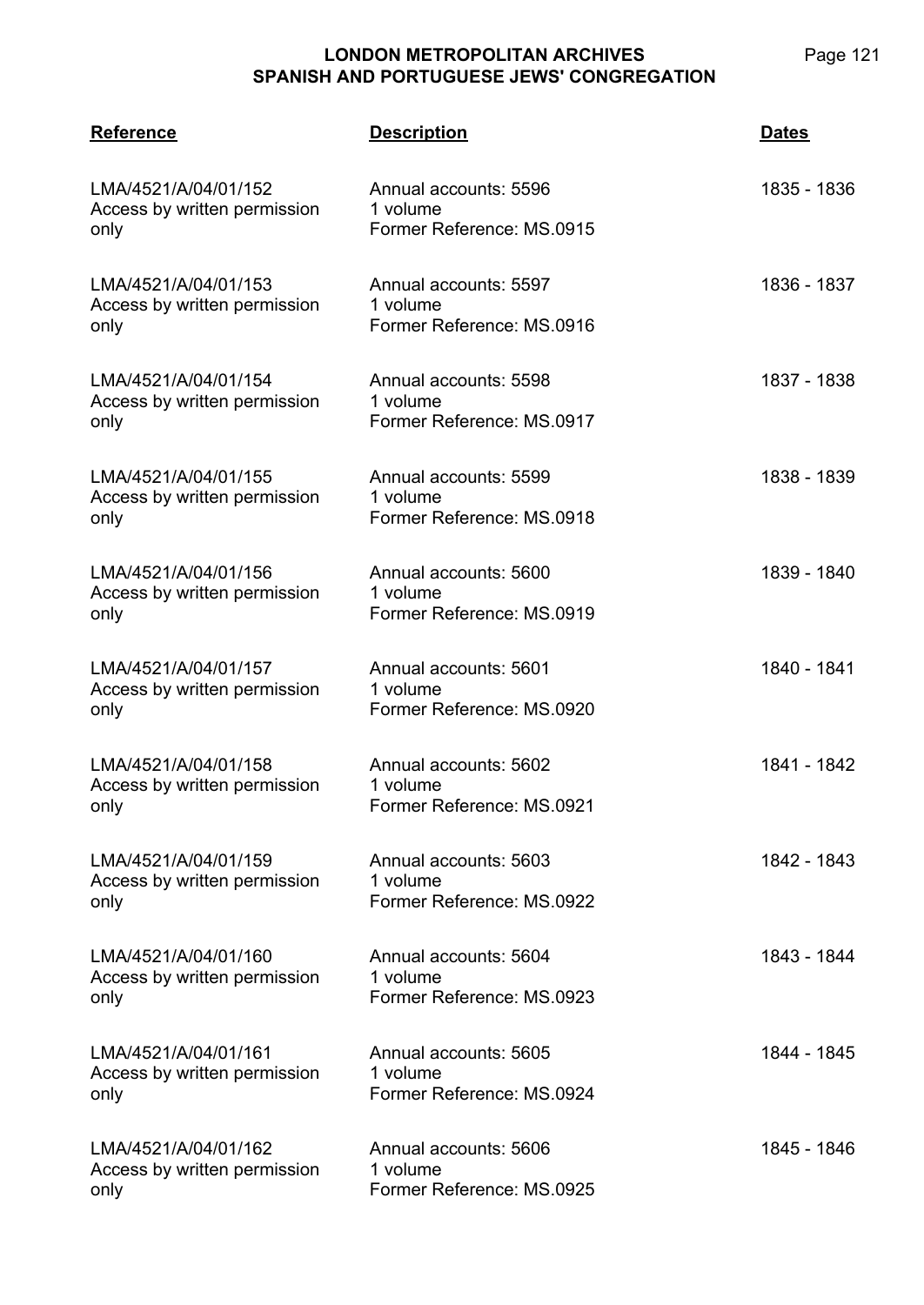| <b>Reference</b>                                             | <b>Description</b>                                             | <b>Dates</b> |
|--------------------------------------------------------------|----------------------------------------------------------------|--------------|
| LMA/4521/A/04/01/163<br>Access by written permission<br>only | Annual accounts: 5607<br>1 volume<br>Former Reference: MS.0926 | 1846 - 1847  |
| LMA/4521/A/04/01/164<br>Access by written permission<br>only | Annual accounts: 5608<br>1 volume<br>Former Reference: MS.0927 | 1847 - 1848  |
| LMA/4521/A/04/01/165<br>Access by written permission<br>only | Annual accounts: 5609<br>1 volume<br>Former Reference: MS.0928 | 1848 - 1849  |
| LMA/4521/A/04/01/166<br>Access by written permission<br>only | Annual accounts: 5610<br>1 volume<br>Former Reference: MS.0929 | 1849 - 1850  |
| LMA/4521/A/04/01/167<br>Access by written permission<br>only | Annual accounts: 5611<br>1 volume<br>Former Reference: MS.0930 | 1850 - 1851  |
| LMA/4521/A/04/01/168<br>Access by written permission<br>only | Annual accounts: 5612<br>1 volume<br>Former Reference: MS.0931 | 1851 - 1852  |
| LMA/4521/A/04/01/169<br>Access by written permission<br>only | Annual accounts: 5613<br>1 volume<br>Former Reference: MS.0932 | 1852 - 1853  |
| LMA/4521/A/04/01/170<br>Access by written permission<br>only | Annual accounts: 5614<br>1 volume<br>Former Reference: MS.0933 | 1853 - 1854  |
| LMA/4521/A/04/01/171<br>Access by written permission<br>only | Annual accounts: 5615<br>1 volume<br>Former Reference: MS.0934 | 1854 - 1855  |
| LMA/4521/A/04/01/172<br>Access by written permission<br>only | Annual accounts: 5616<br>1 volume<br>Former Reference: MS.0935 | 1855 - 1856  |
| LMA/4521/A/04/01/173<br>Access by written permission<br>only | Annual accounts: 5617<br>1 volume<br>Former Reference: MS.0936 | 1856 - 1857  |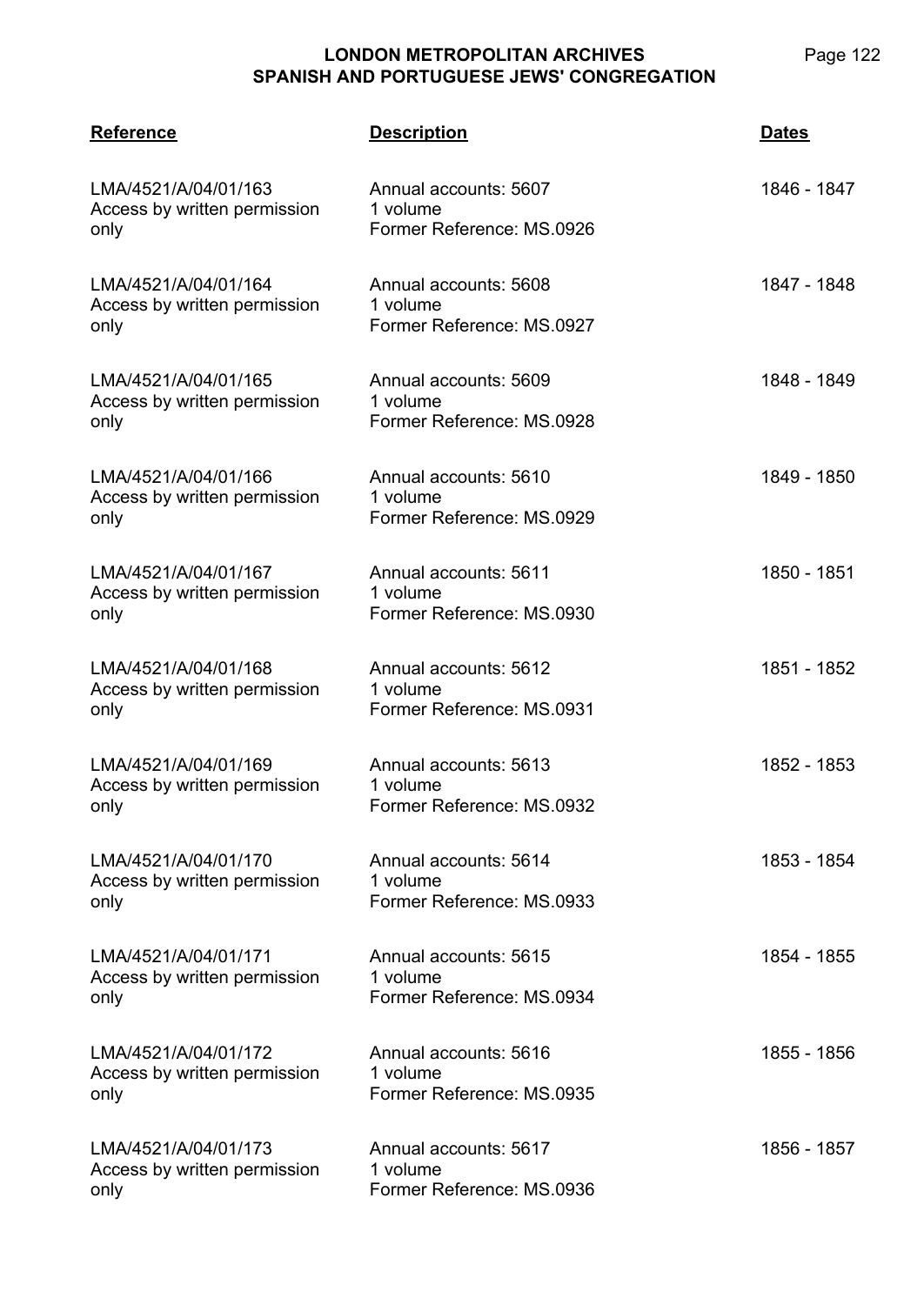| <b>Reference</b>                                             | <b>Description</b>                                                     | <b>Dates</b> |
|--------------------------------------------------------------|------------------------------------------------------------------------|--------------|
| LMA/4521/A/04/01/174<br>Access by written permission<br>only | Annual accounts: 5618<br>1 volume<br>Former Reference: MS.0937         | 1857 - 1858  |
| LMA/4521/A/04/01/175<br>Access by written permission<br>only | Annual accounts: 5619<br>1 volume<br>Former Reference: MS.0938         | 1858 - 1859  |
| LMA/4521/A/04/01/176<br>Access by written permission<br>only | Annual accounts: 5620<br>1 volume<br>Former Reference: MS.0939         | 1859 - 1860  |
| LMA/4521/A/04/01/177<br>Access by written permission<br>only | Annual accounts: 5621<br>1 volume<br>Former Reference: MS.0940         | 1860 - 1861  |
| LMA/4521/A/04/01/178<br>Access by written permission<br>only | Annual accounts: 5622<br>1 volume<br>Former Reference: MS.0941         | 1861 - 1862  |
| LMA/4521/A/04/01/179<br>Access by written permission<br>only | Annual accounts: 5623<br>1 volume<br>Former Reference: MS.0942         | 1862 - 1863  |
| LMA/4521/A/04/01/180<br>Access by written permission<br>only | Annual accounts: 5624<br>1 volume<br>Former Reference: MS.0943         | 1863 - 1864  |
| LMA/4521/A/04/01/181<br>Access by written permission<br>only | Annual accounts: 5625<br>1 volume<br>Former Reference: MS.0944         | 1864 - 1865  |
| LMA/4521/A/04/01/182<br>Access by written permission<br>only | Annual accounts: 5626<br>1 volume<br>Former Reference: MS.0945         | 1865 - 1866  |
| LMA/4521/A/04/01/183<br>Access by written permission<br>only | Annual accounts: 5627 to 5630<br>1 volume<br>Former Reference: MS.0946 | 1866 - 1870  |
| LMA/4521/A/04/01/184<br>Access by written permission<br>only | Annual accounts: 5631 to 5635<br>1 volume<br>Former Reference: MS.0947 | 1870 - 1875  |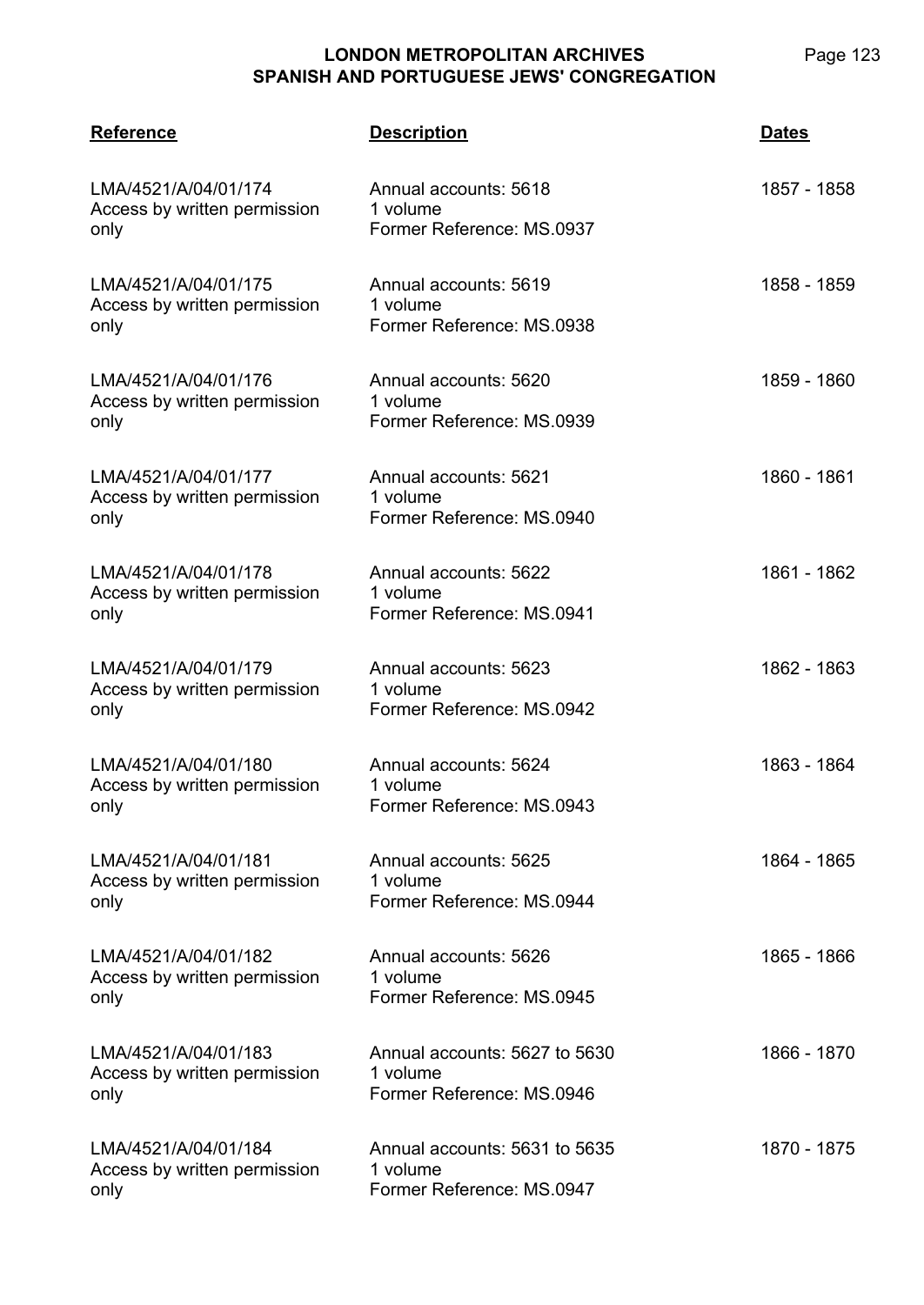| <b>Reference</b>                                                      | <b>Description</b>                                                                                                                                                                                           | <u>Dates</u>                            |
|-----------------------------------------------------------------------|--------------------------------------------------------------------------------------------------------------------------------------------------------------------------------------------------------------|-----------------------------------------|
| LMA/4521/A/04/01/185<br>Access by written permission<br>only          | Annual accounts: 5636 to 5642<br>1 volume<br>Former Reference: MS.0948                                                                                                                                       | 1875 - 1882                             |
| <b>LEDGERS</b>                                                        |                                                                                                                                                                                                              |                                         |
| LMA/4521/A/04/02/001<br>Access by written permission<br>only          | Ledger<br>Contains a record of sums due for meat<br>supplied to members of the Community with<br>receipts, and an account of outlays and receipts<br>for Bet Ahaim.<br>1 volume<br>Former Reference: MS.0409 | 1732-1760                               |
| LMA/4521/A/04/02/002<br>Access by written permission<br>only          | Ledger, 5493 - 5506<br>1 volume<br>Former Reference: MS.0414                                                                                                                                                 | 1732 - 1746<br>Spanish or<br>Portuguese |
| LMA/4521/A/04/02/003<br>Unfit<br>Access by written permission<br>only | Ledger, 5507 - 5523<br>1 volume<br>Former Reference: MS.0729                                                                                                                                                 | 1746 - 1763<br>Spanish or<br>Portuguese |
| LMA/4521/A/04/02/004<br>Access by written permission<br>only          | Ledger, 5523 - 5540<br>1 volume<br>Former Reference: MS.0405                                                                                                                                                 | 1763 - 1780<br>Spanish or<br>Portuguese |
| LMA/4521/A/04/02/005<br>Access by written permission<br>only          | Ledger, 5540 - 5556<br>1 volume<br>Former Reference: MS.0731                                                                                                                                                 | 1779 - 1796<br>Spanish or<br>Portuguese |
| LMA/4521/A/04/02/006<br>Access by written permission<br>only          | Ledger, 5556 - 5567<br>1 volume<br>Former Reference: MS.0733                                                                                                                                                 | 1795 - 1807<br>Spanish or<br>Portuguese |
| LMA/4521/A/04/02/007<br>Access by written permission<br>only          | Ledger, 5567 - 5579<br>Not indexed.<br>1 volume<br>Former Reference: MS.0727                                                                                                                                 | 1806 - 1819<br>Spanish or<br>Portuguese |
| LMA/4521/A/04/02/008<br>Access by written permission<br>only          | Ledger, 5580 - 5601<br>1 volume<br>Former Reference: MS.0734                                                                                                                                                 | 1820 - 1842                             |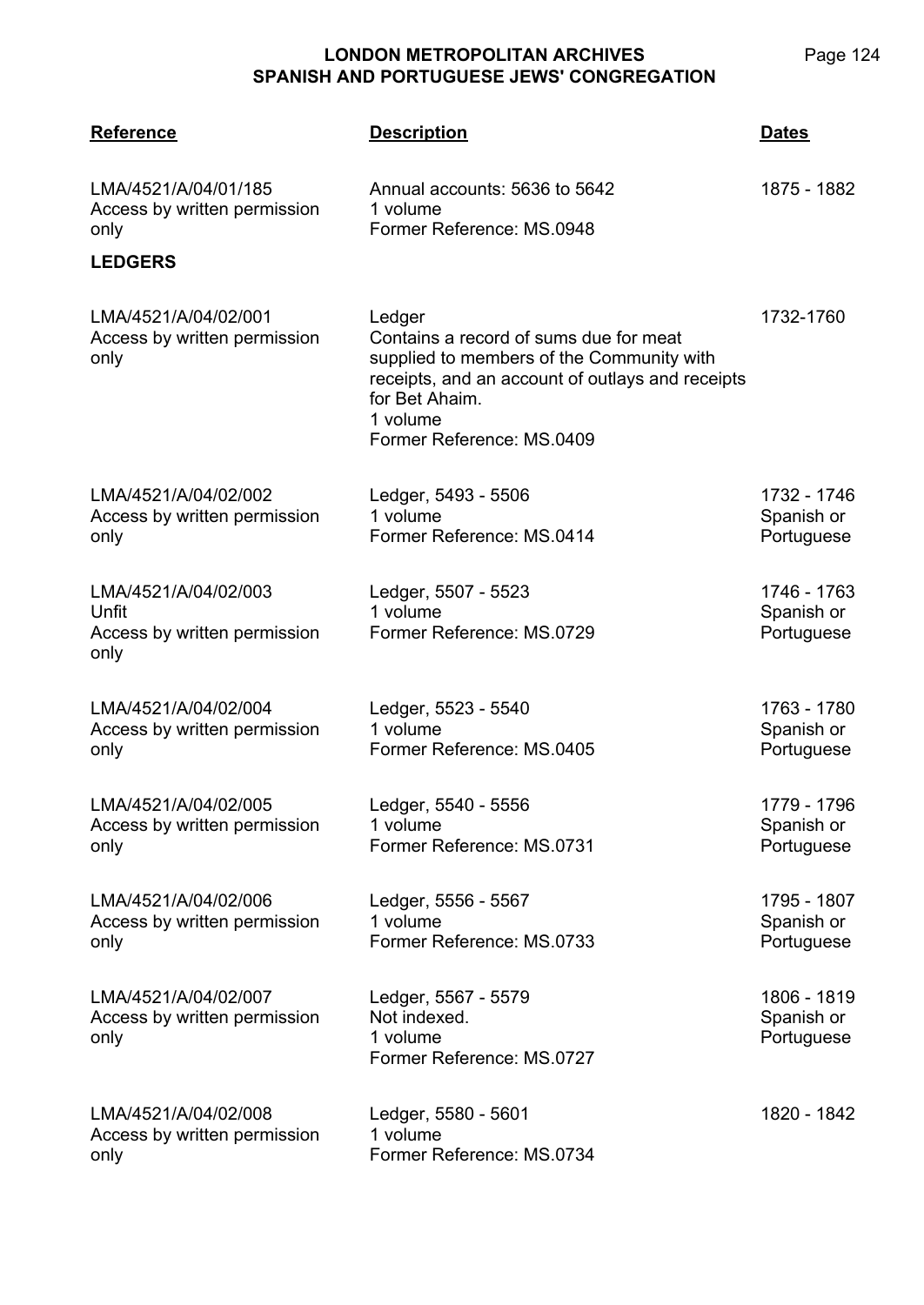| <b>Reference</b>                                             | <u>Description</u>                                                                                                                                                                                                                                                               | <b>Dates</b> |
|--------------------------------------------------------------|----------------------------------------------------------------------------------------------------------------------------------------------------------------------------------------------------------------------------------------------------------------------------------|--------------|
| LMA/4521/A/04/02/009<br>Access by written permission<br>only | Ledger, 5602 - 5619<br>1 volume<br>Former Reference: MS.0743                                                                                                                                                                                                                     | 1842 - 1859  |
| LMA/4521/A/04/02/010<br>Access by written permission<br>only | Ledger, 5619 - 5636<br>1 volume<br>Former Reference: MS.0742                                                                                                                                                                                                                     | 1859 - 1876  |
| LMA/4521/A/04/02/011<br>Access by written permission<br>only | Ledger<br>1 volume                                                                                                                                                                                                                                                               | 1876 - 1878  |
| LMA/4521/A/04/02/012<br>Access by written permission<br>only | Ledger<br>1 volume<br>Former Reference: MS.1751                                                                                                                                                                                                                                  | 1879         |
| LMA/4521/A/04/02/013<br>Access by written permission<br>only | Ledger<br>1 volume                                                                                                                                                                                                                                                               | 1880 - 1885  |
| LMA/4521/A/04/02/014<br>Access by written permission<br>only | Ledger<br>1 volume                                                                                                                                                                                                                                                               | 1886 - 1892  |
| LMA/4521/A/04/02/015<br>Access by written permission<br>only | Ledger<br>Interleaved with annotated printed statement of<br>revenue and expenditure, capital receipts and<br>payments, and a list of freeholds, leaseholds<br>and funded property of the Synagogue (1896)<br>and expenses account for Lauderdale Road<br>Synagogue.<br>1 volume | 1893 - 1900  |
| LMA/4521/A/04/02/016<br>Access by written permission<br>only | Ledger<br>1 volume                                                                                                                                                                                                                                                               | 1901 - 1909  |
| LMA/4521/A/04/02/017<br>Access by written permission<br>only | Ledger<br>1 volume                                                                                                                                                                                                                                                               | 1909 - 1915  |
| LMA/4521/A/04/02/018<br>Access by written permission<br>only | Ledger<br>1 volume<br>Former Reference: MS.0569                                                                                                                                                                                                                                  | 1916 - 1922  |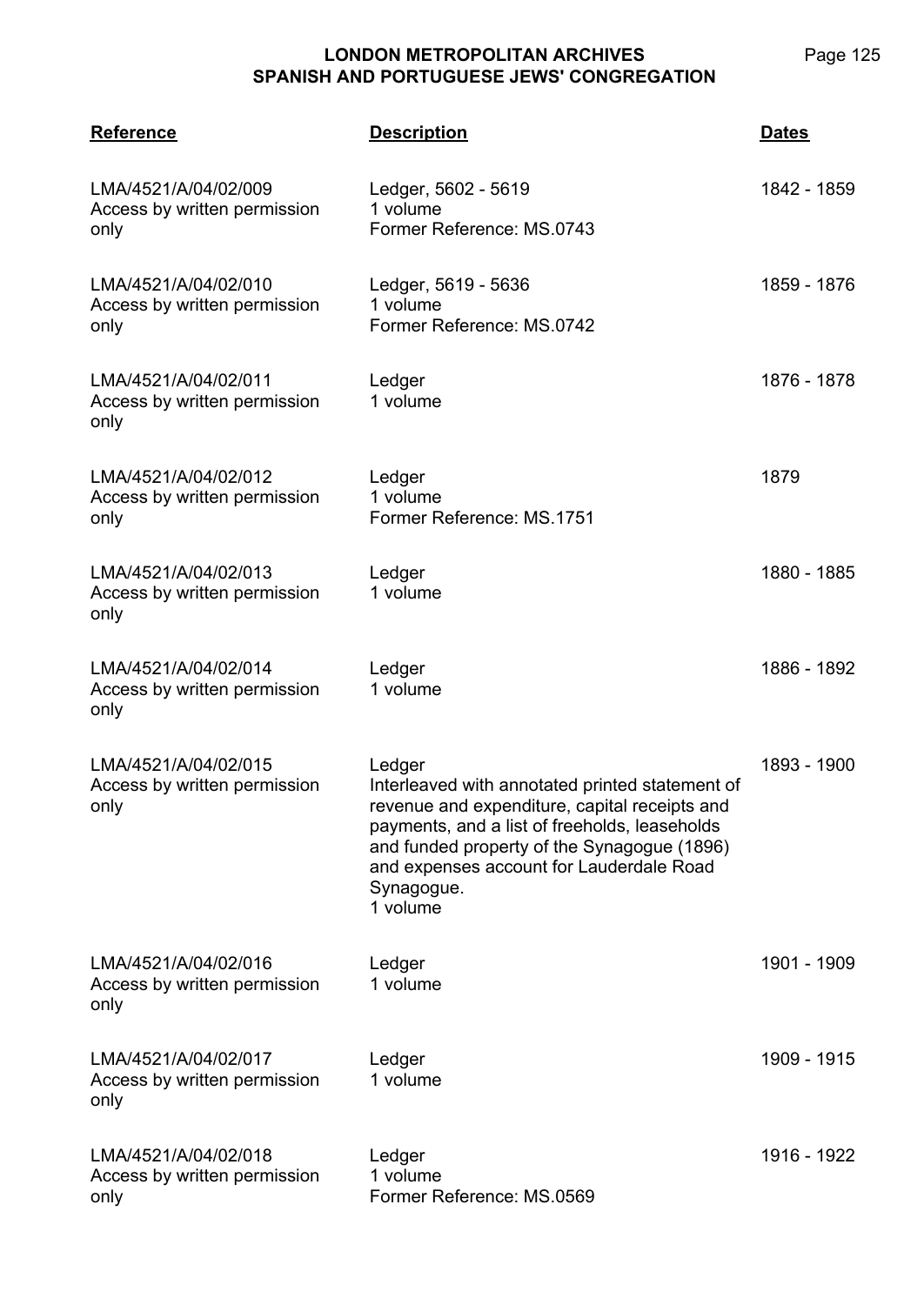| <b>Reference</b>                                             | <b>Description</b>                                                                                                                                                                                                                                                                                                                                                       | <b>Dates</b> |
|--------------------------------------------------------------|--------------------------------------------------------------------------------------------------------------------------------------------------------------------------------------------------------------------------------------------------------------------------------------------------------------------------------------------------------------------------|--------------|
| LMA/4521/A/04/02/019<br>Access by written permission<br>only | Ledger<br>1 volume                                                                                                                                                                                                                                                                                                                                                       | 1923 - 1928  |
| LMA/4521/A/04/02/020<br>Access by written permission<br>only | Ledger<br>1 volume                                                                                                                                                                                                                                                                                                                                                       | 1928 - 1934  |
| LMA/4521/A/04/02/021<br>Access by written permission<br>only | Ledger<br>1 volume                                                                                                                                                                                                                                                                                                                                                       | 1935 - 1941  |
| LMA/4521/A/04/02/022<br>Access by written permission<br>only | Ledger<br>Interleaved with printed statement of revenue<br>and expenditure and list of freeholds,<br>leaseholds and invested funds (1945), letter<br>from the treasurer of the Portuguese Marranos<br>Commitee (31 Dec 1946) and other papers.<br>1 volume                                                                                                               | 1942 - 1948  |
| LMA/4521/A/04/02/023<br>Access by written permission<br>only | Ledger<br>1 volume                                                                                                                                                                                                                                                                                                                                                       | 1949 - 1952  |
| LMA/4521/A/04/02/024<br>Access by written permission<br>only | Ledger<br>1 volume<br>Former Reference: MS.1794                                                                                                                                                                                                                                                                                                                          | 1958 - 1963  |
| LMA/4521/A/04/02/025<br>Access by written permission<br>only | Ledger: payment of fees for unidentified<br>organisation<br>With fee-payer's addresses.<br>1 volume<br>Former Reference: MS.1802                                                                                                                                                                                                                                         | 1923 - 1927  |
| LMA/4521/A/04/02/026<br>Access by written permission<br>only | Ledger of cash and bank accounts for the<br>Synagogue and its trusts<br>Includes: cash account of synagogue and trusts<br>administered by it, 5635 - 5636; synagogue<br>cash account, 1878 Oct -1879 Jan; various<br>bank accounts, 1874 - 1877; and cash account<br>of the Trust Funds administered by the<br>synagogue, 1878.<br>1 volume<br>Former Reference: MS.0617 | 1875 - 1878  |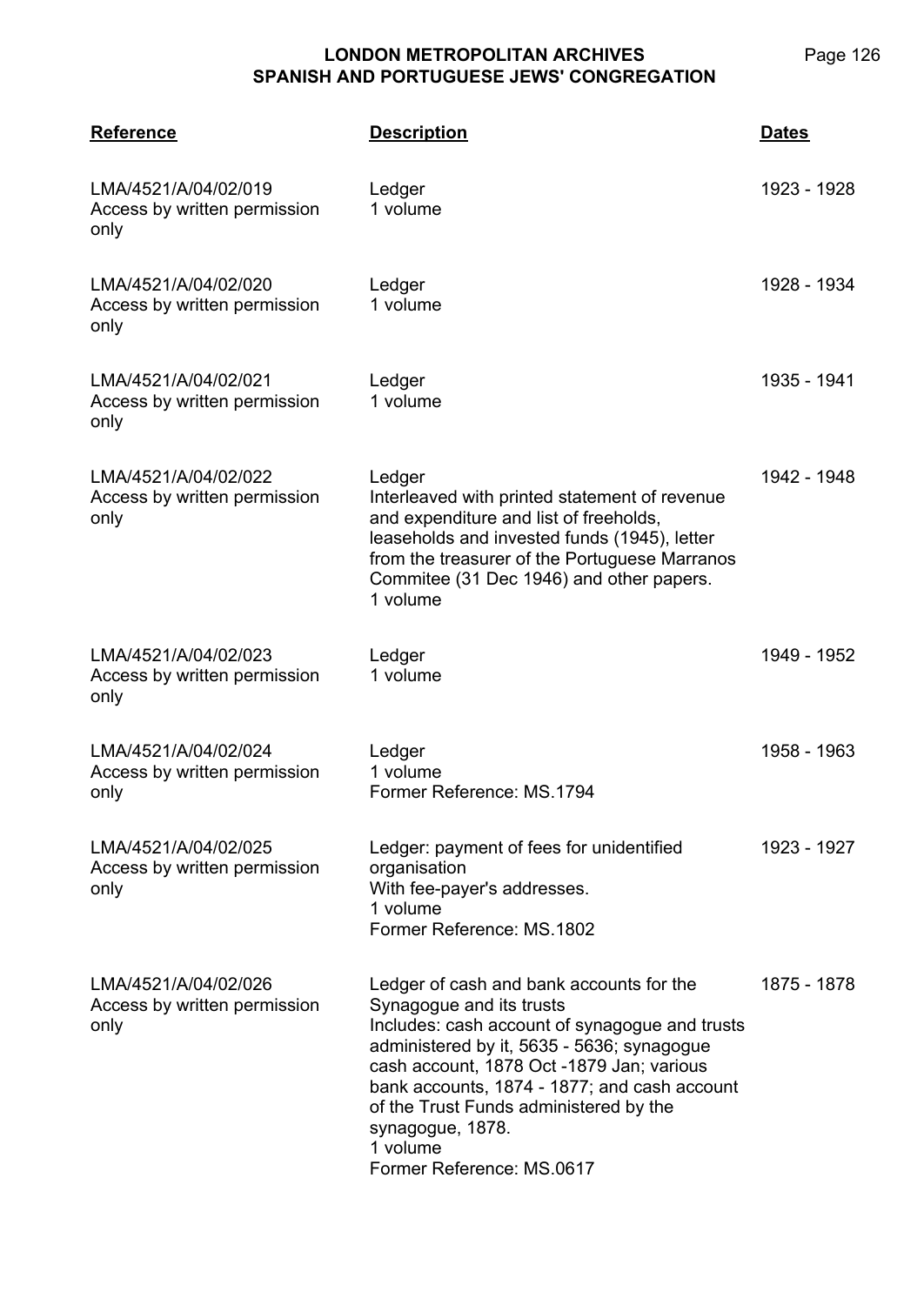| <b>Reference</b>                                                                                                                     | <b>Description</b>                                                                                                                                                      | <b>Dates</b>                |
|--------------------------------------------------------------------------------------------------------------------------------------|-------------------------------------------------------------------------------------------------------------------------------------------------------------------------|-----------------------------|
| LMA/4521/A/04/02/027<br>Access by written permission<br>only                                                                         | New prayer books: account book<br>Sales and expenditure for production of prayer<br>books.<br>1 volume<br>Former Reference: MS.0480                                     | 1898-1913                   |
| <b>CASH BOOKS</b>                                                                                                                    |                                                                                                                                                                         |                             |
| LMA/4521/A/04/03/001<br>Access by written permission<br>only                                                                         | 'Livro das Cazas perten Sentes ao Kaal K. a<br>dos Deuem'<br>Details of houses bought and rented out by the<br>Congregation.<br>1 volume<br>Former Reference: MS.0390   | 1704 - 1705<br>Portuguese   |
| LMA/4521/A/04/03/002<br>Access by written permission<br>only                                                                         | 'Cash book Sedaca' Tisry 5588 - Tebet 5589<br>1 volume<br>Former Reference: MS.0424                                                                                     | 1828 - 1829                 |
| LMA/4521/A/04/03/003<br>Access by written permission<br>only                                                                         | Cash book Tisry 5590 - Elul 5591<br>1 volume<br>Former Reference: MS.0425                                                                                               | 1829 - 1830                 |
| LMA/4521/A/04/03/004<br>Access by written permission<br>only                                                                         | Cash book 5592 - 5594<br>1 volume<br>Former Reference: MS.1442                                                                                                          | 1831 - 1834                 |
| LMA/4521/A/04/03/005<br>Access by written permission<br>only                                                                         | Cash book of Congregation's Secretary M.<br>Almosnino<br>Various loose papers, probably Synagogue<br>petty expenses, inserted.<br>1 volume<br>Former Reference: MS.0629 | 1833 May 17 -<br>1835 Sep 7 |
| LMA/4521/A/04/03/006<br>Unfit<br>Access by written permission<br>only<br>Not available for general access.<br>Unfit for consultation | Cash book of Congregation's Secretary M.<br>Almosnino<br>Labelled 'Private Cash Book'.<br>1 volume<br>Former Reference: MS.0720                                         | 1835 Sep 6 -<br>1837 Aug 31 |
| LMA/4521/A/04/03/007<br>Unfit<br>Access by written permission<br>only<br>Not available for general access.<br>Unfit for consultation | Cash book of Congregation's Secretary M.<br>Almosnino<br>1 volume<br>Former Reference: MS.0713                                                                          | 1840 Jan -<br>1842 Jun      |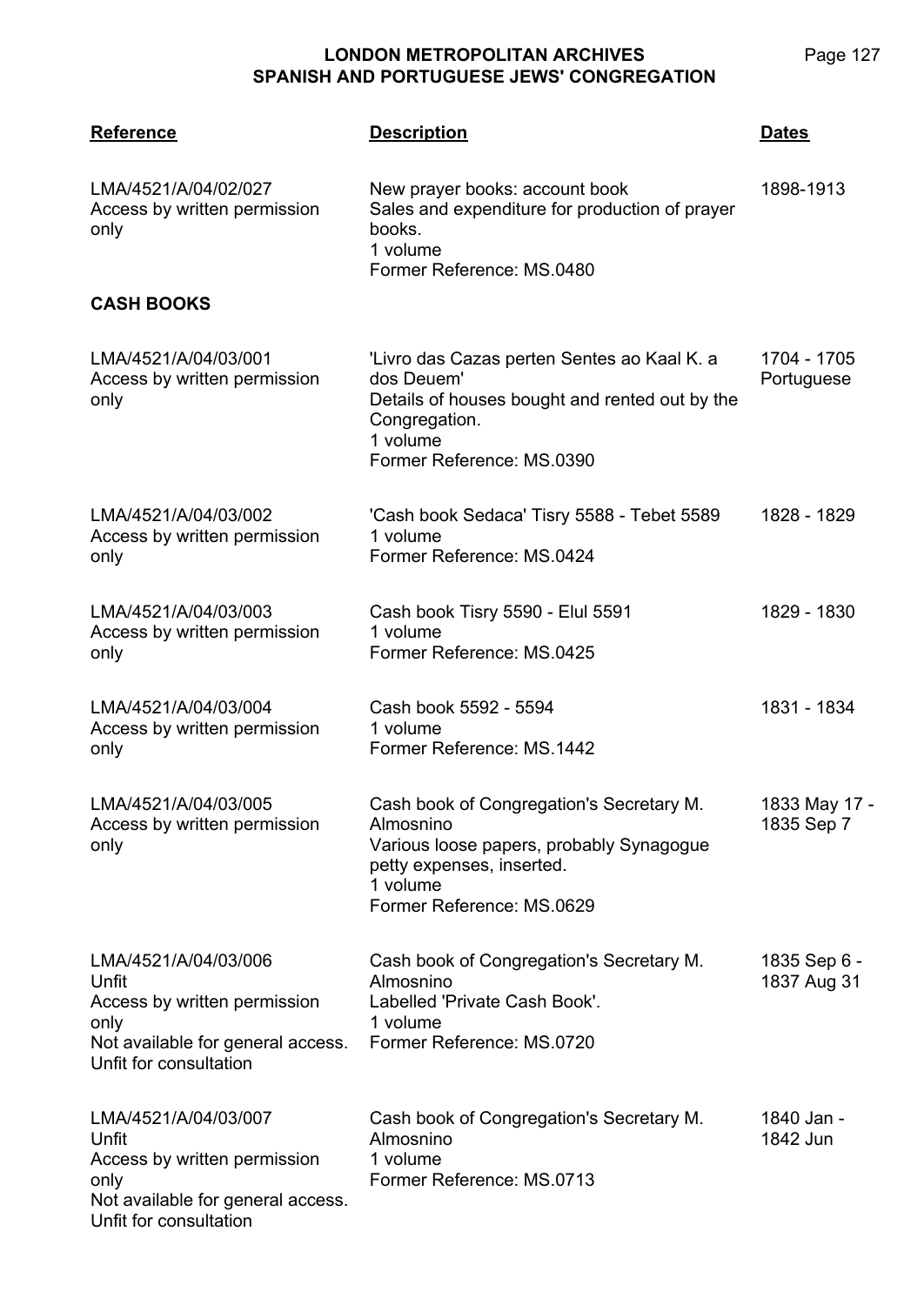| <b>Reference</b>                                                                                          | <b>Description</b>                                                                                                                                                                                                          | <b>Dates</b>                 |
|-----------------------------------------------------------------------------------------------------------|-----------------------------------------------------------------------------------------------------------------------------------------------------------------------------------------------------------------------------|------------------------------|
| LMA/4521/A/04/03/008<br>Access by written permission<br>only                                              | Cash book of Congregation's Secretary M.<br>Almosnino<br>Labelled 'Private Cash Book'.<br>1 volume<br>Former Reference: MS.1579                                                                                             | 1842 - 1845                  |
| LMA/4521/A/04/03/009<br>Access by written permission<br>only                                              | Cash book of Congregation's Secretary M.<br>Almosnino<br>1 volume<br>Former Reference: MS.1466                                                                                                                              | 1847 Mar -<br>1849 Apr       |
| LMA/4521/A/04/03/010<br>Access by written permission<br>only                                              | Cash book of Congregation's Secretary M.<br>Almosnino<br>Various loose papers, probably Synagogue<br>petty expenses, inserted.<br>1 volume<br>Former Reference: MS.0628                                                     | 1849 Apr 23 -<br>1850 Aug 15 |
| LMA/4521/A/04/03/011<br>Access by written permission<br>only                                              | Cash book<br>List of applicants for a lying in charity and<br>various accounts (including distribution of<br>Montefiore and A. Pinto funds) recorded in the<br>back of the volume.<br>1 volume<br>Former Reference: MS.0717 | 1866 - 1867                  |
| LMA/4521/A/04/03/012<br>Access by written permission<br>only                                              | Cash book<br>Various additional accounts at back of volume.<br>1 volume<br>Former Reference: MS.0630                                                                                                                        | 1868 Jan 2 -<br>1871 Jun 30  |
| LMA/4521/A/04/03/013<br>Unfit<br>Access by written permission<br>only<br>Not available for general access | Cash book<br>1 volume                                                                                                                                                                                                       | 1876 - 1881                  |
| LMA/4521/A/04/03/014<br>Unfit<br>Access by written permission<br>only<br>Not available for general access | Cash book<br>1 volume                                                                                                                                                                                                       | 1881 - 1890                  |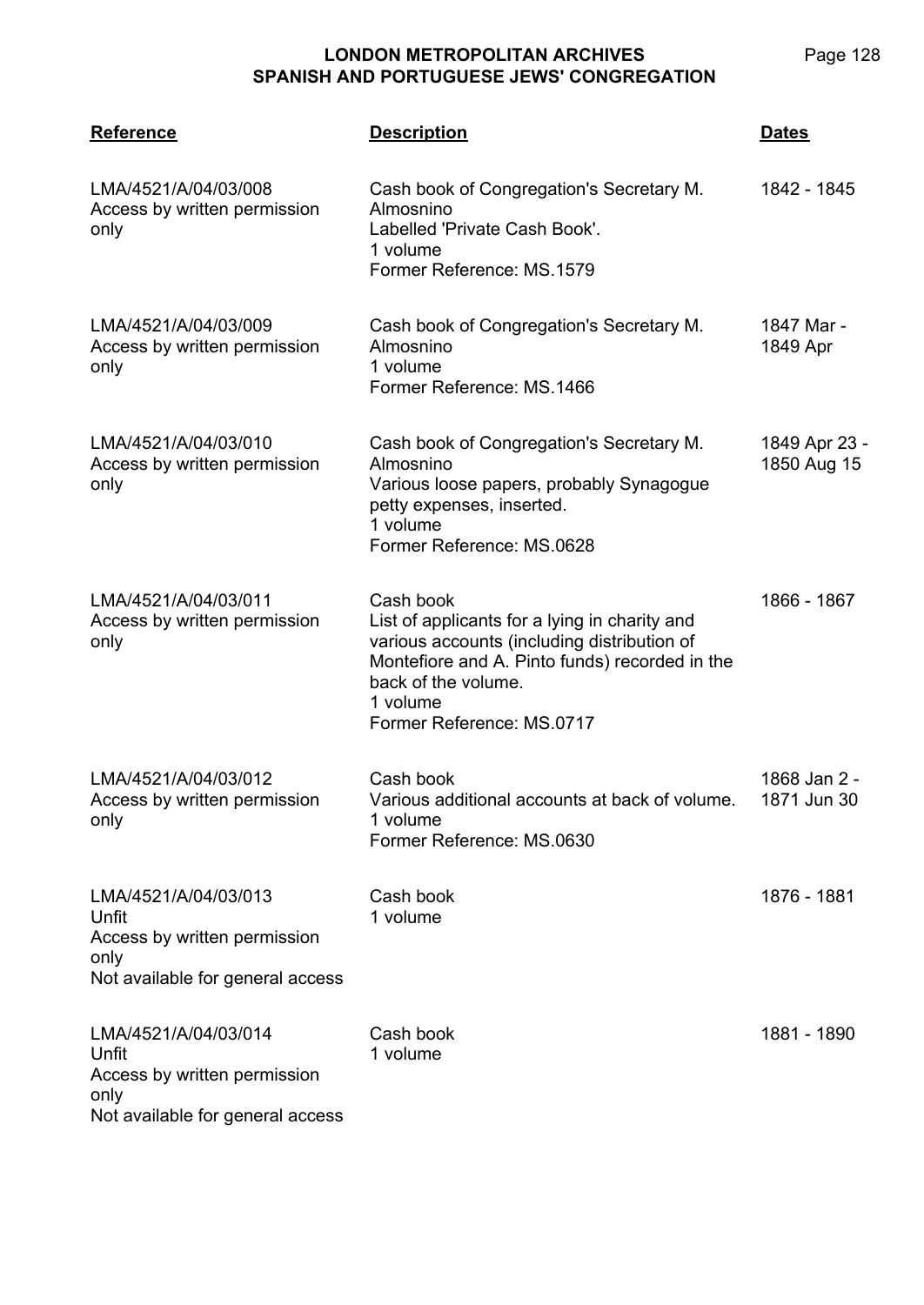**LMA/4521 Reference Description Dates** LMA/4521/A/04/03/015 Unfit Access by written permission only Not available for general access Cash book 1 volume 1890 - 1900 LMA/4521/A/04/03/016 Unfit Access by written permission only Not available for general access Cash book 1 volume 1900 - 1909 LMA/4521/A/04/03/017 Unfit Access by written permission only Not available for general access Cash book 1 volume 1909 - 1918 LMA/4521/A/04/03/018 Unfit Access by written permission only Not available for general access Cash book 1 volume 1918 - 1925 LMA/4521/A/04/03/019 Unfit Access by written permission only Not available for general access Cash book 1 volume 1926 - 1932 LMA/4521/A/04/03/020 Unfit Access by written permission only Not available for general access Cash book 1 volume 1933 - 1946 LMA/4521/A/04/03/021 Unfit Access by written permission only Not available for general access Cash book 1 volume 1947 - 1951 LMA/4521/A/04/03/022 Access by written permission only Cash book Tabulated with headings. 1 volume 1951 - 1954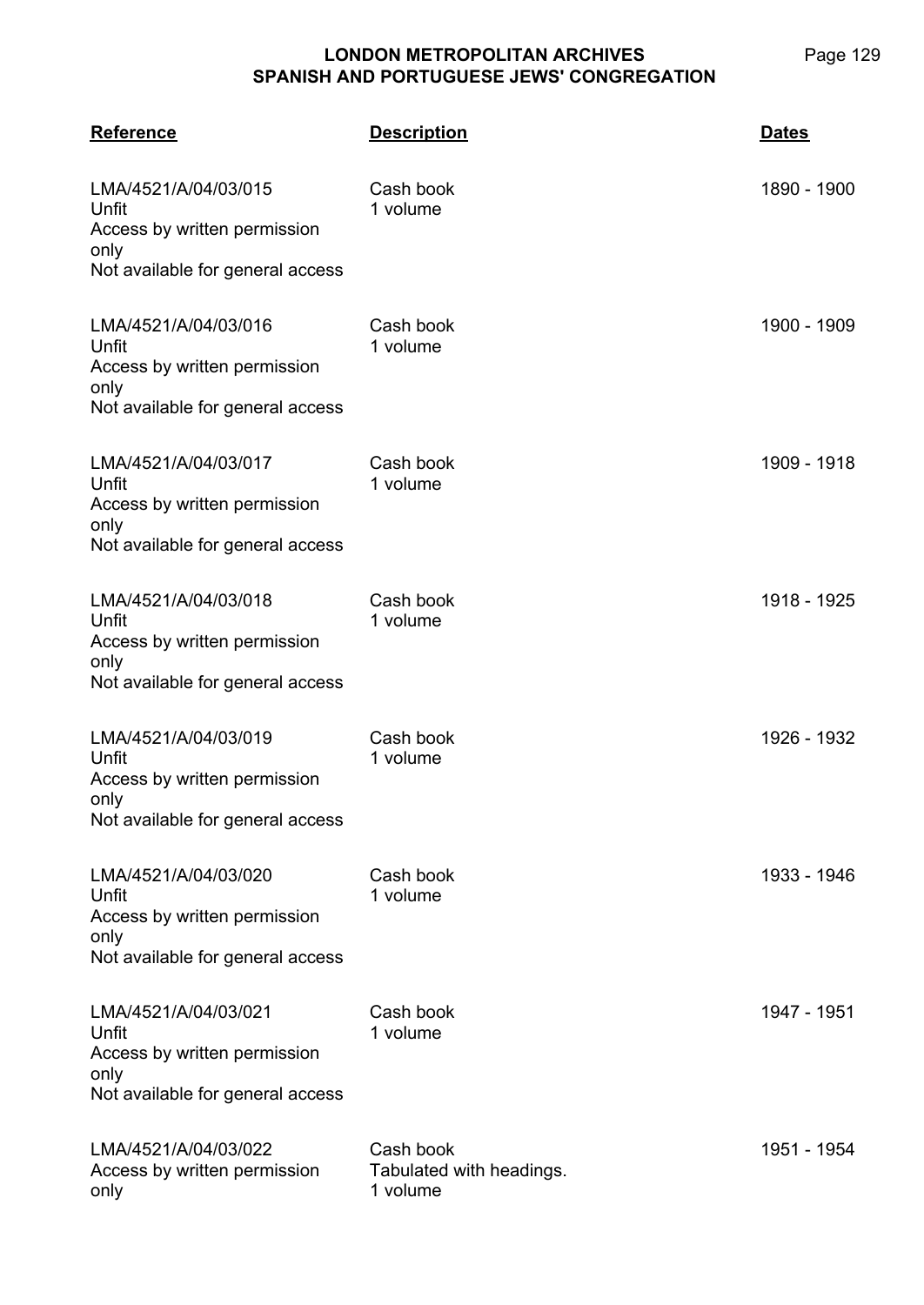| <b>Reference</b>                                                                                          | <u>Description</u>                                                                                                                         | <b>Dates</b> |
|-----------------------------------------------------------------------------------------------------------|--------------------------------------------------------------------------------------------------------------------------------------------|--------------|
| LMA/4521/A/04/03/023<br>Unfit<br>Access by written permission<br>only<br>Not available for general access | Cash book<br>Tabulated with headings.<br>1 volume                                                                                          | 1954 - 1958  |
| LMA/4521/A/04/03/024<br>Unfit<br>Access by written permission<br>only<br>Not available for general access | Cash book<br>Tabulated with headings.<br>1 volume                                                                                          | 1958 - 1961  |
| LMA/4521/A/04/03/025<br>Unfit<br>Access by written permission<br>only<br>Not available for general access | Cash book<br>Tabulated with headings.<br>1 volume                                                                                          | 1961 - 1965  |
| LMA/4521/A/04/03/026<br>Unfit<br>Access by written permission<br>only<br>Not available for general access | Cash book<br>Tabulated with headings.<br>1 volume                                                                                          | 1965 - 1968  |
| LMA/4521/A/04/03/027<br>Access by written permission<br>only                                              | Petty and sundry expenditure<br>For Bevis Marks and Bryanston<br>Road/Lauderdale Road synagogues.<br>1 volume<br>Former Reference: MS.1449 | 1887 - 1899  |
| LMA/4521/A/04/03/028<br>Access by written permission<br>only                                              | Petty Cash Book<br>Interleaved with loose papers relating to income<br>tax.<br>1 volume<br>Former Reference: MS.1797                       | 1957 - 1961  |
| LMA/4521/A/04/03/029<br>Access by written permission<br>only                                              | Petty Cash Book<br>1 volume<br>Former Reference: MS.1798                                                                                   | 1961 - 1963  |
| LMA/4521/A/04/03/030<br>Access by written permission<br>only                                              | Petty Cash Book<br>1 volume<br>Former Reference: MS.1799                                                                                   | 1963 - 1966  |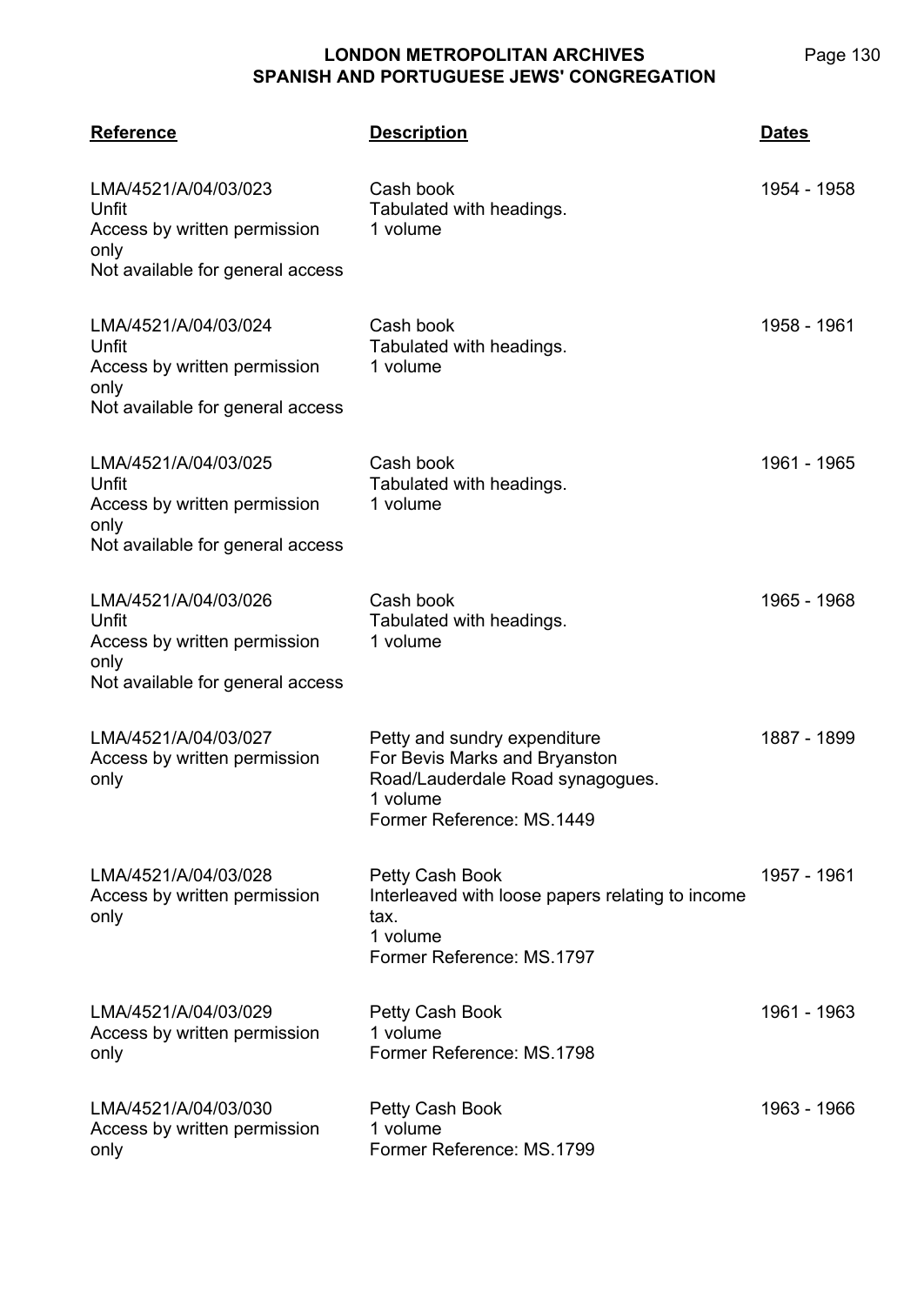**LMA/4521 Reference Description Dates** LMA/4521/A/04/03/031 Access by written permission only Cash Book: unspecified charity Cash account 1875 - 1876; New account 1876 - 1877; list of borrowers due to repay loans from the Moses Lara Trust 1878 - 1879; repayment of Lara Trust loans 1875 - 1877; payment to choristers Sep 1877; contribution to the Metropolitan Hospital Sunday Fund 1876 - 1877; and lists of inmates of the Barrow and Cock Court almshouses. 1 volume Former Reference: MS.0634 1875 Jun 30 - 1878 Apr LMA/4521/A/04/03/032 Access by written permission only Cash Book: unspecified charity Cash account 1977 - 1880; dividend account 1880 (repeating entries from LMA/4521/A/04/03/033); loan fund from and repayments to the Lara Trust 1880; contributions to the Metropolitan Hospital Sunday Fund 1879; contributions to Jerusalem College fund; list of choristers; and list of inmantes of Barrow and Cock Court almshouses. 1 volume Former Reference: MS.1462 1877 Oct - 1880 LMA/4521/A/04/03/033 Access by written permission only Cash Book: unspecified charity, dividend account Interleaved with printed list of Yehidim, March 1892. 1 volume Former Reference: MS.1752 1879 Jul - 1887 Dec LMA/4521/A/04/03/034 Access by written permission only 'Cash book: Synagogue' Possibly a rough cash book. 1 volume Former Reference: MS.1443 1873 - 1877 LMA/4521/A/04/03/035 Access by written permission only 'Cash book No. 1 Account' Tabulated with headings: receipts from grants, dividends, distribution of special trusts, subscriptions and donations, loans account, legacies and investments and sundries; and payments for weekly grants, general assistance, salaries, general expenses, loans, legacies, investment account, donations for special distribution and sundries. Possibly connected to the Board of Guardians. 1 volume 1949 - 1960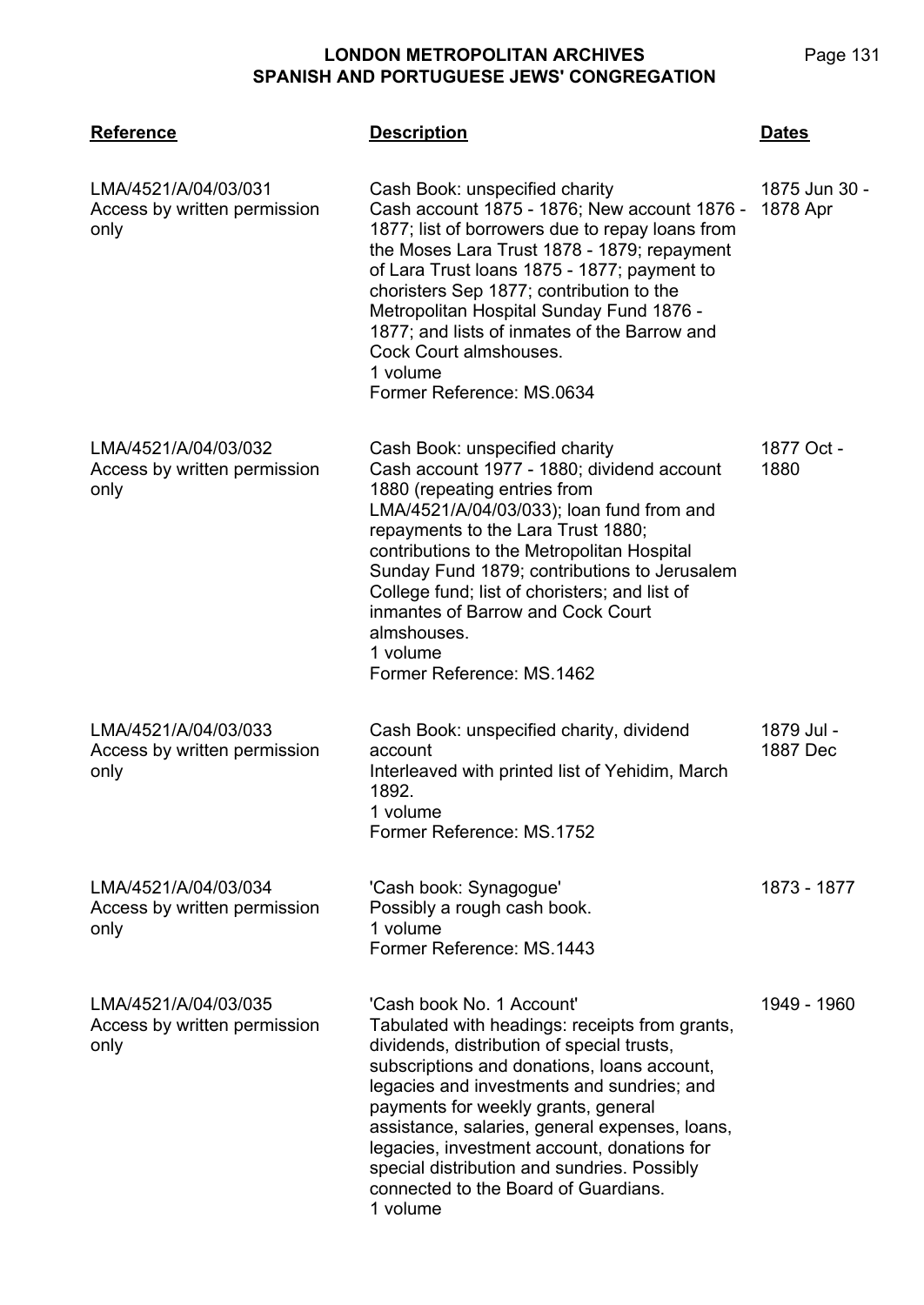| <b>Reference</b>                                                                                          | <b>Description</b>                                                                                         | <b>Dates</b>                                           |
|-----------------------------------------------------------------------------------------------------------|------------------------------------------------------------------------------------------------------------|--------------------------------------------------------|
| LMA/4521/A/04/03/036<br>Access by written permission<br>only                                              | Cash Book: unspecified<br>1 volume<br>Former Reference: MS.1737                                            | 1938 - 1960                                            |
| LMA/4521/A/04/03/037<br>Access by written permission<br>only                                              | Cash book<br>1 volume                                                                                      | Jan 1886                                               |
| <b>JOURNALS</b>                                                                                           |                                                                                                            |                                                        |
| LMA/4521/A/04/04/001<br>Access by written permission<br>only                                              | Journal 5493 - 5506<br>1 volume<br>Former Reference: MS.0403                                               | 1732 Oct -<br>1746 Sep<br>Spanish or<br>Portuguese     |
| LMA/4521/A/04/04/002<br>Unfit<br>Access by written permission<br>only<br>Not available for general access | Journal 5506 - 5523<br>1 volume<br>Former Reference: MS.0400                                               | 1746 Sep 3 -<br>1763 Sep 7<br>Spanish or<br>Portuguese |
| LMA/4521/A/04/04/003<br>Access by written permission<br>only                                              | Journal 5523 - 5540<br>With index (possibly not for this volume).<br>1 volume<br>Former Reference: MS.0730 | 1763 - 1780<br>Spanish or<br>Portuguese                |
| LMA/4521/A/04/04/004<br>Access by written permission<br>only                                              | Journal 5540 - 5556<br>1 volume<br>Former Reference: MS.0732                                               | 1781 - 1795<br>Spanish or<br>Portuguese                |
| LMA/4521/A/04/04/005<br>Access by written permission<br>only                                              | Journal 5556 - 5567<br>1 volume<br>Former Reference: MS.0726                                               | 1795 - 1806<br>Spanish or<br>Portuguese                |
| LMA/4521/A/04/04/006<br>Access by written permission<br>only                                              | Journal 5567 - 5579<br>1 volume<br>Former Reference: MS.0736                                               | 1806 - 1819<br>Spanish or<br>Portuguese                |
| LMA/4521/A/04/04/007<br>Access by written permission<br>only                                              | Journal 5580 - 5601<br>1 volume<br>Former Reference: MS.0735                                               | 1819 - 1841                                            |
| LMA/4521/A/04/04/008<br>Access by written permission<br>only                                              | Journal 5602 - 5618<br>1 volume<br>Former Reference: MS.0740                                               | 1841 - 1858                                            |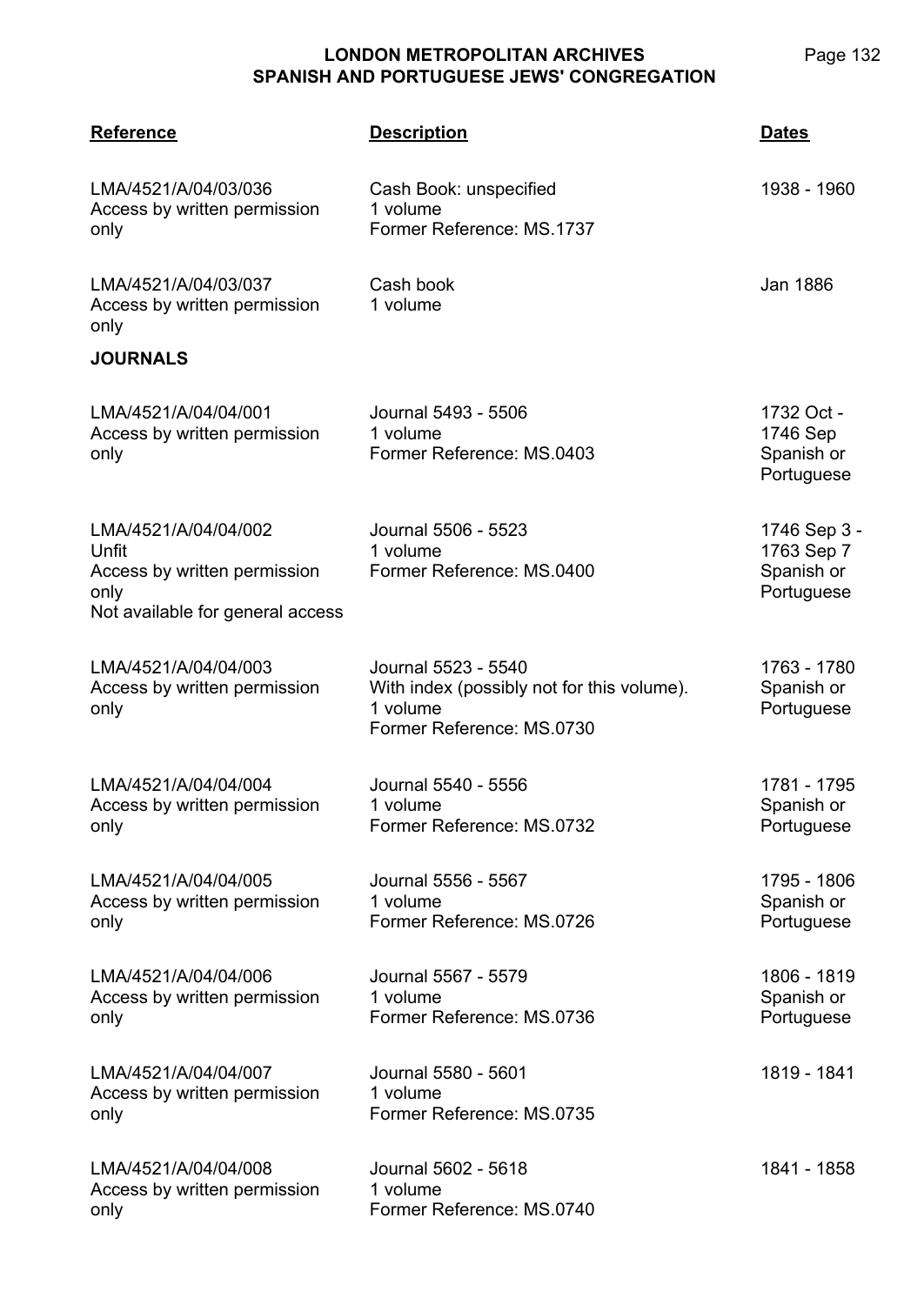| <b>Reference</b>                                             | <b>Description</b>                                                                                                                                                                                                                                                                                                         | <b>Dates</b>              |
|--------------------------------------------------------------|----------------------------------------------------------------------------------------------------------------------------------------------------------------------------------------------------------------------------------------------------------------------------------------------------------------------------|---------------------------|
| LMA/4521/A/04/04/009<br>Access by written permission<br>only | Journal 5619 - 5636<br>1 volume<br>Former Reference: MS.0741                                                                                                                                                                                                                                                               | 1858 - 1876               |
| LMA/4521/A/04/04/010<br>Access by written permission<br>only | Journal<br>1 volume                                                                                                                                                                                                                                                                                                        | 1876 - 1949               |
| LMA/4521/A/04/04/011<br>Access by written permission<br>only | Journal<br>Records application of income from various<br>investments, legacies and trusts (including<br>London Sephardic Trust) 1950 - 1966. Also<br>Joseph Sebag and Company's non pool<br>account 1965 - 1970. Interleaved with<br>correspondence regarding investments (1969).<br>1 volume<br>Former Reference: MS.1796 | 1950 - 1970               |
| LMA/4521/A/04/04/012<br>Access by written permission<br>only | Journal<br>Records application of income from various<br>investments, legacies and trusts (including<br>London Sephardic Trust). Entries in front and<br>back of volume.<br>1 volume<br>Former Reference: MS.1795                                                                                                          | 1966 - 1976               |
| <b>FINTA AND OFFERINGS</b>                                   |                                                                                                                                                                                                                                                                                                                            |                           |
| LMA/4521/A/04/05/001<br>Access by written permission<br>only | 'O que se cobrou nos ultimos Seis mezes de<br>5493' (What is charged in the last six months of<br>5493)<br>1 volume<br>Former Reference: MS.0986                                                                                                                                                                           | 1733<br>Portuguese        |
| LMA/4521/A/04/05/002<br>Access by written permission<br>only | 'Cobrancas de 5494' (Charges)<br>1 volume<br>Former Reference: MS.0987                                                                                                                                                                                                                                                     | 1733 - 1734<br>Portuguese |
| LMA/4521/A/04/05/003<br>Access by written permission<br>only | 'Cobrancas 5495' (Charges)<br>1 volume<br>Former Reference: MS.0988                                                                                                                                                                                                                                                        | 1734 - 1735<br>Portuguese |
| LMA/4521/A/04/05/004<br>Access by written permission<br>only | 'Cobrancas de 5496' (Charges)<br>1 volume<br>Former Reference: MS.0989                                                                                                                                                                                                                                                     | 1735 - 1736<br>Portuguese |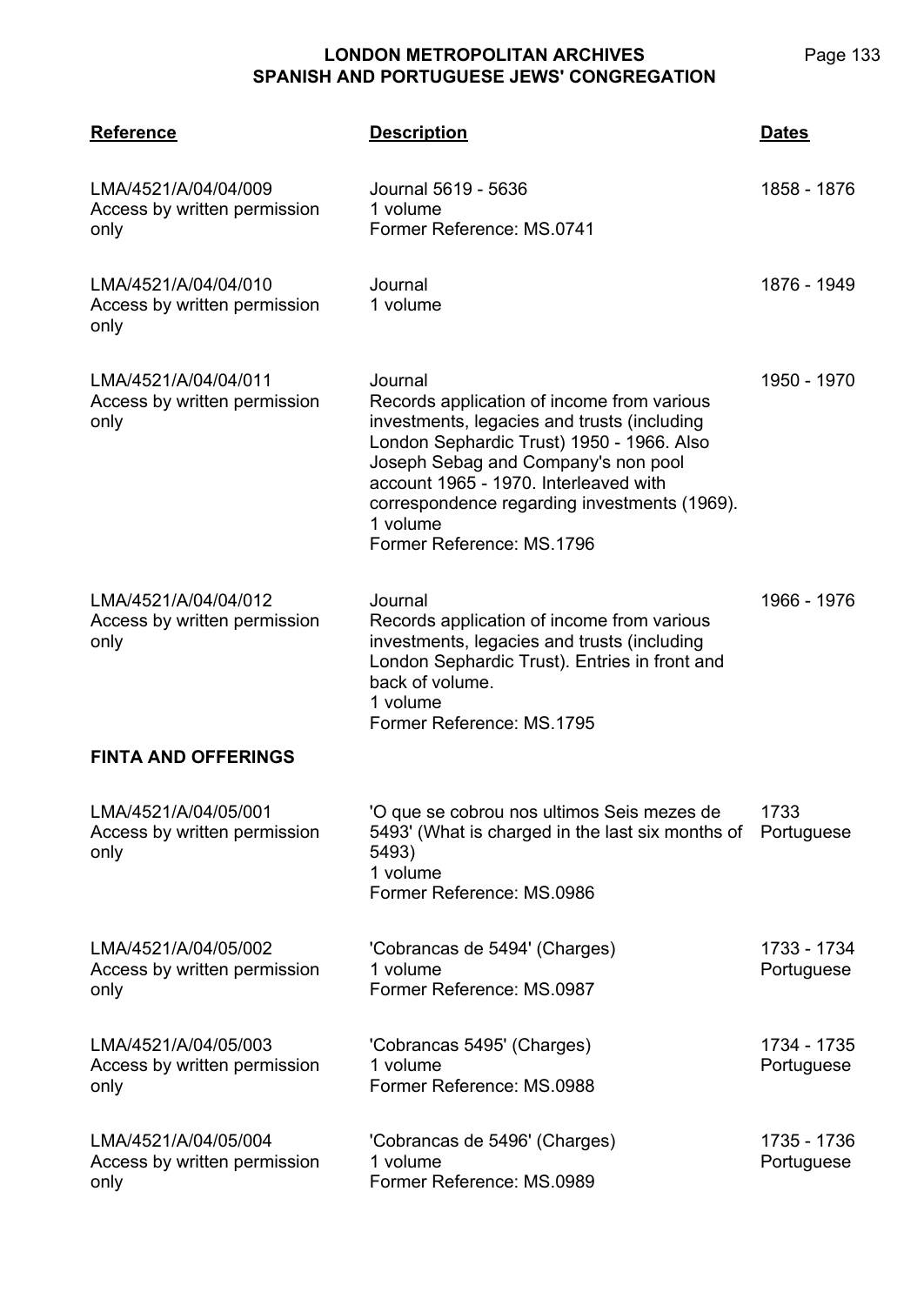| <b>Reference</b>                                             | <b>Description</b>                                                                         | <b>Dates</b>              |
|--------------------------------------------------------------|--------------------------------------------------------------------------------------------|---------------------------|
| LMA/4521/A/04/05/005<br>Access by written permission<br>only | '5497 Cobrancas' (Charges)<br>1 volume<br>Former Reference: MS.0990                        | 1736 - 1737<br>Portuguese |
| LMA/4521/A/04/05/006<br>Access by written permission<br>only | 'Cobrancas de 5498' (Charges)<br>1 volume<br>Former Reference: MS.0991                     | 1737 - 1738<br>Portuguese |
| LMA/4521/A/04/05/007<br>Access by written permission<br>only | 'Cobrancas de 5499' (Charges)<br>1 volume<br>Former Reference: MS.0992                     | 1738 - 1739<br>Portuguese |
| LMA/4521/A/04/05/008<br>Access by written permission<br>only | 'Cobrancas de 5500 y ditto de 5501' (Charges)<br>1 volume<br>Former Reference: MS.0993     | 1739 - 1741<br>Portuguese |
| LMA/4521/A/04/05/009<br>Access by written permission<br>only | 'Cobrancas de 5502 5003' (Charges)<br>1 volume<br>Former Reference: MS.0994                | 1741 - 1743<br>Portuguese |
| LMA/4521/A/04/05/010<br>Access by written permission<br>only | 'Cobrancas de 5504 e 5505' (Charges)<br>1 volume<br>Former Reference: MS.0995              | 1743 - 1745<br>Portuguese |
| LMA/4521/A/04/05/011<br>Access by written permission<br>only | 'Cobrancas de 5506 5507 5508 & 5509'<br>(Charges)<br>1 volume<br>Former Reference: MS.0996 | 1745 - 1749<br>Portuguese |
| LMA/4521/A/04/05/012<br>Access by written permission<br>only | 'Cobrancas de 5510 & 5511 5512' (Charges)<br>1 volume<br>Former Reference: MS.0997         | 1749 - 1752<br>Portuguese |
| LMA/4521/A/04/05/013<br>Access by written permission<br>only | 'Cobrancas de 5515/16' (Charges)<br>1 volume<br>Former Reference: MS.0413                  | 1754 - 1756<br>Portuguese |
| LMA/4521/A/04/05/014<br>Access by written permission<br>only | 'Cobrancas de 5517 & 5518' (Charges)<br>1 volume<br>Former Reference: MS.0998              | 1756 - 1758<br>Portuguese |
| LMA/4521/A/04/05/015<br>Access by written permission<br>only | 'Cobrancas de 5519 - 5520' (Charges)<br>1 volume<br>Former Reference: MS.0394              | 1758 - 1760<br>Portuguese |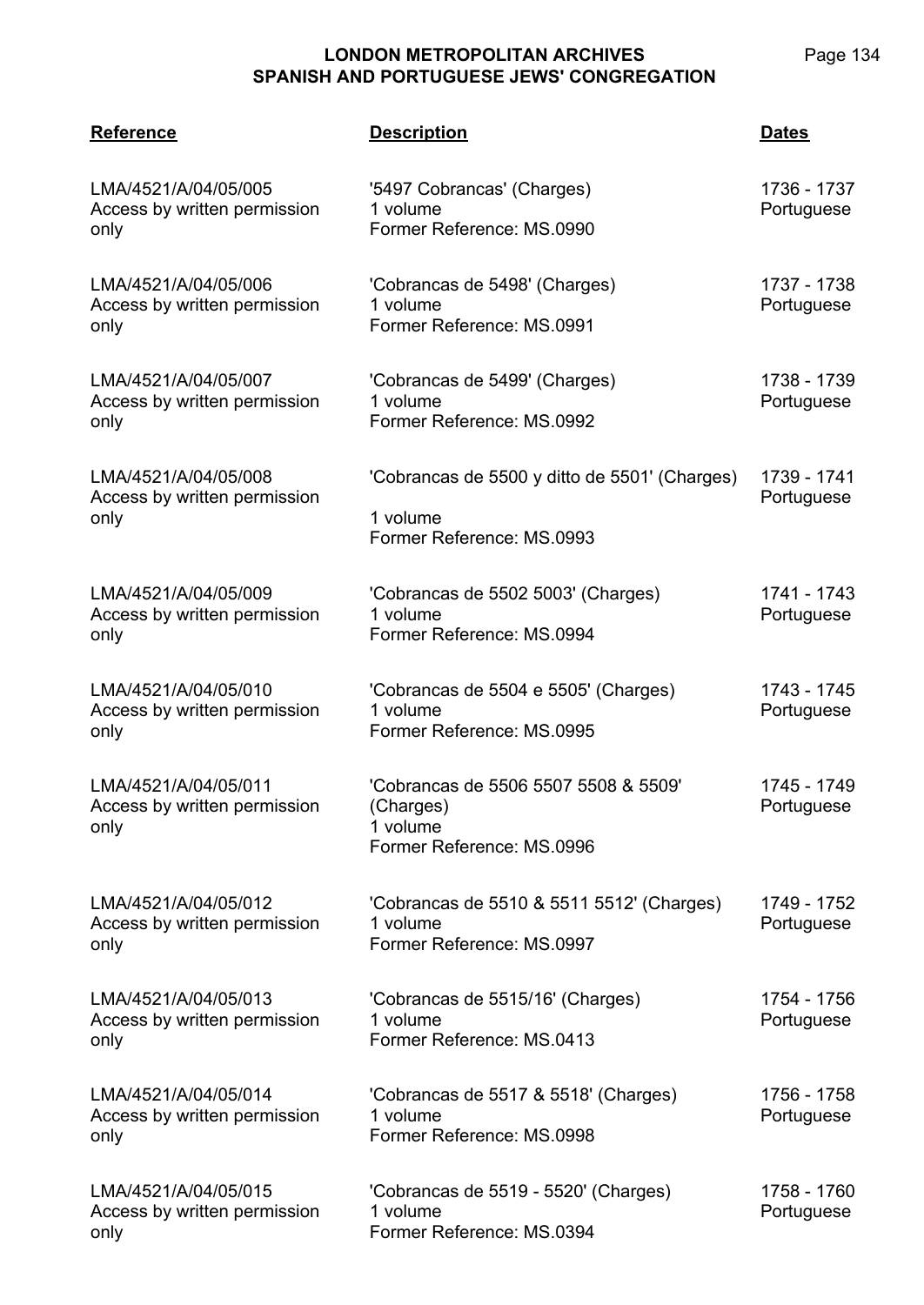| <b>Reference</b>                                             | <b>Description</b>                                                                   | <b>Dates</b>              |
|--------------------------------------------------------------|--------------------------------------------------------------------------------------|---------------------------|
| LMA/4521/A/04/05/016<br>Access by written permission<br>only | 'Cobrancas de Anno 5521 & 5522' (Charges)<br>1 volume<br>Former Reference: MS.0999   | 1760 - 1762<br>Portuguese |
| LMA/4521/A/04/05/017<br>Access by written permission<br>only | 'Cobrancas de 5523 5524 5525' (Charges)<br>1 volume<br>Former Reference: MS.1400     | 1762 - 1765<br>Portuguese |
| LMA/4521/A/04/05/018<br>Access by written permission<br>only | 'Cobrancas A[nn]o 5525 5526 5527' (Charges)<br>1 volume<br>Former Reference: MS.1401 | 1764 - 1767<br>Portuguese |
| LMA/4521/A/04/05/019<br>Access by written permission<br>only | 'Cobrancas A[nn]o 5527 & 28 & 29' (Charges)<br>1 volume<br>Former Reference: MS.1402 | 1766 - 1769<br>Portuguese |
| LMA/4521/A/04/05/020<br>Access by written permission<br>only | 'Cobrancas A[nn]o 5529 5530' (Charges)<br>1 volume<br>Former Reference: MS.1403      | 1768 - 1770<br>Portuguese |
| LMA/4521/A/04/05/021<br>Access by written permission<br>only | 'Cobrancas A[nn]o 5531 & 32' (Charges)<br>1 volume<br>Former Reference: MS.1404      | 1770 - 1772<br>Portuguese |
| LMA/4521/A/04/05/022<br>Access by written permission<br>only | 'Cobrancas A[nn]o 5533, 4' (Charges)<br>1 volume<br>Former Reference: MS.1405        | 1772 - 1774<br>Portuguese |
| LMA/4521/A/04/05/023<br>Access by written permission<br>only | 'Cobrancas A[nn]o 5535, 6' (Charges)<br>1 volume<br>Former Reference: MS.1406        | 1774 - 1776<br>Portuguese |
| LMA/4521/A/04/05/024<br>Access by written permission<br>only | 'Cobrancas A[nn]o 5537, 8' (Charges)<br>1 volume<br>Former Reference: MS.1407        | 1776 - 1778<br>Portuguese |
| LMA/4521/A/04/05/025<br>Access by written permission<br>only | 'Cobrancas 5539 5540' (Charges)<br>1 volume<br>Former Reference: MS.1408             | 1778 - 1780<br>Portuguese |
| LMA/4521/A/04/05/026<br>Access by written permission<br>only | 'Cobrancas 5541 5542 5543' (Charges)<br>1 volume<br>Former Reference: MS.1409        | 1780 - 1783<br>Portuguese |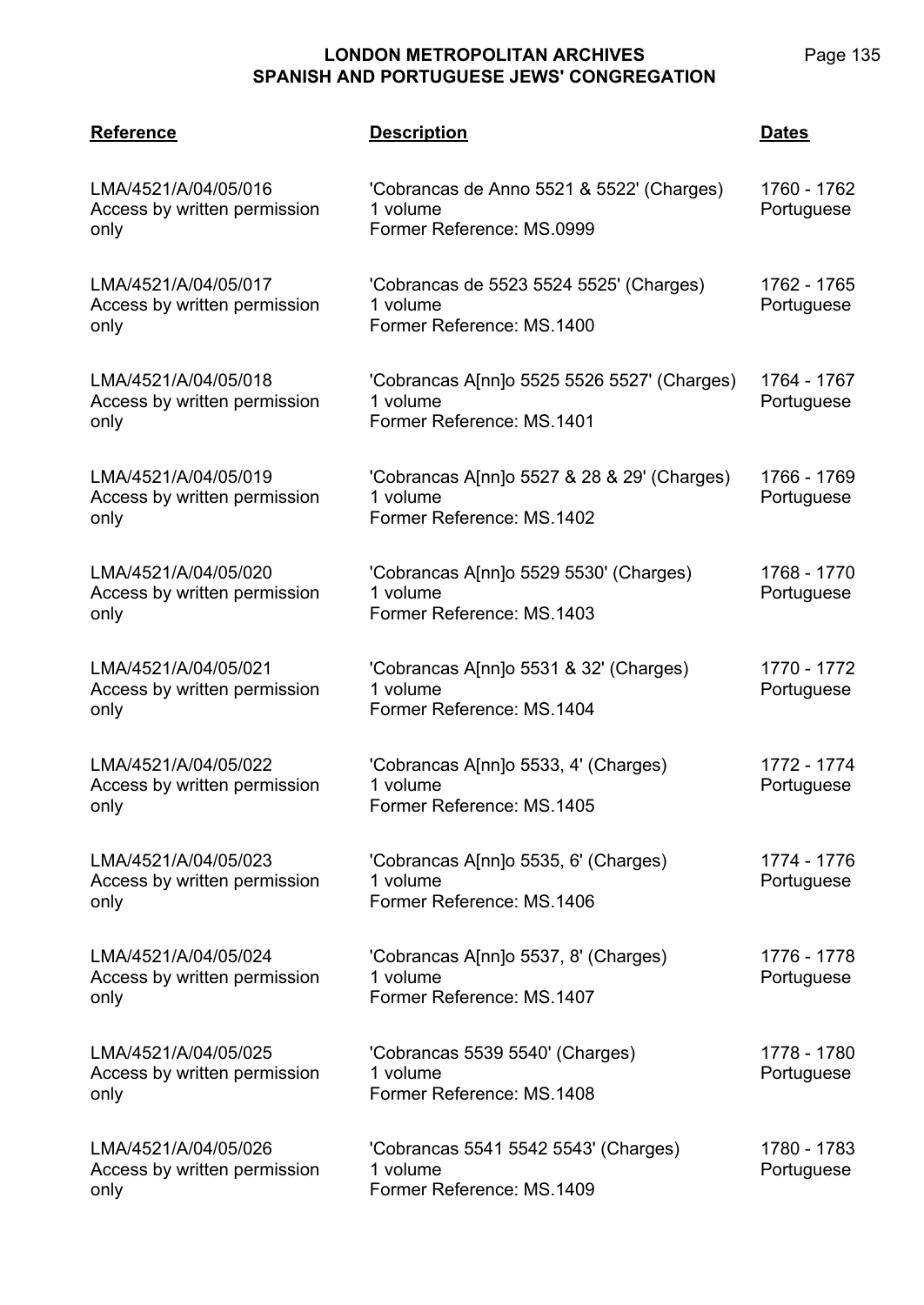| <b>Reference</b>                                             | <b>Description</b>                                                                                                                                                   | <b>Dates</b>              |
|--------------------------------------------------------------|----------------------------------------------------------------------------------------------------------------------------------------------------------------------|---------------------------|
| LMA/4521/A/04/05/027<br>Access by written permission<br>only | 'Cobrancas A[nn]o 5543, 5544, 5545, 5546,<br>5547, 5548' (Charges)<br>1 volume<br>Former Reference: MS.1410                                                          | 1783-1787<br>Portuguese   |
| LMA/4521/A/04/05/028<br>Access by written permission<br>only | 'Cobrancas A[nn]o 5548 9 50 51 52 53 54'<br>(Charges)<br>1 volume<br>Former Reference: MS.1411                                                                       | 1787 - 1794<br>Portuguese |
| LMA/4521/A/04/05/029<br>Access by written permission<br>only | 'Cobrancas A[nn]o 5554 a 5561' (Charges)<br>1 volume<br>Former Reference: MS.1412                                                                                    | 1793 - 1801<br>Portuguese |
| LMA/4521/A/04/05/030<br>Access by written permission<br>only | 'Cobrancas 5561 a 5566' (Charges)<br>1 volume<br>Former Reference: MS.1413                                                                                           | 1801 - 1806<br>Portuguese |
| LMA/4521/A/04/05/031<br>Access by written permission<br>only | 'Cobrancas 5567 68 69 70 71' (Charges)<br>1 volume<br>Former Reference: MS.1414                                                                                      | 1806 - 1811<br>Portuguese |
| LMA/4521/A/04/05/032<br>Access by written permission<br>only | 'Cobrancas ultimos 5571 a 5576 pr[imerios] 6<br>Mezes' (Collection from the end of 5571 to the<br>first six months of 5576)<br>1 volume<br>Former Reference: MS.1415 | 1810 - 1816<br>Portuguese |
| LMA/4521/A/04/05/033<br>Access by written permission<br>only | 'Receipts' 5576 - 5581<br>1 volume<br>Former Reference: MS.1420                                                                                                      | 1815 - 1821               |
| LMA/4521/A/04/05/034<br>Access by written permission<br>only | 'Receipts' 5582 - 5591<br>1 volume<br>Former Reference: MS.1421                                                                                                      | 1821 - 1831               |
| LMA/4521/A/04/05/035<br>Access by written permission<br>only | 'Receipts' 5591 - 5600<br>1 volume<br>Former Reference: MS.1422                                                                                                      | 1830 - 1840               |
| LMA/4521/A/04/05/036<br>Access by written permission<br>only | 'Receipts' 5600 - 5609<br>1 volume<br>Former Reference: MS.1423                                                                                                      | 1839 - 1849               |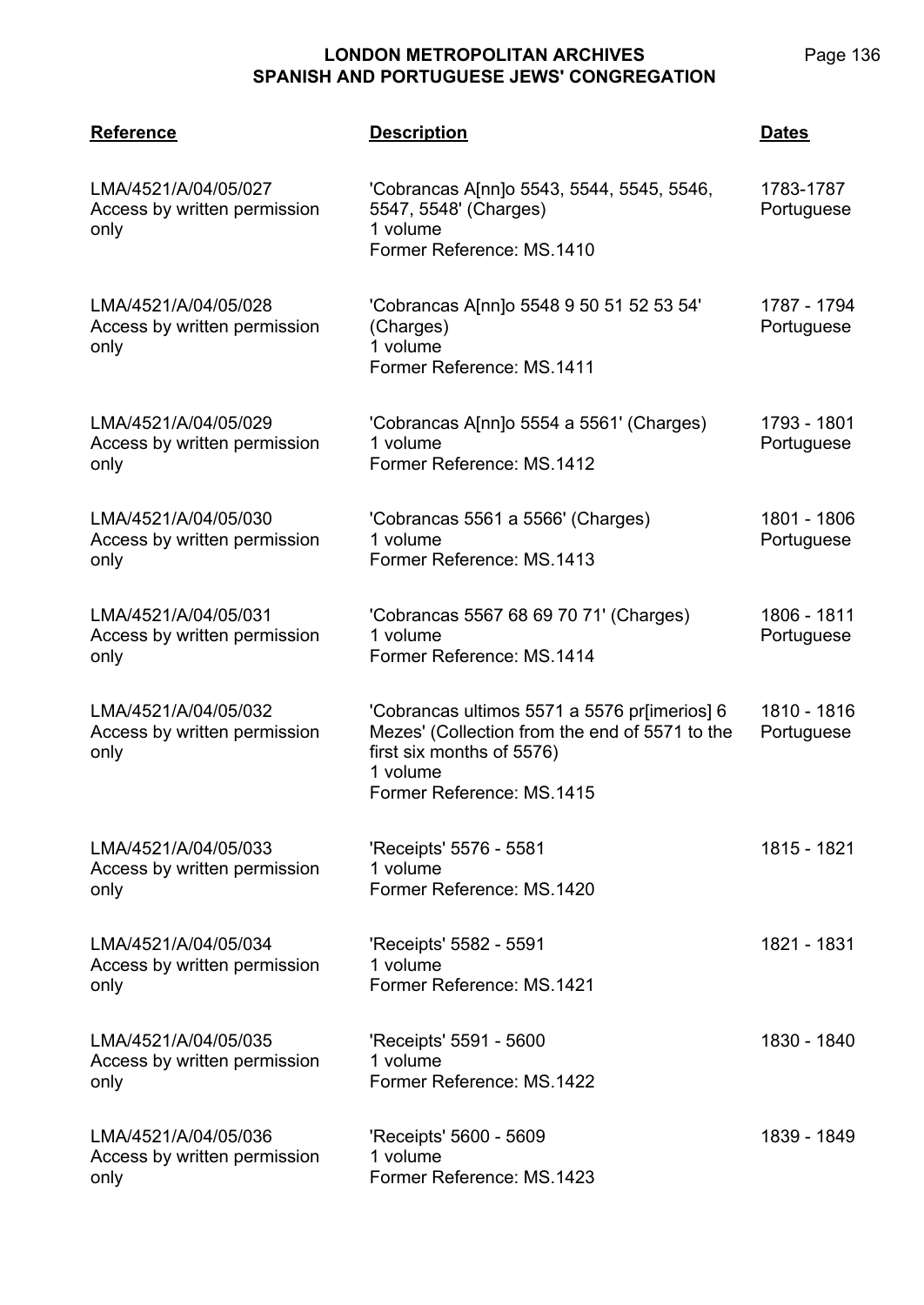| <b>Reference</b>                                                                                          | <b>Description</b>                                                                                                                                              | <b>Dates</b> |
|-----------------------------------------------------------------------------------------------------------|-----------------------------------------------------------------------------------------------------------------------------------------------------------------|--------------|
| LMA/4521/A/04/05/037<br>Access by written permission<br>only                                              | 'Receipts' 5606 - 5616<br>1 volume<br>Former Reference: MS.1424                                                                                                 | 1848 - 1856  |
| LMA/4521/A/04/05/038<br>Access by written permission<br>only                                              | 'Receipts' 5617 - 5624<br>1 volume<br>Former Reference: MS.1425                                                                                                 | 1856 - 1864  |
| LMA/4521/A/04/05/039<br>Access by written permission<br>only                                              | 'Receipts' 5624 - 5630<br>1 volume<br>Former Reference: MS.0985                                                                                                 | 1863 - 1870  |
| LMA/4521/A/04/05/040<br>Access by written permission<br>only                                              | 'Receipts' 5631 - 5636<br>1 volume<br>Former Reference: MS.1426                                                                                                 | 1870 - 1876  |
| LMA/4521/A/04/05/041<br>Access by written permission<br>only                                              | 'Finta & Offerings Receipts'<br>Interleaved with Metropolitan Hospital Sunday<br>Fund donation forms and notes concerning<br>donations to the Fund.<br>1 volume | 1880 - 1883  |
| LMA/4521/A/04/05/042<br>Access by written permission<br>only                                              | 'Finta Offerings & Contributions Beth Haim:<br>Receipts'<br>1 volume                                                                                            | 1884 - 1910  |
| LMA/4521/A/04/05/043<br>Unfit<br>Access by written permission<br>only<br>Not available for general access | 'Finta Offerings & Contributions Beth Haim:<br>Receipts'<br>1 volume                                                                                            | 1910 - 1925  |
| LMA/4521/A/04/05/044<br>Access by written permission<br>only                                              | Finta Offerings and Contributions Receipts<br>1 volume                                                                                                          | 1925 - 1942  |
| LMA/4521/A/04/05/045<br>Access by written permission<br>only                                              | 'Finta Offerings and Special Contributions'<br>1 volume<br>Former Reference: MS.1438                                                                            | 1942 - 1953  |
| LMA/4521/A/04/05/046<br>Access by written permission<br>only                                              | 'Finta Offerings & Special Contributions'<br>1 volume<br>Former Reference: MS.1439                                                                              | 1953 - 1961  |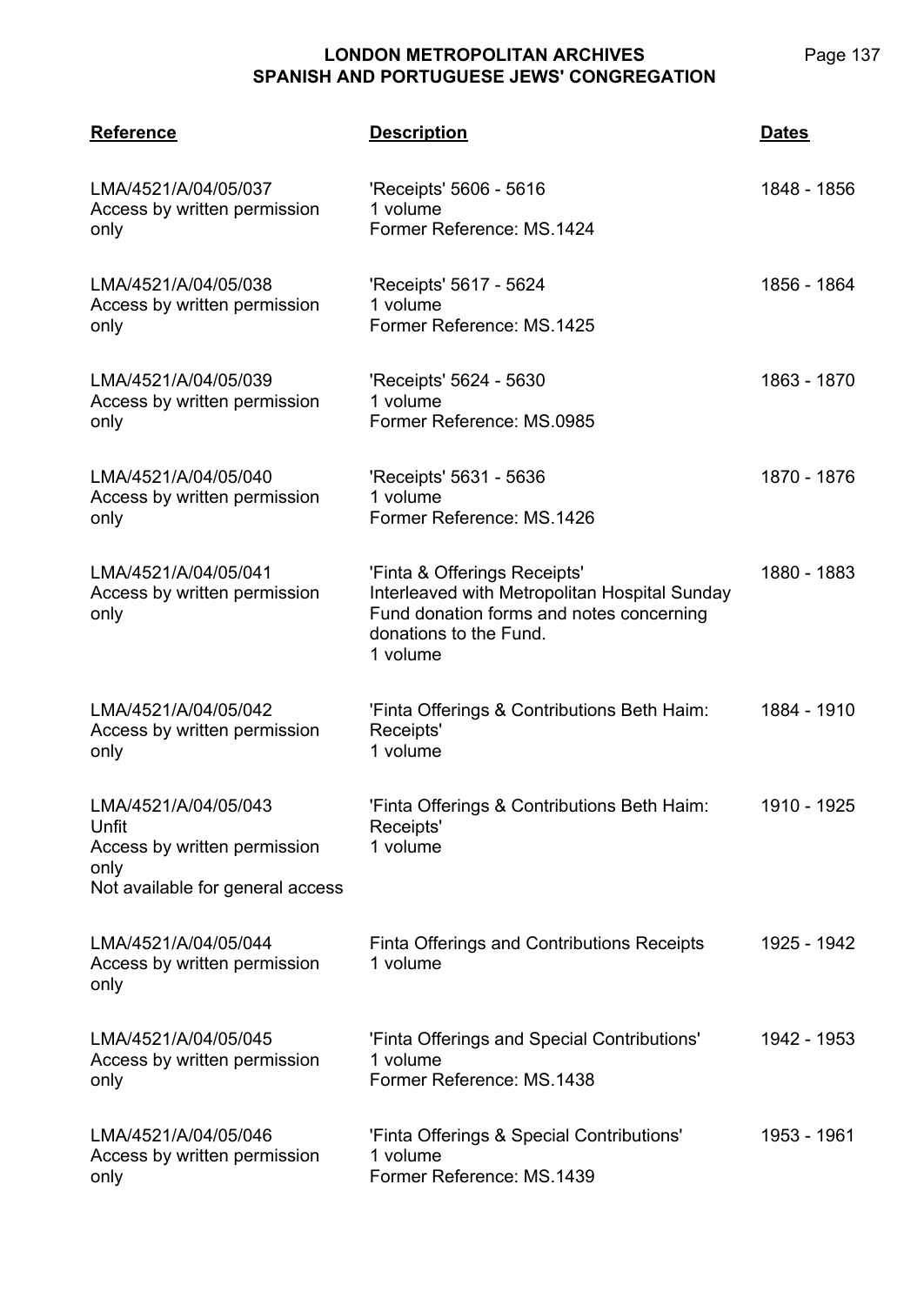| <b>Reference</b>                                             | <b>Description</b>                                                                                                                                                                        | <b>Dates</b>                                |
|--------------------------------------------------------------|-------------------------------------------------------------------------------------------------------------------------------------------------------------------------------------------|---------------------------------------------|
| LMA/4521/A/04/05/047<br>Access by written permission<br>only | 'Finta Cash Book'<br>Also records payments of a voluntary levy and<br>L.R. [Lauderdale Road?] seat rental.<br>Interleaved with membership lists.<br>1 volume<br>Former Reference: MS.1738 | 1967 - 1968                                 |
| LMA/4521/A/04/05/048<br>Access by written permission<br>only | Tagged offerings book: Terra Santa fund<br>1 volume<br>Former Reference: MS.0237                                                                                                          | $17 -$                                      |
| LMA/4521/A/04/05/049<br>Access by written permission<br>only | Tagged offerings book 5595 (empty)<br>Front inscribed with Hebrew chronogram and<br>text "charity preserveth from death".<br>1 volume<br>Former Reference: MS.0750                        | 1734 - 1735<br>English and<br><b>Hebrew</b> |
| LMA/4521/A/04/05/050<br>Access by written permission<br>only | Tagged offerings book<br>Front inscribed with Hebrew chronogram and<br>text.<br>1 volume<br>Former Reference: MS.0418                                                                     | 1805 - 1806<br>English and<br><b>Hebrew</b> |
| LMA/4521/A/04/05/051<br>Access by written permission<br>only | Tagged offerings book 5600<br>1 volume<br>Former Reference: MS.0555                                                                                                                       | 1840                                        |
| LMA/4521/A/04/05/052<br>Access by written permission<br>only | Tagged offerings books: Terra Santa and<br>Cauvitos fund<br>1 volume<br>Former Reference: MS.0556                                                                                         | 1840?                                       |
| LMA/4521/A/04/05/053<br>Access by written permission<br>only | Tagged offerings book<br>With printed list of offerings: Beth Holim,<br>Shaare Tikva, Heshaim, Terra Santa and<br>Cautivos.<br>1 volume<br>Former Reference: MS.0668                      | $18 -$                                      |
| LMA/4521/A/04/05/054<br>Access by written permission<br>only | Offerings ledger: individual members' accounts<br>5589 - 5600<br>Indexed.<br>1 volume<br>Former Reference: MS.1436                                                                        | 1828 - 1840                                 |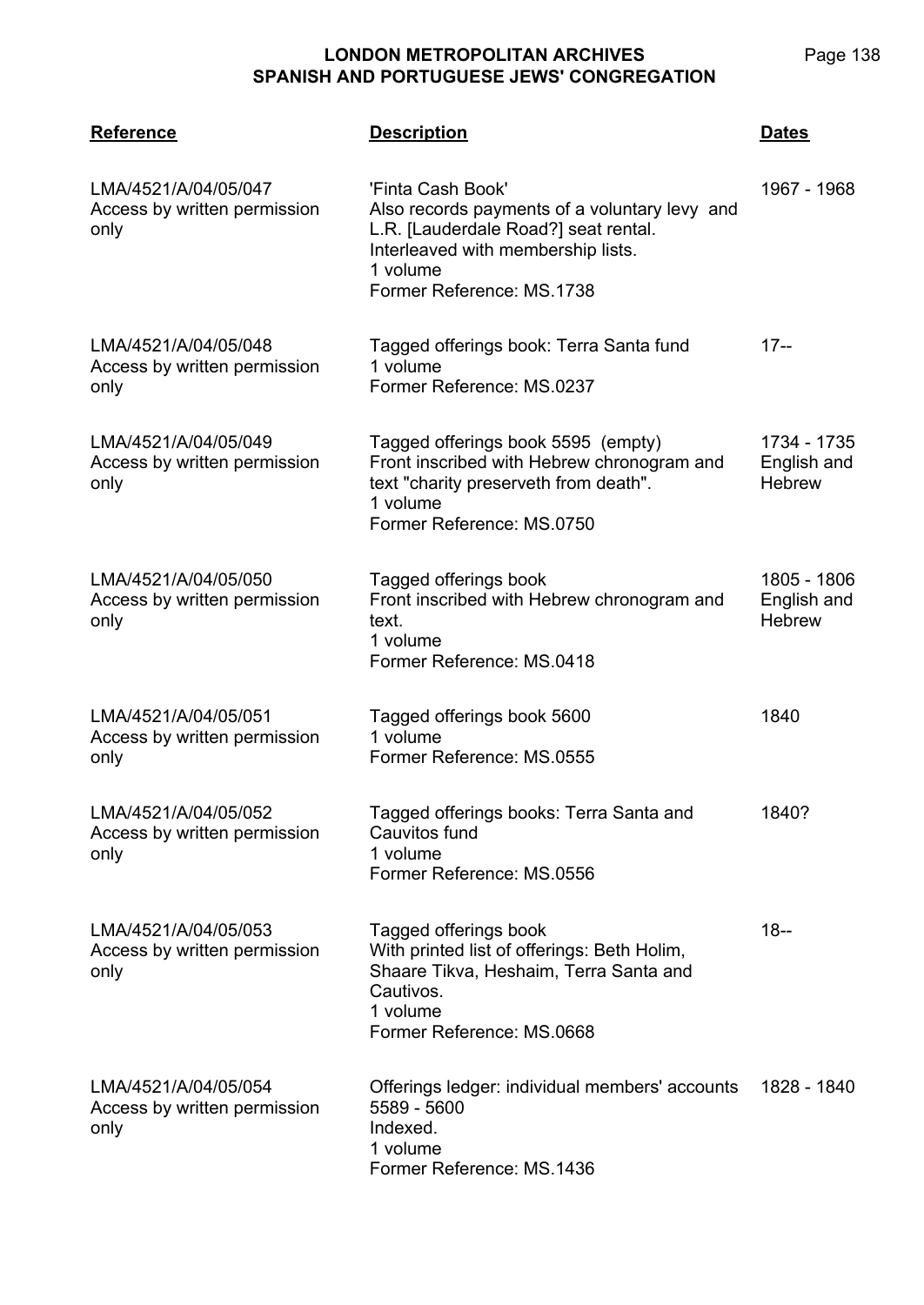| <b>Reference</b>                                             | <b>Description</b>                                                                                                                                                                                                                                            | <b>Dates</b>       |
|--------------------------------------------------------------|---------------------------------------------------------------------------------------------------------------------------------------------------------------------------------------------------------------------------------------------------------------|--------------------|
| LMA/4521/A/04/05/055<br>Access by written permission<br>only | Offerings ledger: individual members' accounts<br>Two indexes in front and back of volume (back<br>index gives addresses). Amounts given by Life<br>Governors at dinner in January 1870 listed at<br>rear of volume.<br>1 volume<br>Former Reference: MS.0324 | 1862 - 1880        |
| LMA/4521/A/04/05/056<br>Access by written permission<br>only | Offerings ledger: individual members' accounts<br>5627 - 5633<br>Indexed. Also records fines at meeting of<br>Elders (1866 - 1879). List of elders for Jan 1880<br>and Dec 1879 interleaved in the back of the<br>volume.<br>1 volume                         | 1866 - 1873        |
| LMA/4521/A/04/05/057<br>Access by written permission<br>only | Offerings ledger: individual members' accounts<br>5629 - 5633<br>1 volume<br>Former Reference: MS.1434                                                                                                                                                        | 1868 - 1873        |
| LMA/4521/A/04/05/058<br>Access by written permission<br>only | Offerings ledger: individual members' accounts<br>5634 - 5638<br>Indexed.<br>Interleaved with forms used to bill members for<br>their offerings.<br>1 volume<br>Former Reference: MS.1435                                                                     | 1873 - 1878        |
| LMA/4521/A/04/05/059<br>Access by written permission<br>only | Offerings ledger: individual members' accounts<br>from 5639<br>Indexed.<br>1 volume<br>Former Reference: MS.0635                                                                                                                                              | 1878 Sep -<br>1887 |
| LMA/4521/A/04/05/060<br>Access by written permission<br>only | Offerings ledger: individual members' accounts<br>5632 - 5640<br>Indexed<br>1 volume<br>Former Reference: MS.1444                                                                                                                                             | 1871 - 1879        |
| LMA/4521/A/04/05/061<br>Access by written permission<br>only | Offerings ledger: individual members' accounts<br>5639 - 5640<br>Indexed. Arranged alphabetically by surname.<br>Yehidim and Congregantes listed separately<br>(Congregantes accounts start on p. 299).<br>1 volume<br>Former Reference: MS.1445              | 1879 - 1880        |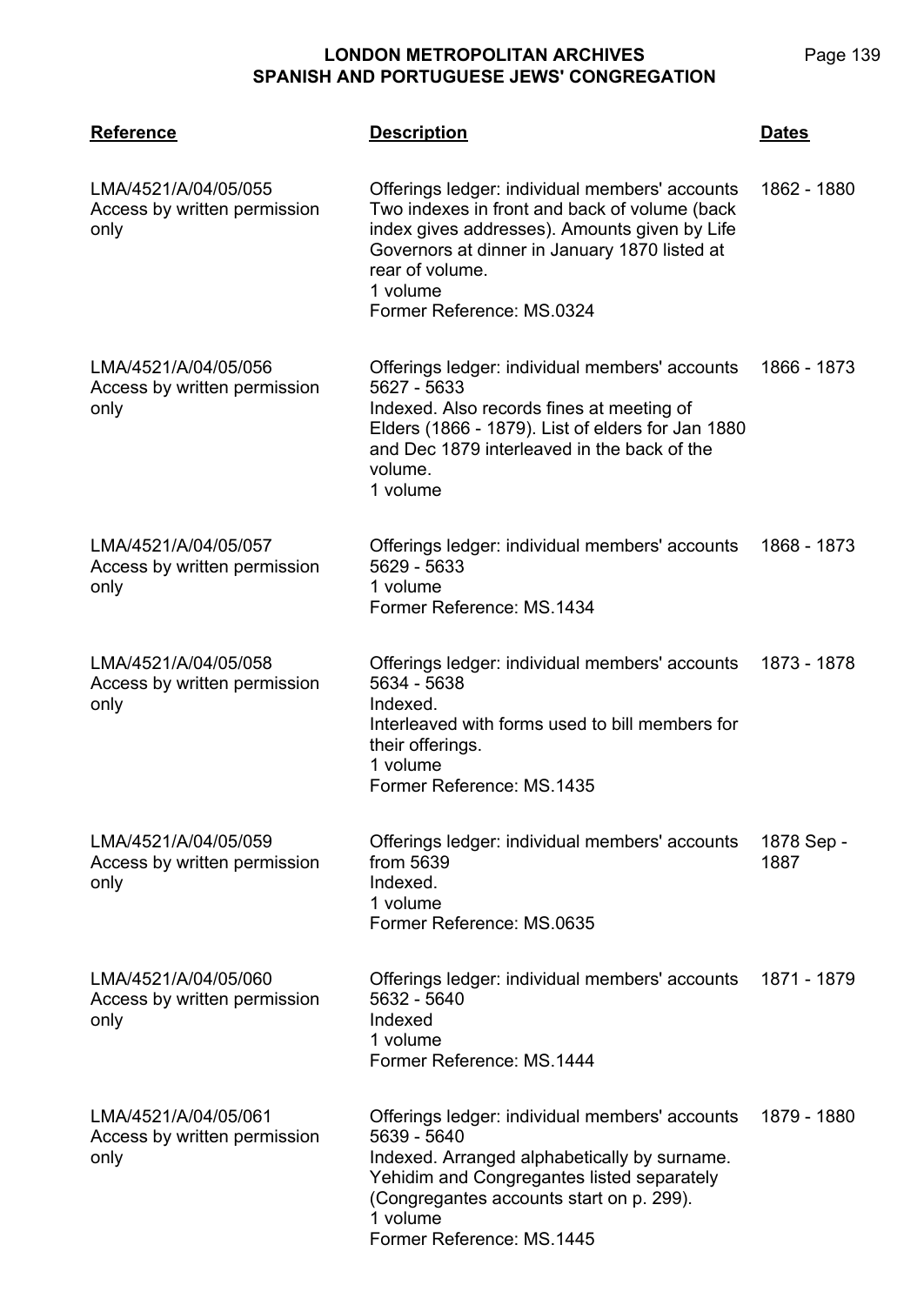| <b>Reference</b>                                                                                          | <b>Description</b>                                                                                                                                                                                 | <b>Dates</b>              |
|-----------------------------------------------------------------------------------------------------------|----------------------------------------------------------------------------------------------------------------------------------------------------------------------------------------------------|---------------------------|
| LMA/4521/A/04/05/062<br>Access by written permission<br>only                                              | Offerings ledger: individual members' accounts<br>Indexed.<br>1 volume<br>Former Reference: MS.1437                                                                                                | 1880 - 1886               |
| LMA/4521/A/04/05/063<br>Unfit<br>Access by written permission<br>only<br>Not available for general access | 'Livro De Promesas para Misvah de Terah<br>Santa' 5513 - 5590 (Offerings for Terra Santa)<br>1 volume<br>Former Reference: MS.0404                                                                 | 1753 - 1830<br>Portuguese |
| LMA/4521/A/04/05/064<br>Access by written permission<br>only                                              | Daily offerings book 5565 - 5566<br>1 volume<br>Former Reference: MS.1418                                                                                                                          | 1804 - 1806               |
| LMA/4521/A/04/05/065<br>Access by written permission<br>only                                              | Daily offerings book 5568 - 5571<br>1 volume<br>Former Reference: MS.1417                                                                                                                          | 1807 - 1811               |
| LMA/4521/A/04/05/066<br>Access by written permission<br>only                                              | 'Daily Offering Book' 5578 - 5583<br>1 volume<br>Former Reference: MS.1428                                                                                                                         | 1817 - 1821               |
| LMA/4521/A/04/05/067<br>Access by written permission<br>only                                              | 'Daily Offering Book' 5582 - 5586<br>1 volume<br>Former Reference: MS.1429                                                                                                                         | 1821 - 1826               |
| LMA/4521/A/04/05/068<br>Access by written permission<br>only                                              | 'Daily Offering Book' 5586 - 5591<br>1 volume<br>Former Reference: MS.1430                                                                                                                         | 1826 - 1831               |
| LMA/4521/A/04/05/069<br>Access by written permission<br>only                                              | 'Sedaca Daily Offerings' 5596 - 5601<br>1 volume<br>Former Reference: MS.1431                                                                                                                      | 1836 Mar -<br>1841 Aug    |
| LMA/4521/A/04/05/070<br>Access by written permission<br>only                                              | Offerings Book, 5626 - 5640<br>Also includes accounts for offerings to charities<br>5634 - 5636 and offerings at Mrs Andrades,<br>Islington, 5627 - 5630.<br>1 volume<br>Former Reference: MS.1432 | 1865 - 1880               |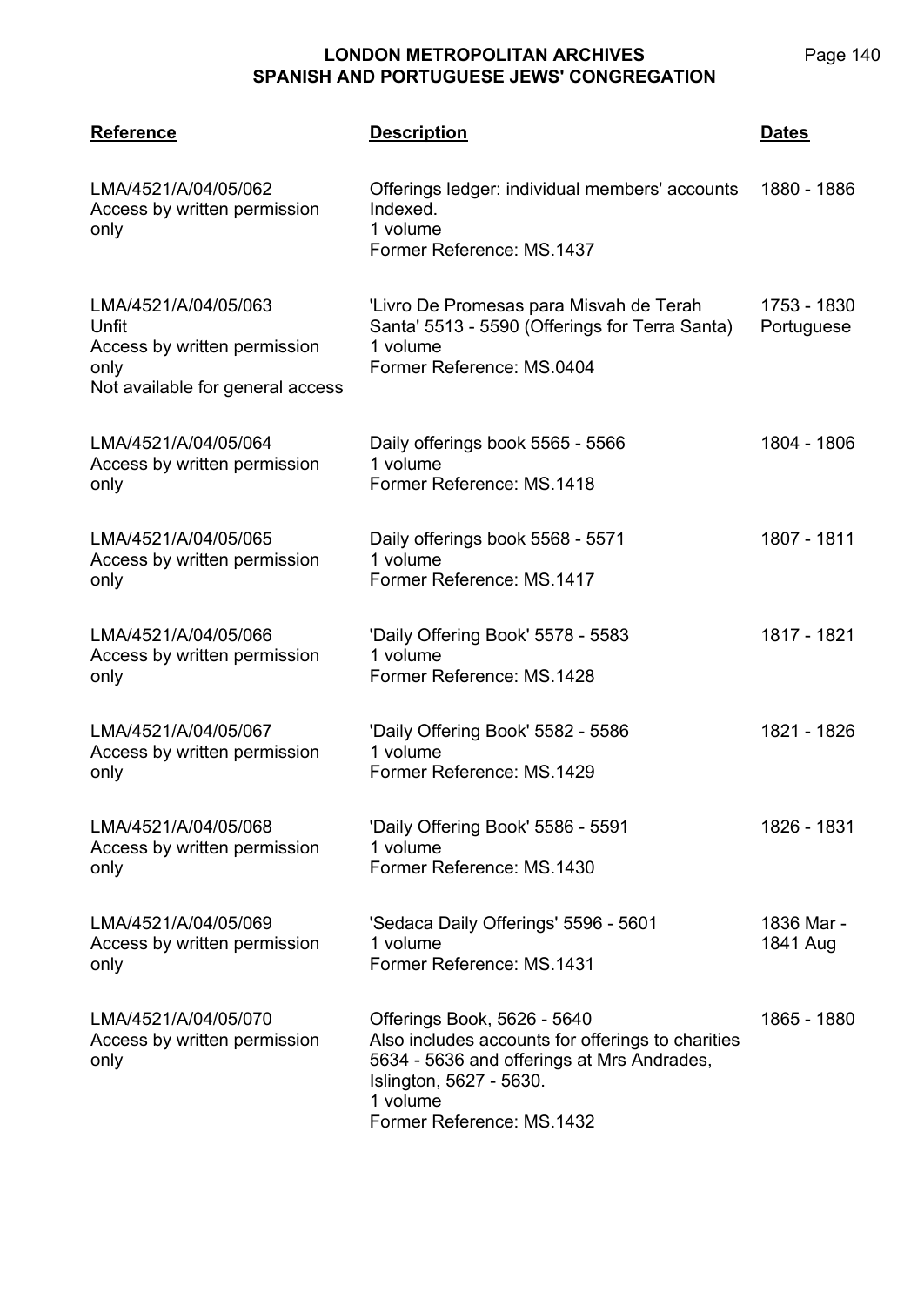| <b>Reference</b>                                             | <b>Description</b>                                                                                                                                                                                                                      | <b>Dates</b>              |
|--------------------------------------------------------------|-----------------------------------------------------------------------------------------------------------------------------------------------------------------------------------------------------------------------------------------|---------------------------|
| LMA/4521/A/04/05/071<br>Access by written permission<br>only | Offerings book, 5632 - 5640<br>Includes notes on arrangements made<br>regarding Castello and Brandon Mantles and<br>Bells 1872 - 1873 in favour of the Branch<br>Synagogue on the final pages.<br>1 volume<br>Former Reference: MS.0644 | 1872 - 1880               |
| LMA/4521/A/04/05/072<br>Access by written permission<br>only | Annual statements of offerings: Terra Santa<br>and Cautivos 5592 - 5644<br>Indexed. Yearly record of offerings made, bills<br>issued, bills paid and arrears.<br>1 volume<br>Former Reference: MS.0554                                  | 1832 - 1884               |
| LMA/4521/A/04/05/073<br>Access by written permission<br>only | 'Deudores do Anno 5494' (Debtors)<br>1 volume<br>Former Reference: MS.0416                                                                                                                                                              | 1733 - 1734<br>Portuguese |
| LMA/4521/A/04/05/074<br>Access by written permission<br>only | 'Devittos de 5495' (Debtors)<br>1 volume<br>Former Reference: MS.0949                                                                                                                                                                   | 1734 - 1735<br>Portuguese |
| LMA/4521/A/04/05/075<br>Access by written permission<br>only | 'Devitos de 5496' (Debtors)<br>1 volume<br>Former Reference: MS.0950                                                                                                                                                                    | 1735 - 1736<br>Portuguese |
| LMA/4521/A/04/05/076<br>Access by written permission<br>only | '5497 Devitos' (Debtors)<br>1 volume<br>Former Reference: MS.0951                                                                                                                                                                       | 1736 - 1737<br>Portuguese |
| LMA/4521/A/04/05/077<br>Access by written permission<br>only | 'Devitos de 5498' (Debtors)<br>1 volume<br>Former Reference: MS.0952                                                                                                                                                                    | 1737 - 1738<br>Portuguese |
| LMA/4521/A/04/05/078<br>Access by written permission<br>only | 'Devittos de 5499' (Debtors)<br>1 volume<br>Former Reference: MS.0953                                                                                                                                                                   | 1738 - 1739<br>Portuguese |
| LMA/4521/A/04/05/079<br>Access by written permission<br>only | 'Devittos de 5504' (Debtors)<br>1 volume<br>Former Reference: MS.0954                                                                                                                                                                   | 1743 - 1744<br>Portuguese |
| LMA/4521/A/04/05/080<br>Access by written permission<br>only | 'Devittos de 5505' (Debtors)<br>1 volume<br>Former Reference: MS.0955                                                                                                                                                                   | 1744 - 1745<br>Portuguese |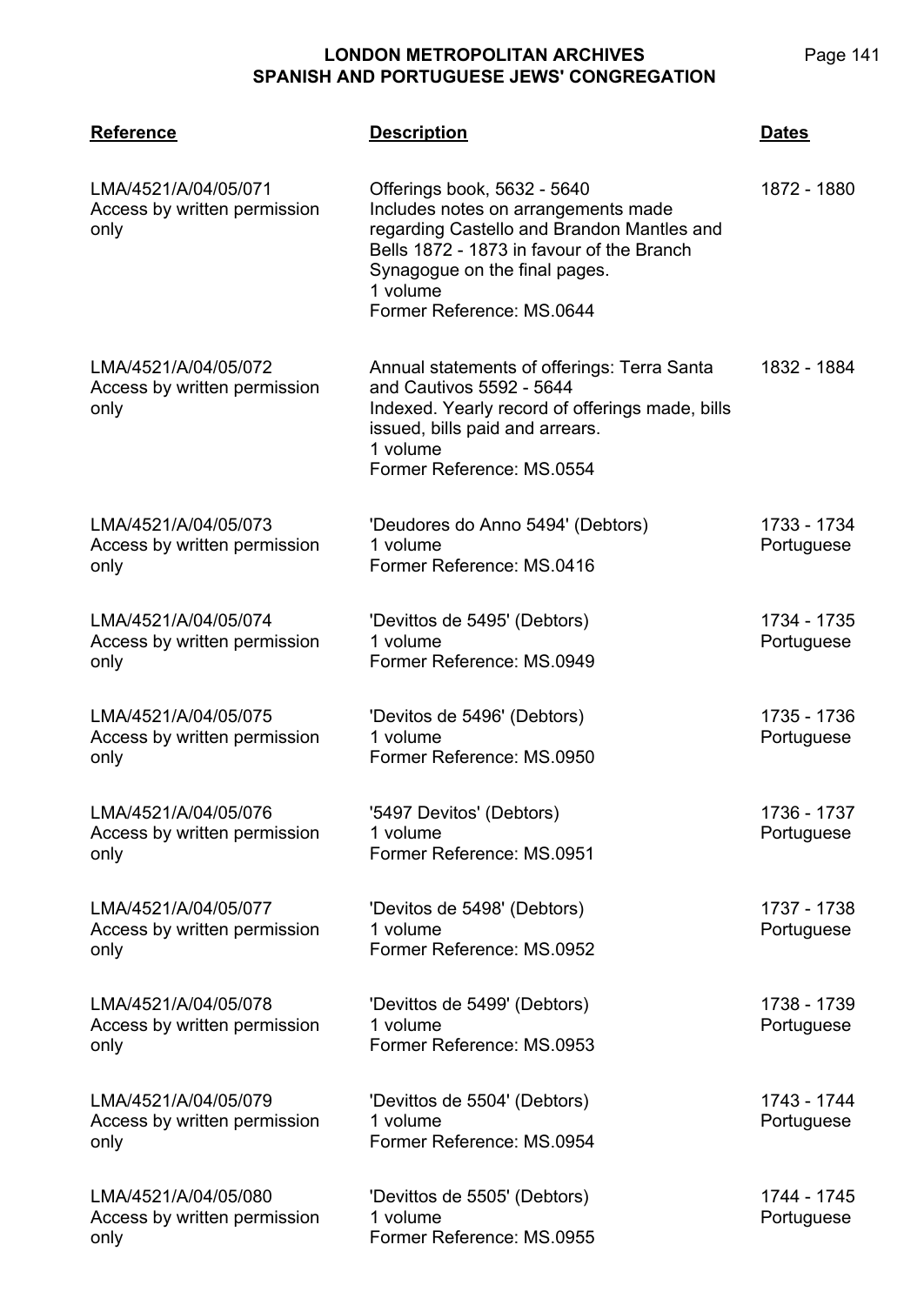| <b>Reference</b>                                             | <b>Description</b>                                                              | <b>Dates</b>              |
|--------------------------------------------------------------|---------------------------------------------------------------------------------|---------------------------|
| LMA/4521/A/04/05/081<br>Access by written permission<br>only | 'Devittos de 5511 & de 5512' (Debtors)<br>1 volume<br>Former Reference: MS.0956 | 1750 - 1752<br>Portuguese |
| LMA/4521/A/04/05/082<br>Access by written permission<br>only | 'Devittos de 5513/14' (Debtors)<br>1 volume<br>Former Reference: MS.0959        | 1752 - 1754<br>Portuguese |
| LMA/4521/A/04/05/083<br>Access by written permission<br>only | 'Devittos de 5515/6' (Debtors)<br>1 volume<br>Former Reference: MS.0411         | 1755 - 1756<br>Portuguese |
| LMA/4521/A/04/05/084<br>Access by written permission<br>only | 'Devittos De 5518 & 5519' (Debtors)<br>1 volume<br>Former Reference: MS.0960    | 1757 - 1759<br>Portuguese |
| LMA/4521/A/04/05/085<br>Access by written permission<br>only | 'Devittos De 5519 & 5520' (Debtors)<br>1 volume<br>Former Reference: MS.0961    | 1758 - 1760<br>Portuguese |
| LMA/4521/A/04/05/086<br>Access by written permission<br>only | 'Devittos do Anno 5521 & 22' (Debtors)<br>1 volume<br>Former Reference: MS.0962 | 1760 - 1762<br>Portuguese |
| LMA/4521/A/04/05/087<br>Access by written permission<br>only | 'Devitos A[nn]o 5530 & 5531' (Debtors)<br>1 volume<br>Former Reference: MS.0957 | 1769 - 1771<br>Portuguese |
| LMA/4521/A/04/05/088<br>Access by written permission<br>only | 'Devitos Anno 5532 3 4' (Debtors)<br>1 volume<br>Former Reference: MS.0963      | 1771 - 1774<br>Portuguese |
| LMA/4521/A/04/05/089<br>Access by written permission<br>only | 'Devitos 5535 6 7 8' (Debtors)<br>1 volume<br>Former Reference: MS.0958         | 1774 - 1778<br>Portuguese |
| LMA/4521/A/04/05/090<br>Access by written permission<br>only | 'Devitos 5538 5539 5540' (Debtors)<br>1 volume<br>Former Reference: MS.0964     | 1777 - 1780<br>Portuguese |
| LMA/4521/A/04/05/091<br>Access by written permission<br>only | 'Devitos 5541 2 3' (Debtors)<br>1 volume<br>Former Reference: MS.0965           | 1780 - 1783<br>Portuguese |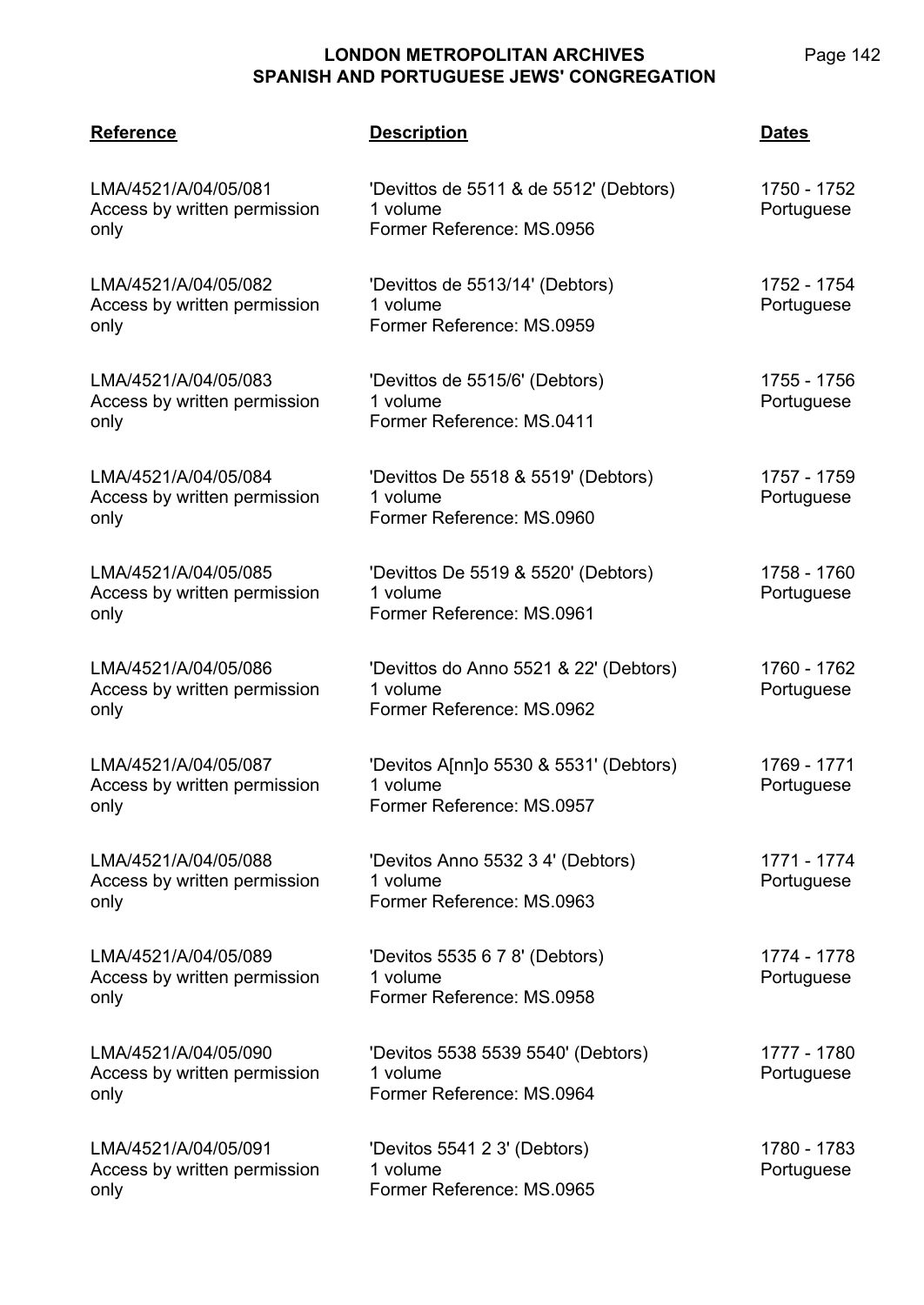| <b>Reference</b>                                             | <b>Description</b>                                                                                                                                           | <u>Dates</u>              |
|--------------------------------------------------------------|--------------------------------------------------------------------------------------------------------------------------------------------------------------|---------------------------|
| LMA/4521/A/04/05/092<br>Access by written permission<br>only | 'Devitos 5544 5' (Debtors)<br>1 volume<br>Former Reference: MS.0969                                                                                          | 1783 - 1785<br>Portuguese |
| LMA/4521/A/04/05/093<br>Access by written permission<br>only | 'Devitos Anno 5546 7 8 p[rimei]ros 6/m[eses)'<br>(Debtors for the year 5546 5547 and the first 6<br>months of 5548)<br>1 volume<br>Former Reference: MS.0968 | 1785 - 1787<br>Portuguese |
| LMA/4521/A/04/05/094<br>Access by written permission<br>only | 'Devitos A[nn]o 5548 9 50' (Debtors)<br>1 volume<br>Former Reference: MS.0700                                                                                | 1788 - 1789<br>Portuguese |
| LMA/4521/A/04/05/095<br>Access by written permission<br>only | 'Devitos A[nn]o 5550 51' (Debtors)<br>1 volume<br>Former Reference: MS.0701                                                                                  | 1790 - 1791<br>Portuguese |
| LMA/4521/A/04/05/096<br>Access by written permission<br>only | 'Devitos 5552 & 5556' (Debtors)<br>1 volume<br>Former Reference: MS.0702                                                                                     | 1791 - 1796<br>Portuguese |
| LMA/4521/A/04/05/097<br>Access by written permission<br>only | 'Devitos parte 5556 57 58 59' (Debtors)<br>1 volume<br>Former Reference: MS.0704                                                                             | 1795 - 1799<br>Portuguese |
| LMA/4521/A/04/05/098<br>Access by written permission<br>only | 'Devitos 5560 & 5662' (Debtors)<br>1 volume<br>Former Reference: MS.0705                                                                                     | 1799 - 1802<br>Portuguese |
| LMA/4521/A/04/05/099<br>Access by written permission<br>only | 'Devitos Ult[im]os 6 Mezes 5562 parte de 5563'<br>(Debtors for the last 6 months of 5562 and part<br>of 5563)<br>1 volume<br>Former Reference: MS.0706       | 1802<br>Portuguese        |
| LMA/4521/A/04/05/100<br>Access by written permission<br>only | 'Devitos 5563 a prim[eiros] 6/m 5567' (Debtors<br>for 5563 to the first 6 months of 5567'<br>1 volume<br>Former Reference: MS.0707                           | 1802 - 1806<br>Portuguese |
| LMA/4521/A/04/05/101<br>Access by written permission<br>only | 'Devitos 5567, 5568, 5569, 5570' (Debtors)<br>1 volume<br>Former Reference: MS.0709                                                                          | 1806 - 1810<br>Portuguese |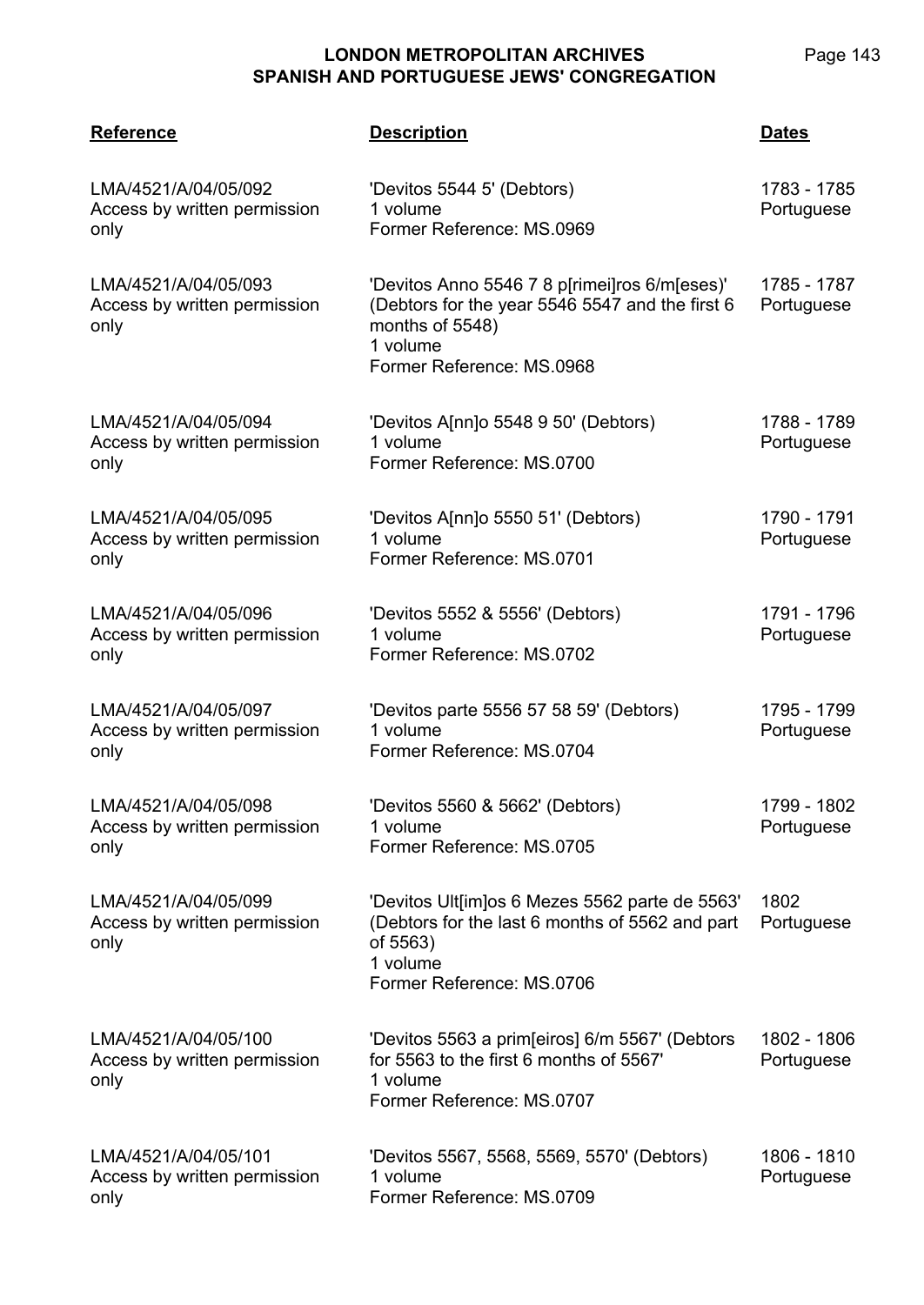| <b>Reference</b>                                             | <b>Description</b>                                                                                                                   | <b>Dates</b>              |
|--------------------------------------------------------------|--------------------------------------------------------------------------------------------------------------------------------------|---------------------------|
| LMA/4521/A/04/05/102<br>Access by written permission<br>only | 'Devitos 5571 prim[eir]o[s] 5575' (Debtors for<br>5571 to first 5575)<br>1 volume<br>Former Reference: MS.0710                       | 1810 - 1814<br>Portuguese |
| LMA/4521/A/04/05/103<br>Access by written permission<br>only | 'Devitos ult[im]os 5575 - ult[imos] 5579'<br>(Debtors for the last 5575 to the last 5579)<br>1 volume<br>Former Reference: MS.0710/A | 1814 - 1819<br>Portuguese |
| LMA/4521/A/04/05/104<br>Access by written permission<br>only | 'Debtors commencing 1st 6 months 5580<br>Ending 2nd 6 months 5585'<br>1 volume<br>Former Reference: MS.0970                          | 1819 - 1825               |
| LMA/4521/A/04/05/105<br>Access by written permission<br>only | Debtors 5686 - 5690<br>1 volume<br>Former Reference: MS.0978                                                                         | 1825 - 1830               |
| LMA/4521/A/04/05/106<br>Access by written permission<br>only | 'Debtors 5591 to 5595'<br>1 volume<br>Former Reference: MS.0714                                                                      | 1830 - 1835               |
| LMA/4521/A/04/05/107<br>Access by written permission<br>only | 'Debtors 5590 to 5600'<br>1 volume<br>Former Reference: MS.0979                                                                      | ?1830 - 1840              |
| LMA/4521/A/04/05/108<br>Access by written permission<br>only | 'Debtors 5600 - 5605'<br>1 volume<br>Former Reference: MS.0971                                                                       | 1840 - 1845               |
| LMA/4521/A/04/05/109<br>Access by written permission<br>only | Debtors 5605 - 5610<br>1 volume<br>Former Reference: MS.0972                                                                         | 1845 - 1850               |
| LMA/4521/A/04/05/110<br>Access by written permission<br>only | Debtors 5611 - 5615<br>1 volume<br>Former Reference: MS.0973                                                                         | 1850 - 1855               |
| LMA/4521/A/04/05/111<br>Access by written permission<br>only | Debtors 5615 - 5620<br>1 volume<br>Former Reference: MS.0974                                                                         | 1855 - 1860               |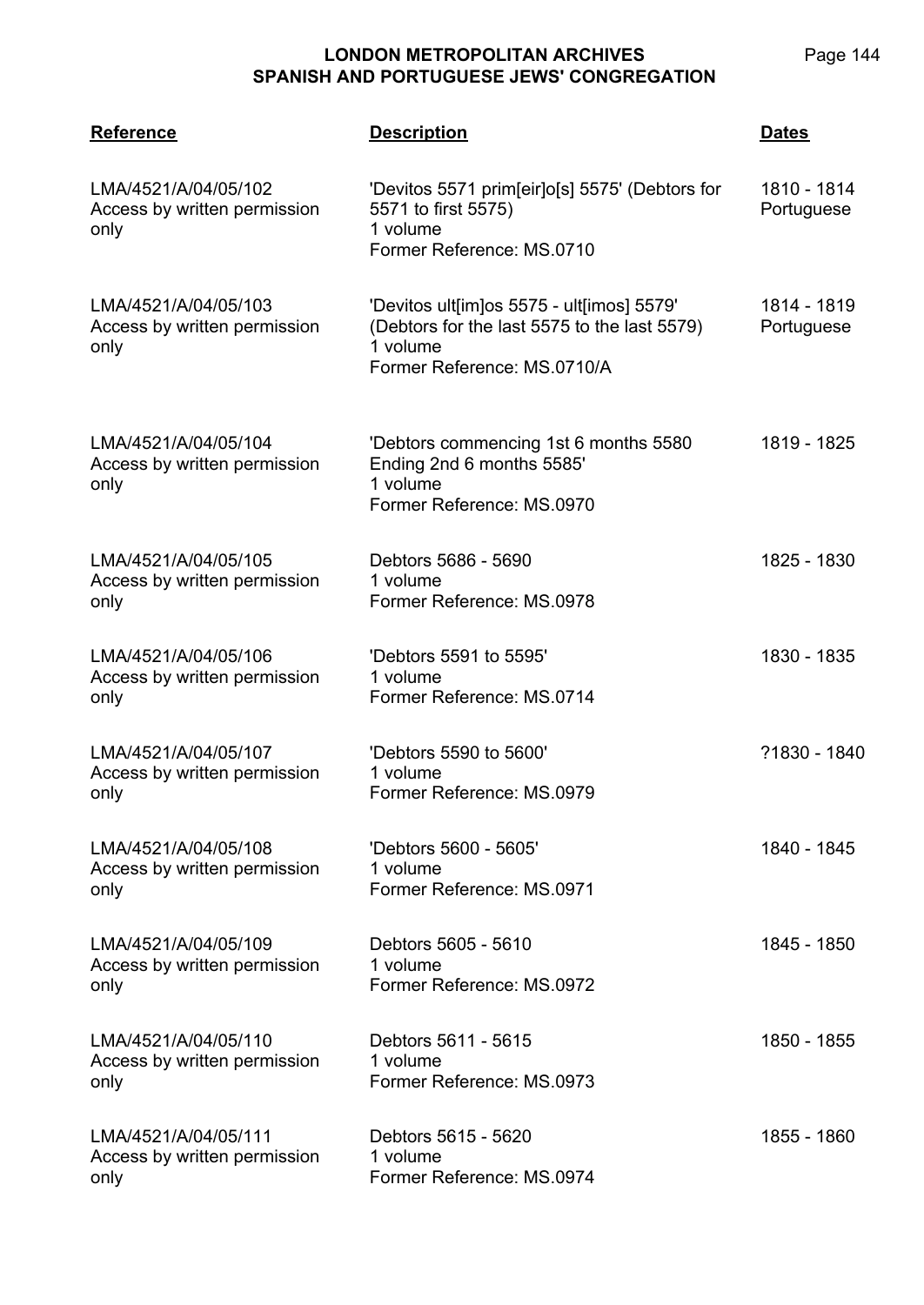| <b>Reference</b>                                             | <b>Description</b>                                                                                                                   | <b>Dates</b>                             |
|--------------------------------------------------------------|--------------------------------------------------------------------------------------------------------------------------------------|------------------------------------------|
| LMA/4521/A/04/05/112<br>Access by written permission<br>only | Debtors 5620 - 5623<br>1 volume<br>Former Reference: MS.0975                                                                         | 1860 - 1863                              |
| LMA/4521/A/04/05/113<br>Access by written permission<br>only | Debtors 5624 - 5629<br>1 volume<br>Former Reference: MS.0976                                                                         | 1863 - 1869                              |
| LMA/4521/A/04/05/114<br>Access by written permission<br>only | Debtors 5629 - 5635<br>1 volume<br>Former Reference: MS.0977                                                                         | 1869 - 1874                              |
| LMA/4521/A/04/05/115<br>Access by written permission<br>only | Debtors 5635 - 5639<br>1 volume<br>Former Reference: MS.0982                                                                         | 1874 - 1879                              |
| LMA/4521/A/04/05/116<br>Access by written permission<br>only | Ledger of outstanding debts 5529 - 5554<br>Indexed.<br>1 volume<br>Former Reference: MS.0984                                         | 1768 - 1794<br>Portuguese                |
| LMA/4521/A/04/05/117<br>Access by written permission<br>only | Ledger of outstanding debts 5556 - 5567<br>Indexed.<br>1 volume<br>Former Reference: MS.0703                                         | 1795 - 1806<br>Portuguese                |
| LMA/4521/A/04/05/118<br>Access by written permission<br>only | 'Contas dos Devedores a Sedaca' (Accounts of<br>the Sedaca Debtors) 5567 - 5575<br>Indexed.<br>1 volume<br>Former Reference: MS.0708 | 1807 - 1815<br>Portuguese                |
| LMA/4521/A/04/05/119<br>Access by written permission<br>only | 'Devedores a Sedaca' (Debtors to the Sedaca)<br>5575 - 5581<br>1 volume<br>Former Reference: MS.0711                                 | 1814 - 1820<br>English and<br>Portuguese |
| LMA/4521/A/04/05/120<br>Access by written permission<br>only | 'Ledger of outstanding debts'<br>1 volume<br>Former Reference: MS.0712                                                               | 1820 - 1826                              |
| LMA/4521/A/04/05/121<br>Access by written permission<br>only | Ledger of outstanding debts 5590 - 5606<br>Indexed. Arranged alphabetically.<br>1 volume<br>Former Reference: MS.0723                | 1829 - 1846                              |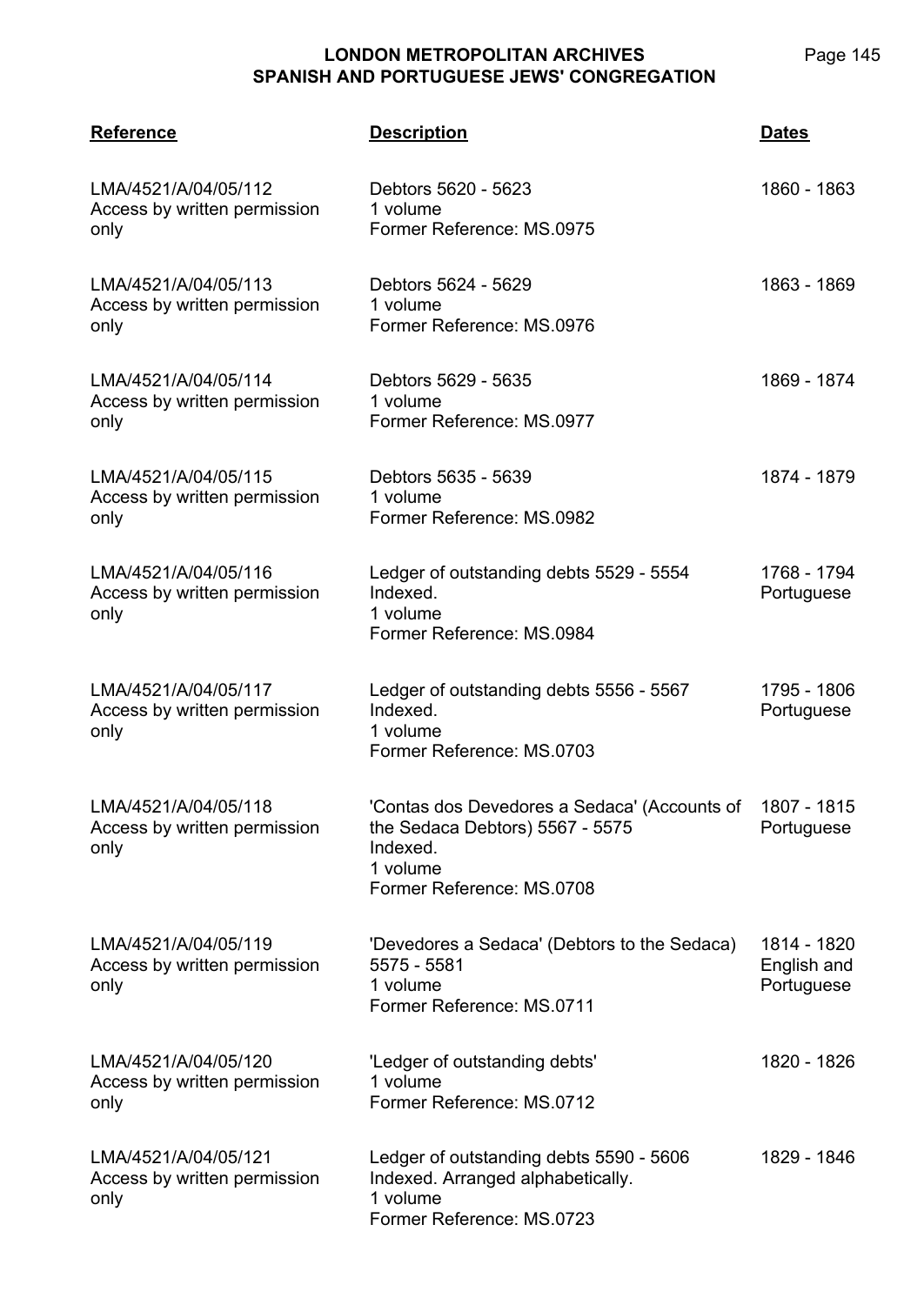| <b>Reference</b>                                             | <b>Description</b>                                                                                                                                              | <b>Dates</b>              |
|--------------------------------------------------------------|-----------------------------------------------------------------------------------------------------------------------------------------------------------------|---------------------------|
| LMA/4521/A/04/05/122<br>Access by written permission<br>only | 'Ledger of Outstanding Debts' 5606 - 5632<br>Indexed.<br>1 volume<br>Former Reference: MS.1427                                                                  | 1845 - 1872               |
| LMA/4521/A/04/05/123<br>Access by written permission<br>only | 'Congregantes Outstanding Debtors Ledger'<br>5636 - 5640<br>Indexed. Arranged alphabetically.<br>1 volume<br>Former Reference: MS.0981                          | 1875 - 1880               |
| LMA/4521/A/04/05/124<br>Access by written permission<br>only | 'Devitos atrazados 5534-5553' (Debtor's<br>arrears)<br>Individual's debts for offerings and Finta.<br>1 volume<br>Former Reference: MS.1416                     | 1773 - 1793<br>Portuguese |
| LMA/4521/A/04/05/125<br>Access by written permission<br>only | Roll dos Devitos 5493 - 5530<br>1 volume<br>Former Reference: MS.0412                                                                                           | 1732 - 1770<br>Portuguese |
| LMA/4521/A/04/05/126<br>Access by written permission<br>only | Roll dos Devitos 5531 - 5569<br>1 volume<br>Former Reference: MS.0966                                                                                           | 1770 - 1809<br>Portuguese |
| LMA/4521/A/04/05/127<br>Access by written permission<br>only | Roll dos Devadores 5570 - 5600, List of<br>Debtors to the Sedaca 5570 - 5599<br>1 volume<br>Former Reference: MS.0967                                           | 1809 - 1840               |
| LMA/4521/A/04/05/128<br>Access by written permission<br>only | Lists of outstanding debts 5621 - 5633<br>Lists arranged alphabetically and split up into<br>Yehidim and Congregantes.<br>1 volume<br>Former Reference: MS.0980 | 1861 - 1873               |
| LMA/4521/A/04/05/129<br>Access by written permission<br>only | Letters from debtors concerning payment of<br>offerings<br>1 file of 50 letters<br>Former Reference: MS.0983                                                    | 1904 - 1905               |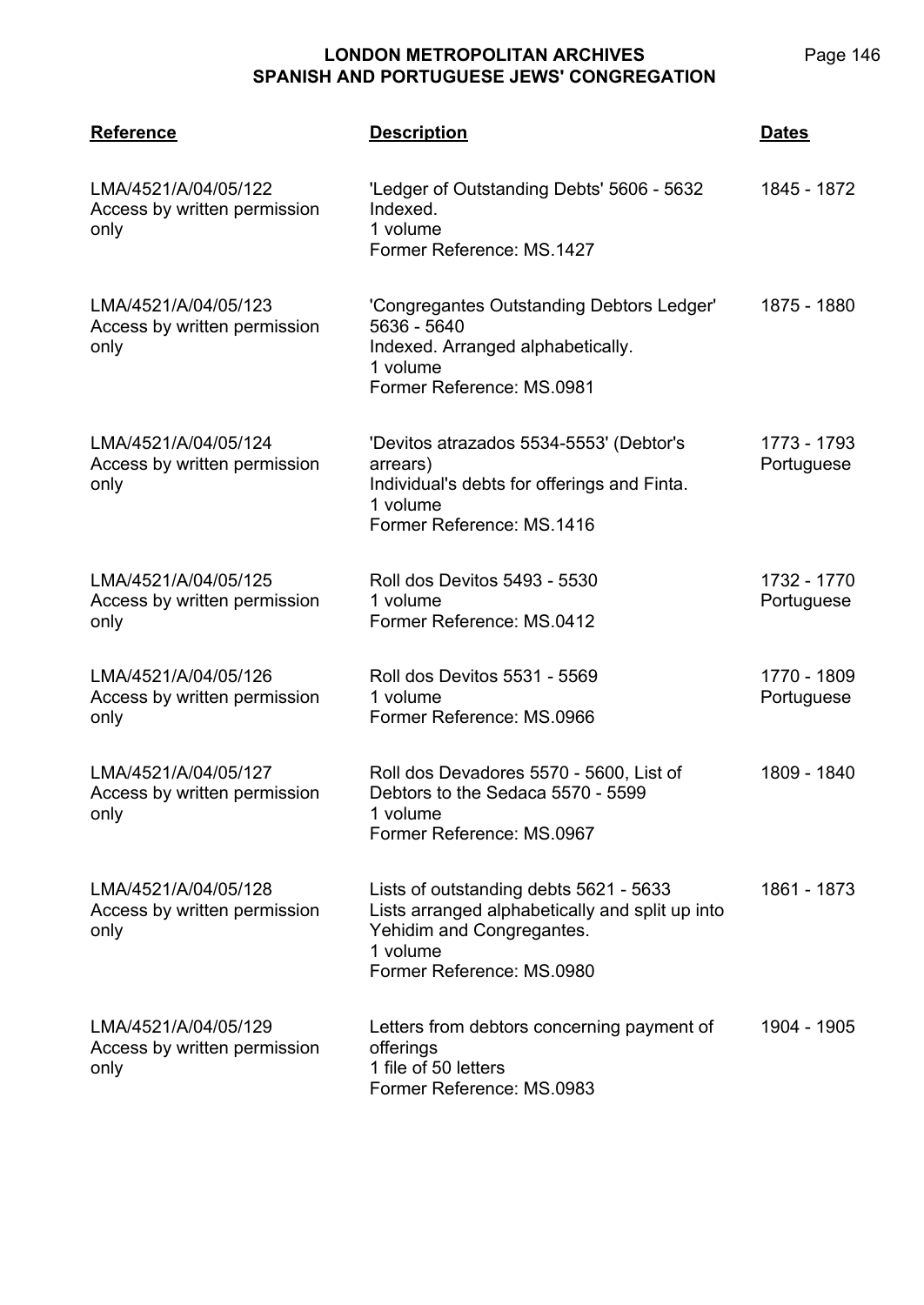**LMA/4521 Reference Description Dates** LMA/4521/A/04/05/130 Access by written permission only Teba Cloth subscribers' names Names of ladies of the Congregation who subscribed towards furnishing the Synagogue with new Teba Cloth for Roash Hashana and Kipur. 1 booklet Former Reference: MS.0437 1834 Jun 29 **SALARIES AND WAGES** LMA/4521/A/04/06/001 Access by written permission only 'Salarios' (Salaries) 5552 - 5559 Includes notes of receipts and payments at the front and rear of the volume. 1 volume Former Reference: MS.0737 1791 - 1799 English and **Portuguese** LMA/4521/A/04/06/002 Access by written permission only 'Salarios Quarteis, Mezadas dos Snres Velhos dos Snres do Mahamad Roll, de sequo Straggler, Gibraltenha' 5560 - 5572 . Salaries, including allowances for the Elders and the Mahamad. Includes notes of receipts and payments at the front and rear of the volume. 1 volume Former Reference: MS.0402 1799 - 1811 English and Portuguese LMA/4521/A/04/06/003 Access by written permission only 'Salarios Quarteis, Mezadas dos Snres Velhos dos Snres do Mahamad Roll, de sequo Straggler' 5573 - 5581 Salaries, including allowances for the Elders and the Mahamad. Includes notes of receipts and payments at the front and rear of the volume. 1 volume Former Reference: MS.0728 1812 - 1821 English and **Portugeuse** LMA/4521/A/04/06/004 Access by written permission only Salaries and wages book Records wages, deductions for national insurance, income tax and superannuation, and employers national insurance contributions. Entries grouped by role. Interleaved with two sets of letters concerning the Jewish Memorial Council's Synagogue Provident and Pensions Fund. 1 volume 1952 - 1961

Former Reference: MS.1806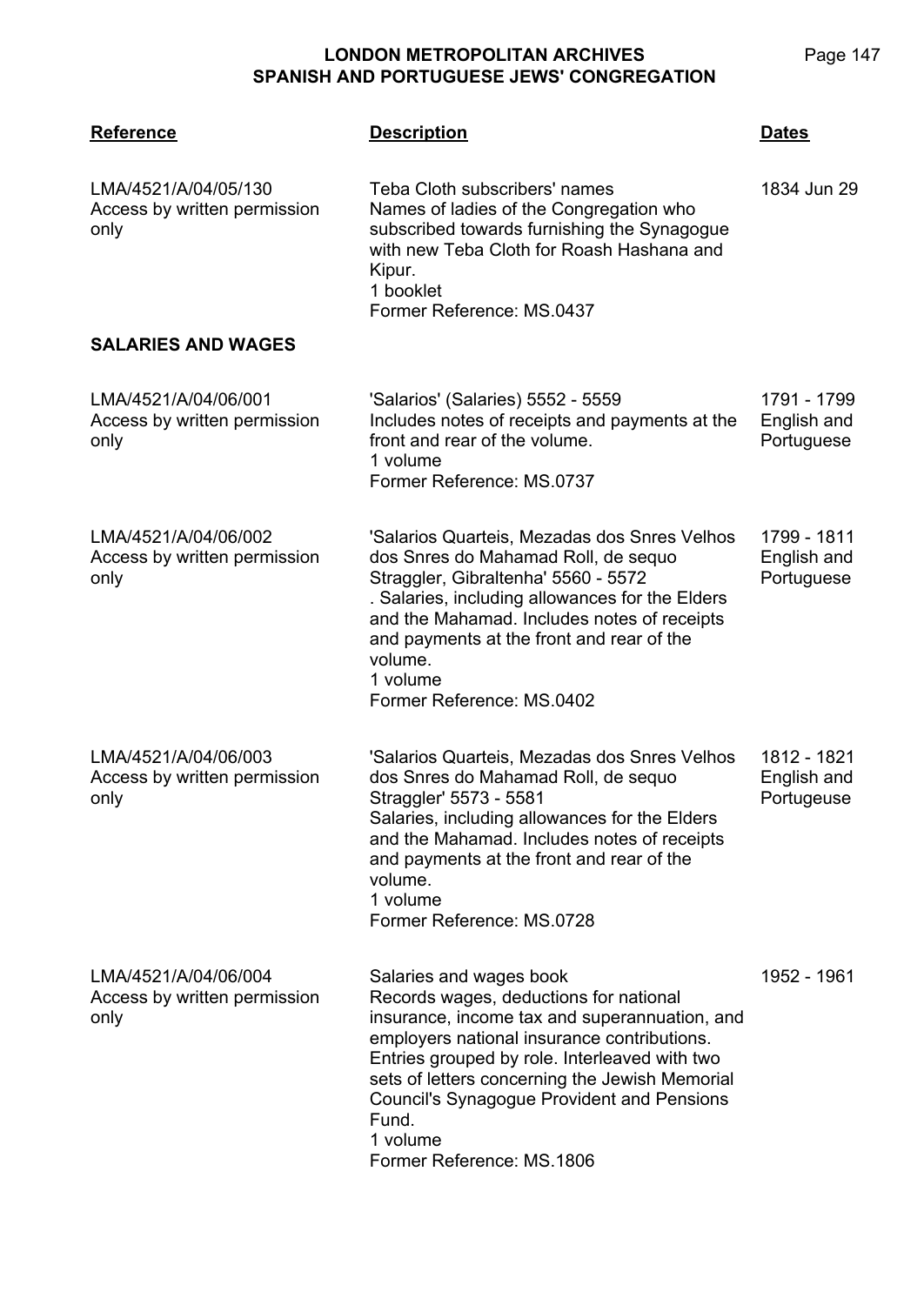| <b>Reference</b>                                             | <b>Description</b>                                                                                                                                                                                                                                                                                                                                                                                                                                                                | <b>Dates</b>                               |
|--------------------------------------------------------------|-----------------------------------------------------------------------------------------------------------------------------------------------------------------------------------------------------------------------------------------------------------------------------------------------------------------------------------------------------------------------------------------------------------------------------------------------------------------------------------|--------------------------------------------|
| LMA/4521/A/04/06/005<br>Access by written permission<br>only | Salaries and wages book<br>Records wages, deductions for national<br>insurance, income tax and superannuation, and<br>employers national insurance contributions.<br>Entries grouped by role. Interleaved with<br>leaflets on national insurance contributions,<br>receipts for payments to the Jewish Memorial<br><b>Council's Synagogue Provident and Pensions</b><br>Fund, and a sheet on the finances of the<br>Ronald Gubbay Trust.<br>1 volume<br>Former Reference: MS.1807 | 1961 - 1967                                |
| LMA/4521/A/04/06/006<br>Access by written permission<br>only | Salaries and wages book<br>Records weekly 'PAYE' and 'GRAD' for staff<br>1970 - 1977, and annual figures of remittances,<br>superannuation payments and employer annual<br>return (P35) (1969/1970 - 1977).<br>1 volume                                                                                                                                                                                                                                                           | 1969 - 1977                                |
| LMA/4521/A/04/06/007<br>Access by written permission<br>only | Salaries and wages book<br>Records weekly payment of wages and stamps<br>for staff.<br>1 volume                                                                                                                                                                                                                                                                                                                                                                                   | 1956 - 1957                                |
| LMA/4521/A/04/06/008<br>Access by written permission<br>only | Minyan Account<br>Recording payments to minyanistas or minyan-<br>men (men who made up the the quorum of 10<br>needed for certain acts of public worship).<br>Includes signatures of Abraham Brandon,<br>Abraham de Leon, D. Brandon, Daniel Israel<br>and Shlom Meroche as well as several Hebrew<br>signatures.<br>1 volume<br>Former Reference: MS.0699                                                                                                                        | 1915 Jul 12 -<br>1922 Dec 1                |
| <b>BALANCE SHEETS</b>                                        |                                                                                                                                                                                                                                                                                                                                                                                                                                                                                   |                                            |
| LMA/4521/A/04/07/001<br>Access by written permission<br>only | 'Balancos Annuaes dos Livros do K.Ks de<br>Londres' (Annual balance sheets) 5540 - 5571<br>1 volume<br>Former Reference: MS.0395                                                                                                                                                                                                                                                                                                                                                  | 1780 Sep 29 -<br>1811 Sep 18<br>Portuguese |
| LMA/4521/A/04/07/002<br>Access by written permission<br>only | 'Balancos Annuaes' (Annual Balances) 5572 -<br>5591<br>1 volume<br>Former Reference: MS.0724                                                                                                                                                                                                                                                                                                                                                                                      | 1813 - 1831<br>English and<br>Portuguese   |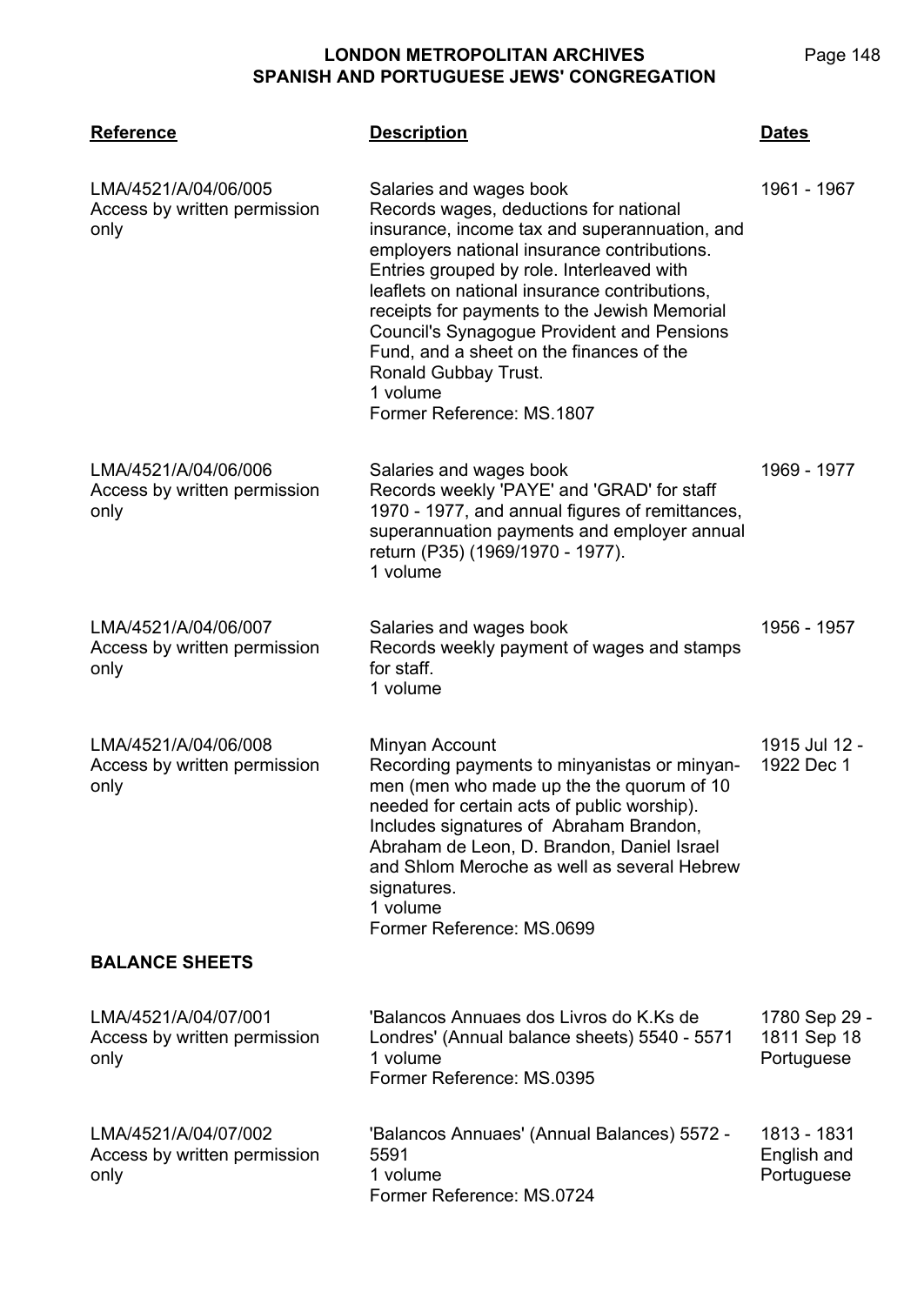**LMA/4521 Reference Description Dates** LMA/4521/A/04/07/003 Access by written permission only Annual balance sheets 5592 - 5620 Printed and signed list of secretaries of Jewish Synagogues in England and Wales certified to the Registrar General of Births Deaths and Marriages 14 Jan 1847 and associated letter pasted in front of book. 1 volume Former Reference: MS.0725 1831 - 1860 LMA/4521/A/04/07/004 Access by written permission only Annual balance sheets 1 volume Former Reference: MS.0748 1860 - 1889 LMA/4521/A/04/07/005 Access by written permission only Annual balance sheets Interleaved with printed statement of accounts for 1923, 1925, 1926, 1928, 1930 - 1942, and a cash statement for 1920. 1 volume Former Reference: MS.0749 1891 - 1940 LMA/4521/A/04/07/006 Access by written permission only Annual balance sheets Labelled as cash book. Interleaved with cash statement for the Lara Loan Fund 1946. 1 volume Former Reference: MS.0751 1941 - 1951 **ANNUAL STATEMENTS** LMA/4521/A/04/08/001 Access by written permission only Gabay's annual accounts 5437 - 5509 'Libro Donde Se entarao Las Eleciones & Las quentas que Cada Gabay tiene quando Salieren de sus Cargos. Anno 5438' written on cover (Elections of Gabays and their accounts on leaving office). 'Treasurer's Accounts' on spine. Only five elections are recorded, between 9 Nisan 5438 and 11 Nisan 5439. 1 volume Former Reference: MS.0012/A 1676 - 1750 Portuguese LMA/4521/A/04/08/002 Access by written permission only Gabay's annual accounts 5511-5559 1 volume Former Reference: MS.0393 1750 - 1799 Portuguese LMA/4521/A/04/08/003 Access by written permission Annual statements of income and expenditure 1 volume 1870 - 1912

Former Reference: MS.0745

only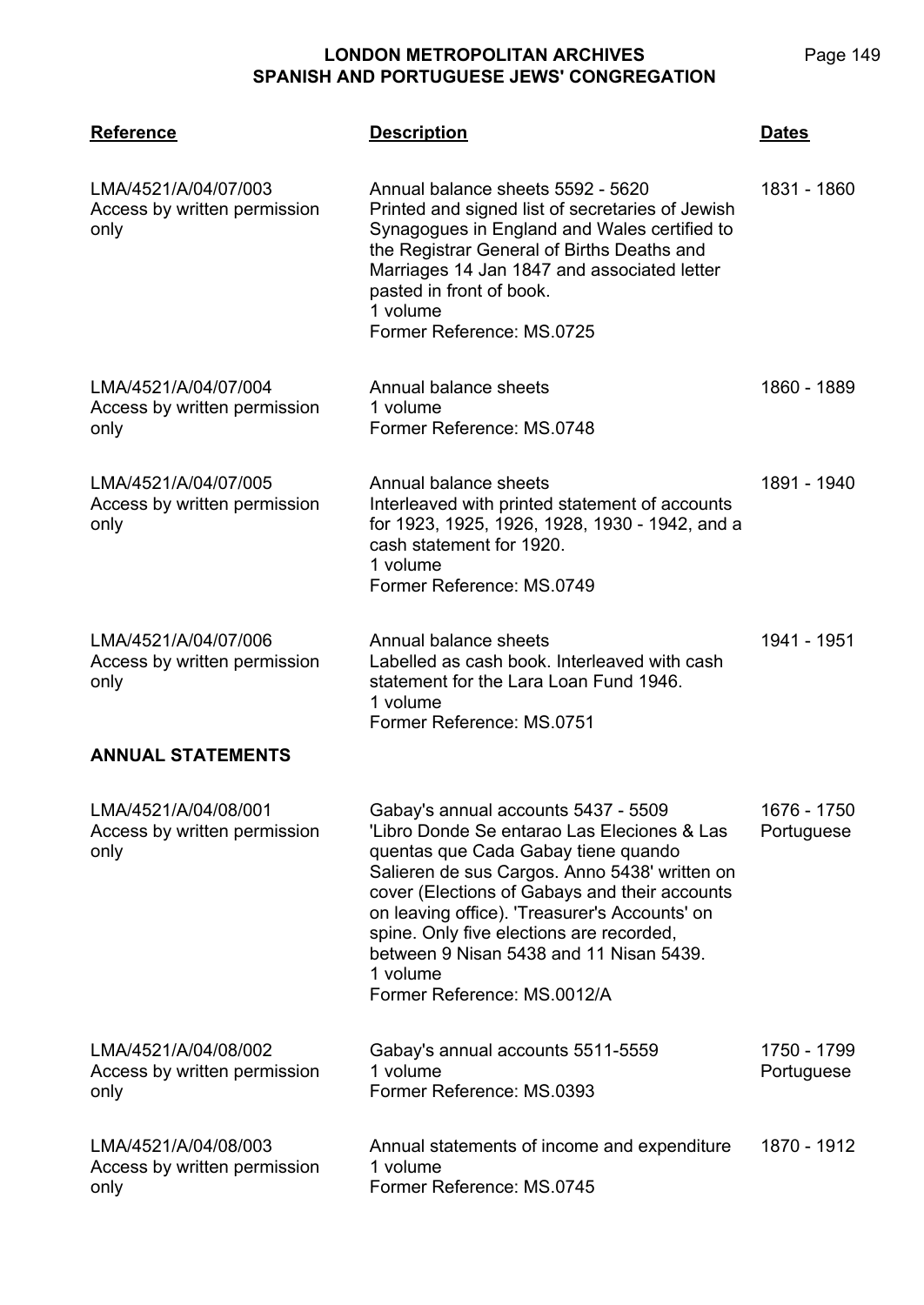| <b>Reference</b>                                             | <b>Description</b>                                                                                                                                                                                                                                                                                                                                                                        | <b>Dates</b>                  |
|--------------------------------------------------------------|-------------------------------------------------------------------------------------------------------------------------------------------------------------------------------------------------------------------------------------------------------------------------------------------------------------------------------------------------------------------------------------------|-------------------------------|
| LMA/4521/A/04/08/004<br>Access by written permission<br>only | Annual statements of income and expenditure<br>Interleaved with printed statements of accounts<br>for 1917, 1919, 1920, 1927, 1929 and 1930,<br>comparison of receipts and patments 1946 and<br>1947, balance sheet and invested funds for<br>1916 and cash statements for the Lara Loan<br>Fund and trustees of the Lara Loan Fund for<br>1920.<br>1 volume<br>Former Reference: MS.0744 | 1913 - 1951                   |
| <b>LONDON SEPHARDI TRUST</b>                                 |                                                                                                                                                                                                                                                                                                                                                                                           |                               |
| LMA/4521/A/04/09/001<br>Access by written permission<br>only | Ledger: Stocks and shares<br>Indexed.<br>1 volume<br>Former Reference: MS.1777                                                                                                                                                                                                                                                                                                            | 1958 May -<br>1963 May        |
| LMA/4521/A/04/09/002<br>Access by written permission<br>only | Ledger: Stocks and shares<br>1 volume<br>Former Reference: MS.1779                                                                                                                                                                                                                                                                                                                        | 1963 May -<br>1968 Oct        |
| LMA/4521/A/04/09/003<br>Access by written permission<br>only | Ledger: Stocks and shares<br>1 volume<br>Former Reference: MS.1778                                                                                                                                                                                                                                                                                                                        | 1968 Oct -<br><b>1970 Nov</b> |
| LMA/4521/A/04/09/004<br>Access by written permission<br>only | Private ledger: Second Pool<br>Indexed.<br>1 volume<br>Former Reference: MS.1781                                                                                                                                                                                                                                                                                                          | 1963 - 1974                   |
| LMA/4521/A/04/09/005<br>Access by written permission<br>only | Journal<br>1 volume<br>Former Reference: MS.1782                                                                                                                                                                                                                                                                                                                                          | 1958 - 1972                   |
| LMA/4521/A/04/09/006<br>Access by written permission<br>only | <b>Cash Book: Investment Pool</b><br>1 volume<br>Former Reference: MS.1784                                                                                                                                                                                                                                                                                                                | 1958 - 1968                   |
| LMA/4521/A/04/09/007<br>Access by written permission<br>only | Cash Book: Investment Pool<br>1 volume<br>Former Reference: MS.1783                                                                                                                                                                                                                                                                                                                       | 1968 Nov -<br>1970            |
| LMA/4521/A/04/09/008<br>Access by written permission<br>only | Cash Book: Second Pool<br>1 volume<br>Former Reference: MS.1780                                                                                                                                                                                                                                                                                                                           | 1963 - 1974                   |

## **TRUSTS, CHARITIES AND SUBSCRIPTIONS**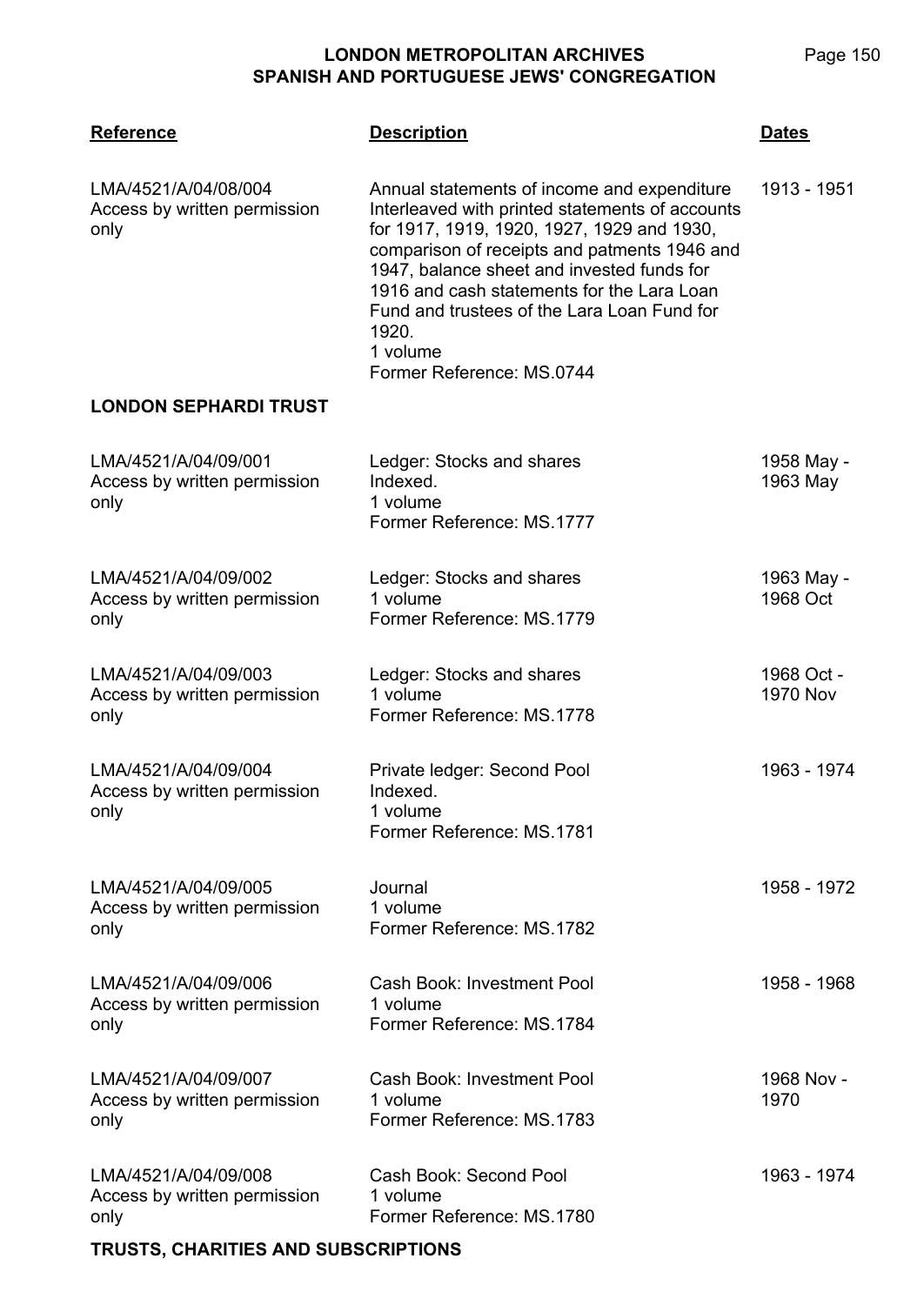| <b>Reference</b>                                             | <b>Description</b>                                                                 | <b>Dates</b>           |
|--------------------------------------------------------------|------------------------------------------------------------------------------------|------------------------|
| LMA/4521/A/04/10/001<br>Access by written permission<br>only | Congregational Trusts: ledger<br>1 volume<br>Former Reference: MS.1446             | 1880 - 1887            |
| LMA/4521/A/04/10/002<br>Access by written permission<br>only | Congregational Trusts: ledger<br>Indexed.<br>1 volume<br>Former Reference: MS.1754 | 1888 - 1898            |
| LMA/4521/A/04/10/003<br>Access by written permission<br>only | Congregational Trusts: ledger<br>Indexed.<br>1 volume<br>Former Reference: MS.1755 | 1899 - 1909            |
| LMA/4521/A/04/10/004<br>Access by written permission<br>only | Congregational Trusts: ledger<br>Indexed.<br>1 volume<br>Former Reference: MS.1756 | 1909 - 1920            |
| LMA/4521/A/04/10/005<br>Access by written permission<br>only | Congregational Trusts: ledger<br>Indexed.<br>1 volume<br>Former Reference: MS.1757 | 1920 - 1928            |
| LMA/4521/A/04/10/006<br>Access by written permission<br>only | Congregational Trusts: ledger<br>Indexed.<br>1 volume<br>Former Reference: MS.1759 | 1929 - 1938            |
| LMA/4521/A/04/10/007<br>Access by written permission<br>only | Congregational Trusts: ledger<br>Indexed.<br>1 volume<br>Former Reference: MS.1760 | 1939 - 1952            |
| LMA/4521/A/04/10/008<br>Access by written permission<br>only | Congregational Trusts: journal<br>1 volume<br>Former Reference: MS.1753            | 1883 Jan -<br>1952 Sep |
| LMA/4521/A/04/10/009<br>Access by written permission<br>only | Congregational Trusts: cash book<br>1 volume<br>Former Reference: MS.1749          | 1888 Jan -<br>1900 Oct |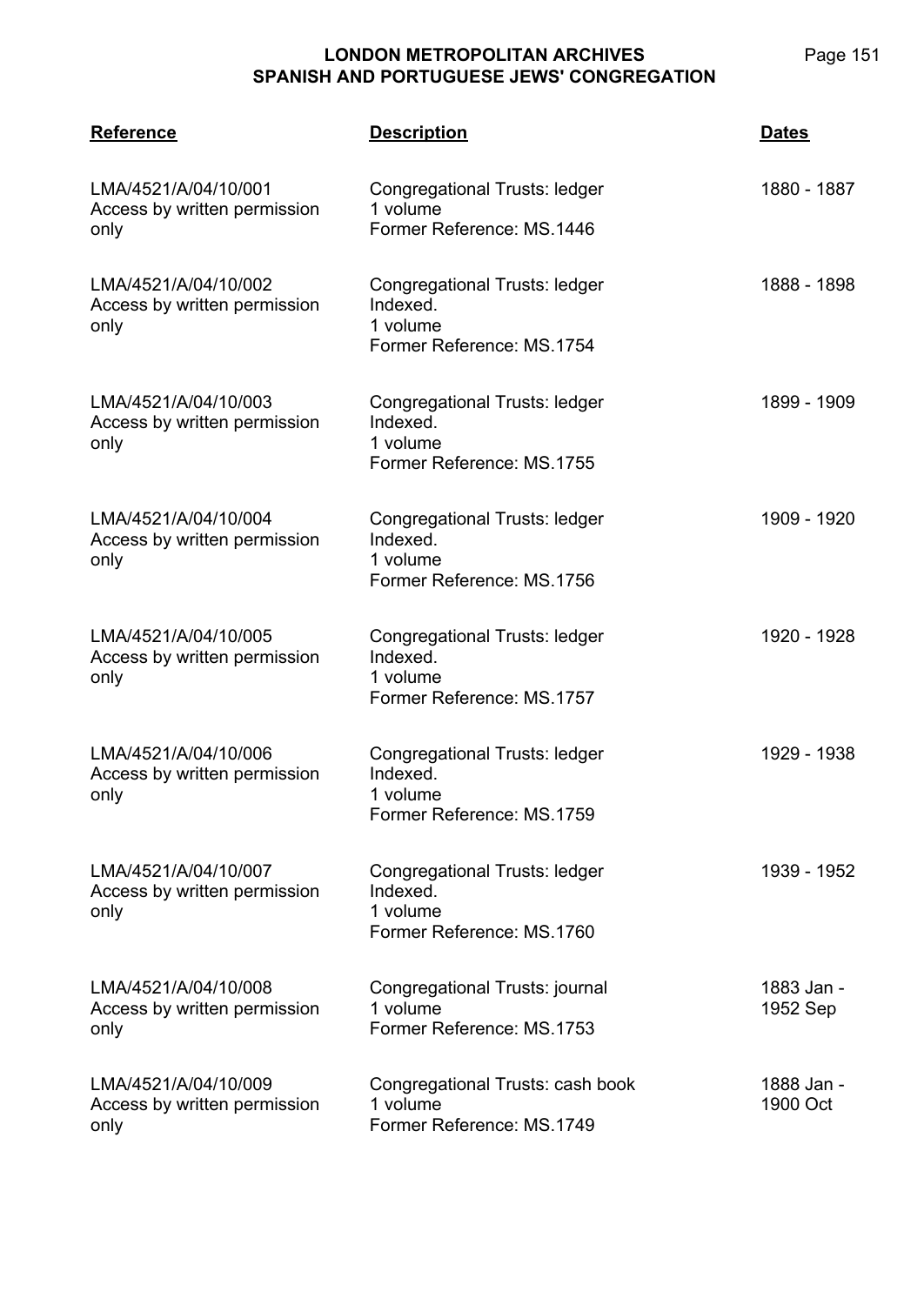| <b>Reference</b>                                                                                          | <b>Description</b>                                                                                                                                                                                                                                                                                                     | <b>Dates</b>           |
|-----------------------------------------------------------------------------------------------------------|------------------------------------------------------------------------------------------------------------------------------------------------------------------------------------------------------------------------------------------------------------------------------------------------------------------------|------------------------|
| LMA/4521/A/04/10/010<br>Unfit<br>Access by written permission<br>only<br>Not available for general access | Congregational Trusts: cash book<br>1 volume<br>Former Reference: MS.1750                                                                                                                                                                                                                                              | 1900 Oct -<br>1920 Jul |
| LMA/4521/A/04/10/011<br>Unfit<br>Access by written permission<br>only<br>Not available for general access | Congregational Trusts: cash book<br>Indexed. Interleaved with: papers relating to the<br>Stafford I. Sasson Memorial Trust Fund (1925,<br>1931); cash statements for the Lara Loan Fund,<br>Lara Surplus Fund and trustees of Lara Fund<br>(1931); and particulars of trusts.<br>1 volume<br>Former Reference: MS.1758 | 1920 - 1936            |
| LMA/4521/A/04/10/012<br>Access by written permission<br>only                                              | Congregational Trusts: cash book<br>Indexed.<br>1 volume<br>Former Reference: MS.1761                                                                                                                                                                                                                                  | 1937 - 1953            |
| LMA/4521/A/04/10/013<br>Access by written permission<br>only                                              | Congregational Trusts: account book<br>Records payments and receipts of: weekly<br>grants; special distributions - trusts; special<br>distributions - donations; grants; loans;<br>sundries; and cash.<br>1 volume<br>Former Reference: MS.1551                                                                        | 1963 Sep -<br>1967 Dec |
| LMA/4521/A/04/10/014<br>Access by written permission<br>only                                              | Ledger: Communal Hall Appeal Fund 1950-<br>1961, Sundry Trusts Income Accounts<br>Interleaved with bills regarding the costs of<br>professional services relating to the proposed<br>hall (1952) and banks statement (1966).<br>1 volume<br>Former Reference: MS.1805                                                  | 1950 - 1966            |
| LMA/4521/A/04/10/015<br>Access by written permission<br>only                                              | Sir Moses Montefiore Trust: Holy Land Trust<br>Ledger<br>Seven accounts: interest on invested funds,<br>investment account, Jerusalem, Hebron, Safet,<br>Tiberias and income and expenditure account.<br>Interleaved with three receipts for bank stock<br>(1921).<br>1 volume<br>Former Reference: MS.0315            | 1886                   |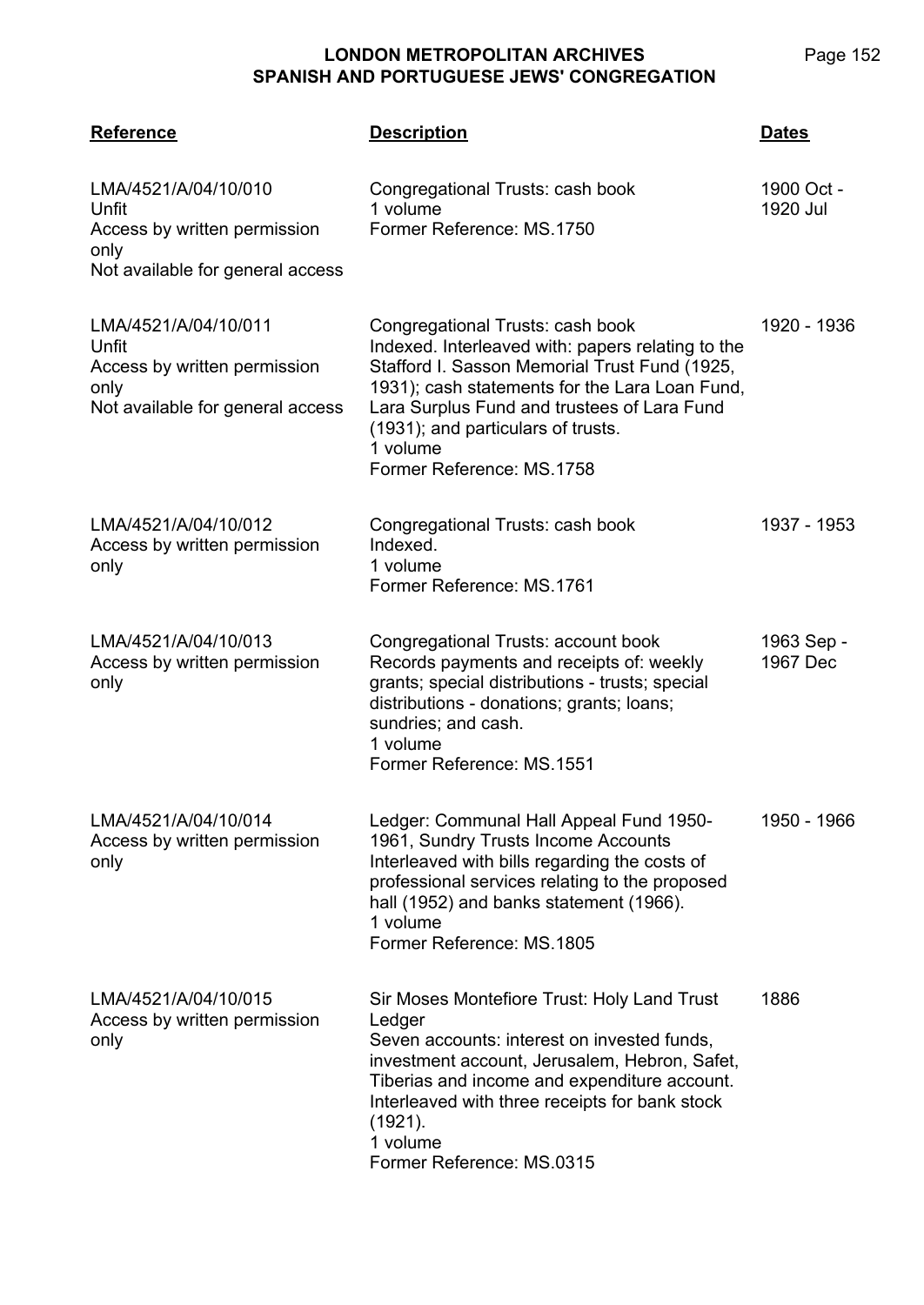| <b>Reference</b>                                             | <b>Description</b>                                                                                                                                                                                                                                                                                                                                                                                                                                                                                                   | <b>Dates</b>                                                            |
|--------------------------------------------------------------|----------------------------------------------------------------------------------------------------------------------------------------------------------------------------------------------------------------------------------------------------------------------------------------------------------------------------------------------------------------------------------------------------------------------------------------------------------------------------------------------------------------------|-------------------------------------------------------------------------|
| LMA/4521/A/04/10/016<br>Access by written permission<br>only | Sir Moses Montefiore Trust: Holy Land Trust<br>Cash book<br>1 volume<br>Former Reference: MS.0314                                                                                                                                                                                                                                                                                                                                                                                                                    | 1885 Oct -<br>1902 Apr                                                  |
| LMA/4521/A/04/10/017<br>Access by written permission<br>only | List of legacies to Synagogue 5553 - 5653<br>1 volume<br>Former Reference: MS.0428                                                                                                                                                                                                                                                                                                                                                                                                                                   | 1792 - 1893                                                             |
| LMA/4521/A/04/10/018<br>Access by written permission<br>only | 'Subscripcao 5555, 5557, 5563' (Subscriptions)<br>Records subscriptions towards four funds,<br>details of which are provided on pages 1, 5, 57<br>and 105 of the volume.<br>Indexed.<br>1 volume<br>Former Reference: MS.1419                                                                                                                                                                                                                                                                                        | 1794 - 1795,<br>1796 - 1797,<br>1802 - 1803<br>Spanish or<br>Portuguese |
| LMA/4521/A/04/10/019<br>Access by written permission<br>only | 'Subscriptions for the relief of the distressed in<br>Ireland'<br>1 volume<br>Former Reference: MS.0430                                                                                                                                                                                                                                                                                                                                                                                                              | 1822                                                                    |
| LMA/4521/A/04/10/020<br>Access by written permission<br>only | Montefiore Testimonial subscriptions<br>Subscribers were contributing towards<br>testimonial to Sir Moses Montefiore for his work<br>in the East (persuading the Sultan of Turkey to<br>free ten Syrian Jews from prison following their<br>arrest in connection with a blood libel). The<br>front of the book has copy of minutes of the<br>meeting of the Jewish Community at the New<br>Synagogue which resolved to arrange a<br>testimonial for Montefiore in Jan 1841.<br>1 volume<br>Former Reference: MS.0064 | 1841                                                                    |
| LMA/4521/A/04/10/021<br>Access by written permission<br>only | 'Grants to Casual Pool and sundry Charitable<br>distributions' 5620 - 5627<br>Grants include blankets and material as well as<br>money. Includes list of invalids at Beth Holim at<br>back of volume.<br>1 volume<br>Former Reference: MS.1543                                                                                                                                                                                                                                                                       | 1859 - 1866                                                             |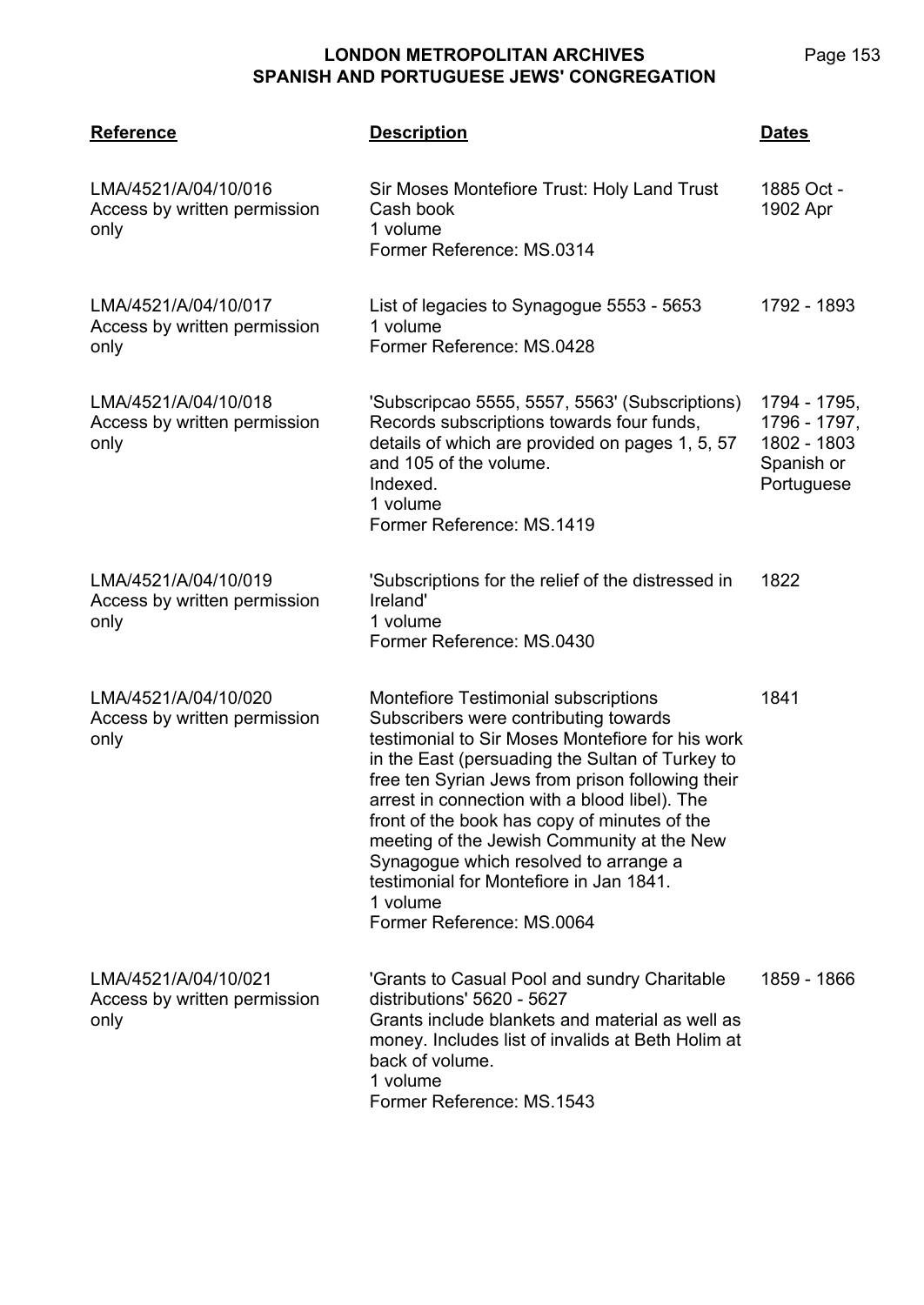**LONDON METROPOLITAN ARCHIVES**

# **SPANISH AND PORTUGUESE JEWS' CONGREGATION LMA/4521 Reference Description Dates**

| LMA/4521/A/04/10/022<br>Access by written permission<br>only | David Abaranel Lindo's and Sarah Abaranel<br>Lindo's Poor Book<br>David Lindo set up a Trust Fund, controlled by<br>the Wardens and Elders of the Congregation, to<br>distribute the income of two annuities on the<br>anniversaries of his and his wife Sarah's<br>deaths. The book records the amount<br>transferred to the new trustees in 1875, receipts<br>and payments of dividends from the annuities<br>between 1875 - 1880, and distribution lists for<br>5636 - 5712.<br>1 volume<br>Former Reference: MS.1523 | 1875 - 1952 |
|--------------------------------------------------------------|--------------------------------------------------------------------------------------------------------------------------------------------------------------------------------------------------------------------------------------------------------------------------------------------------------------------------------------------------------------------------------------------------------------------------------------------------------------------------------------------------------------------------|-------------|
| LMA/4521/A/04/10/023<br>Access by written permission<br>only | Sir Francis & Lady Montefiore's marriage<br>settlement Trust<br>1 file                                                                                                                                                                                                                                                                                                                                                                                                                                                   | 1936 - 1939 |
| LMA/4521/A/04/10/024<br>Access by written permission<br>only | Rophe Trust<br>1 file                                                                                                                                                                                                                                                                                                                                                                                                                                                                                                    | 1949        |
| LMA/4521/A/04/10/025<br>Access by written permission<br>only | <b>Rophe Trusts</b><br>1 file                                                                                                                                                                                                                                                                                                                                                                                                                                                                                            | 1877 - 1949 |
| LMA/4521/A/04/10/026<br>Access by written permission<br>only | Moses Lamego<br>1 file                                                                                                                                                                                                                                                                                                                                                                                                                                                                                                   | 1907        |
| LMA/4521/A/04/10/027<br>Access by written permission<br>only | <b>Edward Lumbroso Mocatta Fund</b><br>1 file                                                                                                                                                                                                                                                                                                                                                                                                                                                                            | 1935        |
| LMA/4521/A/04/10/028<br>Access by written permission<br>only | The Eleazar and Abigail Pool Fund<br>1 file                                                                                                                                                                                                                                                                                                                                                                                                                                                                              | 1941        |
| LMA/4521/A/04/10/029<br>Access by written permission<br>only | Fund for sons' Fintas and Mildmay Park<br>Synagogue upkeep<br>1 file                                                                                                                                                                                                                                                                                                                                                                                                                                                     | 1918        |
| LMA/4521/A/04/10/030<br>Access by written permission<br>only | <b>Leonard Lyons Deceased Trust</b><br>1 file                                                                                                                                                                                                                                                                                                                                                                                                                                                                            | 1950        |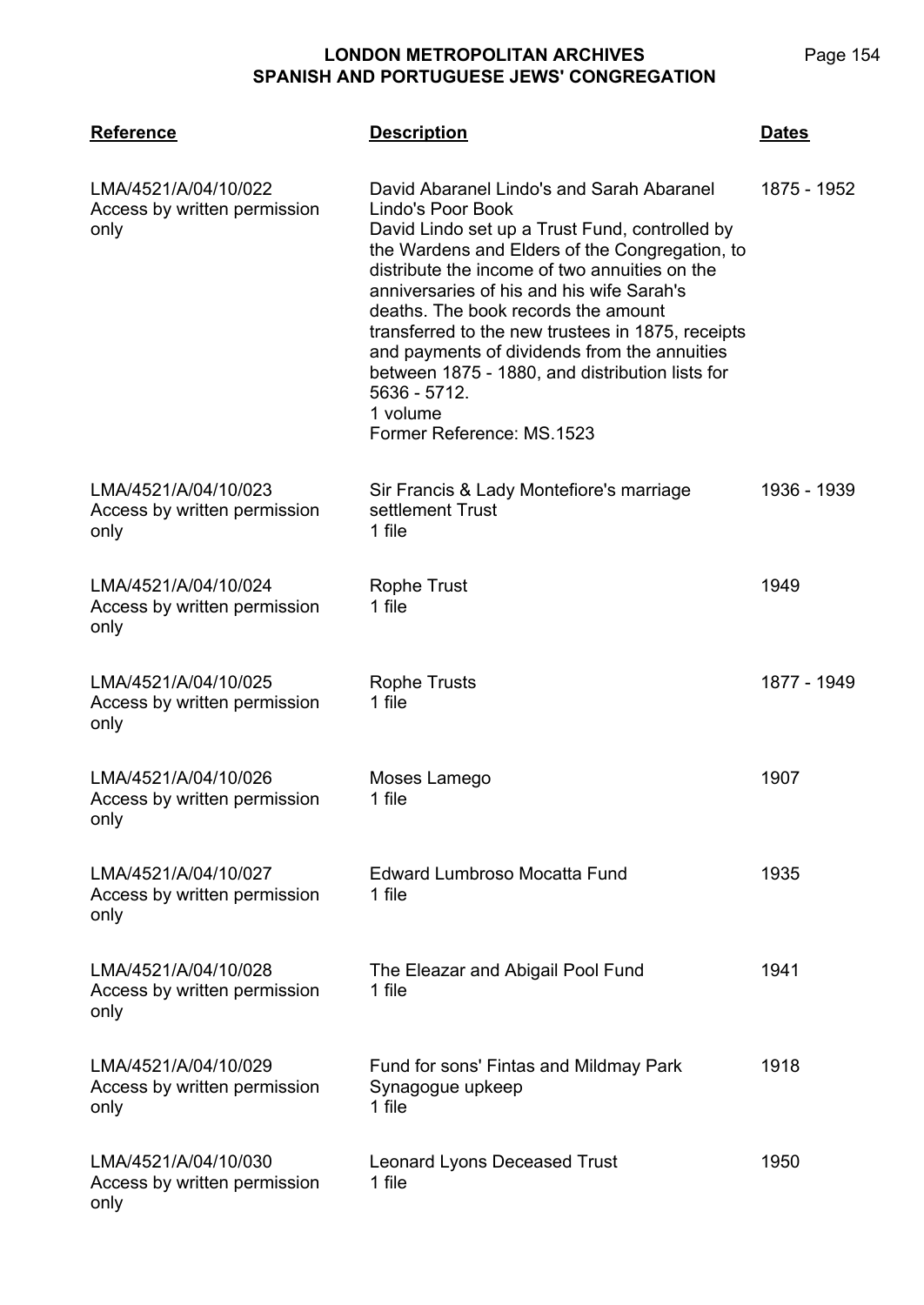| <b>Reference</b>                                             | <b>Description</b>                                                                                                                                                                                                                                                                                                                                                                                                                      | <b>Dates</b>                             |
|--------------------------------------------------------------|-----------------------------------------------------------------------------------------------------------------------------------------------------------------------------------------------------------------------------------------------------------------------------------------------------------------------------------------------------------------------------------------------------------------------------------------|------------------------------------------|
| LMA/4521/A/04/10/031<br>Access by written permission<br>only | David Abarbanel Lindo Indenture Trust<br>1 file                                                                                                                                                                                                                                                                                                                                                                                         | 1850                                     |
| LMA/4521/A/04/10/032<br>Access by written permission<br>only | The Milly Lindo Memorial Fund<br>1 file                                                                                                                                                                                                                                                                                                                                                                                                 | 1875                                     |
| LMA/4521/A/04/10/033<br>Access by written permission<br>only | Abraham Lopez Pereira<br>1 file                                                                                                                                                                                                                                                                                                                                                                                                         | 1814                                     |
| LMA/4521/A/04/10/034<br>Access by written permission<br>only | <b>Margaret Franco Trust Deed</b><br>1 file                                                                                                                                                                                                                                                                                                                                                                                             | 1841                                     |
| LMA/4521/A/04/10/035<br>Access by written permission<br>only | Ronald Sassoon Memorial Fund Trust Deed<br>1 file                                                                                                                                                                                                                                                                                                                                                                                       | 1926                                     |
| LMA/4521/A/04/10/036<br>Access by written permission<br>only | Harold H. Weiner Will<br>1 file                                                                                                                                                                                                                                                                                                                                                                                                         | 1929 - 1937                              |
| <b>SEDACA</b>                                                |                                                                                                                                                                                                                                                                                                                                                                                                                                         |                                          |
| LMA/4521/A/04/11/001<br>Access by written permission<br>only | 'Livro de Rendimiento & Dispendio de la<br>Sedaca, siendo Gabay Ishac Semah de<br>Valencia' (Book of income and expenses of the<br>Sedaca); '5444. Q[uen]tas de la Sedaca desde<br>14 Nisan, A ste Rosasana proximo, que No vuo<br>gabay & Lo Siruio a a Valencia' (Accounts of<br>the Sedaca from 14 Nisan) 5442 - 5444<br>'Sedaca accounts' and 'Treasurer's accounts'<br>on spine. Indexed.<br>1 volume<br>Former Reference: MS.0168 | 1682 - 1684<br>Spanish or<br>Portuguese  |
| LMA/4521/A/04/11/002<br>Access by written permission<br>only | 'Livro de quentas de la Sedaca de este K. K. da<br>Saar Asamain, Siendo gabay, Aron Pacheco.<br>Ano 5446' (Book of accounts of the Sedaca of<br>the K[aal] K[adosh] of Saar Asamaim )<br>'Sedaca Accounts' and 'Treasurer's Accounts'<br>on spine. Indexed.<br>1 volume<br>Former Reference: MS.0100                                                                                                                                    | 1685 - 1686<br>Spanish and<br>Portuguese |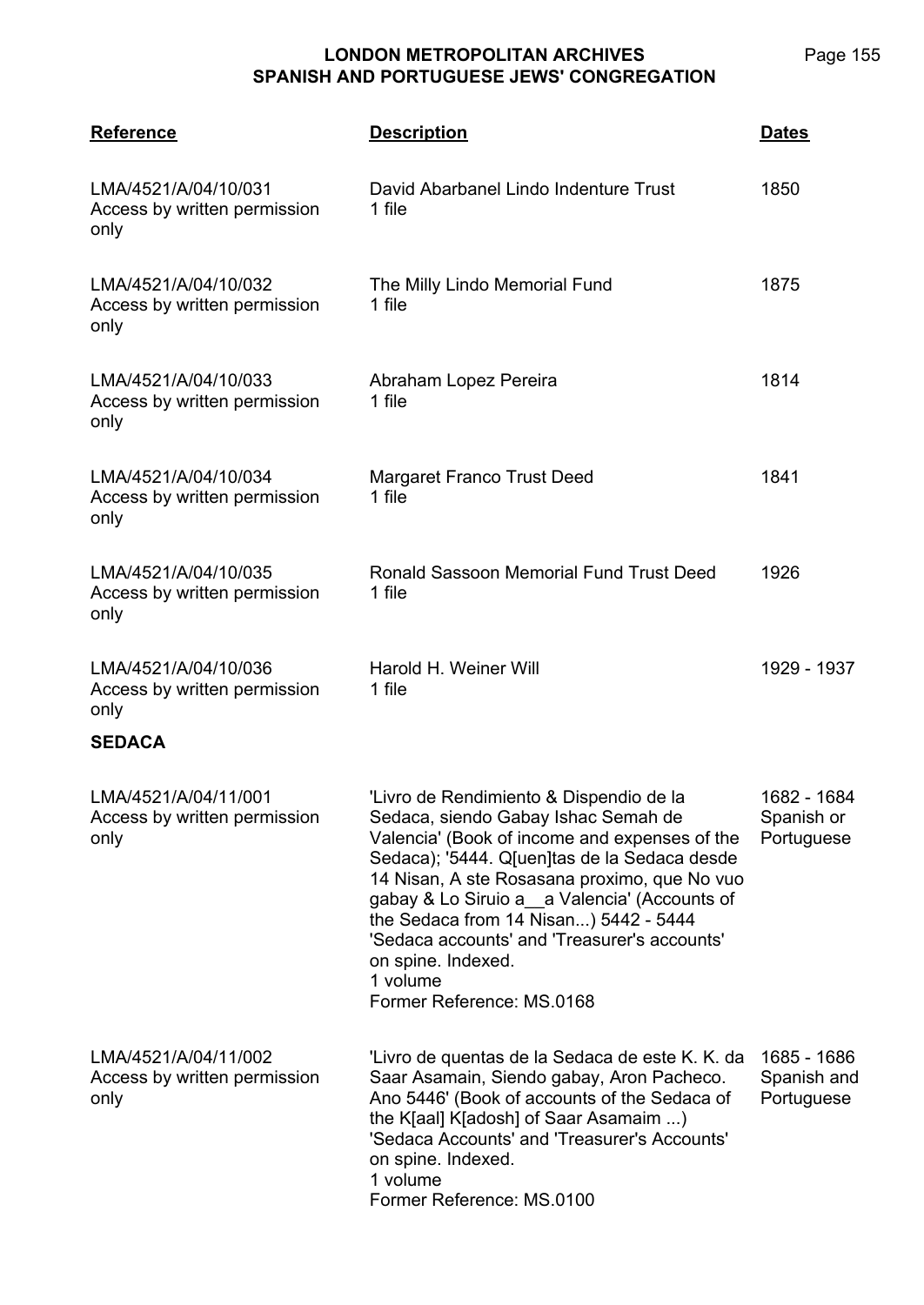| <b>Reference</b>                                             | <b>Description</b>                                                                                                                                                                                                                                                                                                                                                                                                                                                                                                                                        | <b>Dates</b>                             |
|--------------------------------------------------------------|-----------------------------------------------------------------------------------------------------------------------------------------------------------------------------------------------------------------------------------------------------------------------------------------------------------------------------------------------------------------------------------------------------------------------------------------------------------------------------------------------------------------------------------------------------------|------------------------------------------|
| LMA/4521/A/04/11/003<br>Access by written permission<br>only | Ledger recording with details payments<br>received by the Gabay on account of the<br>Sedaca and Terra Santa 5451 - 5459<br>1 volume<br>Former Reference: MS.0408                                                                                                                                                                                                                                                                                                                                                                                          | 1690 - 1699<br>Spanish or<br>Portuguese  |
| LMA/4521/A/04/11/004<br>Access by written permission<br>only | 'Livro decontas da Sedaca sendo Gabay<br>Moseh de Francia' 5461 (Sedaca account<br>book)<br>Records: payments received on account of<br>Terra Santa and Cautivos; outlay on wax<br>candles; Hebra quarterly rent of Synagogue;<br>salaries and other payments to officials; plate<br>for Lord Mayor; income from sale of wax; sums<br>received from last Gabay; distributions of coal<br>and money on festivals; rent-reliefs; poor-relief;<br>promesas and subscriptions for building Bevis<br>Marks Synagogue.<br>1 volume<br>Former Reference: MS.0415 | 1700 - 1701<br>Spanish and<br>Portuguese |
| LMA/4521/A/04/11/005<br>Access by written permission<br>only | Sedaca loans and repayments<br>Two lists of amounts due on loans at back of<br>volume. This volume is the second part of a<br>series.<br>1 volume<br>Former Reference: MS.0250                                                                                                                                                                                                                                                                                                                                                                            | 1812 - 1829                              |
| LMA/4521/A/04/11/006<br>Access by written permission<br>only | List of men receiving monthly or quarterly relief 1826 - 1827<br>from the Sedaca<br>1 volume<br>Former Reference: MS.0693                                                                                                                                                                                                                                                                                                                                                                                                                                 |                                          |
| LMA/4521/A/04/11/007<br>Access by written permission<br>only | 'Monthy Sedaca Lists, commencing Rosh<br>Hodesh Ab 5619' to Rosh Hodesh Adar 5624<br>Split into Mahane Raphael, Elders Roll and<br>Mahamad Roll. Gives list of names and<br>amounts given.<br>1 volume<br>Former Reference: MS.1767                                                                                                                                                                                                                                                                                                                       | 1859 Aug -<br>1864 Aug                   |
| LMA/4521/A/04/11/008<br>Access by written permission<br>only | Sedaca List, Rosh Hodesh Veadar 5624 to<br>Tishri 5643<br>Split into Mahane Raphael, Elders Roll and<br>Mahamad Roll. Gives list of names and<br>amounts given.<br>1 volume<br>Former Reference: MS.0061                                                                                                                                                                                                                                                                                                                                                  | 1864 - 1882                              |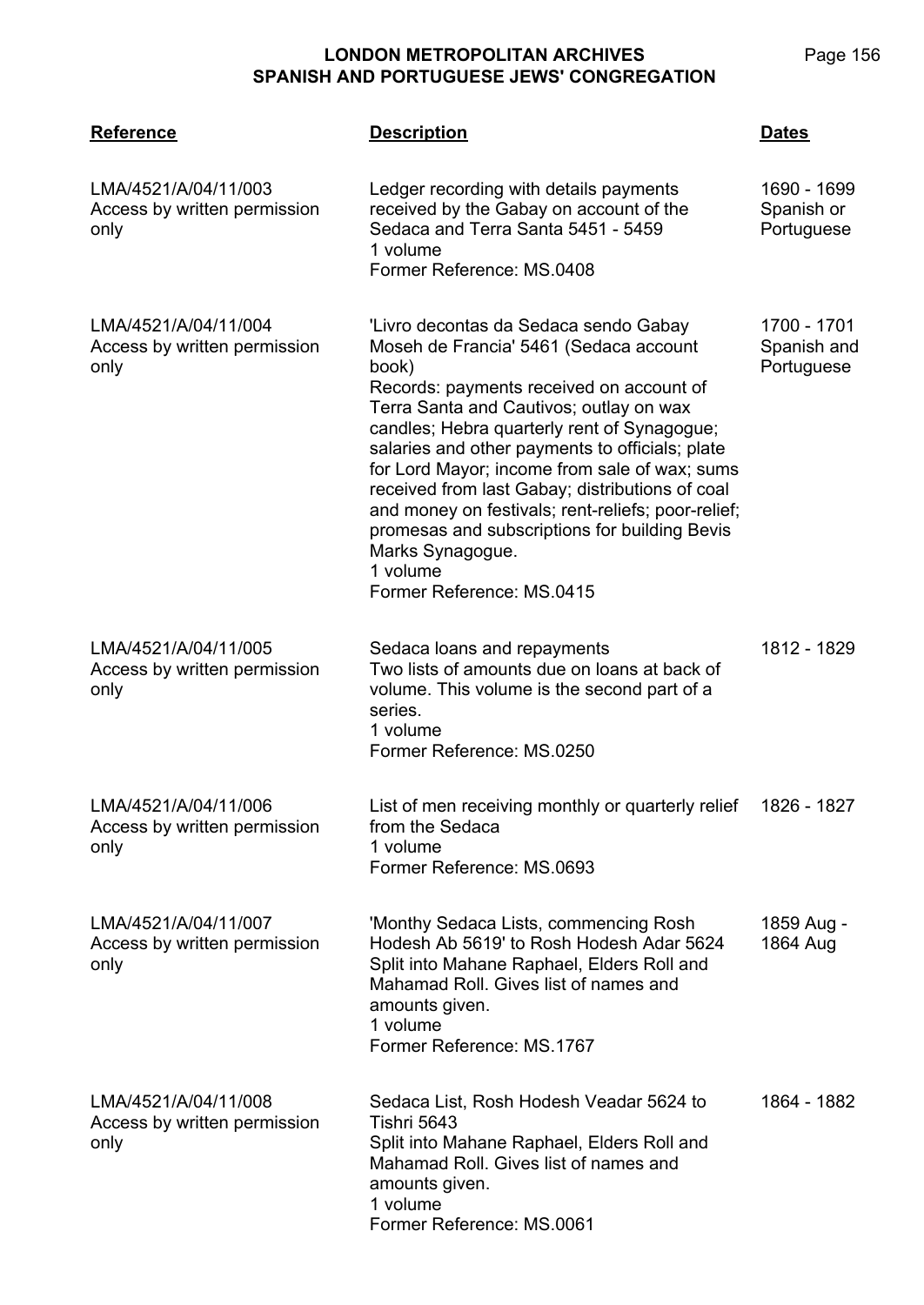| <b>Reference</b><br><b>RECEIPTS</b>                          | <b>Description</b>                                                                                                                                                                                                                                                 | <b>Dates</b>                                           |
|--------------------------------------------------------------|--------------------------------------------------------------------------------------------------------------------------------------------------------------------------------------------------------------------------------------------------------------------|--------------------------------------------------------|
| LMA/4521/A/04/12/001<br>Access by written permission<br>only | Record of Yesiba de Liviat Hen 5495 - 5538:<br>receipts for rent signed by Rachel Namias; rolls<br>of dues and payments for the Yesiba and<br>Tamid<br>Also records receipt of payment for use of the<br>Yesiba by executor of Salom Burzaglo.<br>1 volume         | 1734 - 1778<br>Spanish or<br>Portuguese<br>and English |
| LMA/4521/A/04/12/002<br>Access by written permission<br>only | List of payments made by R. Swan 5582<br>Handwritten list of payments, including a<br>payment to Mr. Almosnino for half a year's<br>salary and 'to printing 500 bills'.<br>1 document                                                                              | $172 -$                                                |
| <b>BRANCH SYNAGOGUES</b>                                     |                                                                                                                                                                                                                                                                    |                                                        |
| <b>LAUDERDALE ROAD SYNAGOGUE: OFFERINGS</b>                  |                                                                                                                                                                                                                                                                    |                                                        |
| LMA/4521/A/05/01/001<br>Access by written permission<br>only | Branch Offering Ledger 5614 - 5622<br>Indexed. Records accounts of individual<br>members.<br>1 volume<br>Former Reference: MS.1440                                                                                                                                 | 1853 - 1862                                            |
| LMA/4521/A/05/01/002<br>Access by written permission<br>only | Branch Offering Ledger 5622 - 5625<br>Indexed. Records accounts of individual<br>members.<br>1 volume<br>Former Reference: MS.1450                                                                                                                                 | 1861 - 1865                                            |
| LMA/4521/A/05/01/003<br>Access by written permission<br>only | 'Branch Synagogue Bills Issued commencing<br>5637 - 1877'<br>Receipts for offerings for Synagogue<br>consecration and after 5614 - 5622, and<br>offerings from Yehidim and Congregants 5637 -<br>5639, including arrears.<br>1 volume<br>Former Reference: MS.1452 | 1853 - 1861,<br>1877 - 1879                            |
| LMA/4521/A/05/01/004<br>Access by written permission<br>only | 'Branch Synagogue Bills Issued commencing<br>Adar 5614 - 1854'<br>Debtors for offerings 5614 - 5622; receipts for<br>offerings 5622 - 5625; and German offerings<br>5623 - 5624.<br>1 volume<br>Former Reference: MS.1451                                          | 1854 - 1865                                            |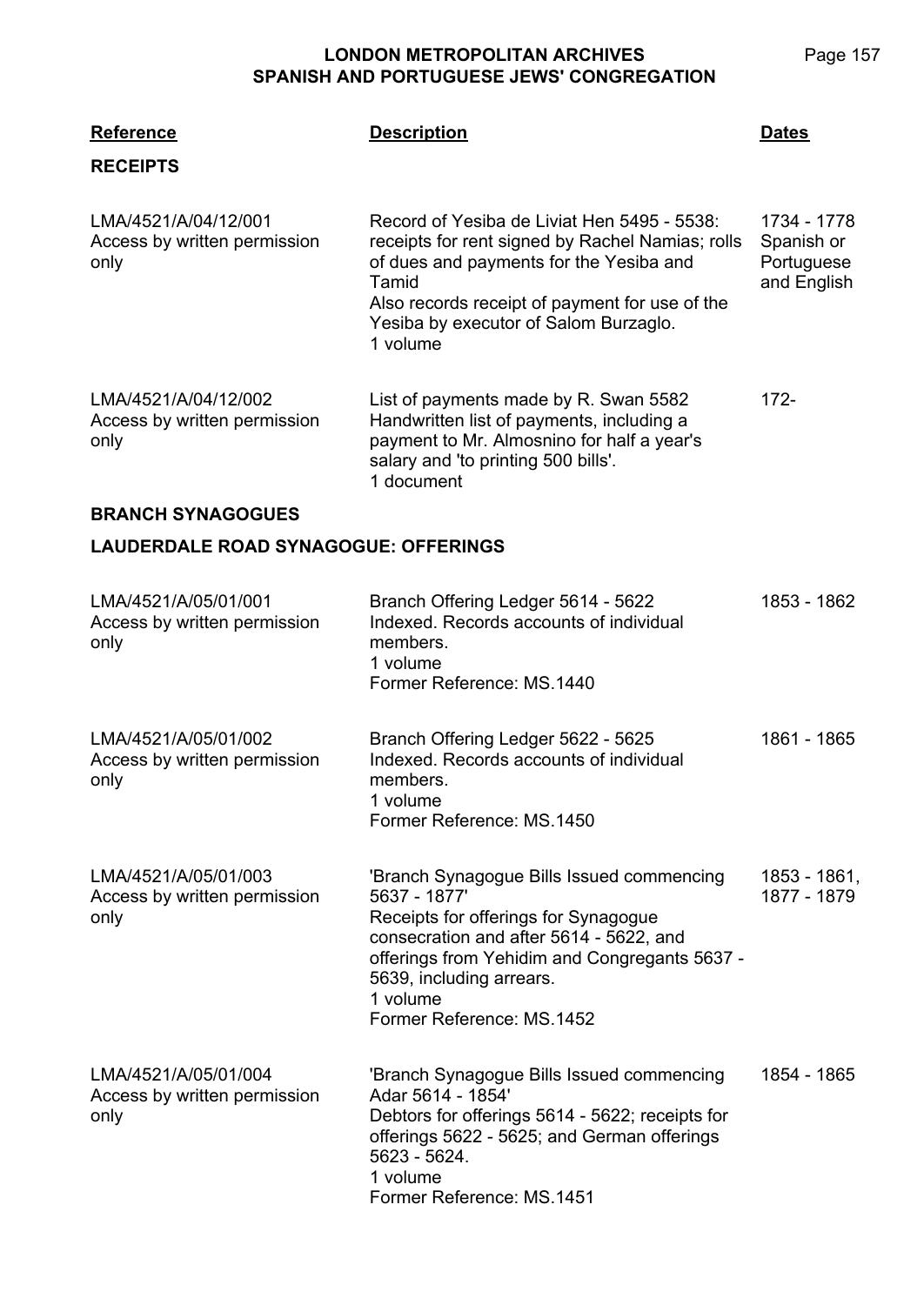| <b>Reference</b>                                             | <b>Description</b>                                                                                                                                                                                                                                                                                                                                                                                                                                                                          | <b>Dates</b>           |
|--------------------------------------------------------------|---------------------------------------------------------------------------------------------------------------------------------------------------------------------------------------------------------------------------------------------------------------------------------------------------------------------------------------------------------------------------------------------------------------------------------------------------------------------------------------------|------------------------|
| LMA/4521/A/05/01/005<br>Access by written permission<br>only | 'Offerings at Branch Synagogue' 5613 - 5622<br>List of payments arranged chronologically by<br>festival.<br>1 volume<br>Former Reference: MS.1453                                                                                                                                                                                                                                                                                                                                           | 1853 - 1862            |
| LMA/4521/A/05/01/006<br>Access by written permission<br>only | Offerings at Branch Synagogue 5622 - 25<br>List of payments arranged chronologically by<br>festival. Includes the Synagogue's re-opening.<br>1 volume<br>Former Reference: MS.1454                                                                                                                                                                                                                                                                                                          | 1862 - 1865            |
| LAUDERDALE ROAD SYNAGOGUE: ACCOUNT BOOKS                     |                                                                                                                                                                                                                                                                                                                                                                                                                                                                                             |                        |
| LMA/4521/A/05/02/001<br>Access by written permission<br>only | Ledger: 'Branch Synagogue expenses' 5613 -<br>5636<br>Yearly accounts including: salaries for officers;<br>choir and attendance for Minyan; ordinary and<br>extraordinary expenditure; rent, rates, tax and<br>insurance; coals, coke, furnance and gas; work<br>and repairs; wax lights and oil for Tamid; and<br>summary of expenditure. Accounts for 5620 -<br>5621 (1860 - 1861) include expenses for the<br>new building at Bryanston Street.<br>1 volume<br>Former Reference: MS.1441 | 1853 - 1876            |
| <b>MILDMAY PARK SYNAGOGUE: MINUTES AND BYELAWS</b>           |                                                                                                                                                                                                                                                                                                                                                                                                                                                                                             |                        |
| LMA/4521/A/05/03/001<br>Access by written permission<br>only | Minutes of meetings<br>Interleaved with correspondence, bills, receipts,<br>committee reports, annual accounts and other<br>papers, including printed byelaws for the                                                                                                                                                                                                                                                                                                                       | 1877 Mar -<br>1907 Jul |

|                                                              | Portuguese Jews' Synagogue regarding the<br>Elders' agreement to make an annual grant to<br>the Mildmay Park Synagogue (1889) and<br>purchase the freehold of 39 Mildmay Park<br>(1901). A plan of the synagogue is pasted in<br>the inside front cover of the volume.<br>1 volume<br>Former Reference: MS.0421 |                              |
|--------------------------------------------------------------|-----------------------------------------------------------------------------------------------------------------------------------------------------------------------------------------------------------------------------------------------------------------------------------------------------------------|------------------------------|
| LMA/4521/A/05/03/002<br>Access by written permission<br>only | Minutes of meetings<br>Interleaved with printed byelaws of the<br>Synagogue (1902).<br>1 volume                                                                                                                                                                                                                 | 1907 Oct 20 -<br>1931 Aug 30 |
|                                                              | Former Reference: MS.0423                                                                                                                                                                                                                                                                                       |                              |

Synagogue (1902) and an envelope with two letters from the Elders of the Spanish and

### **MILDMAY PARK SYNAGOGUE: ACCOUNT BOOKS**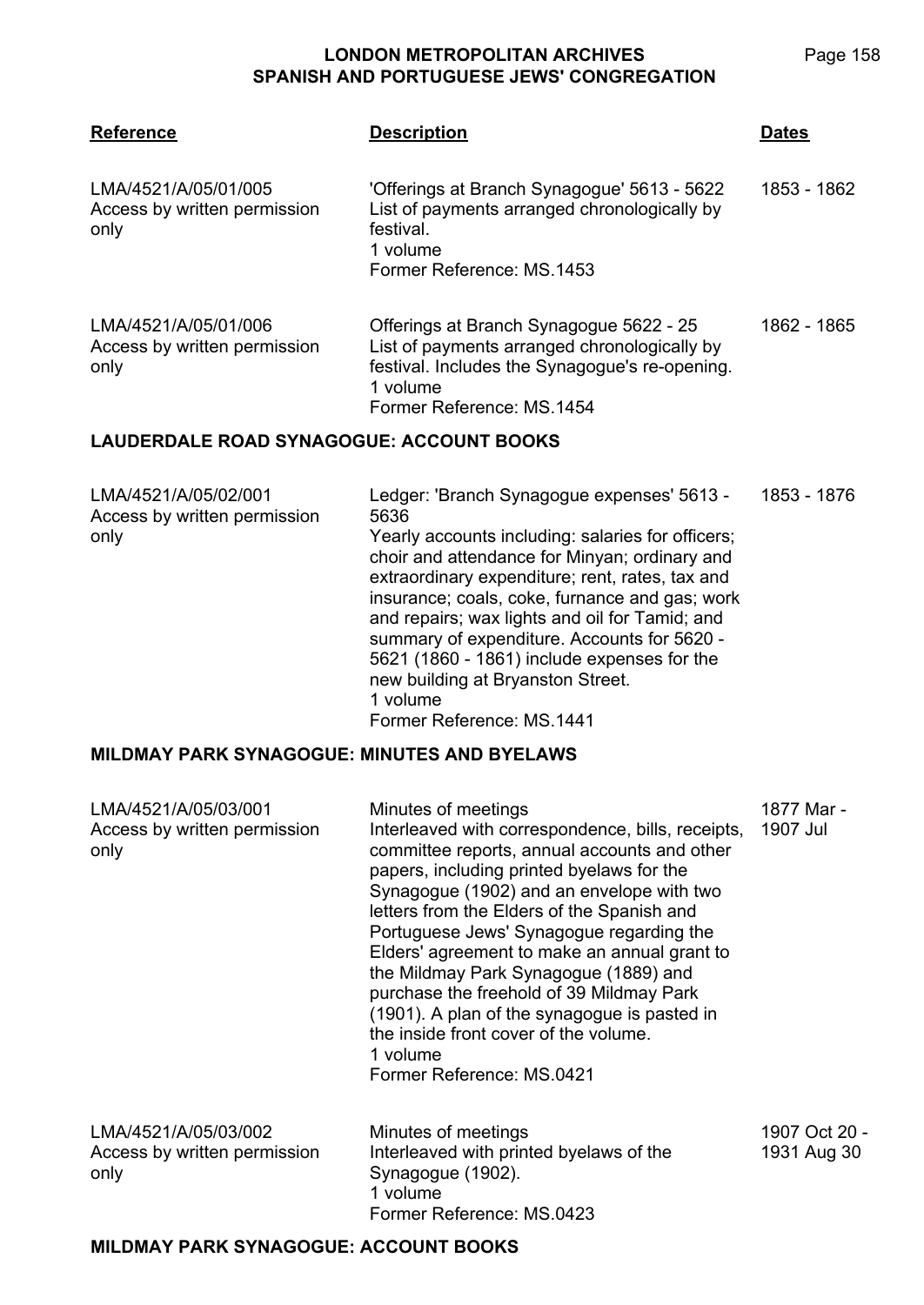Page 159

| <b>Reference</b>                                                                                          | <b>Description</b>                                                                                                                                                                                                  | <u>Dates</u>                |  |
|-----------------------------------------------------------------------------------------------------------|---------------------------------------------------------------------------------------------------------------------------------------------------------------------------------------------------------------------|-----------------------------|--|
| LMA/4521/A/05/04/001<br>Unfit<br>Access by written permission<br>only<br>Not available for general access | Cash book<br>Indexed. Also includes permanent building<br>account, cost of Mildmay Park Synagogue<br>account and account with London Provident<br><b>Institution Bank.</b><br>1 volume<br>Former Reference: MS.1456 | 1884 - 1917                 |  |
| LMA/4521/A/05/04/002<br>Access by written permission<br>only                                              | Seat rentals ledger<br>Indexed. Occasionally records offerings, visitor<br>fees and donations for members.<br>1 volume<br>Former Reference: MS.1455                                                                 | 1907 - 1917                 |  |
| <b>LAUDERDALE ROAD SYNAGOGUE: SEATING</b>                                                                 |                                                                                                                                                                                                                     |                             |  |
| LMA/4521/A/05/05/001<br>Access by written permission<br>only                                              | Lauderdale Road Synagogue: book of<br>applications for seats<br>Loose undated list of members (men and<br>women) waiting for seats (Only a few pages<br>used).<br>1 volume<br>Former Reference: MS.1772             | 1912 - 1913,<br>1949 - 1950 |  |

| LMA/4521/A/05/05/002<br>Access by written permission<br>only | Letter requesting seat at Lauderdale Road<br>Synagogue<br>Letter from E. A. Victor requesting a seat at the<br>Lauderdale Road Synagogue. Cites connection<br>to that congregation through his wife's family,<br>the Capuas and Andrades.<br>1 document | 1897 |
|--------------------------------------------------------------|---------------------------------------------------------------------------------------------------------------------------------------------------------------------------------------------------------------------------------------------------------|------|
|                                                              |                                                                                                                                                                                                                                                         |      |

### **RELATED DOCUMENTATION**

### **HISTORY OF THE SYNAGOGUE AND JEWISH COMMUNITY**

| LMA/4521/A/06/01/001         | Photocopy of petition by Ben Israel to Oliver    | 1656 |
|------------------------------|--------------------------------------------------|------|
| Access by written permission | Cromwell for rights to worship                   |      |
| only                         | This document is a petition from Manasseh ben    |      |
|                              | Israel and others to Oliver Cromwell, asking for |      |
|                              | the Jews to have the right to practice their     |      |
|                              | religion in their own houses.                    |      |
|                              | 1 document                                       |      |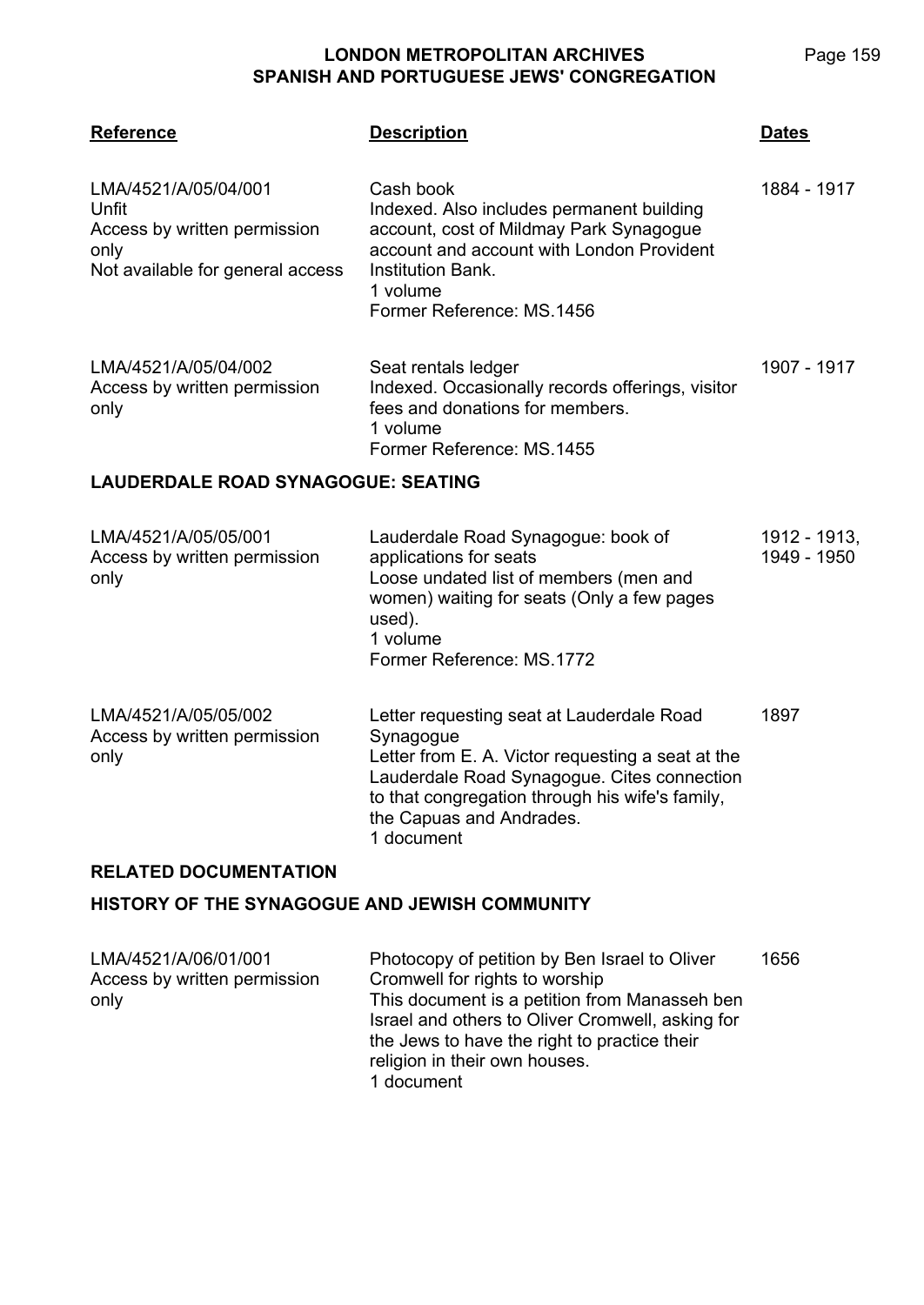| <b>Reference</b>                                                                                          | <b>Description</b>                                                                                                                                                                                                                                                                                                                                                                                                        | <b>Dates</b>                                                 |
|-----------------------------------------------------------------------------------------------------------|---------------------------------------------------------------------------------------------------------------------------------------------------------------------------------------------------------------------------------------------------------------------------------------------------------------------------------------------------------------------------------------------------------------------------|--------------------------------------------------------------|
| LMA/4521/A/06/01/002<br>Access by written permission<br>only                                              | Album of printed letters, pamphlets, press-<br>cuttings and manuscript letters concerning the<br>West London Synagogue of British Jews<br>Printed correspondence, manuscript letters,<br>leaflets and press cuttings relating to the<br>Society for Supporting and Upholding the<br>Jewish Religion Reform from 1838 to 1849 and<br>1892 to 1909. Presented by Dr. Moses Gaster.<br>1 volume<br>Former Reference: MS.0603 | 1838 Nov 14 -<br>1909 Jul 09<br>English and<br><b>Hebrew</b> |
| LMA/4521/A/06/01/003<br>Access by written permission<br>only                                              | Photocopy of 'Rapport sur la situation politique<br>et morale des Israélites de L'Algérie' (Report on<br>Jews of Algeria) by Jacques Altaras<br>44 pages. Includes five documents from the<br>Ministry of War.<br>1 file<br>Former Reference: MS.1889                                                                                                                                                                     | 1845<br>French                                               |
| LMA/4521/A/06/01/004<br>Access by written permission<br>only                                              | 'The Re-Settlement of the Jews by Oliver<br>Cromwell' by Israel Davis<br>Two articles taken from the Jewish Chronicle.<br>Typescript.<br>1 volume<br>Former Reference: MS.1862                                                                                                                                                                                                                                            | 1880 Nov 26 -<br>1880 Dec 03                                 |
| LMA/4521/A/06/01/005<br>Access by written permission<br>only                                              | 'El Libro de Los Acuerdos' by Lionel D. Barnett<br>Subtitle: The records and accompts of the<br>Spanish and Portuguese Synagogue of<br>London, from 1663 to 1681.<br>1 volume                                                                                                                                                                                                                                             | 1931                                                         |
| LMA/4521/A/06/01/006<br>Access by written permission<br>only                                              | 275th Anniversary Visitor's Book<br>Includes names, addresses and nationalities of<br>visitors.<br>1 volume<br>Former Reference: MS.0661                                                                                                                                                                                                                                                                                  | 1976 Sep 16                                                  |
| LMA/4521/A/06/01/007<br>Unfit<br>Access by written permission<br>only<br>Not available for general access | Unknown document in Hebrew<br>Document written in Hebrew. Contains Arabic<br>seal of the Hakham Bashi (chief of the Israelites<br>in Jerusalem) and the rabbinical seal for the<br>Holy City of Jerusalem. Cursive script at bottom<br>of document in English is signed James Finn,<br>British Consul in Jerusalem. Bearer of the<br>document is noted as being Raphael Abraham<br>Macluph Hhayat.<br>1 document          | 1846-1863<br>Hebrew,                                         |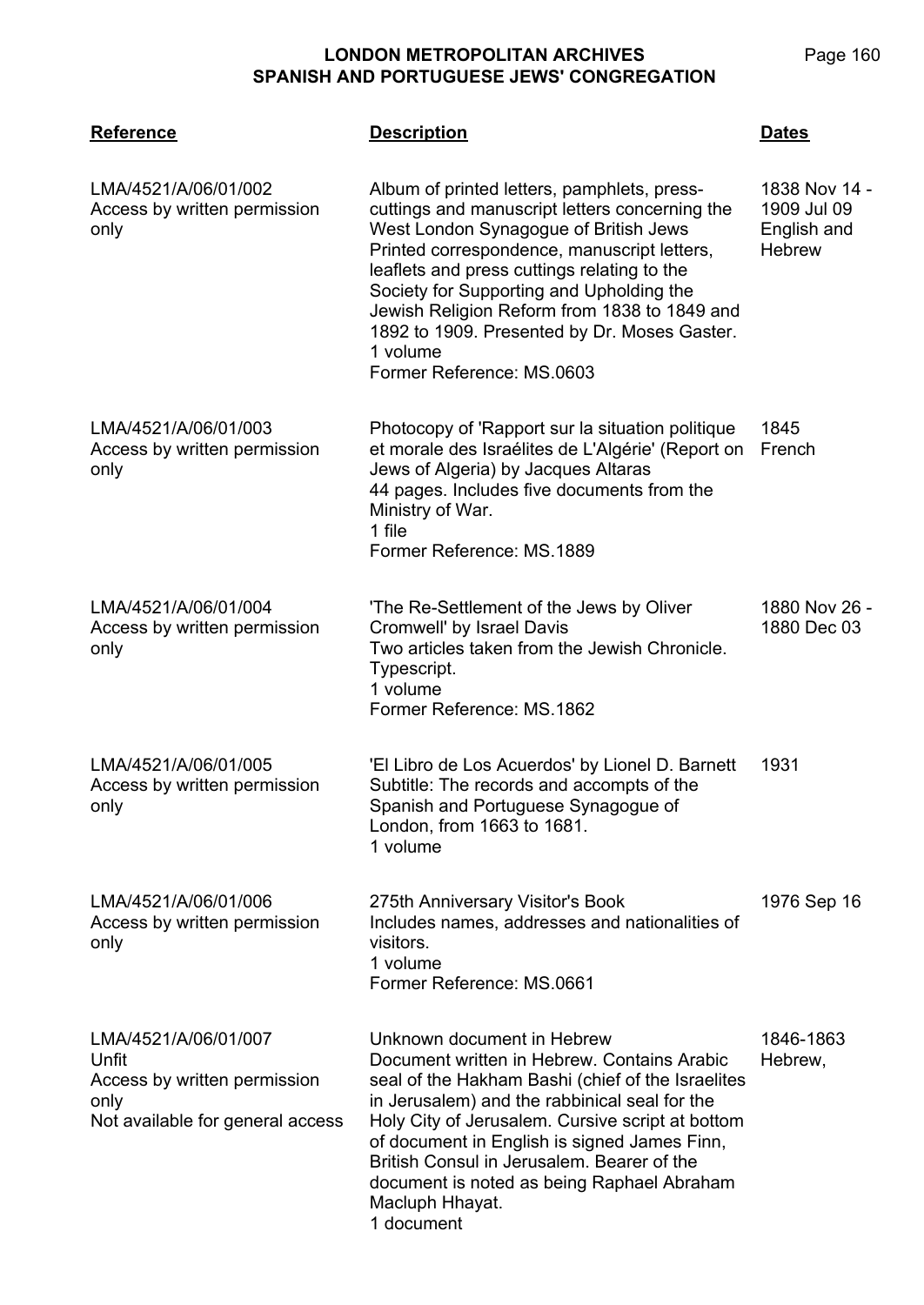only

LMA/4521/A/06/01/008

### **LMA/4521 Reference Description Dates**

Access by written permission Deputies report on visit of congratulations to George III Letter to Elders, 3 April 1761, from the Diputados da Nacao, Jac. Franco, Benj. Mendes Da Costa, Jac. Gonsales, Mos. Da Costa, Jos. Salvador, Is. Jesurun Alvares, and Is. Fernandes Nunes, reporting on their misson to congratulate George III on his accession through the Lord Chamberlain, the Duke of Devonshire, and to assure him of their loyalty. They state that following the precedent of 1727 (accession of George II), when they had approached Sir R. Walpole, they had now approached the Duke of Deconshire with an address declaring their loyalty, congratulating the King, andc. and requested him to apprise the King of its contents; the Duke replied that he had done so and the King had declared he took them under his protection. They had also waited on Sir William Irby, Chamberlain to the Princess Dowager of Wales, with an address of condolence on death of Geo. II and congratulation on accession of Geo. III, which was graciously acknowledged; they were then invited to the presence of the Princess, where they were also introduced to the Duke of York and Princess Augusta, and were received most graciously 1 volume Former Reference: MS.0344/31

### **PAPERS RELATING TO DR MOSES GASTER'S HISTORY OF THE SYNAGOGUE**

| LMA/4521/A/06/02/001<br>Access by written permission<br>only | Notes for Dr. Moses Gaster's History of the<br>Synagogue<br>Notes taken from Minute Books 1778 - 1805, in<br>hand of Dr. Moses Gaster, for use in his History<br>of the Synagogue. Includes an extract from a<br>family bible to the late Moses de Gastro (died<br>1799).<br>1 file<br>Former Reference: MS.0655 | 1788 - 1850<br>English,<br>Hebrew and<br>Spanish/Portu<br>guese |
|--------------------------------------------------------------|------------------------------------------------------------------------------------------------------------------------------------------------------------------------------------------------------------------------------------------------------------------------------------------------------------------|-----------------------------------------------------------------|
| LMA/4521/A/06/02/002<br>Access by written permission<br>only | Notebook of photographs used in Dr. Moses<br>Gaster's History of the Synagogue<br>Includes photographs of extracts, music,<br>personalities and silverware. Not dated.<br>1 volume<br>Former Reference: MS.0654                                                                                                  | 1901?<br>English,<br>Hebrew and<br>Spanish/Portu<br>guese       |

1761 Apr 3 Parts written in Spanish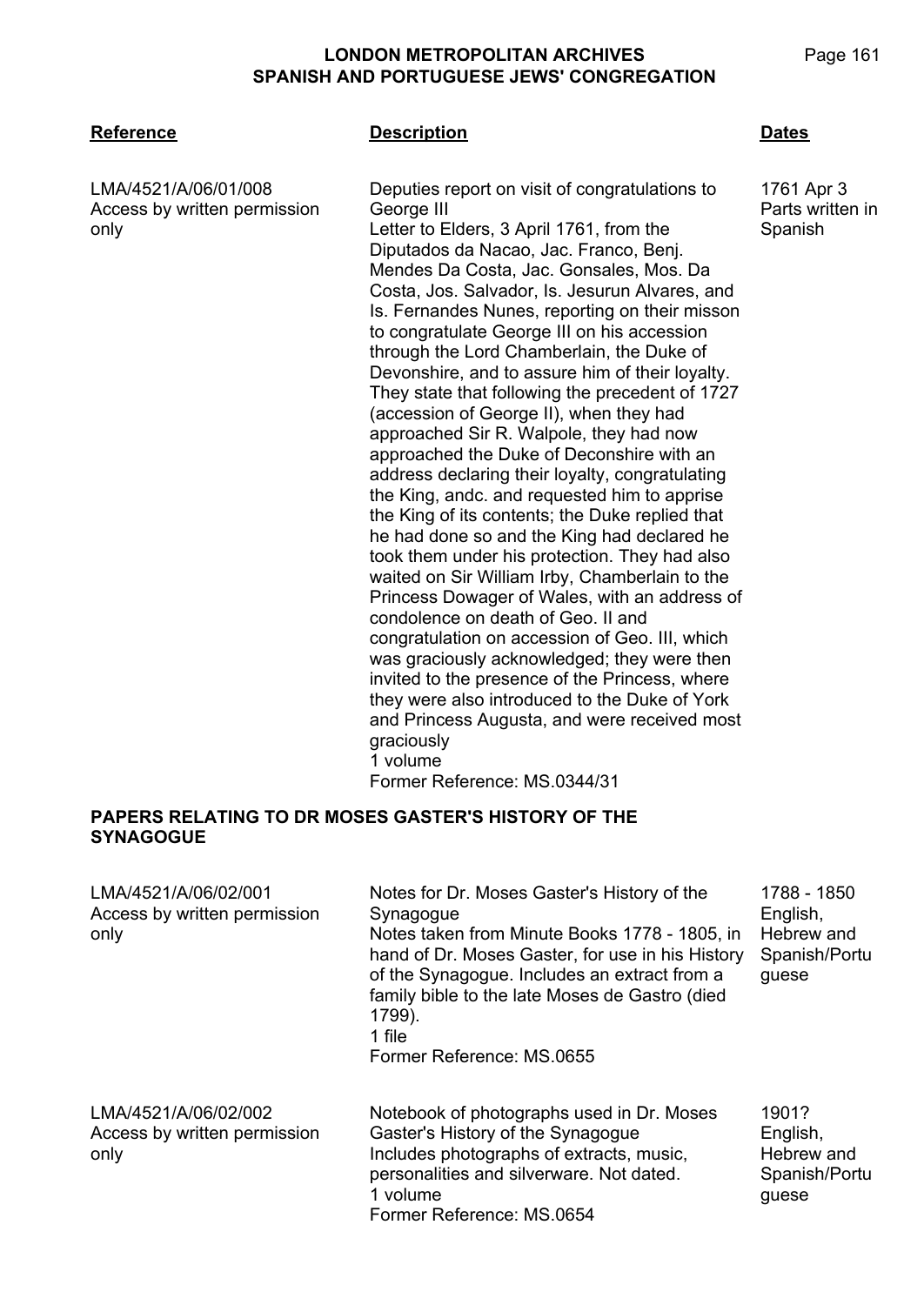| <b>Reference</b>                                                                                          | <b>Description</b>                                                                                                                                                                                                                                                                                                                                                                                                             | <b>Dates</b>                                 |
|-----------------------------------------------------------------------------------------------------------|--------------------------------------------------------------------------------------------------------------------------------------------------------------------------------------------------------------------------------------------------------------------------------------------------------------------------------------------------------------------------------------------------------------------------------|----------------------------------------------|
| LMA/4521/A/06/02/003<br>Unfit<br>Access by written permission<br>only<br>Not available for general access | Illustrations for Dr. Moses Gaster's History of<br>the Synagogue<br>Miscellaneous photographs of Bevis Marks<br>Synagogue silver; personalities; manuscripts<br>and music.<br>1 document<br>Former Reference: MS.0594                                                                                                                                                                                                          | 1901<br>Hebrew and<br>Spanish/Portu<br>guese |
| <b>GENERAL</b>                                                                                            |                                                                                                                                                                                                                                                                                                                                                                                                                                |                                              |
| LMA/4521/A/06/03/001<br>Unfit<br>Access by written permission<br>only<br>Not available for general access | 'Sefer Sit Yshak' by Isaac ben Haham Jahacob<br>Sasportas<br>This same manuscript is referred to in page 33<br>of Dr. Moses Gaster's History of the Synagogue<br>of Spanish and Portuguese Jews of London.<br>1 volume<br>Former Reference: MS.0477                                                                                                                                                                            | 1720 - 1725<br><b>Hebrew</b>                 |
| LMA/4521/A/06/03/002<br>Access by written permission<br>only                                              | Appointment as notary of Joseph Corissos by<br>Archbishop of Canterbury<br>1 document<br>Former Reference: MS.0624/4                                                                                                                                                                                                                                                                                                           | 1757 Jul 06                                  |
| LMA/4521/A/06/03/003<br>Access by written permission<br>only                                              | Notebook of Isaac de Jacob Pariente<br>Includes: translation of Farman granted to Sir<br>Moses Montefiore by Sultan Abd al-Majid on 6<br>November 1840; a discourse on astrological<br>lore and horoscopy; note on force of gravity and<br>culinary matters. Also includes: accounts;<br>astrological notes of diagrams and explanations<br>and prescription for eyes, all in Ladino.<br>1 volume<br>Former Reference: MS.0544 | 1848<br>English and<br>Ladino                |
| LMA/4521/A/06/03/004<br>Access by written permission<br>only                                              | Sir Moses Montefiore autograph list of dinner<br>guests<br>List of guests and their addresses who dined<br>with Sir Moses Montefiore from 6 November<br>1864 to 17 April 1868 and totals of persons<br>present at each dinner. From the catalogue of<br>manuscripts of late Dr. Moses Gaster.<br>1 volume<br>Former Reference: MS.0547                                                                                         | 1864 Nov 06 -<br>1868 Apr 17                 |
| <b>INDEXES</b>                                                                                            |                                                                                                                                                                                                                                                                                                                                                                                                                                |                                              |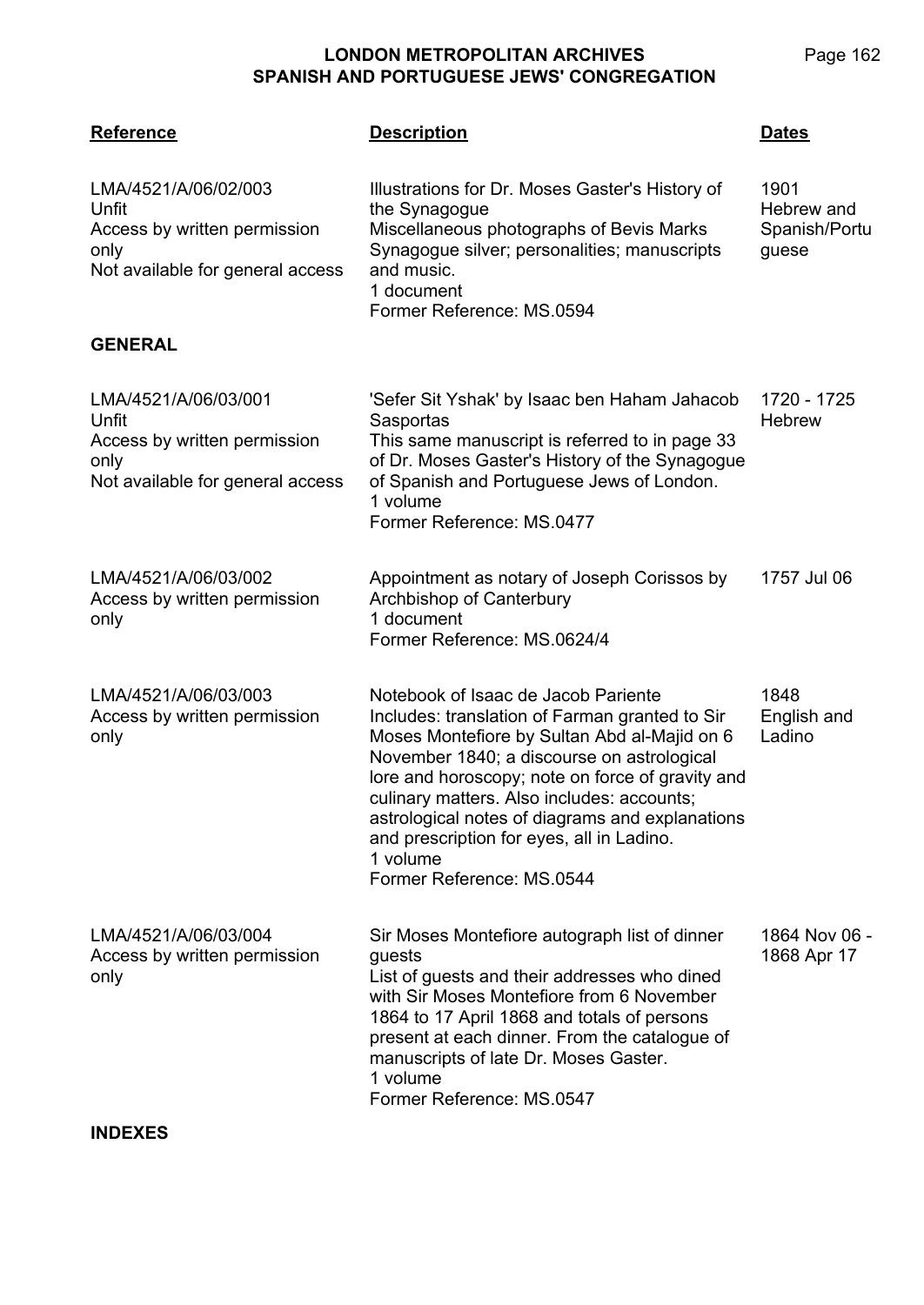| <b>Reference</b>                                                | <b>Description</b>                                                                                                                                                                                                                                                                             | <b>Dates</b>                                |
|-----------------------------------------------------------------|------------------------------------------------------------------------------------------------------------------------------------------------------------------------------------------------------------------------------------------------------------------------------------------------|---------------------------------------------|
| LMA/4521/A/06/04/001<br>Access by written permission<br>only    | Index of names in unidentified folio volume<br>Compiled accordingly to names of patriarchs<br>and their wives.<br>1 volume<br>Former Reference: MS.0598                                                                                                                                        | 177- - 180-                                 |
| LMA/4521/A/06/04/002<br>Access by written permission<br>only    | Index of unidentified volume<br>Alphabetical name index.<br>1 volume                                                                                                                                                                                                                           | $18 -$                                      |
| LMA/4521/A/06/04/003<br>Access by written permission<br>only    | Index of unidentified volume<br>Alphabetical name index.<br>1 volume                                                                                                                                                                                                                           | $18 -$                                      |
| LMA/4521/A/06/04/004<br>Access by written permission<br>only    | Index of Almhouses' records<br>Alphabetical. 1804 watermark.<br>1 volume<br>Former Reference: MS.0214                                                                                                                                                                                          | 180-                                        |
| LMA/4521/A/06/04/005<br>Access by written permission<br>only    | Index of Almhouses' records<br>Alphabetical. 1808 watermark<br>1 volume<br>Former Reference: MS.0215                                                                                                                                                                                           | 180-                                        |
| LMA/4521/A/06/04/006<br>Access by written permission<br>only    | 'Catalogue of the Library of the College of<br>Portuguese and Spanish Jews in London' by H.<br>Lindo, 5595<br>Includes short biographical and historical notes<br>of some of the authors and a valuation of the<br>library of the Society of Heshaim.<br>1 volume<br>Former Reference: MS.0238 | 1835 Mar 31<br>English and<br><b>Hebrew</b> |
| LMA/4521/A/06/04/007<br>Access by written permission<br>only    | Register of scrolls<br>Lists of 61 scrolls at following synagogues:<br>Bevis Marks, Lauderdale Road and Holland<br>Park and Mildmay Park. Includes photograph of<br>scroll 1 and index.<br>1 volume<br>Former Reference: MS.0440                                                               | 1935 Jan 25<br>English and<br><b>Hebrew</b> |
| LMA/4521/A/06/04/008/01<br>Access by written permission<br>only | Index of Bevis Marks Synagogue records<br>Copied from synagogue book by Neville Laski.<br>1 volume<br>Former Reference: MS.0597/A                                                                                                                                                              | 1949 Aug 31                                 |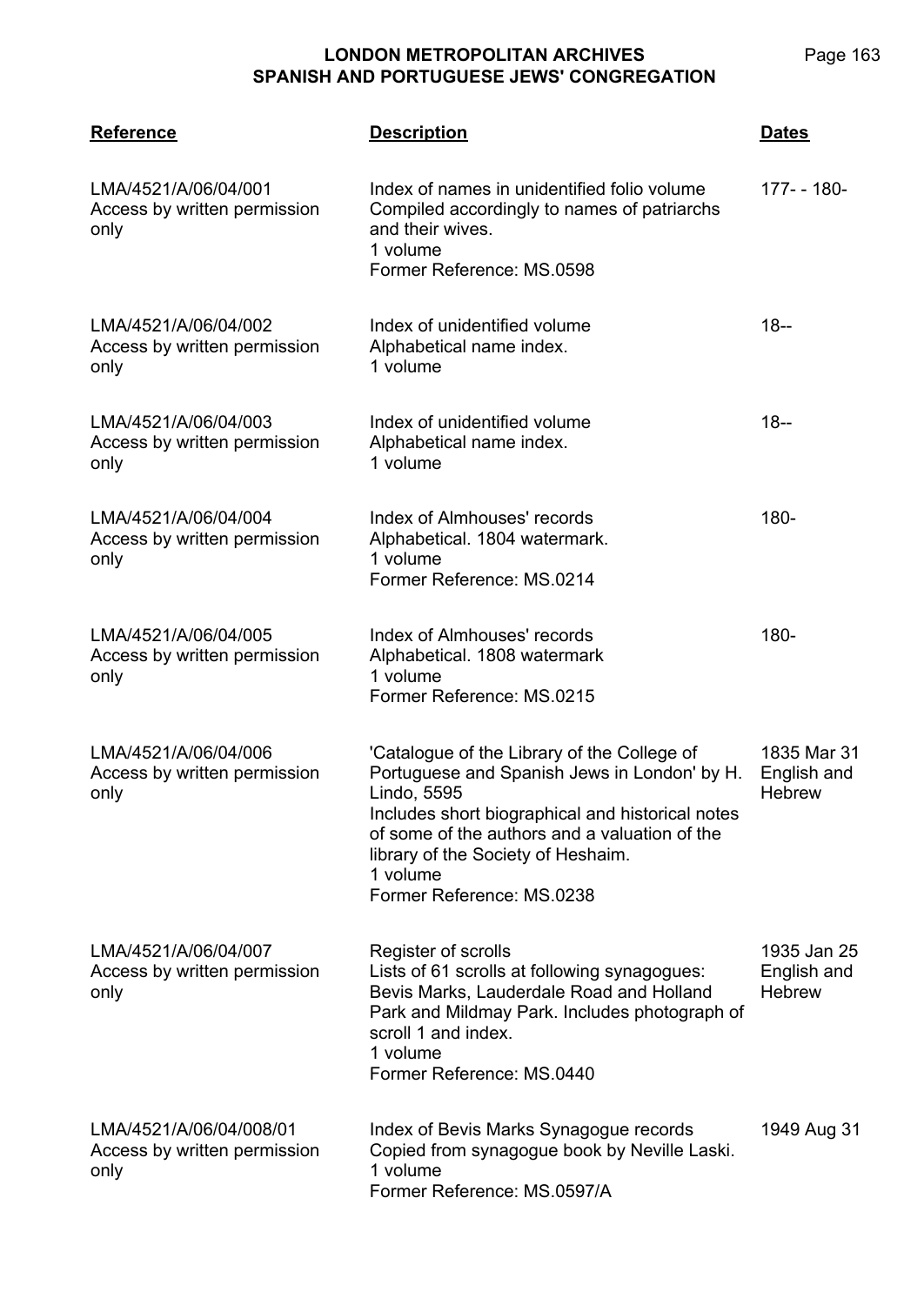| <b>Reference</b>                                                                                                                     | <b>Description</b>                                                                                                                                                                                                                                                                                                                                                       | <b>Dates</b>                |  |
|--------------------------------------------------------------------------------------------------------------------------------------|--------------------------------------------------------------------------------------------------------------------------------------------------------------------------------------------------------------------------------------------------------------------------------------------------------------------------------------------------------------------------|-----------------------------|--|
| LMA/4521/A/06/04/008/02<br>Access by written permission<br>only                                                                      | Index of Bevis Marks Synagogue records<br>Typescript with pencil additions.<br>1 volume<br>Former Reference: MS.0597                                                                                                                                                                                                                                                     | 1954                        |  |
| <b>POETRY</b>                                                                                                                        |                                                                                                                                                                                                                                                                                                                                                                          |                             |  |
| LMA/4521/A/06/05/001<br>Unfit<br>Access by written permission<br>only<br>Not available for general access.<br>Unfit for consultation | Massebot by Samuel Cohen<br>Collection of epitaphs and poems collected and<br>compiled by mostly Samuel Cohen (Livorno).<br>Includes elegies on members of the Meldola<br>family. Published in Kol-Ugab.<br>1 volume<br>Former Reference: MS.0679                                                                                                                        | $16--17--$<br><b>Hebrew</b> |  |
| LMA/4521/A/06/05/002<br>Access by written permission<br>only                                                                         | Kol Simhhan by Simha Kalimani, Venice,<br><b>Bragadina</b><br>Printed poetical composition in honour of<br>marriage of Daniel B. Jacob Bonfil to Mrs<br>Garsia, daughter of Hayyim Levi Palaco. Also<br>manuscript poems in honour of installation of<br>Raphael Meldola as Haham of Congregation<br>written by R. Moshe Cohen.<br>1 volume<br>Former Reference: MS.0689 | 1790<br><b>Hebrew</b>       |  |
| LMA/4521/A/06/05/003<br>Access by written permission<br>only                                                                         | Bat'Ammi by Nahum Sofer<br>Poem for Tisha be-Ab written in large letters by<br>Nahum Sofer.<br>1 volume<br>Former Reference: MS.0640                                                                                                                                                                                                                                     | 1801<br>Hebrew              |  |
| <b>MISCELLANEOUS</b>                                                                                                                 |                                                                                                                                                                                                                                                                                                                                                                          |                             |  |
| LMA/4521/A/06/06/001<br>Access by written permission<br>only                                                                         | Series of letters<br>1 file                                                                                                                                                                                                                                                                                                                                              | 1828 - 1940                 |  |
| <b>CONGREGATIONAL AND RELATED ORGANISATIONS</b>                                                                                      |                                                                                                                                                                                                                                                                                                                                                                          |                             |  |
| ALMSHOUSES: BARROW'S ALMSHOUSES, BETHNAL GREEN                                                                                       |                                                                                                                                                                                                                                                                                                                                                                          |                             |  |
| LMA/4521/B/01/001<br>Access by written permission                                                                                    | Rules and regulations for Barrow's almhouses<br>Regarding admissions and administration.                                                                                                                                                                                                                                                                                 | 1817 Dec 9 -<br>1894 Jun 13 |  |

1 volume Former Reference: MS.0212

Includes minutes of committee meetings.

only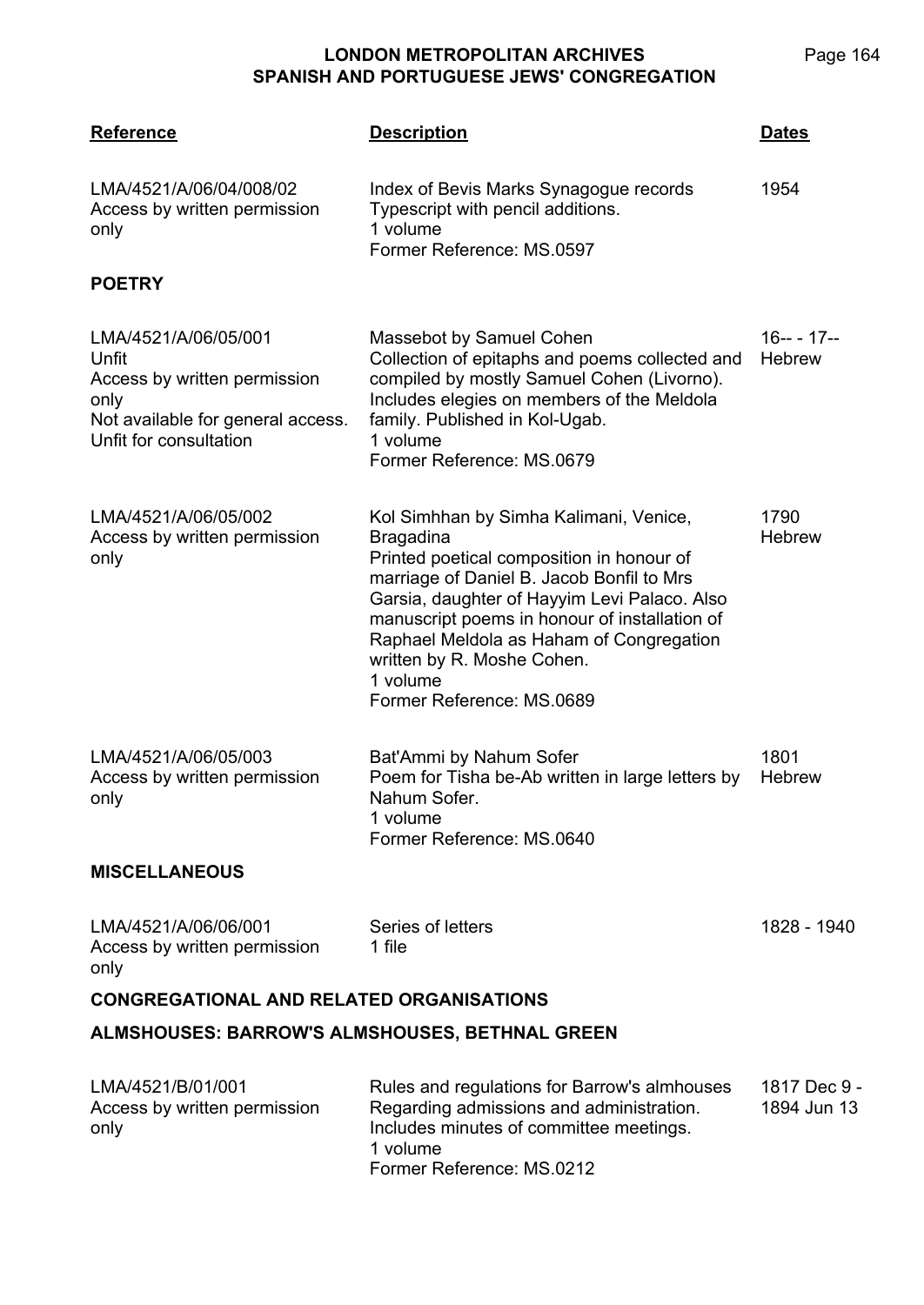Page 165

### **LONDON METROPOLITAN ARCHIVES SPANISH AND PORTUGUESE JEWS' CONGREGATION**

| <b>Reference</b>                                          | <b>Description</b>                                                                                                               | <b>Dates</b>                 |
|-----------------------------------------------------------|----------------------------------------------------------------------------------------------------------------------------------|------------------------------|
| LMA/4521/B/01/002<br>Access by written permission<br>only | Signed rules and regulations of the Barrow's<br>almshouses<br>Printed copies.<br>1 volume<br>Former Reference: MS.0439           | 1817 Nov 9 -<br>1840 Sep 1   |
| LMA/4521/B/01/003<br>Access by written permission<br>only | Signed rules to be observed by the Inmates<br>1 volume<br>Former Reference: MS.1550                                              | 1894 Jun 21 -<br>1935 Jun 14 |
| LMA/4521/B/01/004<br>Access by written permission<br>only | Minute book: committee of almhouses<br>1 volume<br>Former Reference: MS.0213                                                     | 1795 Jul 27 -<br>1799 Sep 23 |
| LMA/4521/B/01/005<br>Access by written permission<br>only | Minute book: committee appointed for the<br>building of almhouses (Barrow's buildings)<br>1 volume<br>Former Reference: MS.0079A | 1809 - 1822                  |
| LMA/4521/B/01/006<br>Access by written permission<br>only | Barrow's buildings: letters to committee<br>concerning erection of almshouses<br>1 volume<br>Former Reference: MS.0302           | 1816 - 1818                  |
| ALMSHOUSES: COCK COURT ALMSHOUSES, JEWRY STREET           |                                                                                                                                  |                              |
| LMA/4521/B/02/001<br>Access by written permission<br>only | Rules and regulations: individual copies signed<br>by tenants<br>1 volume<br>Former Reference: MS.0545                           | 1839 Feb -<br>1840 Sep       |
| LMA/4521/B/02/002<br>Access by written permission<br>only | Susannah Carpenter to Samuel Wilkins<br>Mortage<br>1 document                                                                    | 1668                         |
| LMA/4521/B/02/003<br>Access by written permission<br>only | <b>Dickens Lease</b><br>Fire and recovery of three houses.<br>1 document                                                         | 1727                         |
| LMA/4521/B/02/004<br>Access by written permission<br>only | Ridout family death certificates<br>1 document                                                                                   | 1789 - 1839                  |
| LMA/4521/B/02/005<br>Access by written permission<br>only | Jeremiah Ridout to Thomas Drake<br>1 document                                                                                    | 1823                         |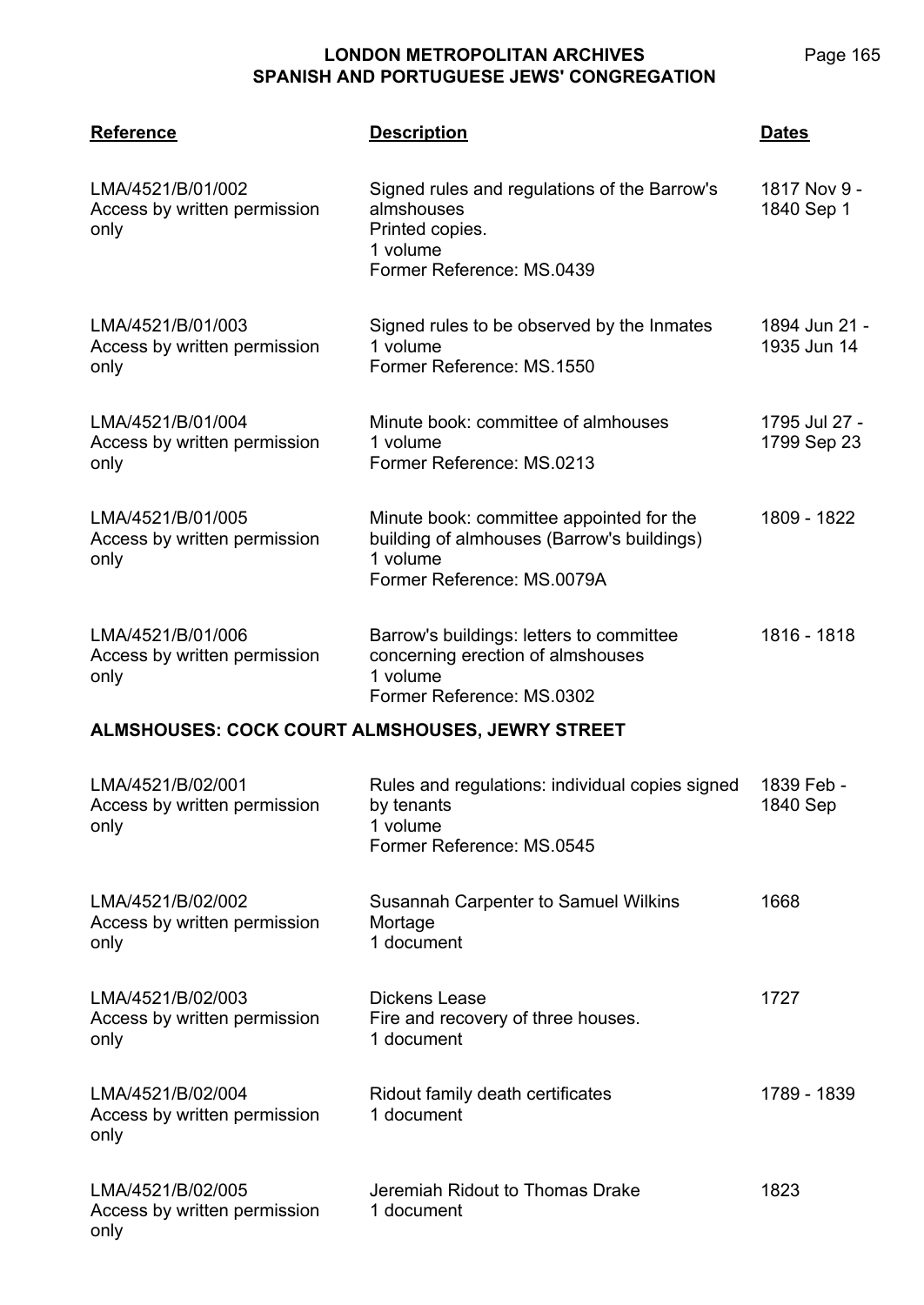| <b>Reference</b>                                          | <b>Description</b>                                                          | <u>Dates</u>    |
|-----------------------------------------------------------|-----------------------------------------------------------------------------|-----------------|
| LMA/4521/B/02/006<br>Access by written permission<br>only | Bargain and sale of yard by Charles Burgstock<br>to Sherbrook<br>1 document | 1682            |
| LMA/4521/B/02/007<br>Access by written permission         | Fine agreement between Ridout and Lewis                                     | 1799            |
| only                                                      | 1 document                                                                  |                 |
| LMA/4521/B/02/008<br>Access by written permission<br>only | <b>Recovery Rights</b><br>1 document                                        | 1680            |
| LMA/4521/B/02/009<br>Access by written permission<br>only | Bond of John Halsey<br>1 document                                           | 1700            |
| LMA/4521/B/02/010<br>Access by written permission<br>only | Eliza Stacey to John Halsey<br>1 document                                   | <b>1696 Nov</b> |
| LMA/4521/B/02/011<br>Access by written permission<br>only | Mortgage of Halsey to Jackson<br>1 document                                 | 1697            |
| LMA/4521/B/02/012<br>Access by written permission<br>only | Abstract of the title of Jeremiah Ridout<br>1 document                      | 1839            |
| LMA/4521/B/02/013<br>Access by written permission<br>only | Halsey Mortgage<br>1 document                                               | 1683 Nov        |
| LMA/4521/B/02/014<br>Access by written permission<br>only | Copy of the George Clarke Will<br>1 document                                | 1668 Aug        |
| LMA/4521/B/02/015<br>Access by written permission<br>only | Lease of House in Poor Jewry Lane<br>1 document                             | 1656            |
| LMA/4521/B/02/016<br>Access by written permission<br>only | Sale by Bale to Franklin<br>1 document                                      | 1707 Jun        |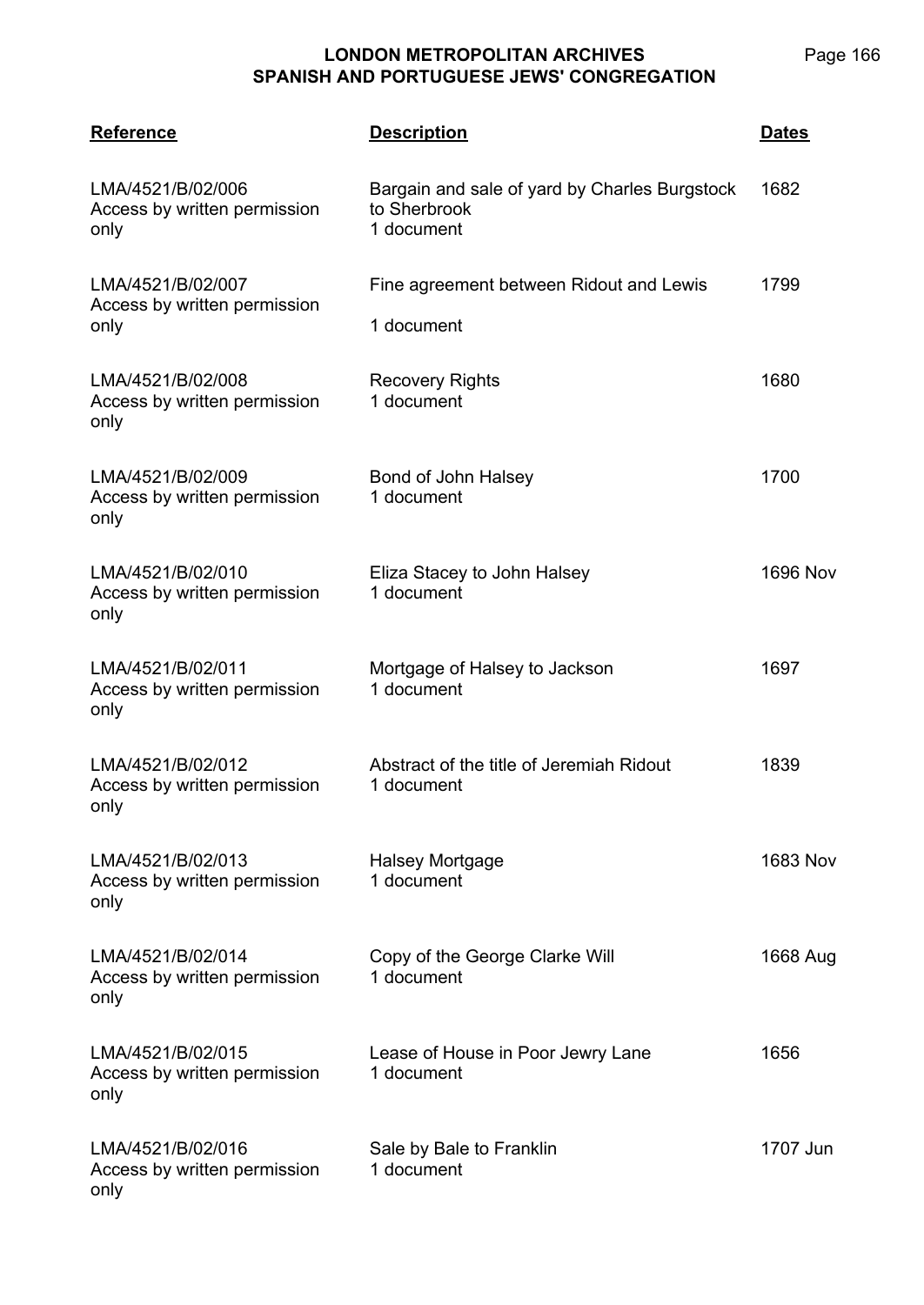| <b>Reference</b>                                               | <b>Description</b>                                                                 | <u>Dates</u> |
|----------------------------------------------------------------|------------------------------------------------------------------------------------|--------------|
| LMA/4521/B/02/017<br>Access by written permission<br>only      | <b>Cock Court</b><br>1 document                                                    | 1660         |
| LMA/4521/B/02/018<br>Access by written permission<br>only      | <b>Bathis to Ridout</b><br>1 document                                              | 1728         |
| LMA/4521/B/02/019<br>Access by written permission<br>only      | An inquisition taken at the Guildhall<br>1 document                                | 1659         |
| LMA/4521/B/02/020<br>Access by written permission<br>only      | Dickens - Robart<br>1 document                                                     | 1726         |
| LMA/4521/B/02/021<br>Unfit<br>Not available for general access | Recovery of four houses<br>Includes large box seal.<br>1 document                  | 1680         |
| LMA/4521/B/02/022<br>Access by written permission<br>only      | List of houses in Poor Jewry Lane<br>1 document                                    | 1728         |
| LMA/4521/B/02/023<br>Access by written permission<br>only      | Will of George Thorbrooks<br>Copy.<br>1 document                                   | 1674         |
| LMA/4521/B/02/024<br>Access by written permission<br>only      | Will of George Thorbrooks<br>Relates to property in Poor Jewry Lane.<br>1 document | 1694         |
| LMA/4521/B/02/025<br>Access by written permission<br>only      | John Halsey release of errors<br>1 document                                        | 1700         |
| LMA/4521/B/02/026<br>Access by written permission<br>only      | Agreement between Henry Sherbrook and<br><b>Clement Halsey</b><br>1 document       | 1686         |
| LMA/4521/B/02/027<br>Access by written permission<br>only      | Notice to quit nos. 5, 7, 8<br>1 document                                          | 1892         |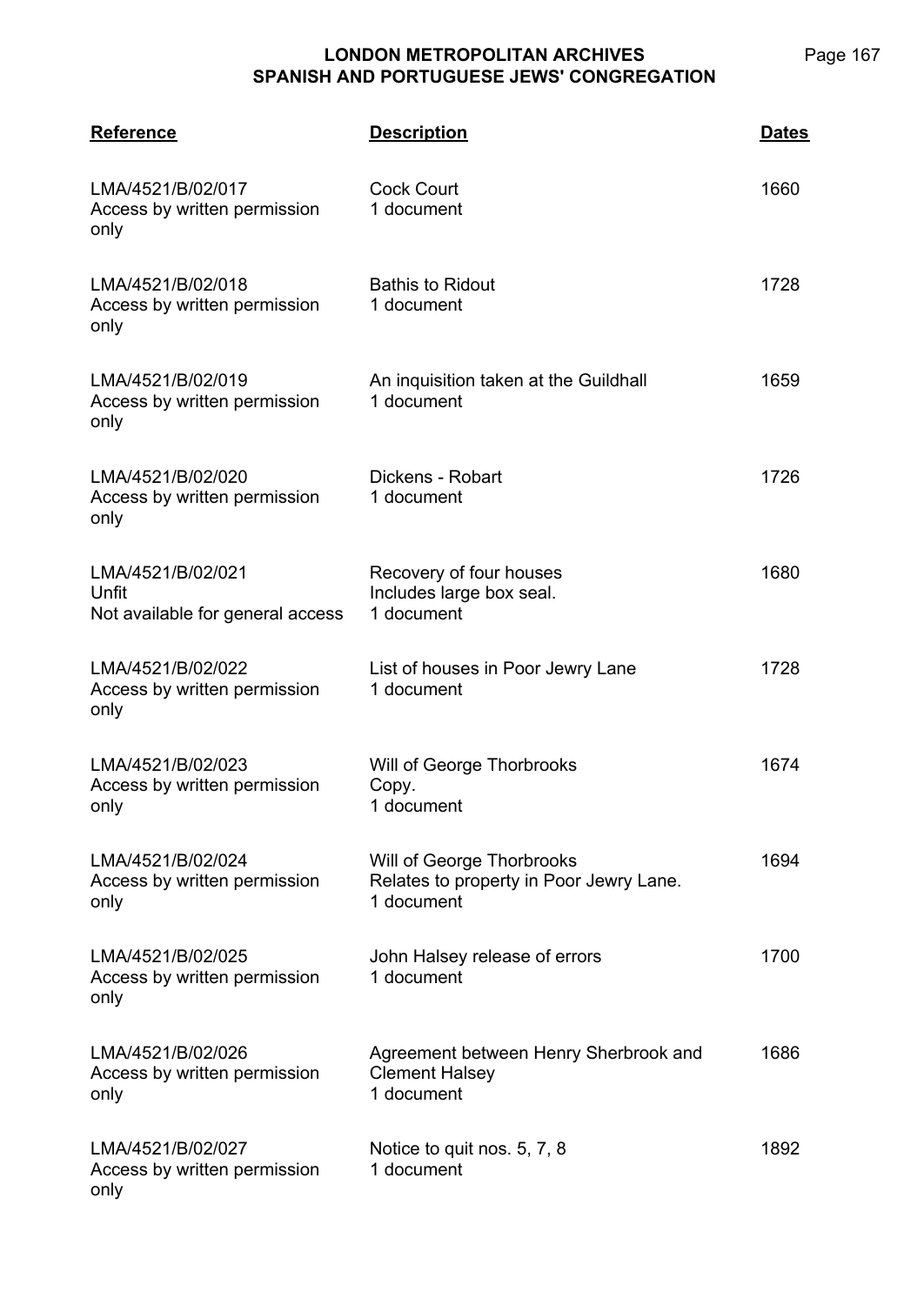| <b>Reference</b>                                          | <b>Description</b>                                                                  | <b>Dates</b>    |
|-----------------------------------------------------------|-------------------------------------------------------------------------------------|-----------------|
| LMA/4521/B/02/028<br>Access by written permission<br>only | Declaration of Jeremiah Ridout<br>1 document                                        | 1839            |
| LMA/4521/B/02/029<br>Access by written permission<br>only | Note of mortgage from Charles Townley to<br><b>Anthony Ball</b><br>1 document       | 1702            |
| LMA/4521/B/02/030<br>Access by written permission<br>only | Note of mortgage from Anthony Ball to Charles<br>Townley<br>1 document              | 1709            |
| LMA/4521/B/02/031<br>Access by written permission<br>only | Note of receipt from surveyor Charles Rivers to<br>Lord Baron Suafso<br>1 document  | 1733            |
| LMA/4521/B/02/032<br>Access by written permission<br>only | Certificate of Redemption<br>Includes a photocopy letter<br>2 documents             | 1889            |
| LMA/4521/B/02/033<br>Access by written permission<br>only | Complaint about the state of the almshouses<br>1 document                           | <b>1818 Nov</b> |
| LMA/4521/B/02/034<br>Access by written permission<br>only | John Sherbrooke<br>1 document                                                       | 1689            |
| LMA/4521/B/02/035<br>Access by written permission<br>only | <b>Plan of Alms Houses</b><br>1 document                                            | 1838            |
| LMA/4521/B/02/036<br>Access by written permission<br>only | Contract of sale from Maurice Myers to Sir<br><b>Moses Montefiore</b><br>1 document | 1874            |
| LMA/4521/B/02/037<br>Access by written permission<br>only | Lease to Sir Moses Montefiore<br>1 document                                         | 1820            |
| LMA/4521/B/02/038<br>Access by written permission<br>only | Letter to Moses Montefiore regarding the<br>entrance of Cock Court<br>1 document    | 1874            |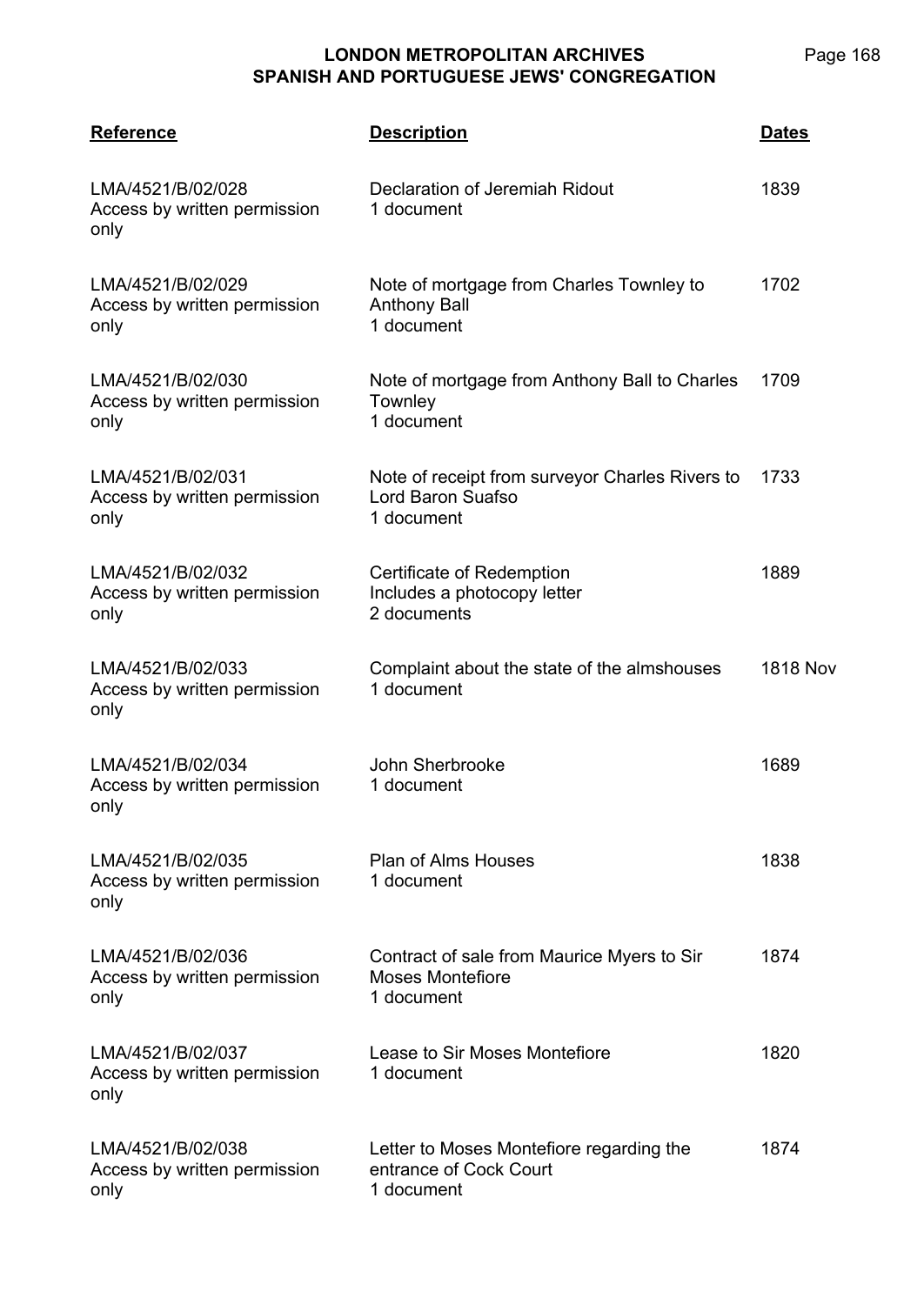| <b>Reference</b>                                          | <b>Description</b>                                                                   | <b>Dates</b> |
|-----------------------------------------------------------|--------------------------------------------------------------------------------------|--------------|
| LMA/4521/B/02/039<br>Access by written permission<br>only | Lease by Jermiah Ridout<br>1 document                                                | 1823         |
| LMA/4521/B/02/040<br>Access by written permission<br>only | Conveyance of freeholds, Jewry Street<br>1 file                                      | 1839 - 1892  |
| LMA/4521/B/02/041<br>Access by written permission<br>only | Two houses in Jewry Lane<br>1 document                                               | 1672         |
| LMA/4521/B/02/042<br>Access by written permission<br>only | Legal documentation<br>1 document                                                    | 1824         |
| LMA/4521/B/02/043<br>Access by written permission<br>only | The Wardens and Elders of the Spanish and<br>Portuguese Jews Synagogue<br>1 document | 1874 - 1875  |
| LMA/4521/B/02/044<br>Access by written permission<br>only | <b>Richard Farington will</b><br>1 document                                          | 1793         |
| LMA/4521/B/02/045<br>Access by written permission<br>only | Sale to Mr Joseph How and Mr Sam How<br>1 document                                   | 1700         |
| LMA/4521/B/02/046<br>Access by written permission<br>only | Jeremiah Ridout will copy<br>1 document                                              | 1786         |
| LMA/4521/B/02/047<br>Access by written permission<br>only | Agreement regarding Cock Court, Jewry Lane<br>1 document                             | 1686         |
| LMA/4521/B/02/048<br>Access by written permission<br>only | Jewry Lane receipt<br>1 document                                                     | 1660         |
| LMA/4521/B/02/049<br>Access by written permission<br>only | Assignments of tenements, Jewry Lane<br>1 document                                   | 1661         |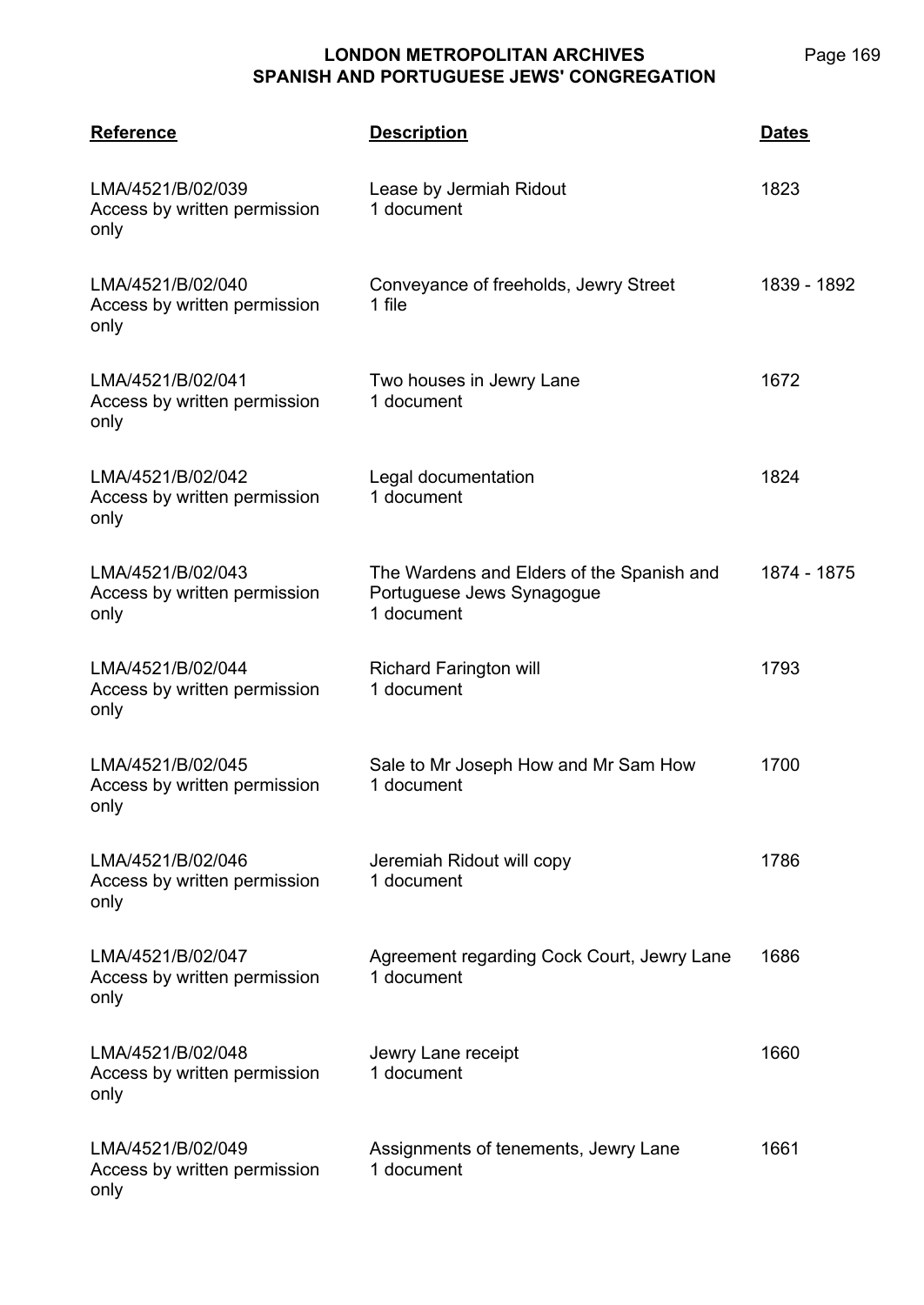| <b>Reference</b>                                                                                        | <b>Description</b>                                                                 | <b>Dates</b>                                                            |
|---------------------------------------------------------------------------------------------------------|------------------------------------------------------------------------------------|-------------------------------------------------------------------------|
| LMA/4521/B/02/050<br>Access by written permission<br>only                                               | <b>Clemont Halsey regarding lights</b><br>1 document                               | 1609                                                                    |
| LMA/4521/B/02/051<br>Unfit<br>Access by written permission<br>only<br>Not available for general access. | <b>Bridgett Gasse and James Gasse</b><br>1 document                                | 1683                                                                    |
| LMA/4521/B/02/052<br>Access by written permission<br>only                                               | Indenture between Thomas Shoapsy and<br><b>Henry Wilson</b><br>1 document          | 1653                                                                    |
| LMA/4521/B/02/053<br>Access by written permission<br>only                                               | No.10 Jewry Street, declaration of Miss Wake<br>1 document                         | 1875                                                                    |
| LMA/4521/B/02/054<br>Access by written permission<br>only                                               | Cock Court, Jewry Street tenant rents<br>1 file                                    | 1823                                                                    |
| LMA/4521/B/02/055<br>Access by written permission<br>only                                               | Jewry Street legal correspondence<br>1 file                                        | 1875                                                                    |
| LMA/4521/B/02/056<br>Access by written permission<br>only                                               | Schedule of old deeds relating to Jewry Street<br>1 document                       | 18--                                                                    |
| LMA/4521/B/02/057<br>Access by written permission<br>only                                               | Deeds relating to premises in Cock Court Jewry 18--<br><b>Street</b><br>1 document |                                                                         |
| <b>BETH HOLIM HOSPITAL</b><br><b>ADMINISTRATION</b>                                                     |                                                                                    |                                                                         |
| LMA/4521/B/03/01/001<br>Access by written permission<br>only                                            | <b>Board of Directors minutes</b><br>1 volume<br>Former Reference: MS.0073         | 1747 - 1805<br>in Portuguese<br>until 1789, in<br>English<br>afterwards |
| LMA/4521/B/03/01/002<br>Access by written permission<br>only                                            | <b>General Committee minutes</b><br>1 volume<br>Former Reference: MS.0074          | 1748 Mar -<br>1780 Dec 10<br>in Portuguese                              |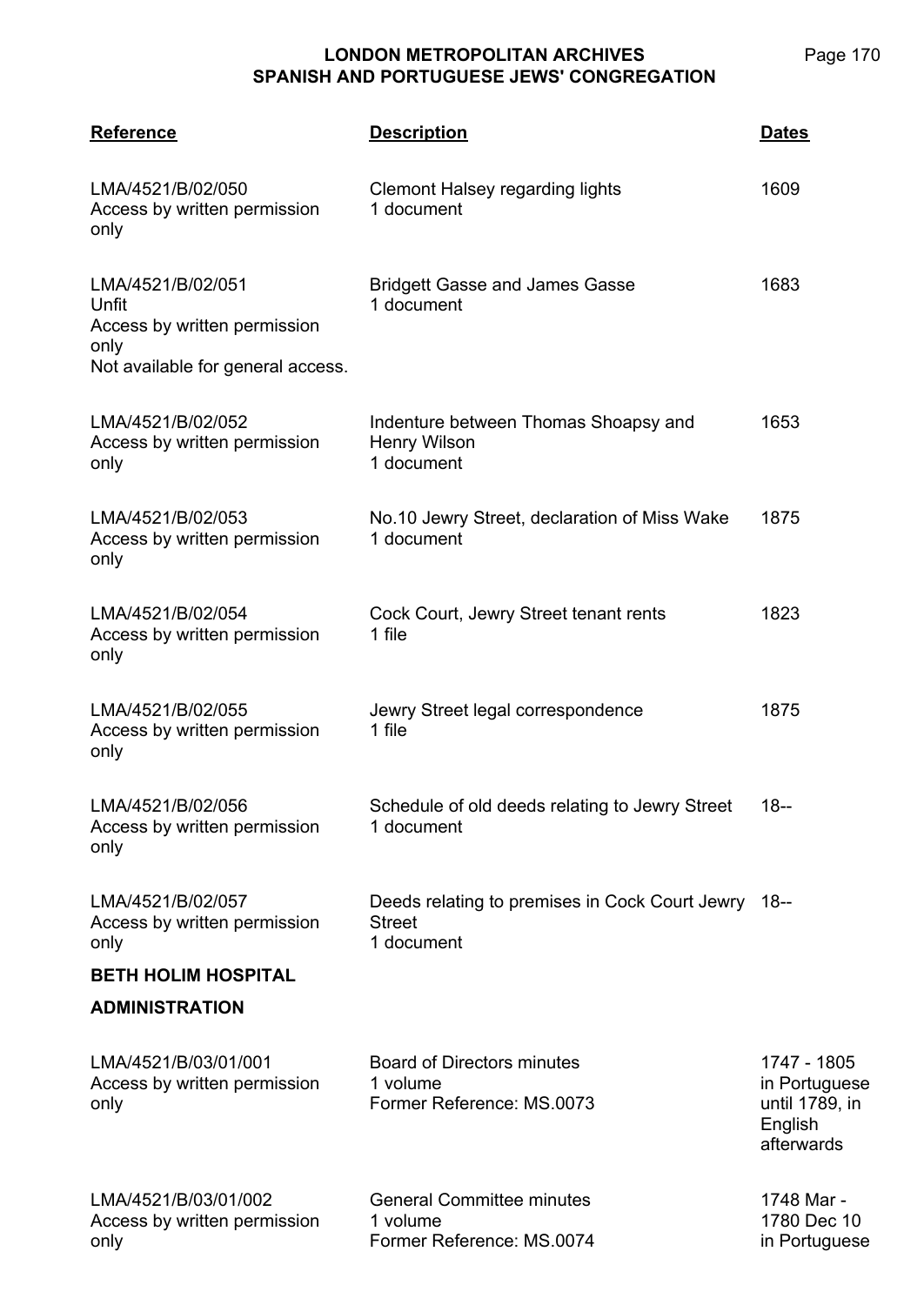| <b>Reference</b>                                             | <b>Description</b>                                                                                              | <u>Dates</u>                                                                           |
|--------------------------------------------------------------|-----------------------------------------------------------------------------------------------------------------|----------------------------------------------------------------------------------------|
| LMA/4521/B/03/01/003<br>Access by written permission<br>only | <b>General Committee minutes</b><br>1 volume<br>Former Reference: MS.0076                                       | 1781 Sep 1 -<br>1814 May 1<br>in Portuguese<br>until 1789, in<br>English<br>afterwards |
| LMA/4521/B/03/01/004<br>Access by written permission<br>only | <b>General Committee minutes</b><br>Includes list of Governors (1826).<br>1 volume<br>Former Reference: MS.0084 | 1814 May 22 -<br>1827 Apr 1                                                            |
| LMA/4521/B/03/01/005<br>Access by written permission<br>only | <b>General Committee minutes</b><br>1 volume<br>Former Reference: MS.0079                                       | 1827 Jun 17 -<br>1857 May 4                                                            |
| LMA/4521/B/03/01/006<br>Access by written permission<br>only | <b>General Committee minutes</b><br>1 volume<br>Former Reference: MS.0209                                       | 1857 Sep 8 -<br>1918 Jun 12                                                            |
| LMA/4521/B/03/01/007<br>Access by written permission<br>only | Minutes of special and regular quarterly<br>meetings<br>1 volume<br>Former Reference: MS.0267                   | 1748 Sep 4 -<br>1772 Sep 9<br>in Portuguese                                            |
| LMA/4521/B/03/01/008<br>Access by written permission<br>only | Minutes of special and regular quarterly<br>meetings<br>1 volume<br>Former Reference: MS.0275                   | 1773 Mar 3 -<br>1812 Jun 7<br>in Portuguese<br>until 1789, in<br>English<br>afterwards |
| LMA/4521/B/03/01/009<br>Access by written permission<br>only | Committee minutes<br>1 volume<br>Former Reference: MS.0080                                                      | 1827 May 13 -<br>1877 Aug 19                                                           |
| LMA/4521/B/03/01/010<br>Access by written permission<br>only | Committee minutes<br>1 volume<br>Former Reference: MS.0574                                                      | 1878 Jul 21 -<br>1929 Apr 3                                                            |
| LMA/4521/B/03/01/011<br>Access by written permission<br>only | <b>House Committee minutes</b><br>1 volume<br>Former Reference: MS.0077                                         | 1793 Dec 22 -<br>1823 Apr 27                                                           |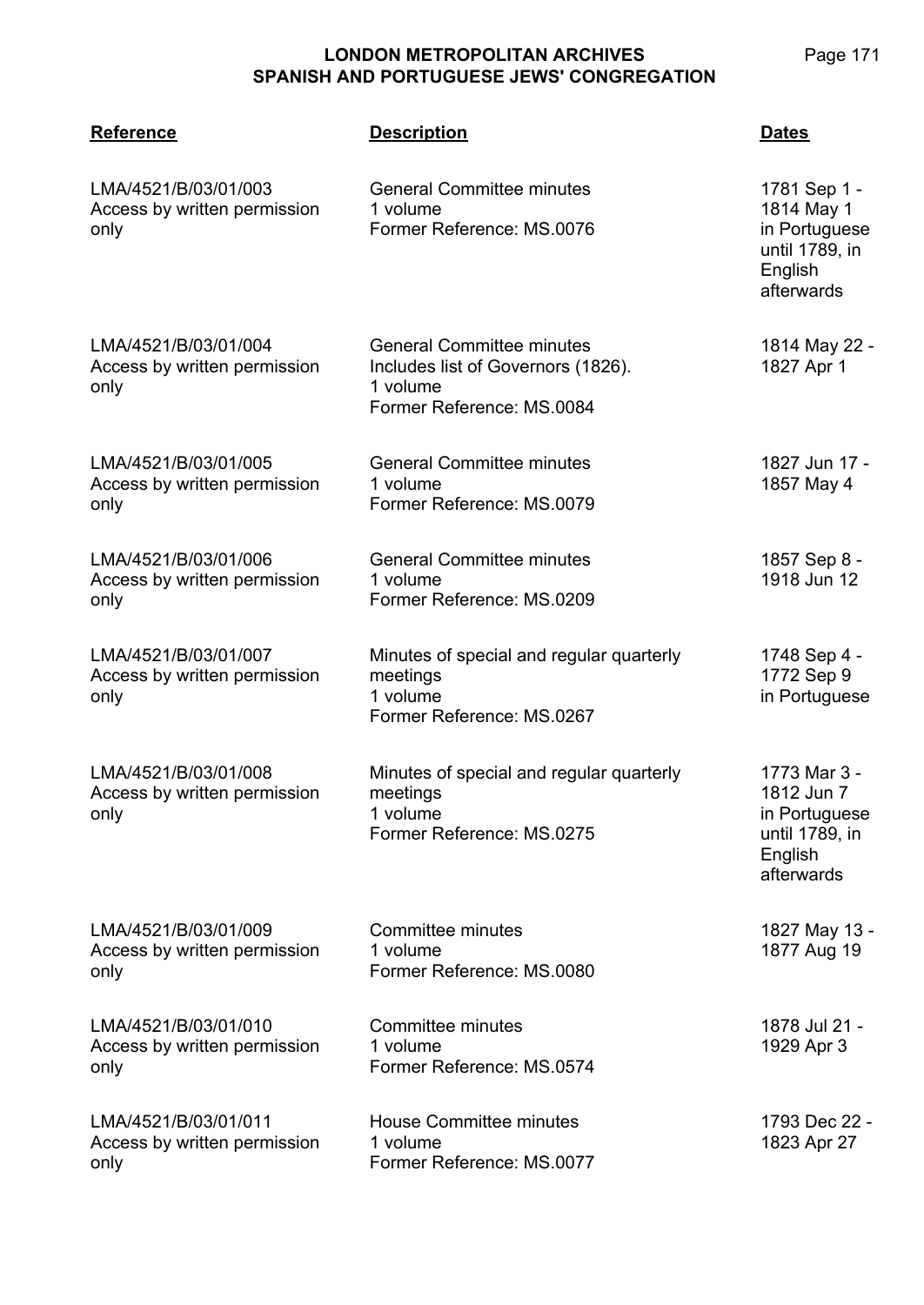only

only

only

only

only

only

only

**LMA/4521 Reference Description Dates** LMA/4521/B/03/01/012 Access by written permission House Committee minutes 1 volume Former Reference: MS.0081 1835 Nov 12 - 1839 Feb 17 LMA/4521/B/03/01/013 Access by written permission House Committee minutes 1 volume Former Reference: MS.0082 1897 Oct 28 - 1905 Dec 5 LMA/4521/B/03/01/014 Access by written permission House Committee minutes 1 volume Former Reference: MS.0083 1906 Jan 2 - 1912 Mar 5 LMA/4521/B/03/01/015 Access by written permission House Committee minutes 1 volume Former Reference: MS.0210 1912 Apr 4 - 1919 May 7 LMA/4521/B/03/01/016 Access by written permission House Committee minutes and stewards' accounts 1 volume Former Reference: MS.1619 1919 Jun 12 - 1929 Sep 4 LMA/4521/B/03/01/017 Access by written permission House Committee minutes Includes master's monthly accounts until July 1939. 1 volume Former Reference: MS.0539 1929 Oct - 1947 Feb LMA/4521/B/03/01/018 Access by written permission House Committee minutes 1 volume Former Reference: MS.1617 1947 Mar 10 - 1956 Nov 14

LMA/4521/B/03/01/019 Access by written permission only Building Sub-committee minutes 1 volume Former Reference: MS.0596 1900 Feb 11 - 1903 Dec 28 LMA/4521/B/03/01/020 Access by written permission only Minutes: stewards for the anniversary dinner and other stewards 1 volume Former Reference: MS.0078 1801 Jul 22 - 1813 Apr 12

LMA/4521/B/03/01/021 Access by written permission only Committees Minutes: stewards for the anniversary dinner of Beth Holim and other stewards 1 volume Former Reference: MS.0085 1814 Feb 20 - 1839 Apr 3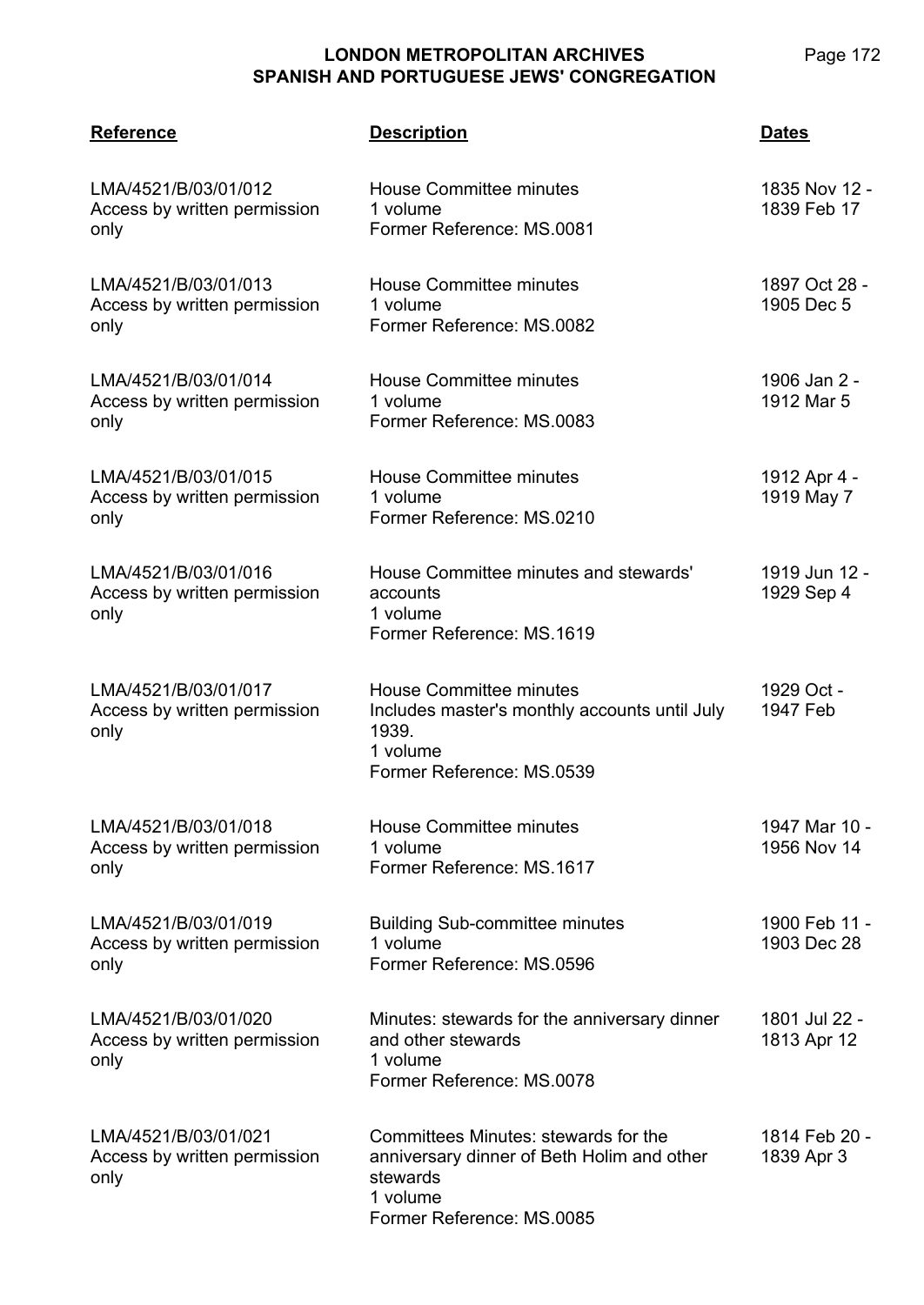| <b>Reference</b>                                             | <b>Description</b>                                                                                                                                           | <b>Dates</b>                 |
|--------------------------------------------------------------|--------------------------------------------------------------------------------------------------------------------------------------------------------------|------------------------------|
| LMA/4521/B/03/01/022<br>Access by written permission<br>only | Minutes: stewards for the dinner (dinner book)<br>With 11 lists of those present and donations.<br>1 volume<br>Former Reference: MS.1624                     | 1839 Apr 10 -<br>1841 Apr 26 |
| LMA/4521/B/03/01/023<br>Access by written permission<br>only | Copy letter book, indexed<br>1 volume<br>Former Reference: MS.1651                                                                                           | 1887 - 1900                  |
| LMA/4521/B/03/01/024<br>Access by written permission<br>only | Copy letter book, indexed<br>1 volume<br>Former Reference: MS.1652                                                                                           | 1900 - 1906                  |
| LMA/4521/B/03/01/025<br>Access by written permission<br>only | Copy letter book, indexed<br>1 volume<br>Former Reference: MS.1653                                                                                           | 1913 - 1915                  |
| LMA/4521/B/03/01/026<br>Access by written permission<br>only | Copy letter book, indexed<br>Signed by Secretary Pail Goodman.<br>1 volume<br>Former Reference: MS.1731                                                      | 1915 Jul -<br>1917 Jan       |
| LMA/4521/B/03/01/027<br>Access by written permission<br>only | Signatures of persons attending meetings or<br>visiting Beth Holim<br>1 volume<br>Former Reference: MS.0608                                                  | 1923 - 1965                  |
| LMA/4521/B/03/01/028<br>Access by written permission<br>only | Steward and matron contracts<br>1 file                                                                                                                       | 1898, 1925                   |
| LMA/4521/B/03/01/029<br>Access by written permission<br>only | Sephardi Charities Aid Society<br>1 file                                                                                                                     | 1923                         |
| <b>MEDICAL RECORDS</b>                                       |                                                                                                                                                              |                              |
| LMA/4521/B/03/02/001<br>Access by written permission<br>only | <b>Prescription book</b><br>Giving names of persons given medical<br>treatment and the prescriptions given to them.<br>1 volume<br>Former Reference: MS.0268 | 1832 Jun 24 -<br>1833 Mar 23 |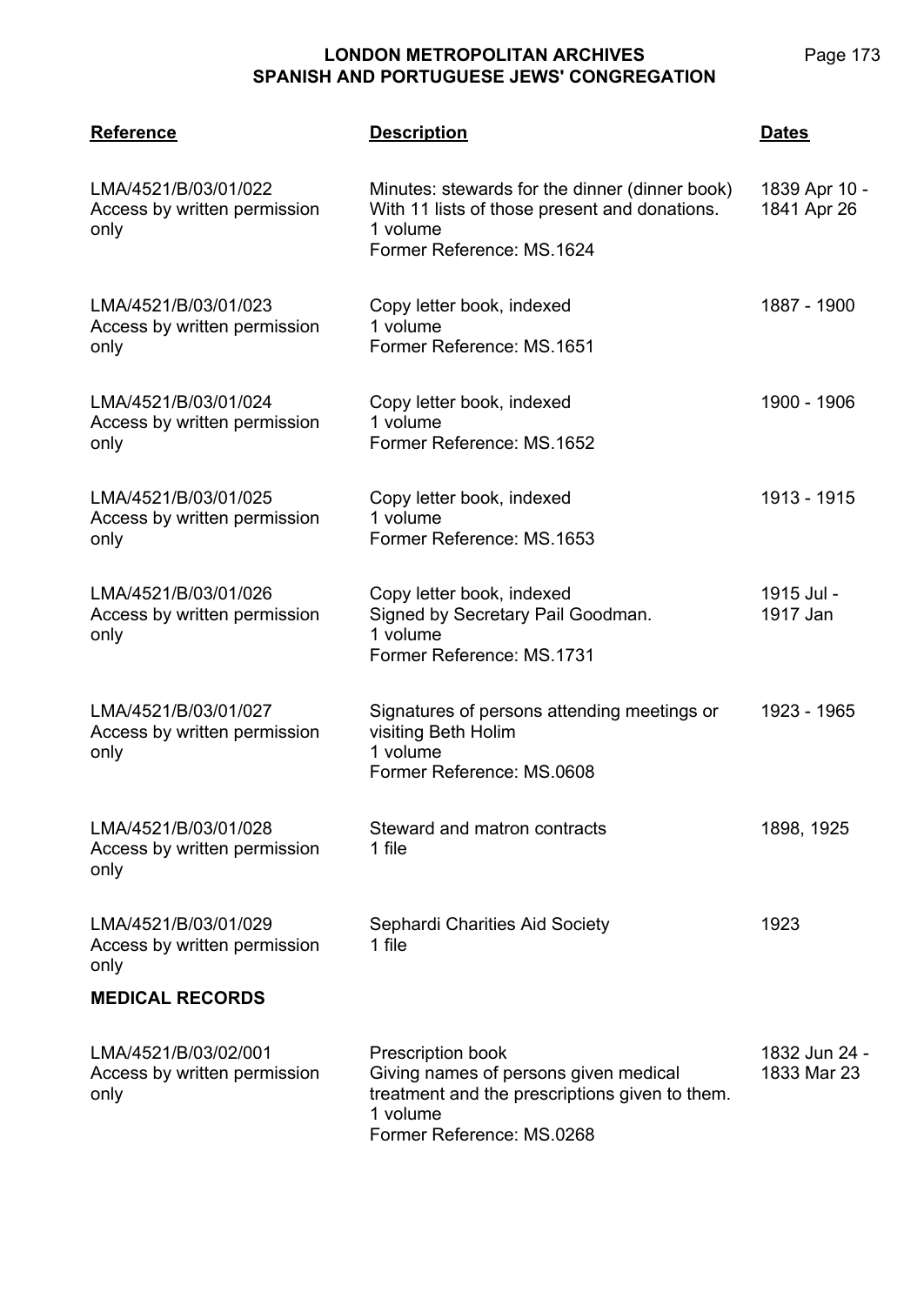| <b>Reference</b>                                                                                                            | <b>Description</b>                                                                                                                             | <b>Dates</b>                |
|-----------------------------------------------------------------------------------------------------------------------------|------------------------------------------------------------------------------------------------------------------------------------------------|-----------------------------|
| LMA/4521/B/03/02/002<br>Access by written permission<br>only                                                                | Prescriptions/dispensers book<br>With details of medicines prepared for<br>occupants of the hospital.<br>1 volume<br>Former Reference: MS.0441 | 1835 - 1836                 |
| LMA/4521/B/03/02/003<br>Unfit<br>Access by written permission<br>only<br>Not available for general access<br><b>FINANCE</b> | Medical book<br>1 volume<br>Former Reference: MS.1655                                                                                          | 1924 - 1949                 |
| LMA/4521/B/03/03/001<br>Access by written permission<br>only                                                                | 'Livro de Bet Holim': accounts and lists of<br>officers<br>1 volume<br>Former Reference: MS.0075                                               | 1709<br>Portuguese          |
| LMA/4521/B/03/03/002<br>Access by written permission<br>only                                                                | Account book<br>Annual statements and treasurers' accounts.<br>1 volume<br>Former Reference: MS.1626                                           | 1849 - 1878                 |
| LMA/4521/B/03/03/003<br>Access by written permission<br>only                                                                | Account book, indexed<br>1 volume<br>Former Reference: MS.1616                                                                                 | 1790 - 1806                 |
| LMA/4521/B/03/03/004<br>Access by written permission<br>only                                                                | Account book<br>1 volume<br>Former Reference: MS.0313                                                                                          | 1806 - 1819                 |
| LMA/4521/B/03/03/005<br>Access by written permission<br>only                                                                | Account book<br>1 volume<br>Former Reference: MS.1628                                                                                          | 1806 Aug 21 -<br>1819 Apr 3 |
| LMA/4521/B/03/03/006<br>Access by written permission<br>only                                                                | Ledger, indexed<br>Income and expenditure.<br>1 volume<br>Former Reference: MS.1630                                                            | 1819 Apr 3 -<br>1838 Sep 13 |
| LMA/4521/B/03/03/007<br>Access by written permission<br>only                                                                | Journal<br>Investments and monthly accounts.<br>1 volume<br>Former Reference: MS.1631                                                          | 1819 Apr 3 -<br>1838 Oct    |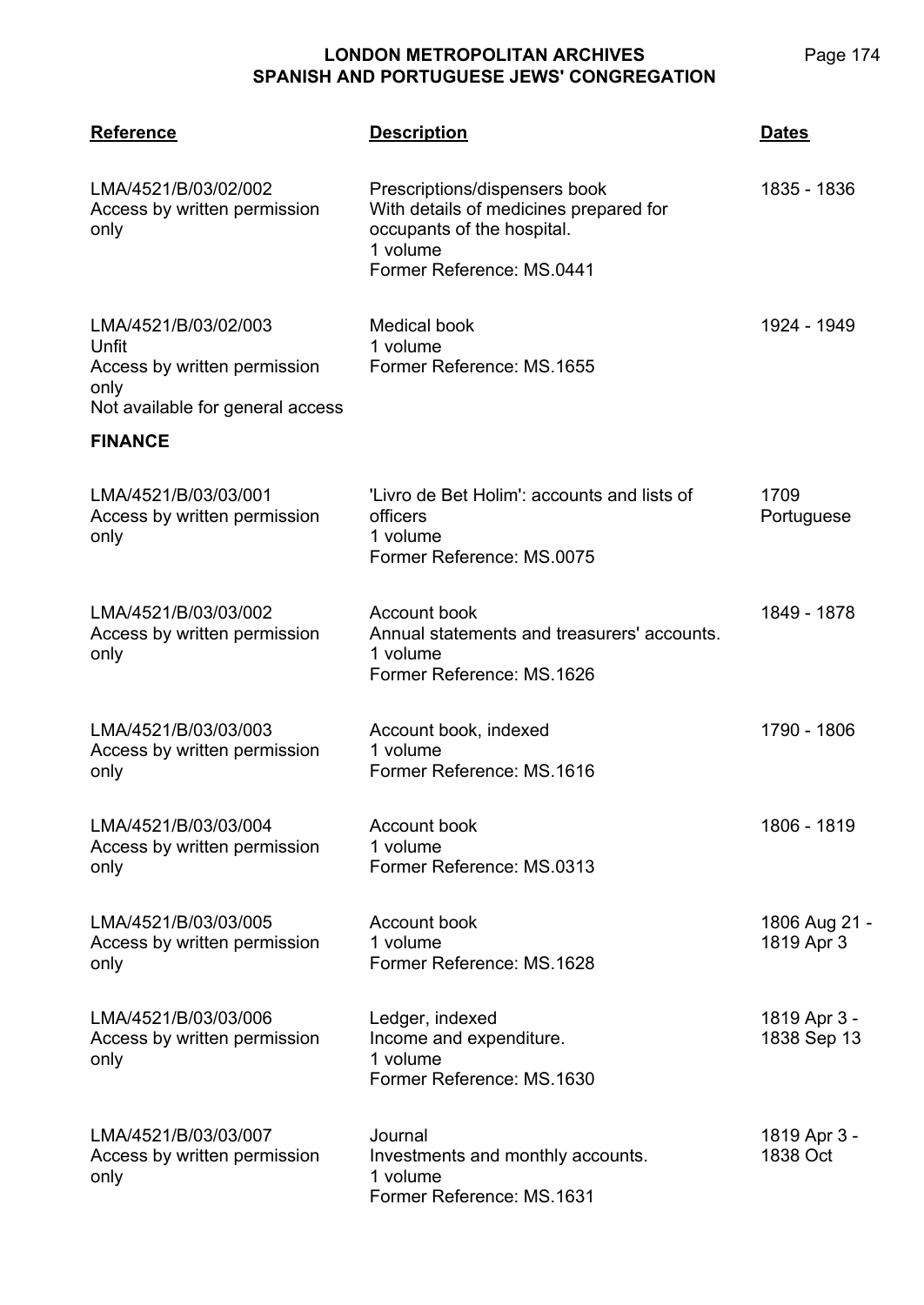| <b>Reference</b>                                                                                          | <b>Description</b>                                                                                                                  | <b>Dates</b>                |
|-----------------------------------------------------------------------------------------------------------|-------------------------------------------------------------------------------------------------------------------------------------|-----------------------------|
| LMA/4521/B/03/03/008<br>Access by written permission<br>only                                              | Ledger, indexed<br>Investments and accounts.<br>1 volume<br>Former Reference: MS.1634                                               | 1839 - 1863                 |
| LMA/4521/B/03/03/009<br>Access by written permission<br>only                                              | Journal<br>Investments and monthly accounts.<br>1 volume<br>Former Reference: MS.1625                                               | 1838 Oct 1 -<br>1864 Sep 17 |
| LMA/4521/B/03/03/010<br>Access by written permission<br>only                                              | Account book<br>Income and expenditure. Includes some loose<br>papers.<br>1 volume<br>Former Reference: MS.1654                     | 1864 - 1882                 |
| LMA/4521/B/03/03/011<br>Access by written permission<br>only                                              | Account book<br>Income and expenditure.<br>1 volume<br>Former Reference: MS.0721                                                    | 1883 - 1893                 |
| LMA/4521/B/03/03/012<br>Access by written permission<br>only                                              | Account book<br>Jan 1883 - Dec 1885, given monthly. Dec 1885<br>- Dec 1946 given annually.<br>1 volume<br>Former Reference: MS.0543 | 1883 - 1946                 |
| LMA/4521/B/03/03/013<br>Access by written permission<br>only                                              | Ledger, indexed<br>1 volume<br>Former Reference: MS.1639                                                                            | 1891 - 1893                 |
| LMA/4521/B/03/03/014<br>Access by written permission<br>only                                              | Ledger, indexed<br>1 volume<br>Former Reference: MS.1636                                                                            | 1894 Mar -<br>1910          |
| LMA/4521/B/03/03/015<br>Access by written permission<br>only                                              | Ledger, indexed<br>1 volume<br>Former Reference: MS.1637                                                                            | 1910 - 1923<br>Jan          |
| LMA/4521/B/03/03/016<br>Unfit<br>Access by written permission<br>only<br>Not available for general access | Ledger, indexed<br>1 volume<br>Former Reference: MS.1640                                                                            | 1922 - 1937                 |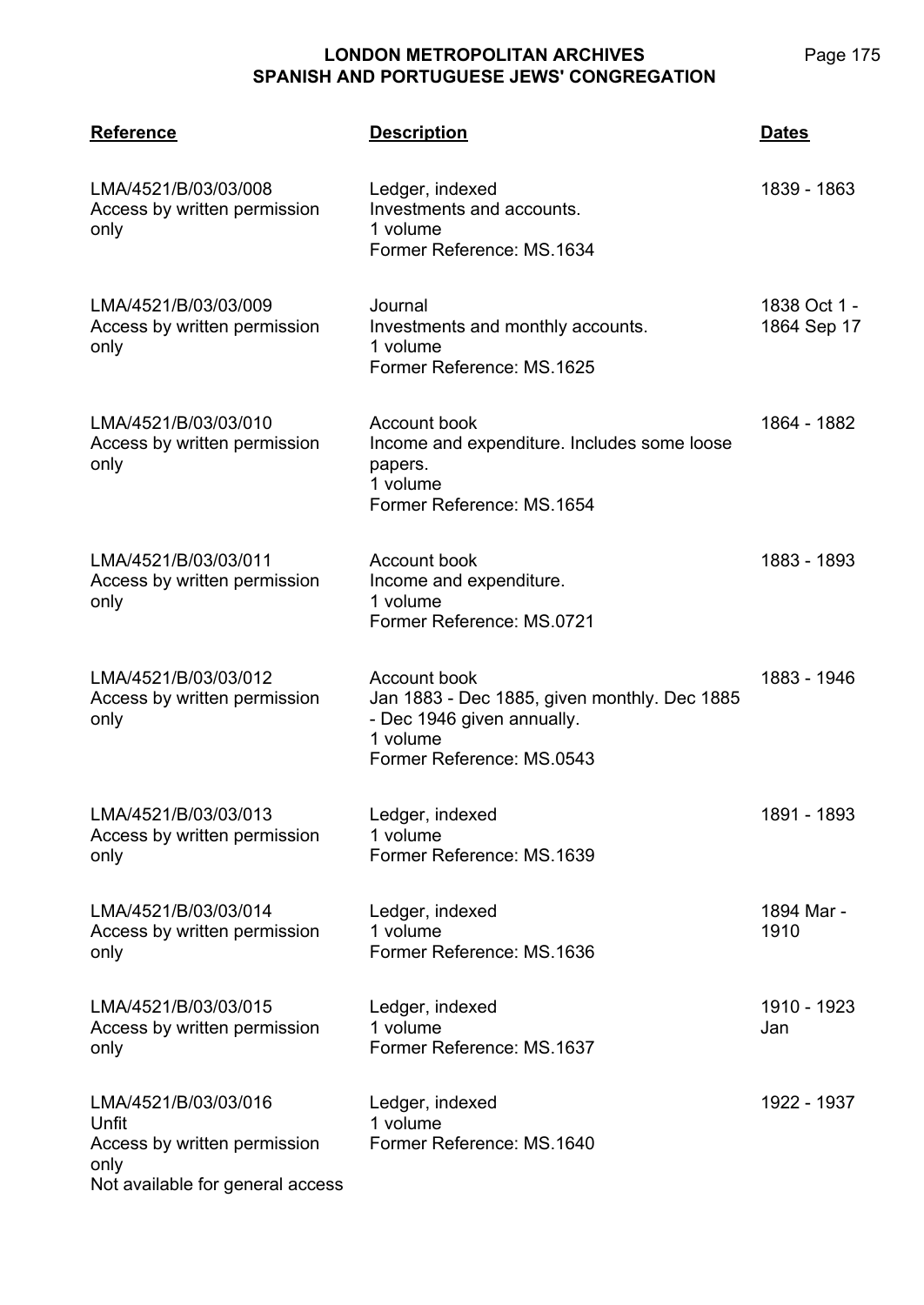| <b>Reference</b>                                             | <b>Description</b>                                                                      | <b>Dates</b> |
|--------------------------------------------------------------|-----------------------------------------------------------------------------------------|--------------|
| LMA/4521/B/03/03/017<br>Access by written permission<br>only | Ledger, indexed<br>Includes some loose papers.<br>1 volume<br>Former Reference: MS.1638 | 1938 - 1952  |
| LMA/4521/B/03/03/018<br>Access by written permission<br>only | Ledger, indexed<br>1 volume<br>Former Reference: MS.1786                                | 1953 - 1961  |
| LMA/4521/B/03/03/019<br>Access by written permission<br>only | Ledger, indexed<br>1 volume<br>Former Reference: MS.1787                                | 1961 - 1967  |
| LMA/4521/B/03/03/020<br>Access by written permission<br>only | Cash book<br>Includes some loose papers.<br>1 volume<br>Former Reference: MS.1645       | 1830 - 1846  |
| LMA/4521/B/03/03/021<br>Access by written permission<br>only | Cash book<br>Includes some loose papers.<br>1 volume<br>Former Reference: MS.1646       | 1894 - 1914  |
| LMA/4521/B/03/03/022<br>Access by written permission<br>only | Cash book<br>Includes some loose papers.<br>1 volume<br>Former Reference: MS.1647       | 1915 - 1937  |
| LMA/4521/B/03/03/023<br>Access by written permission<br>only | Cash book<br>1 volume<br>Former Reference: MS.1648                                      | 1938 - 1959  |
| LMA/4521/B/03/03/024<br>Access by written permission<br>only | Cash book<br>1 volume<br>Former Reference: MS.0431                                      | 1832 - 1857  |
| LMA/4521/B/03/03/025<br>Access by written permission<br>only | Cash book<br>1 volume                                                                   | 1963 - 1968  |
| LMA/4521/B/03/03/026<br>Access by written permission<br>only | Cash book<br>1 volume                                                                   | 1968 - 1971  |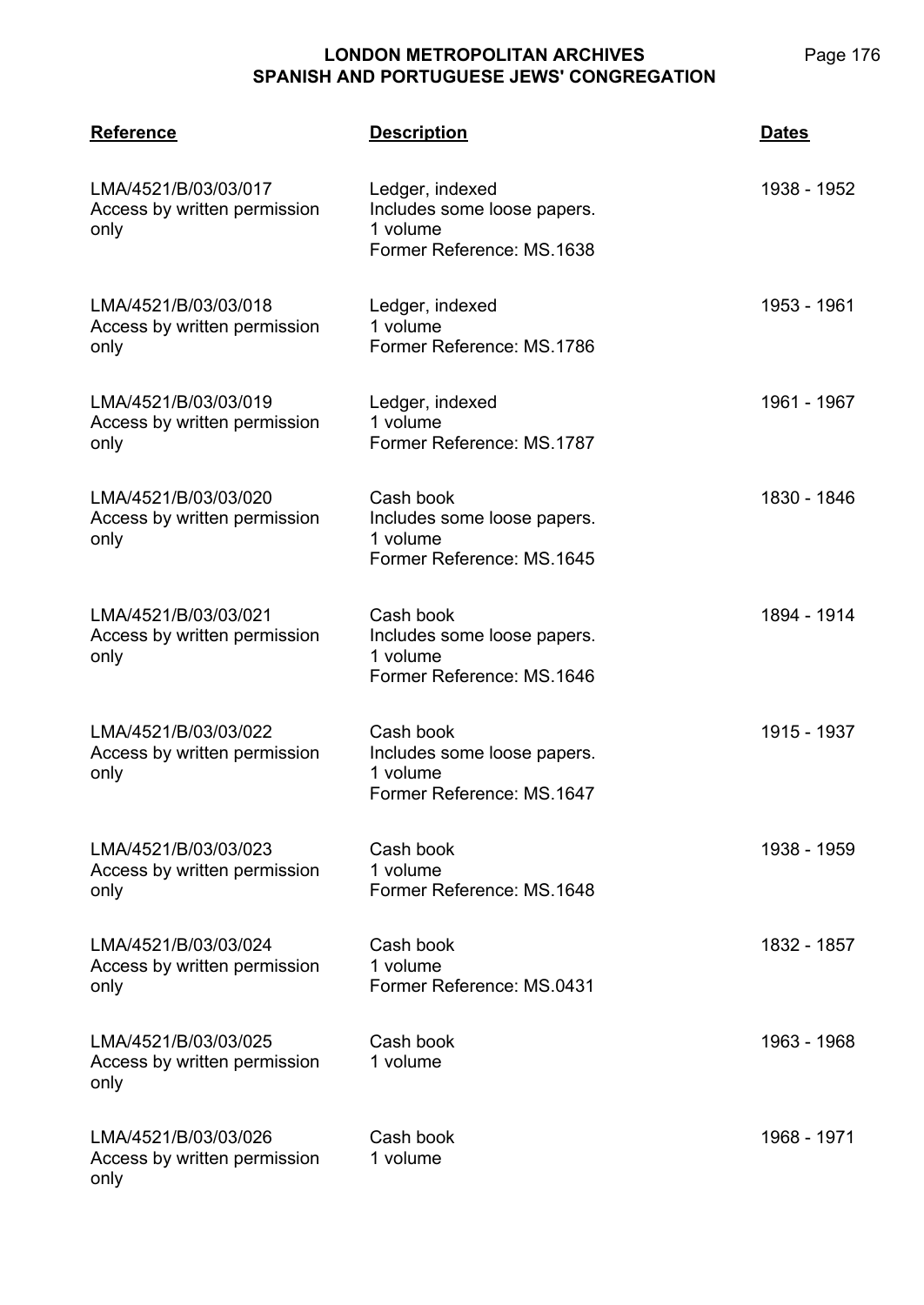| <b>Reference</b>                                                                                          | <b>Description</b>                                                                                     | <b>Dates</b>                 |
|-----------------------------------------------------------------------------------------------------------|--------------------------------------------------------------------------------------------------------|------------------------------|
| LMA/4521/B/03/03/027<br>Access by written permission<br>only                                              | Itemised expenditure<br>1 volume<br>Former Reference: MS.1618                                          | 1880 Feb -<br>1890 Jul       |
| LMA/4521/B/03/03/028<br>Access by written permission<br>only                                              | Itemised expenditure and total number of<br>inmates and staff<br>1 volume<br>Former Reference: MS.1615 | 1890 Jul 19 -<br>1898 May 31 |
| LMA/4521/B/03/03/029<br>Access by written permission<br>only                                              | Housekeeper's analytical accounts<br>1 volume<br>Former Reference: MS.0270                             | 1814 Sep -<br>1818 Mar       |
| LMA/4521/B/03/03/030<br>Access by written permission<br>only                                              | Housekeeper's analytical accounts<br>1 volume<br>Former Reference: MS.0271                             | 1818 Mar -<br>1821 Mar       |
| LMA/4521/B/03/03/031<br>Access by written permission<br>only                                              | Housekeeper's weekly expenses<br>1 volume<br>Former Reference: MS.1657                                 | 1846 - 1861                  |
| LMA/4521/B/03/03/032<br>Access by written permission<br>only                                              | Housekeeping accounts<br>1 volume<br>Former Reference: MS.0722                                         | 1861 Mar -<br>1871 Feb       |
| LMA/4521/B/03/03/033<br>Access by written permission<br>only                                              | Record of expenses on food<br>Kept by Hananel Abendana.<br>1 volume<br>Former Reference: MS.0716       | 1871 - 1880                  |
| LMA/4521/B/03/03/034<br>Access by written permission<br>only                                              | 'Steward's Petty Cash Expenses'<br>1 volume<br>Former Reference: MS.0718                               | 1841 - 1843                  |
| LMA/4521/B/03/03/035<br>Access by written permission<br>only                                              | Stewards' book: itemised expenditure<br>1 volume<br>Former Reference: MS.1632                          | 1843 Nov 5 -<br>1846 May 1   |
| LMA/4521/B/03/03/036<br>Unfit<br>Access by written permission<br>only<br>Not available for general access | Stewards' accounts and lists of inmates and<br>staff<br>1 volume<br>Former Reference: MS.1620          | 1890 Aug 15 -<br>1897 Dec 31 |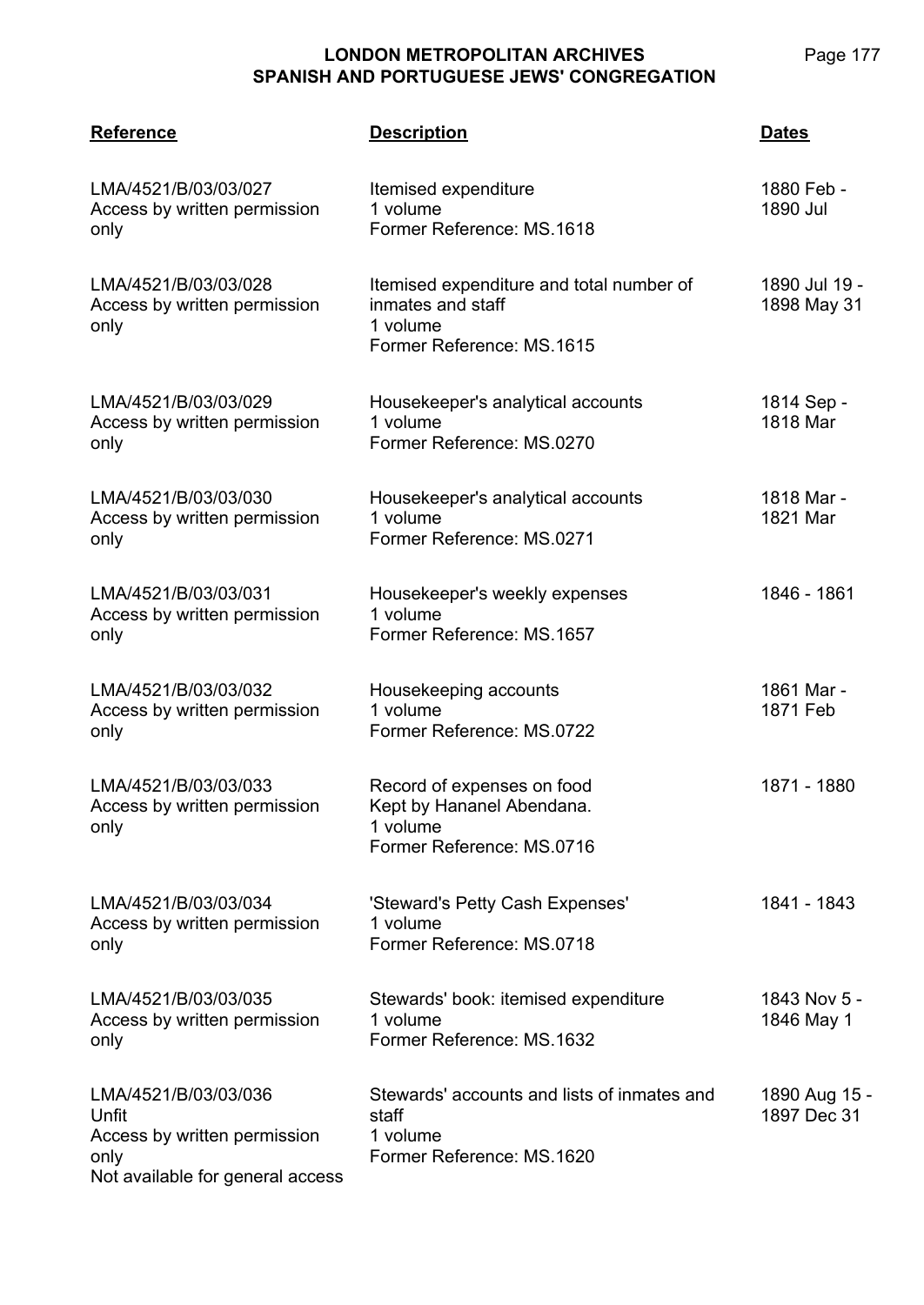| <b>Reference</b>                                                                                          | <b>Description</b>                                                                                                                                                                                                                                                                                                                      | <b>Dates</b> |
|-----------------------------------------------------------------------------------------------------------|-----------------------------------------------------------------------------------------------------------------------------------------------------------------------------------------------------------------------------------------------------------------------------------------------------------------------------------------|--------------|
| LMA/4521/B/03/03/037<br>Access by written permission<br>only                                              | Subscribers ledger<br>Records names, annual subscription, invalids<br>list, offerings and arrears, with a list of<br>outstanding debts due to Beth Holim (3 April<br>1819), and an annotated printed list of<br>government subscribers of the Spanish and<br>Portuguese Jews' Hospital (1841).<br>1 volume<br>Former Reference: MS.0269 | 1819 - 1852  |
| LMA/4521/B/03/03/038<br>Unfit<br>Access by written permission<br>only<br>Not available for general access | Subscription receipts<br>1 volume<br>Former Reference: MS.1656                                                                                                                                                                                                                                                                          | 1832 Aug     |
| LMA/4521/B/03/03/039<br>Access by written permission<br>only                                              | Receipts, list of subscribers and amounts given<br>1 volume<br>Former Reference: MS.1627                                                                                                                                                                                                                                                | 1858 - 1883  |
| LMA/4521/B/03/03/040<br>Access by written permission<br>only                                              | Debtors' ledger, indexed<br>1 volume<br>Former Reference: MS.1641                                                                                                                                                                                                                                                                       | 1819 - 1836  |
| LMA/4521/B/03/03/041<br>Access by written permission<br>only                                              | Debtors' ledger, indexed<br>1 volume<br>Former Reference: MS.1642                                                                                                                                                                                                                                                                       | 1833 - 1845  |
| LMA/4521/B/03/03/042<br>Access by written permission<br>only                                              | Debtors' ledger, indexed<br>1 volume<br>Former Reference: MS.1643                                                                                                                                                                                                                                                                       | 1853 - 1897  |
| LMA/4521/B/03/03/043<br>Access by written permission<br>only                                              | Debtors' ledger, indexed<br>1 volume<br>Former Reference: MS.1644                                                                                                                                                                                                                                                                       | 1898 - 1952  |
| LMA/4521/B/03/03/044<br>Access by written permission<br>only                                              | Invalids' ledger, indexed<br>1 volume<br>Former Reference: MS.1633                                                                                                                                                                                                                                                                      | 1819 - 1861  |
| LMA/4521/B/03/03/045<br>Access by written permission<br>only                                              | Invalids' ledger, indexed<br>Lists of individual subscriptions for<br>maintenance.<br>1 volume<br>Former Reference: MS.1649                                                                                                                                                                                                             | 1859 - 1863  |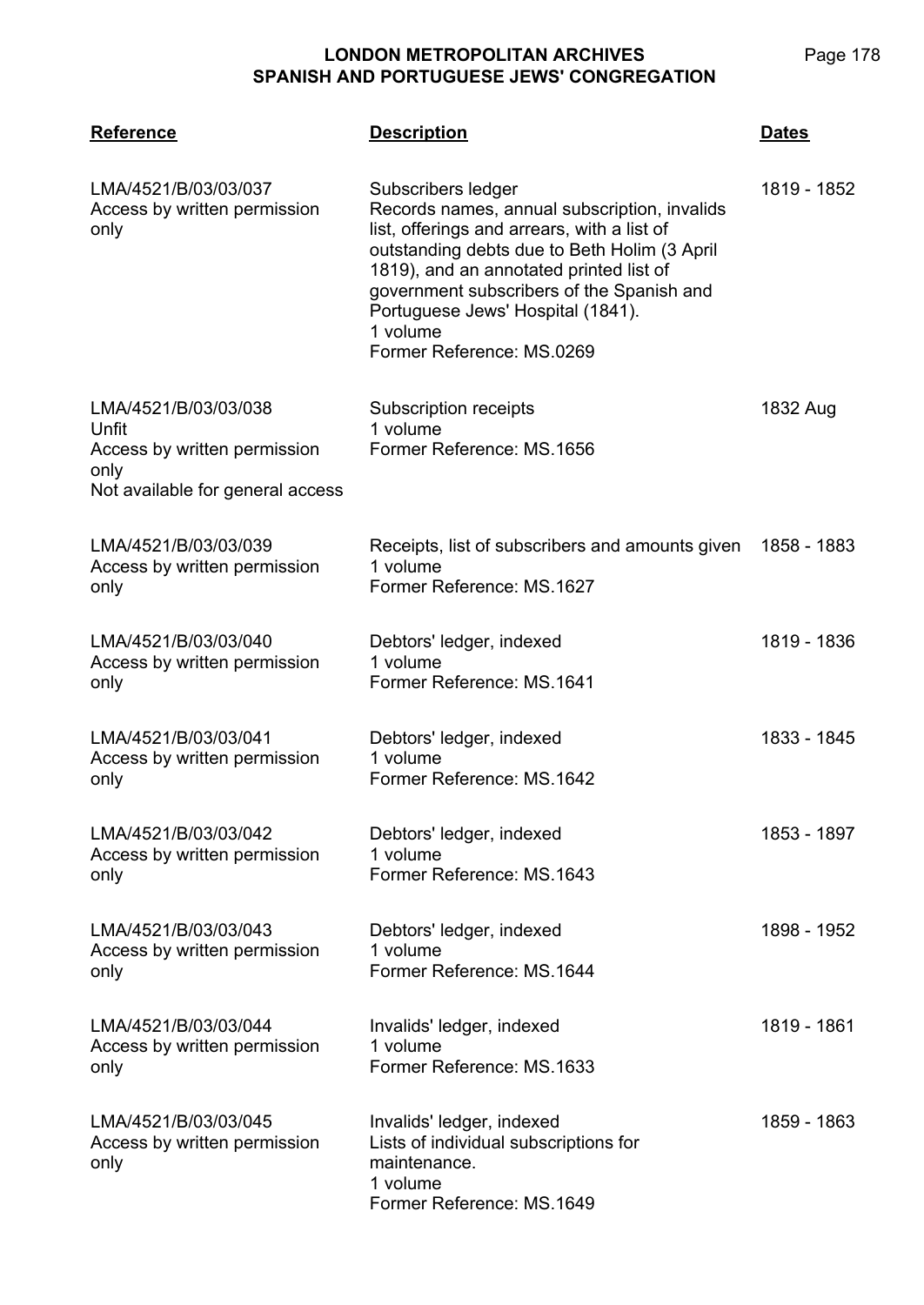Page 179

| <b>Reference</b>                                             | <b>Description</b>                                                                                                                      | <b>Dates</b> |
|--------------------------------------------------------------|-----------------------------------------------------------------------------------------------------------------------------------------|--------------|
| LMA/4521/B/03/03/046<br>Access by written permission<br>only | Tagged offering book<br>With names in order of patriarchs.<br>1 volume<br>Former Reference: MS.1658                                     | $18 -$       |
| LMA/4521/B/03/03/047<br>Access by written permission<br>only | Offerings book<br>1 volume<br>Former Reference: MS.1650                                                                                 | 1818 - 1889  |
| LMA/4521/B/03/03/048<br>Access by written permission<br>only | Account for medical expenses<br>1 document                                                                                              | $17-- 18--$  |
| LMA/4521/B/03/03/049<br>Access by written permission<br>only | Financial correspondence<br>Includes rules and regulations.<br>1 file                                                                   | 1874, 1920   |
| LMA/4521/B/03/03/050<br>Access by written permission<br>only | Service contracts<br>Includes tenancy agreement<br>1 file                                                                               | 1940, 1947   |
| LMA/4521/B/03/03/051<br>Access by written permission<br>only | Sephardi Charities Aid Society<br>Includes statements.<br>1 file                                                                        | 1948         |
| <b>RELATED DOCUMENTATION</b>                                 |                                                                                                                                         |              |
| LMA/4521/B/03/04/001<br>Access by written permission<br>only | Visitors' book<br>1 volume<br>Former Reference: MS.0528                                                                                 | 1861 - 1923  |
| LMA/4521/B/03/04/002<br>Access by written permission<br>only | Recommendations by visitors, indexed<br>Listing names of invalids and comments by<br>visitors.<br>1 volume<br>Former Reference: MS.1629 | 1910         |
| LMA/4521/B/03/04/003<br>Access by written permission<br>only | Laying of the foundation stone<br>1 document                                                                                            | 1913         |
| LMA/4521/B/03/04/004<br>Access by written permission<br>only | Laws and regulations<br>1 file                                                                                                          | 1953         |

**BUILDINGS**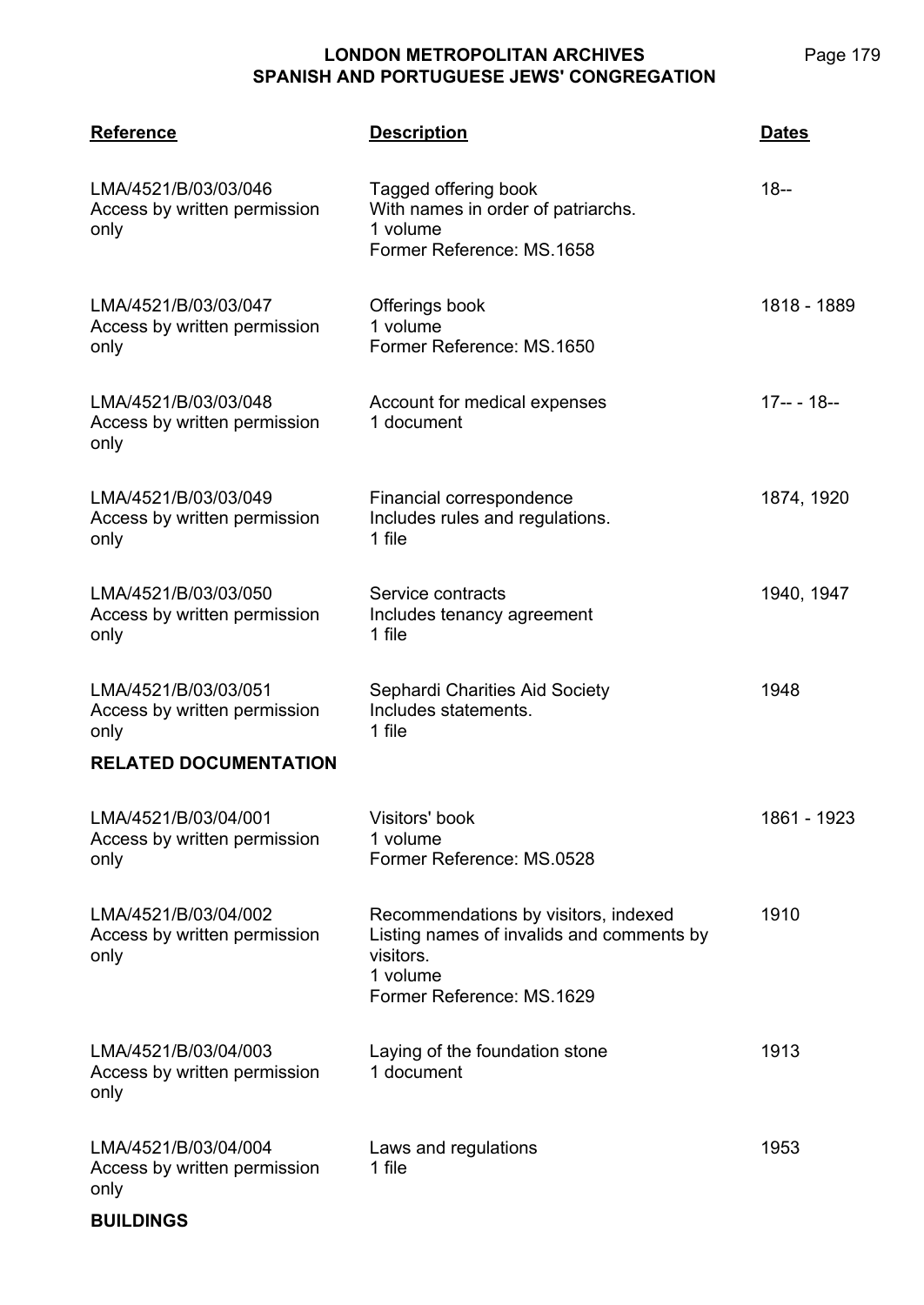| <b>Reference</b>                                             | <b>Description</b>                                                                                    | <b>Dates</b>                |
|--------------------------------------------------------------|-------------------------------------------------------------------------------------------------------|-----------------------------|
| LMA/4521/B/03/05/001<br>Access by written permission<br>only | Surveyors reports<br>1 file                                                                           | 1912?                       |
| LMA/4521/B/03/05/002<br>Access by written permission<br>only | <b>Building contract</b><br>1 file                                                                    | 1912                        |
| LMA/4521/B/03/05/003<br>Access by written permission<br>only | <b>Edinburgh House</b><br>1 file                                                                      | 1913, 1977                  |
| <b>DEEDS</b>                                                 |                                                                                                       |                             |
| LMA/4521/B/03/06/001<br>Access by written permission<br>only | Raphael House Lease<br>1 file                                                                         | 1955                        |
| LMA/4521/B/03/06/002<br>Access by written permission<br>only | Plan deeds<br>Bundle of 5 items                                                                       | 1683 - 1820                 |
| <b>GENERAL CORRESPONDENCE</b>                                |                                                                                                       |                             |
| LMA/4521/B/03/07/001<br>Access by written permission<br>only | Admission of Mrs Haim<br>1 file                                                                       | 1939                        |
| LMA/4521/B/03/07/002<br>Access by written permission<br>only | Tea party concert<br>1 file                                                                           | 1937                        |
| LMA/4521/B/03/07/003<br>Access by written permission<br>only | Will of David Jalfon<br>1 file                                                                        | 1940                        |
| LMA/4521/B/03/07/004<br>Access by written permission<br>only | Evacuation during the Second World War<br>1 file                                                      | 1940                        |
| LMA/4521/B/03/07/005<br>Access by written permission<br>only | Correspondence<br>Includes documentation relating to the 250th<br>anniversary celebrations.<br>1 file | 1907 - 1910,<br>1997 - 2001 |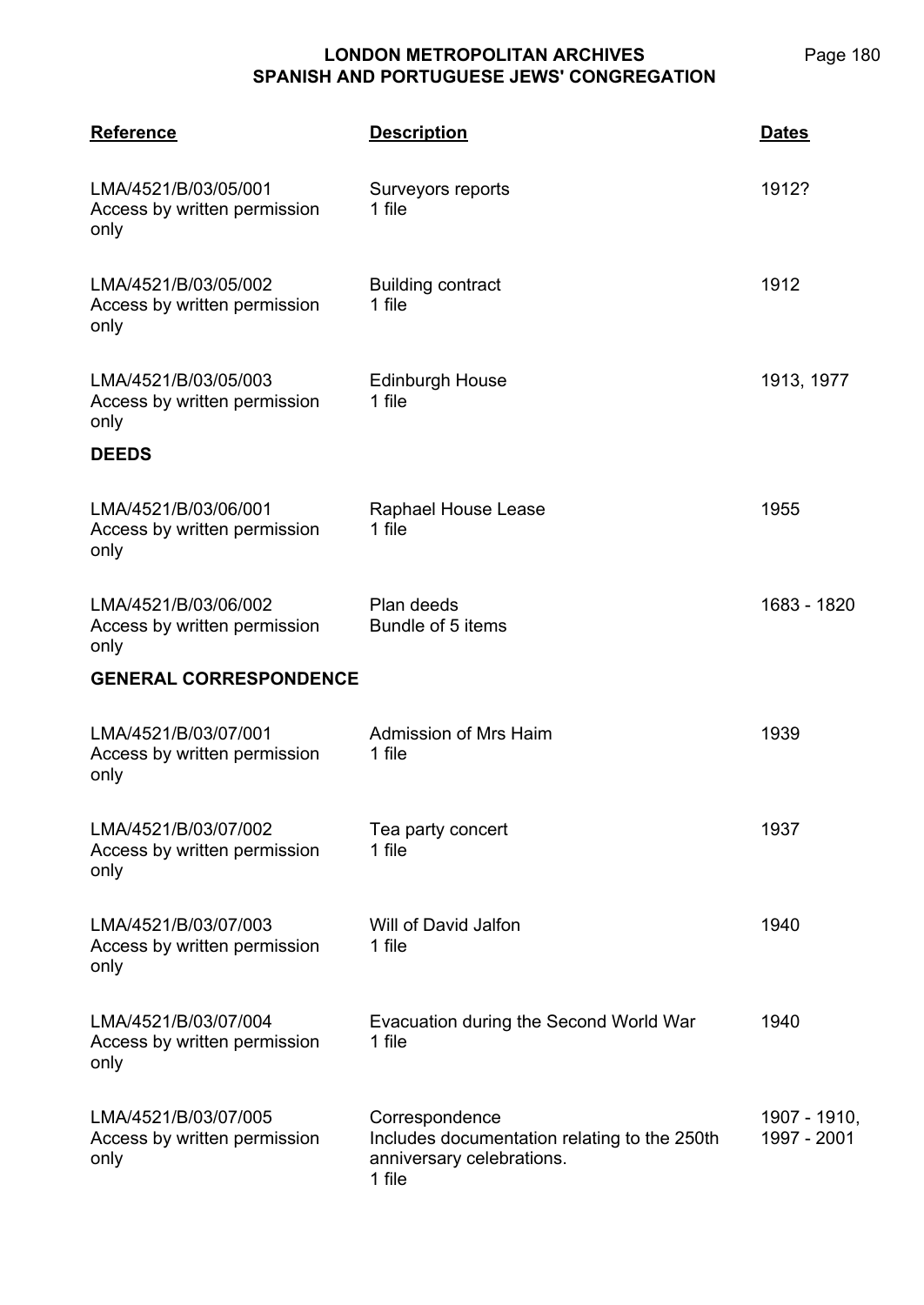| <b>Reference</b>                                             | <b>Description</b>                                                                                                 | <u>Dates</u>                 |
|--------------------------------------------------------------|--------------------------------------------------------------------------------------------------------------------|------------------------------|
| LMA/4521/B/03/07/006<br>Access by written permission<br>only | Sephardi Charities Aid Society<br>1 file                                                                           | 1914 - 1917                  |
| <b>ADMINISTRATION</b>                                        | <b>EDUCATION: GATES OF HOPE SCHOOL (SHAARE TIKVA SCHOOL)</b>                                                       |                              |
| LMA/4521/B/04/01/001<br>Access by written permission<br>only | <b>Minutes</b><br>1 volume<br>Former Reference: MS.0217                                                            | 1818 Dec 27 -<br>1821 May 24 |
| LMA/4521/B/04/01/002<br>Access by written permission<br>only | General and committee minutes and reports<br>1 volume<br>Former Reference: MS.0219                                 | 1821 Jun 17 -<br>1826 Sep 13 |
| LMA/4521/B/04/01/003<br>Access by written permission<br>only | Draft committee minutes and correspondence<br>1 volume<br>Former Reference: MS.0218                                | 1821 Aug 31 -<br>1849        |
| LMA/4521/B/04/01/004<br>Access by written permission<br>only | Committee minutes<br>1 volume<br>Former Reference: MS.0223                                                         | 1826 Sep 24 -<br>1839 Aug 21 |
| LMA/4521/B/04/01/005<br>Access by written permission<br>only | Committees and sub-committees minutes<br>Also includes reports to Elders.<br>1 volume<br>Former Reference: MS.0220 | 1826 Sep 24 -<br>1839 Aug 12 |
| LMA/4521/B/04/01/006<br>Access by written permission<br>only | General and committee minutes<br>1 volume<br>Former Reference: MS.0225                                             | 1830 Feb 8 -<br>1831 Dec 12  |
| LMA/4521/B/04/01/007<br>Access by written permission<br>only | Minutes of governors, subscribers, general and<br>committee meetings<br>1 volume<br>Former Reference: MS.0226      | 1831 Oct 25 -<br>1839 Feb 11 |
| LMA/4521/B/04/01/008<br>Access by written permission<br>only | General and committee minutes<br>1 volume<br>Former Reference: MS.0233                                             | 1841 Nov 3 -<br>1850 Jun 11  |
| LMA/4521/B/04/01/009<br>Access by written permission<br>only | Committee minutes<br>With gap during war years.<br>1 volume<br>Former Reference: MS.0581                           | 1850 Jul 10 -<br>1954        |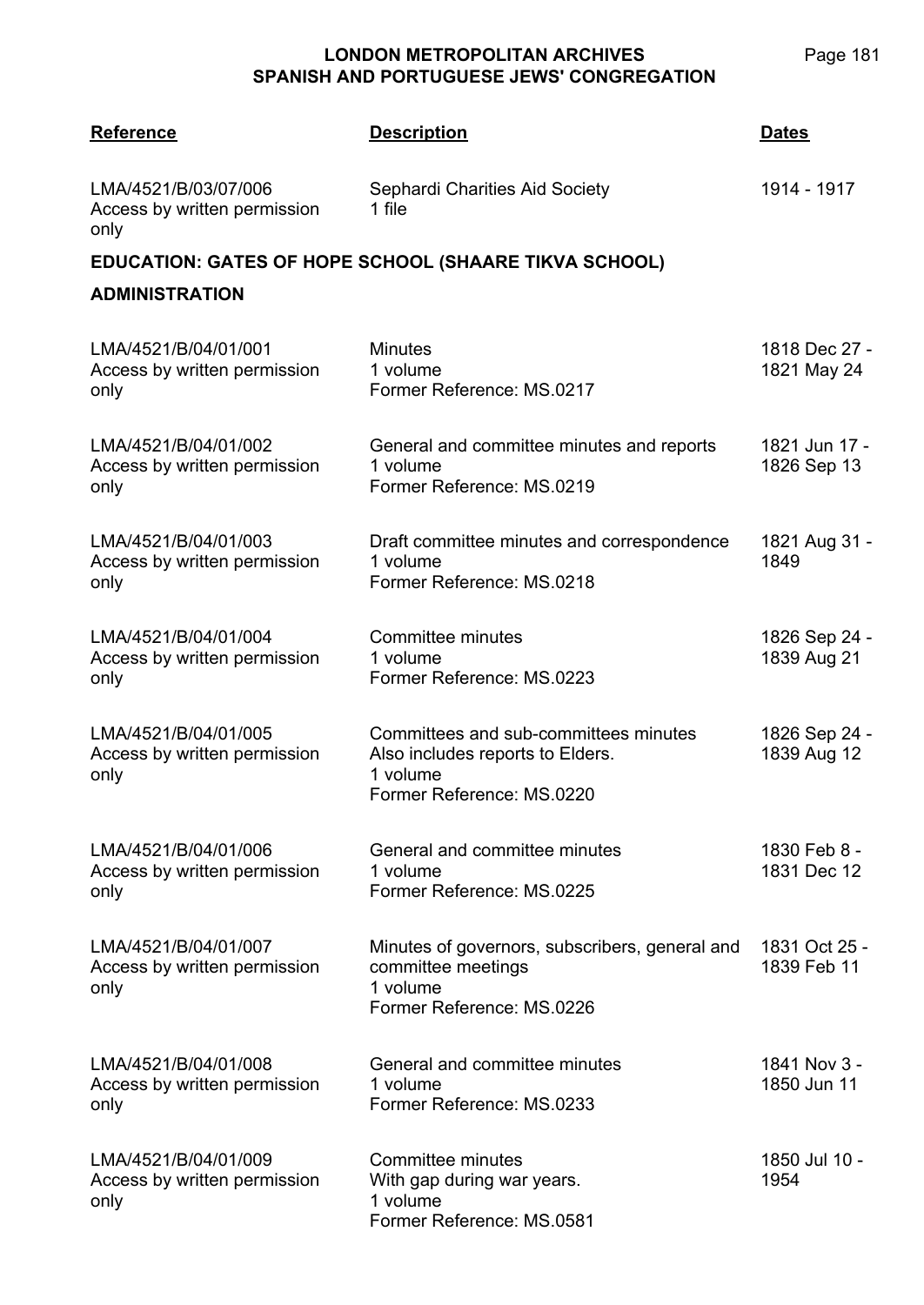| <b>Reference</b>                                                                                          | <b>Description</b>                                                                                     | <b>Dates</b>                 |
|-----------------------------------------------------------------------------------------------------------|--------------------------------------------------------------------------------------------------------|------------------------------|
| LMA/4521/B/04/01/010<br>Access by written permission<br>only                                              | <b>Minutes</b><br>1 volume<br>Former Reference: MS.0564                                                | 1850 Jul -<br>1953 Jun       |
| LMA/4521/B/04/01/011<br>Unfit<br>Access by written permission<br>only<br>Not available for general access | Copy letter book<br>Letters in hand of Sam Cohen (secretary).<br>1 volume<br>Former Reference: MS.0600 | 1882 Jul 11 -<br>1885 Aug 11 |
| LMA/4521/B/04/01/012<br>Access by written permission<br>only<br><b>FINANCE</b>                            | Outgoing letters, with index<br>1 volume<br>Former Reference: MS.1464                                  | 1885 - 1897                  |
| LMA/4521/B/04/02/001<br>Access by written permission<br>only                                              | Annual statements of income and expenditure,<br>audited<br>1 volume<br>Former Reference: MS.1463       | 1880 - 1909                  |
| LMA/4521/B/04/02/002<br>Access by written permission<br>only                                              | Account book, list of subscriptions and Nedabot 1821 - 1830<br>1 volume<br>Former Reference: MS.0273   |                              |
| LMA/4521/B/04/02/003<br>Access by written permission<br>only                                              | Cash book<br>1 volume<br>Former Reference: MS.0229                                                     | 1840 - 1865                  |
| LMA/4521/B/04/02/004<br>Access by written permission<br>only                                              | Cash book<br>1 volume<br>Former Reference: MS.0274                                                     | 1868 Apr -<br>1880 Jul       |
| LMA/4521/B/04/02/005<br>Access by written permission<br>only                                              | Cash book<br>1 volume<br>Former Reference: MS.1765                                                     | 1880 - 1904                  |
| LMA/4521/B/04/02/006<br>Access by written permission<br>only                                              | Cash book<br>Some loose printed reports.<br>1 volume<br>Former Reference: MS.1764                      | 1904 - 1936                  |
| LMA/4521/B/04/02/007<br>Access by written permission<br>only                                              | Cash book<br>1 volume<br>Former Reference: MS.1785                                                     | 1937 - 1976                  |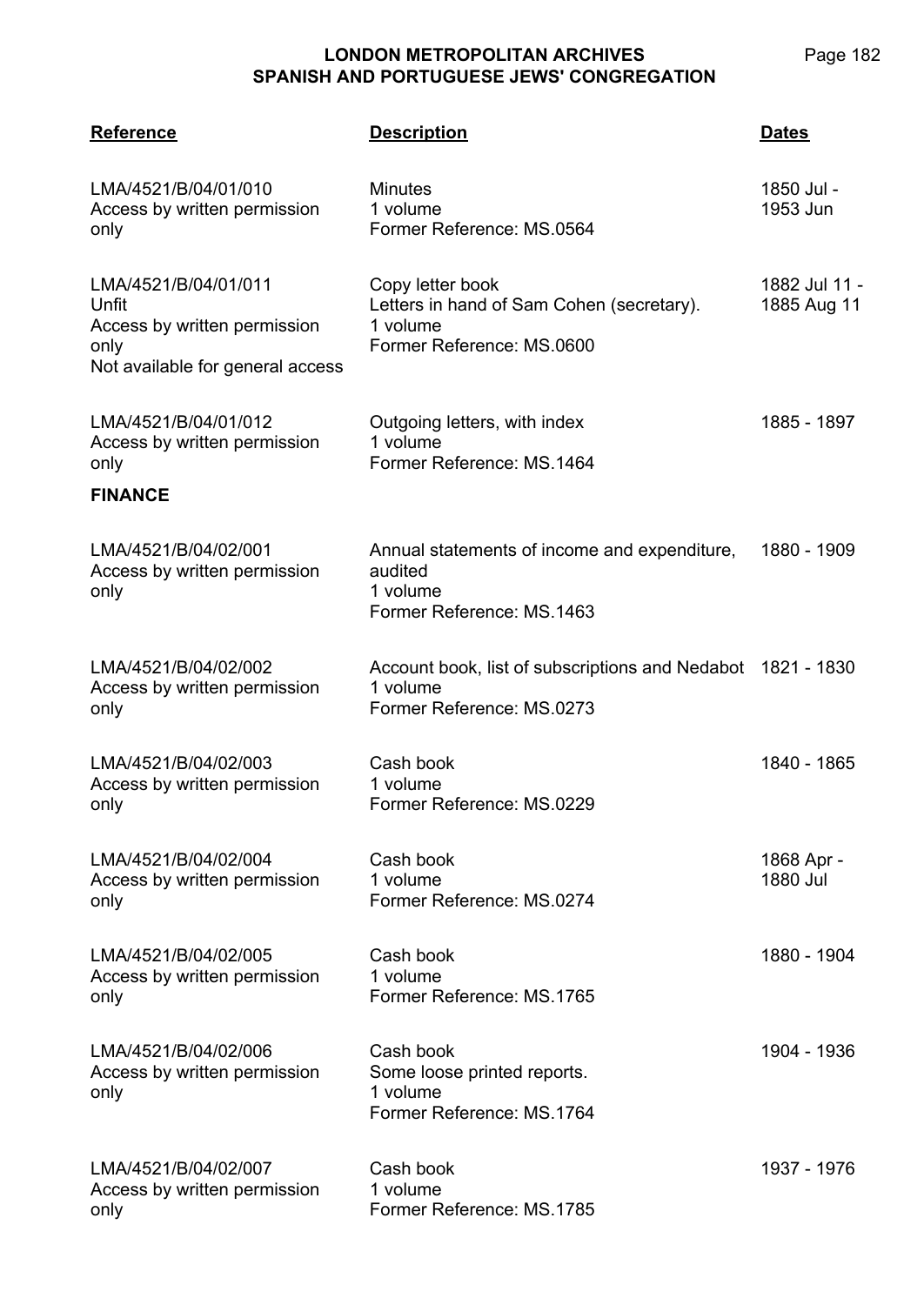| <b>Reference</b>                                             | <b>Description</b>                                                                                           | <b>Dates</b> |
|--------------------------------------------------------------|--------------------------------------------------------------------------------------------------------------|--------------|
| LMA/4521/B/04/02/008<br>Access by written permission<br>only | Ledger<br>1 volume<br>Former Reference: MS.0230                                                              | 1841 - 1862  |
| LMA/4521/B/04/02/009<br>Access by written permission<br>only | Ledger<br>1 volume<br>Former Reference: MS.0231                                                              | 1842 - 1847  |
| LMA/4521/B/04/02/010<br>Access by written permission<br>only | Ledger, indexed<br>1 volume<br>Former Reference: MS.1762                                                     | 1880 - 1919  |
| LMA/4521/B/04/02/011<br>Access by written permission<br>only | Ledger, indexed<br>1 volume<br>Former Reference: MS.1763                                                     | 1920 - 1953  |
| LMA/4521/B/04/02/012<br>Access by written permission<br>only | Dinners expenditure<br>1 volume<br>Former Reference: MS.0692                                                 | 1909 - 1910  |
| LMA/4521/B/04/02/013<br>Access by written permission<br>only | Ledger of subscriptions due ('Debtors' Ledger')<br>1 volume<br>Former Reference: MS.0221                     | 1821         |
| LMA/4521/B/04/02/014<br>Access by written permission<br>only | Ledger of subscriptions due ('Debtors' Ledger')<br>1 volume<br>Former Reference: MS.0227                     | 1837 - 1840  |
| LMA/4521/B/04/02/015<br>Access by written permission<br>only | Subscriptions due and list of offerings made on<br>behalf of school<br>1 volume<br>Former Reference: MS.0232 | 1843 - 1868  |
| LMA/4521/B/04/02/016<br>Access by written permission<br>only | Lists of offerings made on behalf of school<br>1 volume<br>Former Reference: MS.0222                         | 1822 - 1849  |
| LMA/4521/B/04/02/017<br>Access by written permission<br>only | Lists of offerings and Nedabot made on behalf<br>of school<br>1 volume<br>Former Reference: MS.0224          | 1830 - 1832  |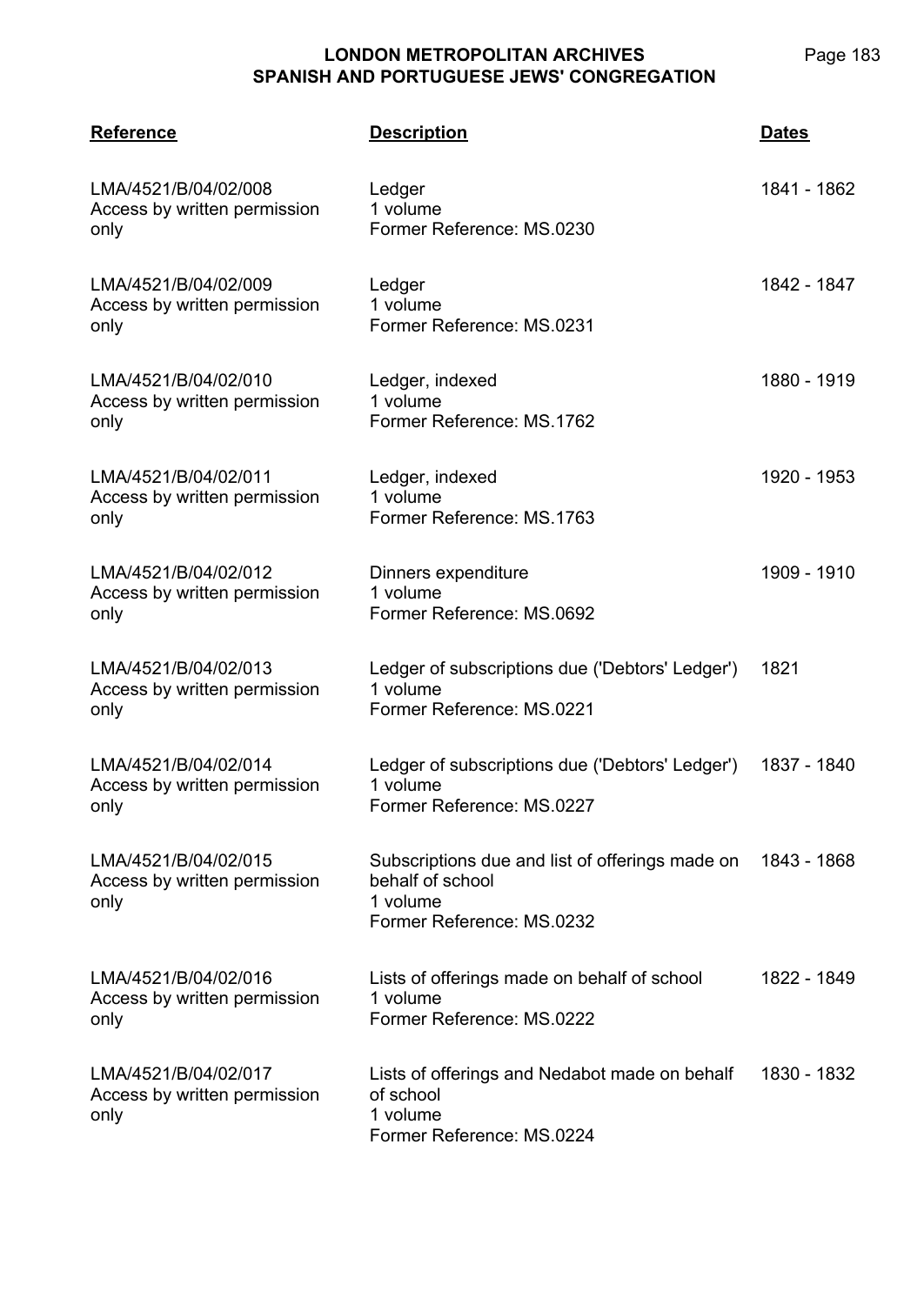| <b>Reference</b>                                             | <b>Description</b>                                                                                                                                                | <b>Dates</b>               |
|--------------------------------------------------------------|-------------------------------------------------------------------------------------------------------------------------------------------------------------------|----------------------------|
| LMA/4521/B/04/02/018<br>Access by written permission<br>only | Tagged list of offerings and Nedabot made in<br>Synagogue on behalf of School<br>1 volume<br>Former Reference: MS.0244                                            | $18 -$                     |
| <b>PUPILS</b>                                                |                                                                                                                                                                   |                            |
| LMA/4521/B/04/03/001<br>Access by written permission<br>only | Recommendation forms of children for<br>admission<br>With certificates of health and age and weekly<br>payment accounts.<br>1 volume<br>Former Reference: MS.0245 | 1830 - 1835                |
| LMA/4521/B/04/03/002<br>Access by written permission<br>only | Daily register of attendance<br>1 volume<br>Former Reference: MS.0228                                                                                             | 1837 - 1842                |
| LMA/4521/B/04/03/003<br>Access by written permission<br>only | Monthly register of attendance<br>1 volume<br>Former Reference: MS.0234                                                                                           | 1872 Jan -<br>1876 Oct     |
| LMA/4521/B/04/03/004<br>Access by written permission<br>only | Log book<br>Kept by J. G. Levo.<br>1 volume<br>Former Reference: MS.0207                                                                                          | 1877 May 7 -<br>1881 Jul 5 |
| LMA/4521/B/04/03/005<br>Access by written permission<br>only | Register of school fees and attendance in<br>Synagogue<br>1 volume<br>Former Reference: MS.0235                                                                   | 1881                       |
| LMA/4521/B/04/03/006<br>Access by written permission<br>only | Register of attendance<br>1 volume<br>Former Reference: MS.0208                                                                                                   | 1912 - 1916                |
| <b>CORRESPONDENCE</b>                                        |                                                                                                                                                                   |                            |
| LMA/4521/B/04/04/001<br>Access by written permission<br>only | General correspondence<br>Includes correspondence regarding the<br>evacuation of children during the Second World<br>War.<br>1 file                               | 1924 - 1940                |
| LMA/4521/B/04/04/002<br>Access by written permission<br>only | Annual distribution of prizes<br>1 file                                                                                                                           | 1932                       |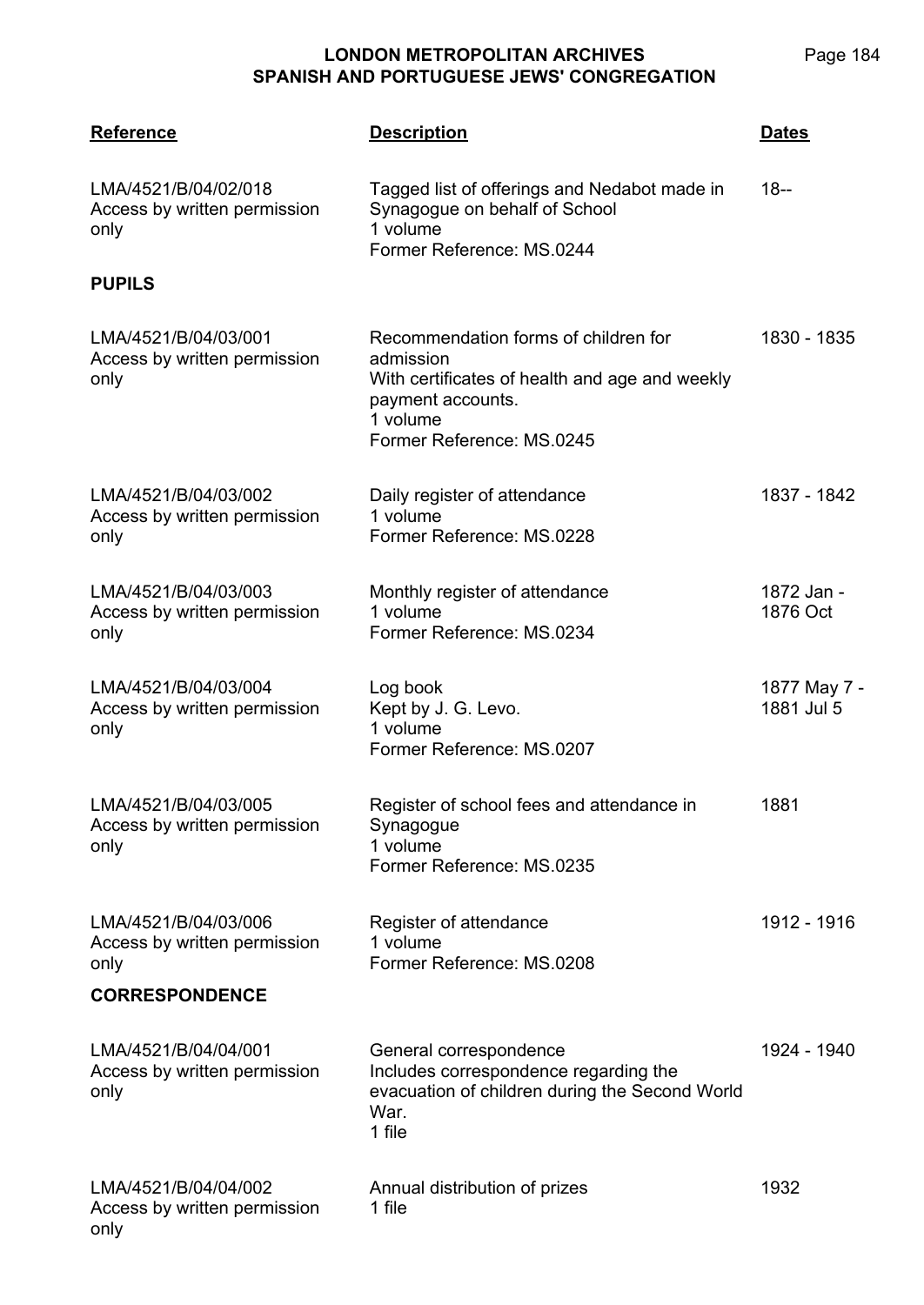**LMA/4521 Reference Description Dates EDUCATION: VILLAREAL SCHOOL ADMINISTRATION** LMA/4521/B/05/01/001 Access by written permission only Report on the Trust founded by Isaac da Costa, Villa Real to establish a school for poor orphan girls Includes copy of the relevant parts of his will, the minutes of a committee formed to carry it out, and the steps taken. 1 volume Former Reference: MS.0583 1729 - 1730 LMA/4521/B/05/01/002 Access by written permission only Constitution minutes and accounts 1 volume Former Reference: MS.0197 1730 - 1830 in Portuguese LMA/4521/B/05/01/003 Access by written permission only Committee minutes and regulations 1 volume Former Reference: MS.0198 1822 Feb 25 - 1832 Oct LMA/4521/B/05/01/004 Access by written permission only Committee minutes, copy letters and regulations 1 volume Former Reference: MS.0319 1833 Jan - 1858 Feb LMA/4521/B/05/01/005 Access by written permission only Committee minutes and copy letters 1 volume Former Reference: MS.0320 1844 May - 1872 Sep LMA/4521/B/05/01/006 Access by written permission only Committee minutes and copy letters: Villareal and National Infant School 1 volume Former Reference: MS.0322 1878 Dec - 1894 Jan LMA/4521/B/05/01/007 Access by written permission only Committee minutes and copy letters: Villareal and National Infant School 1 volume Former Reference: MS.0323 1894 Feb - 1905 May

#### **FINANCE**

| LMA/4521/B/05/02/001         | Accounts                  | 1851 Oct - |
|------------------------------|---------------------------|------------|
| Access by written permission | 1 volume                  | 1876 Nov   |
| only                         | Former Reference: MS.0321 |            |

**PUPILS AND VISITORS**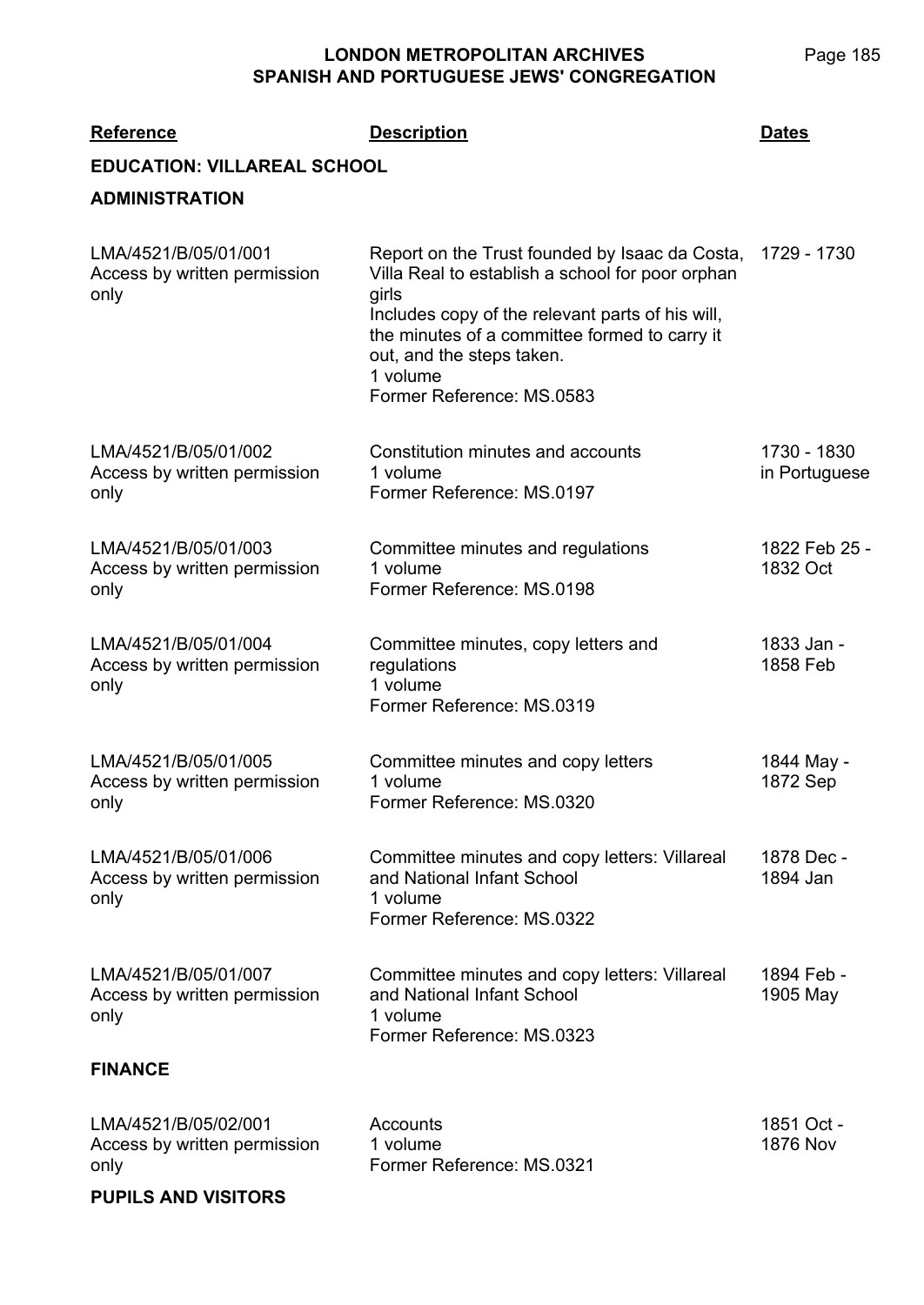| <b>Reference</b>                                                                                          | <b>Description</b>                                                                                                                                                                                                                          | <b>Dates</b>                                                                            |
|-----------------------------------------------------------------------------------------------------------|---------------------------------------------------------------------------------------------------------------------------------------------------------------------------------------------------------------------------------------------|-----------------------------------------------------------------------------------------|
| LMA/4521/B/05/03/001<br>Unfit<br>Access by written permission<br>only<br>Not available for general access | Visitors' book<br>1 volume<br>Former Reference: MS.0246                                                                                                                                                                                     | 1897 Feb 19 -<br>1920 Sep 9                                                             |
| LMA/4521/B/05/03/002<br>Access by written permission<br>only                                              | After-care register of girls leaving school<br>Recorded by G. F. Lindo Henry, Honorary<br>Secretary. Interleaved with London County<br>Council School-leaving certificate for Rebecca<br>Valencia.<br>1 volume<br>Former Reference: MS.0767 | 1910 - 1912                                                                             |
| <b>SCHOOL</b>                                                                                             | EDUCATION: SPANISH AND PORTUGUESE NATIONAL AND INFANTS'                                                                                                                                                                                     |                                                                                         |
| LMA/4521/B/06/001<br>Access by written permission<br>only                                                 | Ledger, indexed<br>1 volume<br>Former Reference: MS.1734                                                                                                                                                                                    | 1889 - 1894                                                                             |
| LMA/4521/B/06/002<br>Access by written permission<br>only                                                 | Ledger, indexed<br>1 volume<br>Former Reference: MS.1659                                                                                                                                                                                    | 1895 - 1902                                                                             |
| LMA/4521/B/06/003<br>Access by written permission<br>only                                                 | Ledger, indexed<br>1 volume<br>Former Reference: MS.1735                                                                                                                                                                                    | 1903 - 1910                                                                             |
| <b>EDUCATION: ORPHAN SOCIETY</b>                                                                          |                                                                                                                                                                                                                                             |                                                                                         |
| <b>ADMINISTRATION</b>                                                                                     |                                                                                                                                                                                                                                             |                                                                                         |
| LMA/4521/B/07/01/001/A<br>Access by written permission<br>only                                            | First minute book<br>1 volume<br>Former Reference: MS.0527                                                                                                                                                                                  | 1758 - 1779<br>in Portuguese                                                            |
| LMA/4521/B/07/01/001/B<br>Access by written permission<br>only                                            | Photocopy of first minute book<br>LMA/4521/B/07/001/A<br>1 volume<br>Former Reference: MS.0527 (a)                                                                                                                                          | $19 -$<br>in Portuguese                                                                 |
| LMA/4521/B/07/01/002<br>Unfit<br>Access by written permission<br>only<br>Not available for general access | Annual general meeting minutes with<br>constitutional laws<br>1 volume<br>Former Reference: MS.0260                                                                                                                                         | 1779 May 13 -<br>1830 Sep 5<br>in Portuguese<br>until 1789, in<br>English<br>afterwards |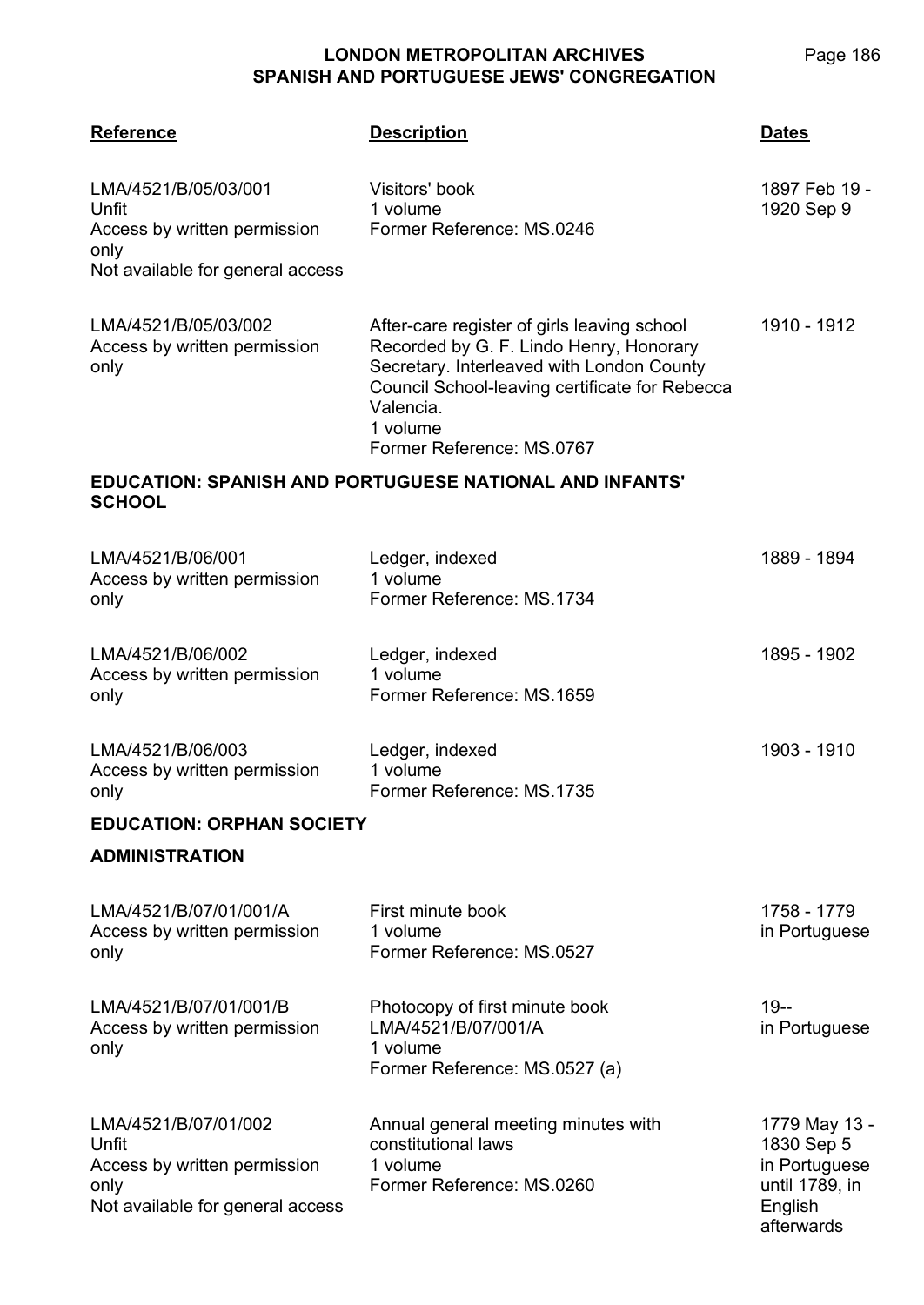| <b>Reference</b>                                             | <b>Description</b>                                                                                                                                                                | <b>Dates</b>                 |
|--------------------------------------------------------------|-----------------------------------------------------------------------------------------------------------------------------------------------------------------------------------|------------------------------|
| LMA/4521/B/07/01/003<br>Access by written permission<br>only | Annual general meeting minutes<br>1 volume<br>Former Reference: MS.0199                                                                                                           | 1831 Mar 20 -<br>1890 Oct 12 |
| LMA/4521/B/07/01/004<br>Access by written permission<br>only | Annual meetings of governors and subscribers<br>minutes<br>1 volume<br>Former Reference: MS.0572                                                                                  | 1891 Apr 19 -<br>1965 Apr 30 |
| LMA/4521/B/07/01/005<br>Access by written permission<br>only | Committee minutes<br>1 volume<br>Former Reference: MS.0257                                                                                                                        | 1827 Apr 19 -<br>1831 Feb 20 |
| LMA/4521/B/07/01/006<br>Access by written permission<br>only | Committee minutes<br>1 volume<br>Former Reference: MS.0261                                                                                                                        | 1831 Mar 13 -<br>1837 Oct 27 |
| LMA/4521/B/07/01/007<br>Access by written permission<br>only | Committee and annual general meeting<br>minutes<br>1 volume<br>Former Reference: MS.0263                                                                                          | 1833 Mar 31 -<br>1841 Aug 29 |
| LMA/4521/B/07/01/008<br>Access by written permission<br>only | Committee minutes<br>1 volume<br>Former Reference: MS.0262                                                                                                                        | 1837 Nov 29 -<br>1865 Feb 18 |
| LMA/4521/B/07/01/009<br>Access by written permission<br>only | <b>Committee minutes</b><br>1 volume<br>Former Reference: MS.0200                                                                                                                 | 1865 Apr 9 -<br>1909 Mar 23  |
| LMA/4521/B/07/01/010<br>Access by written permission<br>only | Committee and annual general meeting<br>minutes<br>Includes minutes of the first meeting of<br>Associated Sephardi Congregations (1952).<br>1 volume<br>Former Reference: MS.0538 | 1934 - 1937,<br>1952         |
| LMA/4521/B/07/01/011<br>Access by written permission<br>only | Incoming letters and administration<br>1 volume<br>Former Reference: MS.0308                                                                                                      | 1881 - 1882                  |
| LMA/4521/B/07/01/012<br>Access by written permission<br>only | Outgoing copy letter book<br>1 volume<br>Former Reference: MS.0308 (a)                                                                                                            | 1882 Nov 23 -<br>1883 Jun 25 |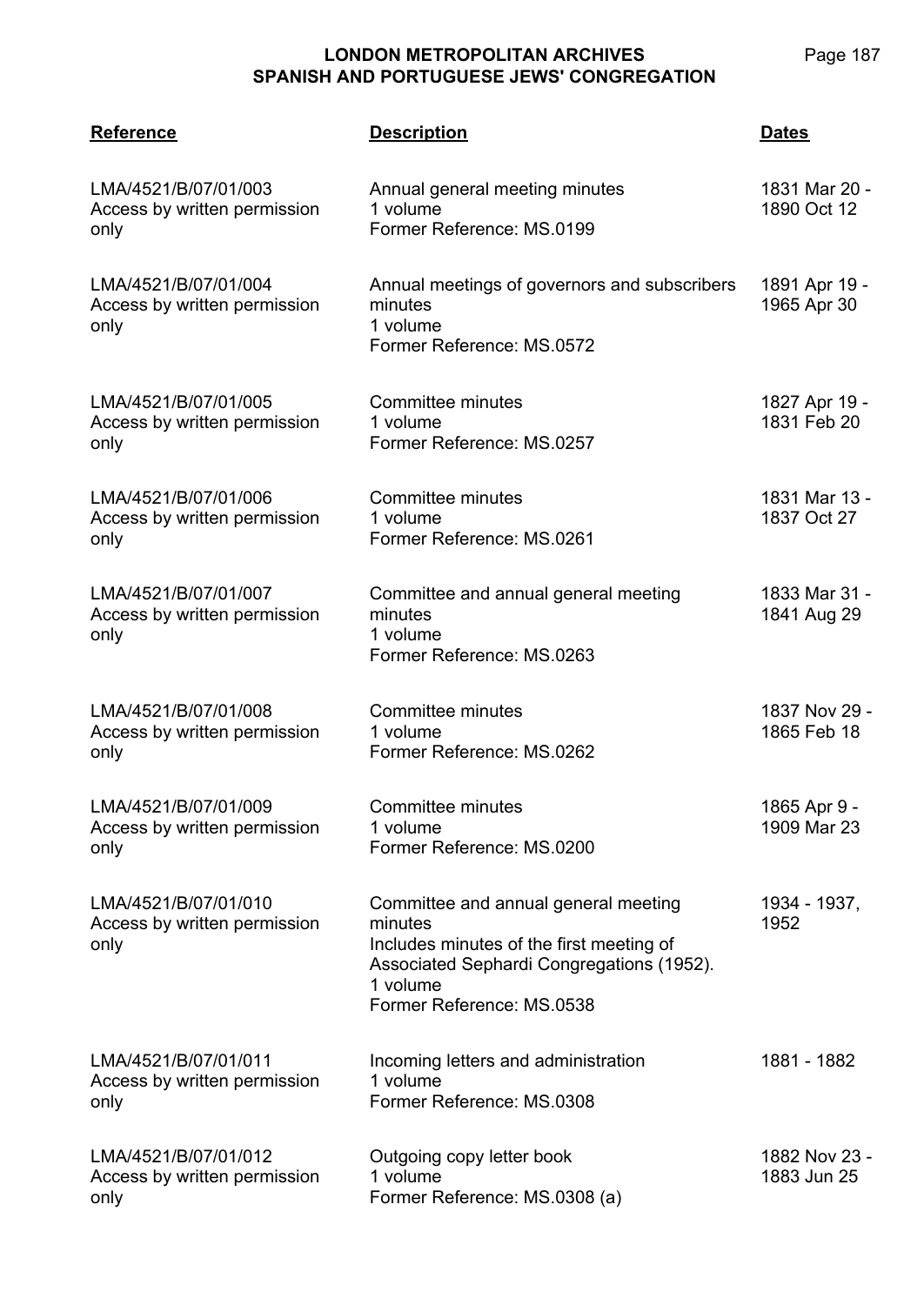Page 188

| <b>Reference</b>                                             | <b>Description</b>                                                                                                                               | <b>Dates</b>                  |
|--------------------------------------------------------------|--------------------------------------------------------------------------------------------------------------------------------------------------|-------------------------------|
| LMA/4521/B/07/01/013<br>Access by written permission<br>only | Copy letter book, indexed<br>1 volume<br>Former Reference: MS.0426                                                                               | 1883 Jul -<br>1892 Apr        |
| LMA/4521/B/07/01/014<br>Access by written permission<br>only | Outgoing copy letter book, indexed<br>1 volume<br>Former Reference: MS.1541                                                                      | 1892 May 3 -<br>1897 Mar 11   |
| LMA/4521/B/07/01/015<br>Access by written permission<br>only | Copy letter book, indexed<br>Contains letters from secretary, S. Cohen.<br>1 volume<br>Former Reference: MS.0694                                 | 1897 Mar 12 -<br>1901 May 10  |
| LMA/4521/B/07/01/016<br>Access by written permission<br>only | Outgoing copy letter book, indexed<br>1 volume<br>Former Reference: MS.1525                                                                      | 1901 May 17 -<br>1905 Jul 3   |
| LMA/4521/B/07/01/017<br>Access by written permission<br>only | Outgoing copy letter book, indexed<br>1 volume<br>Former Reference: MS.0540                                                                      | 1912 Aug -<br><b>1914 Nov</b> |
| LMA/4521/B/07/01/018<br>Access by written permission<br>only | Correspondence<br>1 file                                                                                                                         | 1858, 1892 -<br>1893          |
| LMA/4521/B/07/01/019<br>Access by written permission<br>only | Applications for Master or Matron<br>1 file                                                                                                      | 1892                          |
| LMA/4521/B/07/01/020<br>Access by written permission<br>only | Indenture of Debra Costa<br>1 file                                                                                                               | 1843                          |
| LMA/4521/B/07/01/021<br>Access by written permission<br>only | Mixed documents<br>Includes laws, apprenticeships, promissory<br>notes, applications, demand forms and<br>governors' meeting accounts.<br>1 file | 1826 - 1892                   |
| LMA/4521/B/07/01/022<br>Access by written permission<br>only | General correspondence<br>Includes agreements and financial statements.<br>2 files                                                               | 1883 - 1967                   |

## **FINANCE**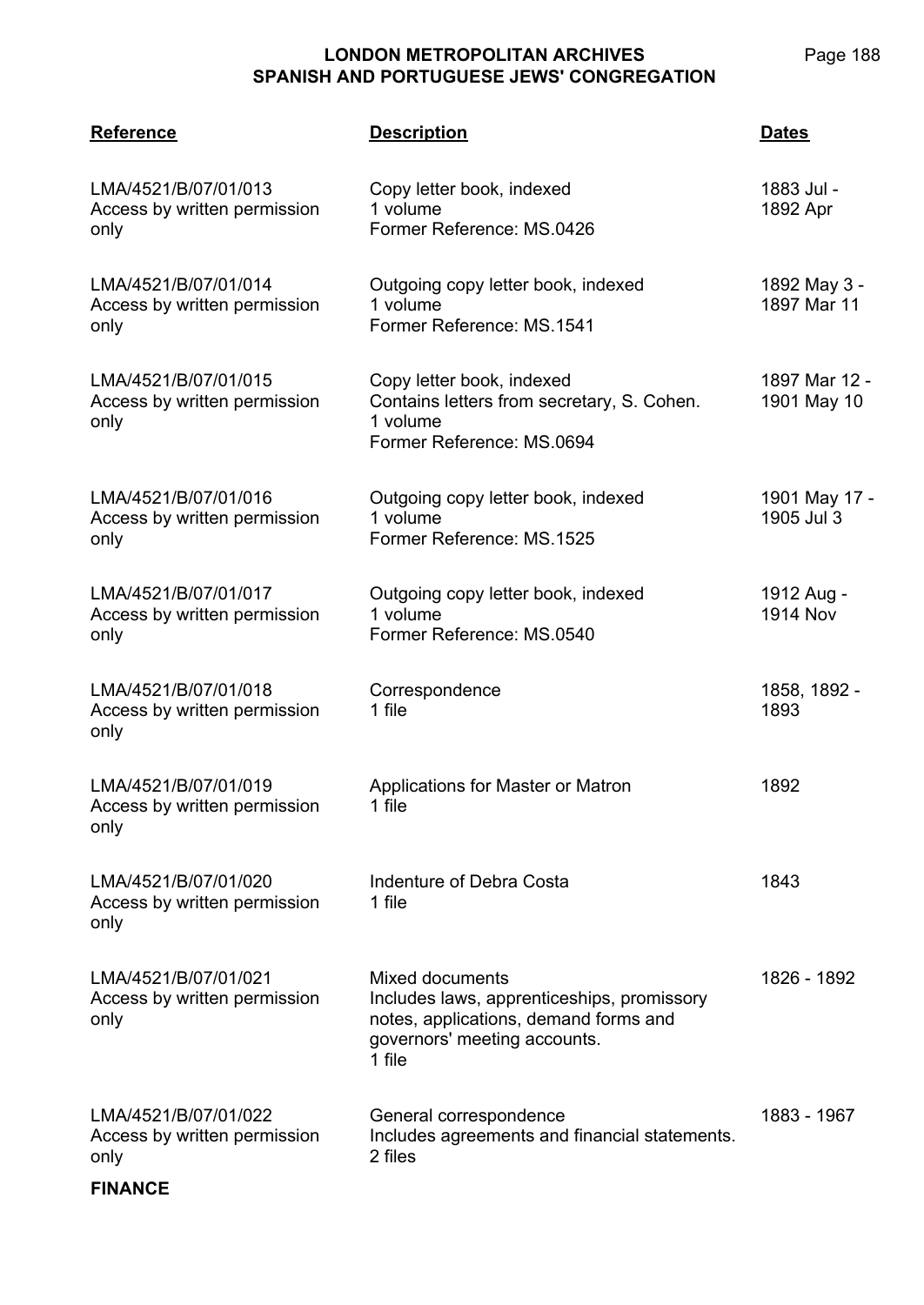| <b>Reference</b>                                                                                          | <b>Description</b>                                                                                                         | <b>Dates</b>           |
|-----------------------------------------------------------------------------------------------------------|----------------------------------------------------------------------------------------------------------------------------|------------------------|
| LMA/4521/B/07/02/001<br>Unfit<br>Access by written permission<br>only<br>Not available for general access | Income and expenditure, promises and<br>subscriptions<br>1 volume<br>Former Reference: MS.0247                             | 1733                   |
| LMA/4521/B/07/02/002<br>Unfit<br>Access by written permission<br>only<br>Not available for general access | Income and expenditure, promises and<br>subscriptions<br>1 volume<br>Former Reference: MS.0248                             | 1733 - 1757            |
| LMA/4521/B/07/02/003<br>Unfit<br>Access by written permission<br>only<br>Not available for general access | Income and expenditure, promises and<br>subscriptions<br>1 volume<br>Former Reference: MS.0249                             | 1757 - 1789            |
| LMA/4521/B/07/02/004<br>Access by written permission<br>only                                              | Income and expenditure<br>1 volume<br>Former Reference: MS.0254                                                            | 1794 - 1823            |
| LMA/4521/B/07/02/005<br>Access by written permission<br>only                                              | Accounts<br>1 volume<br>Former Reference: MS.0256                                                                          | 1824 Mar -<br>1840 Mar |
| LMA/4521/B/07/02/006<br>Access by written permission<br>only                                              | Accounts<br>1 volume<br>Former Reference: MS.0646                                                                          | 1883 - 1897            |
| LMA/4521/B/07/02/007<br>Access by written permission<br>only                                              | Income and expenditure<br>Some loose papers, including printed balance<br>sheets.<br>1 volume<br>Former Reference: MS.1531 | 1914 Jun -<br>1930 Dec |
| LMA/4521/B/07/02/008<br>Access by written permission<br>only                                              | Accounts<br>1 volume<br>Former Reference: MS.1526                                                                          | 1931 Jan -<br>1958 May |
| LMA/4521/B/07/02/009<br>Access by written permission<br>only                                              | Treasurer's accounts<br>1 volume<br>Former Reference: MS.0264                                                              | 1790 - 1831            |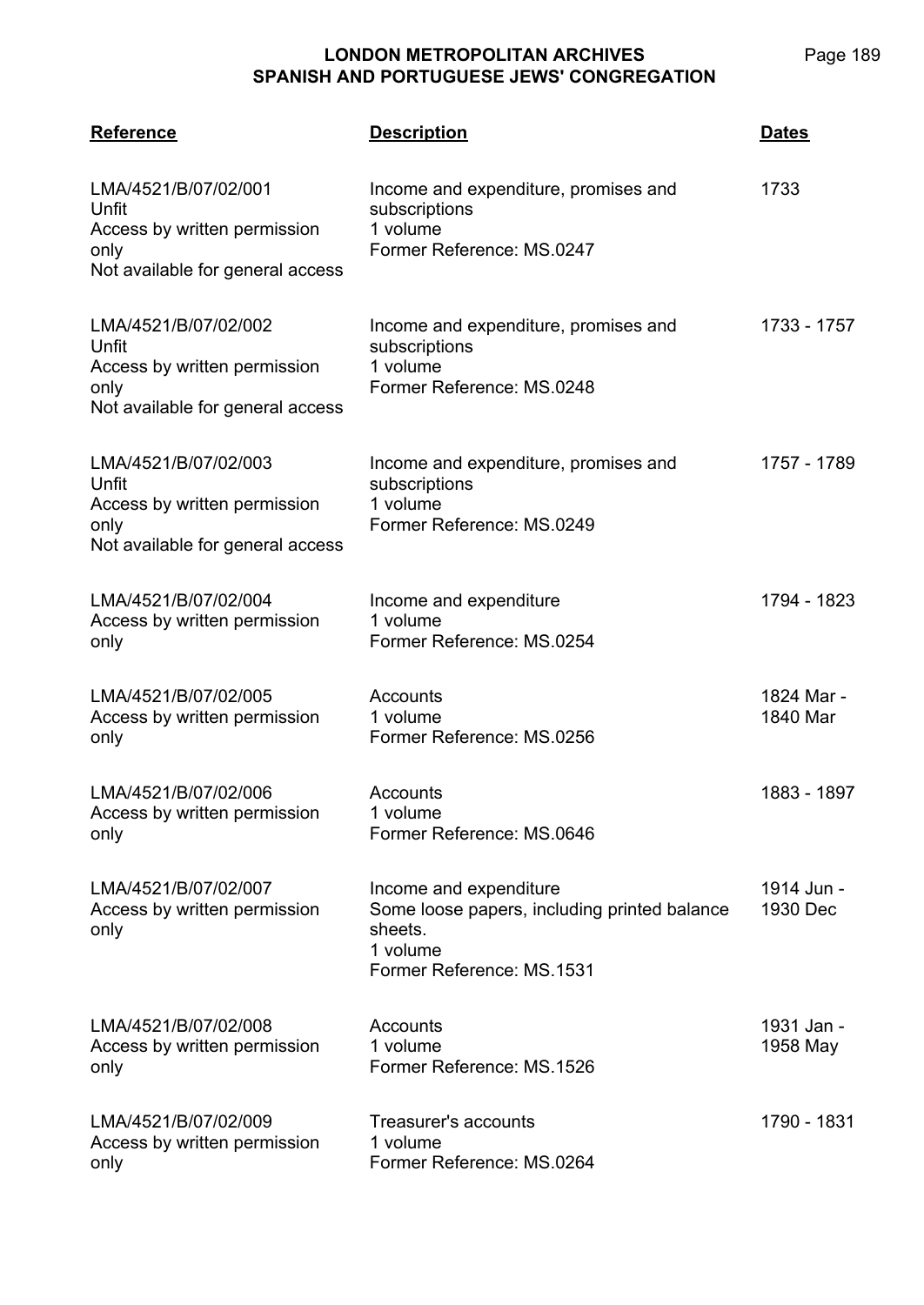| <b>Reference</b>                                             | <b>Description</b>                                                                                                                                                                                                                                                                      | <u>Dates</u>           |
|--------------------------------------------------------------|-----------------------------------------------------------------------------------------------------------------------------------------------------------------------------------------------------------------------------------------------------------------------------------------|------------------------|
| LMA/4521/B/07/02/010<br>Access by written permission<br>only | 'Long Book': treasurer's accounts<br>1 volume<br>Former Reference: MS.0265                                                                                                                                                                                                              | 1831 - 1842            |
| LMA/4521/B/07/02/011<br>Access by written permission<br>only | Treasurer's accounts<br>1 volume<br>Former Reference: MS.0266                                                                                                                                                                                                                           | 1842 - 1859            |
| LMA/4521/B/07/02/012<br>Access by written permission<br>only | Treasurer's accounts includes details of<br><b>Permanent Fund</b><br>Some loose printed balance sheets.<br>1 volume<br>Former Reference: MS.1524                                                                                                                                        | 1858 - 1913<br>Dec 31  |
| LMA/4521/B/07/02/013<br>Access by written permission<br>only | Ledger<br>1 volume<br>Former Reference: MS.0276                                                                                                                                                                                                                                         | 1879 Apr -<br>1880 May |
| LMA/4521/B/07/02/014<br>Access by written permission<br>only | Ledger<br>Indexed.<br>1 volume<br>Former Reference: MS.1635                                                                                                                                                                                                                             | 1884 - 1907            |
| LMA/4521/B/07/02/015<br>Access by written permission<br>only | Ledger<br>Indexed. Interleaved with Appeal of Orphans,<br>1919; Report, 1924; Statement of Income and<br>Expenditure, 1917, 1921, 1923 and 1941;<br>balance sheet for Holiday and Entertainment<br>Fund, 1917; and four receipts for purchases<br>and sales of stock, 1927.<br>1 volume | 1908 - 1941            |
| LMA/4521/B/07/02/016<br>Access by written permission<br>only | Ledger<br>1 volume                                                                                                                                                                                                                                                                      | 1923 - 1929            |
| LMA/4521/B/07/02/017<br>Access by written permission<br>only | Ledger<br>Some loose printed balance sheets. Indexed.<br>1 volume<br>Former Reference: MS.1530                                                                                                                                                                                          | 1925 Dec -<br>1943 Jan |
| LMA/4521/B/07/02/018<br>Access by written permission<br>only | Ledger<br>Some loose papers. Indexed.<br>1 volume<br>Former Reference: MS.1533                                                                                                                                                                                                          | 1943 Jan -<br>1952 May |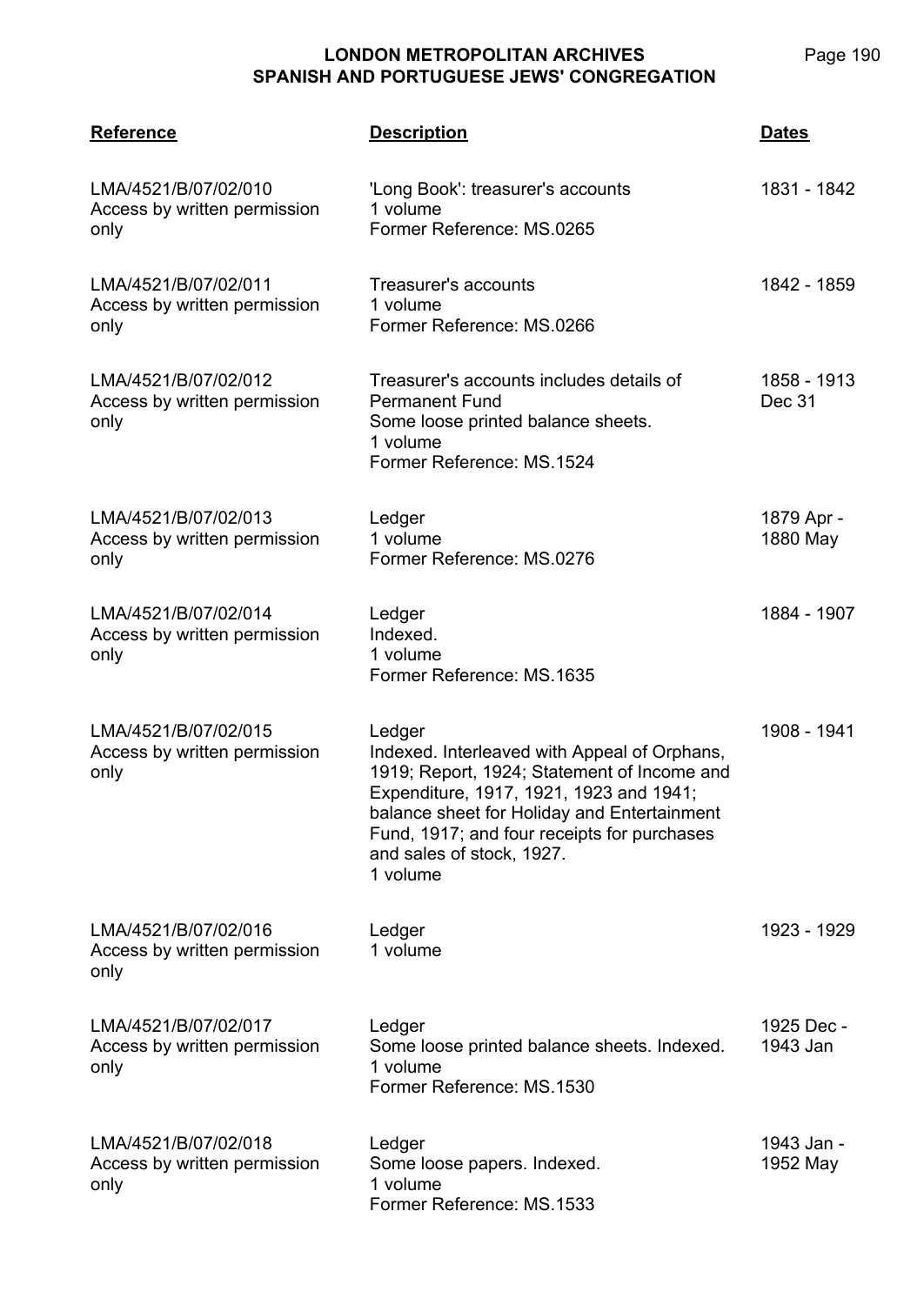Page 191

| <b>Reference</b>                                             | <b>Description</b>                                                                                                                                                                                                     | <b>Dates</b>           |
|--------------------------------------------------------------|------------------------------------------------------------------------------------------------------------------------------------------------------------------------------------------------------------------------|------------------------|
| LMA/4521/B/07/02/019<br>Access by written permission<br>only | Subscriptions<br>1 volume<br>Former Reference: MS.0253                                                                                                                                                                 | 1808                   |
| LMA/4521/B/07/02/020<br>Access by written permission<br>only | <b>Subscribers</b><br>1 volume<br>Former Reference: MS.0573                                                                                                                                                            | 1935 Jan -<br>1952 Jan |
| LMA/4521/B/07/02/021<br>Access by written permission<br>only | Subscriptions<br>1 volume<br>Former Reference: MS.0255                                                                                                                                                                 | 1832 Apr               |
| LMA/4521/B/07/02/022<br>Access by written permission<br>only | Cash book<br>1 volume                                                                                                                                                                                                  | 1897 - 1914            |
| LMA/4521/B/07/02/023<br>Access by written permission<br>only | Financial correspondence<br>1 file                                                                                                                                                                                     | 1928 - 1968            |
| <b>ORPHANS</b>                                               |                                                                                                                                                                                                                        |                        |
| LMA/4521/B/07/03/001<br>Access by written permission<br>only | Signed agreements to rules of the Society<br>Signed by next-of-kin on acceptance of a child<br>as an inmate. Also includes loose copies of<br>birth entries and other papers.<br>1 volume<br>Former Reference: MS.0571 | 1886 - 1938            |
| LMA/4521/B/07/03/002<br>Access by written permission<br>only | Sam J Cohen<br>1 file                                                                                                                                                                                                  | 1893                   |
| LMA/4521/B/07/03/003<br>Access by written permission<br>only | Case of Moses Lamego<br>1 file                                                                                                                                                                                         | 1907                   |
| LMA/4521/B/07/03/004<br>Access by written permission<br>only | Orphan enquires<br>1 file                                                                                                                                                                                              | 1990                   |
| EDUCATION: MEDRASH HESHAIM (THEOLOGICAL COLLEGE)             |                                                                                                                                                                                                                        |                        |

**ADMINISTRATION**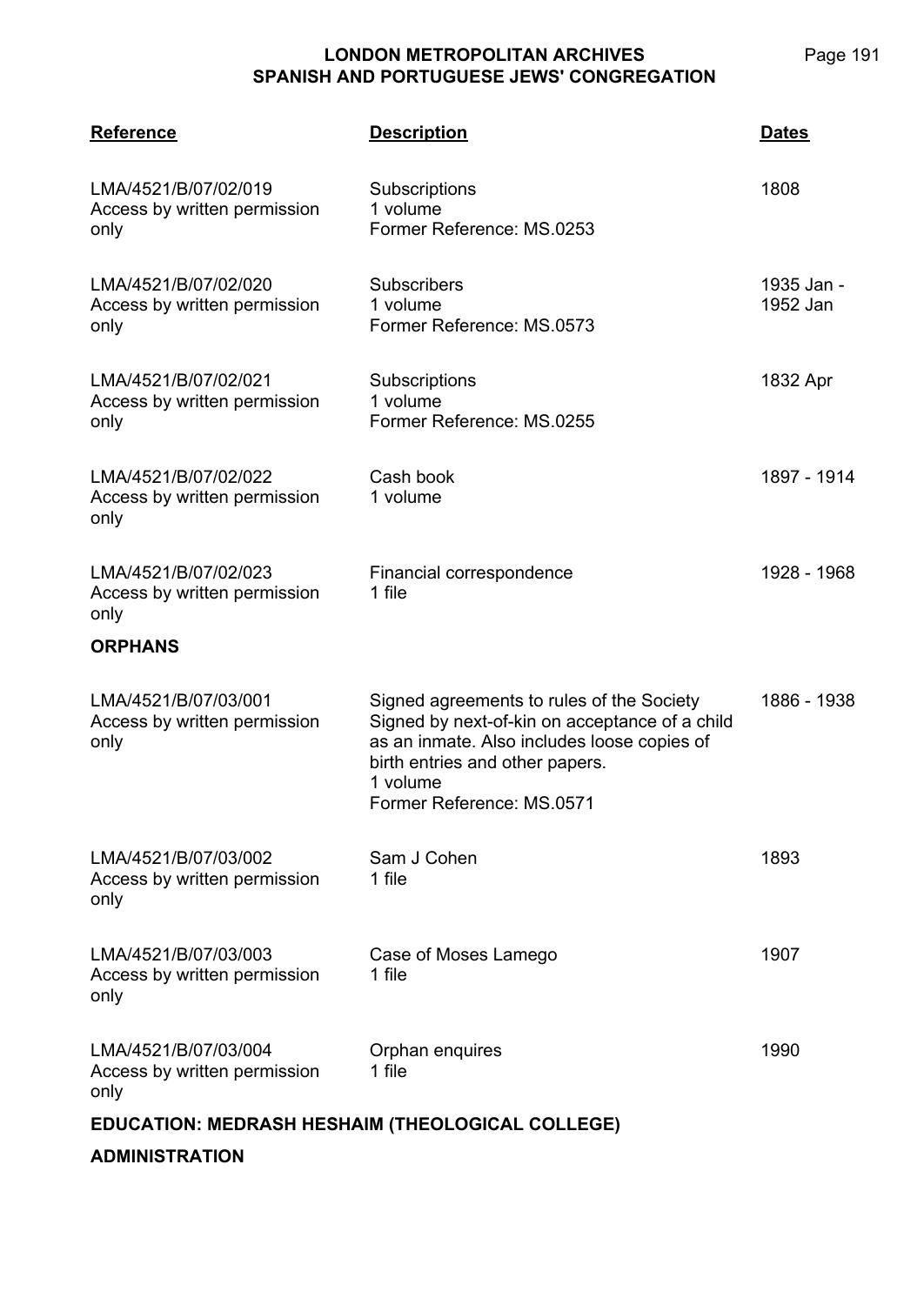| <b>Reference</b>                                             | <b>Description</b>                                                                                                                                                                                                                                                                                                                                                                           | <b>Dates</b>                                            |
|--------------------------------------------------------------|----------------------------------------------------------------------------------------------------------------------------------------------------------------------------------------------------------------------------------------------------------------------------------------------------------------------------------------------------------------------------------------------|---------------------------------------------------------|
| LMA/4521/B/08/01/001<br>Access by written permission<br>only | Minutes with lists of students entrances<br>Includes lists of Aspacot (bursaries). Preceded<br>by Ascama.                                                                                                                                                                                                                                                                                    | 1758 Jun 7 -<br>1794 Mar 19<br>Portuguese               |
|                                                              | Also includes lists of bread rolls consumed by<br>students. Probably connected to the de Castro<br>Bread Fund, set up by the de Castro family to<br>counteract the lack of attendees at early<br>morning services in Bevis Marks Synagogue,<br>whereby the fund supplied hot buttered rolls to<br>every young man who attended an early<br>service.<br>1 volume<br>Former Reference: MS.0189 |                                                         |
| LMA/4521/B/08/01/002<br>Access by written permission<br>only | <b>Minutes</b><br>1 volume<br>Former Reference: MS.0191                                                                                                                                                                                                                                                                                                                                      | 1794 Apr 7 -<br>1806 Jul 15                             |
| LMA/4521/B/08/01/003<br>Access by written permission<br>only | <b>Minutes</b><br>1 volume<br>Former Reference: MS.0190                                                                                                                                                                                                                                                                                                                                      | 1806 Aug 10 -<br>1829 Oct 21<br>Portuguese till<br>1808 |
| LMA/4521/B/08/01/004<br>Access by written permission<br>only | Committee and general minutes<br>Preceded by Ascama.<br>1 volume<br>Former Reference: MS.0192                                                                                                                                                                                                                                                                                                | 1829 - 1842                                             |
| LMA/4521/B/08/01/005<br>Access by written permission<br>only | Annual, committee and general minutes<br>1 volume<br>Former Reference: MS.0525                                                                                                                                                                                                                                                                                                               | 1876 - 1961                                             |
| LMA/4521/B/08/01/006<br>Access by written permission<br>only | Sub-committee minutes<br>1 volume<br>Former Reference: MS.0194                                                                                                                                                                                                                                                                                                                               | 1899 Mar 13                                             |
| LMA/4521/B/08/01/007<br>Access by written permission<br>only | 'Heshaim papers': correspondence and<br>petitions<br>1 volume<br>Former Reference: MS.0438                                                                                                                                                                                                                                                                                                   | 1808 - 1837                                             |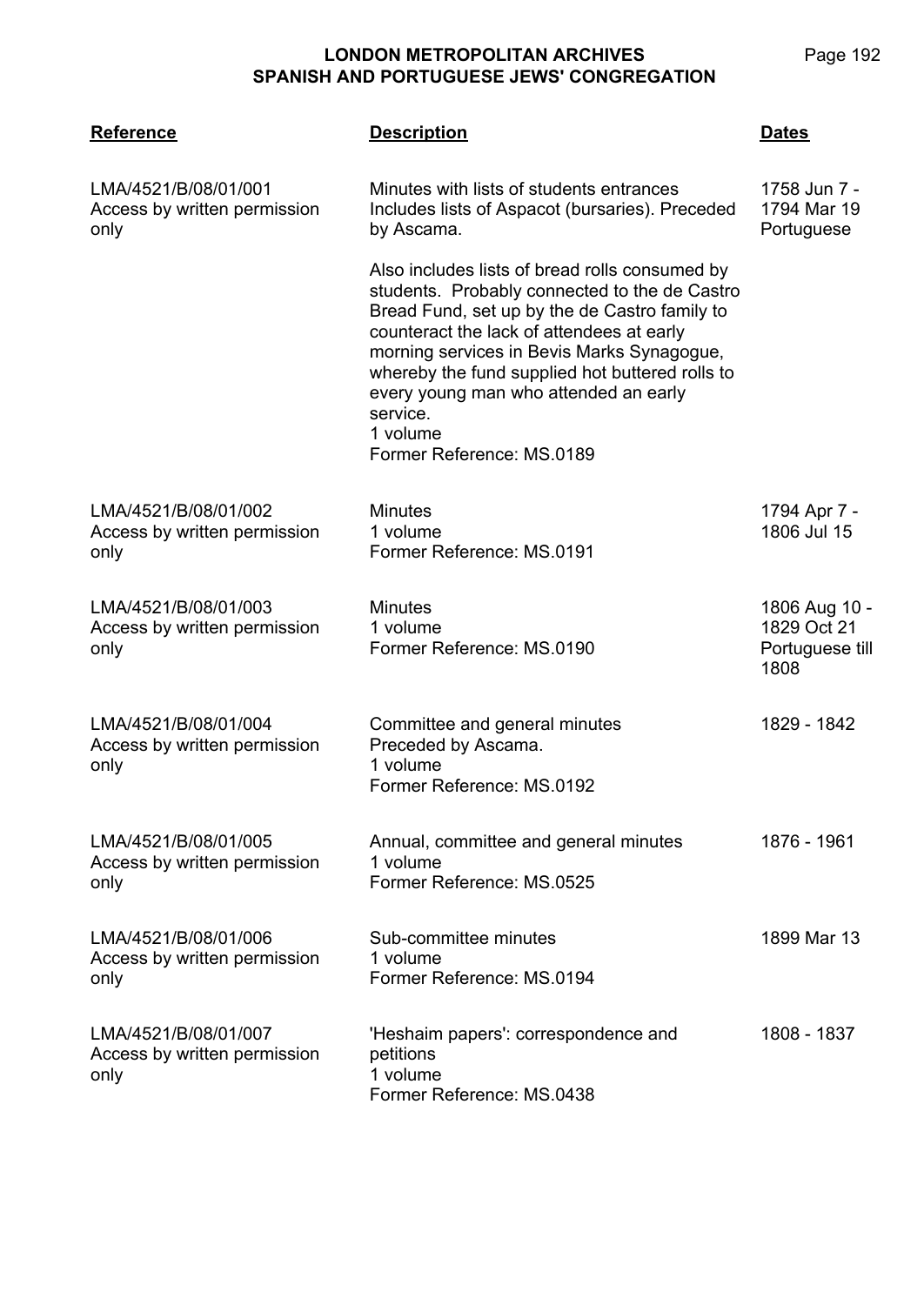| <b>Reference</b>                                             | <u>Description</u>                                                                                                                                                                                                                                                                                                                                                                                                                                                           | <u>Dates</u>       |
|--------------------------------------------------------------|------------------------------------------------------------------------------------------------------------------------------------------------------------------------------------------------------------------------------------------------------------------------------------------------------------------------------------------------------------------------------------------------------------------------------------------------------------------------------|--------------------|
| LMA/4521/B/08/01/008<br>Access by written permission<br>only | 'Heshaim papers': correspondence, draft<br>minutes, attendance book, library catalogue<br>and lists of library borrowers<br>Includes letters from I. Sebag, D. P. Cardozo,<br>D. A. Lindo, M. D. Mendoza, I. Costa, T. A.<br>Harvey, Elimelech Mudahee, H. Hiort, H. R.<br>Meldola, M. Mocatta, Dr. D. Garcia, M. Lindo,<br>D. de Sola, S. Genese, S. Almosnino, A. Lindo<br>Mocatta, D. Piza, A. Haliva, M. Edrehi, Alex<br>Cohen.<br>1 volume<br>Former Reference: MS.0307 | 1820 - 1829        |
| LMA/4521/B/08/01/009<br>Access by written permission<br>only | 'Heshaim papers': draft minutes and<br>correspondence<br>Letters from I.H Valentine, D. Boleaffey, D.L.<br>Penha, Abr. Haliva, Isaac Foligno, Elimelech<br>Mudahee, David Meldola, D.P Cardozo and I<br>Nunez Martinez, Isaac Sebag, and D. Paz<br>Cardozo.<br>1 volume<br>Former Reference: MS.0306                                                                                                                                                                         | 1828 - 1830        |
| LMA/4521/B/08/01/010<br>Access by written permission<br>only | Record of 'Committee de Heshaim pa investiger<br>a situacao dos objectos da Hermandade<br>apuntado'<br>1 volume<br>Former Reference: MS.0193                                                                                                                                                                                                                                                                                                                                 | 1815<br>Portuguese |
| <b>FINANCE</b>                                               |                                                                                                                                                                                                                                                                                                                                                                                                                                                                              |                    |
| LMA/4521/B/08/02/001<br>Access by written permission<br>only | Accounts<br>1 volume<br>Former Reference: MS.1460                                                                                                                                                                                                                                                                                                                                                                                                                            | 1796 - 1809        |
| LMA/4521/B/08/02/002<br>Access by written permission<br>only | Accounts, offerings and subscriptions<br>List of Treasurer and Parnas from 1833 - 1845<br>inside front cover.<br>1 volume<br>Former Reference: MS.1461                                                                                                                                                                                                                                                                                                                       | 1831 - 1867        |
| LMA/4521/B/08/02/003<br>Access by written permission<br>only | Accounts: lists of subscriptions, offerings and<br>bills issued<br>1 volume<br>Former Reference: MS.0196                                                                                                                                                                                                                                                                                                                                                                     | 1867 - 1908        |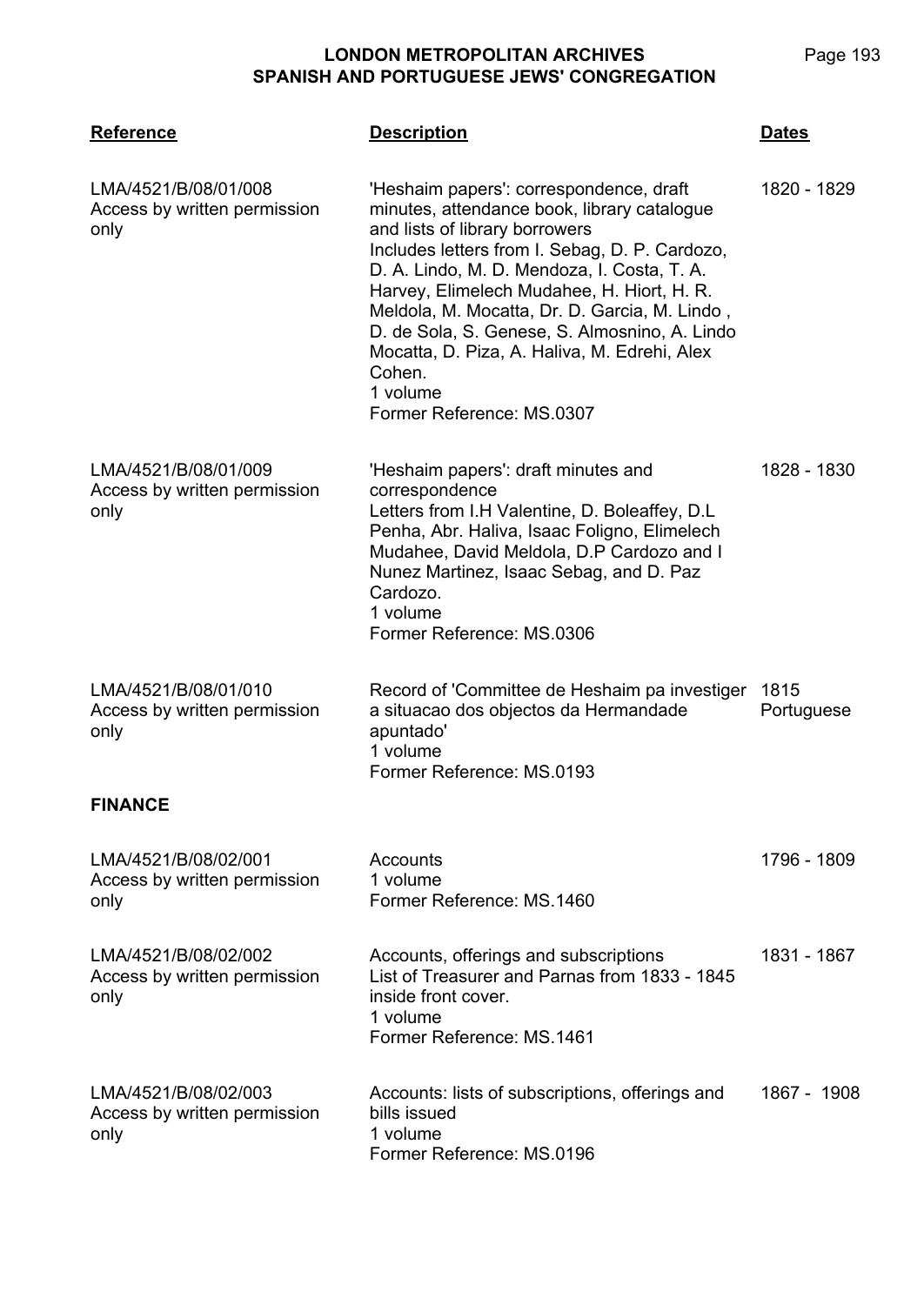Page 194

| <b>Reference</b>                                             | <u>Description</u>                                                                                                                                                                             | <b>Dates</b>                 |
|--------------------------------------------------------------|------------------------------------------------------------------------------------------------------------------------------------------------------------------------------------------------|------------------------------|
| LMA/4521/B/08/02/004<br>Access by written permission<br>only | Accounts<br>1 volume<br>Former Reference: MS.0277                                                                                                                                              | 1878 - 1880                  |
| LMA/4521/B/08/02/005<br>Access by written permission<br>only | Accounts<br>1 volume<br>Former Reference: MS.0474                                                                                                                                              | 1913 - 1938                  |
| LMA/4521/B/08/02/006<br>Access by written permission<br>only | Cash book<br>1 volume<br>Former Reference: MS.1788                                                                                                                                             | 1963 - 1975                  |
| LMA/4521/B/08/02/007<br>Access by written permission<br>only | Register of offerings made on behalf of<br>Heshaim in Synagogue<br>For use on Sabbath. Includes odd pages of<br>Josephus and Dr Johnson's Dictionary.<br>1 volume<br>Former Reference: MS.0236 | $17 -$                       |
| LMA/4521/B/08/02/008<br>Access by written permission<br>only | Register of offerings<br>1 volume<br>Former Reference: MS.1459                                                                                                                                 | 1797 - 1816                  |
| LMA/4521/B/08/02/009<br>Access by written permission<br>only | Lists of subscriptions and offerings<br>1 volume<br>Former Reference: MS.0272                                                                                                                  | 1808 - 1830                  |
| <b>ATTENDANCE REGISTERS</b>                                  |                                                                                                                                                                                                |                              |
| LMA/4521/B/08/03/001<br>Access by written permission<br>only | Attendance register<br>1 volume<br>Former Reference: MS.0195                                                                                                                                   | 1898 Jul 6 -<br>1916 Oct 30  |
| LMA/4521/B/08/03/002<br>Access by written permission<br>only | Attendance register<br>With signatures of medrasistas S. J. Roco, H.<br>Hirschfeld, D. B. de Mesquita, M. Gaster.<br>1 volume<br>Former Reference: MS.0685                                     | 1917 Apr 30 -<br>1935 Jul 29 |
| LMA/4521/B/08/03/003<br>Access by written permission<br>only | Attendance register<br>1 volume<br>Former Reference: MS.0686                                                                                                                                   | 1935 Oct 28 -<br>1953 Jan 19 |

#### **LIBRARY**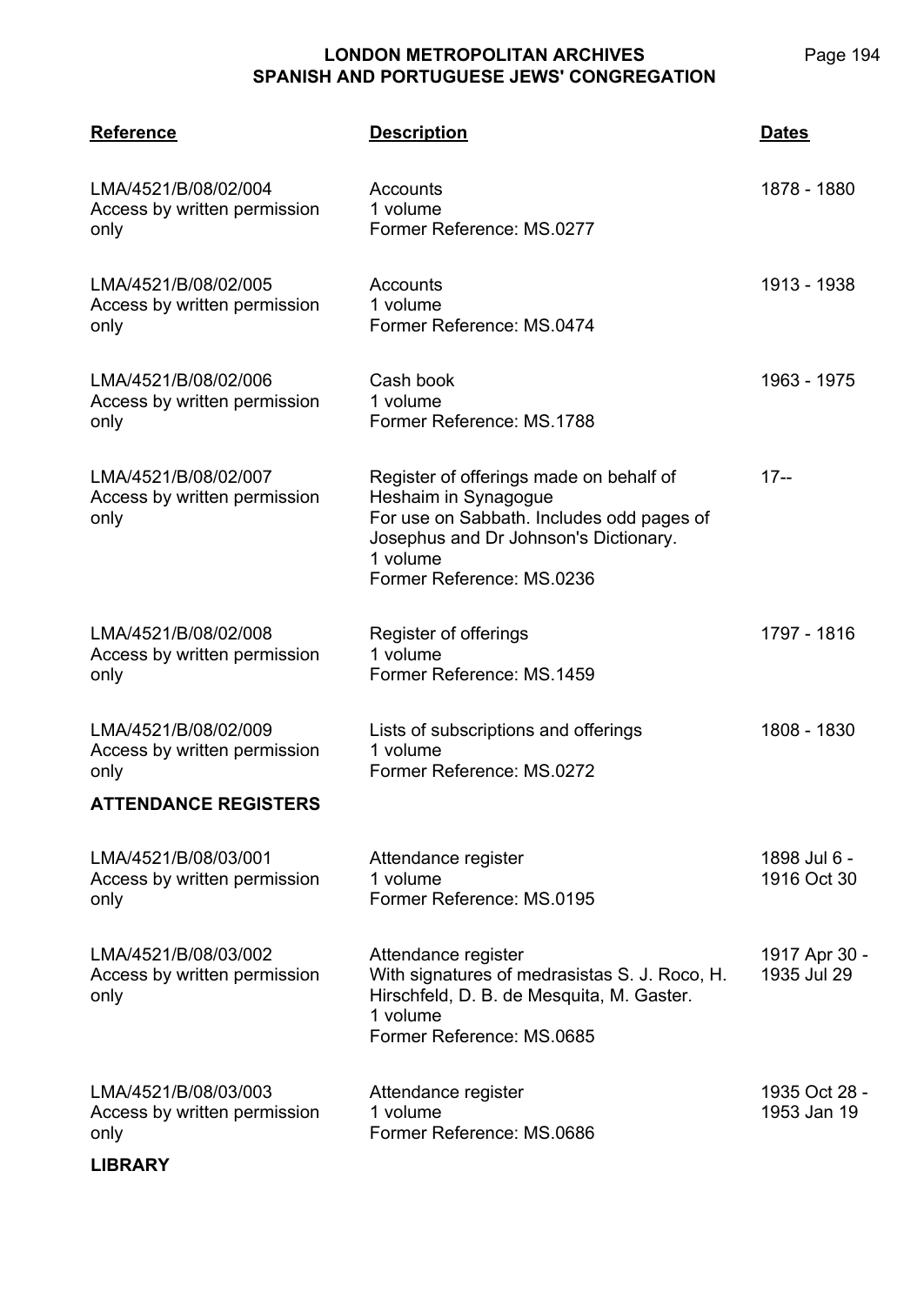| Page 195 |
|----------|
|          |

| <b>Reference</b>                                                                                          | <b>Description</b>                                                                                                                                                                                                                                                                                                                                         | <u>Dates</u>                |
|-----------------------------------------------------------------------------------------------------------|------------------------------------------------------------------------------------------------------------------------------------------------------------------------------------------------------------------------------------------------------------------------------------------------------------------------------------------------------------|-----------------------------|
| LMA/4521/B/08/04/001<br>Access by written permission<br>only                                              | Abraham Haim (Heshaim) mystical work<br>Manuscript from the Heshaim Library; in<br>Oriental hand.<br>1 volume<br>Former Reference: MS.0687                                                                                                                                                                                                                 | 1697<br><b>Hebrew</b>       |
| LMA/4521/B/08/04/002<br>Access by written permission<br>only                                              | Library Catalogue: Number 1 - 1033<br>Handwriting of Joseph Haliva.<br>1 volume<br>Former Reference: MS.0666                                                                                                                                                                                                                                               | $18 -$<br><b>Hebrew</b>     |
| LMA/4521/B/08/04/003<br>Access by written permission<br>only                                              | Library Catalogue: Number 1 - 1087<br>1 volume<br>Former Reference: MS.0667                                                                                                                                                                                                                                                                                | $18 -$<br><b>Hebrew</b>     |
| LMA/4521/B/08/04/004<br>Access by written permission<br>only                                              | 'Catalogue of the Library of the College of<br>Portuguese and Spanish Jews in London'<br>Subtitle: 'With short biographical and historical<br>notes of some of the Authors'. Published<br>London 1835. Also includes Heshaim Library<br>Catalogues (1854 and 1867) listing additional<br>items and books missing.<br>1 volume<br>Former Reference: MS.0665 | 1835 - 1867                 |
| <b>MOELIM</b>                                                                                             | HONEN DALIM, MENAHEM ABELIM, HEBRAT YETOMOT AND HEBRAT                                                                                                                                                                                                                                                                                                     |                             |
| <b>ADMINISTRATION</b>                                                                                     |                                                                                                                                                                                                                                                                                                                                                            |                             |
| LMA/4521/B/09/01/001<br>Access by written permission<br>only                                              | Minutes and some loose balance sheets<br>1 volume<br>Former Reference: MS.1527                                                                                                                                                                                                                                                                             | 1824 Feb 1 -<br>1969 Sep 30 |
| <b>FINANCE</b>                                                                                            |                                                                                                                                                                                                                                                                                                                                                            |                             |
| LMA/4521/B/09/02/001<br>Unfit<br>Access by written permission<br>only<br>Not available for general access | Honen Dalim Dower Society accounts<br>Includes marriage portions accorded by the<br>Mehil Sedaca Dower Society. Treasurers:<br>Benjamin Lindo, David Abarbanel Lindo,<br>Joseph Sebag, Manuel Castello, Solomon Pool,<br>Moses Aflalo.<br>1 volume<br>Former Reference: MS.0633                                                                            | 1824 - 1887                 |
| LMA/4521/B/09/02/002<br>Access by written permission<br>only                                              | Accounts<br>1 volume<br>Former Reference: MS.1458                                                                                                                                                                                                                                                                                                          | 1886 - 1955                 |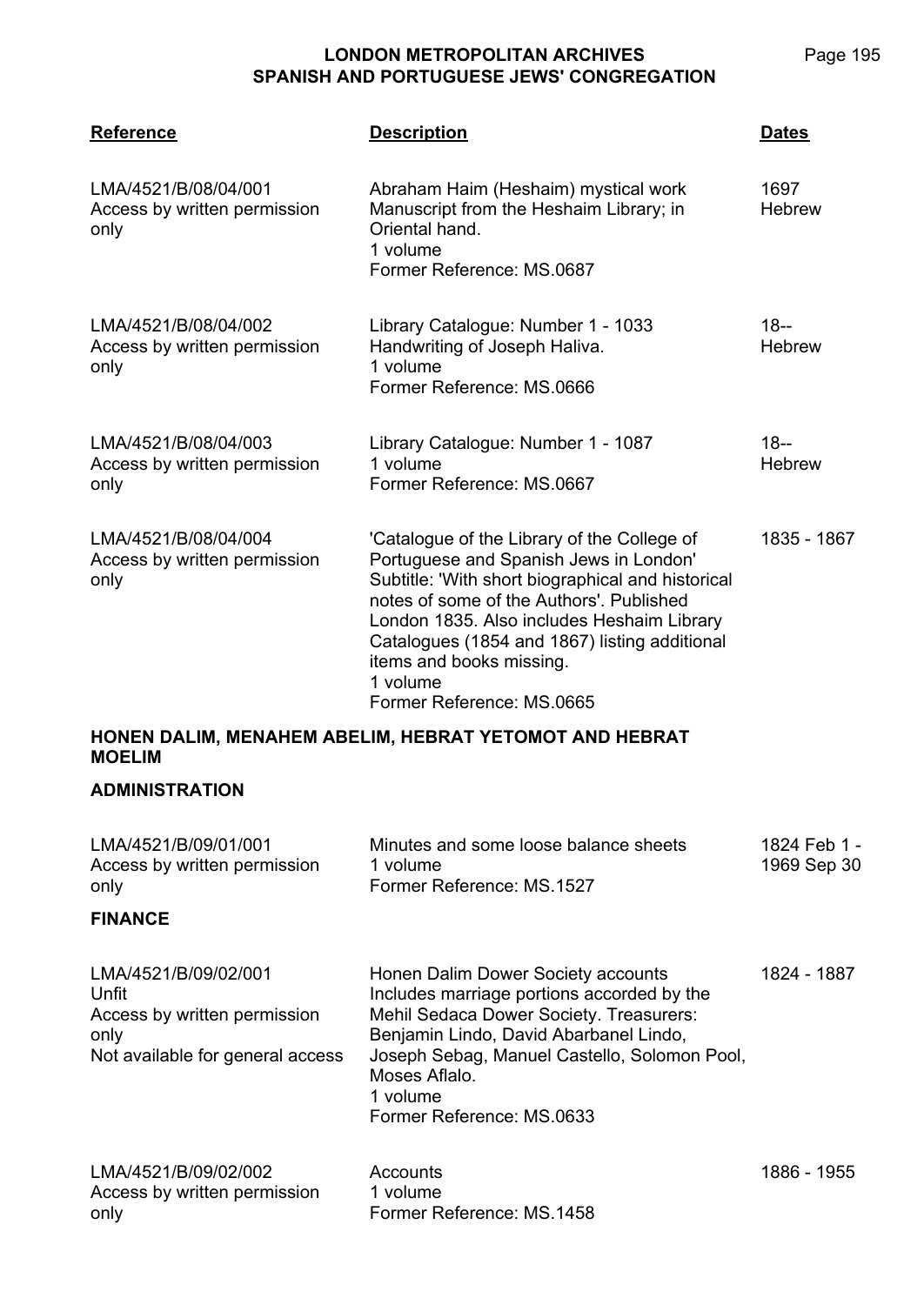| <b>Reference</b>                                             | <b>Description</b>                                                                                                                                                                  | <b>Dates</b>                |  |
|--------------------------------------------------------------|-------------------------------------------------------------------------------------------------------------------------------------------------------------------------------------|-----------------------------|--|
| LMA/4521/B/09/02/003<br>Access by written permission<br>only | Details of distributions<br>1 volume<br>Former Reference: MS.1529                                                                                                                   | 1824 Feb -<br>1881 Mar      |  |
| LMA/4521/B/09/02/004<br>Access by written permission<br>only | 'Lying-in Women': receipts<br>Includes forms of receipt for 10s allowance to<br>husbands, with certificates from hospitals and<br>doctors.<br>1 volume<br>Former Reference: MS.1581 | 1914 Mar 30 -<br>1937 Jan 6 |  |
| LMA/4521/B/09/02/005<br>Access by written permission<br>only | Menahem Abelim: receipts showing payments<br>made to mourners<br>1 volume<br>Former Reference: MS.1486                                                                              | 1916 May 22 -<br>1918 Nov 4 |  |
| LMA/4521/B/09/02/006<br>Access by written permission<br>only | Menahem Abelim: receipts showing payments<br>made to mourners<br>1 volume<br>Former Reference: MS.1487                                                                              | 1918 Nov 4 -<br>1926 Nov 3  |  |
| LMA/4521/B/09/02/007<br>Access by written permission<br>only | Menahem Abelim: receipts showing payments<br>made to mourners<br>1 volume<br>Former Reference: MS.1488                                                                              | 1926 Dec 9 -<br>1934 Nov 15 |  |
| LMA/4521/B/09/02/008<br>Access by written permission<br>only | Menahem Abelim: receipts showing payments<br>made to mourners<br>First page missing.<br>1 volume<br>Former Reference: MS.0627                                                       | 1935 Jan 9 -<br>1946 May 23 |  |
|                                                              | <b>DOWER SOCIETIES: SOCIETY MEHIL SEDACA FOR DOWERING ORPHANS</b>                                                                                                                   |                             |  |
| <b>ADMINISTRATION</b>                                        |                                                                                                                                                                                     |                             |  |
| LMA/4521/B/10/01/001<br>Access by written permission<br>only | Constitution<br>1 volume<br>Former Reference: MS.0202                                                                                                                               | 1737 - 1910                 |  |
| LMA/4521/B/10/01/002<br>Access by written permission<br>only | 'Abstract of some of the Bye-Laws of the<br><b>Charitable Institution'</b><br>With list of subscribers and their respective<br>successors.<br>1 volume<br>Former Reference: MS.0436 | 1719 - 1831                 |  |
| <b>FINANCE</b>                                               |                                                                                                                                                                                     |                             |  |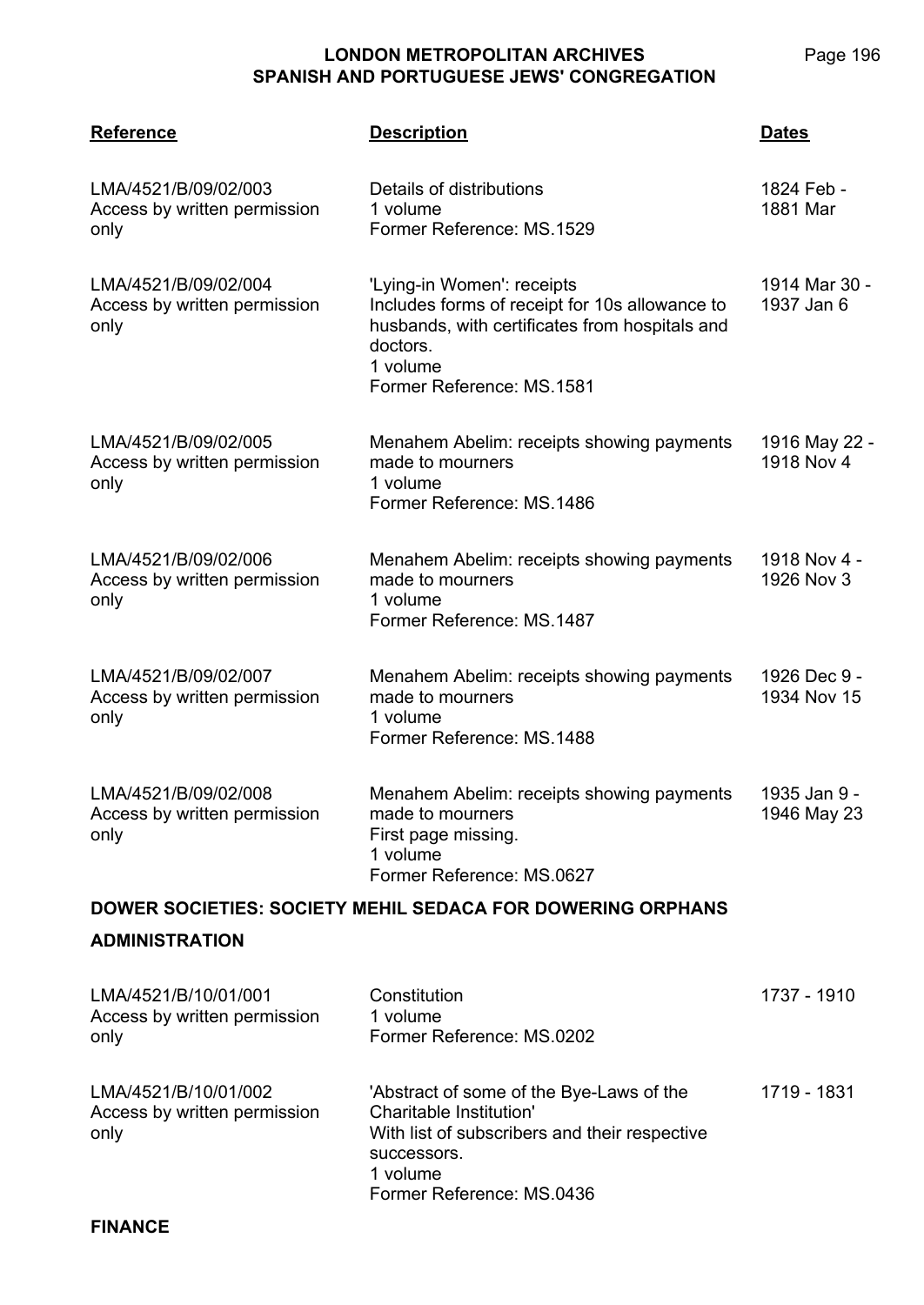**LMA/4521**

**Reference Description Dates**

| LMA/4521/B/10/02/001<br>Access by written permission<br>only                                              | Treasurers' accounts, legacies and payments<br><b>Investments in Old South Sea Annuities, East</b><br>India Company and bank annuities; lists of<br>founders, Parnasim and Thesoreiros (1735 -<br>1748).<br>1 volume<br>Former Reference: MS.0419 | 1735 - 1775                |
|-----------------------------------------------------------------------------------------------------------|---------------------------------------------------------------------------------------------------------------------------------------------------------------------------------------------------------------------------------------------------|----------------------------|
| LMA/4521/B/10/02/002<br>Access by written permission<br>only                                              | Accounts<br>With list of founder members.<br>1 volume<br>Former Reference: MS.0427                                                                                                                                                                | 1775 Apr 2 -<br>1855 Jul 6 |
| LMA/4521/B/10/02/003<br>Unfit<br>Access by written permission<br>only<br>Not available for general access | Income from investments and distributions<br>Some loose balance sheets.<br>1 volume<br>Former Reference: MS.1558                                                                                                                                  | 1927 Apr -<br>1955 Oct     |
| LMA/4521/B/10/02/004<br>Access by written permission<br>only                                              | Accounts and correspondence<br>1 file                                                                                                                                                                                                             | 1962 - 1963                |
| <b>CORRESPONDENCE</b>                                                                                     |                                                                                                                                                                                                                                                   |                            |
| LMA/4521/B/10/03/001<br>Access by written permission<br>only                                              | Dower Societies correspondence<br>1 file                                                                                                                                                                                                          | 1871 - 1873                |
| LMA/4521/B/10/03/002<br>Access by written permission<br>only                                              | Dower Societies correspondence<br>1 file                                                                                                                                                                                                          | 1951 - 1962                |
| LMA/4521/B/10/03/003<br>Access by written permission<br>only                                              | Dower Societies correspondence<br>1 file                                                                                                                                                                                                          | 1968 - 1969                |
| LMA/4521/B/10/03/004<br>Access by written permission<br>only                                              | Dower Societies correspondence<br>1 file                                                                                                                                                                                                          | 193- - 1937                |
| LMA/4521/B/10/03/005<br>Access by written permission<br>only                                              | Marriage correspondence<br>1 file                                                                                                                                                                                                                 | 1937 - 1940                |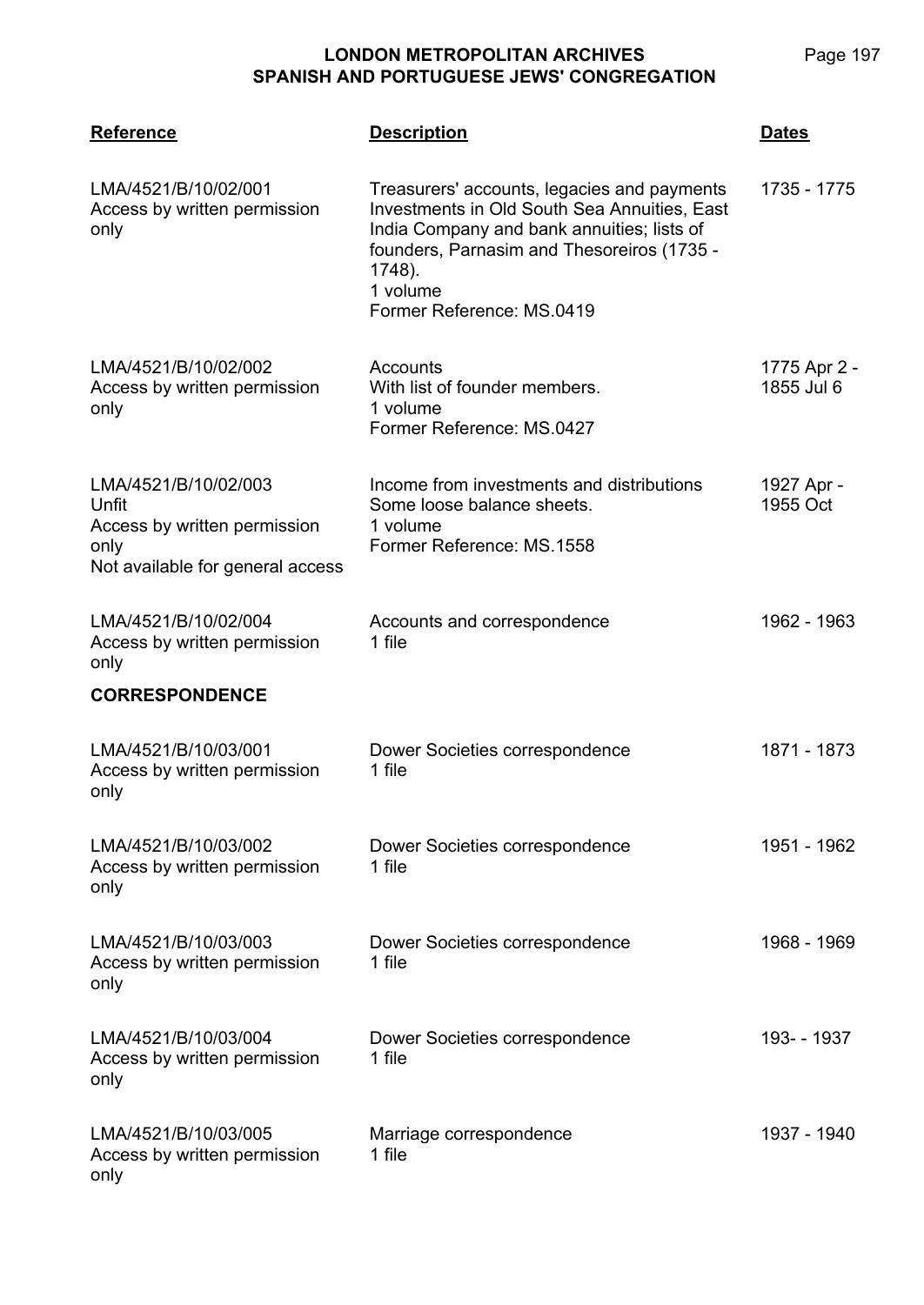| <b>Reference</b>                                             | <b>Description</b>                                                                                                                                                                                                                                   | <b>Dates</b>                 |
|--------------------------------------------------------------|------------------------------------------------------------------------------------------------------------------------------------------------------------------------------------------------------------------------------------------------------|------------------------------|
| LMA/4521/B/10/03/006<br>Access by written permission<br>only | Marquez Dower correspondence<br>1 file                                                                                                                                                                                                               | 1947 - 1952                  |
| LMA/4521/B/10/03/007<br>Access by written permission<br>only | Honen Dalim and Mehil Sedaca Dower<br>Societies correspondence<br>1 file                                                                                                                                                                             | 1952                         |
|                                                              | <b>WELFARE ORGANISATIONS: MAHASIM TOBIM LOAN SOCIETY</b>                                                                                                                                                                                             |                              |
| <b>ADMINISTRATION</b>                                        |                                                                                                                                                                                                                                                      |                              |
| LMA/4521/B/11/01/001<br>Access by written permission<br>only | <b>Minutes</b><br>1 volume<br>Former Reference: MS.0240                                                                                                                                                                                              | 1753 Oct 24 -<br>1780 Jul 12 |
| LMA/4521/B/11/01/002<br>Access by written permission<br>only | <b>Minutes</b><br>1 volume<br>Former Reference: MS.0241                                                                                                                                                                                              | 1781 Jul 5 -<br>1801 Aug 19  |
| LMA/4521/B/11/01/003<br>Access by written permission<br>only | <b>Minutes</b><br>1 volume<br>Former Reference: MS.0242                                                                                                                                                                                              | 1801 Aug 27 -<br>1825 Jul 7  |
| LMA/4521/B/11/01/004<br>Access by written permission<br>only | <b>Minutes</b><br>Includes list of deceased governors, list of<br>present governors, copy of laws (1825), copy of<br>will of Jacob Cardosso (1825) and letter from<br>trustees.<br>1 volume<br>Former Reference: MS.0770                             | 1825 May 16 -<br>1835 Feb 15 |
| LMA/4521/B/11/01/005<br>Access by written permission<br>only | <b>Minutes</b><br>1 volume<br>Former Reference: MS.0201                                                                                                                                                                                              | 1836 Jan 6 -<br>1912 Dec 31  |
| LMA/4521/B/11/01/006<br>Access by written permission<br>only | <b>Minutes</b><br>1 volume<br>Former Reference: MS.1470                                                                                                                                                                                              | 1912 Dec 31 -<br>1955 May 12 |
| LMA/4521/B/11/01/007<br>Access by written permission<br>only | 'Mahasin Tobim Papers'<br>Printed rules, loan application forms and<br>apprentices indenture for tailor J. Geenbaum<br>(1850), glassblower Raphael Cohen (1889) and<br>upholsterer Abraham Delmonte (1891).<br>1 volume<br>Former Reference: MS.0443 | 1815 - 1891                  |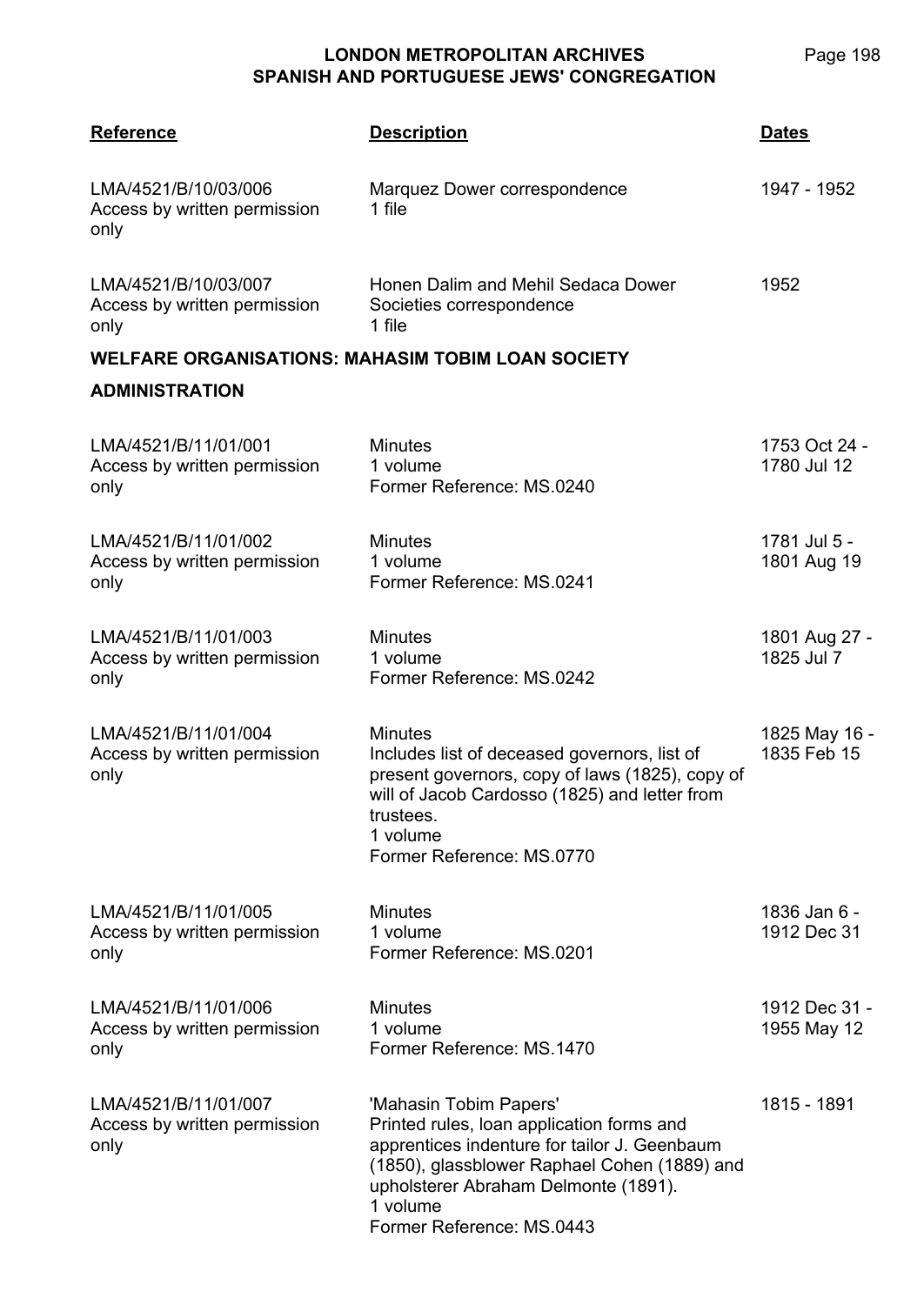| <b>Reference</b>                                                               | <b>Description</b>                                                                                  | <b>Dates</b>                 |
|--------------------------------------------------------------------------------|-----------------------------------------------------------------------------------------------------|------------------------------|
| LMA/4521/B/11/01/008<br>Access by written permission<br>only<br><b>FINANCE</b> | 'Mahasim Tobim and Hebra Papers'<br>1 volume<br>Former Reference: MS.0302/A                         | 1820 - 1841                  |
|                                                                                |                                                                                                     |                              |
| LMA/4521/B/11/02/001<br>Access by written permission<br>only                   | Accounts<br>1 volume<br>Former Reference: MS.0309                                                   | 1801 Aug 27 -<br>1835 Feb 15 |
| LMA/4521/B/11/02/002<br>Access by written permission<br>only                   | Accounts<br>1 volume<br>Former Reference: MS.1469                                                   | 1834 May -<br>1867 Jan       |
| LMA/4521/B/11/02/003<br>Access by written permission<br>only                   | Loans, income, expenditure and lists of funded<br>property<br>1 volume<br>Former Reference: MS.1479 | 1867 Jul 3 -<br>1970 Nov 1   |
| LMA/4521/B/11/02/004<br>Access by written permission<br>only                   | Expenditure, loans and repayments<br>1 volume<br>Former Reference: MS.0243                          | 1825 - 1854                  |
| LMA/4521/B/11/02/005<br>Access by written permission<br>only                   | Accounts<br>1 volume<br>Former Reference: MS.0310                                                   | 1832 - 1849                  |
| LMA/4521/B/11/02/006<br>Access by written permission<br>only                   | Lists of subscriptions<br>1 volume<br>Former Reference: MS.0251                                     | 1849 Jun 3 -<br>1856 Jan 28  |
| LMA/4521/B/11/02/007<br>Access by written permission<br>only                   | Monthly payments, indexed<br>1 volume<br>Former Reference: MS.1477                                  | 1861 - 1875                  |
| LMA/4521/B/11/02/008<br>Access by written permission<br>only                   | Promissory notes for repayment of loans<br>1 volume<br>Former Reference: MS.0442                    | 1828 - 1852                  |
| LMA/4521/B/11/02/009<br>Access by written permission<br>only                   | Promissory notes for repayment of loans<br>1 volume<br>Former Reference: MS.0278                    | 1837 Dec 31 -<br>1840 Dec    |
| LMA/4521/B/11/02/010<br>Access by written permission<br>only                   | Promissory notes for repayment of loans<br>1 volume<br>Former Reference: MS.0482                    | 1839 - 1849                  |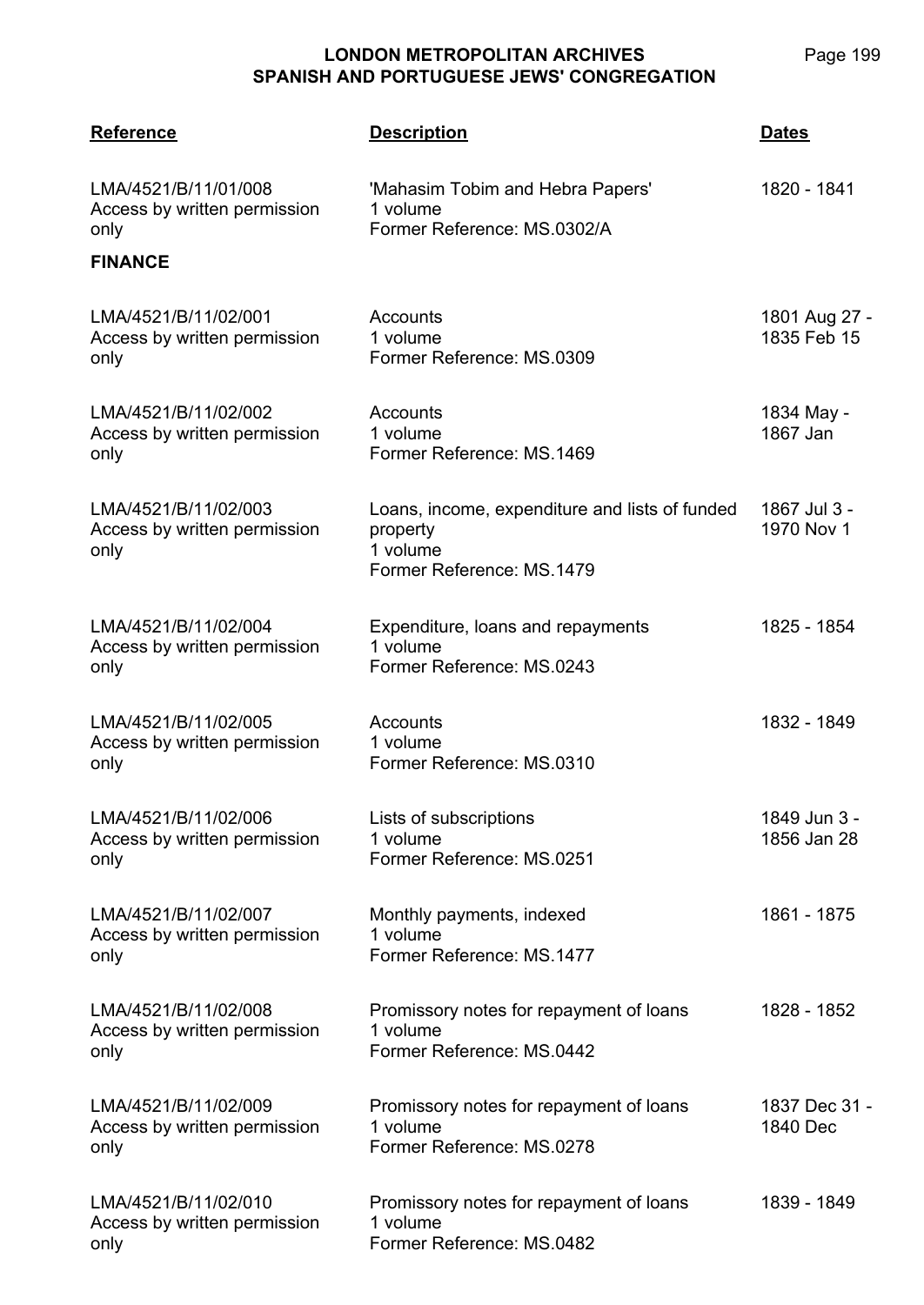| <b>Reference</b>                                             | <b>Description</b>                                                                                                   | <b>Dates</b>           |
|--------------------------------------------------------------|----------------------------------------------------------------------------------------------------------------------|------------------------|
| LMA/4521/B/11/02/011<br>Access by written permission<br>only | Promissory notes for repayment of loans<br>1 volume<br>Former Reference: MS.0449                                     | 1854 - 1856            |
| LMA/4521/B/11/02/012<br>Access by written permission<br>only | Debtors ledger, indexed<br>With some loose papers.<br>1 volume<br>Former Reference: MS.1476                          | 1854 - 1878            |
| LMA/4521/B/11/02/013<br>Access by written permission<br>only | Repayment of loans<br>1 volume<br>Former Reference: MS.1545                                                          | 1875 Jul -<br>1880 Dec |
| LMA/4521/B/11/02/014<br>Access by written permission<br>only | Repayment of loans<br>1 volume<br>Former Reference: MS.1478                                                          | 1906 Jan -<br>1935 Jan |
| LMA/4521/B/11/02/015<br>Access by written permission<br>only | Loans, with index<br>1 volume<br>Former Reference: MS.1471                                                           | 1938 Apr -<br>1961 Jul |
| LMA/4521/B/11/02/016<br>Access by written permission<br>only | Loans, with index<br>Entries have title changed to 'Board of<br>Guardians'.<br>1 volume<br>Former Reference: MS.1472 | 1952 Mar -<br>1957 Jul |
| <b>WELFARE ORGANISATIONS: BOARDS OF GUARDIANS</b>            |                                                                                                                      |                        |
| <b>ADMINISTRATION</b>                                        |                                                                                                                      |                        |
| LMA/4521/B/12/01/001                                         | Minutes, signed                                                                                                      | 1837 Dec 21 -          |

| Access by written permission<br>only                         | 1 volume<br>Former Reference: MS.0206                                                   | 1878 Jun 5                   |
|--------------------------------------------------------------|-----------------------------------------------------------------------------------------|------------------------------|
| LMA/4521/B/12/01/002<br>Access by written permission<br>only | Minutes, signed<br>Includes some loose papers.<br>1 volume<br>Former Reference: MS.1540 | 1877 Dec 20 -<br>1879 Dec 16 |
| LMA/4521/B/12/01/003<br>Access by written permission<br>only | Minutes, signed<br>1 volume<br>Former Reference: MS.1819                                | 1880 Jan 7 -<br>1883 Dec 27  |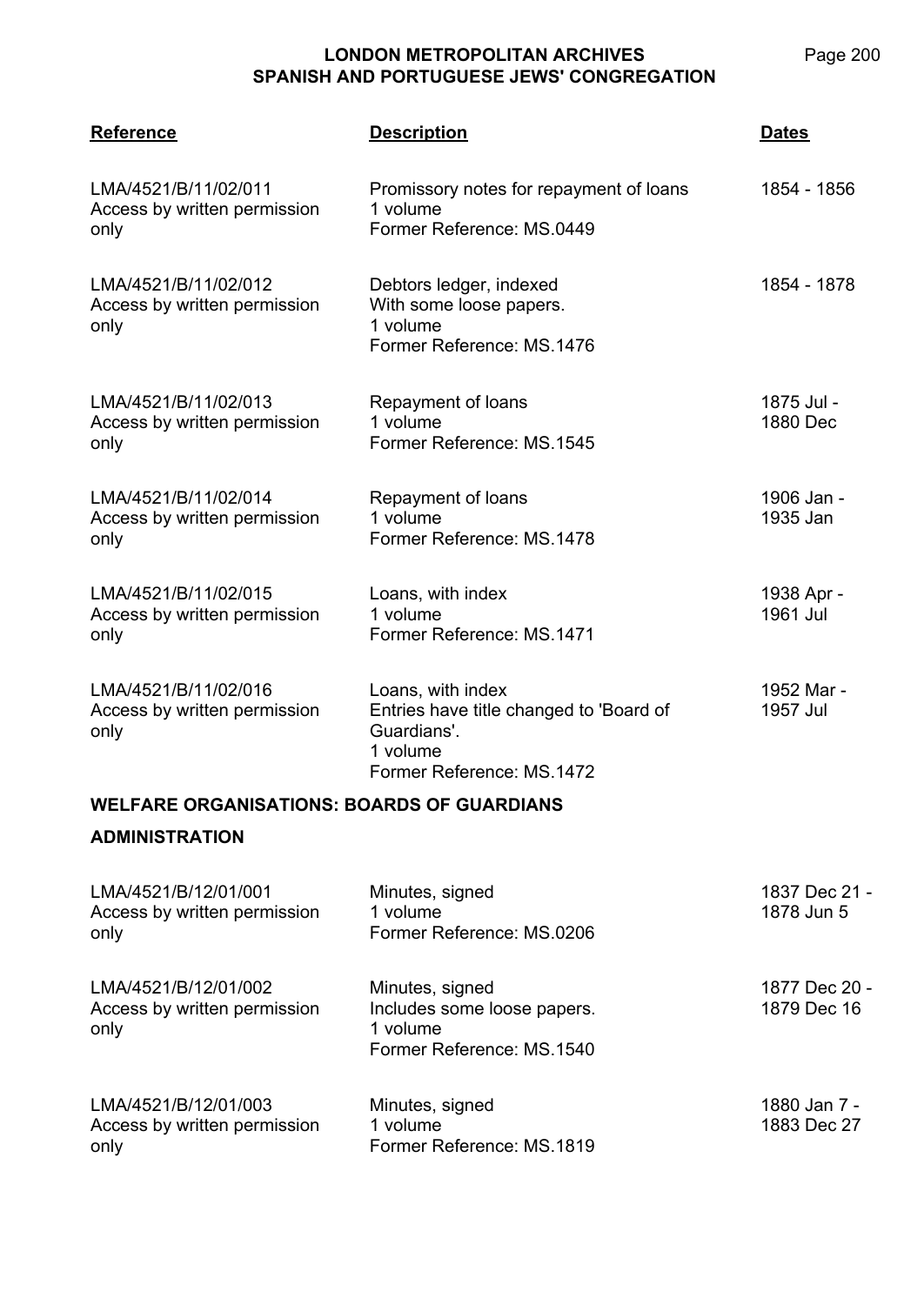| <b>Reference</b>                                             | <b>Description</b>                                                                                                             | <b>Dates</b>                |
|--------------------------------------------------------------|--------------------------------------------------------------------------------------------------------------------------------|-----------------------------|
| LMA/4521/B/12/01/004<br>Access by written permission<br>only | Minutes, signed<br>Including recommendations of sub-committee<br>regarding despachos.<br>1 volume<br>Former Reference: MS.0576 | 1893 Oct 4 -<br>1904 Sep 1  |
| LMA/4521/B/12/01/005<br>Access by written permission<br>only | Minutes, signed<br>1 volume<br>Former Reference: MS.1839                                                                       | 1904 Oct 6 -<br>1920 Dec 2  |
| LMA/4521/B/12/01/006<br>Access by written permission<br>only | Minutes, signed<br>1 volume<br>Former Reference: MS.0577                                                                       | 1921 Jan 6 -<br>1931 Dec 3  |
| LMA/4521/B/12/01/007<br>Access by written permission<br>only | Minutes, signed<br>1 volume<br>Former Reference: MS.0578                                                                       | 1932 Jan 7 -<br>1941 May 1  |
| LMA/4521/B/12/01/008<br>Access by written permission<br>only | Minutes, signed<br>Also includes loose typescript accounts.<br>1 volume<br>Former Reference: MS.1840                           | 1941 Jun 5 -<br>1954 Oct 14 |
| LMA/4521/B/12/01/009<br>Access by written permission<br>only | Minutes, rough<br>1 volume<br>Former Reference: MS.1535                                                                        | 1882 - 1884                 |
| LMA/4521/B/12/01/010<br>Access by written permission<br>only | Minutes, rough<br>1 volume<br>Former Reference: MS.1538                                                                        | 1884 Sep 3 -<br>1890 May 7  |
| LMA/4521/B/12/01/011<br>Access by written permission<br>only | Minutes, rough<br>1 volume<br>Former Reference: MS.1539                                                                        | 1897 Nov 3 -<br>1903 Jul 2  |
| LMA/4521/B/12/01/012<br>Access by written permission<br>only | Minutes, rough<br>1 volume<br>Former Reference: MS.1614                                                                        | 1916 Mar 2 -<br>1930 Dec 4  |
| LMA/4521/B/12/01/013<br>Access by written permission<br>only | Minutes, rough<br>Includes applications for help.<br>1 volume<br>Former Reference: MS.1570                                     | 1931 Jan -<br>1937 Sep 4    |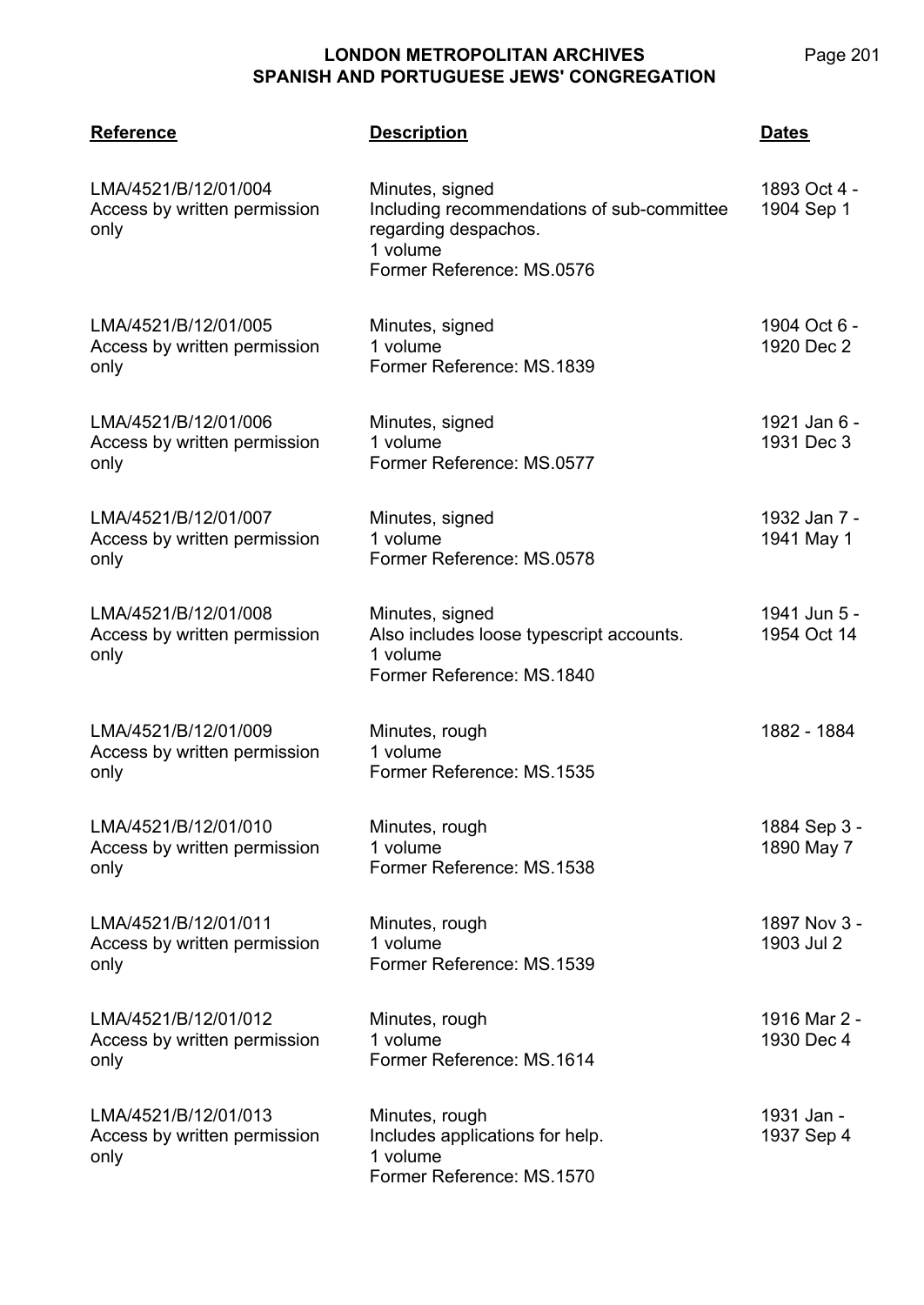| <b>Reference</b>                                                                                          | <b>Description</b>                                                                                                                                       | <b>Dates</b>                 |
|-----------------------------------------------------------------------------------------------------------|----------------------------------------------------------------------------------------------------------------------------------------------------------|------------------------------|
| LMA/4521/B/12/01/014<br>Access by written permission<br>only                                              | Minutes of sub-committee appointed to frame<br>regulations for the proposed National Girls<br>School<br>1 volume<br>Former Reference: MS.0203            | 1838 Dec 10 -<br>1839 Feb 7  |
| LMA/4521/B/12/01/015<br>Access by written permission<br>only                                              | Minutes of the rota committee<br>1 volume<br>Former Reference: MS.1536                                                                                   | 1878 Aug 26 -<br>1880 Jul 22 |
| LMA/4521/B/12/01/016<br>Access by written permission<br>only                                              | Loans and apprenticing committee minutes<br>Includes some correspondence and forms<br>regading apprenticeships.<br>1 volume<br>Former Reference: MS.0580 | 1921 - 1939                  |
| LMA/4521/B/12/01/017<br>Access by written permission<br>only                                              | Loans and apprenticing committee: agendas<br>1 volume<br>Former Reference: MS.1468                                                                       | 1902 Mar 19 -<br>1927 Sep 8  |
| LMA/4521/B/12/01/018<br>Access by written permission<br>only                                              | Monthly meetings attendance with signatures<br>1 volume<br>Former Reference: MS.1584                                                                     | 1916 Mar 2 -<br>1938 Sep 1   |
| LMA/4521/B/12/01/019<br>Access by written permission<br>only                                              | Copy letter book, indexed<br>Correspondence signed by Jacob Hyma,<br>secretary, and van Kleef, clerk.<br>1 volume<br>Former Reference: MS.1821           | 1878 Aug 13 -<br>1885 Mar 17 |
| LMA/4521/B/12/01/020<br>Access by written permission<br>only                                              | Copy letter book, indexed<br>Correspondence signed mainly by van Kleef,<br>clerk.<br>1 volume<br>Former Reference: MS.1822                               | 1885 Mar 18 -<br>1894 Jan 27 |
| LMA/4521/B/12/01/021<br>Access by written permission<br>only                                              | Copy letter book, indexed<br>Correspondence signed by J. Piza, secretary.<br>1 volume<br>Former Reference: MS.1823                                       | 1894 Jan 29 -<br>1899 Nov 6  |
| LMA/4521/B/12/01/022<br>Unfit<br>Access by written permission<br>only<br>Not available for general access | Copy letter book, indexed<br>Correspondence signed by J. Piza, secretary.<br>1 volume<br>Former Reference: MS.1824                                       | 1899 Nov 7 -<br>1901 Oct 31  |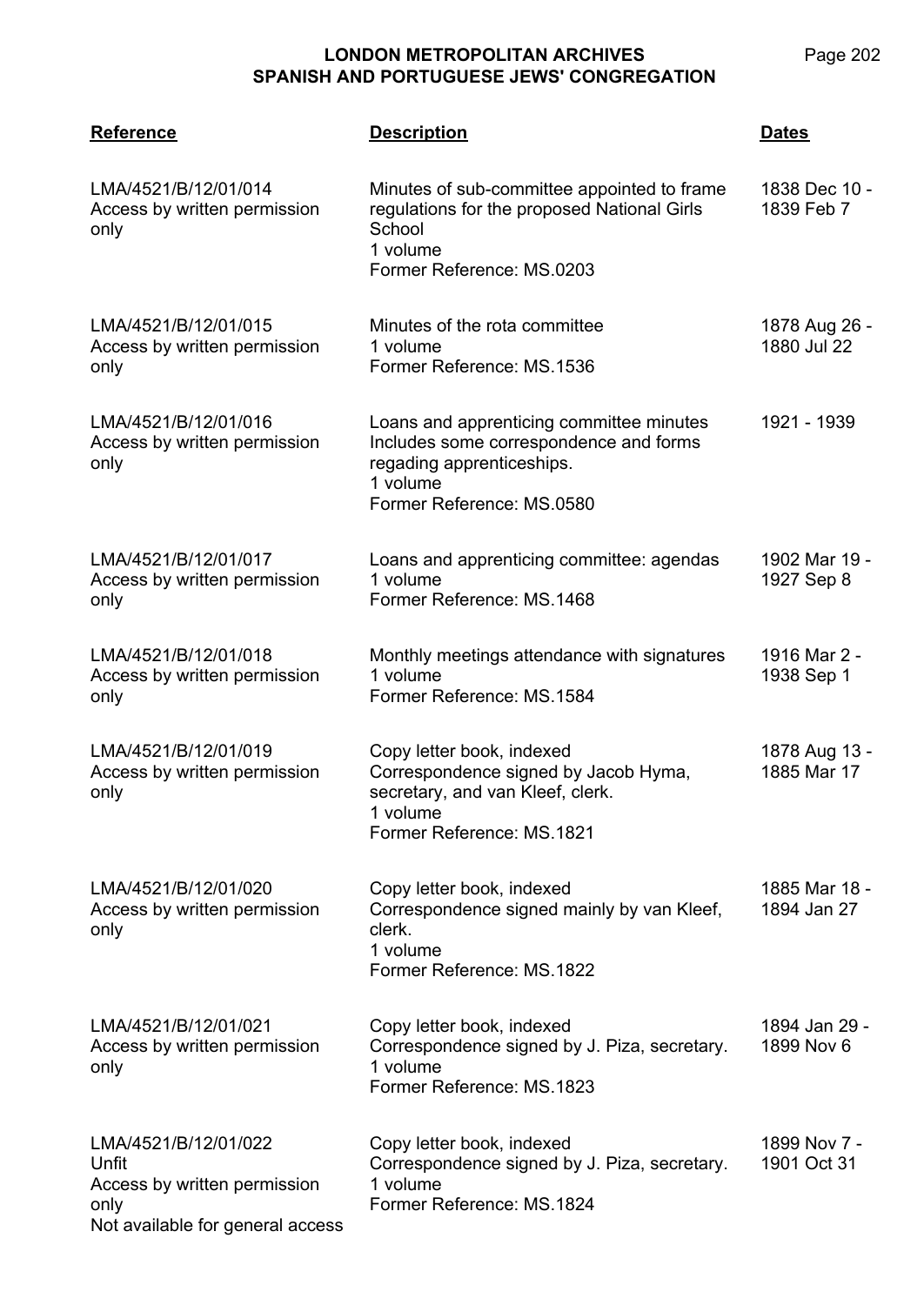**LMA/4521 Reference Description Dates** LMA/4521/B/12/01/023 Access by written permission only Copy letter book, indexed Signed by J. Piza. 1 volume Former Reference: MS.1825 1901 Oct 31 - 1903 May 22 LMA/4521/B/12/01/024 Access by written permission only Copy letter book, indexed Signed by J. Piza. 1 volume Former Reference: MS.1826 1903 May 25 - 1904 Dec 29 LMA/4521/B/12/01/025 Access by written permission only Copy letter book, indexed Signed by J. Piza. 1 volume Former Reference: MS.1827 1905 Jan 2 - 1906 May 14 LMA/4521/B/12/01/026 Access by written permission only Copy letter book, indexed Signed by J. Piza. 1 volume Former Reference: MS.1828 1906 May 14 - 1907 Aug 20 LMA/4521/B/12/01/027 Access by written permission only Copy letter book, indexed 1 volume Former Reference: MS.1829 1907 Aug 20 - 1908 Nov 13 LMA/4521/B/12/01/028 Access by written permission only Copy letter book, indexed Signed by J. Piza. 1 volume Former Reference: MS.1728 1908 Nov - 1910 Feb LMA/4521/B/12/01/029 Access by written permission only Copy letter book, indexed Signed by J. Piza. 1 volume Former Reference: MS.1729 1910 Mar - 1911 Jan LMA/4521/B/12/01/030 Access by written permission only Copy letter book, indexed Signed by J. Piza. 1 volume Former Reference: MS.1730 MS.561 1913 Feb - 1913 Dec LMA/4521/B/12/01/031 Access by written permission only Outgoing letters, L - Z Typed carbon copies. 1 volume Former Reference: MS.1542 1933

#### **FINANCE AND DISBURSEMENT OF FUNDS**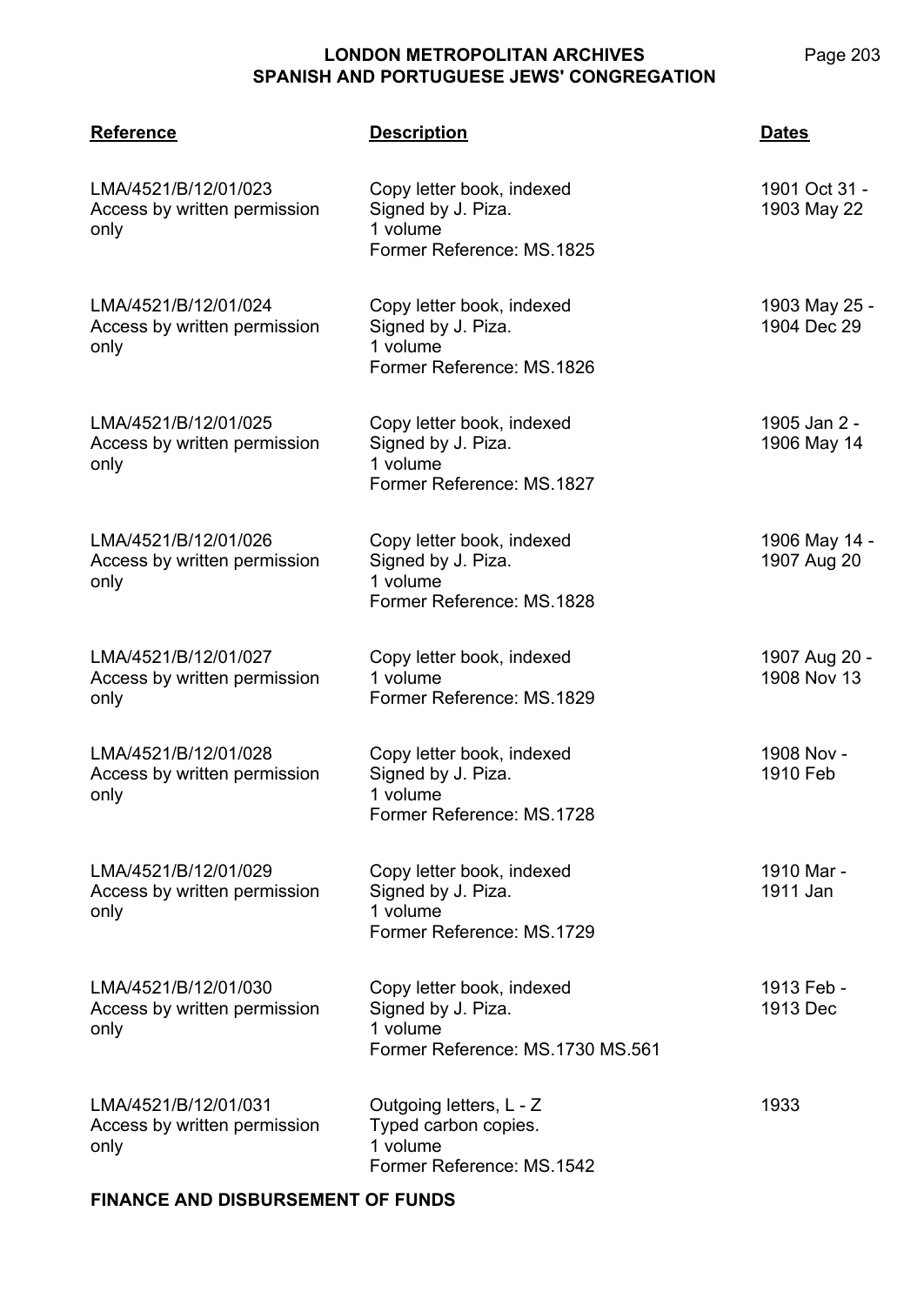| <b>Reference</b>                                             | <b>Description</b>                                                                                                                                                             | <b>Dates</b>                 |
|--------------------------------------------------------------|--------------------------------------------------------------------------------------------------------------------------------------------------------------------------------|------------------------------|
| LMA/4521/B/12/02/001<br>Access by written permission<br>only | Treasurer's monthly accounts<br>1 volume<br>Former Reference: MS.1532                                                                                                          | 1930 Jan -<br>1937 Dec       |
| LMA/4521/B/12/02/002<br>Access by written permission<br>only | Treasurer's accounts<br>Number 2 account.<br>1 volume<br>Former Reference: MS.1568                                                                                             | 1949 Jan -<br>1957 Feb       |
| LMA/4521/B/12/02/003<br>Access by written permission<br>only | Congregation's Trust income and distribution,<br>indexed<br>Number 2 ledger. Also loose papers on<br>Egyptian Jewish refugees (1957).<br>1 volume<br>Former Reference: MS.1528 | 1950 - 1967                  |
| LMA/4521/B/12/02/004<br>Access by written permission<br>only | Bills rendered to annual subscribers<br>Alphabetical lists.<br>1 volume<br>Former Reference: MS.1582                                                                           | 1900 Aug -<br>1927 Jul       |
| LMA/4521/B/12/02/005<br>Access by written permission<br>only | 'Casual Relief and Distribution to the Poor per<br><b>Mahamad and Guardians'</b><br>1 volume<br>Former Reference: MS.1560                                                      | 1866 - 1874                  |
| LMA/4521/B/12/02/006<br>Access by written permission<br>only | Distribution to the poor, 5627-5636<br>1 volume                                                                                                                                | 1866 - 1875                  |
| LMA/4521/B/12/02/007<br>Access by written permission<br>only | 'Rota book' poor relief accounts: daily payments<br>to needy invalids and their dependants<br>1 volume<br>Former Reference: MS.1621                                            | 1916 Aug 17 -<br>1921 Nov 10 |
| LMA/4521/B/12/02/008<br>Access by written permission<br>only | 'Rota book' poor relief accounts: daily payments<br>to needy invalids and their dependants<br>1 volume<br>Former Reference: MS.1622                                            | 1921 Nov 24 -<br>1928 Nov 15 |
| LMA/4521/B/12/02/009<br>Access by written permission<br>only | 'Rota Book': payments to individuals for relief<br>Gives reasons<br>1 volume<br>Former Reference: MS.1574                                                                      | 1928 Nov 19 -<br>1934 Dec 27 |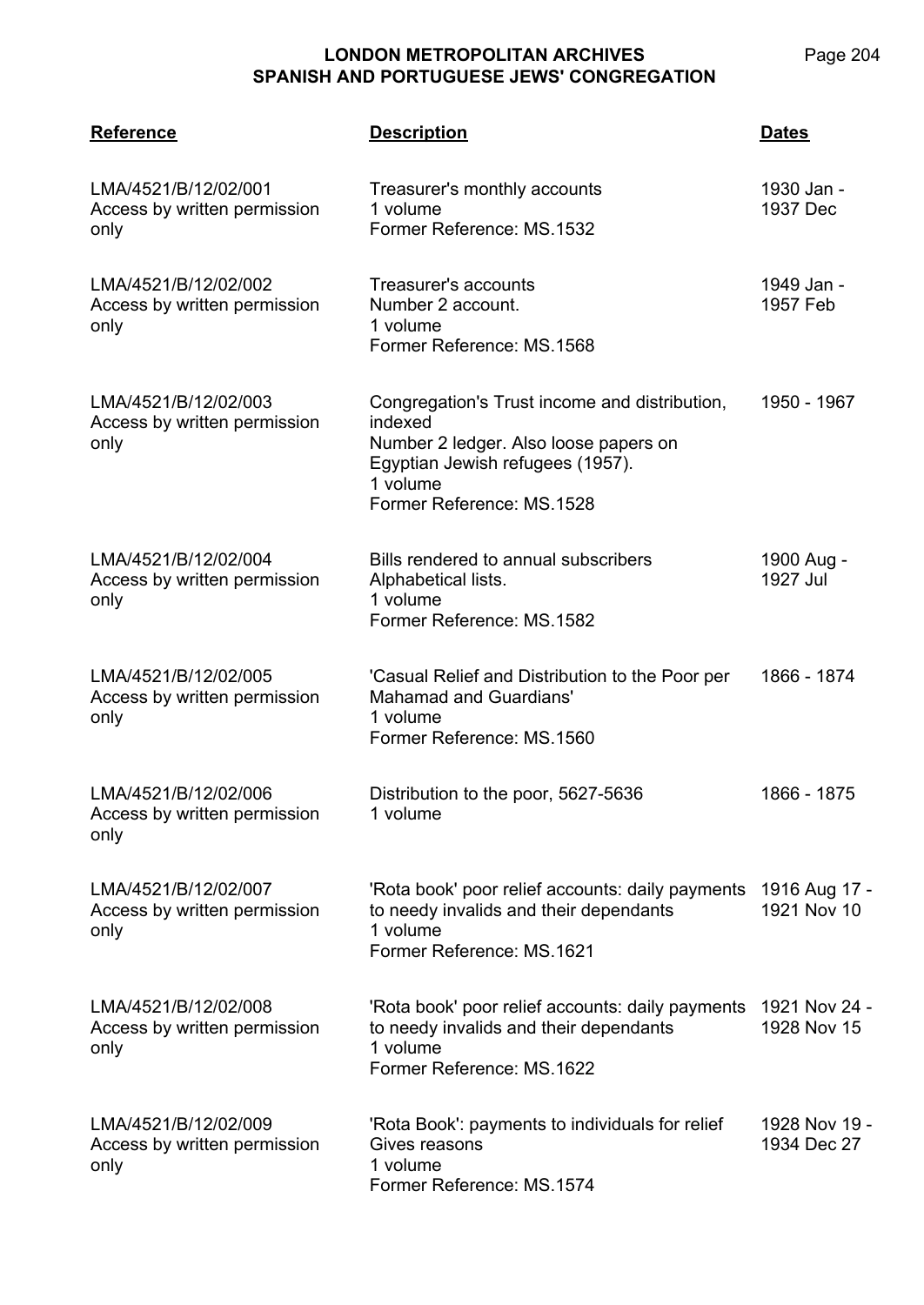| <b>Reference</b>                                                                                          | <b>Description</b>                                                                                                                                                                       | <b>Dates</b>                |
|-----------------------------------------------------------------------------------------------------------|------------------------------------------------------------------------------------------------------------------------------------------------------------------------------------------|-----------------------------|
| LMA/4521/B/12/02/010<br>Access by written permission<br>only                                              | 'Rota book' poor relief accounts: daily payments<br>to needy invalids and their dependants<br>1 volume<br>Former Reference: MS.1623                                                      | 1935 Jan 1 -<br>1939 Apr 27 |
| LMA/4521/B/12/02/011<br>Unfit<br>Access by written permission<br>only<br>Not available for general access | Weekly allowances<br>Gives names and amount given (ordered<br>alphabetically), with initials of bookkeeper.<br>Some are categorised as special.<br>1 volume<br>Former Reference: MS.1563 | 1912 Jun 06-<br>1923 Dec 27 |
| LMA/4521/B/12/02/012<br>Unfit<br>Access by written permission<br>only<br>Not available for general access | Weekly allowances<br>Gives name and mount given with initials of<br>bookkeeper. Some categorised as special.<br>1 volume                                                                 | 1924 - 1933                 |
| LMA/4521/B/12/02/013<br>Unfit<br>Access by written permission<br>only<br>Not available for general access | Weekly allowances<br>Gives name and mount given with initials of<br>bookkeeper. Some categorised as special.<br>1 volume<br>Former Reference: MS.1564                                    | 1933 Jan 05-<br>1937 Dec 30 |
| LMA/4521/B/12/02/014<br>Unfit<br>Access by written permission<br>only<br>Not available for general access | Weekly allowances<br>Gives amount and signature of recipient. Loose<br>lists of weekly allowances inserted in front of<br>volume.<br>1 volume                                            | 1947-1959                   |
| LMA/4521/B/12/02/015<br>Unfit<br>Access by written permission<br>only<br>Not available for general access | Distribution of coal and blankets<br>Recipients listed alphabetically.<br>1 volume<br>Former Reference: MS.1553                                                                          | 1886 - 1930                 |
| LMA/4521/B/12/02/016<br>Access by written permission<br>only                                              | Bread, meat and coal tickets<br>List of names, dates and recommendations for<br>hospitals. Also Surgical Aid Society, Truss<br>Society.<br>1 volume<br>Former Reference: MS.1554         | 1905 - 1926                 |
| LMA/4521/B/12/02/017<br>Access by written permission<br>only                                              | 'Loans from Board of Guardians for the Relief of 1949 Aug 10 -<br>the Poor' signed by borrowers, indexed<br>1 volume<br>Former Reference: MS.1577                                        | 1952 Feb 22                 |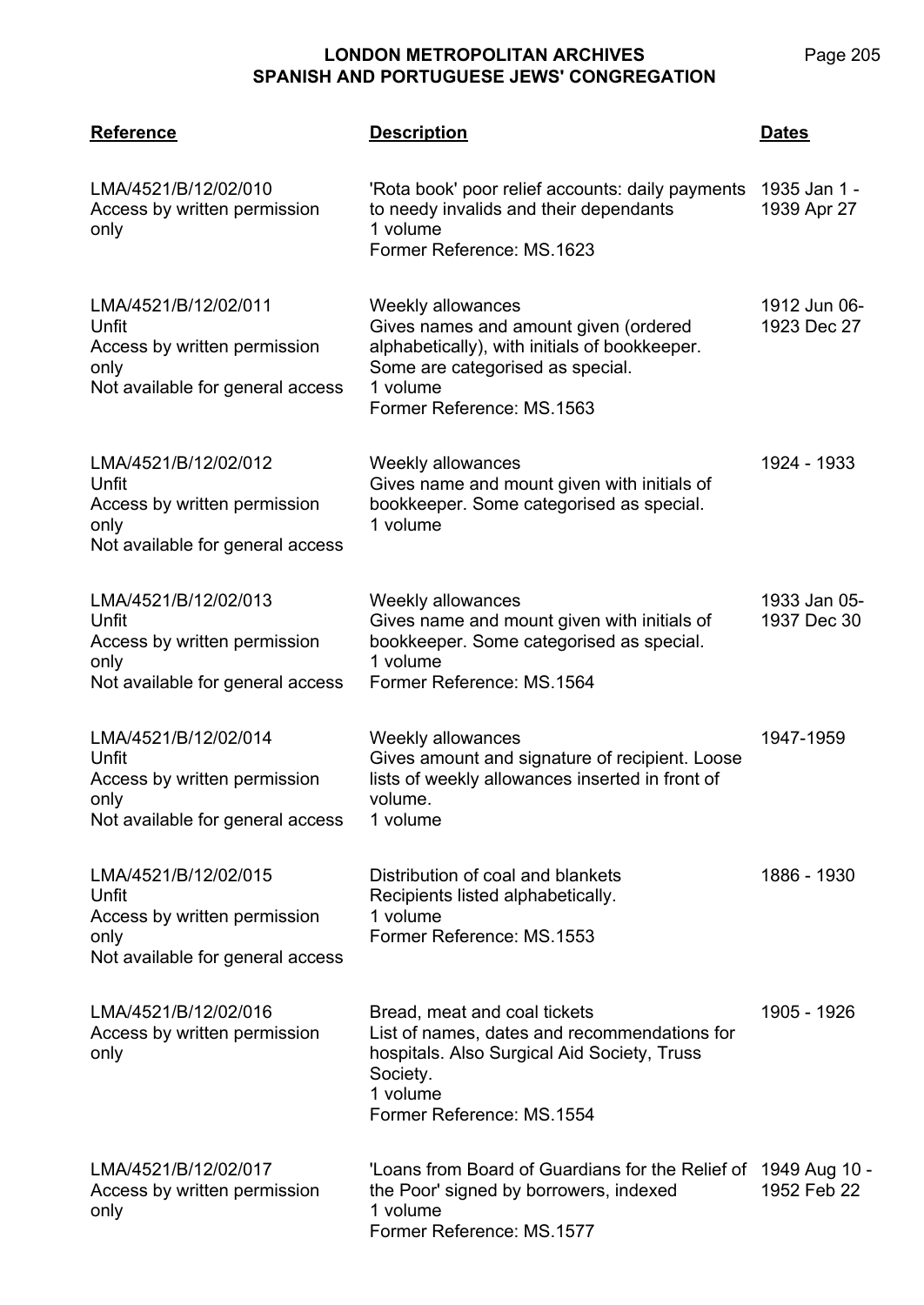Page 206

| <b>Reference</b>                                             | <b>Description</b>                                                                                                                                                                                                                                                            | <b>Dates</b>                 |
|--------------------------------------------------------------|-------------------------------------------------------------------------------------------------------------------------------------------------------------------------------------------------------------------------------------------------------------------------------|------------------------------|
| LMA/4521/B/12/02/018<br>Access by written permission<br>only | Repayment of loans to board<br>1 volume<br>Former Reference: MS.1571                                                                                                                                                                                                          | 1917 Jan 01 -<br>1928 May 31 |
| LMA/4521/B/12/02/019<br>Access by written permission<br>only | Repayment of loans to board<br>1 volume<br>Former Reference: MS.1572                                                                                                                                                                                                          | 1928 Jun 01 -<br>1934 Dec 21 |
| LMA/4521/B/12/02/020<br>Access by written permission<br>only | Repayment of loans to board<br>1 volume<br>Former Reference: MS.1573                                                                                                                                                                                                          | 1935 Jan 01 -<br>1940 Jul 30 |
| LMA/4521/B/12/02/021<br>Access by written permission<br>only | Special relief: requests and special occasional<br>distributions<br>Recipients listed alphabetically.<br>1 volume<br>Former Reference: MS.1770                                                                                                                                | 1909 - 1920                  |
| LMA/4521/B/12/02/022<br>Access by written permission<br>only | Special relief: distributions from Charitable<br>Trust<br>Recipients listed alphabetically.<br>1 volume<br>Former Reference: MS.1565                                                                                                                                          | 1920 - 1932                  |
| LMA/4521/B/12/02/023<br>Access by written permission<br>only | Special relief: distributions from Charitable<br>Trust<br>Recipients listed alphabetically.<br>1 volume<br>Former Reference: MS.1566                                                                                                                                          | 1932 Aug 18 -<br>1945 Mar    |
| LMA/4521/B/12/02/024<br>Access by written permission<br>only | Special distribution grants<br>1 volume<br>Former Reference: MS.1567                                                                                                                                                                                                          | 1967 Nov 1 -<br>1971 Oct     |
| LMA/4521/B/12/02/025<br>Access by written permission<br>only | Register of despaches<br>Persons receiving aide to depart abroad.<br>Records date, name, nationality, where<br>individual was from and sent to, the amount<br>granted to them, their length of residence and<br>further particulars.<br>1 volume<br>Former Reference: MS.0747 | 1884 Jan -<br>1913 Dec       |

#### **REGISTERS OF SUBSCRIBERS AND RECIPIENTS OF RELIEF**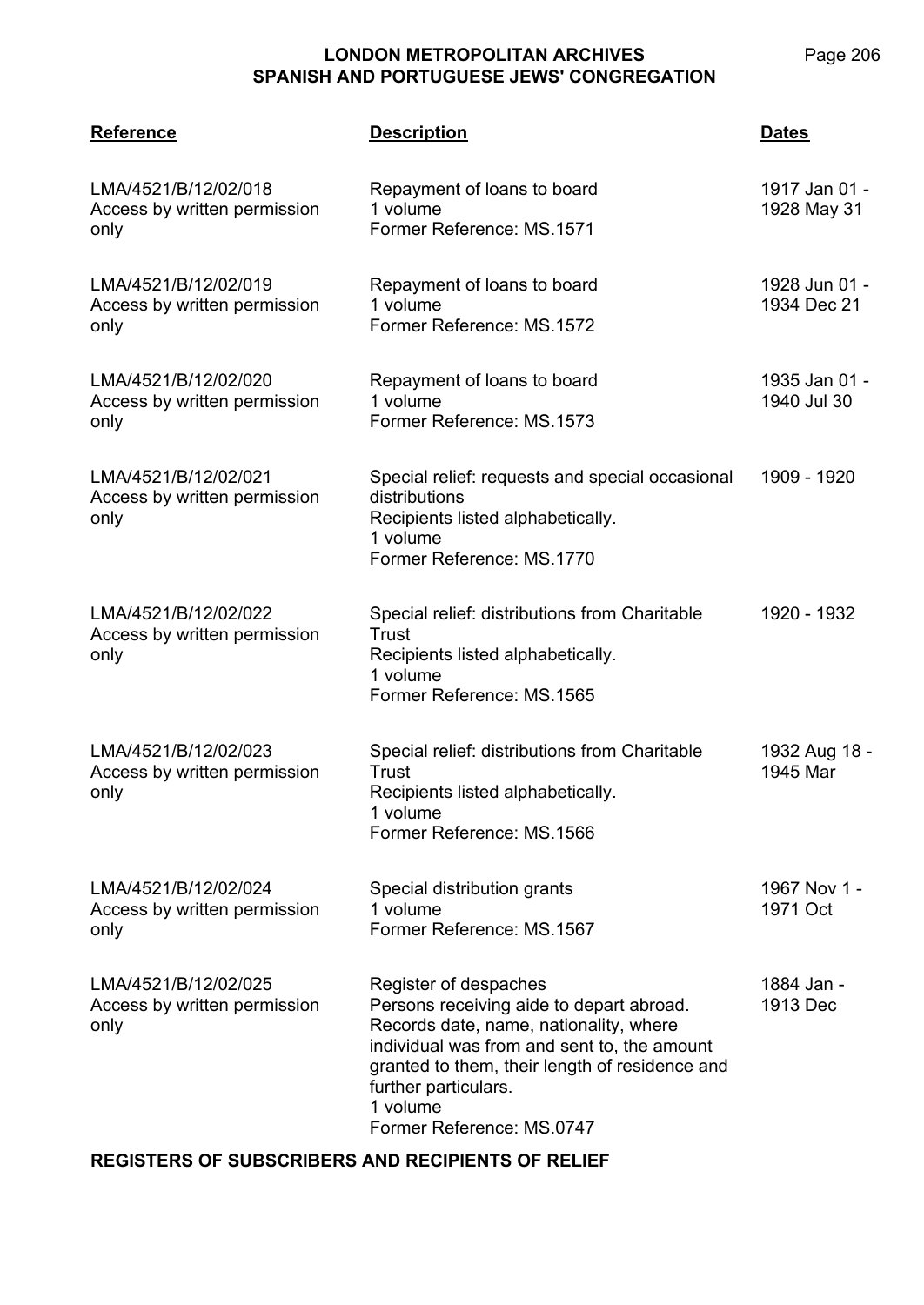| <b>Reference</b>                                             | <u>Description</u>                                                                                                                                                                                                 | <b>Dates</b>                     |
|--------------------------------------------------------------|--------------------------------------------------------------------------------------------------------------------------------------------------------------------------------------------------------------------|----------------------------------|
| LMA/4521/B/12/03/001<br>Access by written permission<br>only | Register of poor (Sephardim)<br>With separate index of names and addresses.<br>1 volume<br>Former Reference: MS.1766                                                                                               | 1891 - 1909                      |
| LMA/4521/B/12/03/002<br>Access by written permission<br>only | Gift donors: 'Gifts of Clothing etc.'<br>1 volume<br>Former Reference: MS.1583                                                                                                                                     | 1908 Jan -<br>1914 Oct           |
| LMA/4521/B/12/03/003<br>Access by written permission<br>only | Annual subscribers<br>Alphabetical list of names with contributions.<br>1 volume<br>Former Reference: MS.1578                                                                                                      | 1902 Nov 1 -<br>1922 Jul 1       |
| LMA/4521/B/12/03/004<br>Access by written permission<br>only | <b>Annual subscribers</b><br>Alphabetical list of names with contributions.<br>1 volume<br>Former Reference: MS.1569                                                                                               | 1909 Nov -<br>1938 Jan           |
| <b>RELATED DOCUMENTATION</b>                                 |                                                                                                                                                                                                                    |                                  |
| LMA/4521/B/12/04/001<br>Access by written permission<br>only | Charities appointments diary<br>Includes list of loan recipients requested to<br>make repayments.<br>1 volume<br>Former Reference: MS.1575                                                                         | 1917-1918                        |
| LMA/4521/B/12/04/002<br>Access by written permission<br>only | Charities appointments diary and typed<br>membership lists<br>1 volume<br>Former Reference: MS.1576                                                                                                                | 1919                             |
|                                                              | <b>BURIAL AND MOURNING SOCIETIES: HEBRA GUEMILUTH HASADIM</b>                                                                                                                                                      |                                  |
| <b>ADMINISTRATION</b>                                        |                                                                                                                                                                                                                    |                                  |
| LMA/4521/B/13/01/001<br>Access by written permission<br>only | Memorial of Yehidim petitioning Mahamad the<br>establishment of a Hebra for the relief of the<br>sick and burial of the dead<br>With minutes and lists of the Brethren.<br>1 document<br>Former Reference: MS.0204 | 1678<br>Spanish or<br>Portuguese |
| LMA/4521/B/13/01/002<br>Access by written permission<br>only | First book of Ascamot and resolutions of Hebra<br>With minutes and lists of the Brethren.<br>1 volume<br>Former Reference: MS.0205                                                                                 | 1752 - 1838                      |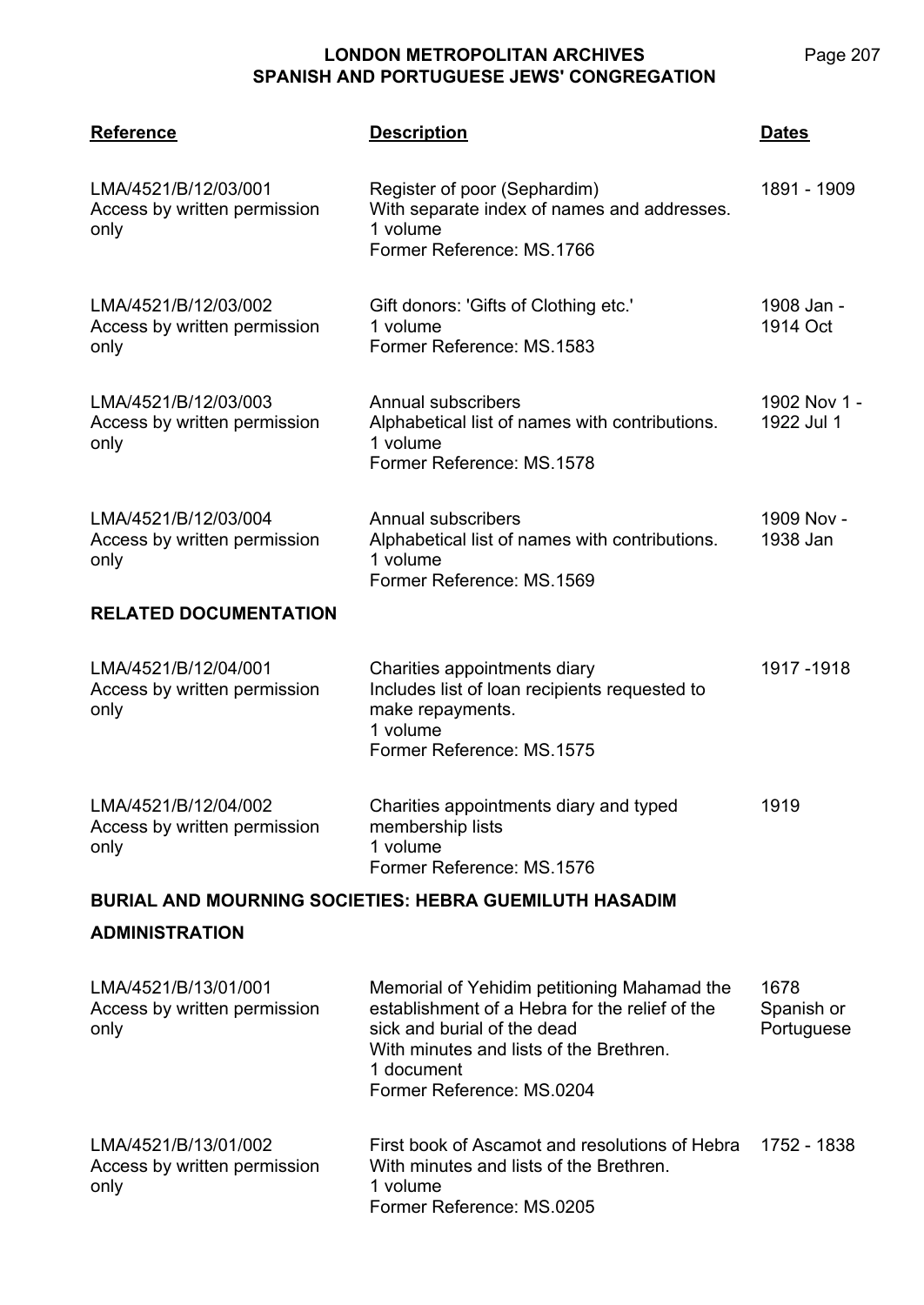| <b>Reference</b>                                             | <b>Description</b>                                                                                                                                                                                                                                                                                                                                                        | <b>Dates</b>                |
|--------------------------------------------------------------|---------------------------------------------------------------------------------------------------------------------------------------------------------------------------------------------------------------------------------------------------------------------------------------------------------------------------------------------------------------------------|-----------------------------|
| LMA/4521/B/13/01/003<br>Access by written permission<br>only | Revised Ascamot (1752) and accounts<br>1 volume<br>Former Reference: MS.0259                                                                                                                                                                                                                                                                                              | 1752 - 1827                 |
| LMA/4521/B/13/01/004<br>Access by written permission<br>only | Laws and Regulations approved and adopted<br>on the 15 June 1837<br>Sanctioned by the Elders and Mahamad of the<br>Congregation, Solomon Abecasis and Johanan<br>Dias, Parnsasim. With lists of Parnasim,<br>governors and subscribers (1840 - 1874) and<br>revised rules approved and adopted by the<br>Board of Elders (1941).<br>1 volume<br>Former Reference: MS.0417 | 1837 - 1941                 |
| LMA/4521/B/13/01/005<br>Access by written permission<br>only | <b>Minutes</b><br>Contains list of Parnassim (1836 - 1869) and<br>governors (1857 - 1858).<br>1 volume<br>Former Reference: MS.0565                                                                                                                                                                                                                                       | 1836 Jun -<br>1932 Mar      |
| LMA/4521/B/13/01/006<br>Access by written permission<br>only | Agendas<br>1 volume<br>Former Reference: MS.1485                                                                                                                                                                                                                                                                                                                          | 1899 Sep 11 -<br>1952 Jun 5 |
| LMA/4521/B/13/01/007<br>Access by written permission<br>only | Outgoing correspondence<br>Signed by J. Piza, secretary.<br>1 volume<br>Former Reference: MS.1830                                                                                                                                                                                                                                                                         | 1906 Oct 3 -<br>1914 Apr 29 |
| LMA/4521/B/13/01/008<br>Access by written permission<br>only | List of Parnassim and indexed account of each<br>subscriber<br>1 volume<br>Former Reference: MS.0551                                                                                                                                                                                                                                                                      | 1786 - 1804                 |
| <b>FINANCE</b>                                               |                                                                                                                                                                                                                                                                                                                                                                           |                             |
| LMA/4521/B/13/02/001<br>Access by written permission<br>only | Treasurer's accounts<br>1 volume<br>Former Reference: MS.1504                                                                                                                                                                                                                                                                                                             | 1881 Jan -<br>1907 Feb      |
| LMA/4521/B/13/02/002<br>Access by written permission<br>only | Treasurer's accounts<br>1 volume<br>Former Reference: MS.1505                                                                                                                                                                                                                                                                                                             | 1907 Aug -<br>1932 Feb      |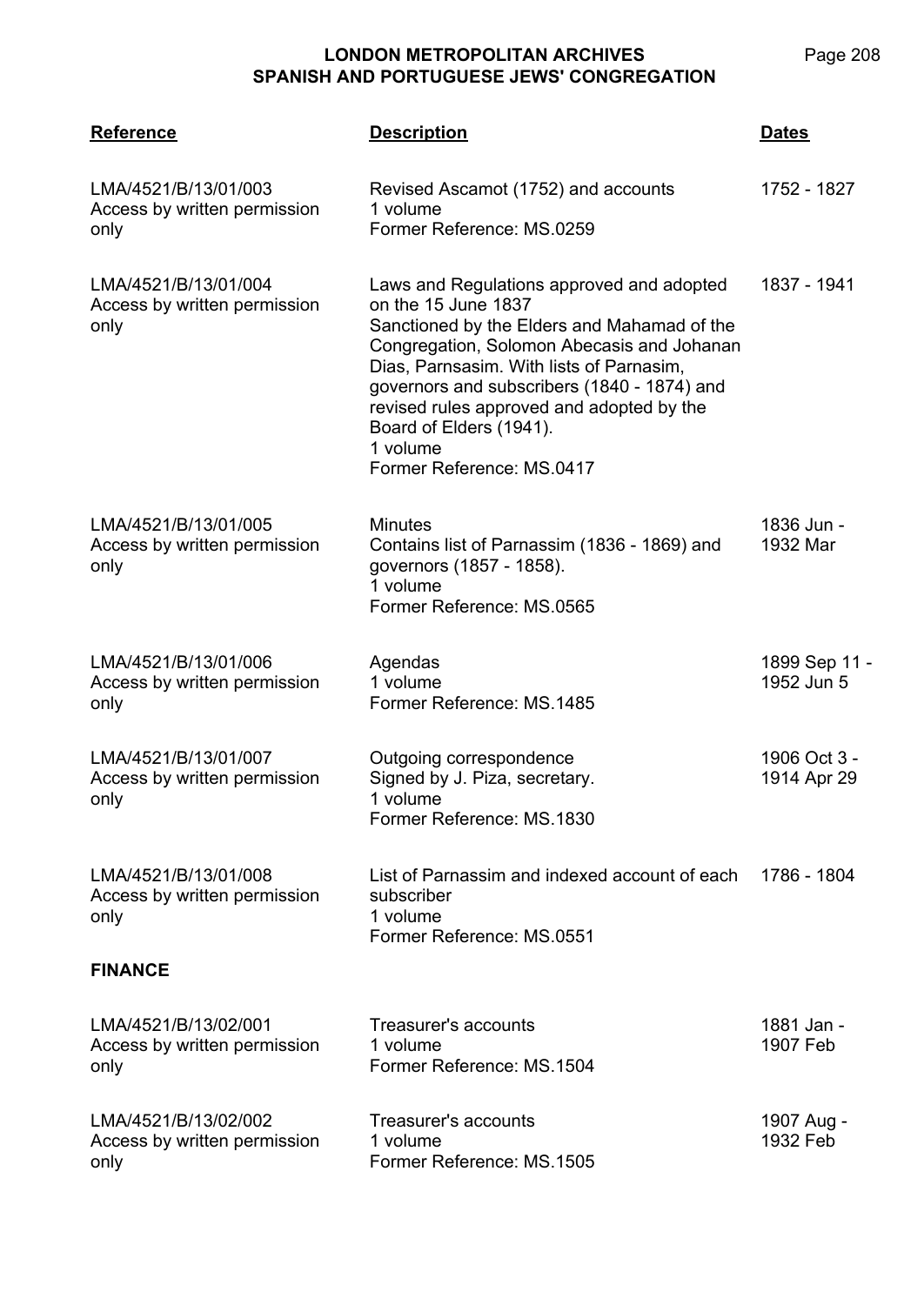| <b>Reference</b>                                                                    | <b>Description</b>                                                                                       | <b>Dates</b>                 |  |
|-------------------------------------------------------------------------------------|----------------------------------------------------------------------------------------------------------|------------------------------|--|
| LMA/4521/B/13/02/003<br>Access by written permission<br>only                        | Treasurer's accounts<br>1 volume<br>Former Reference: MS.1506                                            | 1932 Mar -<br>1954 Oct       |  |
| LMA/4521/B/13/02/004<br>Access by written permission<br>only                        | Accounts<br>1 volume<br>Former Reference: MS.1773                                                        | 1962 May -<br>1964 Feb       |  |
| LMA/4521/B/13/02/005<br>Access by written permission<br>only                        | Cash book<br>1 volume<br>Former Reference: MS.1771                                                       | 1963 Nov -<br>1972 Oct       |  |
| LMA/4521/B/13/02/006<br>Access by written permission<br>only                        | List of payments<br>Name of subscribers and amount paid.<br>1 volume<br>Former Reference: MS.0552        | 1800 - 1837                  |  |
| LMA/4521/B/13/02/007<br>Access by written permission<br>only                        | Expenditure<br>1 volume<br>Former Reference: MS.0252                                                     | 1808 Mar 1 -<br>1809 Mar 2   |  |
| LMA/4521/B/13/02/008<br>Access by written permission<br>only                        | Receipts<br>1 volume<br>Former Reference: MS.0618                                                        | 1838 - 1861                  |  |
| LMA/4521/B/13/02/009<br>Access by written permission<br>only                        | Debtors book: details of accounts of Yehidim<br>and congregants<br>1 volume<br>Former Reference: MS.0739 | 1838 - 1940                  |  |
| LMA/4521/B/13/02/010<br>Access by written permission<br>only                        | Offerings<br>1 volume<br>Former Reference: MS.1518                                                       | 1837 Sep -<br>1889 Oct       |  |
| BURIAL AND MOURNING SOCIETIES: SPANISH AND PORTUGUESE JEWS<br><b>BURIAL SOCIETY</b> |                                                                                                          |                              |  |
| <b>ADMINISTRATION</b>                                                               |                                                                                                          |                              |  |
| LMA/4521/B/14/01/001<br>Access by written permission<br>only                        | Correspondence<br>1 volume<br>Former Reference: MS.1508                                                  | 1897 Dec 29 -<br>1906 Sep 24 |  |
| LMA/4521/B/14/01/002<br>Access by written permission<br>only                        | Forms notifying ministers of dates of funerals<br>Indexed.<br>1 volume<br>Former Reference: MS.1503      | 1945 Feb -<br>1953 May       |  |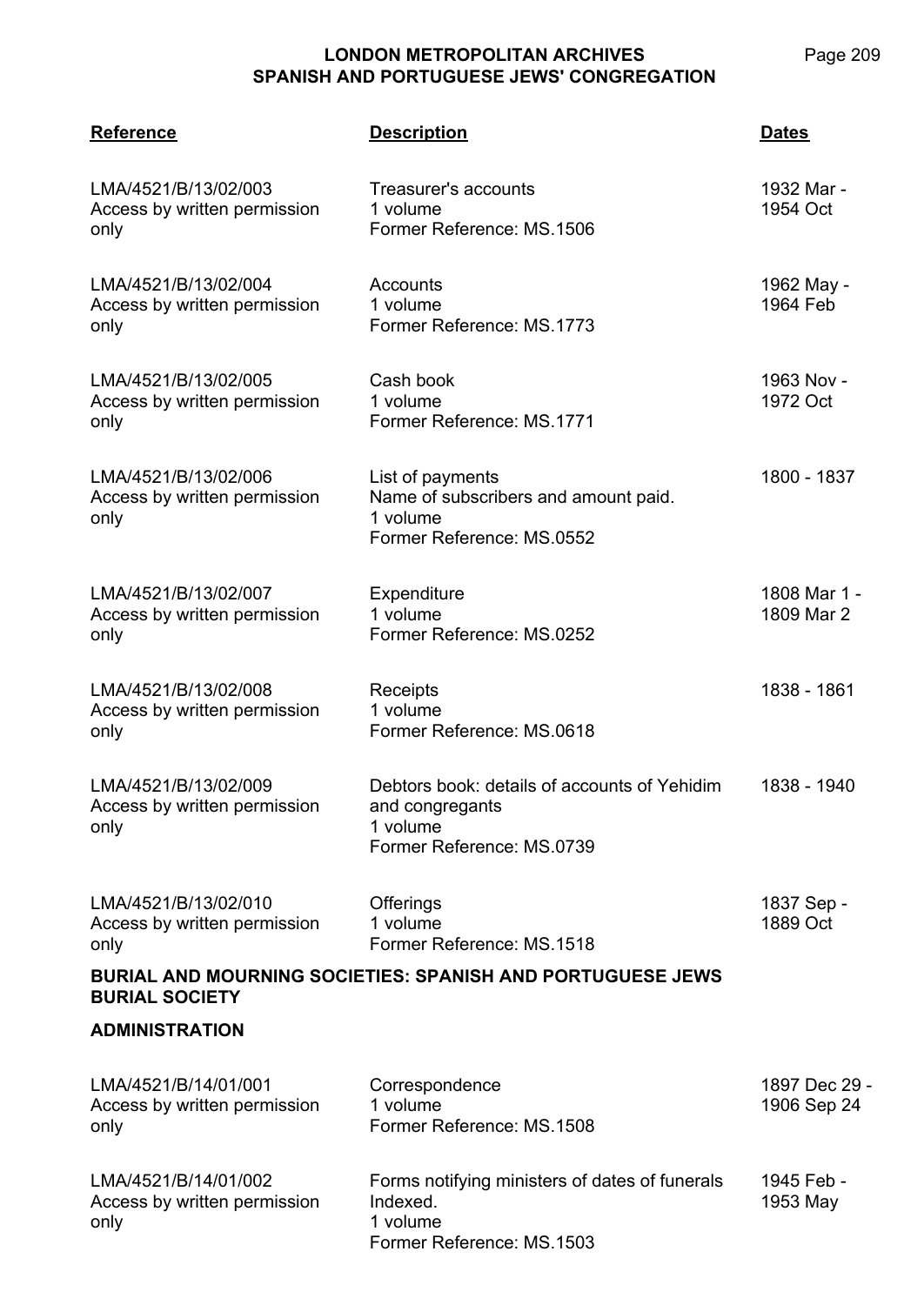| 'ES             | Page 2 |
|-----------------|--------|
| <b>REGATION</b> |        |
|                 |        |

| <b>Reference</b>                                             | <b>Description</b>                                                                                                              | <b>Dates</b>                |
|--------------------------------------------------------------|---------------------------------------------------------------------------------------------------------------------------------|-----------------------------|
| <b>FINANCE</b>                                               |                                                                                                                                 |                             |
| LMA/4521/B/14/02/001<br>Access by written permission<br>only | Cash book<br>1 volume<br>Former Reference: MS.1507                                                                              | 1920 Mar -<br>1933 Feb      |
| LMA/4521/B/14/02/002<br>Access by written permission<br>only | Cash book<br>1 volume<br>Former Reference: MS.1774                                                                              | 1933 Mar -<br>1962 Feb      |
| LMA/4521/B/14/02/003<br>Access by written permission<br>only | <b>Funeral accounts</b><br>1 volume<br>Former Reference: MS.1522                                                                | 1936 Mar -<br>1940 Jul      |
| LMA/4521/B/14/02/004<br>Access by written permission<br>only | Register of members<br>Lists names, addresses and contributions.<br>1 volume<br>Former Reference: MS.1509                       | 1921 Feb                    |
| <b>PROVIDENT BURIAL SOCIETY</b>                              | BURIAL AND MOURNING SOCIETIES: SPANISH AND PORTUGUESE                                                                           |                             |
| <b>ADMINISTRATION</b>                                        |                                                                                                                                 |                             |
| LMA/4521/B/15/01/001<br>Access by written permission<br>only | Minutes (general) and quarterly audits<br>Includes loose printed copy of rules (1909).<br>1 volume<br>Former Reference: MS.1512 | 1885 Feb 15 -<br>1921 Feb 1 |
| LMA/4521/B/15/01/002<br>Access by written permission<br>only | Minutes: committee<br>Some loose completed membership forms<br>1941 - 1942.<br>1 volume<br>Former Reference: MS.1516            | 1922 Feb 1 -<br>1943 May    |
| LMA/4521/B/15/01/003<br>Access by written permission<br>only | Minutes: annual meetings<br>Includes loose printed copy of rules (1931).<br>1 volume<br>Former Reference: MS.1511               | 1921 Sep 6 -<br>1941 Apr 24 |
| <b>FINANCE</b>                                               |                                                                                                                                 |                             |
| LMA/4521/B/15/02/001<br>Access by written permission<br>only | Cash book<br>1 volume<br>Former Reference: MS.1515                                                                              | 1898 Jan -<br>1920 Feb      |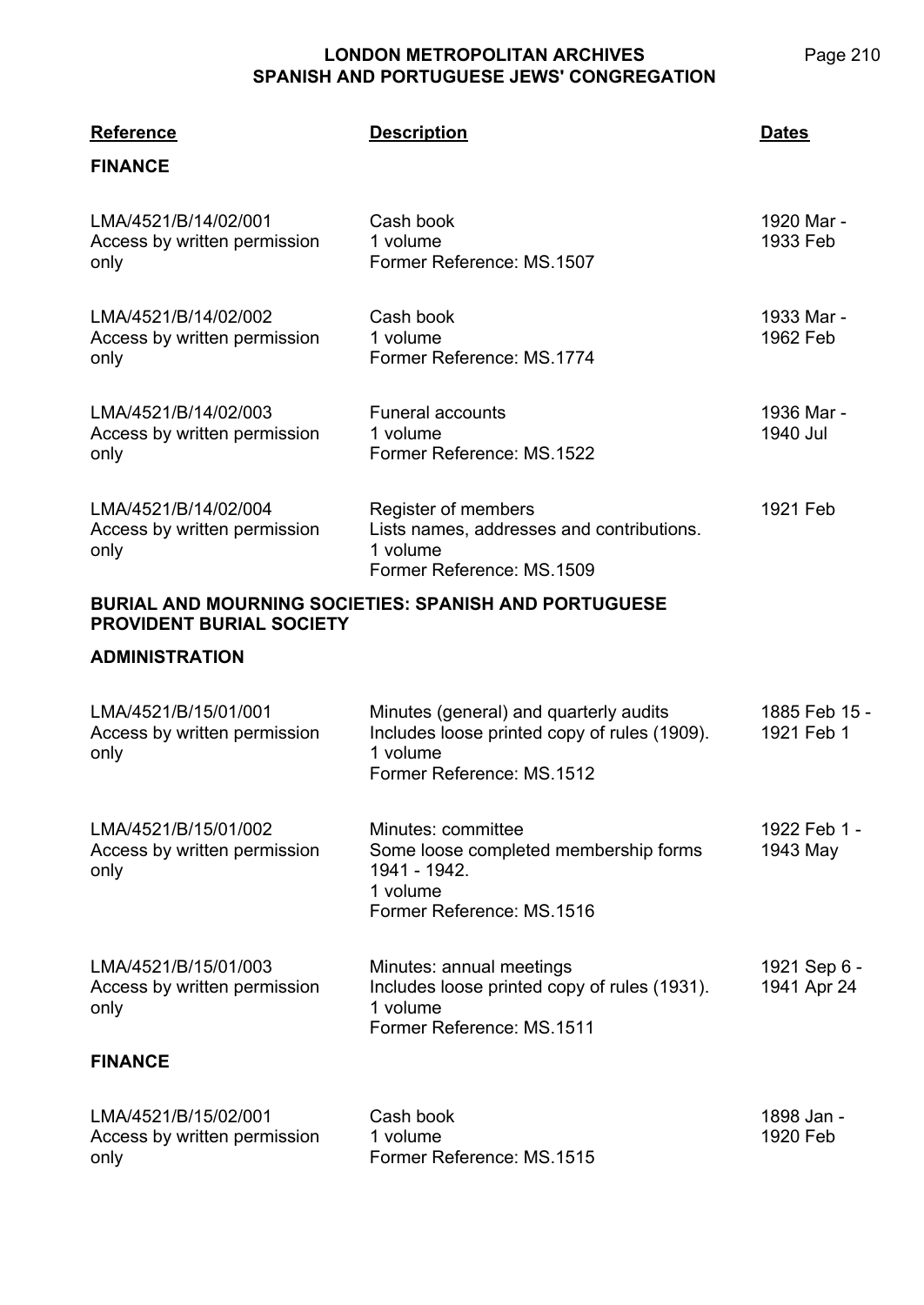| <b>Reference</b>                                                           | <b>Description</b>                                                                                                            | <b>Dates</b>                 |
|----------------------------------------------------------------------------|-------------------------------------------------------------------------------------------------------------------------------|------------------------------|
| LMA/4521/B/15/02/002<br>Access by written permission<br>only               | Cash book containing half-yearly audits<br>1 volume<br>Former Reference: MS.1519                                              | 1899 Aug -<br>1921 Jul       |
| LMA/4521/B/15/02/003<br>Access by written permission<br>only               | Cash book containing half-yearly audits<br>1 volume<br>Former Reference: MS.1513                                              | 1921 Apr 1 -<br>1947 Jan 31  |
| <b>LISTS OF MEMBERS</b>                                                    |                                                                                                                               |                              |
| LMA/4521/B/15/03/001<br>Access by written permission<br>only               | Register of members with addresses<br>1 volume<br>Former Reference: MS.1517                                                   | 1936 - 1939                  |
| <b>BURIAL AND MOURNING SOCIETIES: MIKVEH ISRAEL SOCIETY</b><br>(LAVADORES) |                                                                                                                               |                              |
| LMA/4521/B/16/001<br>Access by written permission<br>only                  | Minutes including accounts<br>1 volume<br>Former Reference: MS.0626                                                           | 1887 Dec 17 -<br>1961 Dec 19 |
| LMA/4521/B/16/002<br>Access by written permission<br>only                  | Rough minutes including papers, letters and<br>bills<br>S. Roco, honorary secretary.<br>1 volume<br>Former Reference: MS.0636 | 1904 Dec 6 -<br>1909 Dec 7   |
| SOCIETY FOR ASSISTING WIDOWS OF THE JEWISH FAITH                           | <b>BURIAL AND MOURNING SOCIETIES: CITY OF LONDON BENEVOLENT</b>                                                               |                              |
| LMA/4521/B/17/001<br>Access by written permission<br>only                  | Payments made<br>With loose papers and forms (Bernard<br>Feldman, secretary).<br>1 volume<br>Former Reference: MS.0652        | 1876 - 1928                  |
| (ABEL SOCIETY)                                                             | <b>BURIAL AND MOURNING SOCIETIES: CHARITY DELIVERS FROM DEATH</b>                                                             |                              |
| <b>ADMINISTRATION</b>                                                      |                                                                                                                               |                              |
| LMA/4521/B/18/01/001<br>Access by written permission<br>only               | Minutes, signed<br>Includes some loose printed balance sheets.<br>1 volume<br>Former Reference: MS.1557                       | 1897 Feb 21 -<br>1920 Nov 17 |
| LMA/4521/B/18/01/002<br>Access by written permission<br>only               | Minutes, signed<br>1 volume<br>Former Reference: MS.1510                                                                      | 1921 Sep 6 -<br>1941 Apr 24  |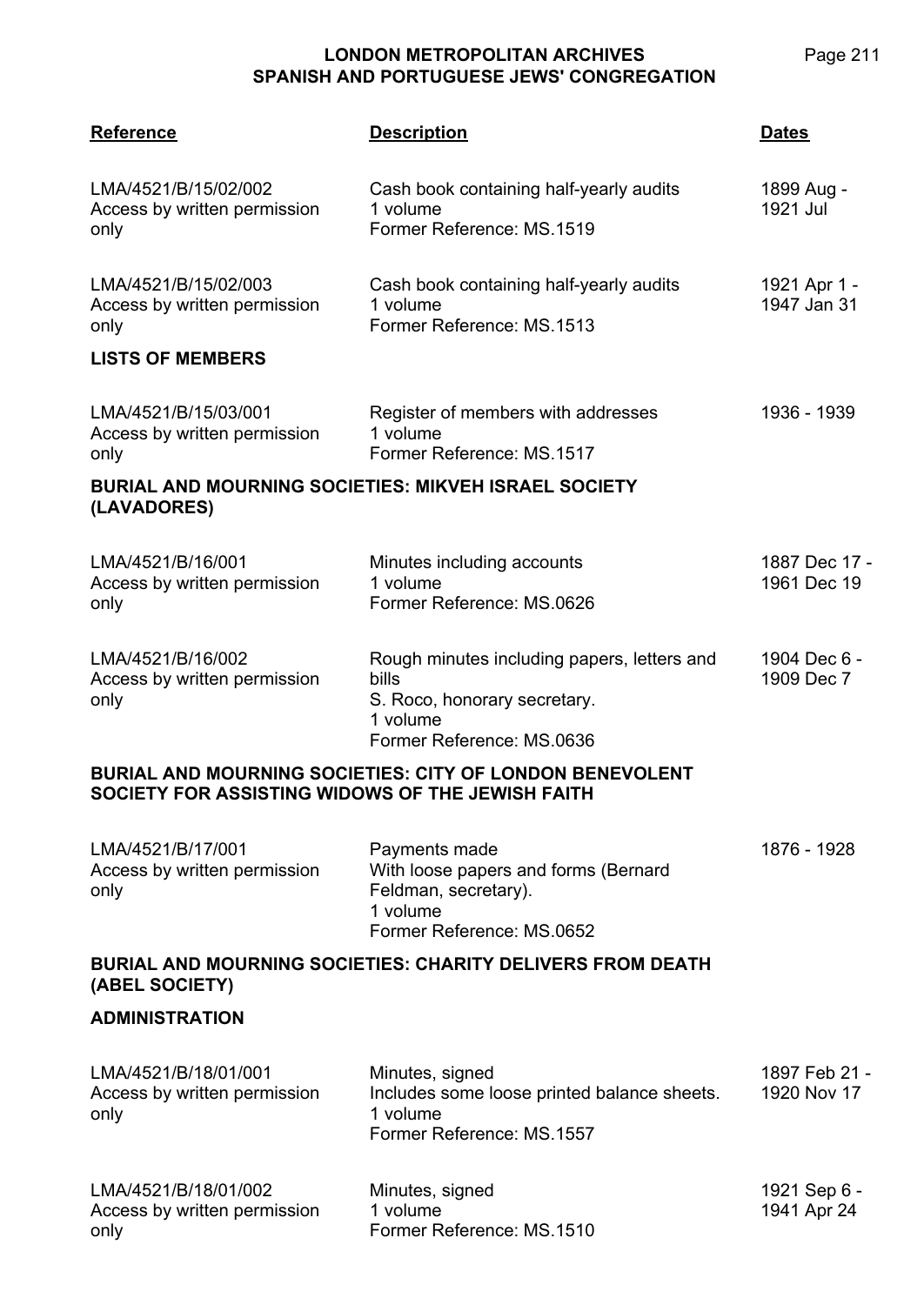Page 212

| <b>Reference</b>                                                               | <b>Description</b>                                                                                                                     | <b>Dates</b>                 |  |
|--------------------------------------------------------------------------------|----------------------------------------------------------------------------------------------------------------------------------------|------------------------------|--|
| LMA/4521/B/18/01/003<br>Access by written permission<br>only<br><b>FINANCE</b> | Committee minutes, signed<br>1 volume<br>Former Reference: MS.1546                                                                     | 1922 Jan 26 -<br>1945 Mar 12 |  |
|                                                                                |                                                                                                                                        |                              |  |
| LMA/4521/B/18/02/001<br>Access by written permission<br>only                   | Treasurer's accounts and Post Office savings<br>book<br>1 volume<br>Former Reference: MS.1549                                          | 1894 Jan 27 -<br>1921 Jan 31 |  |
| LMA/4521/B/18/02/002<br>Access by written permission<br>only                   | Cash book<br>1 volume<br>Former Reference: MS.1514                                                                                     | 1921 Feb 1 -<br>1947 Apr 30  |  |
| <b>REGISTERS OF MEMBERS</b>                                                    |                                                                                                                                        |                              |  |
| LMA/4521/B/18/03/001<br>Access by written permission<br>only                   | Register of members with addresses<br>1 volume<br>Former Reference: MS.1547                                                            | 192-                         |  |
| LMA/4521/B/18/03/002<br>Access by written permission<br>only                   | Register of members with weekly payments<br>1 volume<br>Former Reference: MS.1548                                                      | 1921 Feb -<br>1921 Mar       |  |
| LMA/4521/B/18/03/003<br>Access by written permission<br>only                   | List of members and membership form<br>Received from Mr. Duque, 1962.<br>1 volume<br>Former Reference: MS.1793                         | 19-- - 1954                  |  |
| <b>MONTEFIORE ENDOWMENT: MONTEFIORE COLLEGE AND ENDOWMENT</b>                  |                                                                                                                                        |                              |  |
| JUDITH LADY MONTEFIORE COLLEGE, RAMSGATE                                       |                                                                                                                                        |                              |  |
| LMA/4521/B/19/01/001<br>Access by written permission<br>only                   | Prayer and programme for the laying of the<br>foundation stone<br>In hand of Dr. L. Loewe.<br>2 documents<br>Former Reference: MS.0621 | 1865<br><b>Hebrew</b>        |  |
| LMA/4521/B/19/01/002                                                           | Re-organisation of sub-committee and                                                                                                   | 1896 May 19 -                |  |

Ramsgate committee minutes

Former Reference: MS.0281

1 volume

Access by written permission

only

| 1896 May 19 - |  |
|---------------|--|
| 1912 May 8    |  |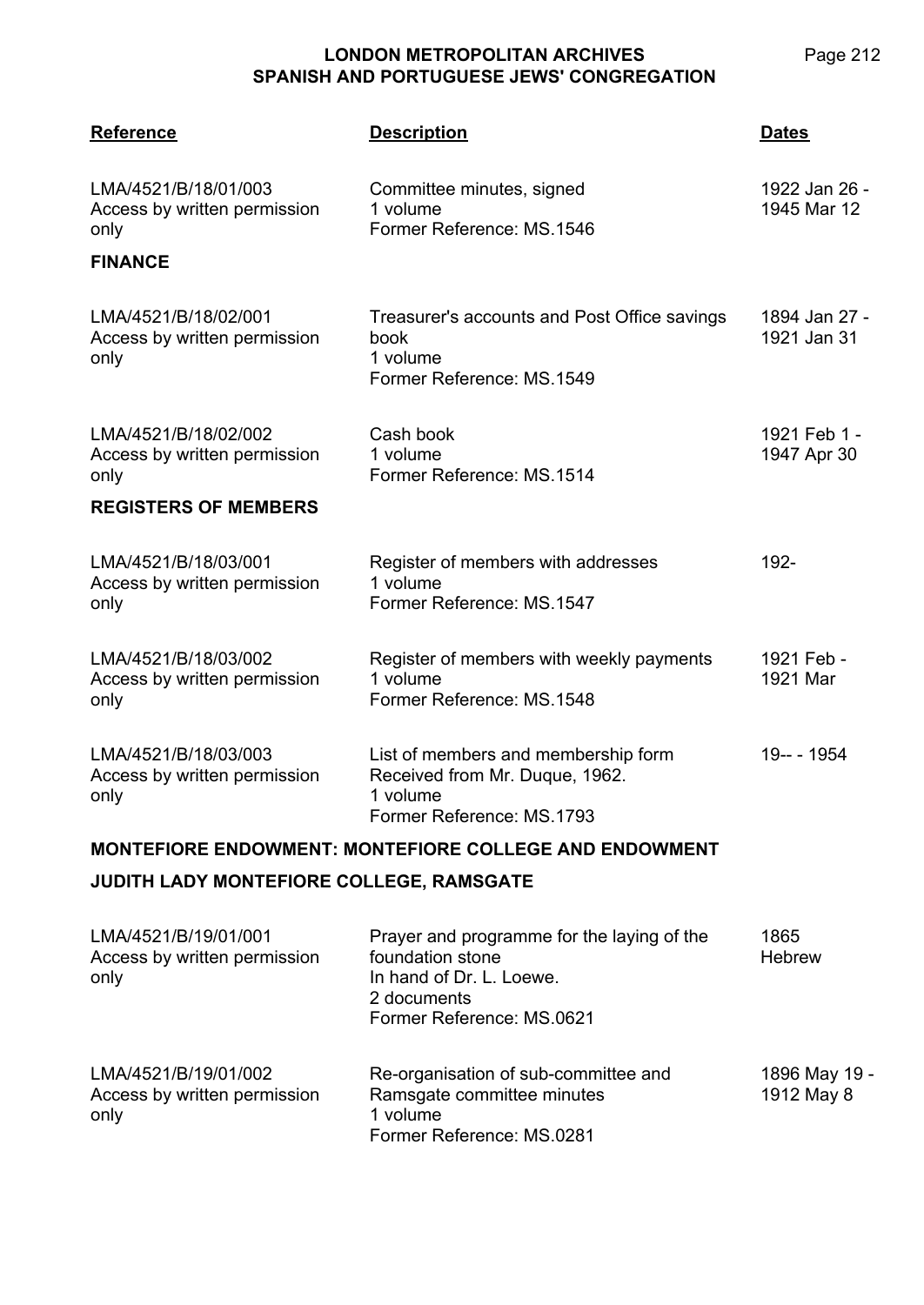| <b>Reference</b>                                                 | <b>Description</b>                                                                                                                                                                                                                                                                                                                                                                                     | <b>Dates</b>                                       |
|------------------------------------------------------------------|--------------------------------------------------------------------------------------------------------------------------------------------------------------------------------------------------------------------------------------------------------------------------------------------------------------------------------------------------------------------------------------------------------|----------------------------------------------------|
| LMA/4521/B/19/01/003<br>Access by written permission<br>only     | 'Ramgate Correspondence, 1897'<br>Includes letters of application for vacant posts<br>at Ramsgate College; accounts for repairs to<br>buildings within the Montefiore endowment; two<br>photographs of Ramsgate College;<br>correspondence between members of the<br>Spanish and Portuguese Congregation Board;<br>documents and correspondence regarding the<br>'Ramsgate Scandal' of 1897.<br>3 file | 1897<br>Some letters in<br>Hebrew and ?<br>Polish  |
| LMA/4521/B/19/01/003/A<br>Restricted access: please see<br>staff | Quill pen (removed from B/19/01/003)<br>1 artefact                                                                                                                                                                                                                                                                                                                                                     | 1897<br>Some letters in<br>Hebrew and ?<br>Polish  |
| LMA/4521/B/19/01/004<br>Access by written permission<br>only     | Correspondence with Rabbis Kauders, Saul<br>and Amschewitz referring to their applications<br>for admission and certificates of<br>recommendation<br>The rabbis were members of the College.<br>Includes printed college timetable (1872).<br>1 volume<br>Former Reference: MS.1661                                                                                                                    | 1869 - 1872<br>In Hebrew,<br>German and<br>Russian |
| LMA/4521/B/19/01/005<br>Access by written permission<br>only     | Record of lectures; winter session<br>Handwritten by Dr. Loewe, Rosh HaYeshiba.<br>1 volume<br>Former Reference: MS.1681                                                                                                                                                                                                                                                                               | 1885<br><b>Hebrew</b>                              |
| LMA/4521/B/19/01/006<br>Access by written permission<br>only     | Catalogue<br>1 volume<br>Former Reference: MS.1662                                                                                                                                                                                                                                                                                                                                                     | 189-                                               |
| LMA/4521/B/19/01/007<br>Access by written permission<br>only     | 'Catalogue of Printed Books of the Montefiore<br>College Library' deposited at Jews' College<br>1 volume<br>Former Reference: MS.0407                                                                                                                                                                                                                                                                  | $18 -$                                             |
| LMA/4521/B/19/01/008<br>Access by written permission<br>only     | Catalogue, with letter relating to loan of<br>manuscripts to Dr. Friedlander<br>1 volume<br>Former Reference: MS.1673                                                                                                                                                                                                                                                                                  | 1900 Jan 11                                        |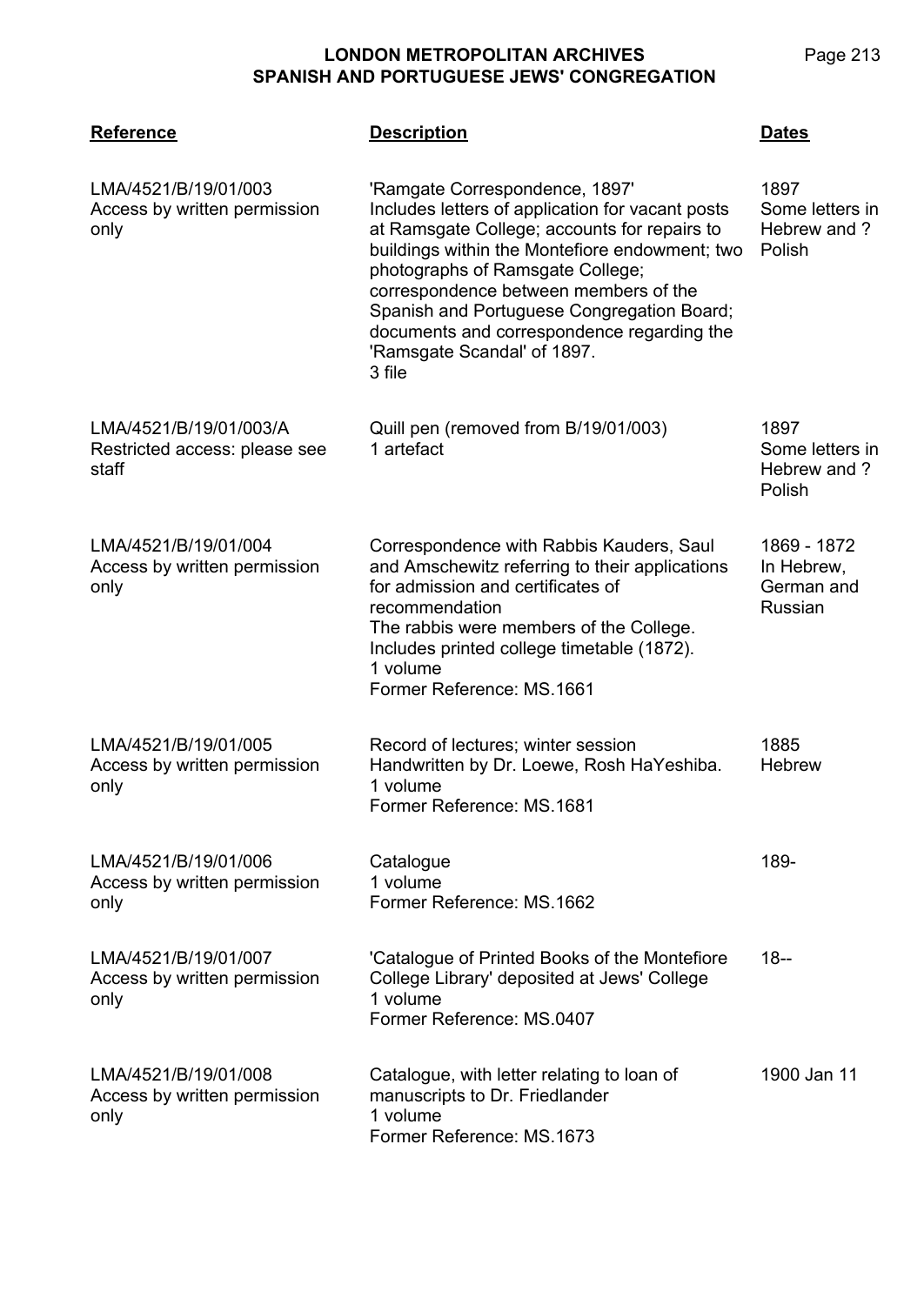| <b>Reference</b>                                             | <b>Description</b>                                                                                                                                                                                                   | <b>Dates</b>           |
|--------------------------------------------------------------|----------------------------------------------------------------------------------------------------------------------------------------------------------------------------------------------------------------------|------------------------|
| LMA/4521/B/19/01/009<br>Access by written permission<br>only | Visitors' book<br>Containing signatures, addresses and<br>comments.<br>1 volume<br>Former Reference: MS.1669                                                                                                         | 1907 May -<br>1962 Sep |
| LMA/4521/B/19/01/010<br>Access by written permission<br>only | Library catalogue<br>In handwriting of Rev. B. Rodrigues-Pereira.<br>1 volume<br>Former Reference: MS.1663                                                                                                           | 1930                   |
| LMA/4521/B/19/01/011<br>Access by written permission<br>only | Details of bookcases and book titles<br>With letter from Herbert Loewe to Secretary<br>Paul Goodman, recording presentation from his<br>grandfather Dr. L. Loewe's library.<br>1 volume<br>Former Reference: MS.1671 | 1936<br>In Hebrew      |
| LMA/4521/B/19/01/012<br>Access by written permission<br>only | Museum library catalogue<br>In handwriting of Rev. B. Rodrigues-Pereira.<br>1 volume<br>Former Reference: MS.1665                                                                                                    | 193-                   |
| LMA/4521/B/19/01/013<br>Access by written permission<br>only | Library catalogue<br>Handwritten list with shelf marks listing 3181<br>items. Compiled by and in the handwriting of<br>Rev. Rodrigues-Pereira.<br>1 volume<br>Former Reference: MS.0591                              | 1947                   |
| LMA/4521/B/19/01/014<br>Access by written permission<br>only | Library catalogue with lists of museum items,<br>missing books and additions made<br>In handwriting of Rev. B. Rodrigues-Pereira.<br>1 volume<br>Former Reference: MS.1664                                           | 1947 - 1950            |
| LMA/4521/B/19/01/015<br>Access by written permission<br>only | <b>Inventory of Montefiore Museum Collection</b><br>transferred to the Mocatta Museum and Library,<br>London<br>In handwriting of the Rev. B. Rodrigues-<br>Pereira.<br>1 volume                                     | 1962 Oct               |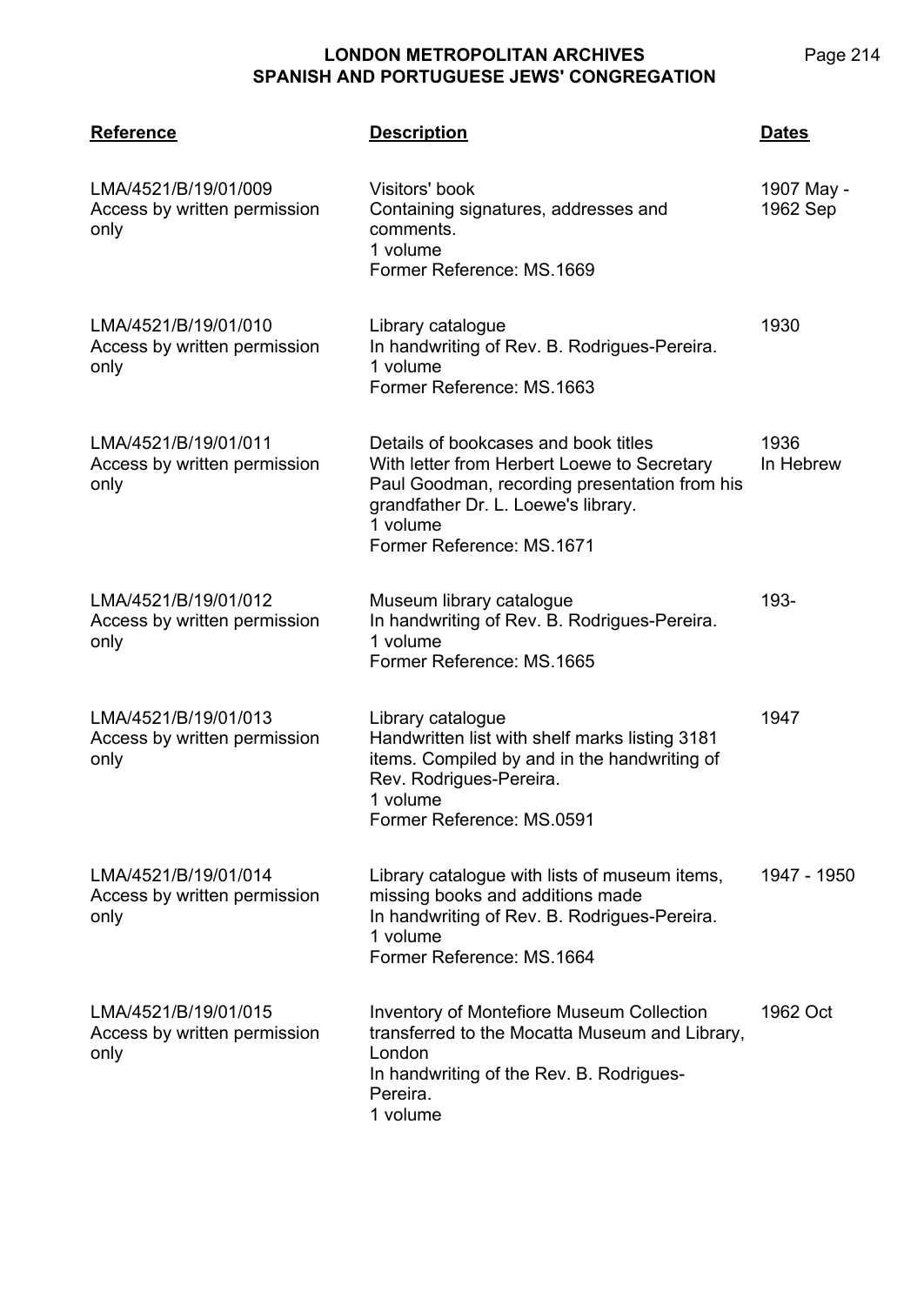| <b>Reference</b>                                             | <b>Description</b>                                                                                                                                                                                                                                  | <b>Dates</b>                |
|--------------------------------------------------------------|-----------------------------------------------------------------------------------------------------------------------------------------------------------------------------------------------------------------------------------------------------|-----------------------------|
| LMA/4521/B/19/01/016<br>Access by written permission<br>only | Inventory of books transferred from the College<br>to Mocatta Library University College, London<br>Compiled by Rev. B. Rodrigues-Pereira.<br>Includes list of books sent to Haham Gaon.<br>1 volume<br>Former Reference: MS.0592                   | 1962 Oct                    |
| LMA/4521/B/19/01/017<br>Access by written permission<br>only | Sir Moses Montefiore Synagogue and College<br>Trust: accounts<br>A note on the inside of cover gives names of<br>Trustees. At back, reversed: account of Sir<br>Moses Montefiore Coals and Blankets Trust.<br>1 volume<br>Former Reference: MS.0609 | 1885 - 1889                 |
| LMA/4521/B/19/01/018<br>Access by written permission<br>only | Accounts<br>1 volume<br>Former Reference: MS.1679                                                                                                                                                                                                   | 1952 Oct -<br>1964 Mar      |
| LMA/4521/B/19/01/019<br>Access by written permission<br>only | Administrative council daily payments<br>1 volume<br>Former Reference: MS.1676                                                                                                                                                                      | 1957 Jun 3 -<br>1959 Oct 31 |
| LMA/4521/B/19/01/020<br>Access by written permission<br>only | Administrative council daily payments<br>1 volume<br>Former Reference: MS.1677                                                                                                                                                                      | 1959 Nov 2 -<br>1965 Mar 31 |
| LMA/4521/B/19/01/021<br>Access by written permission<br>only | Administrative council daily payments<br>1 volume<br>Former Reference: MS.1678                                                                                                                                                                      | 1965 Apr 1 -<br>1969 Mar 31 |
| LMA/4521/B/19/01/022<br>Access by written permission<br>only | Administrative council accounts<br>1 volume<br>Former Reference: MS.1680                                                                                                                                                                            | 1969 Apr -<br>1970 Aug      |
| LMA/4521/B/19/01/023<br>Access by written permission<br>only | Copy of an etching of Sir Moses Montefiore<br>Image made to mark his 99th birthday.<br>1 document                                                                                                                                                   | 188-                        |
| <b>MONTEFIORE ENDOWMENT</b>                                  |                                                                                                                                                                                                                                                     |                             |
| LMA/4521/B/19/02/001<br>Access by written permission<br>only | "Think and Thank: the Montefiore Synagogue<br>and College, Ramsgate" by Paul Goodman<br>1 volume<br>Former Reference: MS.0672                                                                                                                       | 1885 - 1933                 |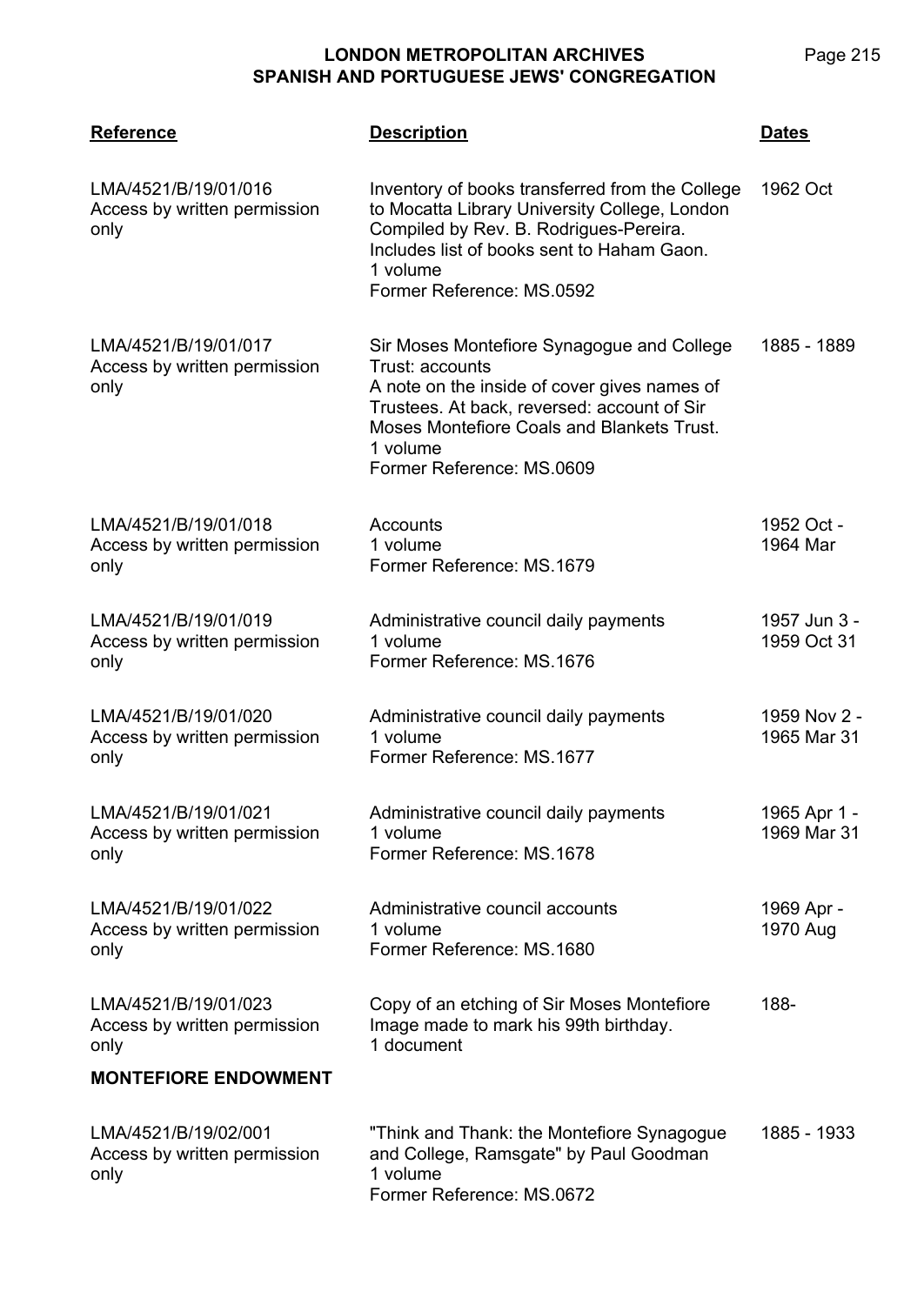| <b>Reference</b>                                                  | <b>Description</b>                                                                                                                                             | <b>Dates</b>                               |
|-------------------------------------------------------------------|----------------------------------------------------------------------------------------------------------------------------------------------------------------|--------------------------------------------|
| LMA/4521/B/19/02/002<br>Access by written permission<br>only      | Montefiore College Endowment Committee and<br><b>Special Committee minutes</b><br>1 volume<br>Former Reference: MS.1667                                        | 1903 - 1906                                |
| LMA/4521/B/19/02/003<br>Access by written permission<br>only      | Montefiore College Trust: assets and accounts<br>Includes Synagogue and College Trustees<br>folio, Coals and Blankets Trust and Holy Land<br>Trust<br>1 volume | 1885 - 1890                                |
| LMA/4521/B/19/02/003/0022<br>Access by written permission<br>only | Montefiore Endowment Committee library<br>papers<br>1 file                                                                                                     | 1930 Jun -<br>1939 Apr                     |
| LMA/4521/B/19/02/004<br>Access by written permission<br>only      | Freehold and chattel property<br>1 volume<br>Former Reference: MS.1668                                                                                         | undated,<br>probably late<br>19th century. |
| LMA/4521/B/19/02/005<br>Access by written permission<br>only      | Funded property, indexed<br>1 volume<br>Former Reference: MS.1666                                                                                              | 1886 - 1952                                |
| LMA/4521/B/19/02/006<br>Access by written permission<br>only      | Montefiore College: endowments, revenue and<br>expenditure<br>Includes some loose papers.<br>1 volume<br>Former Reference: MS.1683                             | 1886 Jul -<br>1937 Jun                     |
| LMA/4521/B/19/02/007<br>Access by written permission<br>only      | Endowments, indexed<br>Includes some loose papers.<br>1 volume<br>Former Reference: MS.1684                                                                    | 1886 Jun -<br>1909 Jun                     |
| LMA/4521/B/19/02/008<br>Access by written permission<br>only      | Endowments, indexed<br>1 volume<br>Former Reference: MS.1685                                                                                                   | 1910 Jul -<br>1939 Jan                     |
| LMA/4521/B/19/02/009<br>Access by written permission<br>only      | Endowments<br>1 volume<br>Former Reference: MS.1687                                                                                                            | 1912 Jun -<br>1943 Apr                     |
| LMA/4521/B/19/02/010<br>Access by written permission<br>only      | Endowments, indexed<br>1 volume<br>Former Reference: MS.1686                                                                                                   | 1929 Jul -<br>1954 Mar                     |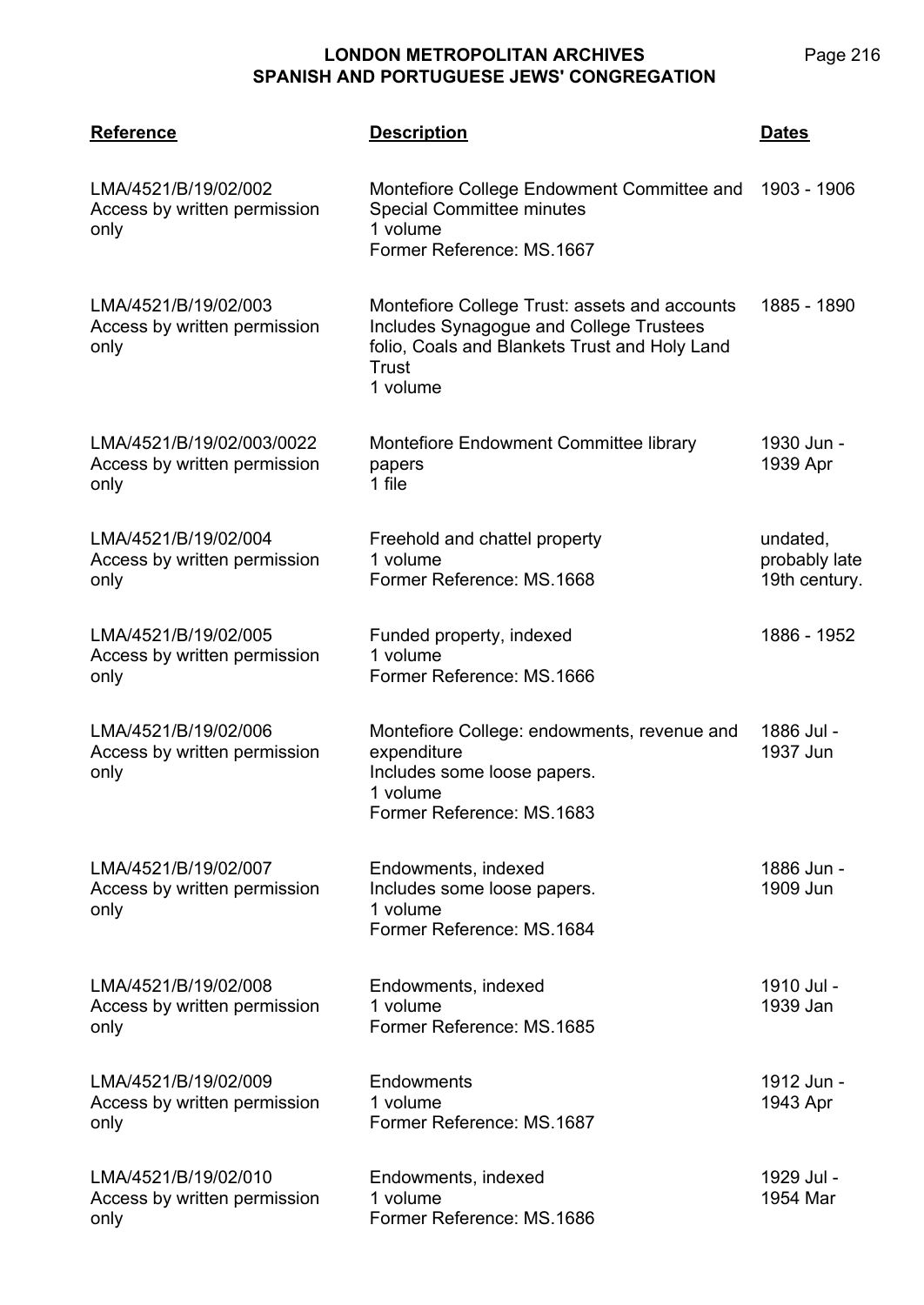| <b>Reference</b>                                                 | <b>Description</b>                                                                                                                                                                                               | <b>Dates</b>           |
|------------------------------------------------------------------|------------------------------------------------------------------------------------------------------------------------------------------------------------------------------------------------------------------|------------------------|
| LMA/4521/B/19/02/011/001<br>Access by written permission<br>only | <b>Montefiore Endowment Committee</b><br>correspondence<br>1 file<br>Former Reference: 1                                                                                                                         | 1901 - 1906            |
| LMA/4521/B/19/02/011/002<br>Access by written permission<br>only | <b>Montefiore Endowment Committee</b><br>correspondence<br>1 file<br>Former Reference: 1                                                                                                                         | 1907 - 1909            |
| LMA/4521/B/19/02/011/003<br>Access by written permission<br>only | <b>Montefiore Endowment Committee</b><br>correspondence<br>1 file<br>Former Reference: 1                                                                                                                         | 1910                   |
| LMA/4521/B/19/02/011/004<br>Access by written permission<br>only | <b>Montefiore Endowment Committee</b><br>correspondence<br>1 file<br>Former Reference: 1                                                                                                                         | 1911 - 1914            |
| LMA/4521/B/19/02/012/001<br>Access by written permission<br>only | <b>Montefiore Endowment Committee</b><br>correspondence<br>Includes memorandum of agreement for<br>tenancy between Montefiore Endowment<br><b>Committee and Morris Pennult.</b><br>1 file<br>Former Reference: 2 | 1926 - 1927            |
| LMA/4521/B/19/02/012/002<br>Access by written permission<br>only | <b>Montefiore Endowment Committee</b><br>correspondence<br>1 file<br>Former Reference: 2                                                                                                                         | 1928 - 1929            |
| LMA/4521/B/19/02/012/003<br>Access by written permission<br>only | <b>Montefiore Endowment Committee</b><br>correspondence<br>1 file<br>Former Reference: 2                                                                                                                         | 1930 - 1931<br>Apr     |
| LMA/4521/B/19/02/013/001<br>Access by written permission<br>only | <b>Montefiore Endowment Committee</b><br>correspondence<br>Includes a certificate of conversion for Mrs<br>Madge Eileen Keen (1923).<br>1 file<br>Former Reference: 3                                            | 1931 Apr -<br>1931 Dec |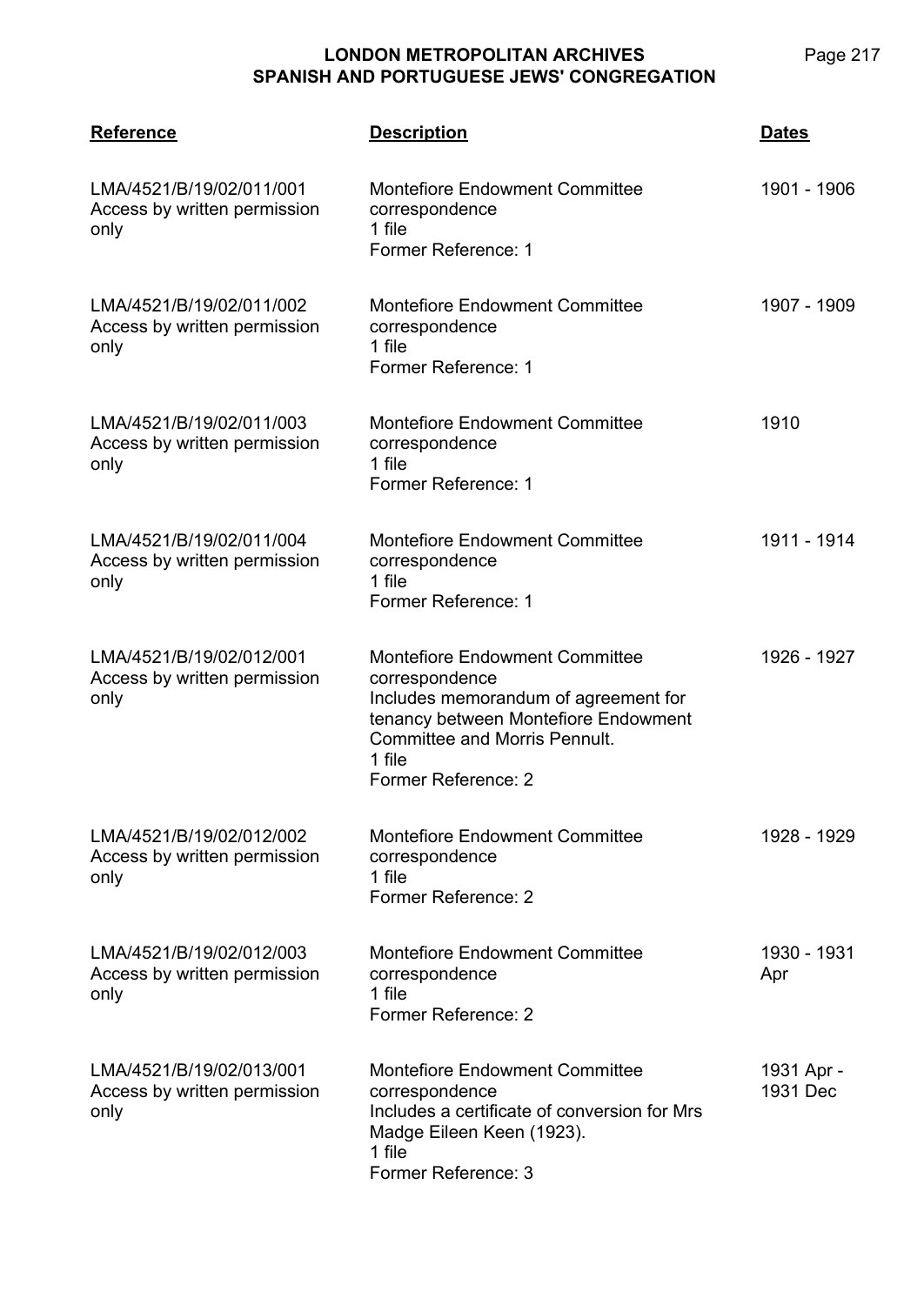| <b>Reference</b>                                                     | <b>Description</b>                                                                                                                                                                                                                                                                            | <b>Dates</b>           |
|----------------------------------------------------------------------|-----------------------------------------------------------------------------------------------------------------------------------------------------------------------------------------------------------------------------------------------------------------------------------------------|------------------------|
| LMA/4521/B/19/02/013/002<br>Access by written permission<br>only     | <b>Montefiore Endowment Committee</b><br>correspondence<br>1 file<br>Former Reference: 3                                                                                                                                                                                                      | 1932                   |
| LMA/4521/B/19/02/013/003<br>Access by written permission<br>only     | <b>Montefiore Endowment Committee</b><br>correspondence<br>1 file<br>Former Reference: 3                                                                                                                                                                                                      | 1933 Jan -<br>1933 Jun |
| LMA/4521/B/19/02/014/001<br>Access by written permission<br>only     | <b>Montefiore Endowment Committee</b><br>correspondence<br>1 fiile<br>Former Reference: 4                                                                                                                                                                                                     | 1933 Jun -<br>1933 Dec |
| LMA/4521/B/19/02/014/002<br>Access by written permission<br>only     | <b>Montefiore Endowment Committee</b><br>correspondence<br>1 file                                                                                                                                                                                                                             | 1934 Jan -<br>1934 Aug |
| LMA/4521/B/19/02/014/003<br>Access by written permission<br>only     | <b>Montefiore Endowment Committee</b><br>correspondence<br>1 file<br>Former Reference: 4                                                                                                                                                                                                      | 1934 Aug -<br>1935 May |
| LMA/4521/B/19/02/015/001<br>Access by written permission<br>only     | <b>Montefiore Endowment Committee</b><br>correspondence<br>1 file<br>Former Reference: 5                                                                                                                                                                                                      | 1935 May -<br>1936 Apr |
| LMA/4521/B/19/02/015/002<br>Access by written permission<br>only     | <b>Montefiore Endowment Committee</b><br>correspondence regarding the presentation of a<br>Commemoration medal to the Very Reverend<br>Dr. J. H Hertz<br>Marking twenty five years as Chief Rabbi. (Two<br>replica medals now<br>LMA/4521/B/19/02/015/002/A)<br>1 file<br>Former Reference: 5 | 1936                   |
| LMA/4521/B/19/02/015/002/A<br>Restricted access: please see<br>staff | Two replica Commemoration medals<br>2 artefacts                                                                                                                                                                                                                                               | 1936                   |
| LMA/4521/B/19/02/015/003<br>Access by written permission<br>only     | <b>Montefiore Endowment Committee</b><br>correspondence<br>1 file<br>Former Reference: 5                                                                                                                                                                                                      | 1936 May -<br>1937 Feb |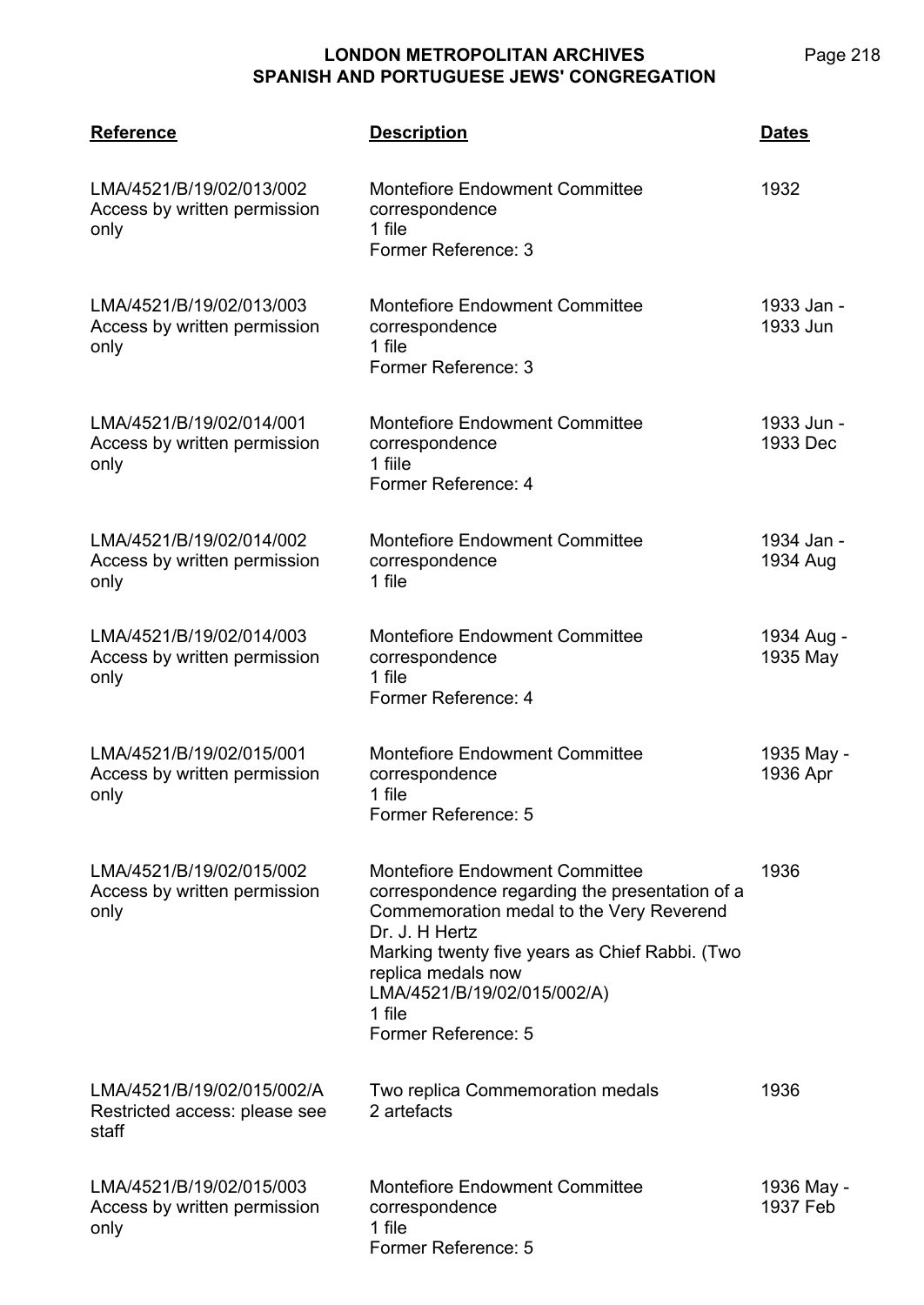# **LONDON METROPOLITAN ARCHIVES**

| <b>SPANISH AND PORTUGUESE JEWS' CONGREGATION</b>                 |                                                                                          |                        |  |
|------------------------------------------------------------------|------------------------------------------------------------------------------------------|------------------------|--|
| <b>Reference</b>                                                 | <b>Description</b>                                                                       | <b>Dates</b>           |  |
| LMA/4521/B/19/02/016/001<br>Access by written permission<br>only | <b>Montefiore Endowment Committee</b><br>correspondence<br>1 file<br>Former Reference: 6 | 1937 Feb -<br>1937 Dec |  |
| LMA/4521/B/19/02/016/002<br>Access by written permission<br>only | <b>Montefiore Endowment Committee</b><br>correspondence<br>1 file<br>Former Reference: 6 | 1938 Jan -<br>1938 Jul |  |
| LMA/4521/B/19/02/016/003<br>Access by written permission<br>only | <b>Montefiore Endowment Committee</b><br>correspondence<br>1 file<br>Former Reference: 6 | 1938 Aug -<br>1938 Dec |  |
| LMA/4521/B/19/02/017/001<br>Access by written permission<br>only | <b>Montefiore Endowment Committee</b><br>correspondence<br>1 file<br>Former Reference: 7 | 1939 Jan -<br>1939 Oct |  |
| LMA/4521/B/19/02/017/002<br>Access by written permission<br>only | <b>Montefiore Endowment Committee</b><br>correspondence<br>1 file<br>Former Reference: 7 | 1939 Nov -<br>1940 Jun |  |
|                                                                  |                                                                                          |                        |  |

| LMA/4521/B/19/02/018/001     | <b>Montefiore Endowment Committee</b> | 1940 Jun - |
|------------------------------|---------------------------------------|------------|
| Access by written permission | correspondence                        | 1942 Dec   |
| only                         | 1 file                                |            |
|                              | Former Reference: 8                   |            |
|                              |                                       |            |

LMA/4521/B/19/02/018/002 Access by written permission only Montefiore Endowment Committee correspondence 1 file Former Reference: 8 1943 Jan - 1946 Jan

| LMA/4521/B/19/02/019/001<br>Access by written permission<br>only | <b>Montefiore Endowment Committee</b><br>correspondence<br>1 file<br>Former Reference: 9 | 1946 Feb -<br>1946 Dec |
|------------------------------------------------------------------|------------------------------------------------------------------------------------------|------------------------|
|                                                                  |                                                                                          |                        |

| LMA/4521/B/19/02/019/002     | <b>Montefiore Endowment Committee</b> | 1947 Jan - |
|------------------------------|---------------------------------------|------------|
| Access by written permission | correspondence                        | 1948 Sep   |
| only                         | 1 file                                |            |
|                              | Former Reference: 9                   |            |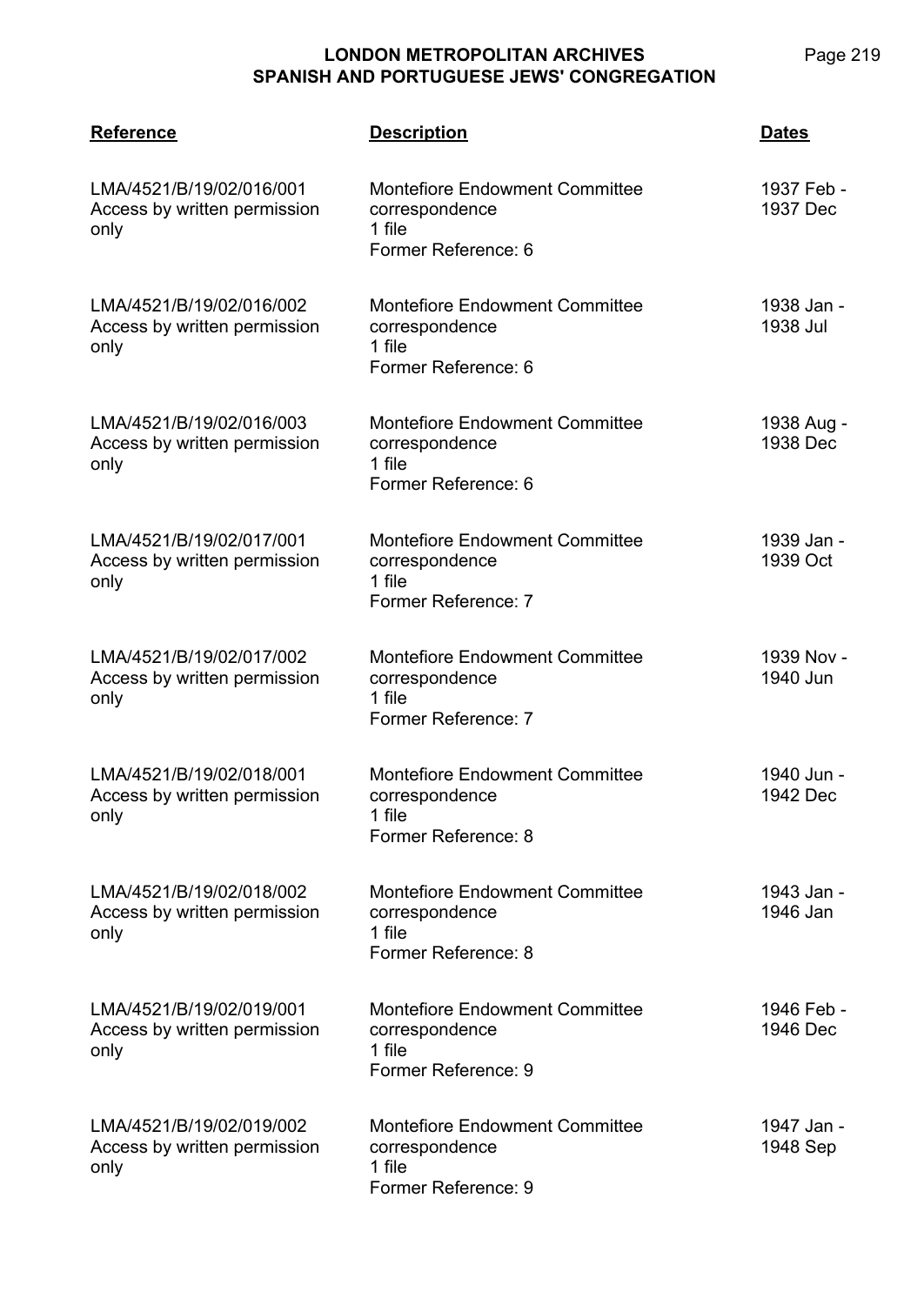| <b>Reference</b>                                                 | <b>Description</b>                                                                                                                                                                                                                                                                                                                                     | <b>Dates</b>           |
|------------------------------------------------------------------|--------------------------------------------------------------------------------------------------------------------------------------------------------------------------------------------------------------------------------------------------------------------------------------------------------------------------------------------------------|------------------------|
| LMA/4521/B/19/02/020/001<br>Access by written permission<br>only | <b>Montefiore Endowment Committee</b><br>correspondence<br>1 file<br>Former Reference: 10                                                                                                                                                                                                                                                              | 1948 Oct -<br>1949 Aug |
| LMA/4521/B/19/02/020/002<br>Access by written permission<br>only | <b>Montefiore Endowment Committee</b><br>correspondence<br>1 file<br>Former Reference: 10                                                                                                                                                                                                                                                              | 1949 Sep -<br>1950 May |
| LMA/4521/B/19/02/020/003<br>Access by written permission<br>only | <b>Montefiore Endowment Committee</b><br>correspondence<br>1 file<br>Former Reference: 10                                                                                                                                                                                                                                                              | 1950 Jun -<br>1950 Oct |
| LMA/4521/B/19/02/021/001<br>Access by written permission<br>only | <b>Montefiore Endowment Committee</b><br>correspondence<br>1 file<br>Former Reference: 11                                                                                                                                                                                                                                                              | 1950 Oct -<br>1952 Feb |
| LMA/4521/B/19/02/021/002<br>Access by written permission<br>only | <b>Montefiore Endowment Committee</b><br>correspondence<br>1 file<br>Former Reference: 11                                                                                                                                                                                                                                                              | 1952 Mar -<br>1952 Dec |
| LMA/4521/B/19/02/022/001<br>Access by written permission<br>only | <b>Montefiore Endowment Committee</b><br>correspondence<br>1 file<br>Former Reference: 12                                                                                                                                                                                                                                                              | 1953 Jan -<br>1954 Feb |
| LMA/4521/B/19/02/022/002<br>Access by written permission<br>only | <b>Montefiore Endowment Committee</b><br>correspondence<br>1 file<br>Former Reference: 12                                                                                                                                                                                                                                                              | 1954 Mar -<br>1954 Dec |
| LMA/4521/B/19/02/022/003<br>Access by written permission<br>only | Letter and quill pen presented to Montefiore<br>College<br>Includes quill pen made from a bird's feather by<br>the Reverend Herman Shandel. The quill was<br>used to complete a Sephen Torah by Sir Moses<br>Montefiore. Presented by Reverend Sir Lipson,<br>Shandel's grandson, and the members of the<br><b>Buxton Street Settlement.</b><br>1 file | 1938 - 1945            |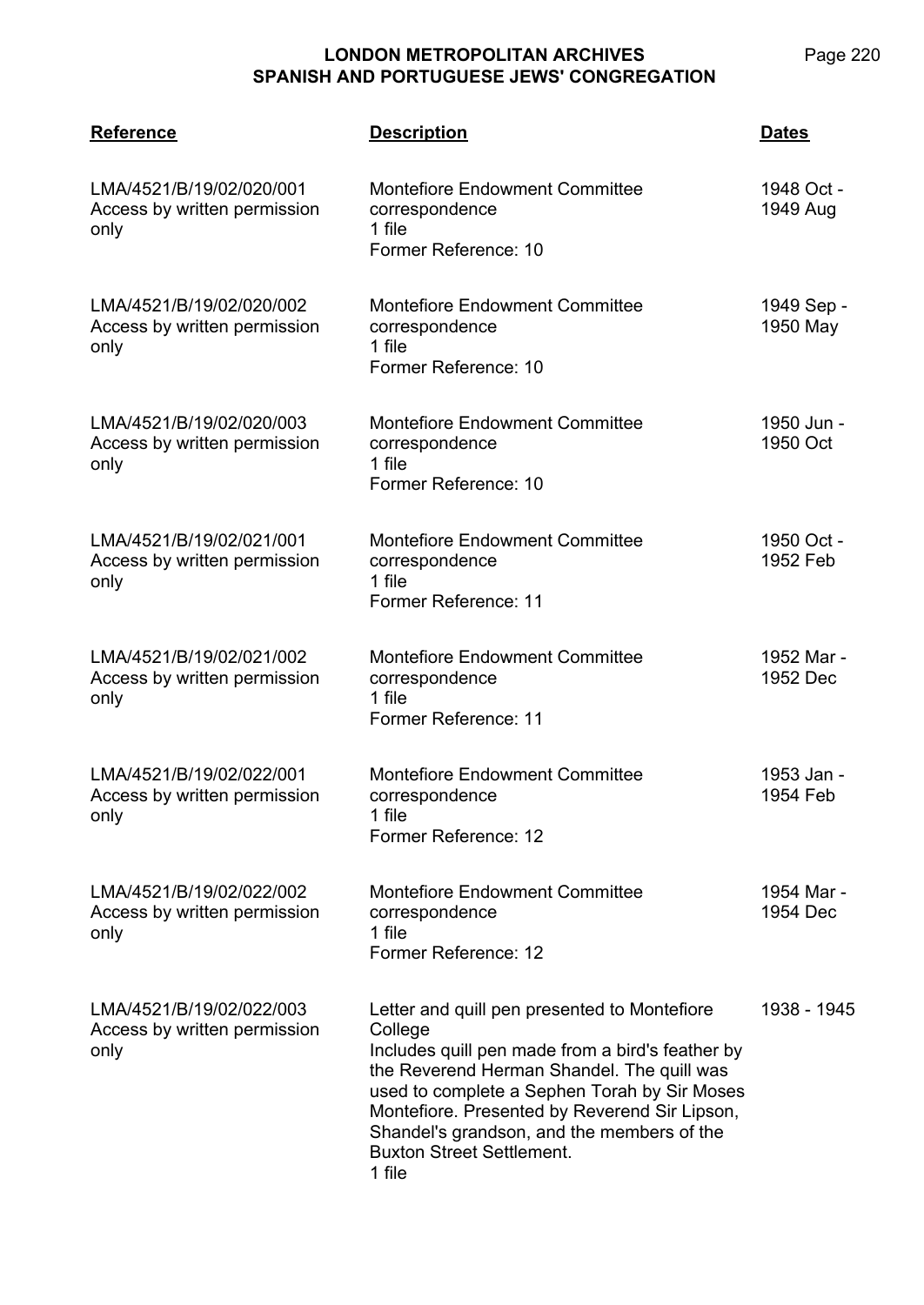Page 221

| <b>Reference</b>                                                 | <b>Description</b>                                                                                    | <b>Dates</b>           |
|------------------------------------------------------------------|-------------------------------------------------------------------------------------------------------|------------------------|
| LMA/4521/B/19/02/023/001<br>Access by written permission<br>only | Montefiore Endowment Committee library<br>papers<br>1 file                                            | 1852 - 1927<br>May     |
| LMA/4521/B/19/02/023/002<br>Access by written permission<br>only | Montefiore Endowment Committee library<br>papers<br>1 file                                            | 1930 - 1939            |
| LMA/4521/B/19/02/024/001<br>Access by written permission<br>only | Montefiore Endowment Committee library<br>papers<br>1 file                                            | 1938 Oct -<br>1940 Mar |
| LMA/4521/B/19/02/024/002<br>Access by written permission<br>only | Montefiore Endowment Committee library<br>papers<br>Inclides Manuscript Log book 1926-1946.<br>1 file | 1940 Mar -<br>1945 Jan |
| LMA/4521/B/19/02/025/001<br>Access by written permission<br>only | Montefiore Endowment Committee library<br>papers<br>1 file                                            | 1949 - 1957            |
| LMA/4521/B/19/02/025/002<br>Access by written permission<br>only | Montefiore Endowment Committee library<br>papers<br>A list of 'Books not required'.<br>1 file         | n.d.                   |

#### **MONTEFIORE ENDOWMENT: RAMSGATE SYNAGOGUE**

| LMA/4521/B/20/001<br>Access by written permission<br>only | Ramsgate Synagogue ledger<br>Contains: Burials (1862-1900), Births (1829 -<br>1928), Marriages, Charity Box Record Ladies'<br>Gallery (1833-1882), Savings Bank Jerusalem<br>Accounts, recording money sent to the Holy<br>Land (1841-1882). Loose note from the Rev. G.<br>S. Belasco: received this book from Mrs.<br>Shandel, 5 November 1928.<br>1 volume<br>Former Reference: MS.1688 | 1829 - 1928 |
|-----------------------------------------------------------|--------------------------------------------------------------------------------------------------------------------------------------------------------------------------------------------------------------------------------------------------------------------------------------------------------------------------------------------------------------------------------------------|-------------|
| LMA/4521/B/20/002<br>Access by written permission<br>only | Ramsgate Synagogue ledger, indexed<br>1 volume<br>Former Reference: MS.1801                                                                                                                                                                                                                                                                                                                | 1954 - 1965 |
| LMA/4521/B/20/003<br>Access by written permission<br>only | Cash book: Ramsgate<br>Includes the private accounts of Montefiore.<br>1 volume                                                                                                                                                                                                                                                                                                            | 1885-1912   |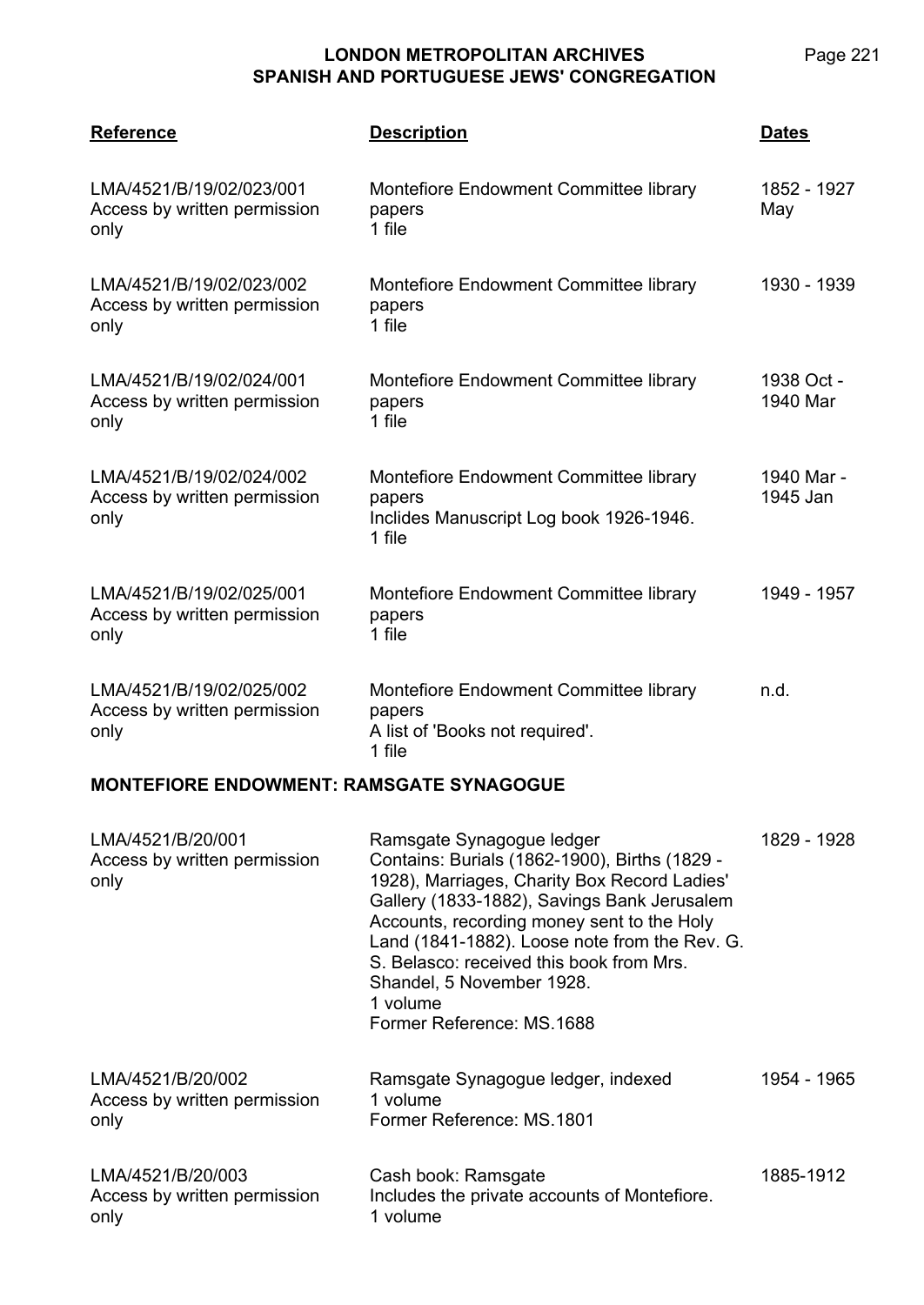| <b>Reference</b>                                          | <b>Description</b>                                                                                                                                                                                                                                                                                                              | <b>Dates</b>                 |  |
|-----------------------------------------------------------|---------------------------------------------------------------------------------------------------------------------------------------------------------------------------------------------------------------------------------------------------------------------------------------------------------------------------------|------------------------------|--|
| LMA/4521/B/20/004<br>Access by written permission<br>only | Sir Moses Montefiore Trust: sundry expenditure<br>book<br>For Ramsgate Synagogue and College.<br>1 volume<br>Former Reference: MS.0318                                                                                                                                                                                          | 1890-1920                    |  |
|                                                           | <b>MONTEFIORE ENDOWMENT: RAMSGATE JEWISH BURIAL GROUND</b>                                                                                                                                                                                                                                                                      |                              |  |
| LMA/4521/B/21/001<br>Access by written permission<br>only | Minutes, donations, and inventory of articles<br>belonging to the Ramsgate Jewish Burial<br><b>Ground Society</b><br>Also letter from Rev. B. Rodrigues-Pereira to<br>David Mellows, Secretary, explaining the<br>history of the Society, and enclosing a printed<br>copy of its laws.<br>1 volume<br>Former Reference: MS.1675 | 1872 May -<br>1895 Oct       |  |
| LMA/4521/B/21/002<br>Access by written permission<br>only | List of subscribers, Building Fund and Burial<br>Ground accounts<br>1 volume<br>Former Reference: MS.1674                                                                                                                                                                                                                       | 1872 - 1887                  |  |
| <b>SEPHARDI CHARITIES AID SOCIETY</b>                     |                                                                                                                                                                                                                                                                                                                                 |                              |  |
| LMA/4521/B/22/001<br>Access by written permission<br>only | Minutes and subscribers<br>1 volume<br>Former Reference: MS.0473                                                                                                                                                                                                                                                                | 1915 Jul 25 -<br>1939 Jun 19 |  |
| LMA/4521/B/22/002<br>Access by written permission<br>only | Contributions to congregational charities,<br>indexed<br>1 volume<br>Former Reference: MS.1736                                                                                                                                                                                                                                  | 1915 - 1941                  |  |
| <b>SEPHARDI CONGREGATIONAL ASSOCIATION</b>                |                                                                                                                                                                                                                                                                                                                                 |                              |  |
| LMA/4521/B/23/001<br>Access by written permission<br>only | Minutes, letters and press cuttings<br>1 volume<br>Former Reference: MS.0620                                                                                                                                                                                                                                                    | 1903 - 1906                  |  |
| LMA/4521/B/23/002<br>Access by written permission<br>only | Education classes committee minutes<br>Includes printed report and balance sheet as<br>well as some loose papers.<br>1 volume<br>Former Reference: MS.1534                                                                                                                                                                      | 1906 Jun 7 -<br>1909 May 11  |  |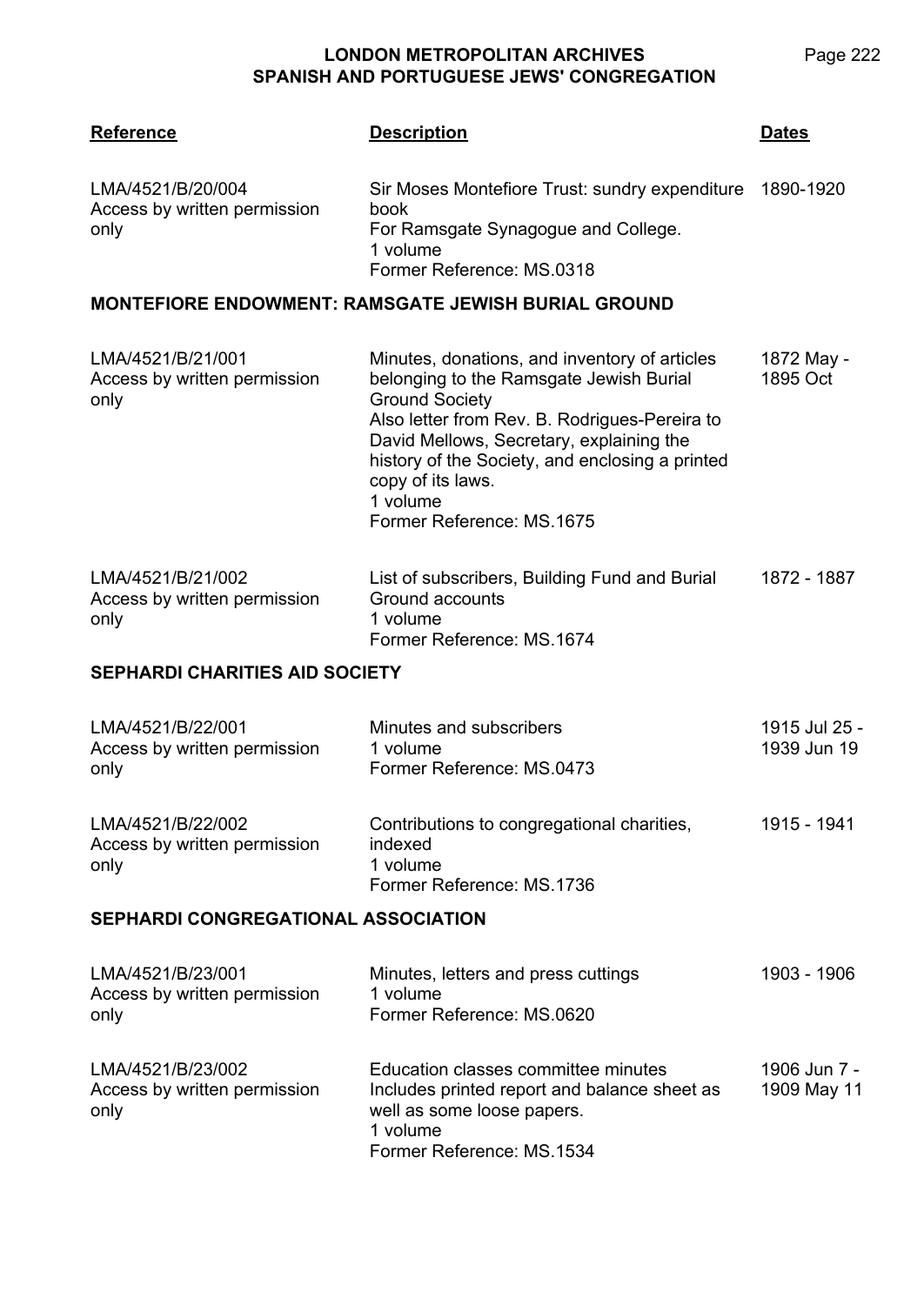| <b>Reference</b>                                          | <b>Description</b>                                                                                                                                                      | <b>Dates</b>                 |
|-----------------------------------------------------------|-------------------------------------------------------------------------------------------------------------------------------------------------------------------------|------------------------------|
| LMA/4521/B/23/003<br>Access by written permission<br>only | Education classes committee minutes<br>Includes annual report of association (1912).<br>1 volume<br>Former Reference: MS.0631                                           | 1909 Jun 3 -<br>1916 Jan 9   |
| LMA/4521/B/23/004<br>Access by written permission<br>only | <b>Minutes</b><br>Includes some loose papers, including Rules of<br>the Association and Printed Prize Distribution<br>notices.<br>1 volume<br>Former Reference: MS.1732 | 1916 Jan 23 -<br>1922 Dec 13 |
| LMA/4521/B/23/005<br>Access by written permission<br>only | Education Committee: copy letter book<br>1 volume<br>Former Reference: MS.1893                                                                                          | 1906 Jan 24 -<br>1918 Dec 02 |
|                                                           | SPANISH AND PORTUGUESE LODGE NO 36, ORDER ACHEI AMETH                                                                                                                   |                              |
| LMA/4521/B/24/001<br>Access by written permission<br>only | Committee minutes<br>1 volume<br>Former Reference: MS.0632                                                                                                              | 1923 Apr 26 -<br>1939 Jun 26 |
| LMA/4521/B/24/002<br>Access by written permission<br>only | Committee minutes<br>1 volume<br>Former Reference: MS.0645                                                                                                              | 1923 Jun 21 -<br>1939 Jun 26 |
| LMA/4521/B/24/003<br>Access by written permission<br>only | Rough minute book<br>1 file                                                                                                                                             | 1923 - 1926                  |
| LMA/4521/B/24/004<br>Access by written permission<br>only | Agenda book<br>1 file                                                                                                                                                   | 1923 - 1925                  |
| LMA/4521/B/24/005<br>Access by written permission<br>only | Ladies' section accounts<br>Includes double scale section<br>1 file                                                                                                     | 1929                         |
| LMA/4521/B/24/006<br>Access by written permission<br>only | <b>Financial accounts</b><br>1 file                                                                                                                                     | 1929 - 1949                  |
| LMA/4521/B/24/007<br>Access by written permission<br>only | Children's fund balance sheet and accounts<br>1 file                                                                                                                    | 1968                         |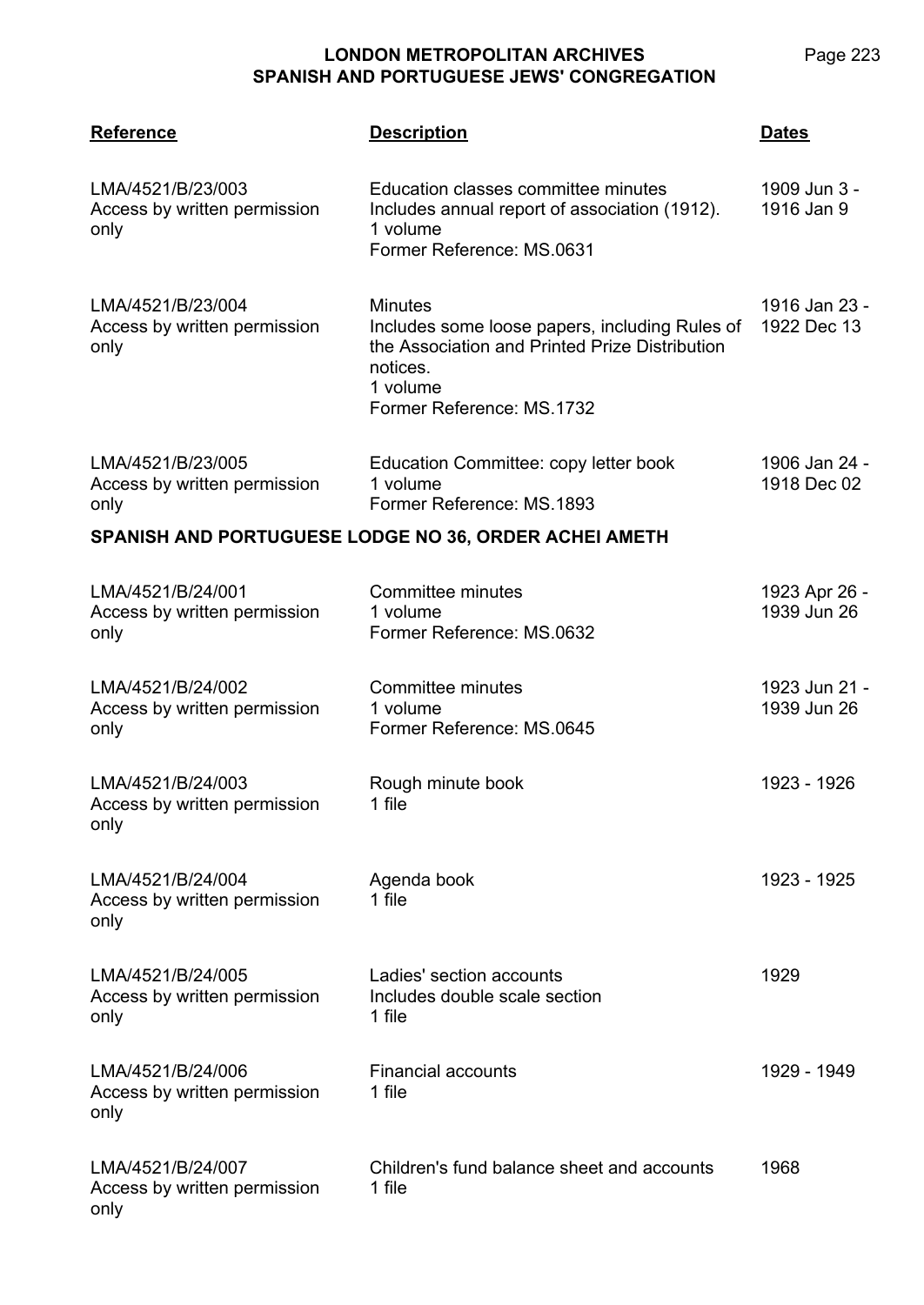| <b>Reference</b>                                             | <b>Description</b>                                                                                                                              | Dates                        |
|--------------------------------------------------------------|-------------------------------------------------------------------------------------------------------------------------------------------------|------------------------------|
| LMA/4521/B/24/008<br>Access by written permission<br>only    | Proposition forms<br>Includes details of age, occupation and family.<br>1 file                                                                  | 1918 - 1928                  |
| LMA/4521/B/24/009<br>Access by written permission<br>only    | Rules of Lodge No.36<br>1 file                                                                                                                  | $191 -$                      |
| LMA/4521/B/24/010<br>Access by written permission<br>only    | Order Achei Ameth, Brethren of Truth Friendly<br>Society<br>1 file                                                                              | 1931 - 1950                  |
| LMA/4521/B/24/011<br>Access by written permission<br>only    | Midland Bank Limited memorandum of deposit<br>1 file                                                                                            | 1929                         |
| <b>LONDON ZIONIST LEAGUE</b>                                 |                                                                                                                                                 |                              |
| LMA/4521/B/25/001<br>Access by written permission<br>only    | Cash book<br>Kept by Mr. Grad. Includes names of Sir F.<br>Montefiore, L.J. Greenberg, Leon Simon etc.<br>1 volume<br>Former Reference: MS.0649 | 1904 Oct -<br>1911 Jun       |
| <b>SEPHARDI LITERARY SOCIETY</b>                             |                                                                                                                                                 |                              |
| LMA/4521/B/26/001<br>Access by written permission<br>only    | Minutes and balance sheet<br>1 volume<br>Former Reference: MS.0664                                                                              | 1923 Apr -<br>1930           |
|                                                              | <b>LOAN SOCIETY/ ERNEST BRANDON CHARITABLE ENDOWMENT</b>                                                                                        |                              |
| LMA/4521/B/27/001<br>Access by written permission<br>only    | Accounts<br>1 volume<br>Former Reference: MS.1864                                                                                               | 1970 - 1986                  |
| <b>GIFT OF MOSES LARA TRUST</b>                              |                                                                                                                                                 |                              |
| <b>ADMINISTRATION</b>                                        |                                                                                                                                                 |                              |
| LMA/4521/B/28/01/001<br>Access by written permission<br>only | <b>Minutes</b><br>1 volume<br>Former Reference: MS.1555                                                                                         | 1829 Feb 25 -<br>1971 Jun 21 |
| LMA/4521/B/28/01/002<br>Access by written permission<br>only | Copy of trust deed<br>1 volume<br>Former Reference: MS.0420                                                                                     | 1827                         |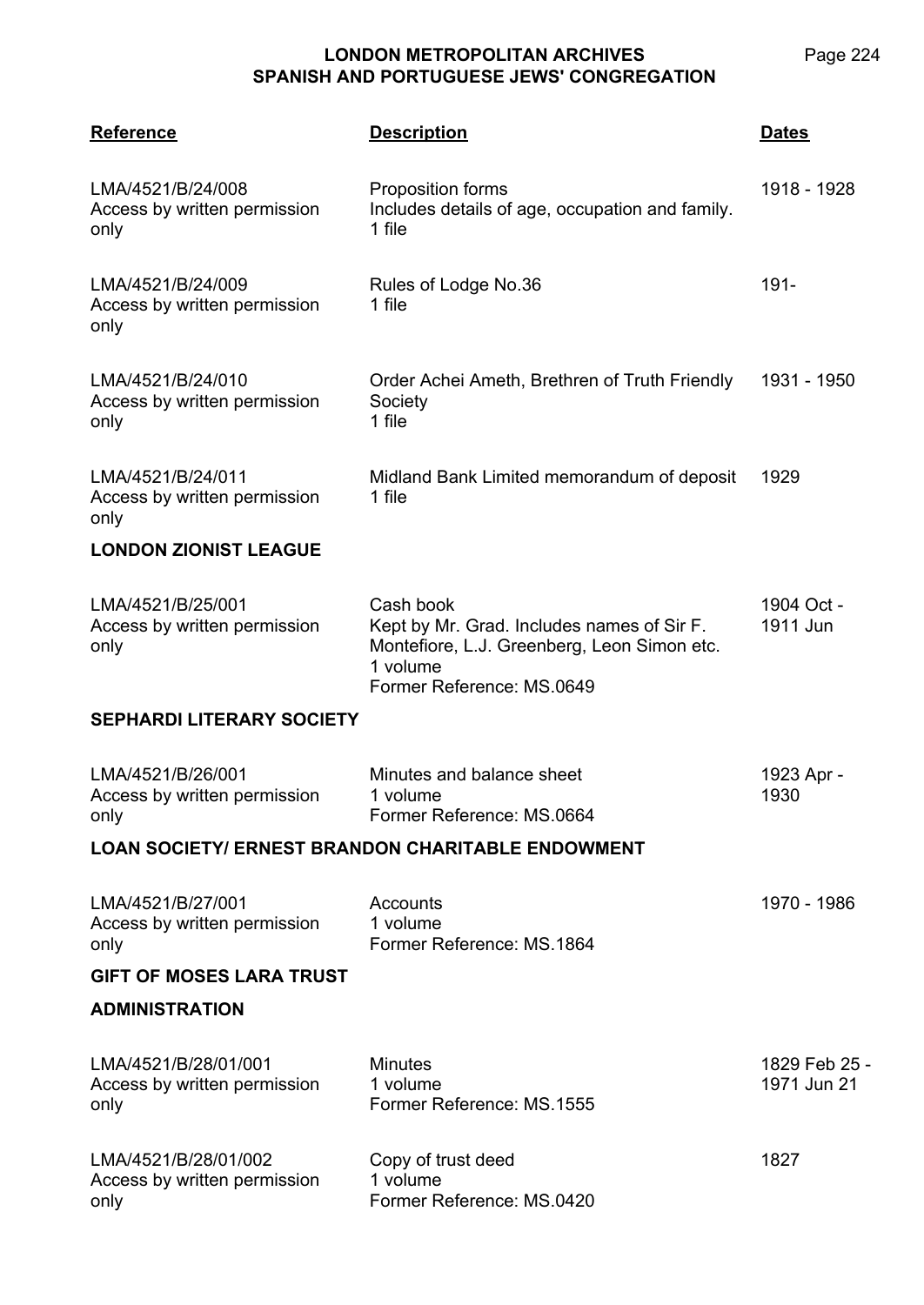| <b>Reference</b>                                                                                           | <b>Description</b>                                                                                                                                                              | <b>Dates</b>                       |
|------------------------------------------------------------------------------------------------------------|---------------------------------------------------------------------------------------------------------------------------------------------------------------------------------|------------------------------------|
| LMA/4521/B/28/01/003<br>Access by written permission<br>only                                               | Copy of trust deed<br>1 volume<br>Former Reference: MS.0410                                                                                                                     | 1827 Dec 13                        |
| LMA/4521/B/28/01/004<br>Access by written permission<br>only                                               | Copy of trust deed<br>With summary (pages 1 - 4). Contains a copy of<br>a memorandum concerning the trust by J. N.<br>Nabarro Esquire.<br>1 volume<br>Former Reference: MS.0637 | 1947 Mar 28                        |
| LMA/4521/B/28/01/005<br>Access by written permission<br>only                                               | Trust proposal case<br>1 document                                                                                                                                               | 1826                               |
| LMA/4521/B/28/01/006<br>Unfit<br>Access by written permission<br>only<br>Not available for general access. | <b>Trust draft document</b><br>1 document                                                                                                                                       | 1827                               |
| LMA/4521/B/28/01/007<br>Access by written permission<br>only                                               | Bill for drawing up trust deed<br>1 document                                                                                                                                    | 1827                               |
| LMA/4521/B/28/01/008<br>Access by written permission<br>only                                               | <b>Trust declaration</b><br>1 document                                                                                                                                          | 1827                               |
| LMA/4521/B/28/01/009<br>Access by written permission<br>only                                               | Deed of confirmation<br>1 document                                                                                                                                              | 1831                               |
| LMA/4521/B/28/01/010<br>Access by written permission<br>only                                               | David Cohen agreement<br>1 document                                                                                                                                             | 1864                               |
| LMA/4521/B/28/01/011<br>Access by written permission<br>only                                               | <b>Bonds</b><br>1 file                                                                                                                                                          | 1865, 1868,<br>1870, 1874,<br>1875 |
| LMA/4521/B/28/01/012<br>Access by written permission<br>only                                               | Charitable purposes deed of gift<br>1 document                                                                                                                                  | 1827                               |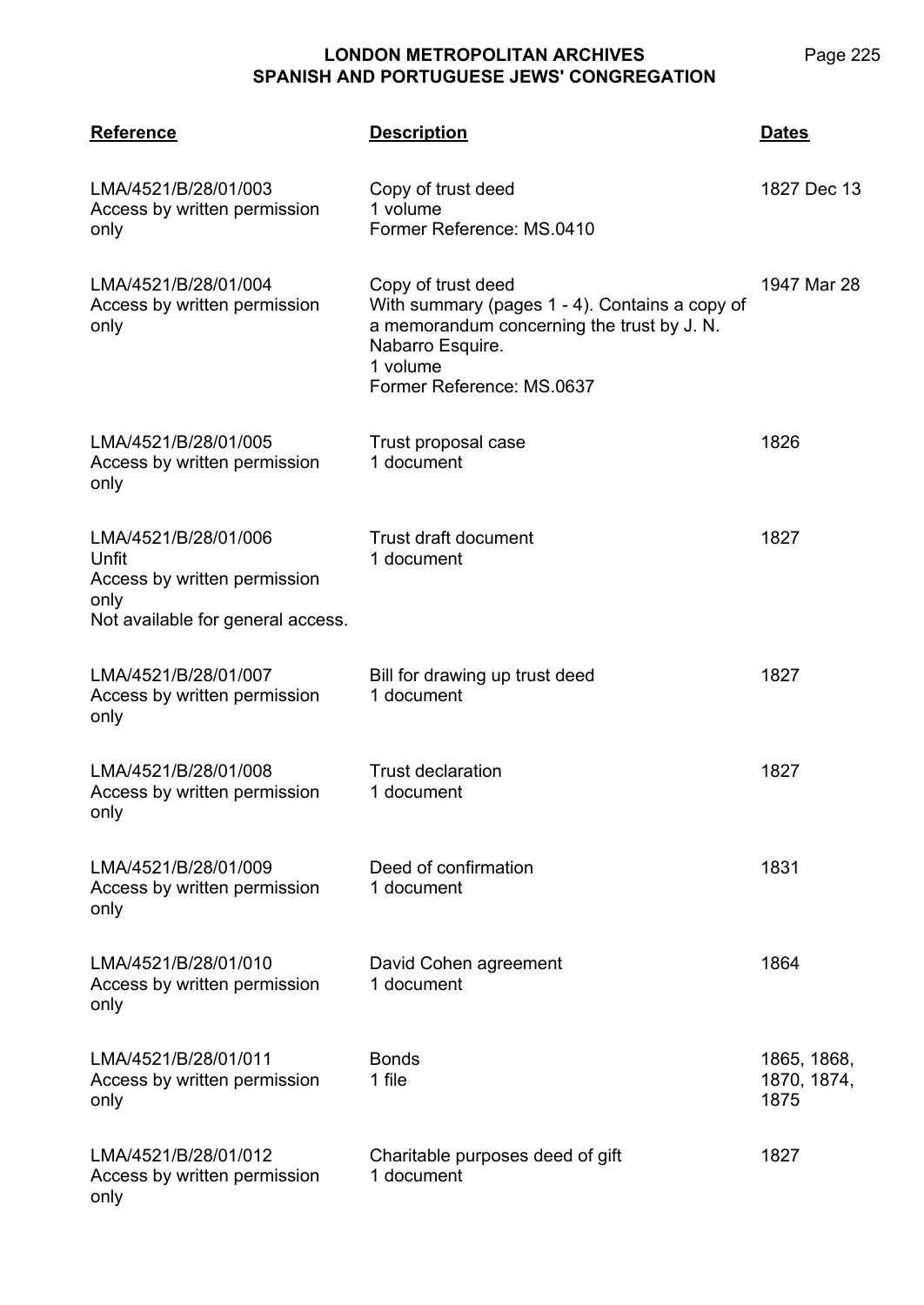| <b>Reference</b>                                             | <b>Description</b>                                                                                            | <u>Dates</u> |
|--------------------------------------------------------------|---------------------------------------------------------------------------------------------------------------|--------------|
| LMA/4521/B/28/01/013<br>Access by written permission<br>only | City of Canterbury bond and Moses Lara Trust<br>1 document                                                    | 1824         |
| LMA/4521/B/28/01/014<br>Access by written permission<br>only | List of charitable trusts set out in the deed of<br>gift<br>1 document                                        | $19 -$       |
| LMA/4521/B/28/01/015<br>Access by written permission<br>only | Special Committee for Benevolent Purposes<br>1 file                                                           | 1947 - 1948  |
| LMA/4521/B/28/01/016<br>Access by written permission<br>only | Lara accounts<br>1 file                                                                                       | 1914         |
| LMA/4521/B/28/01/017<br>Access by written permission<br>only | Lara accounts<br>1 file                                                                                       | 1927 - 1928  |
| LMA/4521/B/28/01/018<br>Access by written permission<br>only | Jews Cemetery, Hoop Lane<br>1 document                                                                        | 1952         |
| <b>FINANCE</b>                                               |                                                                                                               |              |
| LMA/4521/B/28/02/001<br>Access by written permission<br>only | Expenditure<br>1 volume<br>Former Reference: MS.1743                                                          | 1861 - 1876  |
| LMA/4521/B/28/02/002<br>Access by written permission<br>only | Cash book<br>Includes trustees minutes.<br>1 volume<br>Former Reference: MS.1741                              | 1827 - 1835  |
| LMA/4521/B/28/02/003<br>Access by written permission<br>only | Investment and receipts<br>Also loose balance sheet.<br>1 volume<br>Former Reference: MS.1740                 | 1827 - 1859  |
| LMA/4521/B/28/02/004<br>Access by written permission<br>only | Journal<br>Diary of financial transactions relating to the<br>Trust.<br>1 volume<br>Former Reference: MS.1742 | 1827 - 1862  |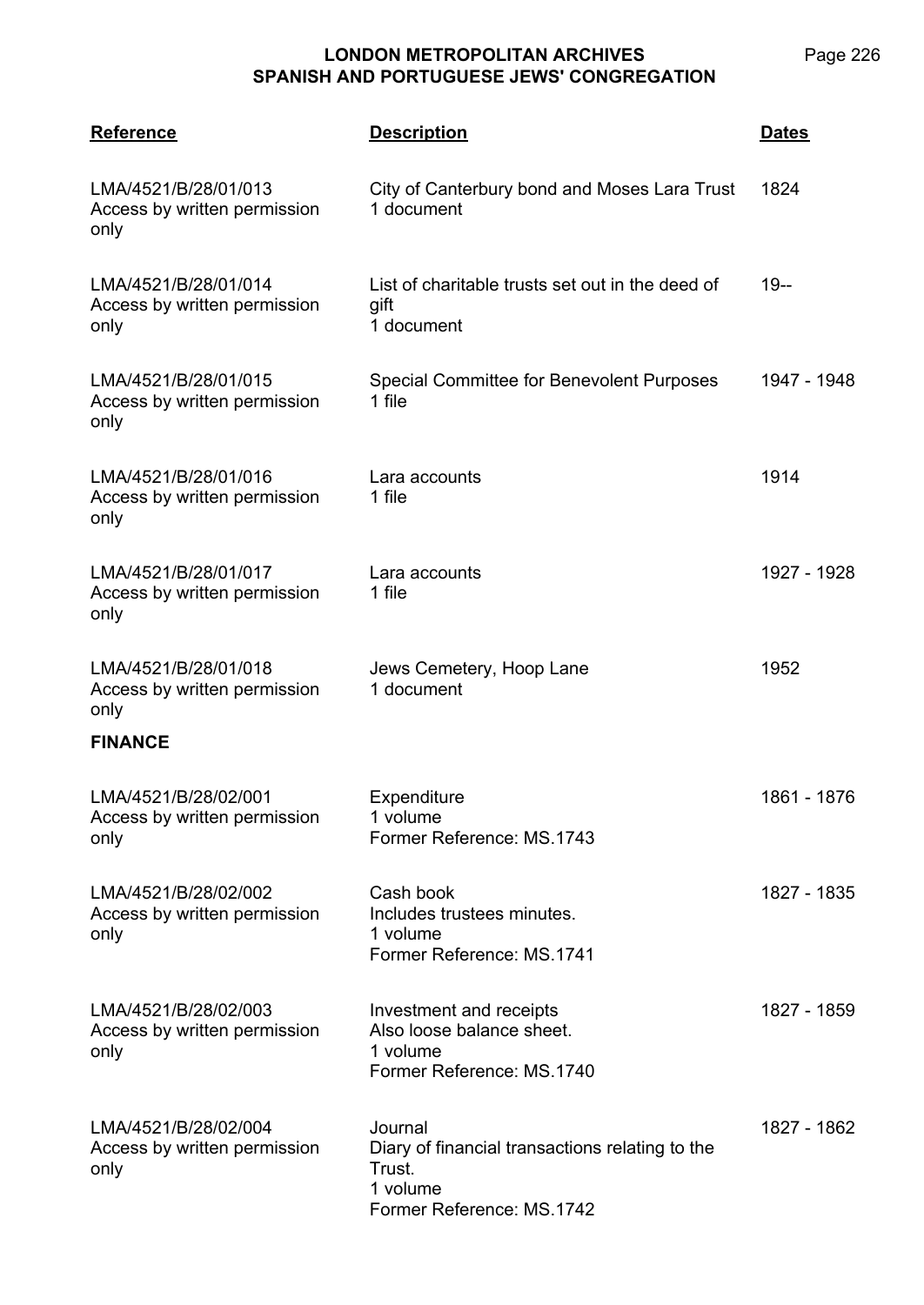| <b>Reference</b>                                             | <b>Description</b>                                                                                                                                                                                                                                                                                                                                                                                                                                                                                                                                             | <b>Dates</b> |
|--------------------------------------------------------------|----------------------------------------------------------------------------------------------------------------------------------------------------------------------------------------------------------------------------------------------------------------------------------------------------------------------------------------------------------------------------------------------------------------------------------------------------------------------------------------------------------------------------------------------------------------|--------------|
| LMA/4521/B/28/02/005<br>Access by written permission<br>only | Ledger<br>Income from investments, loans made and<br>repayments.<br>1 volume<br>Former Reference: MS.1562                                                                                                                                                                                                                                                                                                                                                                                                                                                      | 1827 - 1893  |
| LMA/4521/B/28/02/006<br>Access by written permission<br>only | Financial correspondence<br>1 file                                                                                                                                                                                                                                                                                                                                                                                                                                                                                                                             | 1932 - 1951  |
| <b>RECIPIENTS</b>                                            |                                                                                                                                                                                                                                                                                                                                                                                                                                                                                                                                                                |              |
| LMA/4521/B/28/03/001<br>Access by written permission<br>only | 'Applications to Special Committee for<br>Benevolent Purposes' 5621<br>Covering grants for married couples, for<br>education of youth, for admission to Beth<br>Holim, for loans, for clothing for twenty poor<br>girls and for lying in at home. Followed by list of<br>applicant's names and address, and names and<br>address of those providing sureties.<br>1 volume<br>Former Reference: MS.1744                                                                                                                                                         | 1860 - 1861  |
| LMA/4521/B/28/03/002<br>Access by written permission<br>only | 'Recipients of Benefits under the Benevolent<br>Trust of the late Moses Lara Esquire' 5621 -<br>5627<br>Lists date of election, candidates names and<br>remarks for four charitable causes supported by<br>the Trust: scholarships for the education of<br>youth, admission to Beth Holim, loans to<br>'Industrious Poor' and clothing for twenty poor<br>girls.<br>Interleaved with a list of applicants in 5625 and<br>a letter from Sarah de Castro to Mrs Almosnino<br>regarding the administration of the Trust.<br>1 volume<br>Former Reference: MS.1745 | 1860 - 1866  |
| LMA/4521/B/28/03/003<br>Access by written permission<br>only | 'Recipients of benefits under the Benevolent<br>Trust of the late Moses Lara Esquire: Aged and<br>Decrepit Poor and Deserted Children' 5621<br>Loose paper gives tombstone inscription for<br>Benjamin Nunes Lara and family.<br>1 volume<br>Former Reference: MS.1746                                                                                                                                                                                                                                                                                         | 1860         |
| LMA/4521/B/28/03/004<br>Access by written permission<br>only | Clothing for girls<br>1 file                                                                                                                                                                                                                                                                                                                                                                                                                                                                                                                                   | 1920, 1937   |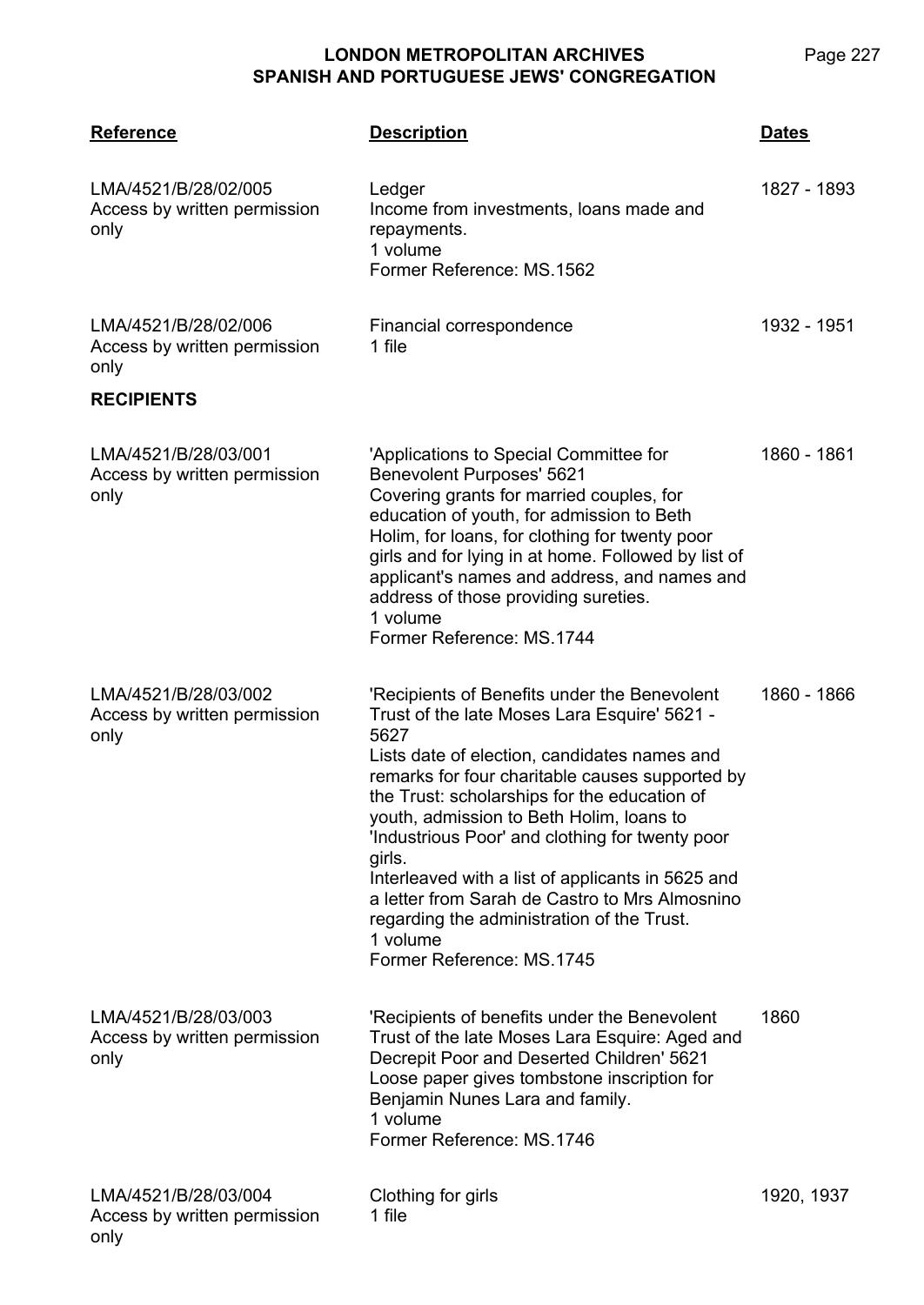| <b>Reference</b><br><b>HOLY LAND RELIEF FUND</b>          | <b>Description</b>                                                                                                                                                                          | <b>Dates</b>                             |
|-----------------------------------------------------------|---------------------------------------------------------------------------------------------------------------------------------------------------------------------------------------------|------------------------------------------|
| LMA/4521/B/29/001<br>Access by written permission<br>only | <b>Subscribers</b><br>Listed in date order.<br>1 volume<br>Former Reference: MS.0553                                                                                                        | 1867 - 1914                              |
| <b>SANTA IRMANDADE DE ORAH HAIM</b>                       |                                                                                                                                                                                             |                                          |
| LMA/4521/B/30/001<br>Access by written permission<br>only | 'A Santa Irmandade de Orah Haim':<br>expenditure and receipts<br>Includes a list of Brethren.<br>1 volume<br>Former Reference: MS.0398                                                      | 1762 - 1808                              |
| <b>ASSOCIATED SEPHARDI CONGREGATIONS</b>                  |                                                                                                                                                                                             |                                          |
| LMA/4521/B/31/001<br>Access by written permission<br>only | Associated Sephardi Congregation minute book 1952 May 12 -<br>1 volume<br>Former Reference: MS.1611                                                                                         | 1967 Nov 22                              |
| <b>CONGREGATION SHEARITH ISRAEL, NEW YORK</b>             |                                                                                                                                                                                             |                                          |
| LMA/4521/B/32/001<br>Access by written permission<br>only | Address to Sahar Asamaim<br>On the bicententary celebration of Bevis Marks<br>Synagogue, also known as Saar ha-Samayim<br>and Sahar Asamaim.<br>1 volume<br>Former Reference: MS.0472       | 1901<br>English and<br><b>Hebrew</b>     |
| LMA/4521/B/32/002<br>Access by written permission<br>only | Address to Sahaar Hashamayim of London<br>Address of condolence from the Board of<br>Trustees on death of Reverend Dr. Benjamin<br>Artom, Haham.<br>1 document<br>Former Reference: MS.0478 | 1879 Jan<br>English and<br><b>Hebrew</b> |
| <b>EDUCATION</b>                                          |                                                                                                                                                                                             |                                          |
| LMA/4521/B/33/001<br>Access by written permission<br>only | Opening of new schools in Spitalfields<br>Includes correspondence relating to the Gates<br>of Hope, Villareal School and National Infant<br>School.<br>1 file                               | 1897                                     |
| LMA/4521/B/33/002<br>Access by written permission<br>only | Opening of religious classes at Lauderdale<br>Road synagogue<br>1 file                                                                                                                      | 1908                                     |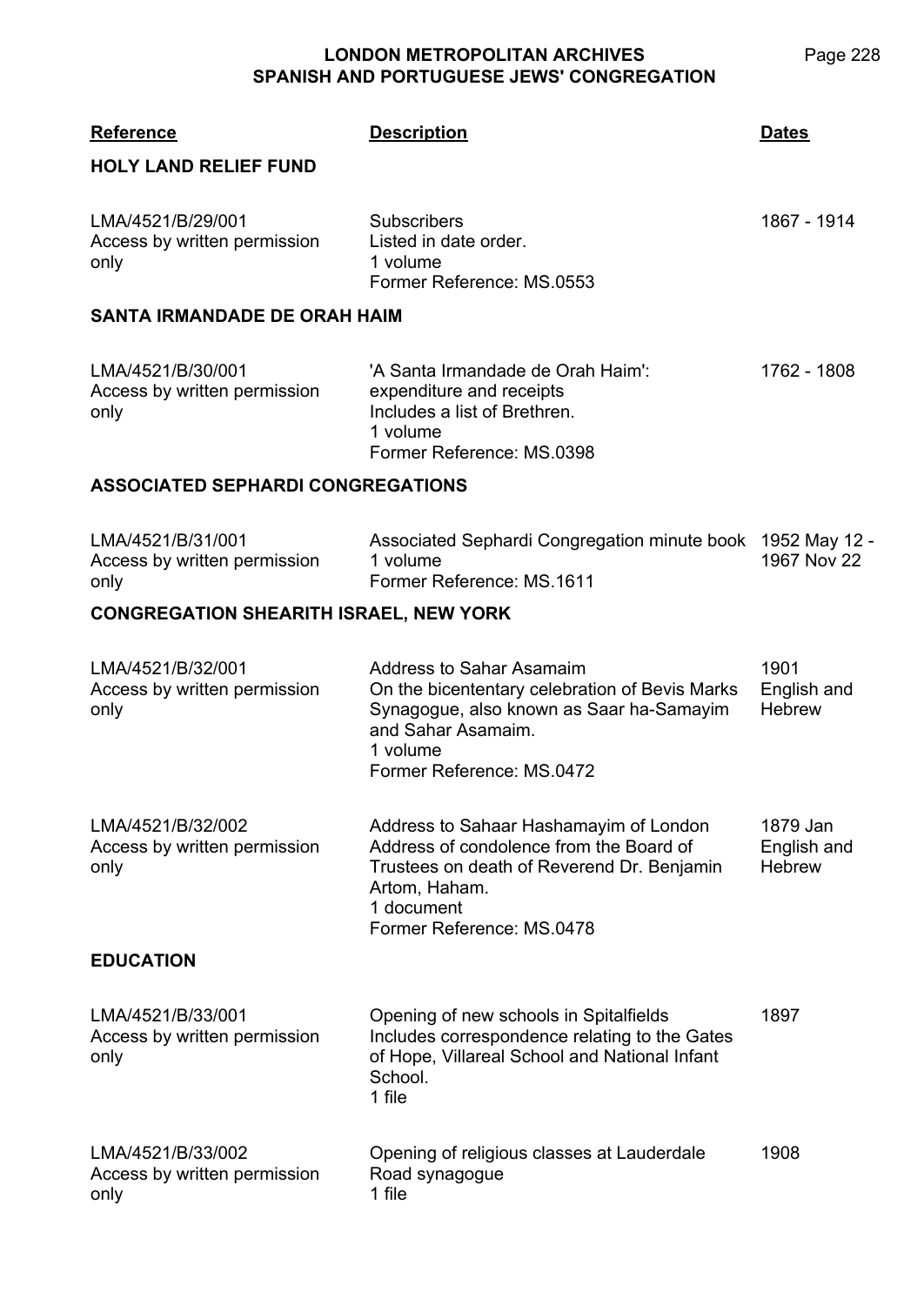| <b>Reference</b>                                          | <b>Description</b>                                                                                                           | <b>Dates</b> |
|-----------------------------------------------------------|------------------------------------------------------------------------------------------------------------------------------|--------------|
| LMA/4521/B/33/003<br>Access by written permission<br>only | <b>Shaare Tikvah School</b><br>1 file                                                                                        | 1849         |
| LMA/4521/B/33/004<br>Access by written permission<br>only | Heshaim lists of donations<br>1 file                                                                                         | 1849 - 1880  |
| LMA/4521/B/33/005<br>Access by written permission<br>only | <b>Villareal schools</b><br>1 file                                                                                           | 1876 - 1921  |
| LMA/4521/B/33/006<br>Access by written permission<br>only | <b>Bayswater Jewish Schools</b><br>1 file                                                                                    | 1885         |
| LMA/4521/B/33/007<br>Access by written permission<br>only | Scheme of the Lizzie Castello Memorial Fund<br>1 file                                                                        | 1894         |
| LMA/4521/B/33/008<br>Access by written permission<br>only | Fund for providing Religious Instruction for<br>Jewish Children attending the Metropolitan<br><b>Board Schools</b><br>1 file | 1897         |
| LMA/4521/B/33/009<br>Access by written permission<br>only | Sir Moses Montefiore letter regarding the death<br>of Lady Montefiore<br>1 file                                              | 1862         |
| LMA/4521/B/33/010<br>Access by written permission<br>only | Congregational religion classes invitation<br>1 file                                                                         | 1948         |
| LMA/4521/B/33/011<br>Access by written permission<br>only | Gates of Hope School and Villareal and<br><b>National Infant Schools</b><br>1 file                                           | 1933         |
| LMA/4521/B/33/012<br>Access by written permission<br>only | General correspondence<br>Includes correspondence relating to Gates of<br>Hope School.<br>1 file                             | 1871 - 1877  |
| LMA/4521/B/33/013<br>Access by written permission<br>only | Gates of Hope School income and expenditure<br>1 file                                                                        | 1918 - 1920  |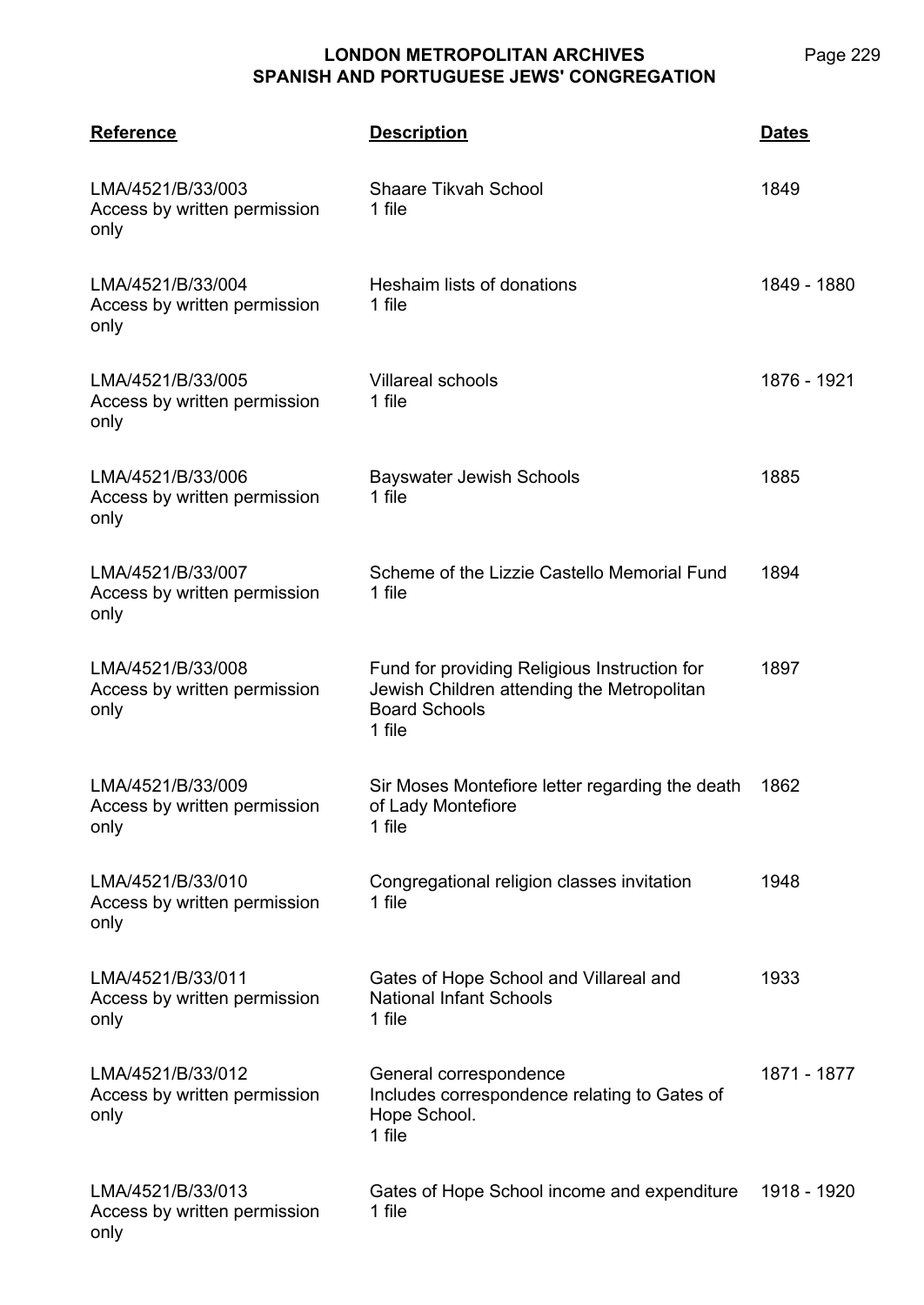| <b>Reference</b>                                          | <b>Description</b>                                                                                                              | <b>Dates</b> |  |  |
|-----------------------------------------------------------|---------------------------------------------------------------------------------------------------------------------------------|--------------|--|--|
| LMA/4521/B/33/014<br>Access by written permission<br>only | Metropolitan Public Elementary Schools Draft<br>Project<br>1 file                                                               | $18--19--$   |  |  |
| LMA/4521/B/33/015<br>Access by written permission<br>only | <b>Charity Schools report</b><br>1 file                                                                                         | 1819         |  |  |
| LMA/4521/B/33/016<br>Access by written permission<br>only | Gates of Hope accounts<br>1 file                                                                                                | 1968 - 1968  |  |  |
| LMA/4521/B/33/017<br>Access by written permission<br>only | Enquiry relating to Hebrew boys and girl<br>1 file                                                                              | 1995 - 1996  |  |  |
| LMA/4521/B/33/018<br>Access by written permission<br>only | Jews' College London<br>1 file                                                                                                  | 1858 - 1864  |  |  |
|                                                           | THE CHERRY TREE NOVO CEMETERY                                                                                                   |              |  |  |
| LMA/4521/B/34/001<br>Access by written permission<br>only | Legal documentation and deeds<br>Includes a lease and an abstract of deeds.<br>Also includes handwritten transcripts.<br>1 file | 1670 - 1797  |  |  |
| LMA/4521/B/34/002<br>Access by written permission<br>only | Memorandum<br>1 file                                                                                                            | 1670         |  |  |
| LMA/4521/B/34/003<br>Access by written permission<br>only | Indenture Deed concerning Michael Lakus<br>lease from Jonathan Hardy<br>1 file                                                  | 1699         |  |  |
| LMA/4521/B/34/004<br>Access by written permission<br>only | <b>Indenture Deed concerning Michael Lakus</b><br>lease from Jonathan Hardy<br>1 file                                           | 1699         |  |  |
| LMA/4521/B/34/005<br>Access by written permission<br>only | Indenture Deed concerning Michael Lakus<br>lease from Jonathan Hardy<br>1 file                                                  | 1699         |  |  |
| LMA/4521/B/34/006<br>Access by written permission<br>only | Mr Charles Lake contract<br>1 file                                                                                              | 1707         |  |  |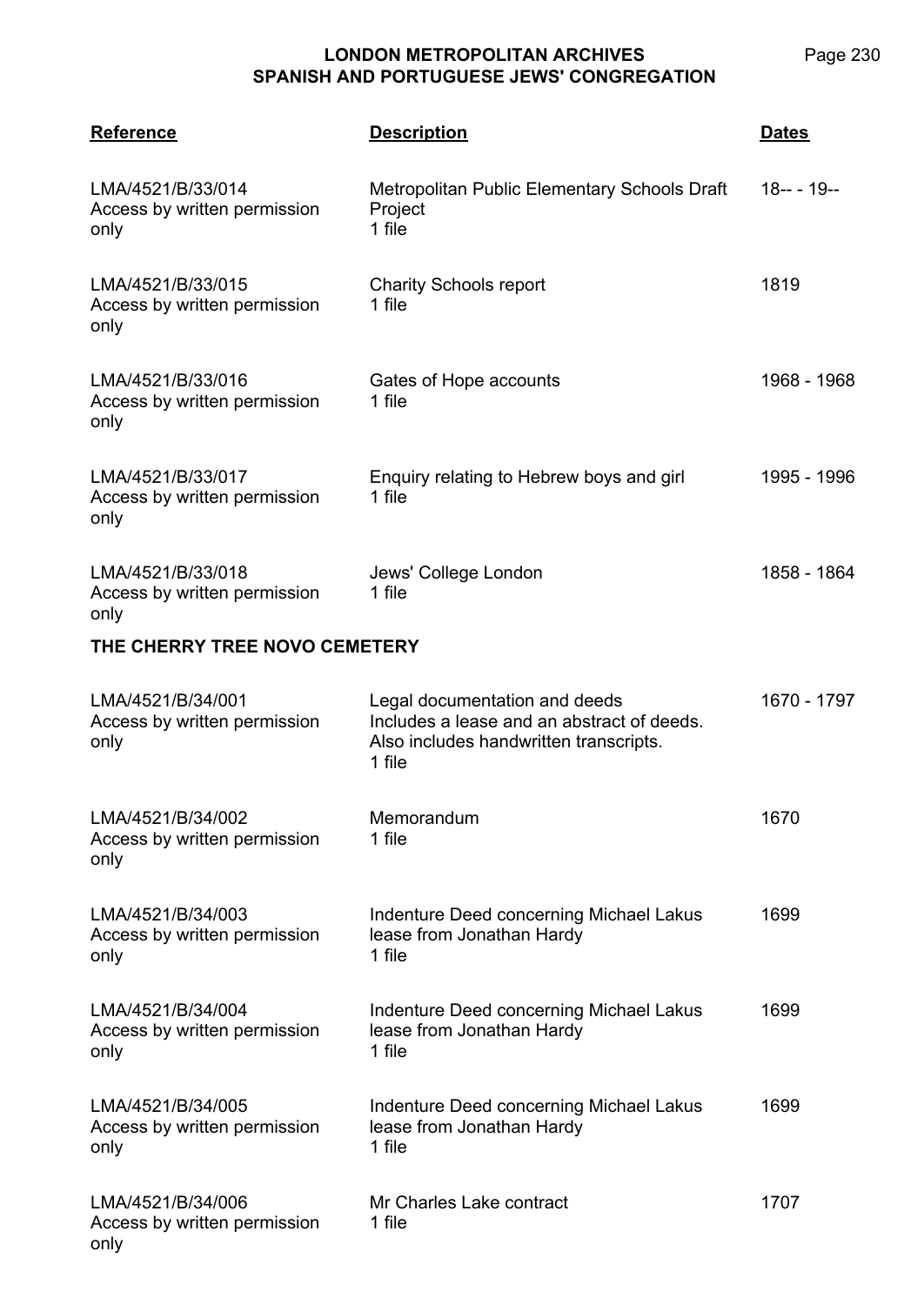| <b>Reference</b>                                          | <b>Description</b>                                                                                                    | <u>Dates</u> |
|-----------------------------------------------------------|-----------------------------------------------------------------------------------------------------------------------|--------------|
| LMA/4521/B/34/007<br>Access by written permission<br>only | Mr Charles Hardy to Mr Alphonso Rodrigues<br>1 file                                                                   | 1714         |
| LMA/4521/B/34/008<br>Access by written permission<br>only | William Walman Will<br>1 file                                                                                         | 1722         |
| LMA/4521/B/34/009<br>Access by written permission<br>only | Agreement between Mr Joseph Hardy and<br>Jonathon Hardy with Mr Joseph de Costa and<br><b>Gabriel Lopez</b><br>1 file | 1724         |
| LMA/4521/B/34/010<br>Access by written permission<br>only | Agreement between Mr Joseph Hardy and<br>Jonathon Hardy with Mr Joseph de Costa and<br>Mr Gabriel Lopez<br>1 file     | 1724         |
| LMA/4521/B/34/011<br>Access by written permission<br>only | Admittance of Mr Joseph de Costa and Mr<br>Gabriel Lopez to Stepney Manor<br>1 file                                   | 1724         |
| LMA/4521/B/34/012<br>Access by written permission<br>only | <b>Declaration of Trust</b><br>1 file                                                                                 | 1724         |
| LMA/4521/B/34/013<br>Access by written permission<br>only | Declaration of Trust<br>1 file                                                                                        | 1724         |
| LMA/4521/B/34/014<br>Access by written permission<br>only | Mr Joseph de Costa to Mr Gardiner<br>1 file                                                                           | 1726         |
| LMA/4521/B/34/015<br>Access by written permission<br>only | Solomon de Costa<br>1 file                                                                                            | 1732         |
| LMA/4521/B/34/016<br>Access by written permission<br>only | Stepney Manor - Mr Joseph de Costa and Mr<br><b>Gabriel Lopez</b><br>1 file                                           | 1733         |
| LMA/4521/B/34/017<br>Access by written permission<br>only | Lease of Jacob Cappadoce to Emanuel<br>Lousado<br>1 file                                                              | 1796         |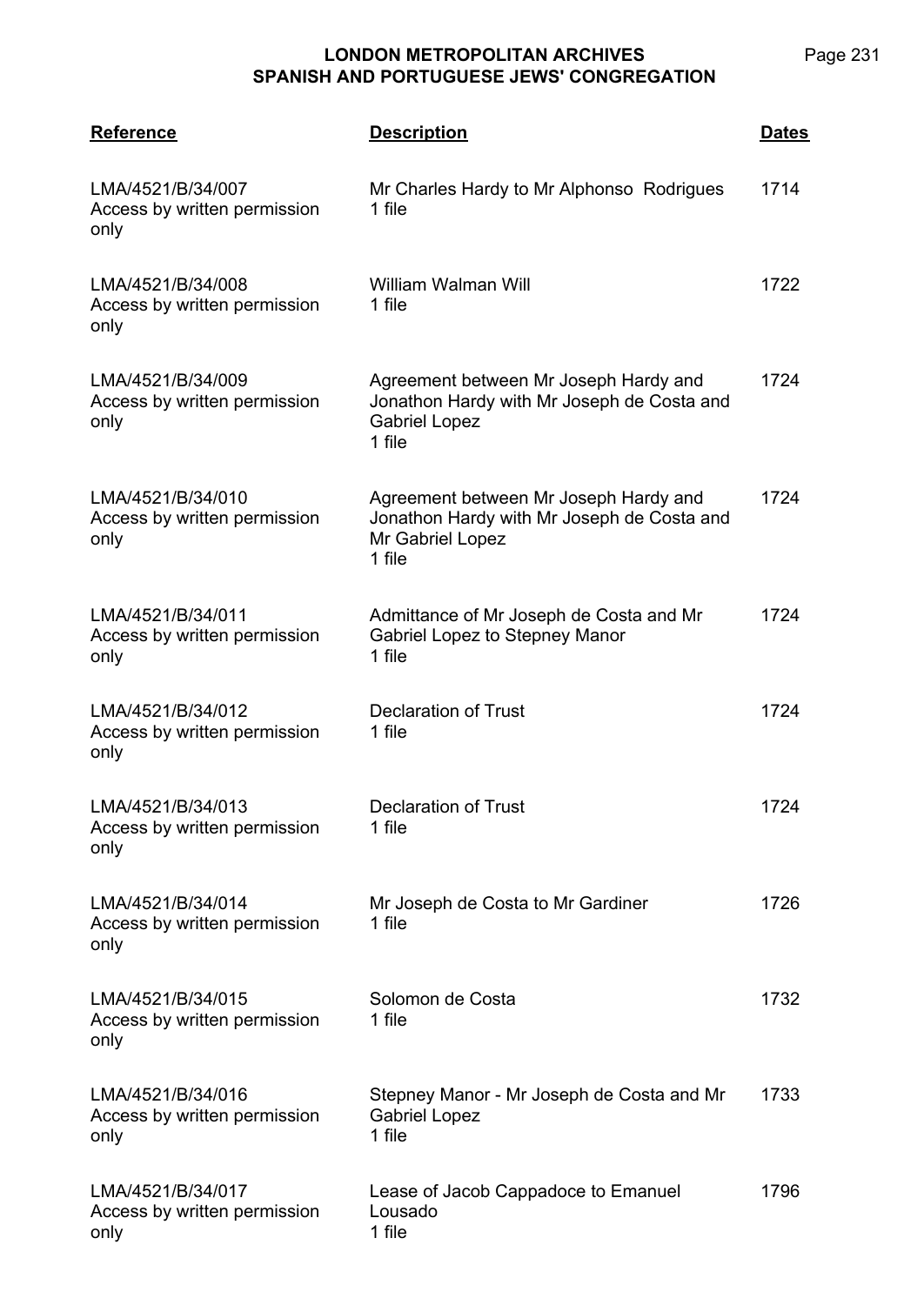| <b>Reference</b>                                          | <b>Description</b>                                                                               | <u>Dates</u> |
|-----------------------------------------------------------|--------------------------------------------------------------------------------------------------|--------------|
| LMA/4521/B/34/018<br>Access by written permission<br>only | Deed for the use of an office<br>1 file                                                          | 1796         |
| LMA/4521/B/34/019<br>Access by written permission<br>only | Release of the Portuguese Jews burial ground<br>at Mile End<br>1 file                            | 1804         |
| LMA/4521/B/34/020<br>Access by written permission<br>only | Deeds relative to the Mile End Estate<br>1 file                                                  | 1817         |
| LMA/4521/B/34/021<br>Access by written permission<br>only | <b>Burial Acts Office</b><br>Spanish and Portuguese Jews' Burial Ground<br>1 file                | 1880         |
| LMA/4521/B/34/022<br>Access by written permission<br>only | Proposed extension of the Spanish and<br>Portuguese burial ground<br>1 file                      | 1889         |
| LMA/4521/B/34/023<br>Access by written permission<br>only | Bell and Mackerel public house<br>1 file                                                         | 1890         |
| LMA/4521/B/34/024<br>Access by written permission<br>only | Contract of sale of land situated at Mile End to<br>extend the Jewish burial ground<br>1 file    | 1893         |
| LMA/4521/B/34/025<br>Access by written permission<br>only | Agreement regarding windows at the fire<br>brigade station at Mile End<br>1 file                 | 1902         |
| LMA/4521/B/34/026<br>Access by written permission<br>only | Agreement between Enrico Arbib and others<br>with the Guardians of Mile End Old Town<br>1 file   | 1923         |
| LMA/4521/B/34/027<br>Access by written permission<br>only | New burial ground of Sephardi Jews at Mile<br><b>End Road invitation</b><br>1 file               | 1925         |
| LMA/4521/B/34/028<br>Access by written permission<br>only | Agreement with the Co-operative Wholesale<br>Society Limited as to the rights of light<br>1 file | 1934         |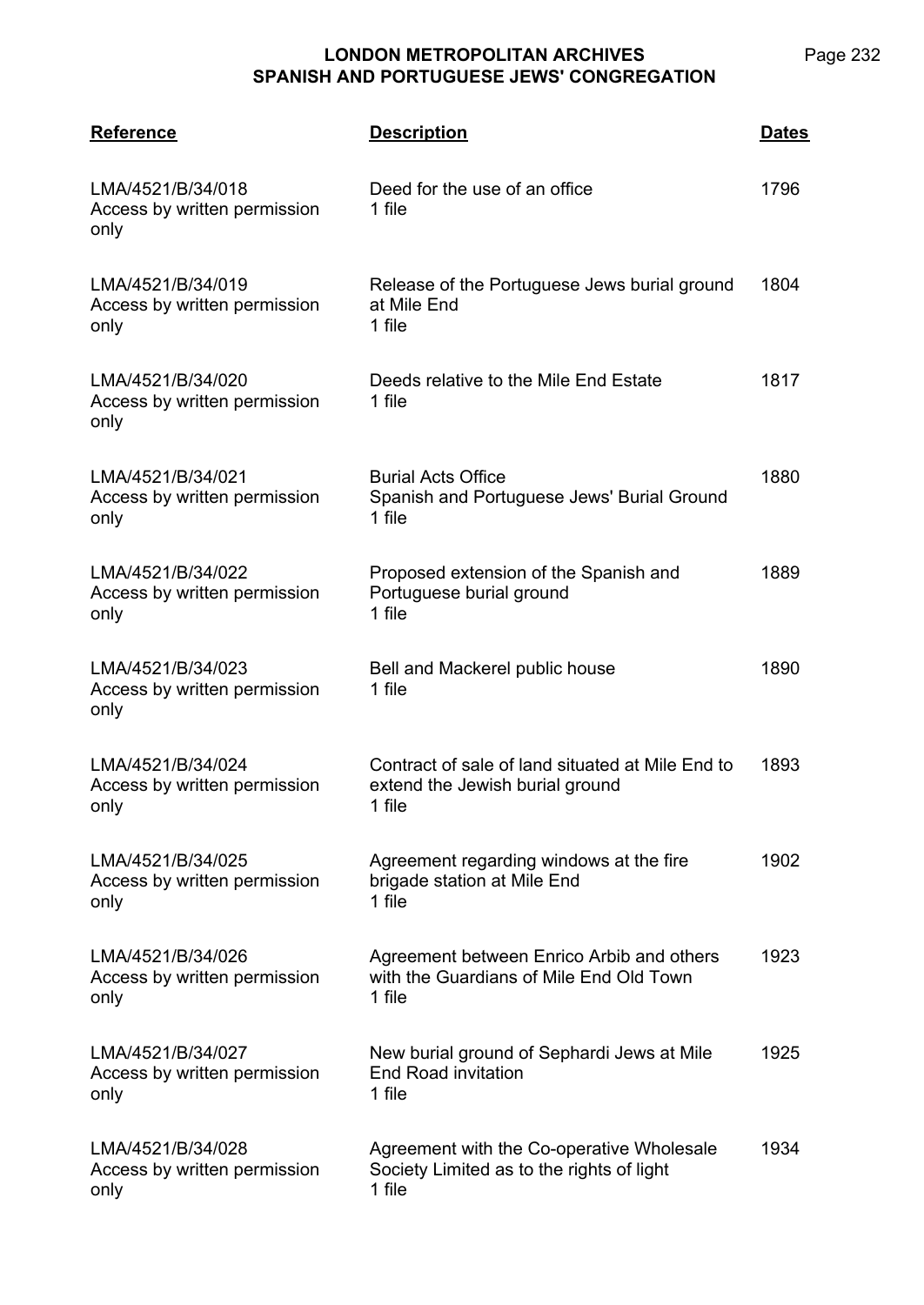Page 233

| <b>Reference</b>                                          | <u>Description</u>                                                                                                            | <u>Dates</u> |
|-----------------------------------------------------------|-------------------------------------------------------------------------------------------------------------------------------|--------------|
| LMA/4521/B/34/029<br>Access by written permission<br>only | Deed agreement with Queen Mary College as<br>to the right of light and air over the Burial<br>Ground, Mile End Road<br>1 file | 1935         |
| <b>CORRESPONDENCE</b>                                     |                                                                                                                               |              |
| LMA/4521/B/35/001<br>Access by written permission<br>only | General correspondence<br>Includes United Synagogue correspondence.<br>1 file                                                 | 1880-1897    |
| LMA/4521/B/35/002<br>Access by written permission<br>only | Portugese legation<br>Includes a letter to King Edward VII<br>1 file                                                          | 1900-1918    |
| LMA/4521/B/35/003<br>Access by written permission<br>only | General correspondence<br><b>Inicludes Flour Committee</b><br>1 file                                                          | 1916-1919    |
| LMA/4521/B/35/004<br>Access by written permission<br>only | El Libro de los Acuerdos<br>1 file                                                                                            | 1930-1933    |
| LMA/4521/B/35/005<br>Access by written permission<br>only | General correspondence<br>1 file                                                                                              | 193--194-    |
| <b>VELHO CEMETERY</b>                                     |                                                                                                                               |              |
| LMA/4521/B/36/001<br>Access by written permission<br>only | <b>Velho Cemetery lease</b><br>1 file                                                                                         | 1653         |
| LMA/4521/B/36/002<br>Access by written permission<br>only | <b>Abstracts</b><br>1 file                                                                                                    | 1653-1736    |
| LMA/4521/B/36/003<br>Access by written permission<br>only | <b>Clowes regarding Cage</b><br>1 file                                                                                        | 1655         |
| LMA/4521/B/36/004<br>Access by written permission         | Copyhold Memo Cage to Craylser mortgage<br>1 file                                                                             | 1669         |

only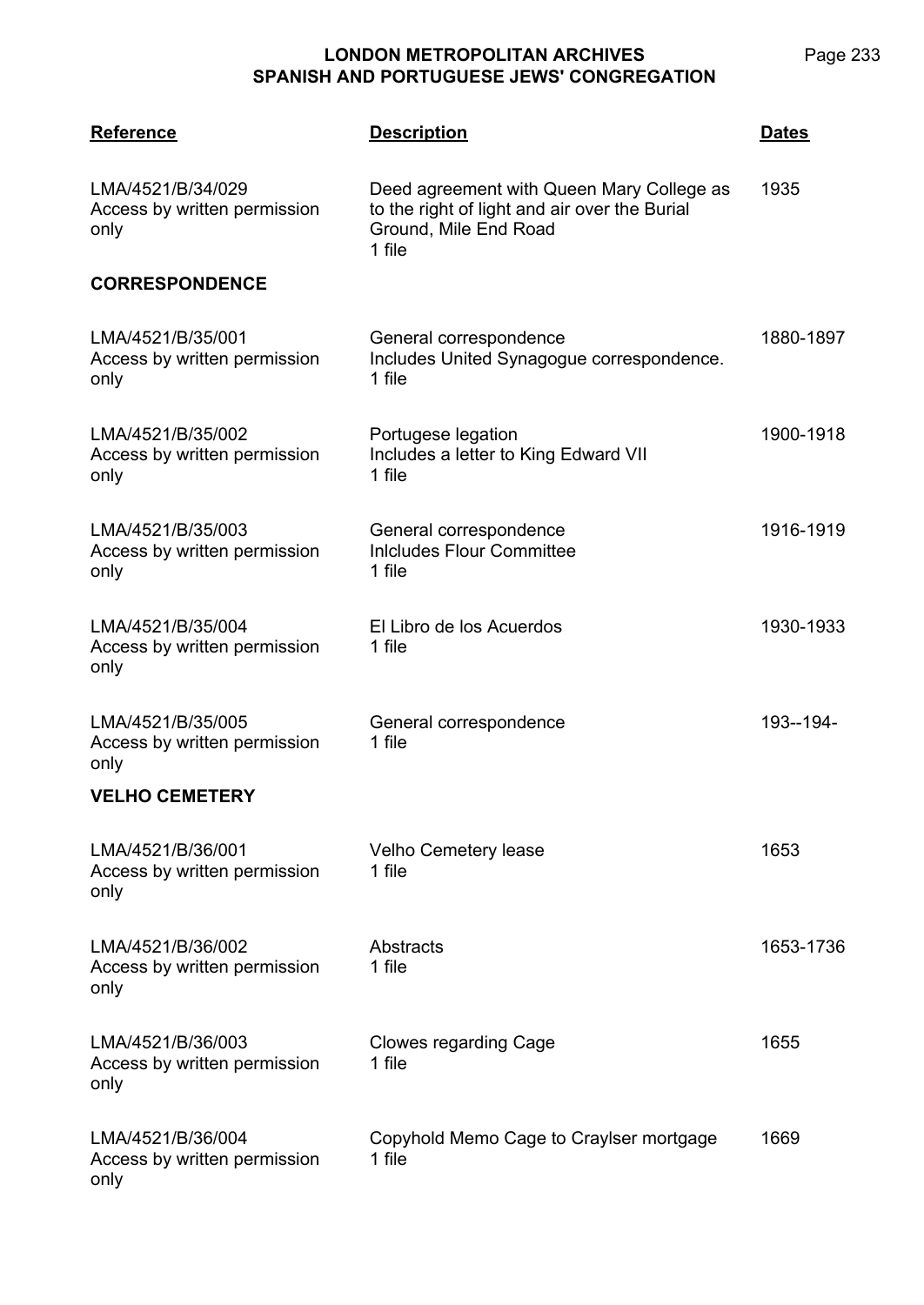| <b>Reference</b>                                          | <b>Description</b>                                                         | <b>Dates</b> |
|-----------------------------------------------------------|----------------------------------------------------------------------------|--------------|
| LMA/4521/B/36/005<br>Access by written permission<br>only | Cornelius Cage admittance<br>1 file                                        | 1669         |
| LMA/4521/B/36/006<br>Access by written permission<br>only | Copyhold Grazer admittance<br>1 file                                       | 1670         |
| LMA/4521/B/36/007<br>Access by written permission<br>only | Margaret Cage to Williams Mortage and<br><b>Release Endorsed</b><br>1 file | 1670         |
| LMA/4521/B/36/008<br>Access by written permission<br>only | <b>William Evans recepit</b><br>1 file                                     | 1670         |
| LMA/4521/B/36/009<br>Access by written permission<br>only | A de Sequira, J Gomez Serra and J Lopez<br>Pereira<br>1 file               | 1670         |
| LMA/4521/B/36/010<br>Access by written permission<br>only | Marriage certificate of Margaret Cage to<br>Williams<br>1 file             | 1672         |
| LMA/4521/B/36/011<br>Access by written permission<br>only | Margaret Cage to Williams Mortgage<br>1 file                               | 1676         |
| LMA/4521/B/36/012<br>Access by written permission<br>only | Williams Surrender to use of Fonseca<br>1 file                             | 1677         |
| LMA/4521/B/36/013<br>Access by written permission<br>only | Fonseca will and surrender of will<br>1 file                               | 1677, 1682   |
| LMA/4521/B/36/014<br>Access by written permission<br>only | Certificate of enfranchisement<br>1 file                                   | 1677.1737    |
| LMA/4521/B/36/015<br>Access by written permission<br>only | Release to Fonseca and receipt<br>1 file                                   | 1677-1685    |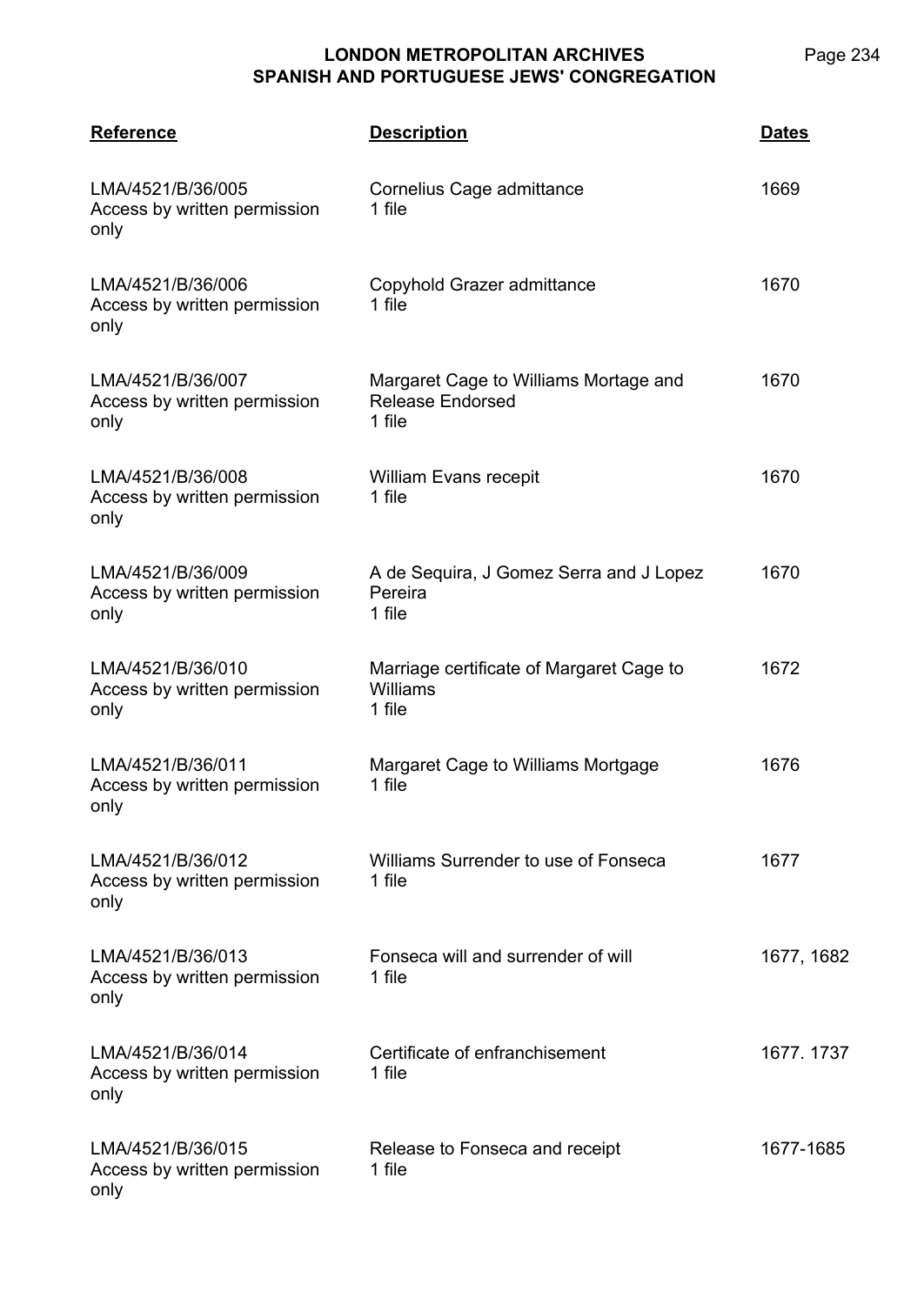Page 235

| <b>Reference</b>                                          | <b>Description</b>                                            | <b>Dates</b>        |
|-----------------------------------------------------------|---------------------------------------------------------------|---------------------|
| LMA/4521/B/36/016<br>Access by written permission<br>only | Fonseca abstract<br>1 file                                    | 1677-1685           |
| LMA/4521/B/36/017<br>Access by written permission<br>only | Fonseca's Bet Haim declaration<br>1 file                      | 1678                |
| LMA/4521/B/36/018<br>Access by written permission<br>only | Fonseca declaration<br>1 file                                 | 1682                |
| LMA/4521/B/36/019<br>Access by written permission<br>only | Sarah Howe's release with release endorsed<br>1 file          | 1683                |
| LMA/4521/B/36/020<br>Access by written permission<br>only | Fonseca abstract of lease<br>1 file                           | 1689                |
| LMA/4521/B/36/021<br>Access by written permission<br>only | Elizabeth How's Bond<br>1 file                                | 1705                |
| LMA/4521/B/36/022<br>Access by written permission<br>only | Fonseca declaration of trust<br>1 file                        | 1723                |
| LMA/4521/B/36/023<br>Access by written permission<br>only | Lectures by Reverend de Mesquita and A S<br>Diamond<br>1 file | 1853-1958           |
| LMA/4521/B/36/024<br>Access by written permission<br>only | Conveyance of old burial ground Guedalla<br>1 file            | 1892, 1906,<br>1912 |
| LMA/4521/B/36/025<br>Access by written permission<br>only | Velho Cemetery Beth Ahaim newspaper cutting<br>1 file         | 1923                |
| LMA/4521/B/36/026<br>Access by written permission<br>only | <b>Velho Cemetery Plans</b><br>1 file                         | 1957                |

**DEPOSITED PERSONAL AND FAMILY RECORDS**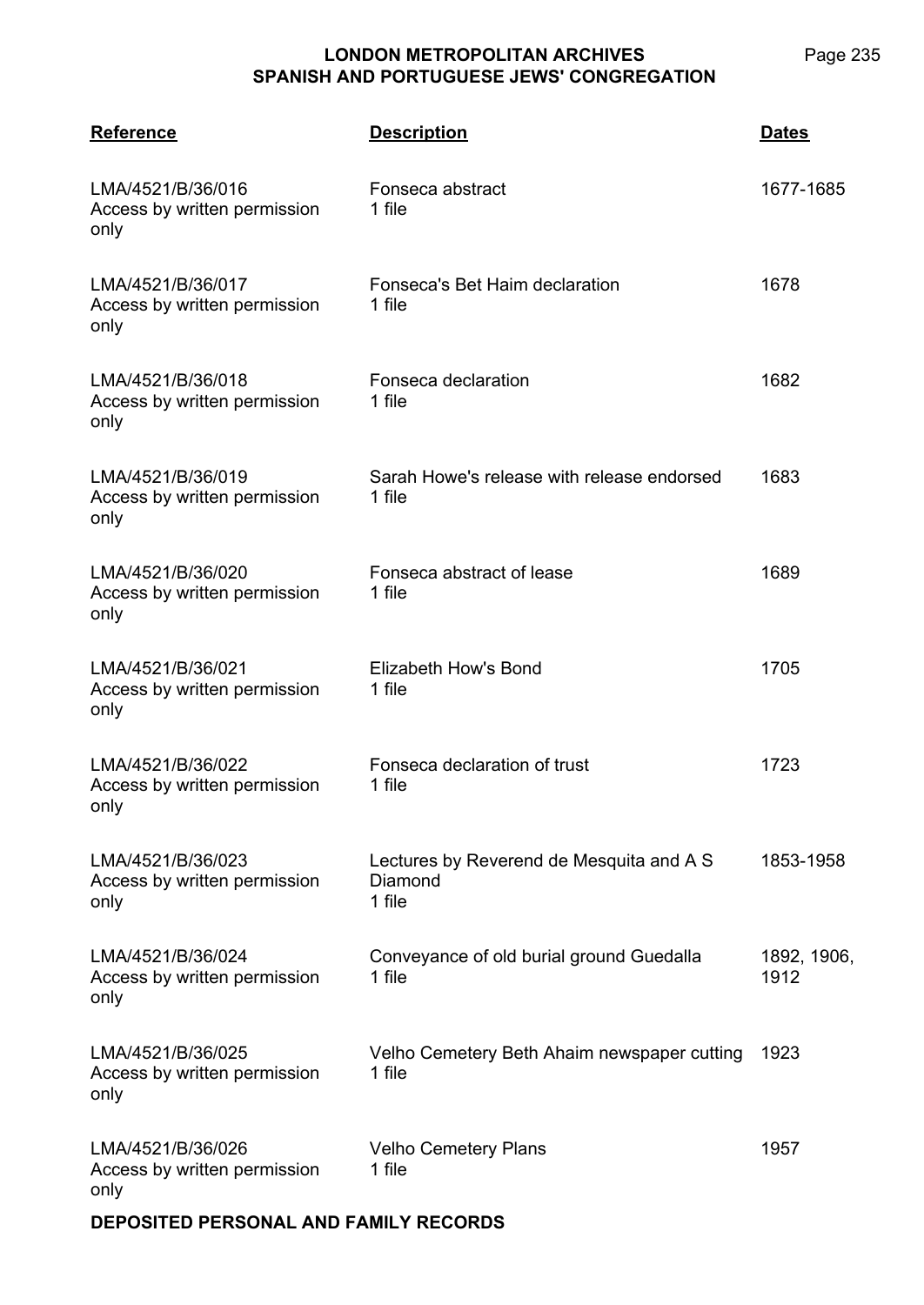| <b>Reference</b><br><b>MELDOLA/DE SOLA FAMILY</b>            | <b>Description</b>                                                                                                                                                                                                                                                                                    | <b>Dates</b>                            |
|--------------------------------------------------------------|-------------------------------------------------------------------------------------------------------------------------------------------------------------------------------------------------------------------------------------------------------------------------------------------------------|-----------------------------------------|
| <b>CORRESPONDENCE AND DIARIES</b>                            |                                                                                                                                                                                                                                                                                                       |                                         |
| LMA/4521/C/01/01/001<br>Access by written permission<br>only | Letters addressed to Haham Raphael Meldola<br>and Dayan D. Meldola, volume I<br>Letters from England.<br>1 volume<br>Former Reference: MS.0754                                                                                                                                                        | 1813 - 1839<br><b>Hebrew</b>            |
| LMA/4521/C/01/01/002<br>Access by written permission<br>only | Letters addressed to Haham Raphael Meldola<br>and Dayan D. Meldola, volume II<br>Letters from North Africa.<br>1 volume<br>Former Reference: MS.0755                                                                                                                                                  | 1809 - 1883<br><b>Hebrew</b>            |
| LMA/4521/C/01/01/003<br>Access by written permission<br>only | Letters addressed to Haham Raphael Meldola<br>and Dayan D. Meldola, volume III<br>Letters from The Holy Land.<br>1 volume<br>Former Reference: MS.0756                                                                                                                                                | 1811 - 1871<br><b>Hebrew</b>            |
| LMA/4521/C/01/01/004<br>Access by written permission<br>only | Letters addressed to Haham Raphael Meldola<br>and Dayan D. Meldola, volume IV<br>Letters from Italy.<br>1 volume<br>Former Reference: MS.0757                                                                                                                                                         | 1797 - 1851<br><b>Hebrew</b>            |
| LMA/4521/C/01/01/005<br>Access by written permission<br>only | Letters addressed to Haham Raphael Meldola<br>and Dayan D. Meldola, volume V<br>Letters from other countries (than the Holy<br>Land, North Africa, Italy, England).<br>1 volume<br>Former Reference: MS.0758                                                                                          | 1800 - 1852<br>Hebrew and<br>Portuguese |
| LMA/4521/C/01/01/006<br>Access by written permission<br>only | Meldola family letters, volume VI<br>Part I: letters concerning R. Josh. Abeatar<br>Melo, 18th century. Part II: letters from various<br>members of the Meldola family (Hamburg,<br>Livorno) to Haham Raphael Meldola and R.<br>David Meldola, 19th century.<br>1 volume<br>Former Reference: MS.0759 | 1702 - 1856<br>Hebrew and<br>Spanish    |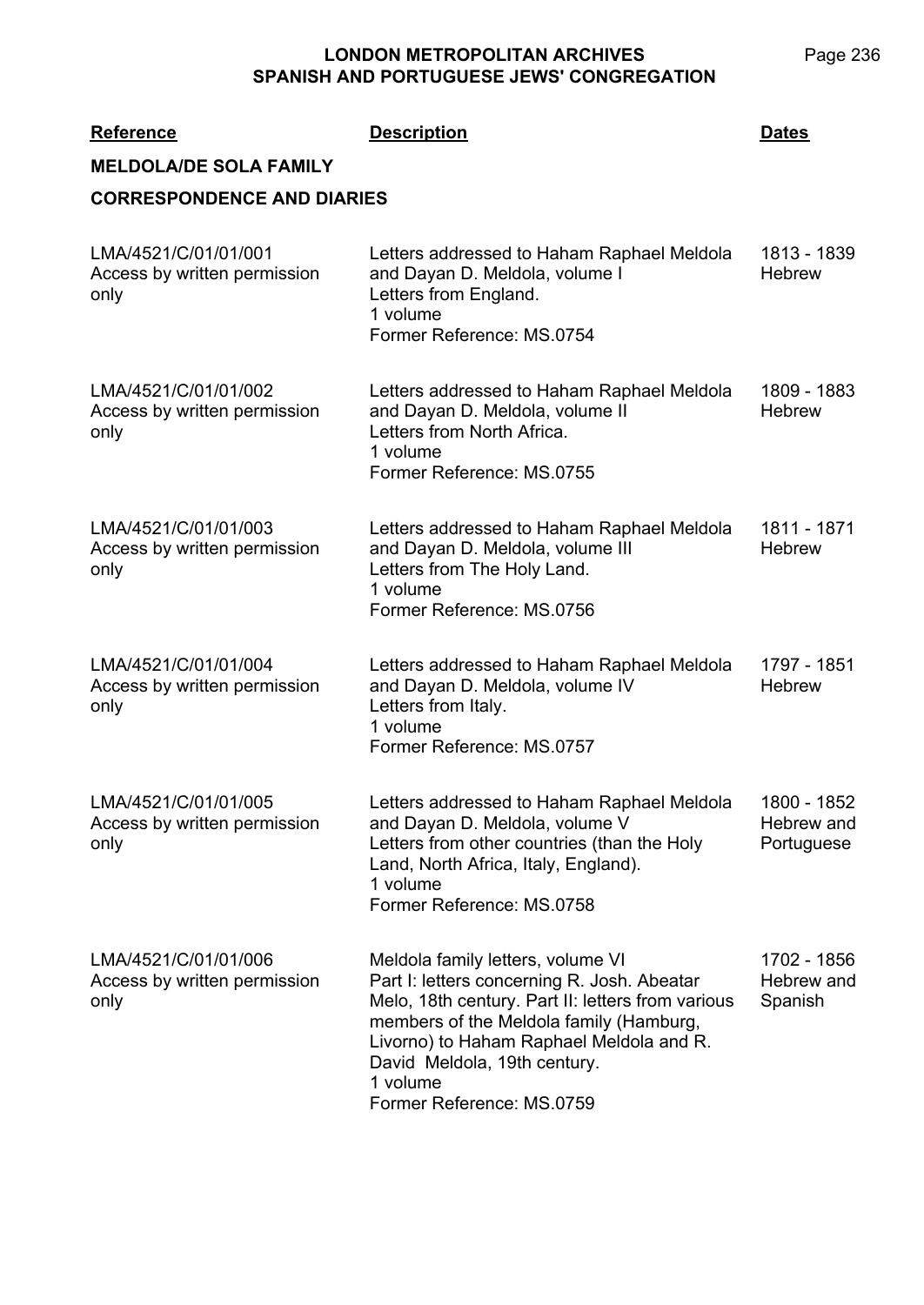| <b>Reference</b>                                             | <b>Description</b>                                                                                                                                                                                                                                                                                     | <b>Dates</b>                                  |
|--------------------------------------------------------------|--------------------------------------------------------------------------------------------------------------------------------------------------------------------------------------------------------------------------------------------------------------------------------------------------------|-----------------------------------------------|
| LMA/4521/C/01/01/007<br>Access by written permission<br>only | Merlitzot le-igrot: notes of letters of<br>recommendation<br>Copied for Haham R. Meldola by his son David.<br>Includes letters from Constantinople and Safed.<br>Also includes copies of epitaphsand a copy of a<br>letter by Israel Benjamin Bassan of Reggio.<br>1 file<br>Former Reference: MS.0459 | $18 -$<br><b>Hebrew</b>                       |
| LMA/4521/C/01/01/008<br>Access by written permission<br>only | Letters to Dayan D. Meldola<br>Includes letters from Dr. Fr. Depitzch,<br>Archbishop J. Wheatley, H. Pettigrew (librarian<br>to Duke of Sussex), the Mahamad, the Board of<br>Deputies, and the Orphanage.<br>1 volume<br>Former Reference: MS.0604                                                    | 1837 - 1851<br>English,<br>Spanish,<br>German |
| LMA/4521/C/01/01/009<br>Access by written permission<br>only | Scrapbook containing material concerning Dr.<br>David Meldola<br>Includes obituaries, letters to the Jewish<br>Chronicle, printed hymns, letters to his brother<br>Abraham (Florence 1823), to his father (1813)<br>and from the same (both in Italian, 1820).<br>1 file<br>Former Reference: MS.0615  | 1813 - 1853<br>English,<br>Hebrew, Italian    |
| LMA/4521/C/01/01/010<br>Access by written permission<br>only | Testimonial by Haham Daniel Cohen d'Azevedo<br>for Rev D. A. de Sola on his application for<br>Hazan at Bevis Marks, Sivan 5578<br>1 file<br>Former Reference: MS.0454                                                                                                                                 | 1818<br><b>Hebrew</b>                         |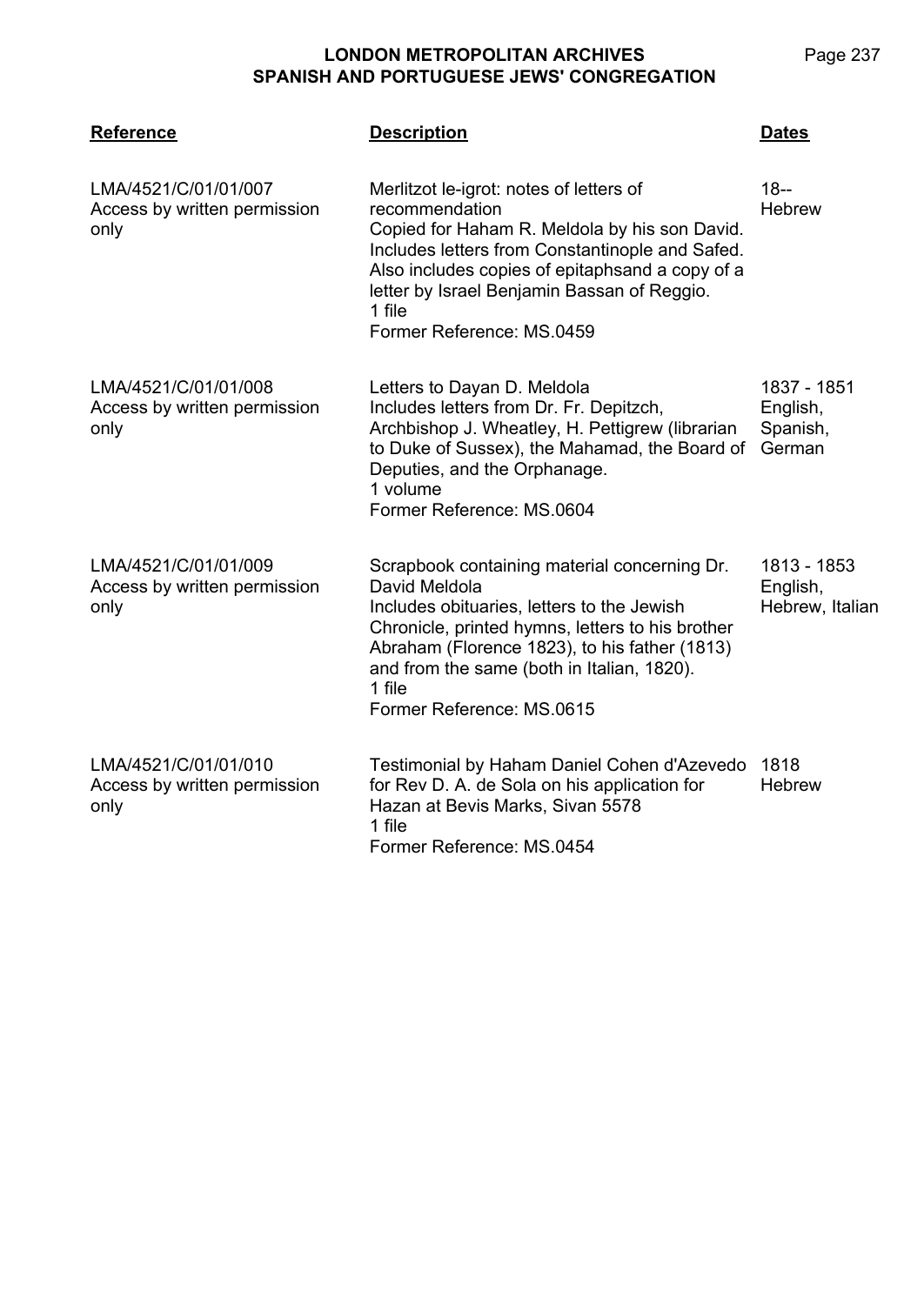**LMA/4521**

|     | Page 238 |
|-----|----------|
| ΊΟΝ |          |

| <b>Reference</b>                                                                                          | <b>Description</b>                                                                                                                                                                                                                                                                                                                                                                                                                                                                                                                                                                                                                                                                                                                                                                                     | <b>Dates</b>                                                       |
|-----------------------------------------------------------------------------------------------------------|--------------------------------------------------------------------------------------------------------------------------------------------------------------------------------------------------------------------------------------------------------------------------------------------------------------------------------------------------------------------------------------------------------------------------------------------------------------------------------------------------------------------------------------------------------------------------------------------------------------------------------------------------------------------------------------------------------------------------------------------------------------------------------------------------------|--------------------------------------------------------------------|
| LMA/4521/C/01/01/011<br>Access by written permission<br>only                                              | Correspondence of Rev. J. D.A. de Sola<br>Mainly with his father Aaron de Sola of<br>Amsterdam (in Dutch), his wife and other<br>members of the family. Also letters from<br>Charlotte Montefiore, Grace Aguilar, Dr.<br>Schiller-Szinessy (in Hebrew), Leopold Zunz (in<br>German), A. Furst, J.J. Belinfante (in Dutch),<br>Joshua Van Oven, J. Bassan (in Dutch), S.<br>Brandon (in Dutch), Baron Rothschild and<br>Haham R. Meldola (in Spanish). Bound with<br>articles 'Haham Meldola and Hazan de Sola'<br>and "More letters of Hazan de Sola" by R.D.<br>Parnett (from Transactions of the Jewish<br>History Society of England, volume XXI 1968<br>pp. 1-38 and volume XXIV pp. 173 - 182), with<br>photocopies of translations from these articles.<br>1 volume<br>Former Reference: MS.0625 | 1818 - 1975<br>Dutch,<br>Hebrew,<br>German,<br>Spanish,<br>English |
| LMA/4521/C/01/01/012<br>Access by written permission<br>only                                              | Personal diary of Abraham de Sola<br>1 volume<br>Former Reference: MS.0690                                                                                                                                                                                                                                                                                                                                                                                                                                                                                                                                                                                                                                                                                                                             | 1843 - 1844<br>English in<br>Greek<br>characters                   |
| LMA/4521/C/01/01/013<br>Unfit<br>Access by written permission<br>only<br>Not available for general access | Draft letter to Haham Asulay (Azulai) by Haham<br>R. Meldola<br>Includes: various notes; printed wedding<br>invitation to the wedding of Joseph, son of<br>Gershom Worms, in Amsterdam, 1711; and<br>draft of prayers.<br>1 booklet<br>Former Reference: MS.0458                                                                                                                                                                                                                                                                                                                                                                                                                                                                                                                                       | 160- - 180-<br><b>Hebrew</b>                                       |
| LMA/4521/C/01/01/014<br>Access by written permission<br>only                                              | Note book of Rev. D. A. de Sola<br>Book contains 'offerings on private account<br>since death of Hazan Almosino' and 'offerings<br>[] to Hazan David Piza', along with notes on<br>chess, poems in Italian and German, and a<br>draft letter in Dutch.<br>1 volume<br>Former Reference: MS.0605                                                                                                                                                                                                                                                                                                                                                                                                                                                                                                        | 1845<br>English,<br>Italian,<br>German and                         |
| LMA/4521/C/01/01/015<br>Access by written permission<br>only                                              | Note book of Rev. D. A. de Sola?<br>1 volume<br>Former Reference: MS.1860                                                                                                                                                                                                                                                                                                                                                                                                                                                                                                                                                                                                                                                                                                                              | 184-?<br>Portuguese<br>and Hebrew                                  |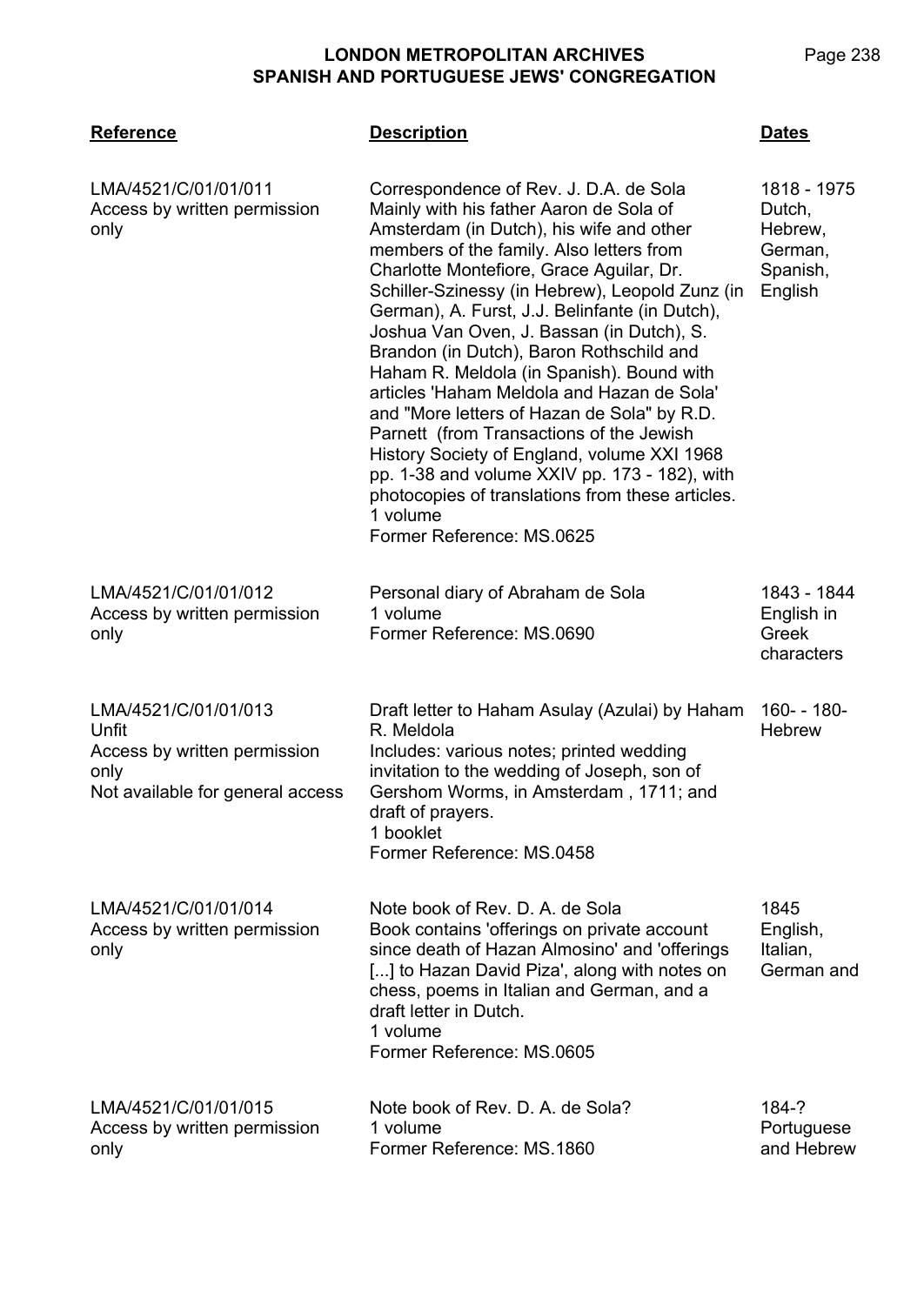| <b>Reference</b>                                             | <b>Description</b>                                                                                                                                                                                                                                                                                                                                                                                                                   | Dates                                         |
|--------------------------------------------------------------|--------------------------------------------------------------------------------------------------------------------------------------------------------------------------------------------------------------------------------------------------------------------------------------------------------------------------------------------------------------------------------------------------------------------------------------|-----------------------------------------------|
| LMA/4521/C/01/01/016<br>Access by written permission<br>only | Note book of Rev. Samuel de Sola<br>1 volume<br>Former Reference: MS.1861                                                                                                                                                                                                                                                                                                                                                            | 1861 Feb<br>Portuguese,<br>Hebrew,<br>English |
| LMA/4521/C/01/01/017<br>Access by written permission<br>only | Letter from Henry and Esther Blaustein<br>presenting volumes LMA/4521/C/01/01/015 and<br>016 to the Spanish and Portuguese Jews<br>Congregation.<br>With reply from the synagogue.<br>1 document                                                                                                                                                                                                                                     | 1998 Aug                                      |
| <b>SERMONS AND TREATISES</b>                                 |                                                                                                                                                                                                                                                                                                                                                                                                                                      |                                               |
| LMA/4521/C/01/02/001<br>Access by written permission<br>only | Treatise of Mishna, Maseket Shabbat,<br>Pesahim, Rosh Hashana, Yoma, Sucah<br>Includes: Treatise of Mishna, Maseket Shabbat<br>(1 - 10); Pesahim (12 - 18) Rosh Hashana (19 -<br>21), Yoma (22 - 26), Sucah (27, unfinished). B)<br>Ma'aneh Rah, p.31, title page (32 - 43) (Copy of<br>Ma'aeh by R. Moshe Mordechaiben Shmuel<br>Mergalioth of Cracow, 1589(?)). Italian Rabbinic<br>hand.<br>1 volume<br>Former Reference: MS.0676 | $16 -$<br>Hebrew                              |
| LMA/4521/C/01/02/002<br>Access by written permission<br>only | Sermons from the library of Haham Raphael<br>and Dayan D. Meldola<br>Marked 'Vol. VII'. Those in English corrected,<br>probably by Dayan D. Meldola.<br>1 volume<br>Former Reference: MS.0760                                                                                                                                                                                                                                        | $1703 - 18 -$<br>English and<br>Italian       |
| LMA/4521/C/01/02/003<br>Access by written permission<br>only | Sermons of discourses<br>In the hand of Haham R. Meldola.<br>1 volume<br>Former Reference: MS.0753                                                                                                                                                                                                                                                                                                                                   | 1799 - 1814<br>Hebrew and<br>Spanish.         |
| LMA/4521/C/01/02/004<br>Access by written permission<br>only | 'A dissertation on elocution' by H. H. R.<br>Meldola<br>With moral examples and precepts for the<br>spiritual needs on Congregation; also particular<br>instruction in the art of preaching. Includes<br>fragments of another manuscript.<br>1 file<br>Former Reference: MS.0682                                                                                                                                                     | 17-- - 18--<br>Spanish                        |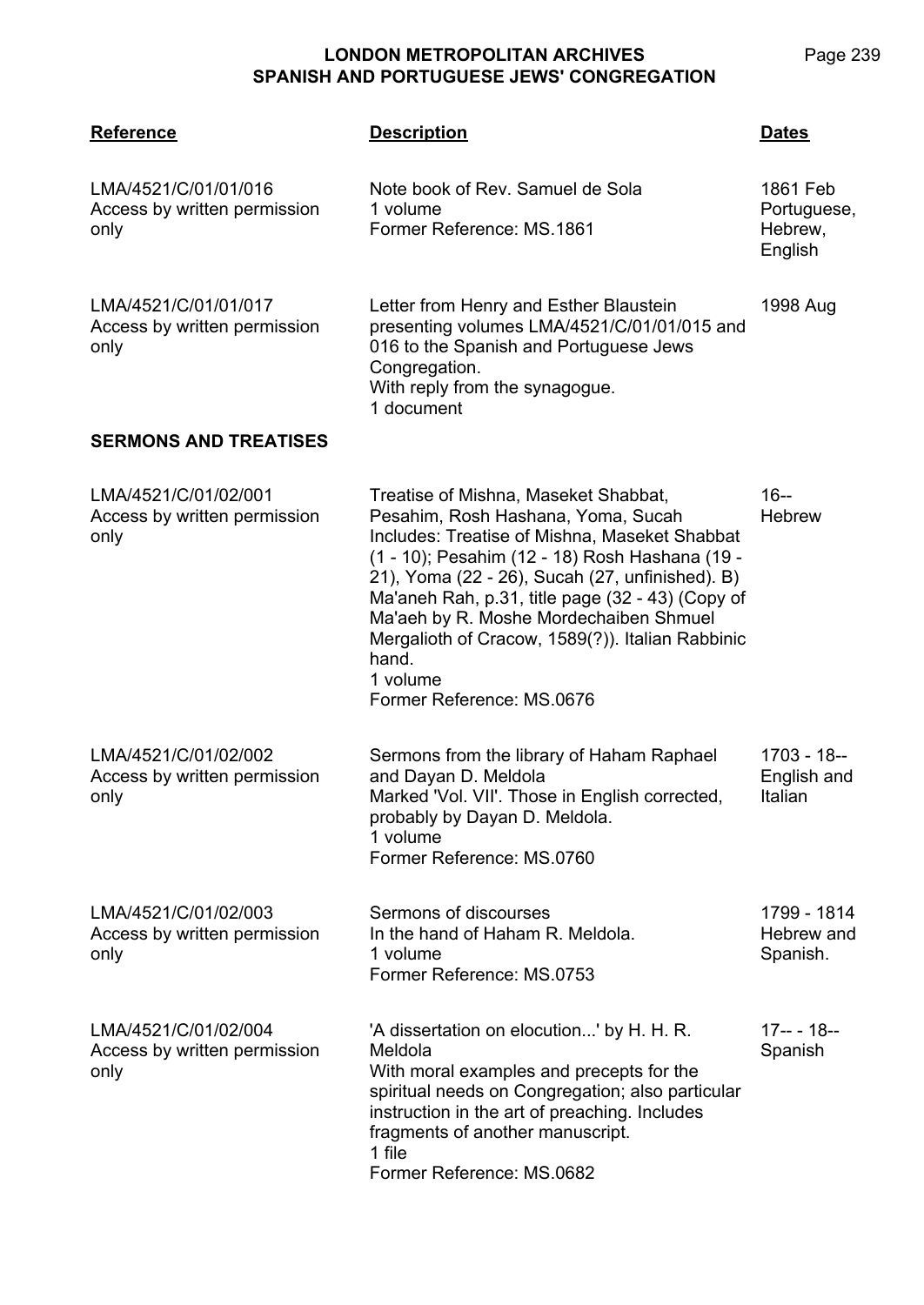| <b>Reference</b>                                             | <b>Description</b>                                                                                                                                                                                                                                                                                                                                                                                                                                                                                                                                                                                                                                                                                                                                                                                           | <b>Dates</b>                         |
|--------------------------------------------------------------|--------------------------------------------------------------------------------------------------------------------------------------------------------------------------------------------------------------------------------------------------------------------------------------------------------------------------------------------------------------------------------------------------------------------------------------------------------------------------------------------------------------------------------------------------------------------------------------------------------------------------------------------------------------------------------------------------------------------------------------------------------------------------------------------------------------|--------------------------------------|
| LMA/4521/C/01/02/005<br>Access by written permission<br>only | Haham Raphael Meldola: sermons volume 2<br>Medola's inaugural sermon in London and a<br>darush for the Barmitzvah of his son David, with<br>the latter's colophon. Funeral discourse on<br>Haham 'Hida' Azulay, and a printed copy of<br>Medola's funeral sermon for Princess Charlotte<br>in both Spanish and English.<br>1 volume<br>Former Reference: MS.0452                                                                                                                                                                                                                                                                                                                                                                                                                                             | 1818<br>Spanish and<br><b>Hebrew</b> |
| LMA/4521/C/01/02/006<br>Access by written permission<br>only | Haham Raphael Meldola: sermons volume 4<br>1 volume<br>Former Reference: MS.0453                                                                                                                                                                                                                                                                                                                                                                                                                                                                                                                                                                                                                                                                                                                             | 1818                                 |
| LMA/4521/C/01/02/007<br>Access by written permission<br>only | Sermons of Rev. D.A. de Sola in hand of Dayan 1833 - 1848<br>D. Meldola<br>(1) Delivered on Shabbat Hagaadol 5608<br>(1848) on Malachi 3.17. English (by Dayan<br>Meldola) (2) on Malachi 3.12 (3) on Hosea 14.4<br>(4) (first two pp. lost) in hand of D.A. de Sola (5)<br>another, by the same, in hand of D.A. de Sola<br>'on the duty and advantages of Self Sontrol',<br>Sabbatyh Naso 5593 (June 1st 1833)<br>numbered '4 of 34' '4/5593' (6) another by the<br>same 'on the history and character of Joseph'<br>(first part) (numbered 1.94) (2nd part missing<br>delivered in the Synagogue, 28th Dec 1833.<br>Parasha Vayehi (7) another by the same 'A<br>discourse on the  or Triumphal Song of<br>Moses' delivered at the Portuguese Jews<br>Synagogue.<br>1 volume<br>Former Reference: MS.0612 |                                      |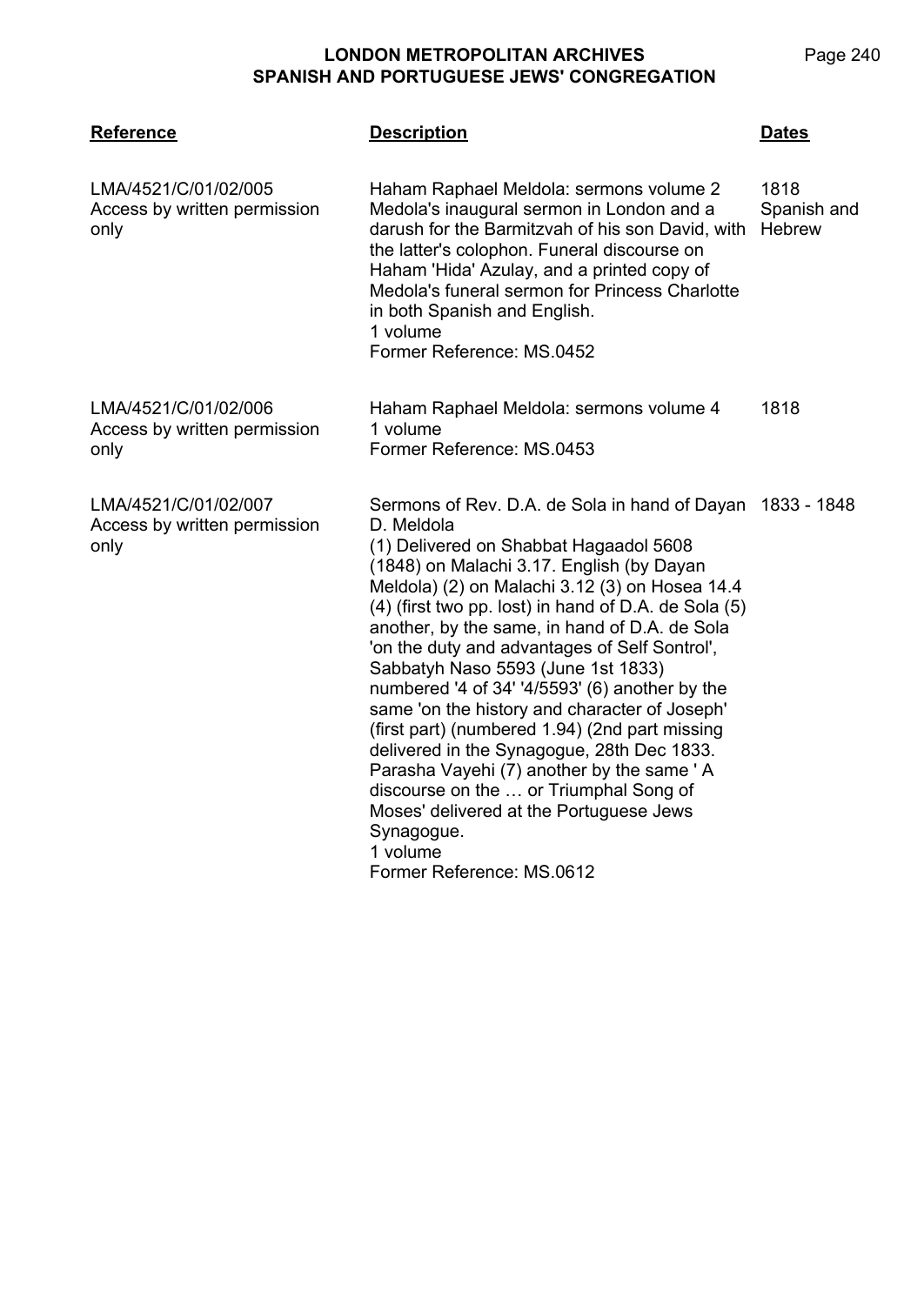| <b>Reference</b>                                                 | <b>Description</b>                                                                                                                                                                                                                                                                                                                                                                                                                                                                                                                                                                                                                                                                                                                                                                                                                                           | Dates                                 |
|------------------------------------------------------------------|--------------------------------------------------------------------------------------------------------------------------------------------------------------------------------------------------------------------------------------------------------------------------------------------------------------------------------------------------------------------------------------------------------------------------------------------------------------------------------------------------------------------------------------------------------------------------------------------------------------------------------------------------------------------------------------------------------------------------------------------------------------------------------------------------------------------------------------------------------------|---------------------------------------|
| LMA/4521/C/01/02/008<br>Access by written permission<br>only     | Ten sermons in the hand of Dayan David<br>Meldola<br>(1) in Spanish; funeral oration on R.Elimelen<br>Mudahi, Nisan 5599 (2) in English by DM (at<br>last page name of MordecaiCarmi S. Shemuel<br>Ha-Cohen) delivered of Shabbat Hagadol<br>(1845) on text of Malachi 4,4 (3) in English by<br>DM delivered on Shabbat Teshubah 5512<br>(1852) on Deut.32.4 (4) Sermons in Spanish -<br>5598 (1848) (5) Sermon Pentencial 5600<br>(1840) in Spanish by DM (6) in English by DM<br>(date not given) (7) in English by DM 5603<br>(1843) Shabbat Hagadol (8) in English by DM<br>5604 (1844) Shabbat Hagadol (9) in English by<br>DM Shabbat Teshubah, 5610 (1850) (10) in<br>English by DM 5611 (1861) Shabbat Hagadol<br>(11) in English by DM on Shabbat Teshubah<br>5613 (1853) (12) in English by DM (undated).<br>1 volume<br>Former Reference: MS.0611 | 1839 - 1861<br>English and<br>Spanish |
| LMA/4521/C/01/02/009<br>Access by written permission<br>only     | 'Yad - ha.melekh, Part 1'<br>By R. Meldola; notes on Rambam.<br>1 volume<br>Former Reference: MS.0674                                                                                                                                                                                                                                                                                                                                                                                                                                                                                                                                                                                                                                                                                                                                                        | n.d. [18--]<br><b>Hebrew</b>          |
| LMA/4521/C/01/02/010<br>Access by written permission<br>only     | 'Prayers written by the Rev. D. Meldola of<br>Sacred Memory'<br>R. D. de Abraham Meldola of Livorno.<br>Concludes with draft in Spanish of Introduction<br>to a book by the author dated 29th Homer<br>5496.<br>1 volume<br>Former Reference: MS.0691                                                                                                                                                                                                                                                                                                                                                                                                                                                                                                                                                                                                        | 1736<br>Hebrew and<br>Spanish         |
| LMA/4521/C/01/02/011/001<br>Access by written permission<br>only | Sefer Likute David part 1<br>Collected legal decisions, in alphabetical order,<br>by David B. Raphael Meldola of Amsterdam,<br>cousin of Haham R. Meldola. Part 2 is missing.<br>1 volume<br>Former Reference: MS.0546/A                                                                                                                                                                                                                                                                                                                                                                                                                                                                                                                                                                                                                                     | $17--18--$<br><b>Hebrew</b>           |
| LMA/4521/C/01/02/011/003<br>Access by written permission<br>only | Sefer Likute David part 3<br>:Collected legal decisions, in alphabetical order,<br>by David B. Raphael Meldola of Amsterdam,<br>cousin of Haham R. Meldola.<br>1 volume<br>Former Reference: MS.0546/B                                                                                                                                                                                                                                                                                                                                                                                                                                                                                                                                                                                                                                                       | $17--18--$<br><b>Hebrew</b>           |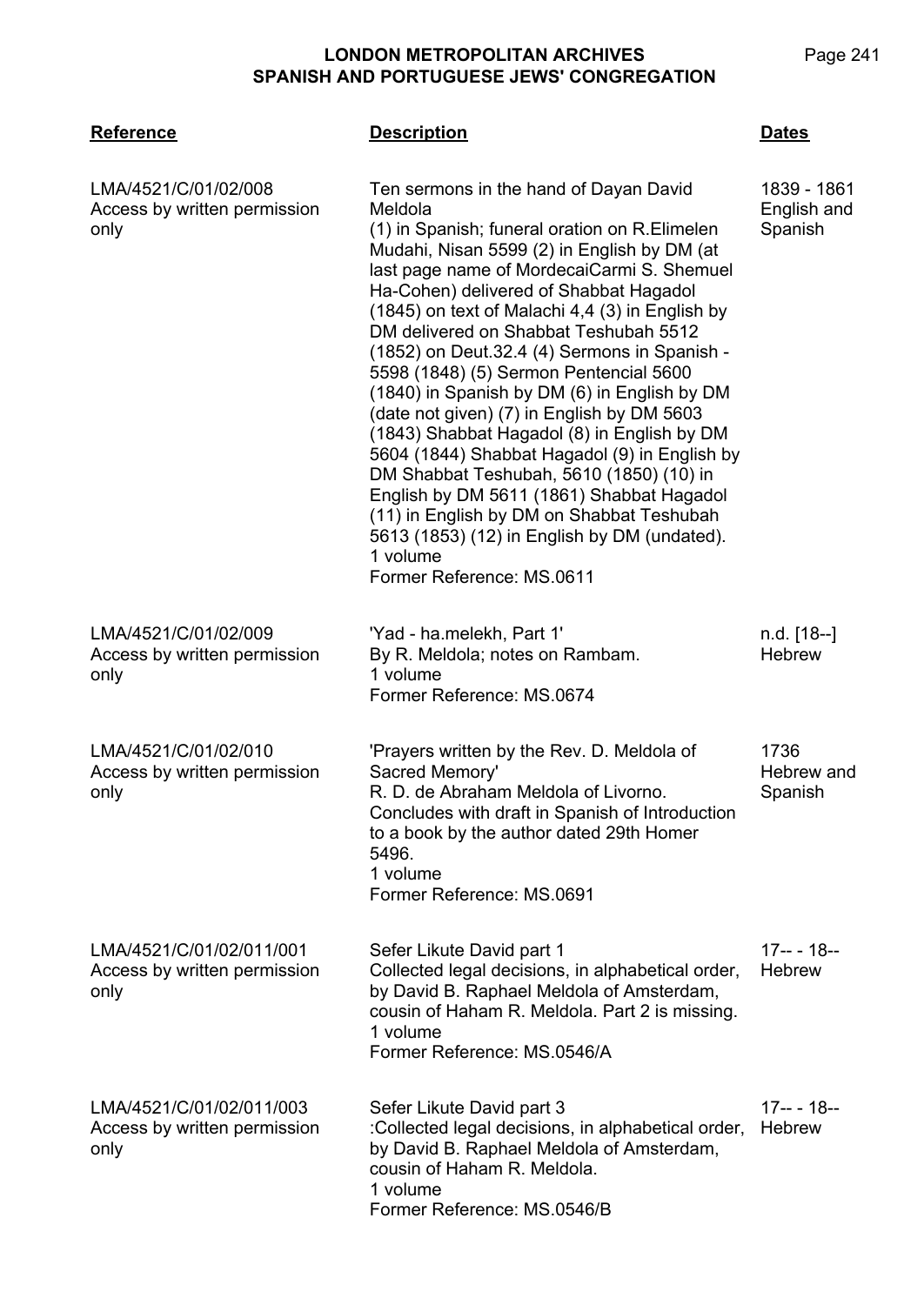**LMA/4521 Reference Description Dates** LMA/4521/C/01/02/011/004 Access by written permission only Sefer Likute David part 4 Collected legal decisions, in alphabetical order, by David B. Raphael Meldola of Amsterdam, cousin of Haham R. Meldola. Ahabat David. 1 volume Former Reference: MS.0546/C 17-- - 18-- **Hebrew** LMA/4521/C/01/02/012 Access by written permission only A discussion of the laws in the Tur By R. David Meldola of Amsterdam, son of Raphael Meldola of Bayonne. Dinim forming part Oran Hayyim of Shulhan Aruch, arranged alphabetically, later response & decisions added in paraphrase. Autograph; interesting autobiographical introduction on flyleaf, list of proposed (?) Haskamot. Title p.1, 6pp. Introduction 2pp. Contains list of sources. 177pp. 1 volume Former Reference: MS.0677 1800? **Hebrew** LMA/4521/C/01/02/013 Access by written permission only Copy of Sefer Sequlot ve Kamiot An essay on amulets by Rabbi HIDA (Hayim Yosef David Azulay). 1 volume Former Reference: MS.0657 18-- **Hebrew ESSAYS AND POETRY** LMA/4521/C/01/03/001 Access by written permission only Sefer Meorot Natan: A collection of Hebrew poems Mostly by R. Shelomoh Joseph Ben Nathan Carpi (see p.52). Occasional poems mostly for weddings, elegies etc., composed between 1740 and 1775 in various places, including Mantua, Livorno, Smyrna, Constantinople). pp.177 to end copy of poem by S. D. Luzatto. 1 volume Former Reference: MS.0680 1740 - 1775 **Hebrew** LMA/4521/C/01/03/002 Access by written permission only Shelosha Hiddushim & poems: volume of Hebrew songs Chiefly comic epithalamiums. Also contains copy of a letter of introduction by R. David Meldola (of Hamburg?) in favour of his son David. On folio I marginal descriptive note by D. A. de Sola. 1 volume Former Reference: MS.0675 17-- - 18-- **Hebrew**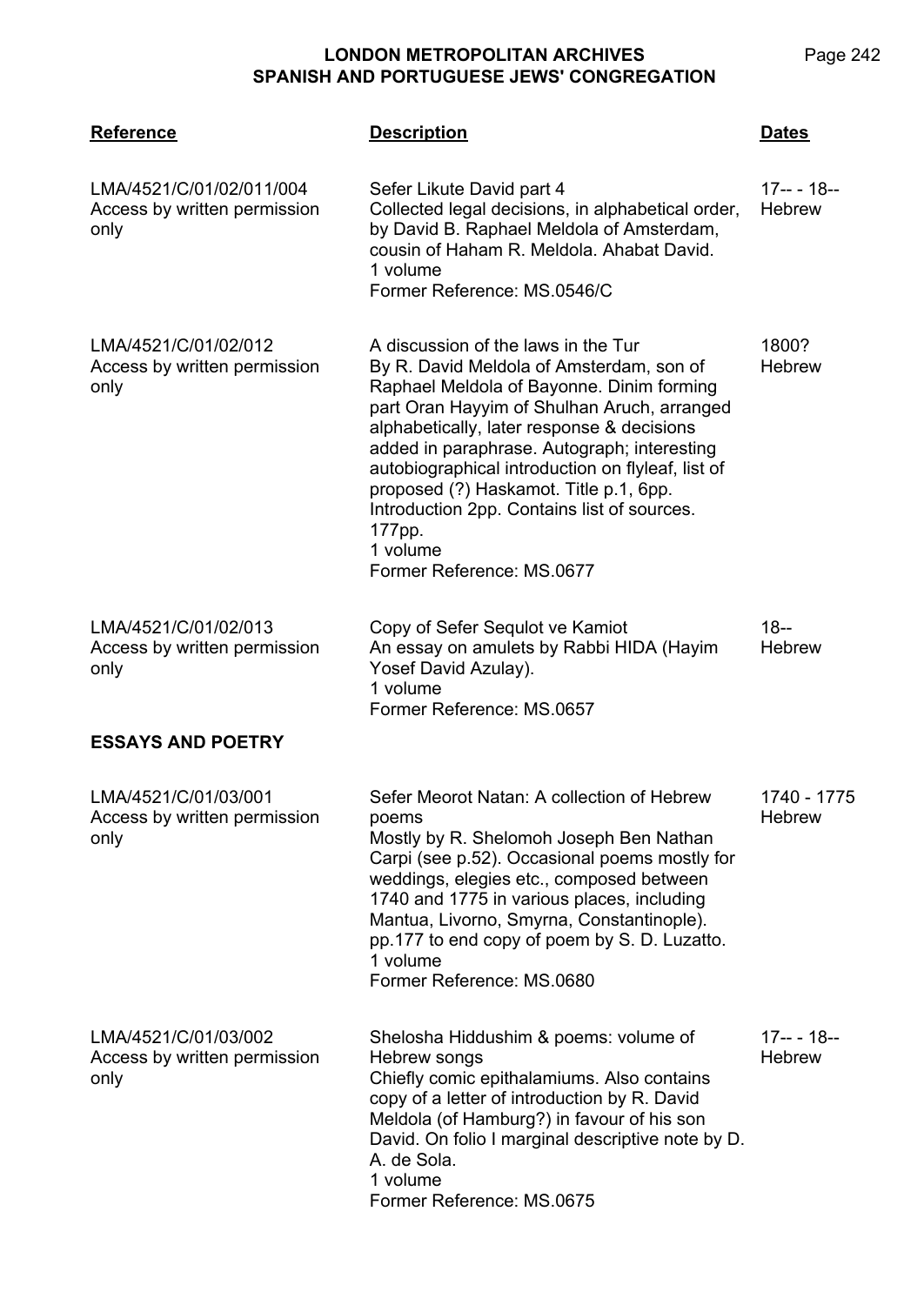**LMA/4521 Reference Description Dates** LMA/4521/C/01/03/003 Access by written permission only Copy of Ele Bene Hane'urim A collection of poems in Hebrew and Italian by (Dr.) Ephraim Luzzatto. In hand of D. A. de Sola. With extract from letter from him to Abraham de Sola 25.2.59, describing the work. 1 volume Former Reference: MS.0656 18-- Hebrew and Italian LMA/4521/C/01/03/004 Access by written permission only 'Sefer 'Es Hayyim' Hebrew poem in 417 rhymed 18- stanzas Apparently by Raphael D. Meldola of Amsterdam, a cousin of Haham R. Meldola of London whom he accompanied in 1817 on his arrival as interpreter. Begins with pedigree of family (in English) going back to 1340, then celebrates and describes the journey, arrival and life of Haham R. M. in London (see R. D. Barnett 'Haham Meldola and Hazan de Sola' Trans. Jew. Hist. Soc.) Also: other poems by R. D. M. and his father, and a Livorno Hashcaba list. Loose i) a printed sheet describing the Ms ii) a letter from Rev. D. B. de Mesquita to Robert (Carvalho?) 26/7/1939. Gift of Mrs. Belle de Sola & family, 1957.Cleaned, repaired and rebound 1978 with missing page found in Board of Deputies' papers inserted. 1 volume Former Reference: MS.0766 Hebrew and English LMA/4521/C/01/03/005 Access by written permission only Yad Haharuzim rhyming dictionary Compiled by H. Haim Modai of Constantinople with additions by H. Jacob Nunes Vias of Livorno, and in his hand. Sent by him to H. David de Raphael Meldola, London. Includes copies of letters for She'elot. 1 volume Former Reference: MS.0678 17-- LMA/4521/C/01/03/006 Access by written permission only Translation of Franz Delitzsch's 'Contributions to The History of Jewish Poetry' By David Aaron de Sola. 103 pages. 1 file Former Reference: MS.0614 1836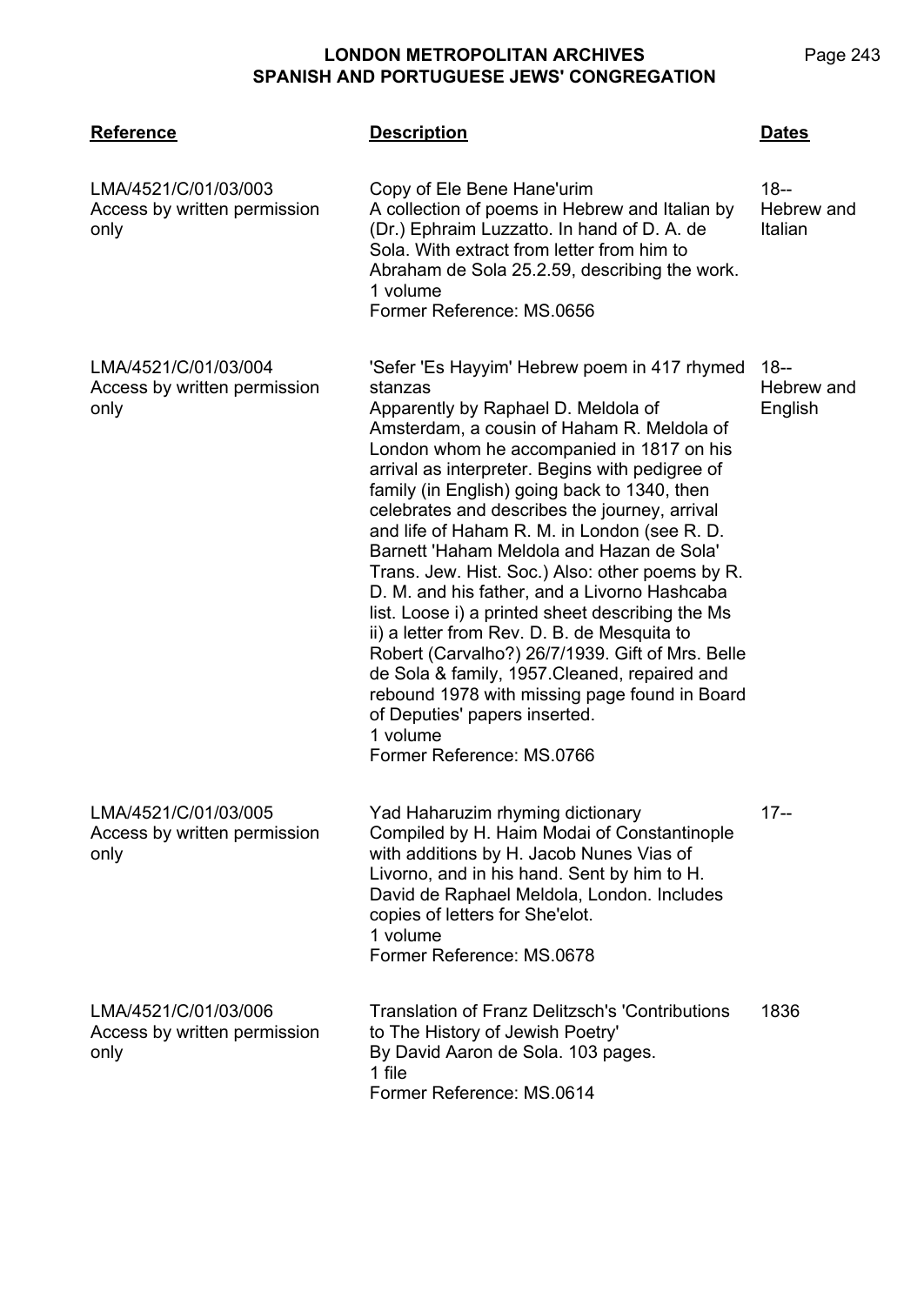| <b>Reference</b>                                             | <b>Description</b>                                                                                                                                                                                                                                                                                                                                                                                                                                                                            | <b>Dates</b>                 |
|--------------------------------------------------------------|-----------------------------------------------------------------------------------------------------------------------------------------------------------------------------------------------------------------------------------------------------------------------------------------------------------------------------------------------------------------------------------------------------------------------------------------------------------------------------------------------|------------------------------|
| LMA/4521/C/01/03/007<br>Access by written permission<br>only | Manuscript copy Menasseh Ben Israel's 'Hope<br>of Israel'<br>By David Aaron de Sola. Manuscript copy of<br>the 1651 edition of The Hope of Israel,<br>translated into English by Moses Wall. 8 page<br>introduction and pages 1 to 104 numbered.<br>1 volume<br>Former Reference: MS.0541                                                                                                                                                                                                     | $18 -$                       |
| <b>OTHER FAMILY RECORDS</b>                                  |                                                                                                                                                                                                                                                                                                                                                                                                                                                                                               |                              |
| LMA/4521/C/02/001<br>Access by written permission<br>only    | Photostat copy of manuscript pedigree of<br>Aboab family<br>Original in the possession of Mrs A. Capadose.<br>Former Reference: MS.0643                                                                                                                                                                                                                                                                                                                                                       | 1676 - 1719<br>Portuguese    |
| LMA/4521/C/02/002<br>Access by written permission<br>only    | 'Adversariorum Hodoporicum': travel notebook<br>Unsigned diary of an English apothecary<br>(James Petiver) recording his journeys from<br>Ingleborough to London 20 July 1691. Including<br>description of visit to service at Cree Church<br>Lane Synagogue and herb gardens visited en<br>route. With inserted letter from James Petiver,<br>London, 20 Dec 1712, to unnamed patron (Dr.<br>Richardson). Book-plate of Frances Mary<br>Richardson.<br>1 volume<br>Former Reference: MS.0684 | 1691 - 1712                  |
| LMA/4521/C/02/003<br>Access by written permission<br>only    | Diary of Samuel Montefiore<br>"Journal of my voyage from London to Leghorn,<br>on board the Count of Zinzendorf Capn.,<br>Leopold Civrani, commencing this 9th May<br>1782".<br>1 volume<br>Former Reference: MS.0435                                                                                                                                                                                                                                                                         | 1782 May 9 -<br>1783 Feb 25  |
| LMA/4521/C/02/004<br>Access by written permission<br>only    | Diary of Miss S. Lindo<br>Kept until the day she married.<br>1 booklet<br>Former Reference: MS.0588                                                                                                                                                                                                                                                                                                                                                                                           | 1835 Jan 28 -<br>1835 Sep 16 |
| LMA/4521/C/02/005<br>Access by written permission<br>only    | Notes on Mendes de Costa, de Mattos and<br>Mocatta families<br>1 volume<br>Former Reference: MS.0768                                                                                                                                                                                                                                                                                                                                                                                          | 1676 - 1900                  |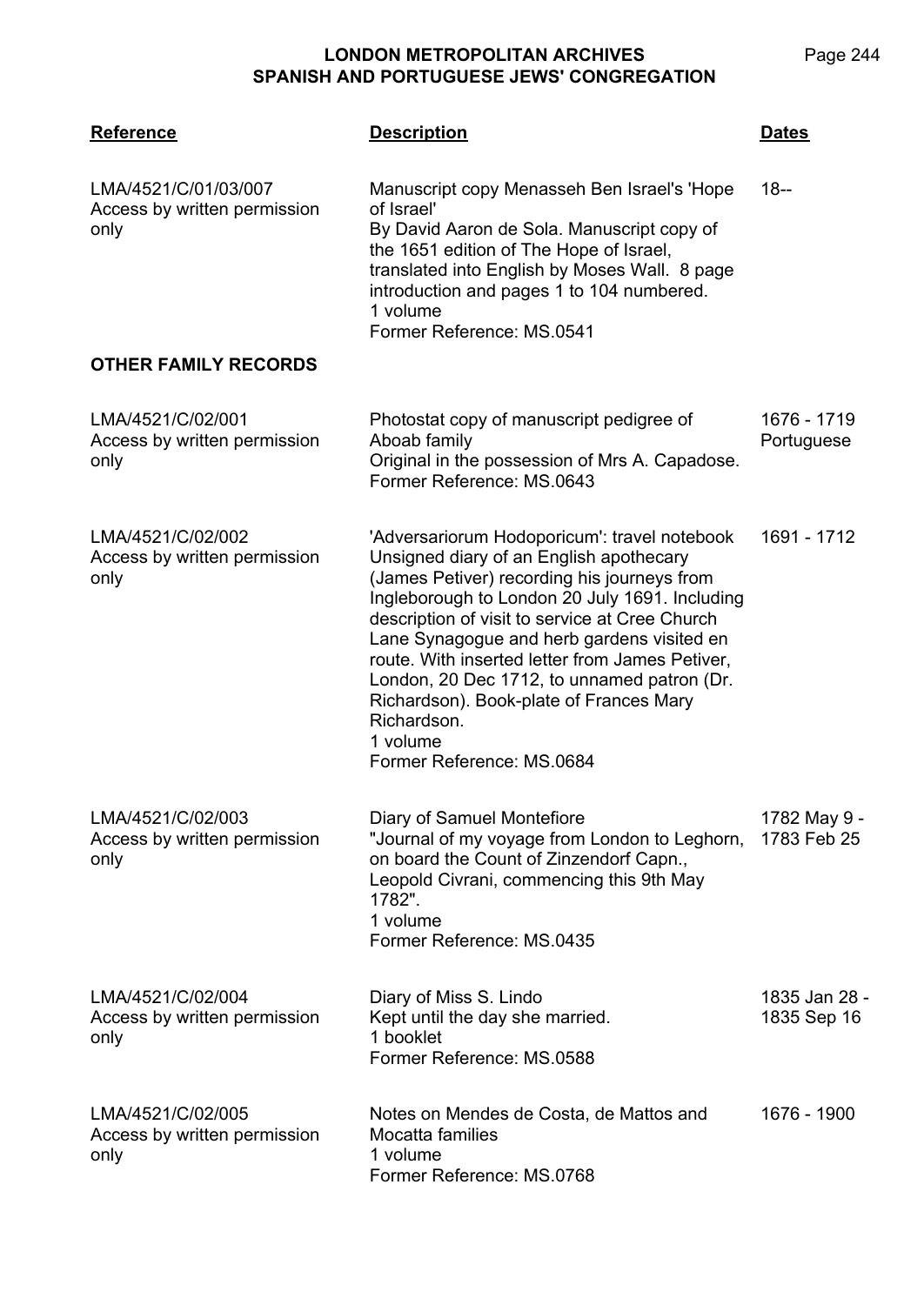**LMA/4521 Reference Description Dates** LMA/4521/C/02/006 Access by written permission only Private account of business dealings of S. A. Almosnino Ledger noting dealings in France. 1 volume Former Reference: MS.1465 1842-1850 Some notes written in French LMA/4521/C/02/007 Access by written permission only S. Almosnino's account book Includes some loose papers throughout the book. 1 volume Former Reference: MS.1739 1849-1858 Some of the loose papers are in French LMA/4521/C/02/008 Access by written permission only Index to S. Almosnino's account book 1 volume Former Reference: MS.1580 1840-1860 LMA/4521/C/02/009 Accounts of private expenditure Belonging to an anonymous member of the congregation residing in Bath (M. I. Levy?). 1 booklet Former Reference: MS.0312 1805 Nov - 1808 May LMA/4521/C/02/010 Access by written permission only Personal account book of William Villa Real 1 volume Former Reference: MS.0584 1749 - 1750 LMA/4521/C/02/011 Access by written permission only Personal business letters of Solomon Almosnino, secretary of Bevis Marks Synagogue Labelled "Inland Letters 1822" 1 bundle 1822 LMA/4521/C/02/012 Access by written permission only Hananel de Castro obituary 1 file 18-- **Hebrew** LMA/4521/C/02/013 Access by written permission only L S Benzecry obituary 1 file 1918 LMA/4521/C/02/014 Access by written permission only Kirschbaum 1 file 1856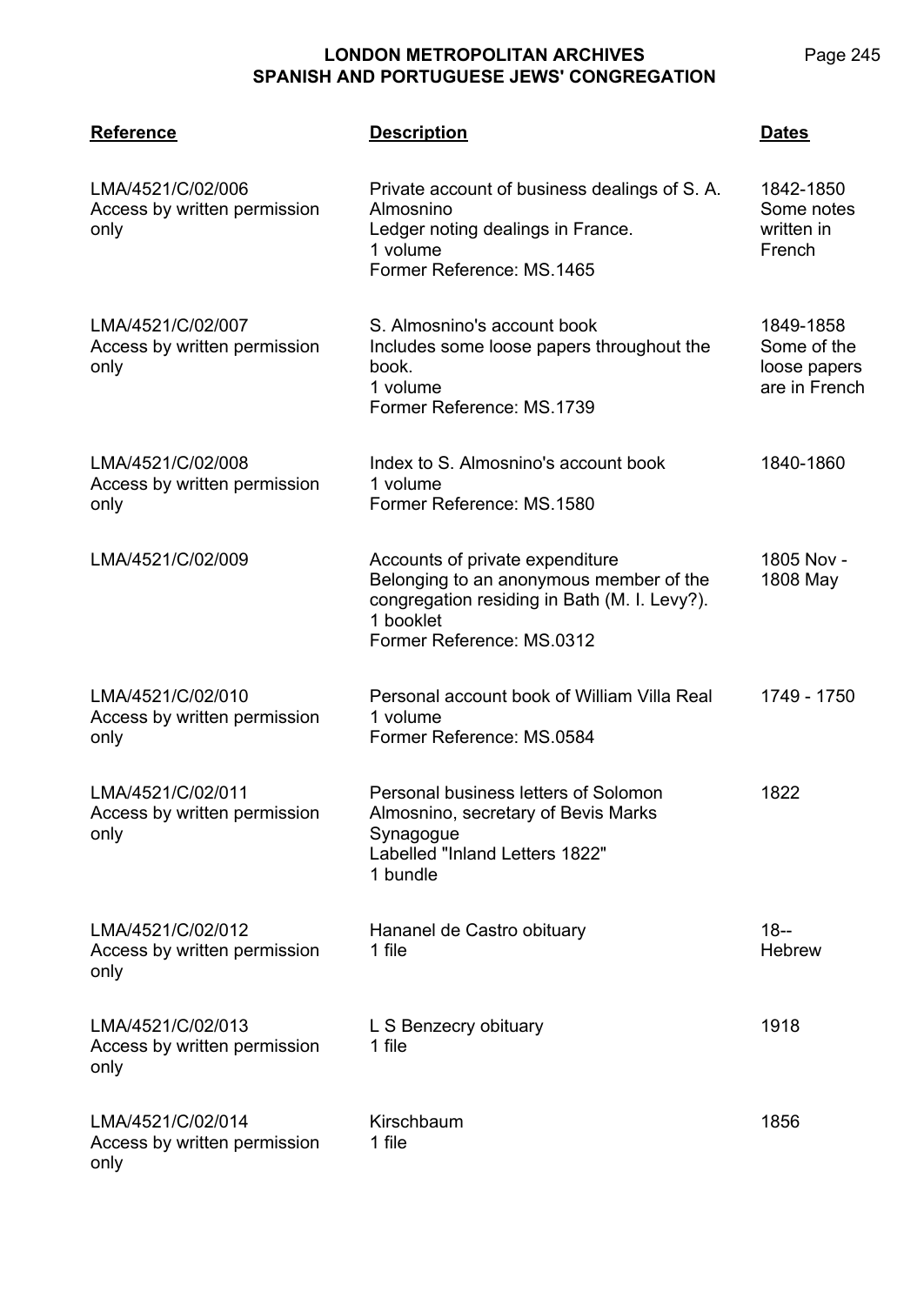| <b>Reference</b>                                          | <b>Description</b>                                            | <b>Dates</b> |
|-----------------------------------------------------------|---------------------------------------------------------------|--------------|
| LMA/4521/C/02/015<br>Access by written permission<br>only | Sir Alan Nocatta dinners<br>1 file                            | 1961 - 1962  |
| LMA/4521/C/02/016<br>Access by written permission<br>only | Lindo brokers medals<br>1 file                                | 1932, 1979   |
| LMA/4521/C/02/017<br>Access by written permission<br>only | Edward Toledano drawings<br>1 file                            | 1979 - 1981  |
| LMA/4521/C/02/018<br>Access by written permission<br>only | Raphael de Sola correspondence<br>1 file                      | 1964 - 1982  |
| LMA/4521/C/02/019<br>Access by written permission<br>only | Miss Sarah Lindo diary<br>1 file                              | 1835         |
| LMA/4521/C/02/020<br>Access by written permission<br>only | Solomon Almosnino<br>1 file                                   | 1839 - 1848  |
| LMA/4521/C/02/021<br>Access by written permission<br>only | <b>Dr Richard Barnett</b><br>1 file                           | 1954 - 1987  |
| LMA/4521/C/02/022<br>Access by written permission<br>only | My Reminiscences by E. E. Afriat<br>1 file                    | $18--19--$   |
| LMA/4521/C/02/023<br>Access by written permission<br>only | Membership correspondence<br>1 file                           | 1910 - 1937  |
| <b>SIR MOSES MONTEFIORE</b>                               |                                                               |              |
| LMA/4521/C/03/001<br>Access by written permission<br>only | Damascus Jews article<br>1 file                               | 1840         |
| LMA/4521/C/03/002<br>Access by written permission<br>only | Selection of portrait photographs<br>Bundle of 12 photographs | 1884         |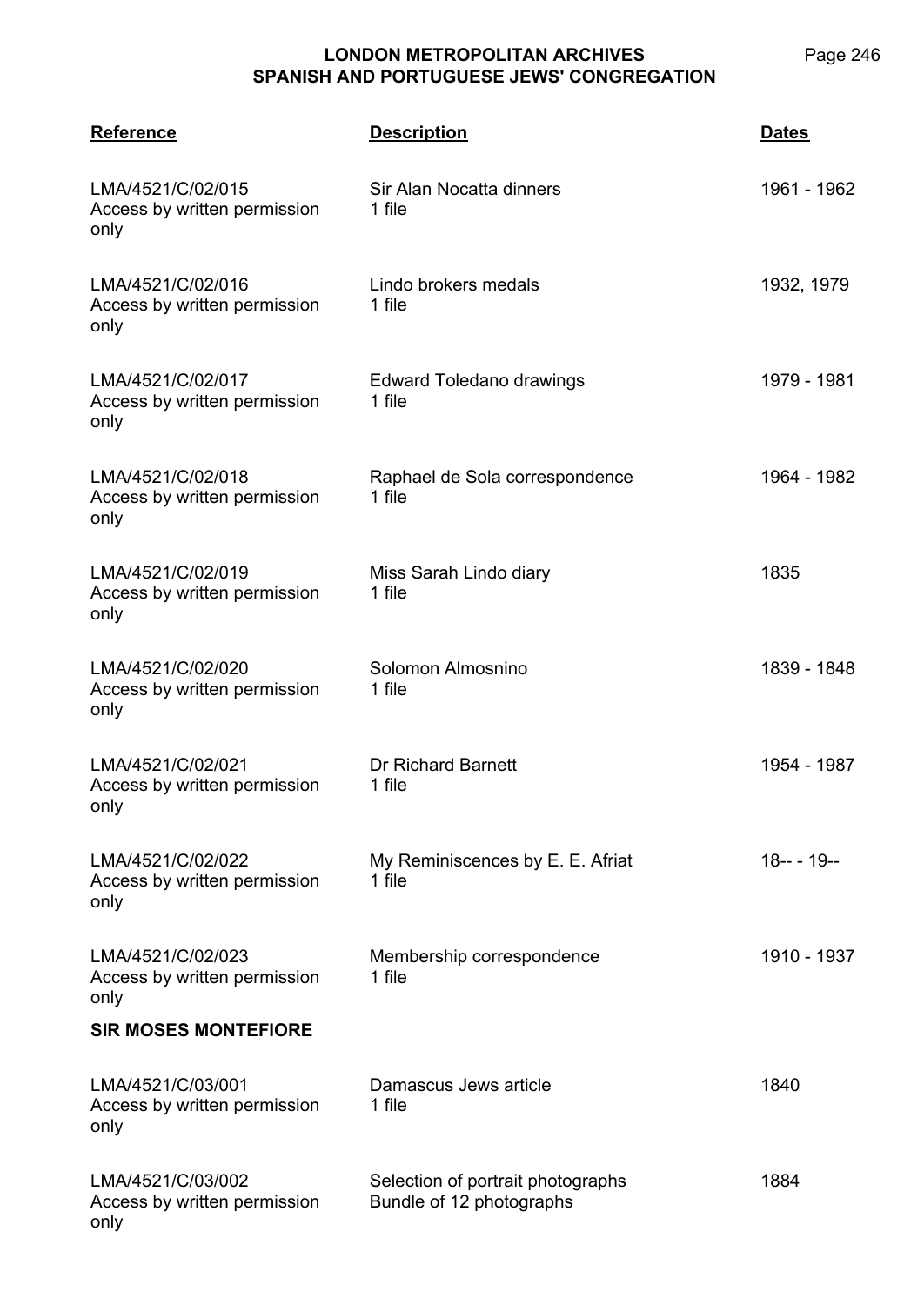| <b>Reference</b>                                                  | <b>Description</b>                                                                                                                                                      | Dates                        |
|-------------------------------------------------------------------|-------------------------------------------------------------------------------------------------------------------------------------------------------------------------|------------------------------|
| LMA/4521/C/03/003<br>Access by written permission<br>only         | Centenary celebrations<br>6 booklets and 12 photographs                                                                                                                 | 1884                         |
| LMA/4521/C/03/004<br>Access by written permission<br>only         | Centenary programme<br>Inlcludes a prayer.<br>2 silk items in 1 file                                                                                                    | 1884                         |
| LMA/4521/C/03/005<br>Access by written permission<br>only         | Lady Montefiore commemoration poem<br>1 file                                                                                                                            | 1866                         |
| LMA/4521/C/03/006<br>Access by written permission<br>only         | Sir Moses Montefiore obituary<br>2 files                                                                                                                                | 1883 - 1885                  |
| <b>BRANDON FAMILY</b>                                             |                                                                                                                                                                         |                              |
| LMA/4521/C/04/001<br>Access by written permission<br>only         | Brandon family legal documentation and deeds<br>1 box                                                                                                                   | 1820 - 1845                  |
| <b>INTERNATIONAL CONGREGATIONS</b>                                |                                                                                                                                                                         |                              |
| <b>BARBADOS CONGREGATION (NIDHE ISRAEL)</b>                       |                                                                                                                                                                         |                              |
| <b>ADMINISTRATION</b>                                             |                                                                                                                                                                         |                              |
| LMA/4521/D/01/01/001<br>Unfit<br>Not available for general access | Minutes of Adjuntos<br>1 volume<br>Former Reference: MS.0327/A                                                                                                          | 1769 May 21 -<br>1794 Jul 13 |
| LMA/4521/D/01/01/002<br>Access by written permission<br>only      | Minutes of meetings of Mahamad and Adjuntos<br>Starts with the oath to be taken by the Parnas<br>and gabay on assuming office.<br>1 volume<br>Former Reference: MS.0328 | 1791 Sep 29 -<br>1808 May 8  |
| LMA/4521/D/01/01/003<br>Access by written permission<br>only      | Minutes of meetings of Mahamad and Adjuntos<br>and of Yehidim<br>Includes copies of letters.<br>1 volume<br>Former Reference: MS.0331                                   | 1809 Jan 22 -<br>1820 Sep 3  |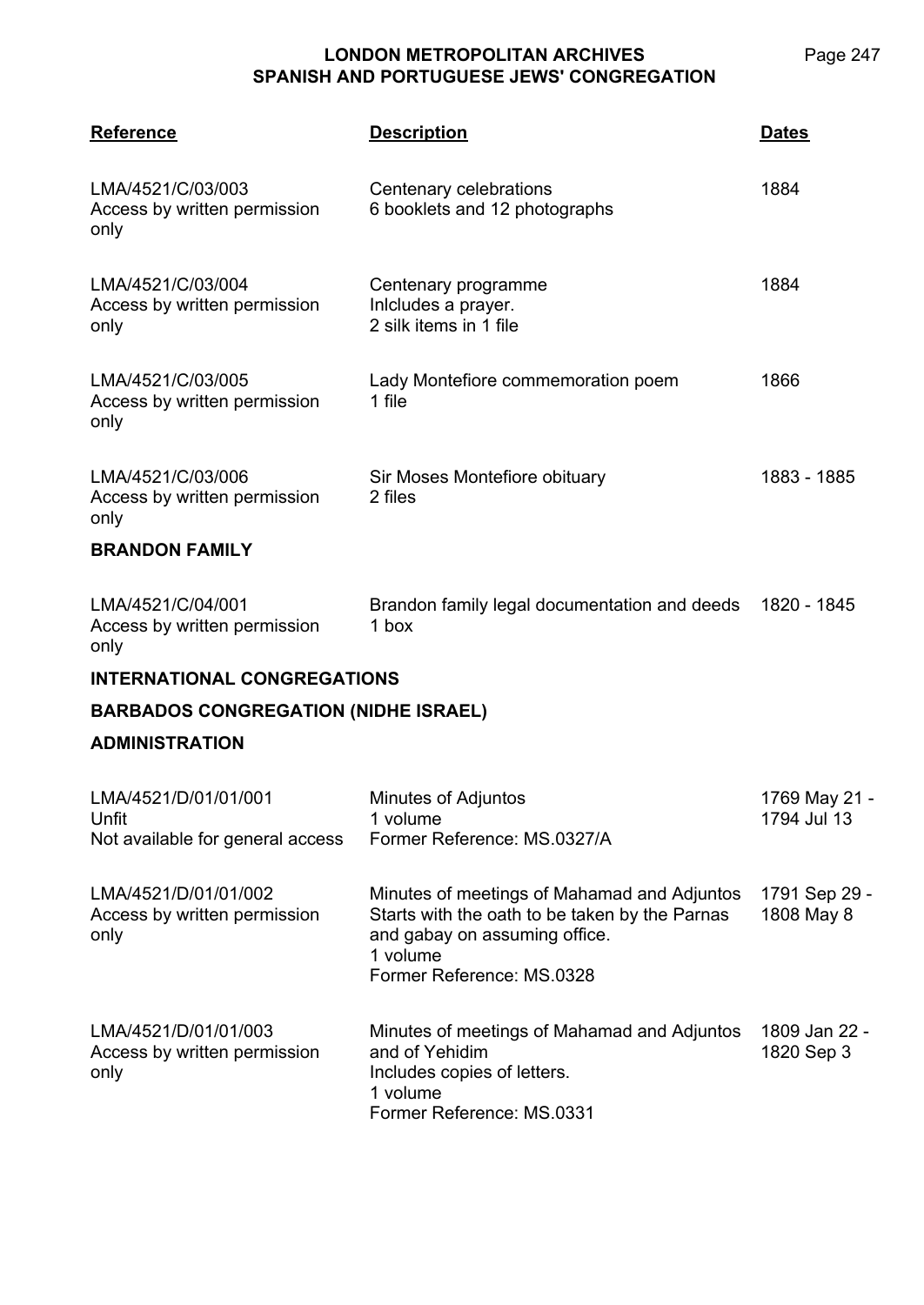1833. 1 volume

others

1851. 1 volume

LMA/4521/D/01/01/004

LMA/4521/D/01/01/005

LMA/4521/D/01/01/006

Access by written permission

only

only

Access by written permission

**LMA/4521 Reference Description Dates** Minutes of meetings of Vestry, Mahamad and Adjuntos, and Yehidim Includes copies of letters from Jan 1821 to Aug Former Reference: MS.0334 1820 Sep 3 - 1832 Sep 30 Minutes of meetings of Yehidim, Vestry and 1832 Sep 30 - 1838 Sep 16

| Access by written permission<br>only                         | Vestry<br>1 volume<br>Former Reference: MS.0339                                                                                                                                                                       | 1838 Sep                    |
|--------------------------------------------------------------|-----------------------------------------------------------------------------------------------------------------------------------------------------------------------------------------------------------------------|-----------------------------|
| LMA/4521/D/01/01/007<br>Access by written permission<br>only | Minutes of meetings of Synagogue Building<br>Committee<br>Includes a copies of articles on the<br>Synagogue's consecration from the Barbadoes<br>Globe and Barbados Mercury.<br>1 volume<br>Former Reference: MS.0337 | 1832 Jan 18 -<br>1833 Jun 4 |

Former Reference: MS.0336

Includes copies of letters from 1838 to Feb

Draft minutes of meetings of Yehidim and

| Congregation (13 Oct 1819), with supplement<br>to memorial to Lord Combermere and a letter to<br>'Globe'; arguments for the petition; report of<br>speeches in General Assembly on 4 July 1820<br>on same Bill; letters to local press and Sir<br>Reynold A. Alleyne; various minutes of Hebrew<br>Vestry, Yehidim and General Assembly on this<br>subject (1820 - 1822).<br>1 volume<br>Former Reference: MS.0397 | LMA/4521/D/01/01/008<br>Access by written permission<br>only | Fair copies of petitions to the Speaker and<br>General Assembly of Barbados regarding taxes<br>imposed on the Barbados Congregation<br>With relevant letters to the press (6 Oct 1819);<br>counter-remonstrance by other members of | 1819 Oct 8 -<br>1822 Jun 20 |
|--------------------------------------------------------------------------------------------------------------------------------------------------------------------------------------------------------------------------------------------------------------------------------------------------------------------------------------------------------------------------------------------------------------------|--------------------------------------------------------------|-------------------------------------------------------------------------------------------------------------------------------------------------------------------------------------------------------------------------------------|-----------------------------|
|--------------------------------------------------------------------------------------------------------------------------------------------------------------------------------------------------------------------------------------------------------------------------------------------------------------------------------------------------------------------------------------------------------------------|--------------------------------------------------------------|-------------------------------------------------------------------------------------------------------------------------------------------------------------------------------------------------------------------------------------|-----------------------------|

| LMA/4521/D/01/01/009         | Byelaws as passed on 19 April 1821, and | 1821 Apr 19 - |
|------------------------------|-----------------------------------------|---------------|
| Access by written permission | Ketubot                                 | 1843          |
| only                         | 1 volume                                |               |
|                              | Former Reference: MS.0342               |               |

1838 Jan -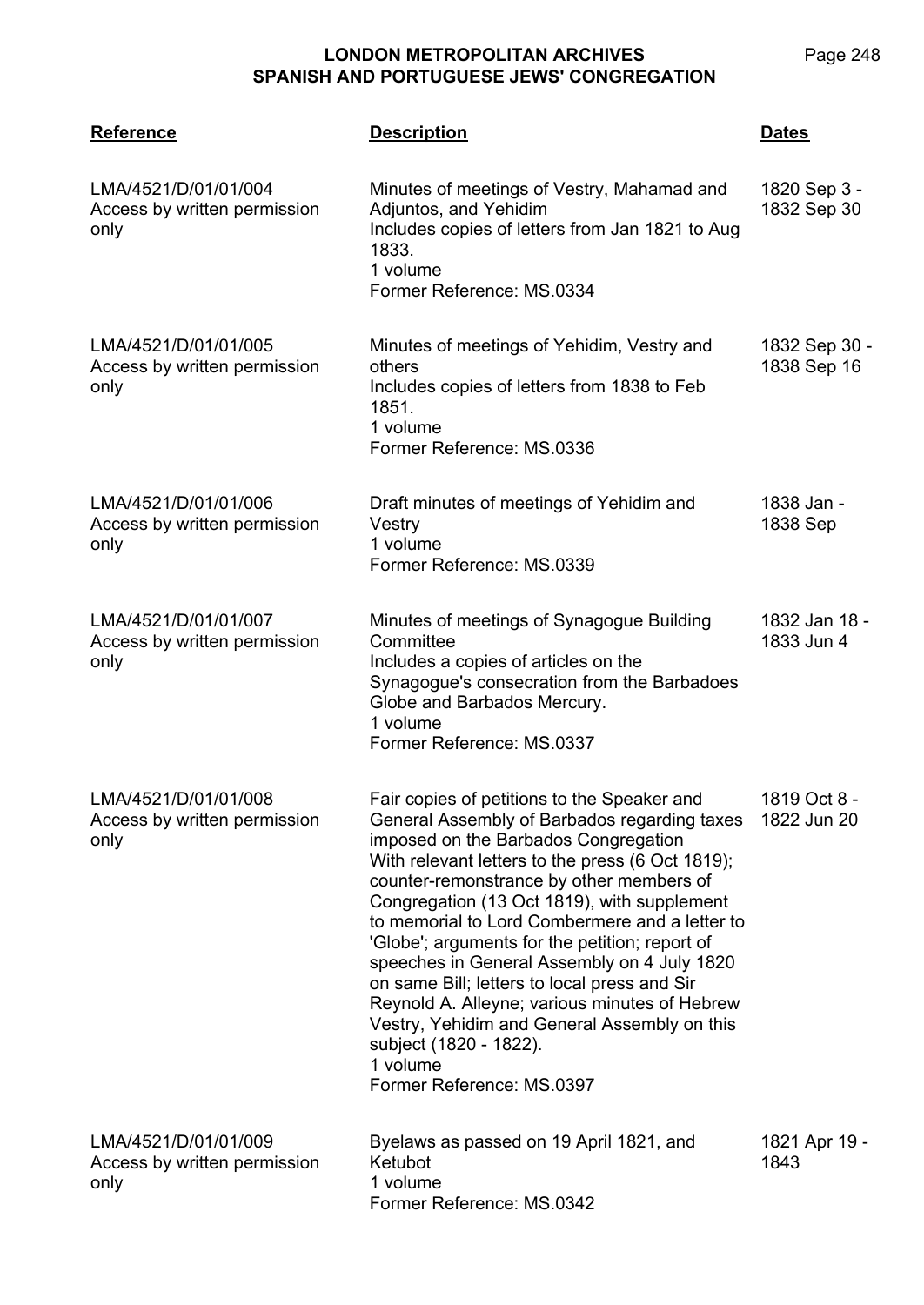| <b>Reference</b>                                                                                                                     | <b>Description</b>                                                                                                                                                           | <b>Dates</b>                                        |
|--------------------------------------------------------------------------------------------------------------------------------------|------------------------------------------------------------------------------------------------------------------------------------------------------------------------------|-----------------------------------------------------|
| LMA/4521/D/01/01/010<br>Access by written permission<br>only                                                                         | Copies of letters on congregational business<br>1 volume<br>Former Reference: MS.0338                                                                                        | 1835 - 1842                                         |
| LMA/4521/D/01/01/011<br>Access by written permission<br>only                                                                         | Copies of letters on congregational business<br>Also includes minutes of meetings of<br>Congregation.<br>1 volume<br>Former Reference: MS.0340                               | 1851 - 1905                                         |
| <b>FINANCE</b>                                                                                                                       |                                                                                                                                                                              |                                                     |
| LMA/4521/D/01/02/001<br>Access by written permission<br>only                                                                         | <b>Accounts of the Sedaca</b><br>1 volume<br>Former Reference: MS.0329                                                                                                       | 1796 - 1813                                         |
| LMA/4521/D/01/02/002<br>Access by written permission<br>only                                                                         | Ledger of accounts of the Congregation<br>1 volume<br>Former Reference: MS.0333                                                                                              | 1813 - 1834                                         |
| <b>SERVICES</b>                                                                                                                      |                                                                                                                                                                              |                                                     |
| LMA/4521/D/01/03/001<br>Access by written permission<br>only                                                                         | Register of births, marriages and deaths<br>Corrected to the year 5581, corresponding with<br>the year 1821, taken by H. De Casro".<br>1 volume<br>Former Reference: MS.0326 | 1779 - 1835                                         |
| LMA/4521/D/01/03/002<br>Access by written permission<br>only                                                                         | Register of births<br>1 volume<br>Former Reference: MS.0335                                                                                                                  | 1779 - 1905<br>Hebrew on<br>front cover             |
| LMA/4521/D/01/03/003<br>Unfit<br>Access by written permission<br>only<br>Not available for general access.<br>Unfit for consultation | Ketubot: marriage contract book<br>1 volume<br>Former Reference: MS.0327                                                                                                     | 1786 - 1851<br>English,<br>Portuguese<br>and Hebrew |
| LMA/4521/D/01/03/004<br>Access by written permission<br>only                                                                         | Ketubot: marriage contract book<br>1 volume<br>Former Reference: MS.0341                                                                                                     | 1851 - 1871<br>English,<br>Portuguese<br>and Hebrew |
| LMA/4521/D/01/03/005<br>Access by written permission<br>only                                                                         | Register of marriages<br>1 volume<br>Former Reference: MS.0332                                                                                                               | 1811 - 1871                                         |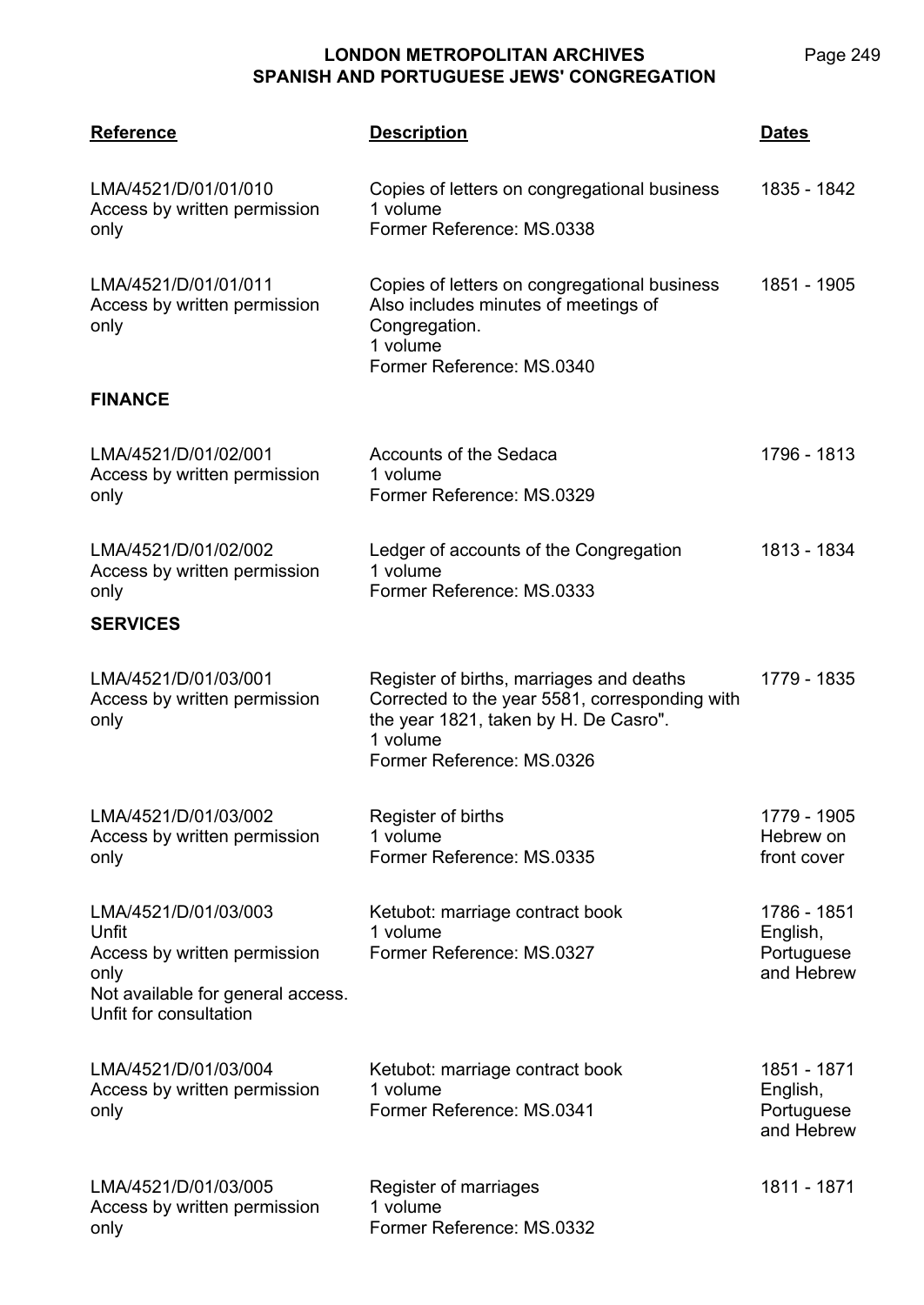| <b>Reference</b>                                             | <b>Description</b>                                                                                                                                                                                                                                                                                                                                                                         | <u>Dates</u>                     |
|--------------------------------------------------------------|--------------------------------------------------------------------------------------------------------------------------------------------------------------------------------------------------------------------------------------------------------------------------------------------------------------------------------------------------------------------------------------------|----------------------------------|
| LMA/4521/D/01/03/006<br>Access by written permission<br>only | Register of deaths<br>1 volume<br>Former Reference: MS.0325                                                                                                                                                                                                                                                                                                                                | 1660 - 1925                      |
| LMA/4521/D/01/03/007<br>Access by written permission<br>only | Alphabetical register of deaths and registers of<br><b>Burial Ground</b><br>Includes alphabetical list of the deceased.<br>1 volume<br>Former Reference: MS.0330                                                                                                                                                                                                                           | 1695 - 1881                      |
| LMA/4521/D/01/03/008<br>Access by written permission<br>only | Marriages at the Nidhe Israel Synagogue,<br>Bridgetown, Barbados by Edgar Samuel<br>Index of Barbados Jewish marriages, extracted<br>from items:<br>LMA/4521/D/01/01/009 which includes ketubot<br>1834-1843<br>LMA/4521/D/01/03/001 register of births,<br>marriages and deaths (this index contains<br>marriages only) 1779-1835<br>LMA/4521/D/01/03/003 ketubot 1778-1833<br>1 document | 2013                             |
| <b>BORDEAUX CONGREGATION</b>                                 |                                                                                                                                                                                                                                                                                                                                                                                            |                                  |
| LMA/4521/D/02/001<br>Access by written permission<br>only    | Photocopy of "Registre des deliberations de la<br>nation Portugaise (de Bordeaux) depuis le II<br>May 1710" (minute book)<br>1 file<br>Former Reference: MS.0683                                                                                                                                                                                                                           | 1710 May -<br>1787 Mar<br>French |
| <b>AMSTERDAM CONGREGATION</b>                                |                                                                                                                                                                                                                                                                                                                                                                                            |                                  |
| LMA/4521/D/03/001<br>Access by written permission<br>only    | Livro de Eleicoems, 5358 - 5627<br>Book containing lists of Office-holders, Elders,<br>Rabbis and teachers in Amsterdam.<br>1 volume<br>Former Reference: MS.0587                                                                                                                                                                                                                          | 1598 - 1867<br>Portuguese        |
| LMA/4521/D/03/002<br>Access by written permission<br>only    | Sermon preached by Abraham Mendes<br>Chumazeiro on the Synagogue of Talmud<br>Torah, 5500<br>On death of Moses Hayim Luzzello.<br>1 volume<br>Former Reference: MS.0610                                                                                                                                                                                                                    | 1740 May 14<br>Portuguese        |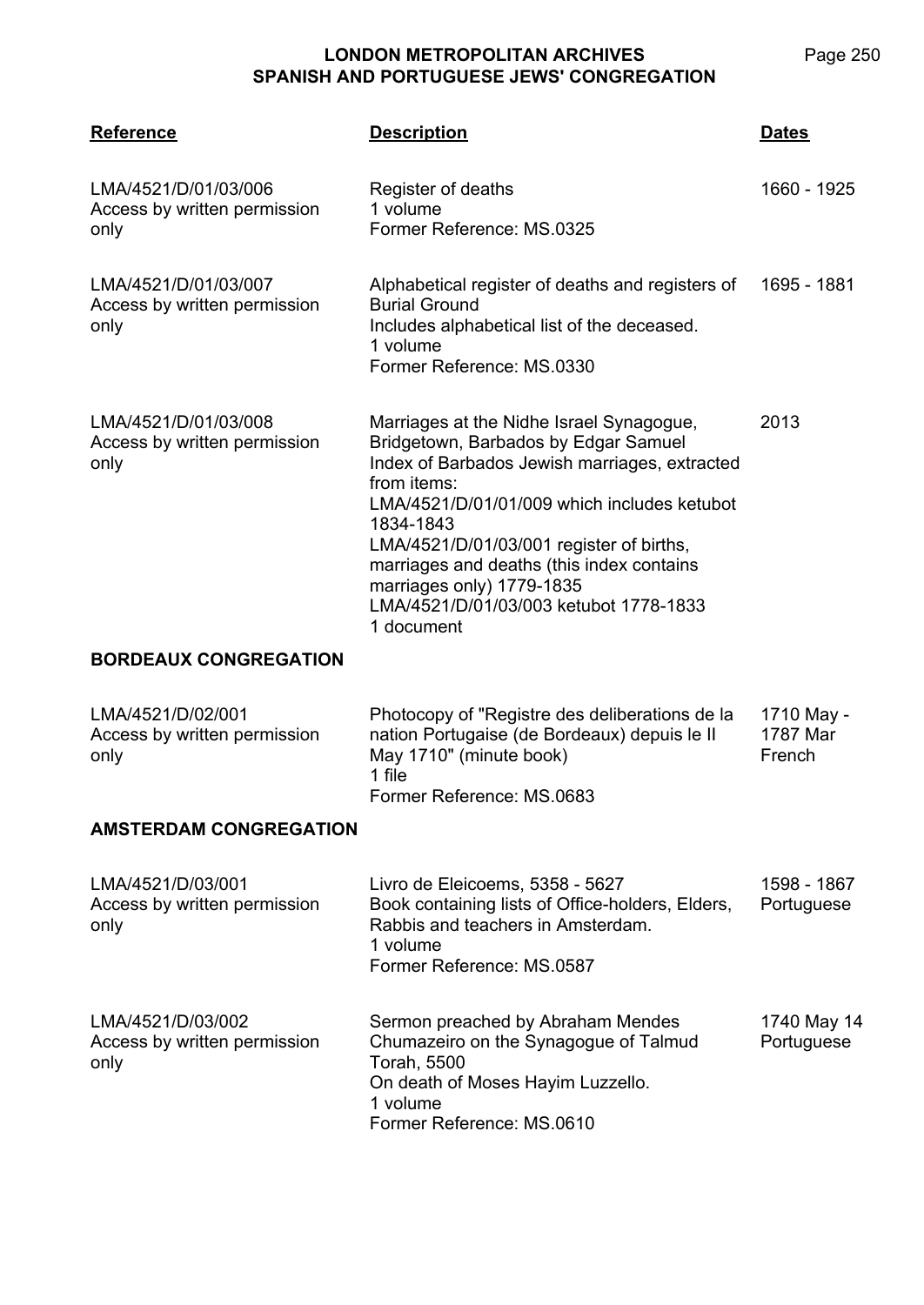**LMA/4521 Reference Description Dates** LMA/4521/D/03/003 Access by written permission only 'Seder Hazanut. Observacoems dos Costumems da Esnoga do KK de T'Tora para a Reza e ceremonias dos dias Festivos e Jejums' (Order of Hazanut: observations of the customs of the Synagogue of Talmud Tora) 5504 Composed by H.H.R. Jacob de Abraham Bassan for Hazan Joseph G. de Is. Sarfatim. Also contains entry labelled 'Livro de Memorias de Hazan Almosnino notando los ceremonias de la reza segun el costumbre deste KK de Sanar Asamaim de Londres, 5579'. 1 volume Former Reference: MS.0484 1743 - 1819 **Portuguese** and Hebrew LMA/4521/D/03/004 Access by written permission only 'A treatise on the truth of the law of Moses and of the providence of God towards his people' Translation into English by R. Saul Levi Morteira of Amsterdam. In the hand of E.H.Lindo, with preface by him. Includes a loose sheet entitled 'Manuscripts in English' by Lindo. 1 volume Former Reference: MS.0485 16-- - 17-- LMA/4521/D/03/005 Access by written permission only Translation of D. H. Castro's paperback on the 275th Anniversary of the Synagogue in Amsterdam Translation from the Dutch by August Gomes de Mesquita. Shevat 5757. Typescript. pp. 74. Includes photocopy of Special Service to commemorate the 300th Anniversary of the Synagogue in Amsterdam 1675 - 1975. 1 file Former Reference: MS.1863 1997 Feb **VENICE CONGREGATION** LMA/4521/D/04/001 Access by written permission only Venice Congregation account book 1 volume Former Reference: MS.0391 1737 - 1801 Portuguese LMA/4521/D/04/002 Access by written permission only Venice Congregation account book 1 volume Former Reference: MS.0392 1738 - 1801 Portuguese LMA/4521/D/04/003 Access by written permission only Venice loan: deed of trust for loan of £4825 1 volume Former Reference: MS.0761 1737 Nov 30 Italian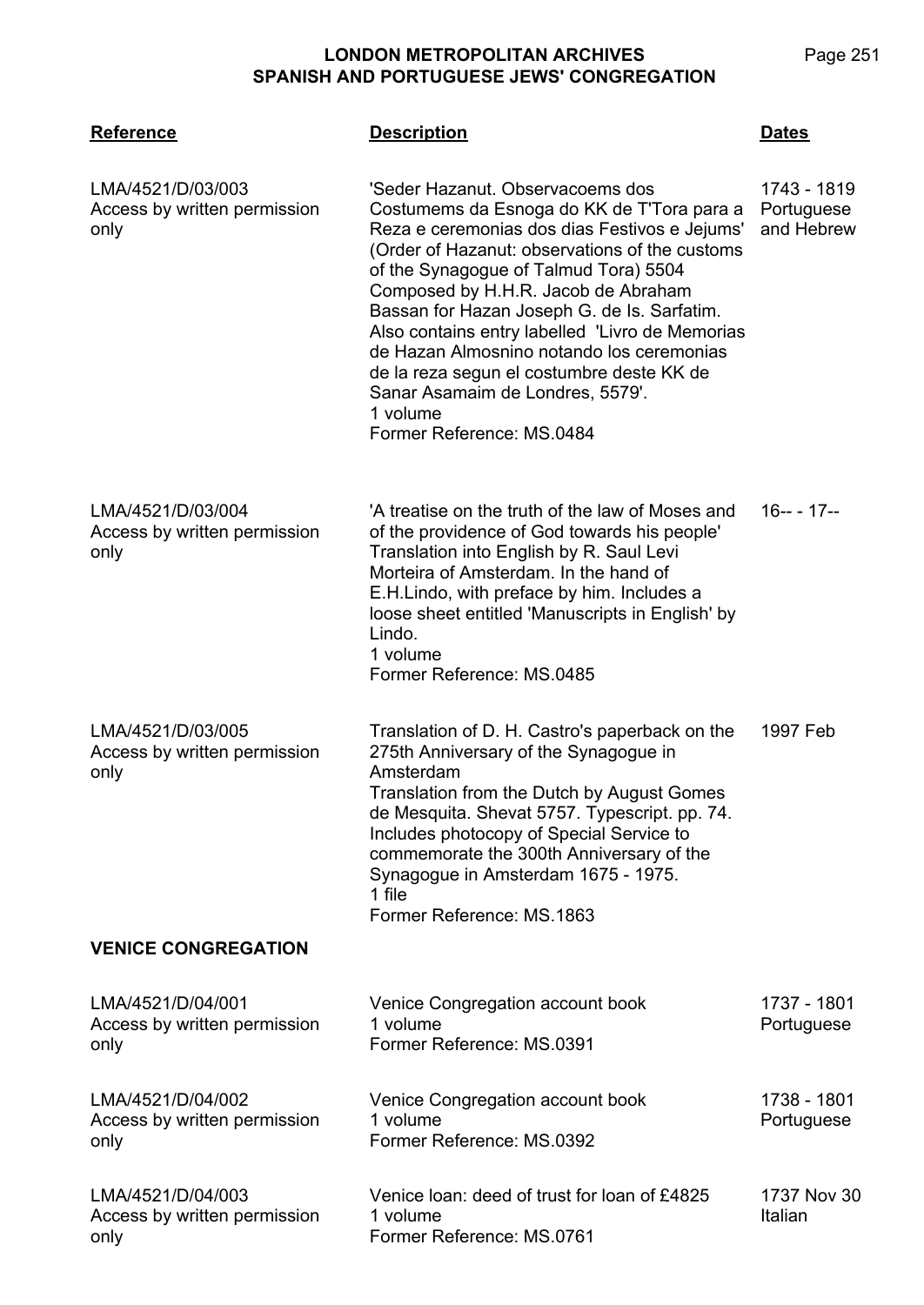| <b>Reference</b>                                                                                        | <b>Description</b>                                                                                                                                                                                        | <b>Dates</b>                         |
|---------------------------------------------------------------------------------------------------------|-----------------------------------------------------------------------------------------------------------------------------------------------------------------------------------------------------------|--------------------------------------|
| LMA/4521/D/04/004<br>Access by written permission<br>only                                               | Venice loan: papers regarding interest and<br>repayment<br>1 volume<br>Former Reference: MS.0762                                                                                                          | 1737 - 1786<br>Italian               |
| LMA/4521/D/04/005<br>Access by written permission<br>only                                               | Venice Loan: Book of receipts for payments<br>received by various persons from the Gabay of<br>the Sedaca 9 Sivan 5518 to 9 Sivan 5524<br>1 volume<br>Former Reference: MS.0422                           | 1758 Jun -<br>1764 Jun<br>Portuguese |
| <b>GERMAN CONGREGATIONS</b>                                                                             |                                                                                                                                                                                                           |                                      |
| LMA/4521/D/05/001<br>Access by written permission<br>only                                               | 'Minutes and Proceedings of the Mahamad and<br>Parnassim of the German Congregations for<br>celebrating the return of Sir Moses Montefiore<br>and success which attended his mission to the<br>East' 5601 | 1840                                 |
|                                                                                                         | 1 volume<br>Former Reference: MS.0282                                                                                                                                                                     |                                      |
| THE HOLY LAND                                                                                           |                                                                                                                                                                                                           |                                      |
| LMA/4521/D/06/001<br>Unfit<br>Access by written permission<br>only<br>Not available for general access. | Hebron, Palestine<br>Includes correspondence relating to the Holy<br>Land Trust.<br>1 file                                                                                                                | 1936 - 1948<br><b>Hebrew</b>         |
| LMA/4521/D/06/002<br>Access by written permission<br>only                                               | Tiberias, Israel<br>1 file                                                                                                                                                                                | 1931 - 1937                          |
| LMA/4521/D/06/003<br>Access by written permission<br>only                                               | Holy City of Safed<br>Includes correspondence relating to a<br>bequeathed sum of money by Sir Moses<br>Montefiore.<br>1 file                                                                              | 1935 - 1937<br><b>Hebrew</b>         |
| LMA/4521/D/06/004<br>Access by written permission<br>only<br>Not available for general access.          | Sir Moses Montefiore Coals and Blankets Trust<br>Includes allocations to the Holy Land.<br>1 file                                                                                                         | 1925 - 1937                          |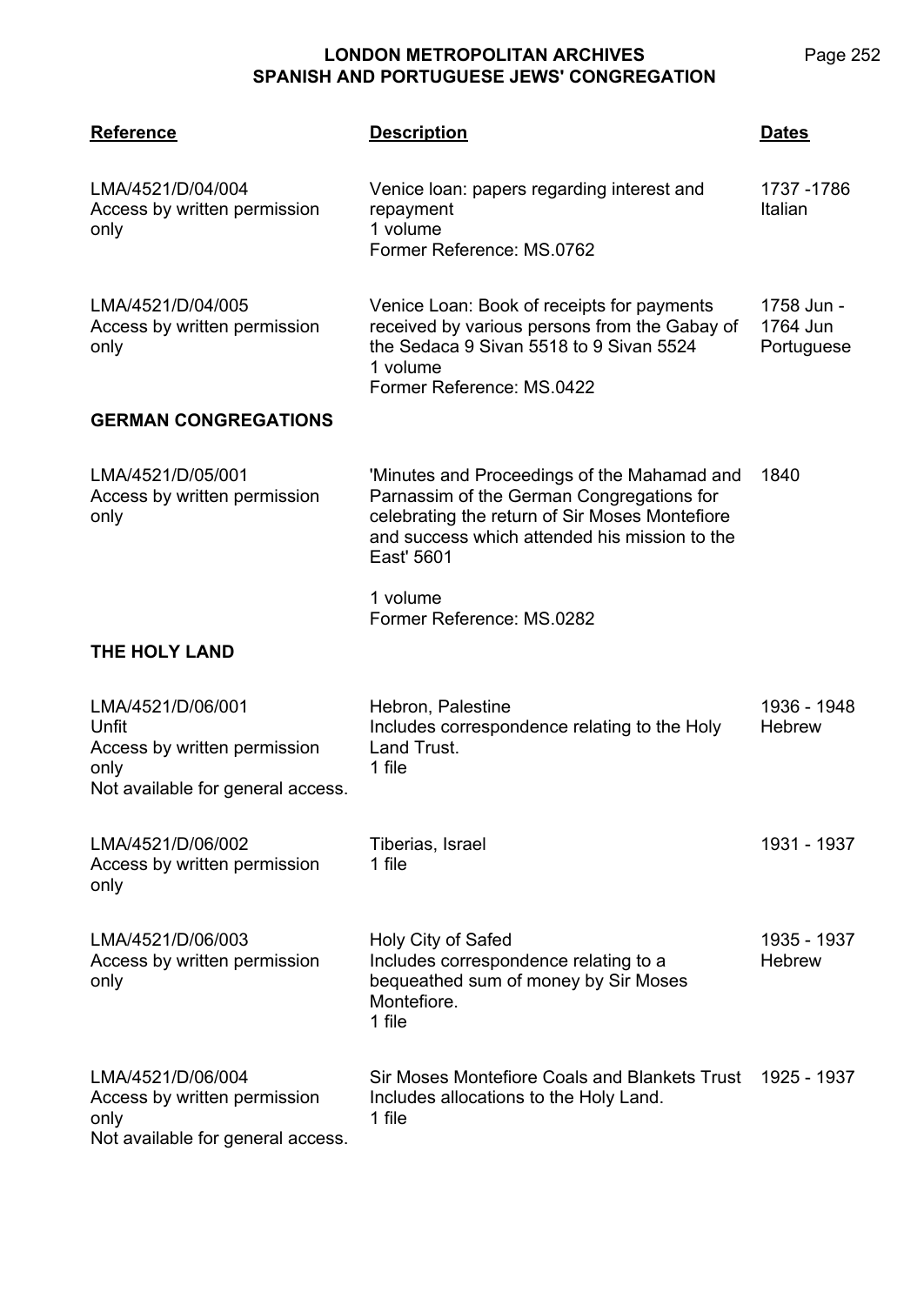Page 253

| <b>Reference</b>                                                                               | <b>Description</b>                                                                                                          | Dates                        |
|------------------------------------------------------------------------------------------------|-----------------------------------------------------------------------------------------------------------------------------|------------------------------|
| LMA/4521/D/06/005<br>Access by written permission<br>only<br>Not available for general access. | Correspondence and receipt lists<br>Includes Sir Moses Montefiore Coals and<br><b>Blankets Trust distribution.</b><br>1 box | 1908 - 1936<br><b>Hebrew</b> |
| LMA/4521/D/06/006<br>Access by written permission<br>only                                      | <b>Bevis Marks</b><br>Includes an article.<br>1 file                                                                        | 1991<br><b>Hebrew</b>        |
| LMA/4521/D/06/007<br>Access by written permission<br>only                                      | Letter of credit authorising Raphael Abraham<br><b>Machlof Hhayat</b><br>1 file                                             | C1850<br><b>Hebrew</b>       |
| LMA/4521/D/06/008<br>Access by written permission<br>only<br>Not available for general access. | <b>Harold Marcus Wiener</b><br>Correspondence regarding his murder.<br>1 file                                               | 1929 - 1931                  |
| <b>PUBLIC APPEALS</b>                                                                          |                                                                                                                             |                              |
| <b>PERSIAN JEWS APPEALS</b>                                                                    |                                                                                                                             |                              |
| LMA/4521/E/01/001<br>Access by written permission<br>only<br>Not available for general access. | Russian Jewish Refugees<br>Concerns the arrival at Meshed, Persia.<br>1 file                                                | 1933 - 1934                  |
| LMA/4521/E/01/002<br>Access by written permission<br>only<br>Not available for general access. | <b>Bushire Jewish Community</b><br>1 file                                                                                   | 1938                         |
| YEMENITE JEWS APPEAL                                                                           |                                                                                                                             |                              |
| LMA/4521/E/02/001<br>Access by written permission<br>only                                      | Fund for the assistance of the Yemenite Jews<br>1 file                                                                      | 1913 - 1914                  |
| <b>HOLY LAND APPEAL</b>                                                                        |                                                                                                                             |                              |
| LMA/4521/E/03/001<br>Access by written permission<br>only                                      | The Suffering Jews in the Holy Land<br>1 file                                                                               | 1856 - 1862                  |
| LMA/4521/E/03/002<br>Access by written permission<br>only                                      | Chief Rabbi Jerusalem<br>1 file                                                                                             | 1880                         |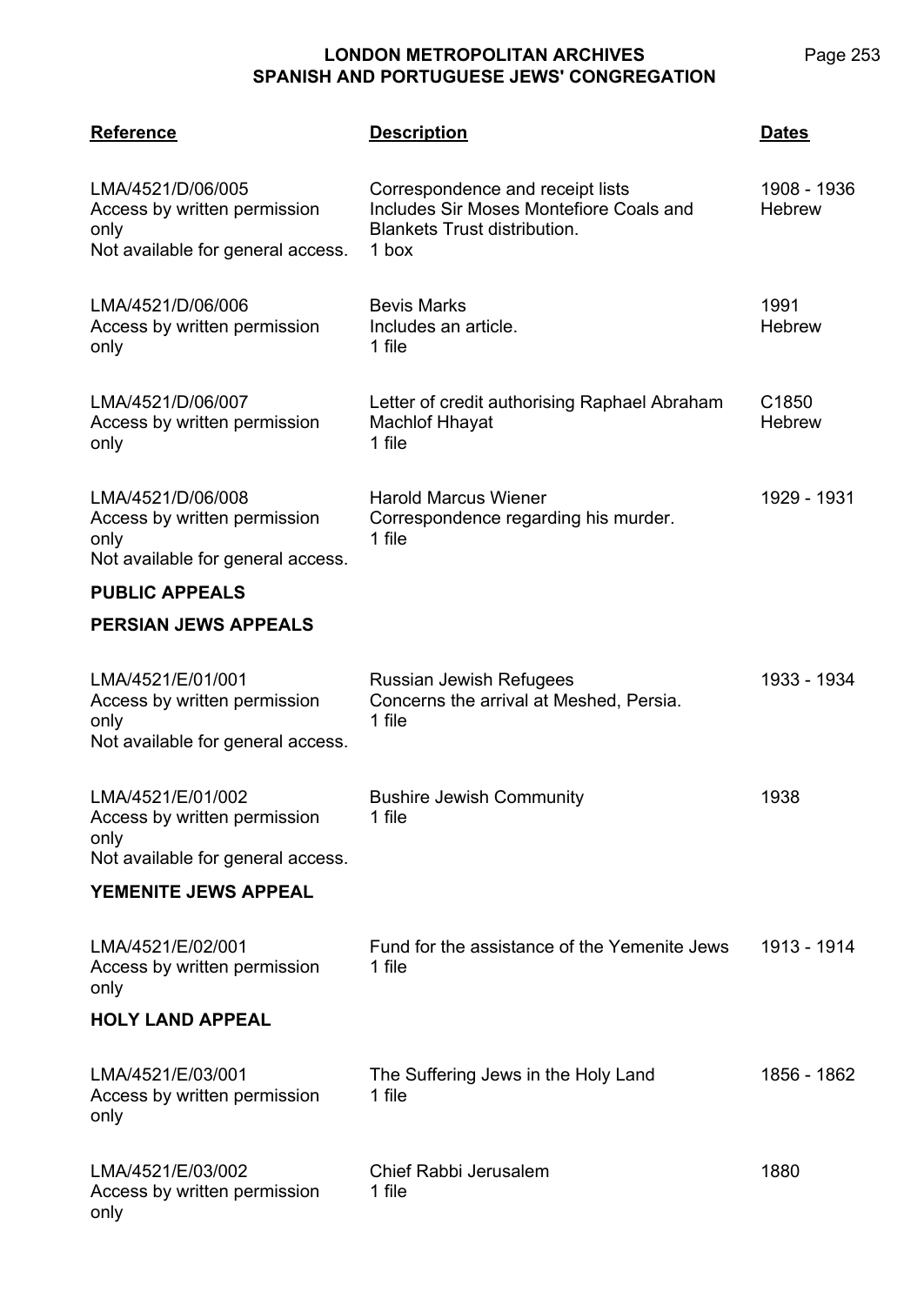Page 254

| <b>Reference</b>                                                                                        | <b>Description</b>                                                                      | <b>Dates</b>    |
|---------------------------------------------------------------------------------------------------------|-----------------------------------------------------------------------------------------|-----------------|
| LMA/4521/E/03/003<br>Access by written permission<br>only                                               | Appeal to London Congregation from<br>Jerusalem<br>1 file                               | 1837            |
| LMA/4521/E/03/004<br>Unfit<br>Access by written permission<br>only<br>Not available for general access. | Appeal to Amsterdam Congregation from<br>Jerusalem<br>1 file                            | 1818<br>Spanish |
| LMA/4521/E/03/005<br>Access by written permission<br>only                                               | Appeal to London Congregation from Hahamim<br>of Morocco<br>1 file                      | 1827            |
| LMA/4521/E/03/006<br>Access by written permission<br>only                                               | Telegram appeal to London Congregation from<br><b>Chief Rabbi</b><br>1 file             | 1985            |
| LMA/4521/E/03/007<br>Access by written permission<br>only                                               | Enquiry relating to a Samuel Montagu report<br>1 file                                   | 1994            |
| <b>ALEPPO APPEAL</b>                                                                                    |                                                                                         |                 |
| LMA/4521/E/04/001<br>Access by written permission<br>only                                               | Printed Appeal from Aleppo, Syria<br>1 file                                             | 1919            |
| <b>OTHER APPEALS</b>                                                                                    |                                                                                         |                 |
| LMA/4521/E/05/001<br>Access by written permission<br>only                                               | <b>Communal Hall Appeal Fund</b><br>1 file                                              | 1952            |
| LMA/4521/E/05/002<br>Access by written permission<br>only                                               | Sephardi Children in England<br>Presenting an ambulance to Israel.<br>1 file            | 1974            |
| <b>OTHER ORGANISATIONS</b>                                                                              |                                                                                         |                 |
| <b>BOARD OF DEPUTIES OF BRITISH JEWS</b>                                                                |                                                                                         |                 |
| LMA/4521/F/01/001<br>Unfit<br>Access by written permission<br>only                                      | Circular letter<br>Includes information regarding the Holyland<br>appeal.<br>1 document | 1865            |

Not available for general access.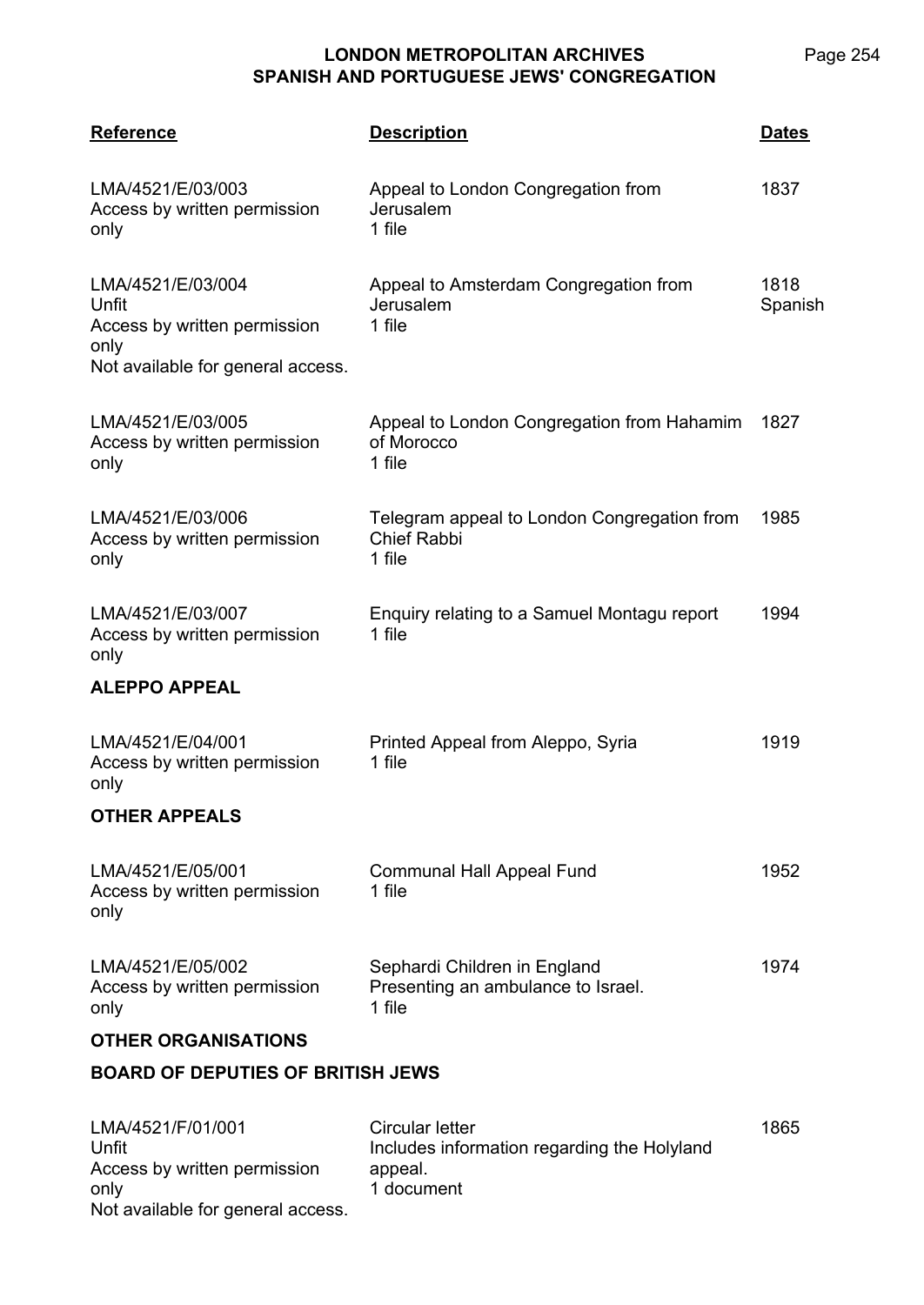Page 255

| <b>Reference</b>                                          | <b>Description</b>                                                                                         | <b>Dates</b>        |  |  |
|-----------------------------------------------------------|------------------------------------------------------------------------------------------------------------|---------------------|--|--|
| LMA/4521/F/01/002<br>Access by written permission<br>only | Letter from Sir Moses Montefiore regarding the<br>Mortara case in Rome<br>1 file                           | 1859                |  |  |
| LMA/4521/F/01/003<br>Access by written permission<br>only | Canvassing for elections<br>1 file                                                                         | 1867, 1916,<br>1919 |  |  |
| LMA/4521/F/01/004<br>Access by written permission<br>only | Appeals<br>1 file                                                                                          | 1809 - 1865         |  |  |
| LMA/4521/F/01/005<br>Access by written permission<br>only | Reports<br>Includes an interview with the president of the<br>Board of Deputies of British Jews.<br>1 file | 1858 - 1949         |  |  |
| LMA/4521/F/01/006<br>Access by written permission<br>only | Sir Moses Montefiore resignation<br>1 file                                                                 | 1874                |  |  |
| LMA/4521/F/01/007<br>Access by written permission<br>only | Expenditure money and annual returns<br>1 file                                                             | 1858 - 1875         |  |  |
| LMA/4521/F/01/008<br>Access by written permission<br>only | <b>Presidential election</b><br>1 file                                                                     | 1838                |  |  |
| UNITED KINGDOM CONGREGATIONS                              |                                                                                                            |                     |  |  |
| <b>MANCHESTER CONGREGATION</b>                            |                                                                                                            |                     |  |  |
| LMA/4521/G/01/001<br>Access by written permission<br>only | Laws and regulations<br>1 scroll                                                                           | $18--19--$          |  |  |
| LMA/4521/G/01/002<br>Access by written permission<br>only | Board of elders laws<br>1 file                                                                             | 18---19--           |  |  |
| LMA/4521/G/01/003<br>Access by written permission<br>only | Origins of the early Sephardim community<br>1 file                                                         | $19 -$              |  |  |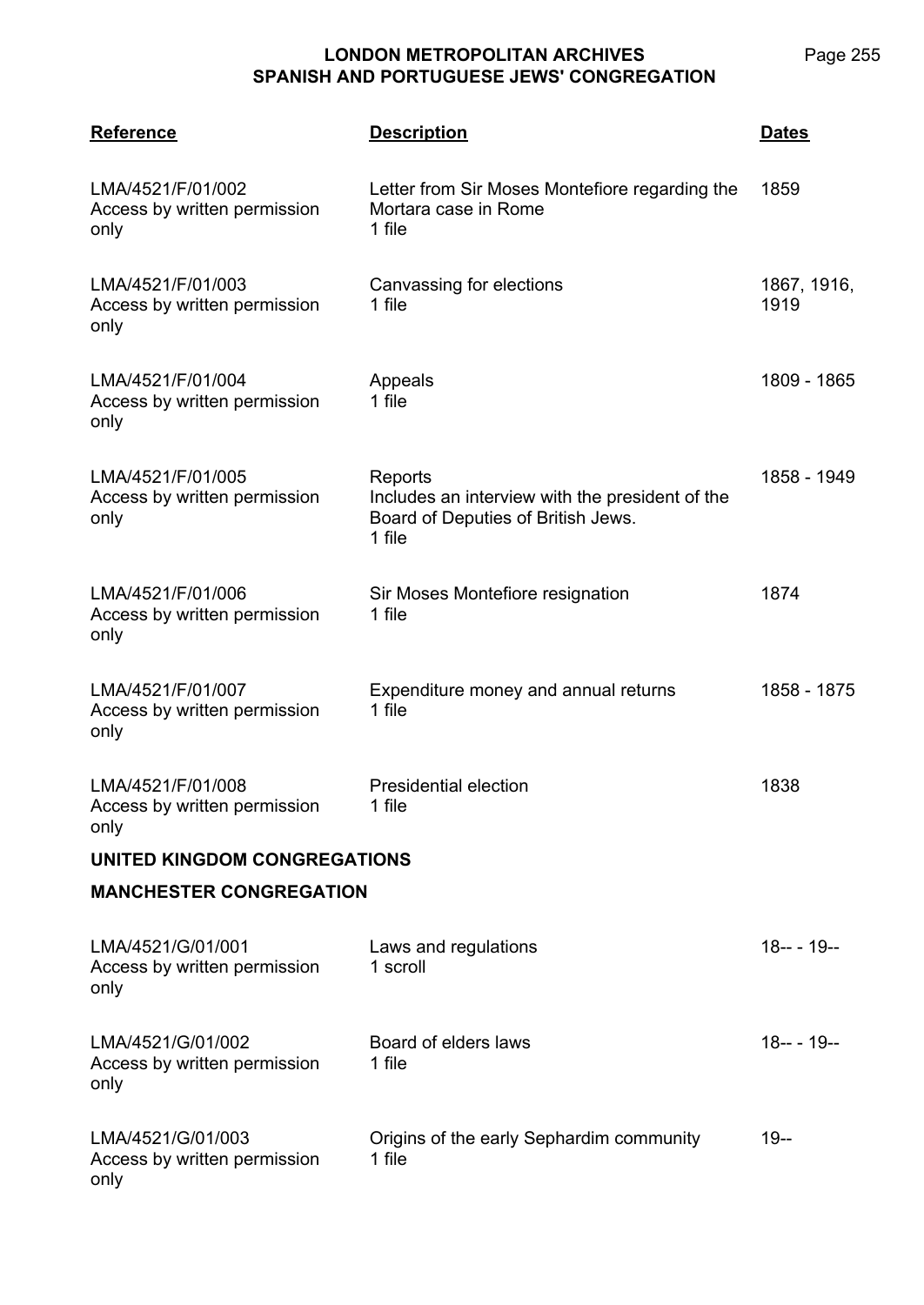Page 256

| <b>Reference</b>                                          | <b>Description</b>                                                                           | <b>Dates</b> |
|-----------------------------------------------------------|----------------------------------------------------------------------------------------------|--------------|
| LMA/4521/G/01/004<br>Access by written permission<br>only | Order of service<br>Includes dinner menus.<br>1 file                                         | 1903 - 1964  |
| LMA/4521/G/01/005<br>Access by written permission<br>only | Fiftieth anniversary of the foundation of the<br>synagogue<br>1 file                         | 1923         |
| LMA/4521/G/01/006<br>Access by written permission<br>only | Application for the Withington Synagogue<br>1 file                                           | 1925 - 1950  |
| LMA/4521/G/01/007<br>Access by written permission<br>only | Meeting agendas<br>1 file                                                                    | 1938 - 1940  |
| LMA/4521/G/01/008<br>Access by written permission<br>only | Proposed election of Communal Rabbi<br>1 file                                                | 1938         |
| LMA/4521/G/01/009<br>Access by written permission<br>only | Bent Street, Cheetham synagogue<br>1 file                                                    | 1937         |
| LMA/4521/G/01/010<br>Access by written permission<br>only | Valuation and specification for insurance<br>1 file                                          | 1943         |
| LMA/4521/G/01/011<br>Access by written permission<br>only | Withington congregation<br>1 file                                                            | 1949         |
| LMA/4521/G/01/012<br>Access by written permission<br>only | Enquiries<br>Includes correspondence relating to the death<br>of Mrs Rose Mendoza.<br>1 file | 1952         |
| LMA/4521/G/01/013<br>Access by written permission<br>only | Rabbi Shlomo Ellituv<br>1 file                                                               | 1985         |
| <b>RAMSGATE CONGREGATION</b>                              |                                                                                              |              |
| LMA/4521/G/02/001<br>Access by written permission         | Copy of the Sir Moses Montefiore will<br>1 scroll                                            | $19 -$       |

only